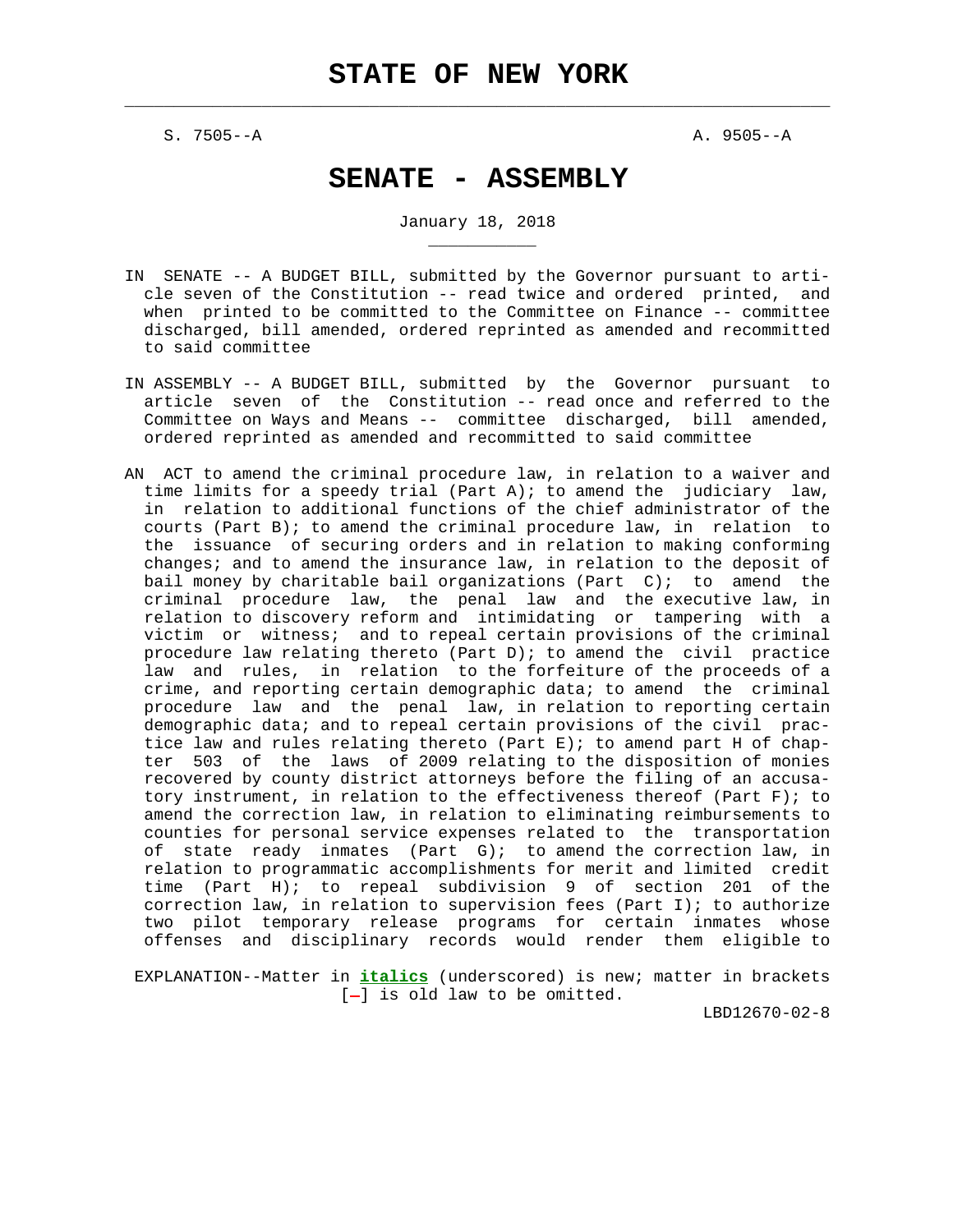receive a limited credit time allowance (Part J); to amend the banking law, in relation to licensing considerations for check cashers (Subpart  $A$ ); to amend the education law, in relation to eligibility for serving on a New York city community district education council and city-wide council (Subpart B); to amend the executive law, in relation to licensing considerations for bingo suppliers (Subpart C); to amend the executive law, in relation to licensing considerations for notary publics (Subpart D); to amend the general municipal law, in relation to licensing considerations for suppliers of games of chance, for games of chance licensees, for bingo licensees, and for lessors of premises to bingo licensees (Subpart E); to amend the insurance law, in relation to licensing considerations for insurer adjusters and for employment with insurance adjusters; and to repeal certain provisions of such law relating thereto (Subpart F); to amend the real property law, in relation to licensing considerations for real estate brokers or real estate salesmen (Subpart G); to amend the social services law, in relation to participation as employer in subsidized employer programs (Subpart H); and to amend the vehicle and traffic law, in relation to eligibility for employment by a driver's school (Subpart I)(Part K); to amend the executive law, in relation to allowing for geriatric parole (Part L); to amend the tax law, in relation to suspending the transfer of monies into the emergency services revolv ing loan fund from the public safety communications account (Part M); to amend the executive law, in relation to administrative subpoenas (Part N); to amend the state finance law and the military law, in relation to establishing the armory rental account fund; and to amend chapter 152 of the laws of 2001 amending the military law relating to military funds of the organized militia, in relation to the effective ness thereof (Part O); to amend the criminal procedure law, in relation to eliminating the statute of limitations for any sexually related offense committed against a child; to amend the general munic ipal law, the court of claims act and the education law, in relation to removing the requirement of filing a notice of claim for a claim for injury suffered from a sexually related offense committed against a child; to amend the civil practice law and rules, in relation to extending the statute of limitations for civil cases for any claim for injury suffered from a sexually related offense against a child to fifty years; to amend the civil practice law and rules, in relation to reviving any time-barred claim for injury suffered from a sexually related offense committed against a child for a period of one year; and to amend the civil practice law and rules, in relation to giving trial preference to certain child sexual abuse cases (Part P); to amend the alcoholic beverage control law, in relation to hotel tavern licenses (Part  $Q$ ); to amend the alcoholic beverage control law, in relation to the production and sale of mead; and to repeal certain provisions of such law relating thereto (Part R); to amend the alco holic beverage control law, in relation to creating a license to export New York alcoholic beverages (Part S); to amend chapter 303 of the laws of 1988 relating to the extension of the state commission on the restoration of the capitol, in relation to extending such provisions for an additional five years (Part T); to amend the public lands law, in relation to the transfer of unappropriated state lands (Part U); to amend the state finance law, in relation to establishing the parking services fund, the solid waste fund, and the special events fund (Part V); to amend the civil service law, in relation to term appointments in information technology; and providing for the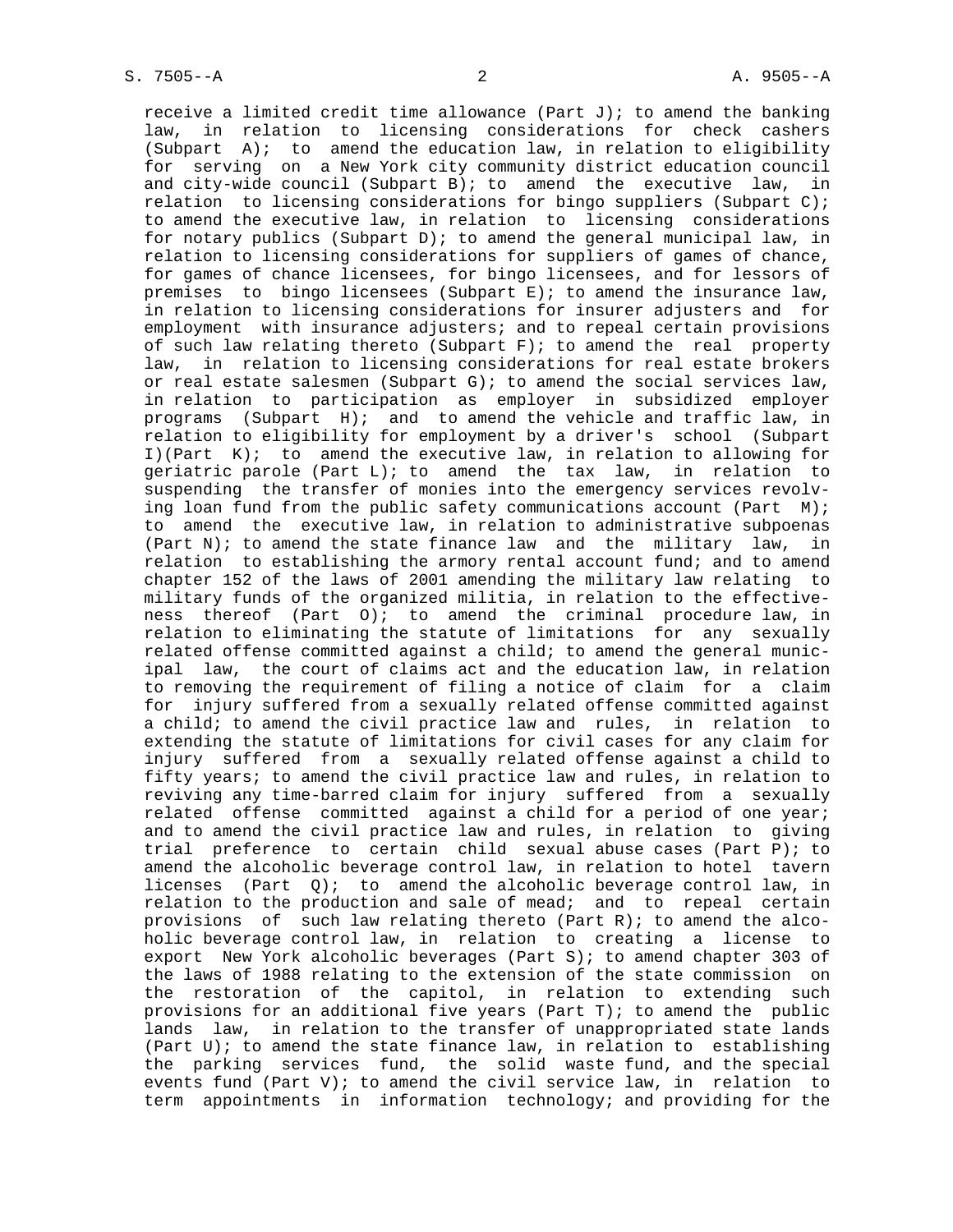repeal of such provisions upon expiration thereof (Part W); to amend the state finance law, in relation to establishing the New York state secure choice savings program, the New York state secure choice savings program fund and the New York state secure choice administra tive fund  $(Part X)$ ; to amend the workers' compensation law, in relation to the investment of surplus funds of the state insurance fund (Part Y); to amend the civil service law, in relation to capping the standard medicare premium charge (Part Z); to amend the civil service law, in relation to reimbursement for medicare premium charges (Part AA); to amend the civil practice law and rules, in relation to the rate of interest (Part BB); to amend the state finance law, in relation to the citizen empowerment tax credit (Part CC); to amend the uniform justice court act, in relation to the election of one or more town justices for two or more adjacent towns (Subpart A); and to amend the general municipal law and the statute of local governments, in relation to authorizing counties to regulate, administer, and enforce planning, zoning, and other land use regulations at the option of and in accordance with a request from a city, town, or village (Subpart B)(Part DD); to amend the general municipal law, in relation to coun ty-wide shared services panels (Part EE); to amend the public authori ties law, in relation to the town of Islip resource recovery agency (Part FF); to provide for the administration of certain funds and accounts related to the 2018-19 budget and authorizing certain payments and transfers; to amend the state finance law, in relation to the school tax relief fund, the debt reduction reserve fund and to payments, transfers and deposits; to amend the state finance law, in relation to reductions to enacted appropriations; to amend chapter 174 of the laws of 1968 constituting the New York state urban development corporation act, in relation to funding project costs undertaken by non-public schools; to amend the New York state urban development corporation act, in relation to funding project costs for certain capital projects; to amend chapter 389 of the laws of 1997, relating to the financing of the correctional facilities improvement fund and the youth facility improvement fund, in relation to the issuance of bonds; to amend the private housing finance law, in relation to hous ing program bonds and notes; to amend chapter 329 of the laws of 1991, amending the state finance law and other laws relating to the estab lishment of the dedicated highway and bridge trust fund, in relation to the issuance of bonds; to amend the public authorities law, in relation to the issuance of bonds by the dormitory authority; to amend chapter 61 of the laws of 2005 relating to providing for the adminis tration of certain funds and accounts related to the 2005-2006 budget, in relation to issuance of bonds by the urban development corporation; to amend the New York state urban development corporation act, in relation to the issuance of bonds; to amend the public authorities law, in relation to the state environmental infrastructure projects; to amend the New York state urban development corporation act, in relation to authorizing the urban development corporation to issue bonds to fund project costs for the implementation of a NY-CUNY chal lenge grant program and increasing the bonding limit for certain state and municipal facilities; to amend chapter 81 of the laws of 2002, relating to providing for the administration of certain funds and accounts related to the 2002-2003 budget, in relation to increasing the aggregate amount of bonds to be issued by the New York state urban development corporation; to amend the public authorities law, in relation to financing of peace bridge and transportation capital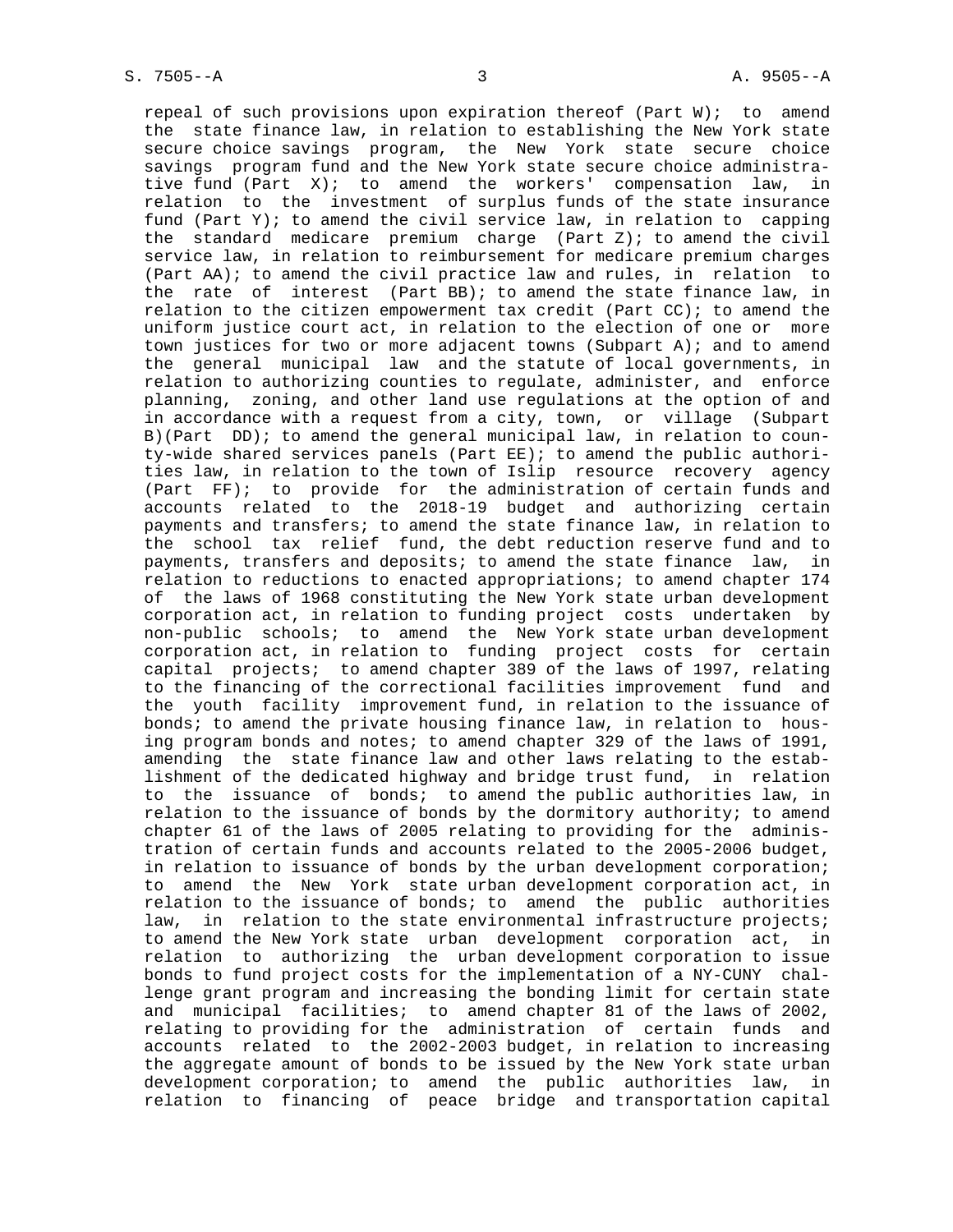projects; to amend the public authorities law, in relation to dormito ries at certain educational institutions other than state operated institutions and statutory or contract colleges under the jurisdiction of the state university of New York; to amend the New York state medical care facilities finance agency act, in relation to bonds and mental health facilities improvement notes; to amend chapter 61 of the laws of 2005, relating to providing for the administration of certain funds and accounts related to the 2005-2006 budget, in relation to increasing the bonding limit for certain public protection facilities; to amend the state finance law and the public authorities law, in relation to funding certain capital projects and the issuance of bonds; to amend chapter 59 of the laws of 2017 relating to providing for the administration of certain funds and accounts related to the 2017-18 budget and authorizing certain payments and transfers, in relation to the effectiveness thereof; to amend chapter 63 of the laws of 2005, relating to the composition and responsibilities of the New York state higher education capital matching grant board, in relation to increasing the amount of authorized matching capital grants; to amend the public authorities law, in relation to increasing the amount of bonds authorized to be issued; to amend the facilities development corporation act, in relation to authorizing the issuance of bonds in relation to grants made to voluntary agencies; and providing for the repeal of certain provisions upon expiration thereof (Part GG); to amend the penal law, in relation to prohibiting a sexual orientation panic defense (Part HH); to amend the social services law, the execu tive law, and the penal law, in relation to prohibiting sex offenders from being placed in shelters used by families with children and from entering within one thousand feet of a kindergarten or pre-kindergar ten facility or institution (Part II); to amend the penal law, in relationship to establishing incapacity to consent when a person is under arrest, in detention, or otherwise in actual custody (Part JJ); to amend the correction law and the civil service law, in relation to employee safety and employee discipline for misconduct; and to repeal certain provisions of the correction law relating to the appointment of correction and parole officers (Part KK); and to amend the public authorities law, in relation to authorizing the dormitory authority to construct and finance certain juvenile detention facilities (Part LL)

### **The People of the State of New York, represented in Senate and Assem bly, do enact as follows:**

 1 Section 1. This act enacts into law major components of legislation 2 which are necessary to implement the state fiscal plan for the 2018-2019 3 state fiscal year. Each component is wholly contained within a Part 4 identified as Parts A through LL. The effective date for each particular 5 provision contained within such Part is set forth in the last section of 6 such Part. Any provision in any section contained within a Part, includ- 7 ing the effective date of the Part, which makes a reference to a section 8 "of this act", when used in connection with that particular component, 9 shall be deemed to mean and refer to the corresponding section of the 10 Part in which it is found. Section three of this act sets forth the 11 general effective date of this act.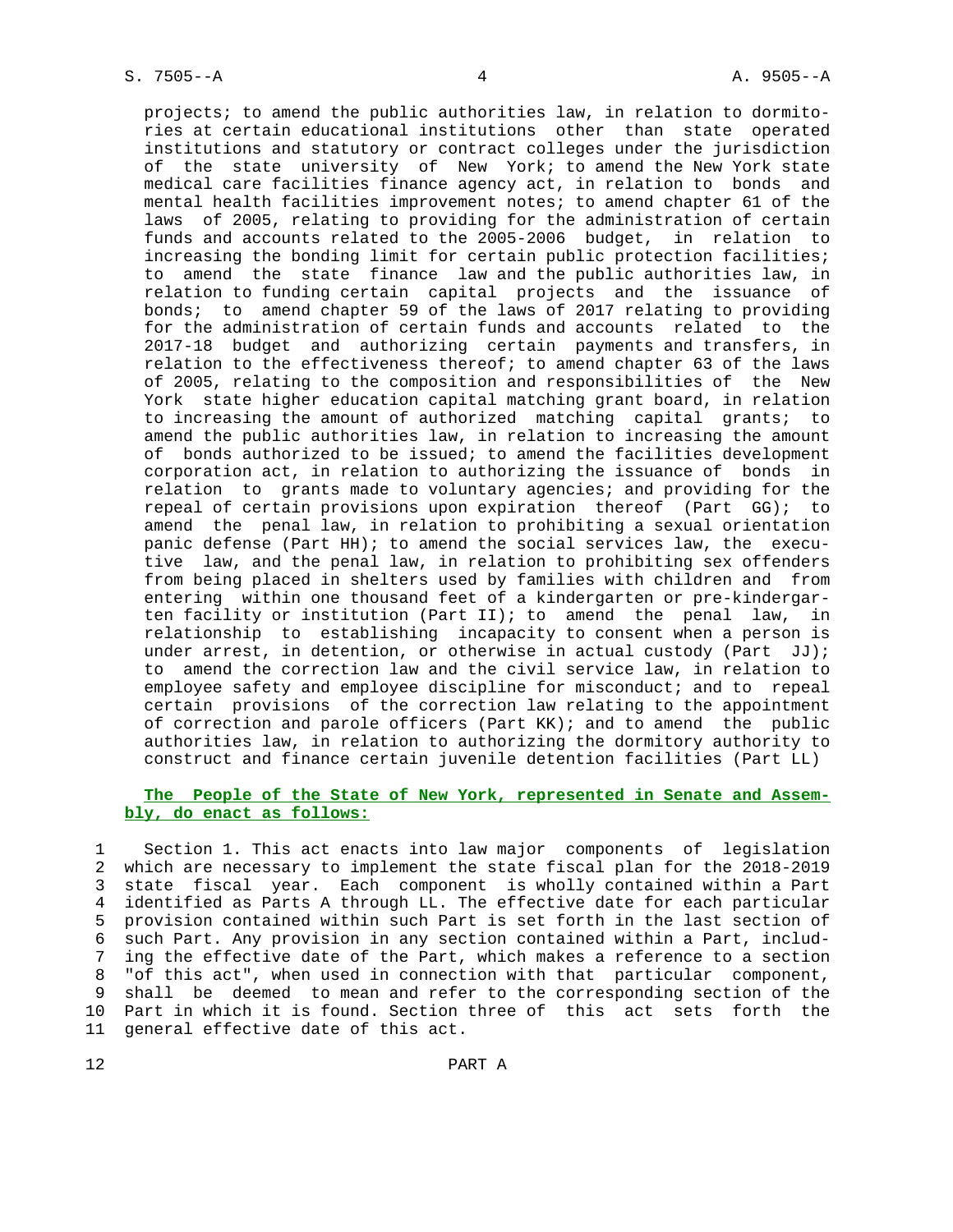1 Section 1. Section 30.30 of the criminal procedure law, as added by 2 chapter 184 of the laws of 1972, paragraph (a) of subdivision 3 as 3 amended by chapter 93 of the laws of 2006, paragraph (a) of subdivision 4 4 as amended by chapter 558 of the laws of 1982, paragraph (c) of subdi- 5 vision 4 as amended by chapter 631 of the laws of 1996, paragraph (h) of 6 subdivision 4 as added by chapter 837 of the laws of 1986, paragraph (i) 7 of subdivision 4 as added by chapter 446 of the laws of 1993, paragraph 8 (j) of subdivision 4 as added by chapter 222 of the laws of 1994, para- 9 graph (b) of subdivision 5 as amended by chapter 109 of the laws of 10 1982, paragraphs (e) and (f) of subdivision 5 as added by chapter 209 of 11 the laws of 1990, is amended to read as follows: 12 § 30.30 Speedy trial; time limitations. 13 1. Except as otherwise provided in subdivision [**three**] **four of this** 14 **section**, a motion made pursuant to paragraph (e) of subdivision one of 15 section 170.30 **of this chapter** or paragraph (g) of subdivision one of 16 section 210.20 **of this chapter** must be granted where the people are not 17 ready for trial within: 18 (a) six months of the commencement of a criminal action wherein a 19 defendant is accused of one or more offenses, at least one of which is a 20 felony; 21 (b) ninety days of the commencement of a criminal action wherein a 22 defendant is accused of one or more offenses, at least one of which is a 23 misdemeanor punishable by a sentence of imprisonment of more than three 24 months and none of which is a felony; 25 (c) sixty days of the commencement of a criminal action wherein the 26 defendant is accused of one or more offenses, at least one of which is a 27 misdemeanor punishable by a sentence of imprisonment of not more than 28 three months and none of which is a crime punishable by a sentence of 29 imprisonment of more than three months; 30 (d) thirty days of the commencement of a criminal action wherein the 31 defendant is accused of one or more offenses, at least one of which is a 32 violation and none of which is a crime. 33 [**2. Except as provided in subdivision three, where a defendant has** 34 **been committed to the custody of the sheriff in a criminal action he** 35 **must be released on bail or on his own recognizance, upon such condi-** 36 **tions as may be just and reasonable, if the people are not ready for** 37 **trial in that criminal action within:** 38 **(a) ninety days from the commencement of his commitment to the custody** 39 **of the sheriff in a criminal action wherein the defendant is accused of** 40 **one or more offenses, at least one of which is a felony;** 41 **(b) thirty days from the commencement of his commitment to the custody** 42 **of the sheriff in a criminal action wherein the defendant is accused of** 43 **one or more offenses, at least one of which is a misdemeanor punishable** 44 **by a sentence of imprisonment of more than three months and none of** 45 **which is a felony;** 46 **(c) fifteen days from the commencement of his commitment to the custo-** 47 **dy of the sheriff in a criminal action wherein the defendant is accused** 48 **of one or more offenses, at least one of which is a misdemeanor punisha-** 49 **ble by a sentence of imprisonment of not more than three months and none** 50 **of which is a crime punishable by a sentence of imprisonment of more** 51 **than three months;** 52 **(d) five days from the commencement of his commitment to the custody** 53 **of the sheriff in a criminal action wherein the defendant is accused of** 54 **one or more offenses, at least one of which is a violation and none of**

55 **which is a crime.**]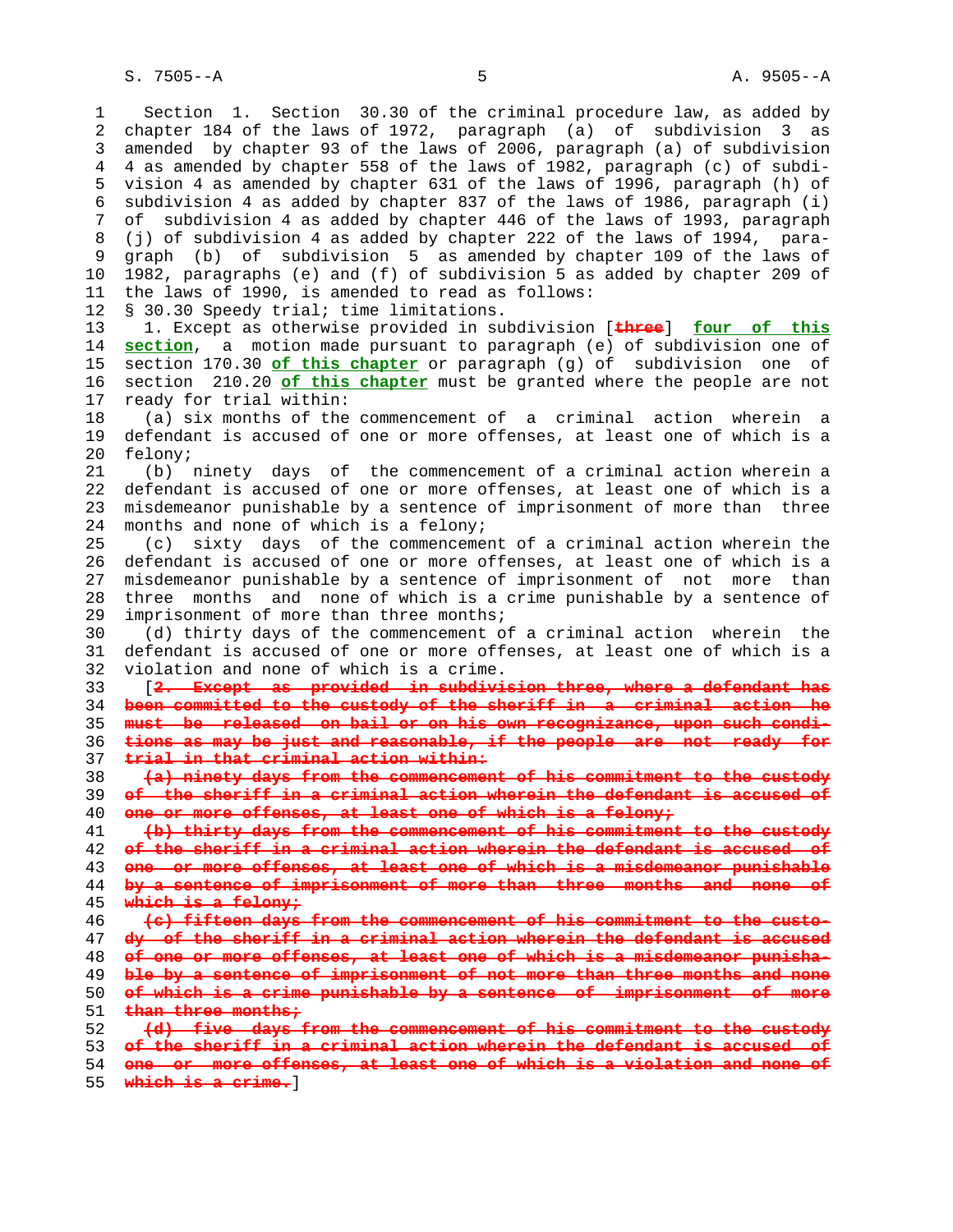| 1              | 2. The defendant, subject to the provisions of subdivisions three and                                                                          |
|----------------|------------------------------------------------------------------------------------------------------------------------------------------------|
| 2              | four of this section, may waive his or her right to a speedy trial                                                                             |
| 3              | pursuant to this section at any time prior to trial.                                                                                           |
| $\overline{4}$ | 2-a. Such waiver must be in writing with the consent of the defendant                                                                          |
| 5              | personally and signed by the defendant. If the defendant is being held                                                                         |
| 6              | in custody for any reason at the time he or she makes a waiver pursuant                                                                        |
| 7              | to this section, the waiver shall be made in person, in open court, in                                                                         |
| 8              | the presence of the court, and with the approval of the court. In every                                                                        |
| 9              | case, such written waiver must make reference to a specific matter for                                                                         |
| 10             | which the defendant is charged.                                                                                                                |
| 11             | 2-b. The waiver period, except for exceptional circumstances approved                                                                          |
| 12             | by the court or for defendants engaged in a judicial diversion program                                                                         |
| 13             | for certain felony offenders pursuant to article two hundred sixteen of                                                                        |
| 14             | this chapter, shall not exceed:                                                                                                                |
| 15             | (a) three months where a defendant is accused of one or more offenses,                                                                         |
| 16             | at least one of which is a felony;                                                                                                             |
| 17             | (b) forty-five days where a defendant is accused of one or more                                                                                |
| 18             | offenses, at least one of which is a misdemeanor punishable by a                                                                               |
| 19             | sentence of imprisonment of more than three months and none of which is                                                                        |
| 20             | a felony;                                                                                                                                      |
| 21             | (c) thirty days where the defendant is accused of one or more                                                                                  |
| 22             | offenses, at least one of which is a misdemeanor punishable by a                                                                               |
| 23             | sentence of imprisonment of not more than three months and none of which                                                                       |
| 24             | is a crime punishable by a sentence of imprisonment of more than three                                                                         |
| 25             | <u>months; or</u>                                                                                                                              |
| 26             | (d) fifteen days where the defendant is accused of one or more                                                                                 |
| 27             | <u>offenses, at least one of which is a violation and none of which is a</u>                                                                   |
|                |                                                                                                                                                |
|                |                                                                                                                                                |
| 28             | crime.                                                                                                                                         |
| 29             | 2-c. Absent extraordinary circumstances, no more that two waivers may                                                                          |
| 30             | be executed pursuant to this section for a single case. If the court                                                                           |
| 31             | finds extraordinary circumstances warranting more than two waivers                                                                             |
| 32             | pursuant to this section, the court must state upon the record the                                                                             |
| 33             | extraordinary circumstances before granting additional waivers pursuant                                                                        |
| 34             | to this section.                                                                                                                               |
| 35             | 2-d. A waiver executed pursuant to this section shall not preclude the                                                                         |
| 36             | court from excluding the periods described in subdivision four of this                                                                         |
| 37             | section when computing the time within which the people must be ready                                                                          |
| 38             | for trial.                                                                                                                                     |
| 39             | Whenever pursuant to this section a prosecutor states or otherwise<br>3.                                                                       |
| 40             | provides notice that the people are ready for trial, the court may make                                                                        |
| 41             | inquiry on the record as to their actual readiness. If, after conducting                                                                       |
| 42             | its inquiry, the court determines that the people are not ready to                                                                             |
| 43             | proceed to trial, the prosecutor's statement or notice of readiness                                                                            |
| 44             | shall not be valid for purposes of this section.                                                                                               |
| 45             | 4. (a) [ <i>Subdivisions</i> ] Subdivision one [and two do] does not apply to a                                                                |
| 46             | criminal action wherein the defendant is accused of an offense defined                                                                         |
| 47             | in sections 125.10, 125.15, 125.20, 125.25, 125.26 and 125.27 of the                                                                           |
| 48             | penal law.                                                                                                                                     |
| 49             | A motion made pursuant to [subdivisions] subdivision one [or two]<br>(b)                                                                       |
| 50             | of this section upon expiration of the specified period may be denied                                                                          |
| 51             | where the people are not ready for trial if the people were ready for                                                                          |
| 52             | trial prior to the expiration of the specified period and their present                                                                        |
| 53             | unreadiness is due to some exceptional fact or circumstance, including,                                                                        |
| 54<br>55       | but not limited to, the sudden unavailability of evidence material to<br>the people's case, when the district attorney has exercised due dili- |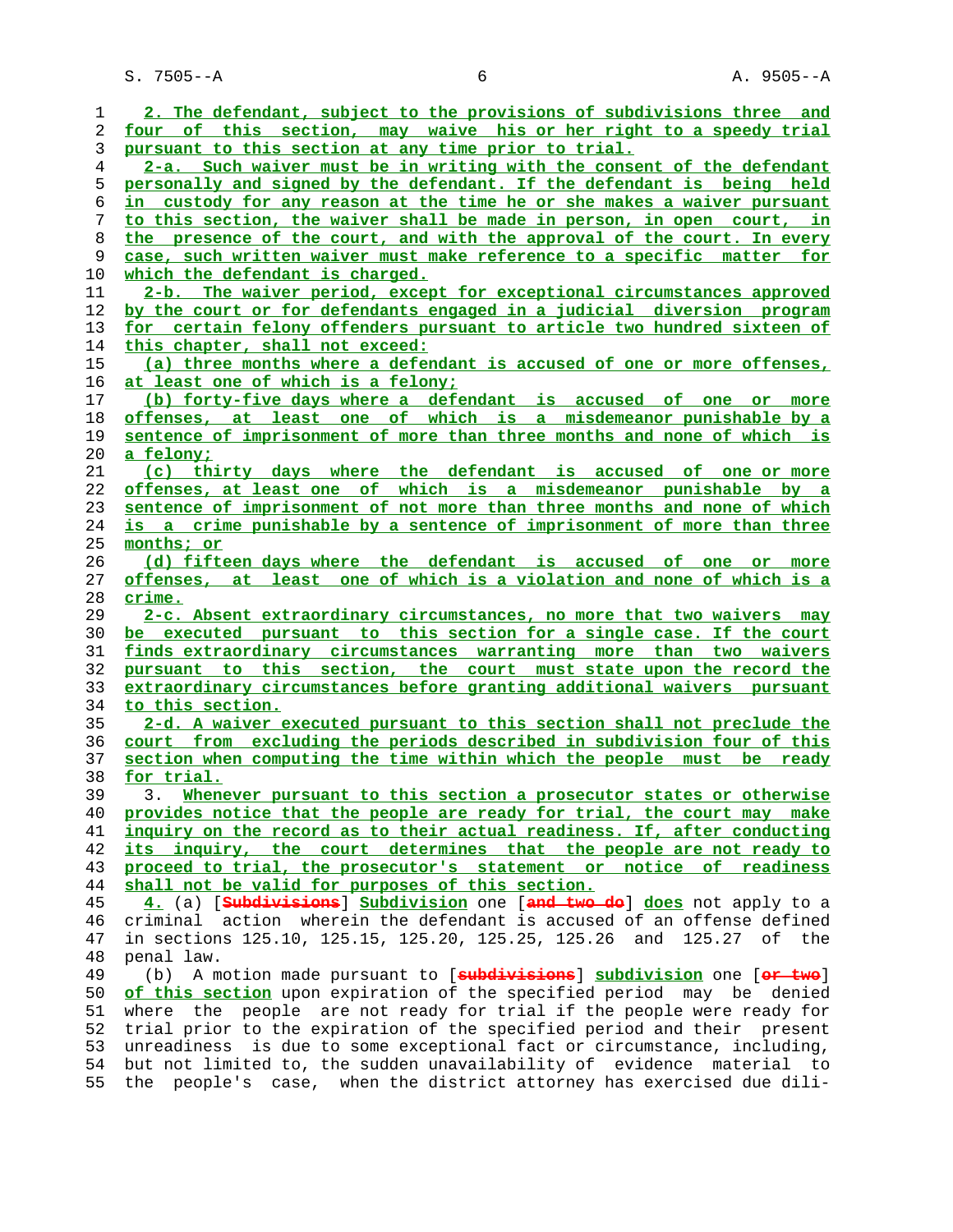1 gence to obtain such evidence and there are reasonable grounds to 2 believe that such evidence will become available in a reasonable period. 3 [**(c) A motion made pursuant to subdivision two shall not:** 4 **(i) apply to any defendant who is serving a term of imprisonment for** 5 **another offense;** 6 **(ii) require the release from custody of any defendant who is also** 7 **being held in custody pending trial of another criminal charge as to** 8 **which the applicable period has not yet elapsed;** 9 **(iii) prevent the redetention of or otherwise apply to any defendant** 10 **who, after being released from custody pursuant to this section or** 11 **otherwise, is charged with another crime or violates the conditions on** 12 **which he has been released, by failing to appear at a judicial proceed-** 13 **ing at which his presence is required or otherwise.**] 14 **(c) Any motion made pursuant to subdivision one of this section must** 15 **be filed at least twenty days before commencement of the trial, but for** 16 **good cause may be made thereafter. The motion papers must include sworn** 17 **allegations of fact specifying the time periods that should be charged** 18 **against the people and the legal basis to charge those time periods to** 19 **the people. The court may summarily deny the motion if the motion papers** 20 **do not contain sworn allegations of fact or the legal basis to charge** 21 **those time periods to the people. The court may reserve decision on any** 22 **motion made pursuant to subdivision.** 23 [**4.**] **5.** In computing the time within which the people must be ready 24 for trial pursuant to subdivisions one and two **of this section**, the 25 following periods must be excluded: 26 (a) a reasonable period of delay resulting from other proceedings 27 concerning the defendant, including but not limited to: proceedings for 28 the determination of competency and the period during which defendant is 29 incompetent to stand trial; demand to produce; request for a bill of 30 particulars; pre-trial motions; appeals; trial of other charges; and the 31 period during which such matters are under consideration by the court; 32 or 33 (b) the period of delay resulting from a continuance granted by the 34 court at the request of, or with the consent of, the defendant or his **or** 35 **her** counsel. The court [**must**] **may** grant such a continuance only if it is 36 satisfied that postponement is in the interest of justice, taking into 37 account the public interest in the prompt dispositions of criminal 38 charges. A defendant without counsel must not be deemed to have 39 consented to a continuance unless he **or she** has been advised by the 40 court of his **or her** rights under these rules and the effect of his **or** 41 **her** consent**, which must be done on the record in open court if the** 42 **defendant is in custody**; or 43 (c) (i) the period of delay resulting from the absence or unavailabil- 44 ity of the defendant. A defendant must be considered absent whenever his 45 **or her** location is unknown and he **or she** is attempting to avoid appre- 46 hension or prosecution, or his **or her** location cannot be determined by 47 due diligence. A defendant must be considered unavailable whenever his 48 **or her** location is known but his **or her** presence for trial cannot be 49 obtained by due diligence; or 50 (ii) where the defendant has either escaped from custody or has failed 51 to appear when required after having previously been released on bail or 52 on his **or her** own recognizance, and provided the defendant is not in 53 custody on another matter, the period extending from the day the court 54 issues a bench warrant pursuant to section 530.70 **of this chapter** 55 because of the defendant's failure to appear in court when required, to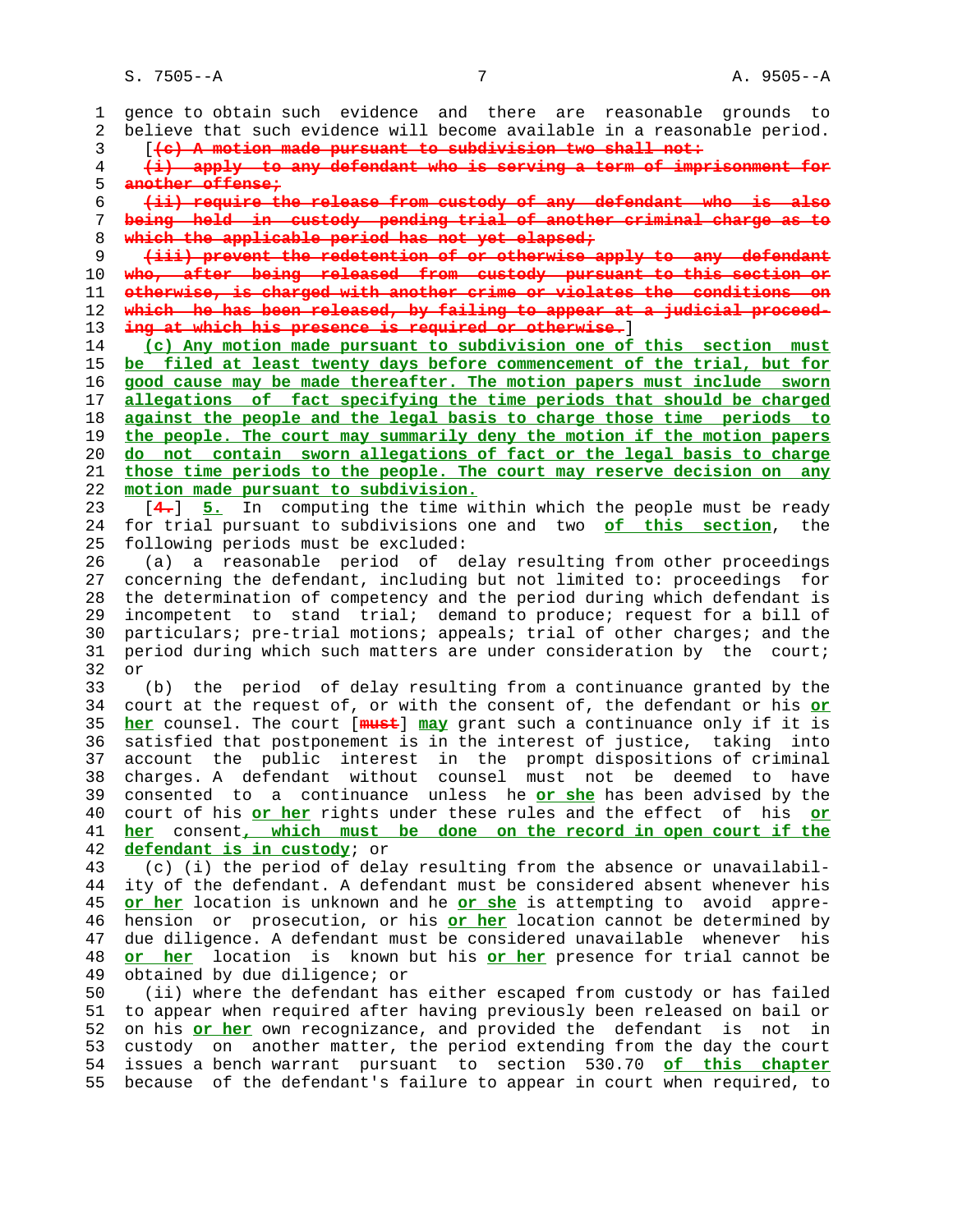1 the day the defendant subsequently appears in the court pursuant to a 2 bench warrant or voluntarily or otherwise; or

 3 (d) a reasonable period of delay when the defendant is joined for 4 trial with a co-defendant as to whom the time for trial pursuant to this 5 section has not run and good cause is not shown for granting a sever- 6 ance; or

 7 (e) the period of delay resulting from detention of the defendant in 8 another jurisdiction provided the district attorney is aware of such 9 detention and has been diligent and has made reasonable efforts to 10 obtain the presence of the defendant for trial; or

 11 (f) the period during which the defendant is without counsel through 12 no fault of the court; except when the defendant is proceeding as his **or** 13 **her** own attorney with the permission of the court; or

 14 (g) other periods of delay occasioned by exceptional circumstances, 15 including but not limited to, the period of delay resulting from a 16 continuance granted at the request of a district attorney if**:** (i) the 17 continuance is granted because of the unavailability of evidence materi- 18 al to the people's case, when the district attorney has exercised due 19 diligence to obtain such evidence and there are reasonable grounds to 20 believe that such evidence will become available in a reasonable period; 21 or (ii) the continuance is granted to allow the district attorney addi- 22 tional time to prepare the people's case and additional time is justi- 23 fied by the exceptional circumstances of the case. **Any such exclusion** 24 **when a statement of unreadiness has followed a statement of readiness** 25 **made by the people must be accompanied by supporting facts and approved** 26 **by the court. The court shall inquire on the record as to the reasons** 27 **for the people's unreadiness; or**

 28 (h) the period during which an action has been adjourned in contem- 29 plation of dismissal pursuant to sections 170.55, 170.56 and 215.10 of 30 this chapter[**.**]**; or**

 31 (i) [**The**] **the** period prior to the defendant's actual appearance for 32 arraignment in a situation in which the defendant has been directed to 33 appear by the district attorney pursuant to subdivision three of section 34 120.20 or subdivision three of section 210.10[**.**] **of this chapter; or**

 35 (j) the period during which a family offense is before a family court 36 until such time as an accusatory instrument or indictment is filed 37 against the defendant alleging a crime constituting a family offense, as 38 such term is defined in section 530.11 of this chapter.

 39 [**5.**] **6.** For purposes of this section, (a) where the defendant is to be 40 tried following the withdrawal of the plea of guilty or is to be retried 41 following a mistrial, an order for a new trial or an appeal or collat- 42 eral attack, the criminal action and the commitment to the custody of 43 the sheriff, if any, must be deemed to have commenced on the date the 44 withdrawal of the plea of guilty or the date the order occasioning a 45 retrial becomes final;

 46 (b) where a defendant has been served with an appearance ticket, the 47 criminal action must be deemed to have commenced on the date the defend- 48 ant first appears in a local criminal court in response to the ticket;

 49 (c) where a criminal action is commenced by the filing of a felony 50 complaint, and thereafter, in the course of the same criminal action 51 either the felony complaint is replaced with or converted to an informa- 52 tion, prosecutor's information or misdemeanor complaint pursuant to 53 article 180 or a prosecutor's information is filed pursuant to section 54 190.70, the period applicable for the purposes of subdivision one must 55 be the period applicable to the charges in the new accusatory instru- 56 ment, calculated from the date of the filing of such new accusatory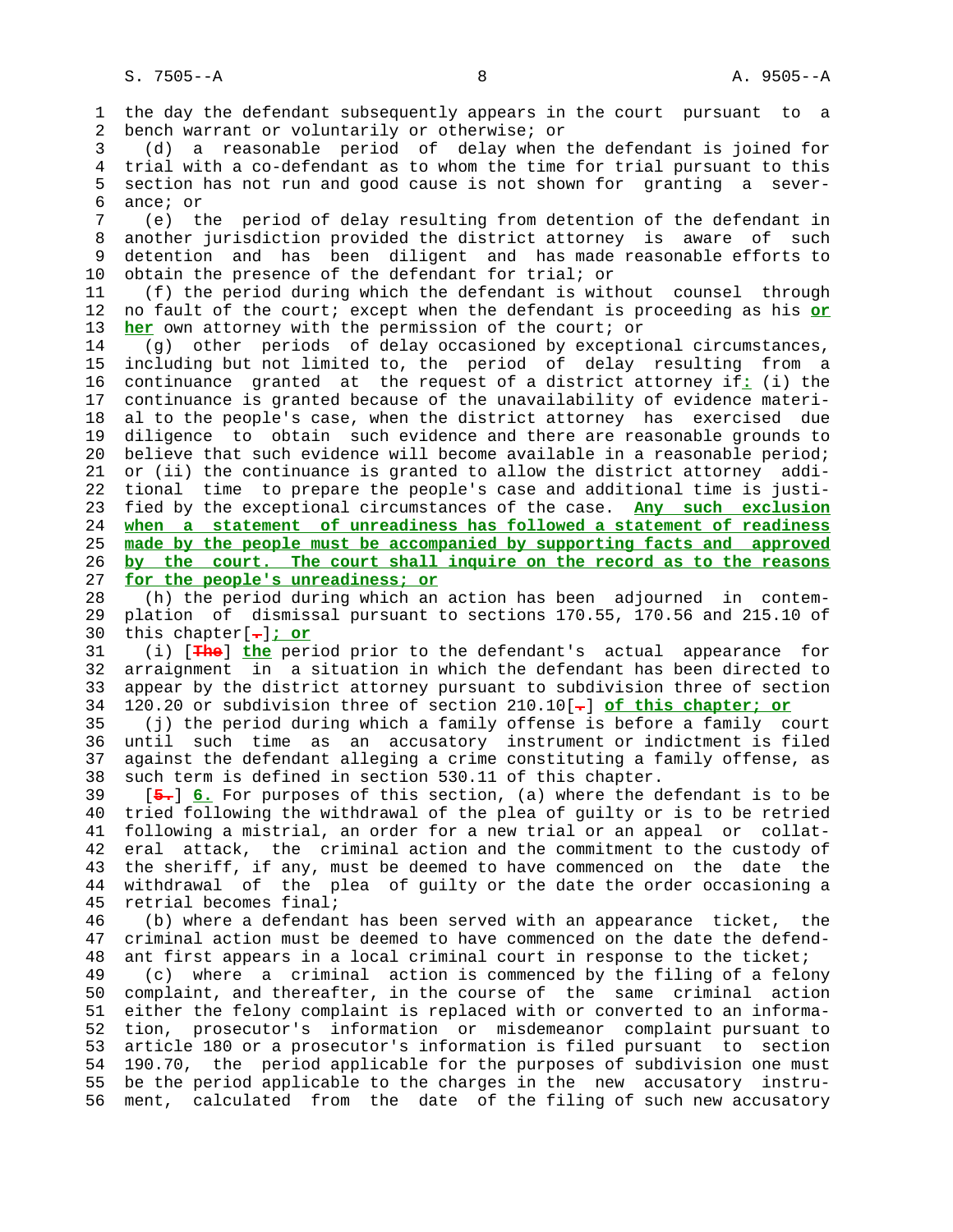1 instrument; provided, however, that when the aggregate of such period 2 and the period of time, excluding the periods provided in subdivision 3 four, already elapsed from the date of the filing of the felony 4 complaint to the date of the filing of the new accusatory instrument 5 exceeds six months, the period applicable to the charges in the felony 6 complaint must remain applicable and continue as if the new accusatory 7 instrument had not been filed;

8 (d) where a criminal action is commenced by the filing of a felony<br>9 complaint, and thereafter, in the course of the same criminal action complaint, and thereafter, in the course of the same criminal action 10 either the felony complaint is replaced with or converted to an informa- 11 tion, prosecutor's information or misdemeanor complaint pursuant to 12 article 180 or a prosecutor's information is filed pursuant to section 13 190.70, the period applicable for the purposes of subdivision two must 14 be the period applicable to the charges in the new accusatory instru- 15 ment, calculated from the date of the filing of such new accusatory 16 instrument; provided, however, that when the aggregate of such period 17 and the period of time, excluding the periods provided in subdivision 18 four, already elapsed from the date of the filing of the felony 19 complaint to the date of the filing of the new accusatory instrument 20 exceeds ninety days, the period applicable to the charges in the felony 21 complaint must remain applicable and continue as if the new accusatory 22 instrument had not been filed.

 23 (e) where a count of an indictment is reduced to charge only a misde- 24 meanor or petty offense and a reduced indictment or a prosecutor's 25 information is filed pursuant to subdivisions one-a and six of section 26 210.20, the period applicable for the purposes of subdivision one of 27 this section must be the period applicable to the charges in the new 28 accusatory instrument, calculated from the date of the filing of such 29 new accusatory instrument; provided, however, that when the aggregate of 30 such period and the period of time, excluding the periods provided in 31 subdivision four of this section, already elapsed from the date of the 32 filing of the indictment to the date of the filing of the new accusatory 33 instrument exceeds six months, the period applicable to the charges in 34 the indictment must remain applicable and continue as if the new accusa- 35 tory instrument had not been filed;

 36 (f) where a count of an indictment is reduced to charge only a misde- 37 meanor or petty offense and a reduced indictment or a prosecutor's 38 information is filed pursuant to subdivisions one-a and six of section 39 210.20, the period applicable for the purposes of subdivision two of 40 this section must be the period applicable to the charges in the new 41 accusatory instrument, calculated from the date of the filing of such 42 new accusatory instrument; provided, however, that when the aggregate of 43 such period and the period of time, excluding the periods provided in 44 subdivision four of this section, already elapsed from the date of the 45 filing of the indictment to the date of the filing of the new accusatory 46 instrument exceeds ninety days, the period applicable to the charges in 47 the indictment must remain applicable and continue as if the new accusa- 48 tory instrument had not been filed.

 49 [**6.**] **7.** The procedural rules prescribed in subdivisions one through 50 seven of section 210.45 **of this chapter** with respect to a motion to 51 dismiss an indictment are also applicable to a motion made pursuant to 52 subdivision two **of this section**.

 53 § 2. Subdivision 6 of section 180.85 of the criminal procedure law, as 54 added by chapter 518 of the laws of 2004, is amended to read as follows: 55 6. The period from the filing of a motion pursuant to this section 56 until entry of an order disposing of such motion shall not, by reason of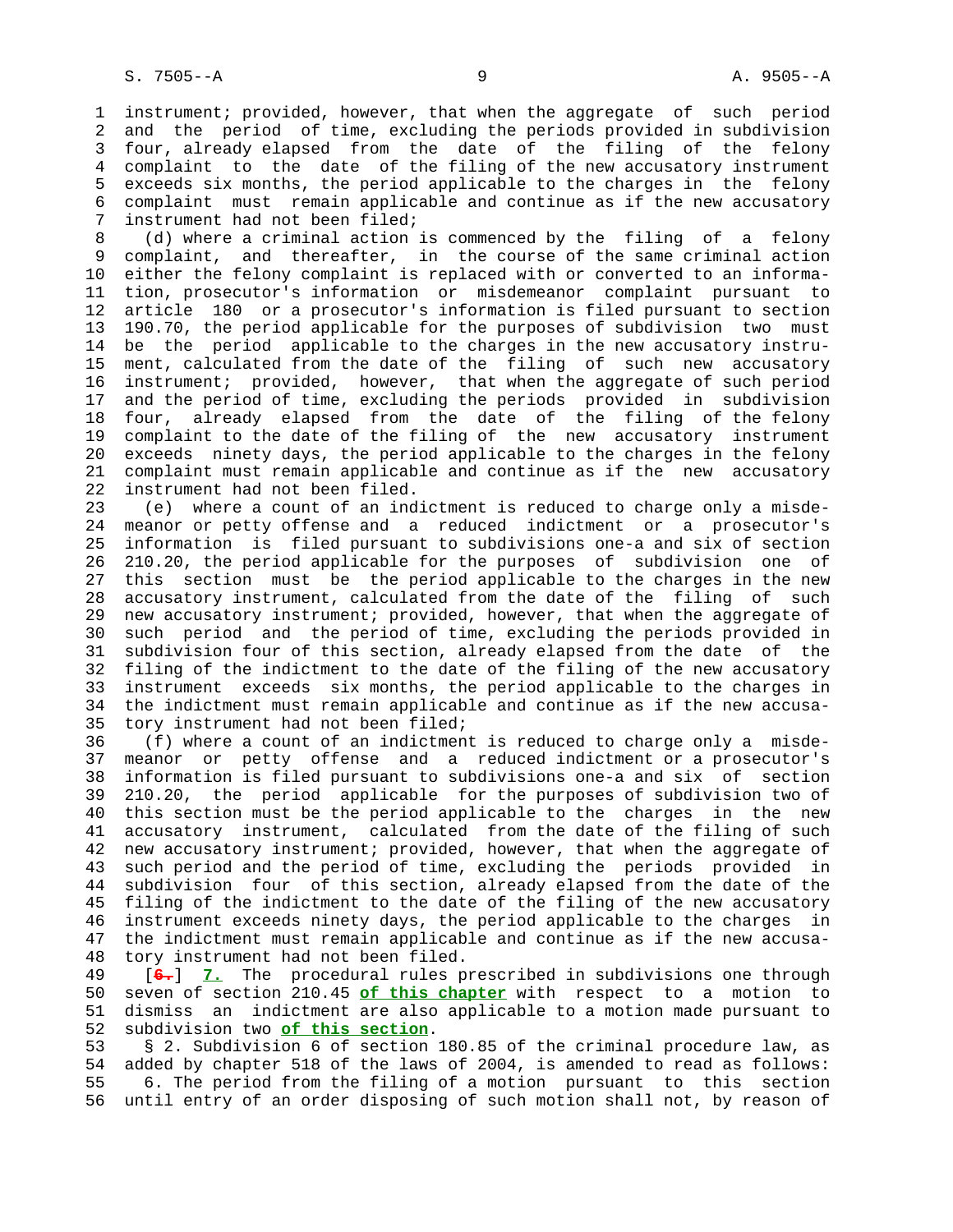1 such motion, be considered a period of delay for purposes of subdivision 2 [**four**] **five** of section 30.30 **of this chapter**, nor shall such period, by 3 reason of such motion, be excluded in computing the time within which 4 the people must be ready for trial pursuant to such section 30.30.

 5 § 3. This act shall take effect on the one hundred eightieth day after 6 it shall have become a law.

### 7 PART B

 8 Section 1. Subdivision 2 of section 212 of the judiciary law is 9 amended by adding a new paragraph (w) to read as follows:

**(w) (i) Ensure that each state-paid judge or justice assigned to a trial court of the unified court system shall certify monthly, in a statement attesting to the truth of the facts therein, that on each workday of the preceding month, he or she performed judicial duties at an assigned court location for the full daily period of at least eight hours established by the chief administrator for the disposition of court business, or performed authorized duties in an authorized court- related activity at an assigned location, or was on authorized leave.**

**(ii) The comptroller shall conduct a periodic review and audit of submitted judicial certifications in order to ensure that the state is responsibly authorizing state dollars for judicial salaries and the operation of state trial courts. The comptroller's review and audit shall evaluate the accuracy of the judicial certifications and the effectiveness of the certification system as a whole.**

24 § 2. This act shall take effect immediately.

## 25 PART C

 26 Section 1. Legislative findings. The legislature finds and declares 27 that there is a present need to revise New York's procedures regulating 28 release of persons charged with criminal offenses pending trial, set 29 forth in title P of the criminal procedure law, so that fewer presumed- 30 innocent people are held behind bars pretrial. The bill breaks the link 31 between paying money and earning freedom in cases involving misdemeanors 32 and non-violent felonies, so that defendants are either released on 33 their own recognizance or, failing that, released under non-monetary 34 conditions. The bill also revises the existing process of remanding 35 individuals in jail before trial, so that pretrial detention is used in 36 limited cases involving high risk of flight or a current risk to the 37 physical safety of a reasonably identifiable person or persons, and 38 comports with Supreme Court jurisprudence regarding required substantive 39 and procedural due process before detention.

 40 § 2. Subdivisions 1, 2, 4, 5, 6, 7, 8 and 9 of section 500.10 of the 41 criminal procedure law are amended and a new subdivision 3-a is added to 42 read as follows:

 43 1. "Principal" means a defendant in a criminal action or proceeding, 44 or a person adjudged a material witness therein, or any other person so 45 involved therein that [**he**] **the principal** may by law be compelled to 46 appear before a court for the purpose of having such court exercise 47 control over [**his**] **the principal's** person to secure [**his**] **the princi-** 48 **pal's** future attendance at the action or proceeding when required, and 49 who in fact either is before the court for such purpose or has been 50 before it and been subjected to such control.

 51 2. "Release on own recognizance." A court releases a principal on 52 [**his**] **the principal's** own recognizance when, having acquired control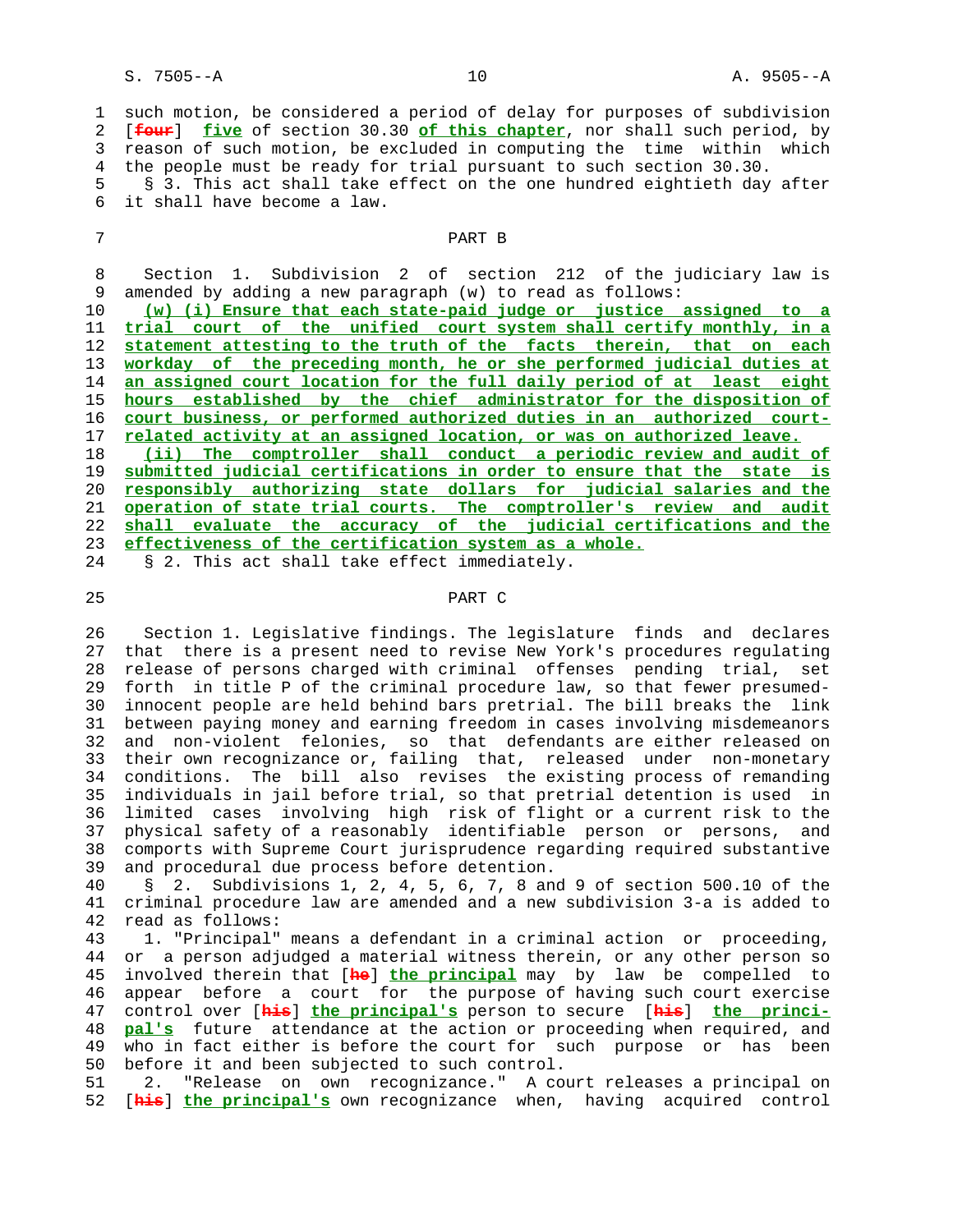1 over [**his**] **the principal's** person, it permits [**him**] **the principal** to be 2 at liberty during the pendency of the criminal action or proceeding 3 involved upon condition that [**he**] **the principal** will appear thereat 4 whenever [**his**] **the principal's** attendance may be required and will at 5 all times render [**himself**] **the principal** amenable to the orders and 6 processes of the court. **3-a. "Release under non-monetary conditions". A court releases a prin- cipal under non-monetary conditions when, having acquired control over a person, it permits the person to be at liberty during the pendency of the criminal action under conditions set by the court, which shall be the least restrictive that will reasonably assure the principal's appearance in court. Such conditions may include, among others, that the principal shall be in contact with a pretrial services agency serving principals in that county; that the principal shall abide by specified restrictions on association or travel; that the principal shall refrain from possessing a firearm, destructive device or other dangerous weapon; that the person be placed in pretrial supervision with a pretrial services agency serving principals in that county; that the person be monitored with an approved electronic monitoring device.** 20 4. "Commit to the custody of the sheriff." A court commits a principal 21 to the custody of the sheriff when, having acquired control over his 22 person, it orders that he be confined in the custody of the sheriff 23 [**during the pendency of the criminal action or proceeding involved**] **pending payment of bail that is fixed, or pending the outcome of a hear- ing as to whether the individual shall be ordered into pretrial detention**. 27 5. "Securing order" means an order of a court [**committing a principal to the custody of the sheriff, or fixing bail, or releasing him on his own recognizance**] **that either releases a principal under personal recog- nizance, releases the principal under non-monetary conditions, or fixes bail, all with the direction that the principal return to court for future court appearances and to be at all times amendable to the orders and processes of the court**. 34 6. [**"Order of recognizance or bail" means a securing order releasing a principal on his own recognizance or fixing bail**] **"Pretrial detention". A court may commit a principal to pretrial detention if, after a hearing and making such findings as specified in article five hundred forty-five of this title, a judge so orders detention**. 39 7. [**"Application for recognizance or bail" means an application by a principal that the court, instead of committing him to or retaining him in the custody of the sheriff, either release him on his own recogni- zance or fix bail. 8.**] "Post bail" means to deposit bail in the amount and form fixed by 44 the court, with the court or with some other authorized public servant 45 or agency. 46 [**9.**] **8.** "Bail" means cash bail [**or**]**,** a bail bond **or money paid with a credit card**. 48 § 3. Section 510.10 of the criminal procedure law, as amended by chap- 49 ter 459 of the laws of 1984, is amended to read as follows: 50 § 510.10 Securing order; when required**; alternatives available; standard to be applied**. 52 When a principal, whose future court attendance at a criminal action 53 or proceeding is or may be required, initially comes under the control 54 of a court, such court [**must**] **shall**, by a securing order[**, either release him on his own recognizance, fix bail or commit him to the custody of the sheriff.**]**:**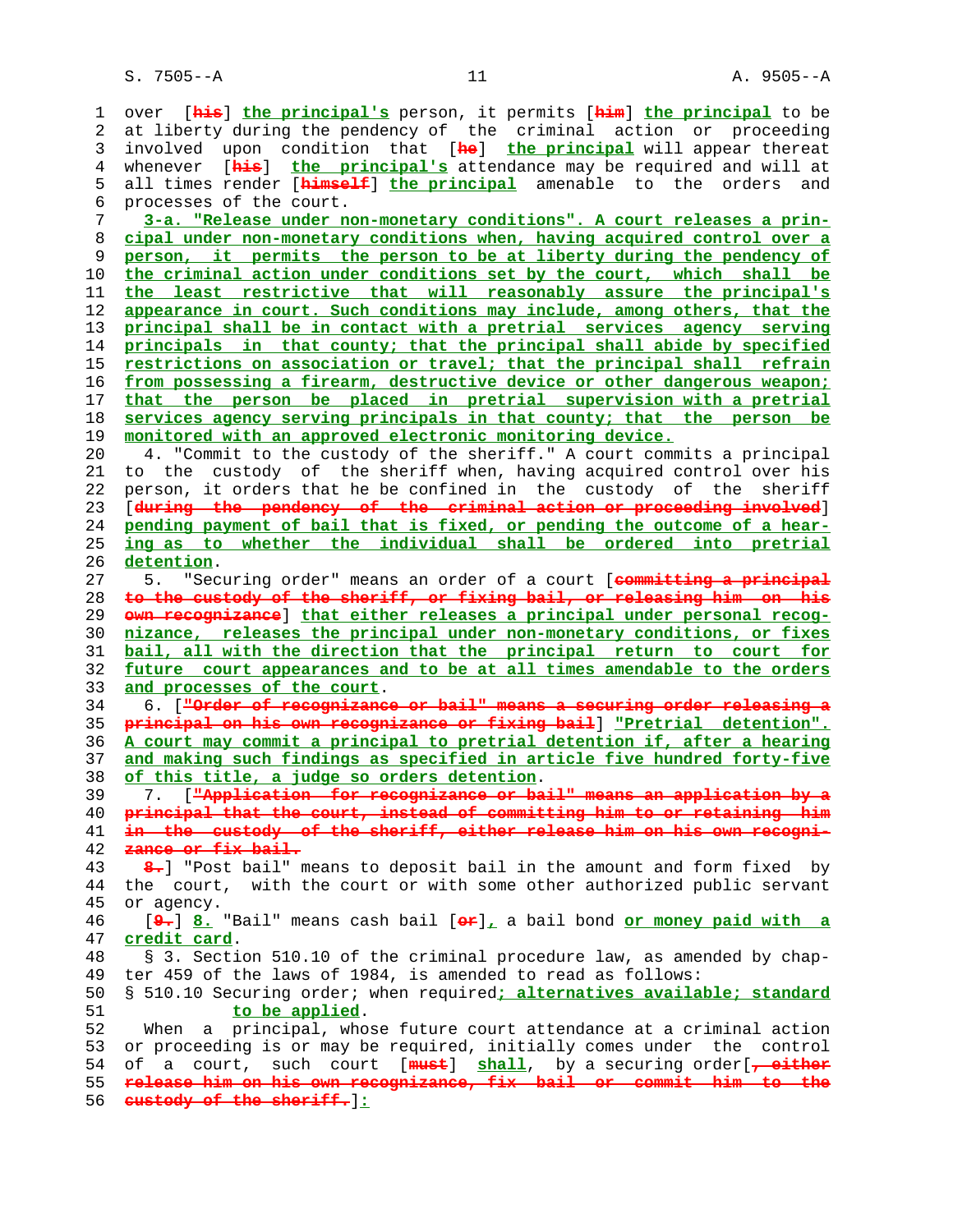S. 7505--A 12 A. 9505--A

**1. In cases where the most serious charge facing the defendant in the case before the court or a pending case is a misdemeanor or a felony other than that enumerated in section 70.02 of the penal law or a class A felony offense defined in the penal law, release the principal pending trial on the principal's personal recognizance, unless the court finds on the record that release on recognizance will not reasonably assure the individual's court attendance. In such instances, the court will release the individual under non-monetary conditions, selecting the least restrictive alternative that will reasonably assure the princi- pal's court attendance. The court will support its choice of alterna- tive on the record. A principal shall not be required to pay for any part of the cost of release under non-monetary conditions, except that a principal may be required to pay for all or a portion of the cost of electronic monitoring unless the principal is indigent and cannot pay all or a portion of the cost of such monitoring; 2. In cases where the most serious charge facing the defendant in the case before the court or a pending case is a felony enumerated in section 70.02 of the penal law or a class A felony offense defined in the penal law, release the principal pending trial on the principal's personal recognizance, or release the principal under non-monetary conditions, or fix bail, selecting the least restrictive alternative that will reasonably assure the principal's court appearance when required. The court will support its choice of alternative on the record. 3. Notwithstanding the above, in cases where the prosecutor indicates that it intends to move for pretrial detention as set out in article five hundred forty-five of this title, the court shall commit the defendant to the custody of the sheriff. 4.** When a securing order is revoked or otherwise terminated in the 30 course of an uncompleted action or proceeding but the principal's future 31 court attendance still is or may be required and [**he**] **the principal** is 32 still under the control of a court, a new securing order must be issued. 33 When the court revokes or otherwise terminates a securing order which 34 committed the principal to the custody of the sheriff, the court shall 35 give written notification to the sheriff of such revocation or termi- 36 nation of the securing order. 37 § 4. Section 510.20 of the criminal procedure law is amended to read 38 as follows: 39 § 510.20 [**Application for recognizance or bail; making and determination thereof in general**] **Application for a change in securing order based on a material change of circumstances**. 42 1. Upon any occasion when a court [**is required to issue**] **has issued** a 43 securing order with respect to a principal, [**or at any time when a prin- cipal is confined in the custody of the sheriff as a result of a previ- ously issued securing order, he**] **the defendant or the people** may make an 46 application for [**recognizance or bail**] **a different securing order due to a material change of circumstances: (a) in cases for which the most serious charge before the court or in a pending case is a misdemeanor or felony other than that enumerated in section 70.02 of the penal law or a class A felony offense defined in the penal law for a different non-monetary securing order; or (b) in cases for which the most serious charge is a felony enumerated in section 70.02 of the penal law or a class A felony offense defined in the penal law for a different securing order**. 55 2. Upon such application, the principal **or the people** must be

56 accorded an opportunity to be heard and to contend that [**an order of**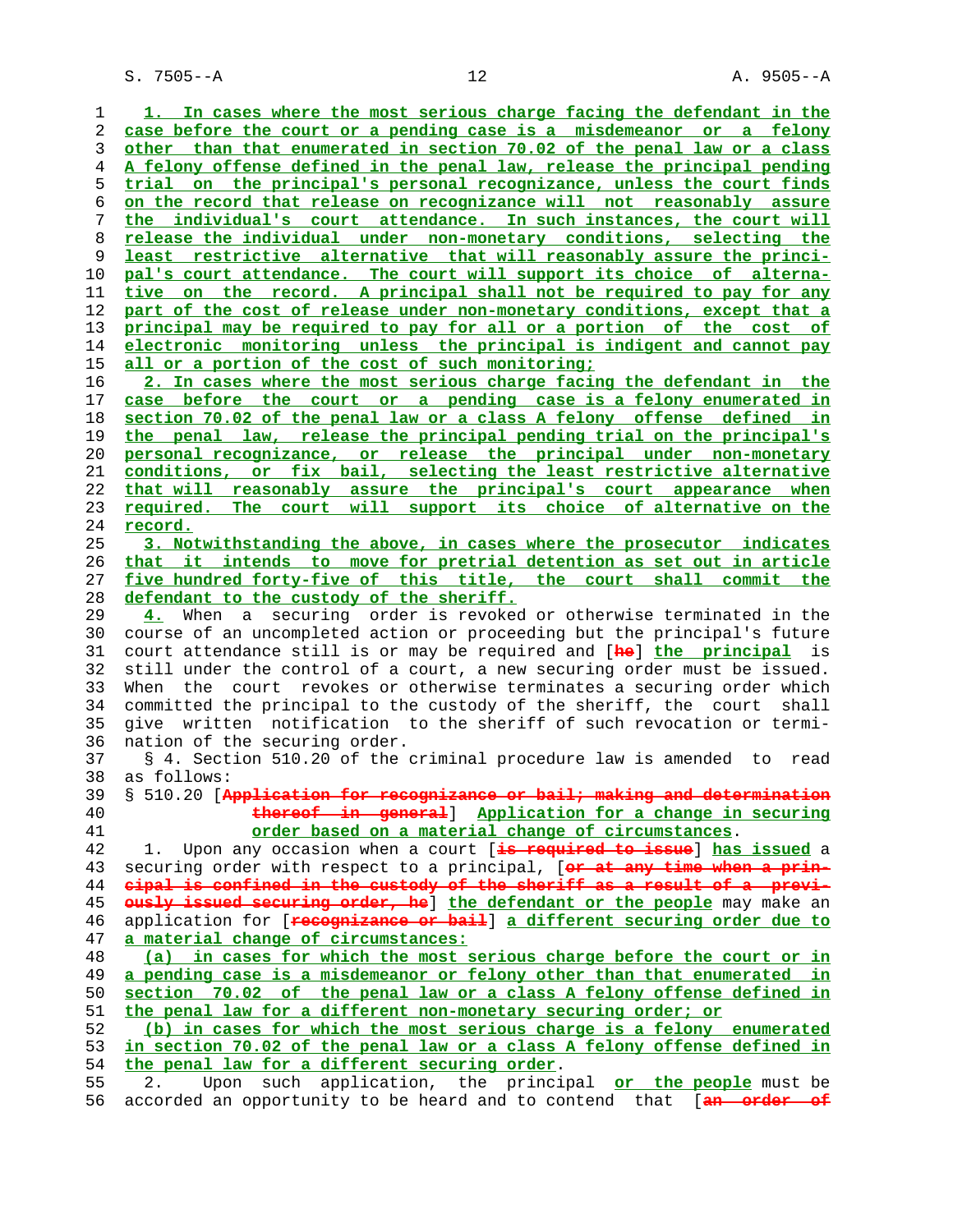S. 7505--A 13 A. 9505--A

**recognizance or bail**] **a different securing order** must or should issue[**, that the court should release him on his own recognizance rather than fix bail, and that if bail is fixed it should be in a suggested amount and form**] **because, due to a material change in circumstances, the current order is either too restrictive or not restrictive enough to reasonably ensure a defendant's appearance in court**. 7 § 5. The criminal procedure law is amended by adding a new section 8 510.25 to read as follows:<br>9 **S 510.25 Rehearing on bail § 510.25 Rehearing on bail after five days in custody after bail is fixed. In addition to any other available motion or procedure available under this part, a principal for whom bail was fixed and who is still in custody five days after bail was fixed shall be brought before the court the next business day for a rehearing on the securing order. The court shall examine the principal's financial circumstances and order a new securing order. If the court chooses to fix bail, it shall do so at an amount that will both reasonably assure the defendant's appearance in court and that the defendant is reasonably able to pay.** 19 § 6. Section 510.30 of the criminal procedure law, subparagraph (v) of 20 paragraph (a) of subdivision 2 as amended by chapter 920 of the laws of 21 1982, subparagraph (vi) of paragraph (a) of subdivision 2 as renumbered 22 by chapter 447 of the laws of 1977, subparagraph (vii) of paragraph (a) 23 of subdivision 2 as added and subparagraphs (viii) and (ix) of paragraph 24 (a) of subdivision 2 as renumbered by section 1 of part D of chapter 491 25 of the laws of 2012, and subdivision 3 as added by chapter 788 of the 26 laws of 1981, is amended to read as follows: 27 § 510.30 Application for [**recognizance or bail**] **securing order**; rules of 28 law and criteria controlling determination. 29 [**1. Determinations of applications for recognizance or bail are not in all cases discretionary but are subject to rules, prescribed in article five hundred thirty and other provisions of law relating to specific kinds of criminal actions and proceedings, providing (a) that in some circumstances such an application must as a matter of law be granted, (b) that in others it must as a matter of law be denied and the princi- pal committed to or retained in the custody of the sheriff, and (c) that in others the granting or denial thereof is a matter of judicial discretion. 2. To the extent that the issuance of an order of recognizance or bail and the terms thereof are matters of discretion rather than of law, an application is determined on the basis of the following factors and criteria: (a)**] With respect to any principal, the court must [**consider the**] **impose the least restrictive** kind and degree of control or restriction 44 that is necessary to secure [**his**] **the principal's** court attendance when 45 required. In determining that matter, the court must, on the basis of 46 available information, consider and take into account: 47 [**(i) The principal's character, reputation, habits and mental condi- tion; (ii) His employment and financial resources; and (iii) His family ties and the length of his residence if any in the community; and (iv) His**] **1. information about the principal that is relevant to court appearance, including, but not limited to, the principal's activities,** history and community ties; **2. if the principal is a defendant, the charges facing the principal;**

**3. the principal's** criminal record if any; [**and**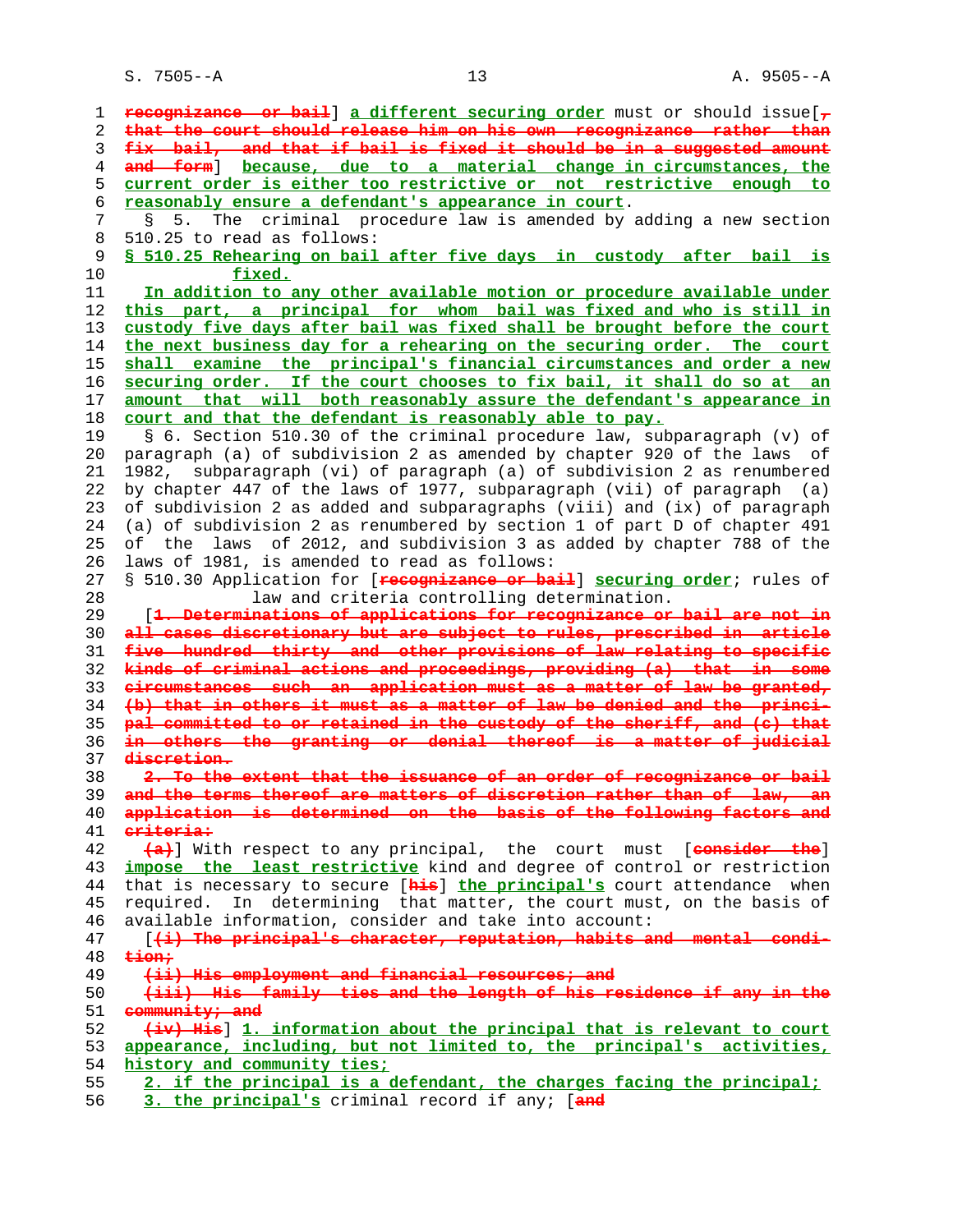1 **(v)**] **4.** His record of previous adjudication as a juvenile delinquent, 2 as retained pursuant to section 354.2 of the family court act, or, of 3 pending cases where fingerprints are retained pursuant to section 306.1 4 of such act, or a youthful offender, if any; [**and** 5 **(vi) His**] **5. the principal's** previous record if any in responding to 6 court appearances when required or with respect to flight to avoid crim- 7 inal prosecution; [**and** 8 **(vii)**] **6. if monetary bail is permitted, according to the restrictions** 9 **set forth in section 510.10 of this title, the principal's financial** 10 **circumstances;** 11 **7.** Where the principal is charged with a crime or crimes against a 12 member or members of the same family or household as that term is 13 defined in subdivision one of section 530.11 of this title, the follow- 14 ing factors: 15 [**(A)**] **(i)** any violation by the principal of an order of protection 16 issued by any court for the protection of a member or members of the 17 same family or household as that term is defined in subdivision one of 18 section 530.11 of this title, whether or not such order of protection is 19 currently in effect; and 20 [**(B)**] **(ii)** the principal's history of use or possession of a firearm; 21 [**and** 22 **(viii)**] **8.** If [**he**] **the principal** is a defendant, the weight of the 23 evidence against [**him**] **the principal** in the pending criminal action and 24 any other factor indicating probability or improbability of conviction; 25 or, in the case of an application for [**bail or recognizance**] **securing** 26 **order** pending appeal, the merit or lack of merit of the appeal; and 27 [**(ix)**] **9.** If [**he**] **the principal** is a defendant, the sentence which may 28 be or has been imposed upon conviction[**.** 29 **(b) Where the principal is a defendant-appellant in a pending appeal** 30 **from a judgment of conviction, the court must also consider the likeli-** 31 **hood of ultimate reversal of the judgment. A determination that the** 32 **appeal is palpably without merit alone justifies, but does not require,** 33 **a denial of the application, regardless of any determination made with** 34 **respect to the factors specified in paragraph (a).** 35 **3. When bail or recognizance is ordered, the court shall inform the** 36 **principal, if he is a defendant charged with the commission of a felony,** 37 **that the release is conditional and that the court may revoke the order** 38 **of release and commit the principal to the custody of the sheriff in** 39 **accordance with the provisions of subdivision two of section 530.60 of** 40 **this chapter if he commits a subsequent felony while at liberty upon** 41 **such order.**]**; and** 42 **10. if the principal is a defendant-appellant in a pending appeal from** 43 **a judgment of conviction, the court must also consider the likelihood of** 44 **ultimate reversal of the judgment. A determination that the appeal is** 45 **palpably without merit alone justifies, but does not require, a denial** 46 **of the application, regardless of any determination made with respect to** 47 **the factors specified in this paragraph.** 48 § 7. Section 510.40 of the criminal procedure law is amended to read as follows: 50 § 510.40 [**Application for recognizance or bail; determination thereof,** 51 **form of securing order and execution thereof**] **Notification** 52 **to principal by court of conditions of release and penal-** 53 **ties for violations of release**. 54 1. [**An application for recognizance or bail must be determined by a** 55 **securing order which either:**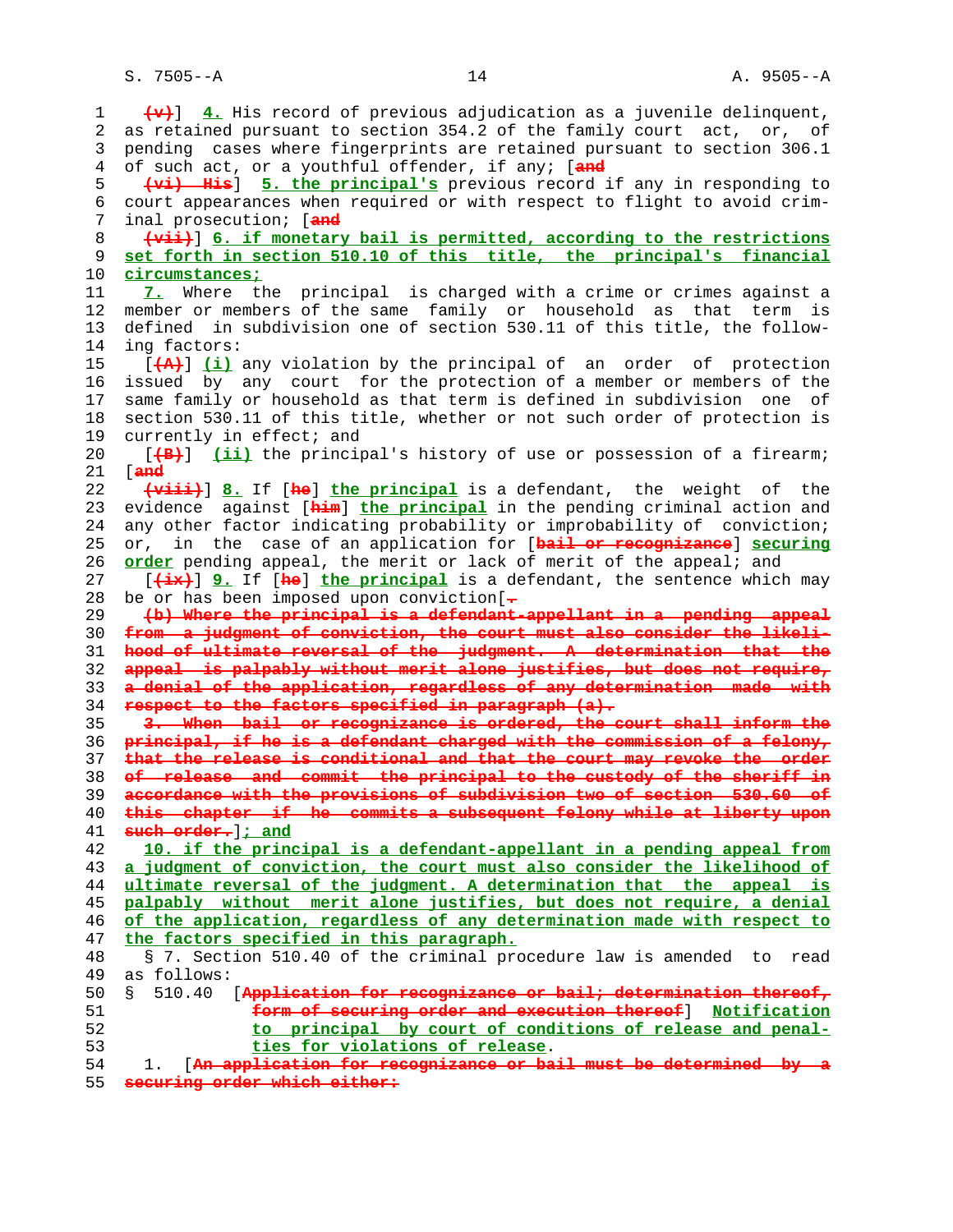| 1  | (a) Grants the application and releases the principal on his own           |
|----|----------------------------------------------------------------------------|
| 2  | recognizance, or                                                           |
| 3  | (b) Grants the application and fixes bail; or                              |
| 4  | (e) Denies the application and commits the principal to, or                |
| 5  | him in, the custody of the sheriff.                                        |
| 6  | 2. Upon ordering that a principal be released on [his] the princi-         |
| 7  | pal's own recognizance, or released under non-monetary conditions, or,     |
| 8  | if bail has been fixed, upon the posting of bail and successful examina-   |
| 9  | tion that the bail complies with the order the court must direct [him]     |
| 10 | the principal to appear in the criminal action or proceeding involved      |
| 11 | whenever [his] the principal's attendance may be required and to [render   |
|    | himself] be at all times amenable to the orders and processes of the       |
| 12 |                                                                            |
| 13 | If the principal is a defendant, the court shall also direct the<br>court. |
| 14 | defendant not to commit a crime while at liberty upon the court's secur-   |
| 15 | ing order. If such principal is in the custody of the sheriff or at        |
| 16 | liberty upon bail at the time of the order, the court must direct that     |
| 17 | [he] the principal be discharged from such custody [or, as the case may    |
| 18 | be, that his bail be exonerated].                                          |
| 19 | [3. Upon the issuance of an order fixing bail, and upon the posting        |
| 20 | thereof, the court must examine the bail to determine whether it           |
| 21 | complies with the order. If it does, the court must, in the absence of     |
| 22 | some factor or circumstance which in law requires or authorizes disap-     |
| 23 | proval thereof, approve the bail and must issue a certificate of           |
| 24 | release, authorizing the principal to be at liberty, and, if he is in      |
| 25 | the custody of the sheriff at the time, directing the sheriff to           |
| 26 | discharge him therefrom. If the bail fixed is not posted, or is not        |
| 27 | approved after being posted, the court must order that the principal be    |
| 28 | committed to the custody of the sheriff.]                                  |
| 29 | 2. If the principal is released under non-monetary conditions, the         |
| 30 | court shall, in the document authorizing the principal's release, notify   |
| 31 | the principal of:                                                          |
| 32 | (a) any of the conditions under which the principal is subject, in         |
| 33 | addition to the directions in subdivision one of this section, in a        |
| 34 | manner sufficiently clear and specific to serve as a guide for the prin-   |
| 35 | cipal's conduct; and                                                       |
| 36 | (b) the consequences for violation of those conditions, which could        |
| 37 | include revoking of the securing order, setting of a more restrictive      |
| 38 | securing order, or, after the hearing prescribed in article five hundred   |
| 39 | forty-five of this title, pretrial detention.                              |
| 40 | The criminal procedure law is amended by adding a new section<br>$\S 8.$   |
| 41 | 510.45 to read as follows:                                                 |
| 42 | § 510.45 Pretrial service agencies.                                        |
| 43 | The office of court administration shall certify a pretrial services       |
|    |                                                                            |
| 44 | agency or agencies in each county to monitor principals released under     |
| 45 | conditions of non-monetary release.                                        |
| 46 | § 9. Section 510.50 of the criminal procedure law is amended to read       |
| 47 | as follows:                                                                |
| 48 | § 510.50 Enforcement of securing order.                                    |
| 49 | When the attendance of a principal confined in the custody of the          |
| 50 | sheriff is required at the criminal action or proceeding at a particular   |
| 51 | time and place, the court may compel such attendance by directing the      |
| 52 | sheriff to produce him or her at such time and place. If the principal     |
| 53 | is at liberty on [his] the principal's own recognizance or non-monetary    |
| 54 | conditions or on bail, [his] the principal's attendance may be achieved    |
| 55 | or compelled by various methods, including notification and the issuance   |
| 56 | оf<br>bench warrant, prescribed by law in provisions governing such<br>a   |
|    |                                                                            |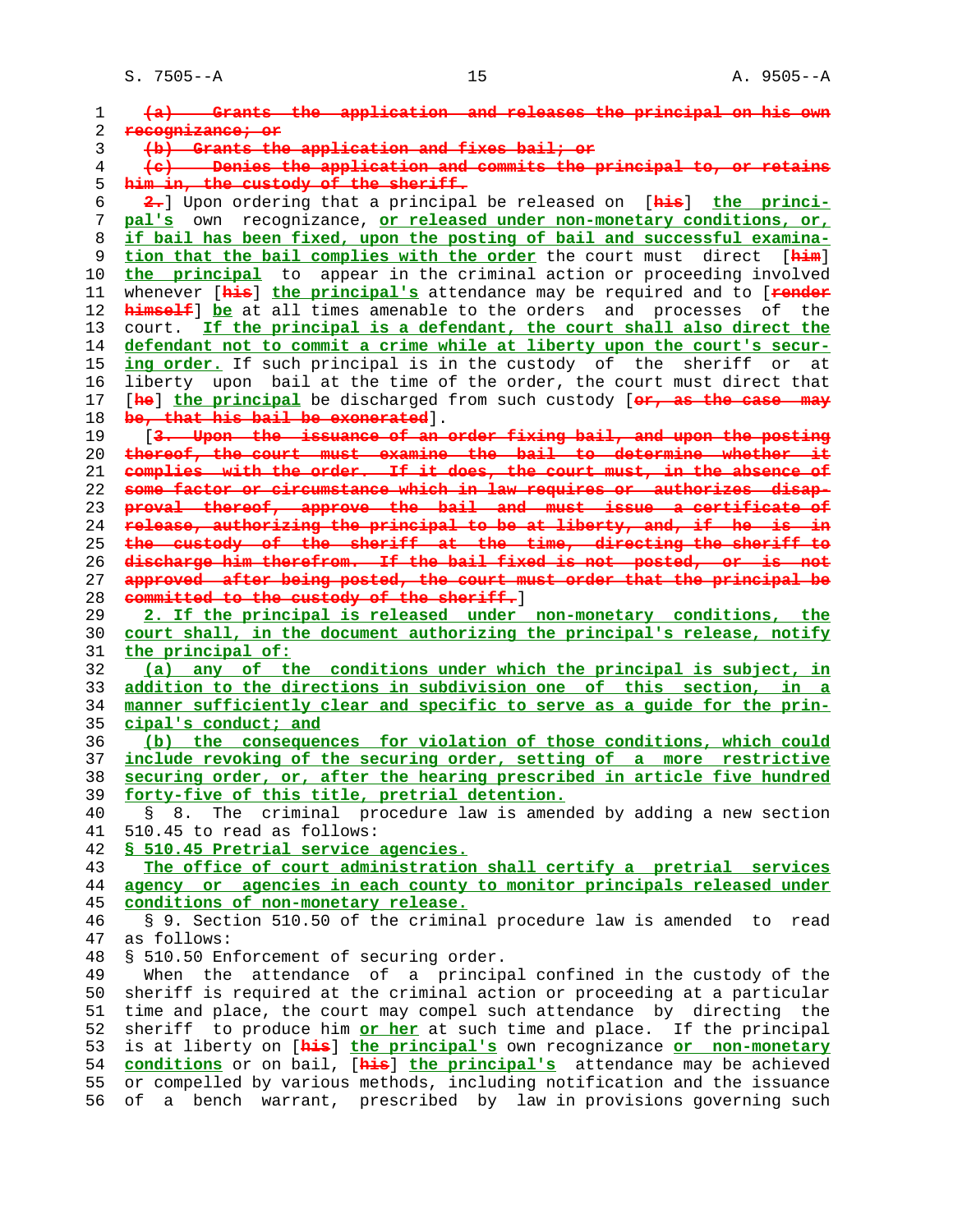1 matters with respect to the particular kind of action or proceeding 2 involved. 3 § 10. Paragraph (b) of subdivision 2 of section 520.10 of the criminal 4 procedure law, as amended by chapter 784 of the laws of 1972, is amended 5 to read as follows: 6 (b) The court [**may**] **shall** direct that the bail be posted in any one of 7 [**two**] **three** or more of the forms specified in subdivision one, desig- 8 nated in the alternative, and may designate different amounts varying<br>9 with the forms[+], except that one of the forms shall be either an unse- 9 with the forms[**;**]**, except that one of the forms shall be either an unse-** 10 **cured or partially secured surety bond, as selected by the court.** 11 § 11. The article heading of article 530 of the criminal procedure law 12 is amended to read as follows: 13 [**ORDERS OF RECOGNIZANCE OR BAIL WITH** 14 **RESPECT TO DEFENDANTS IN CRIMINAL ACTIONS** 15 **AND PROCEEDINGS--WHEN AND BY WHAT** 16 **COURTS AUTHORIZED**] **SECURING ORDERS WITH** 17 **RESPECT TO DEFENDANTS IN CRIMINAL ACTIONS AND** 18 **PROCEEDINGS - WHEN AND BY WHAT COURTS AUTHORIZED** 19 § 12. Section 530.10 of the criminal procedure law is amended to read 20 as follows: 21 § 530.10 Order of recognizance or bail; in general. 22 Under circumstances prescribed in this article, a court, upon applica- 23 tion of a defendant charged with or convicted of an offense, is 24 [**required or authorized to order bail or recognizance**] **to issue a secur-** 25 **ing order** for the release or prospective release of such defendant 26 during the pendency of either: 27 1. A criminal action based upon such charge; or 28 2. An appeal taken by the defendant from a judgment of conviction or 29 a sentence or from an order of an intermediate appellate court affirming 30 or modifying a judgment of conviction or a sentence. 31 § 13. Subdivision 4 of section 530.11 of the criminal procedure law, 32 as added by chapter 186 of the laws of 1997, is amended to read as 33 follows: 34 4. When a person is arrested for an alleged family offense or an 35 alleged violation of an order of protection or temporary order of 36 protection or arrested pursuant to a warrant issued by the supreme or 37 family court, and the supreme or family court, as applicable, is not in 38 session, such person shall be brought before a local criminal court in 39 the county of arrest or in the county in which such warrant is return- 40 able pursuant to article one hundred twenty of this chapter. Such local 41 criminal court may issue any order authorized under subdivision eleven 42 of section 530.12 of this article, section one hundred fifty-four-d or 43 one hundred fifty-five of the family court act or subdivision three-b of 44 section two hundred forty or subdivision two-a of section two hundred 45 fifty-two of the domestic relations law, in addition to discharging 46 other arraignment responsibilities as set forth in this chapter. In 47 making such order, the local criminal court shall consider the [**bail** 48 **recommendation**] **securing order**, if any, made by the supreme or family 49 court as indicated on the warrant or certificate of warrant. Unless the 50 petitioner or complainant requests otherwise, the court, in addition to 51 scheduling further criminal proceedings, if any, regarding such alleged 52 family offense or violation allegation, shall make such matter return- 53 able in the supreme or family court, as applicable, on the next day such 54 court is in session.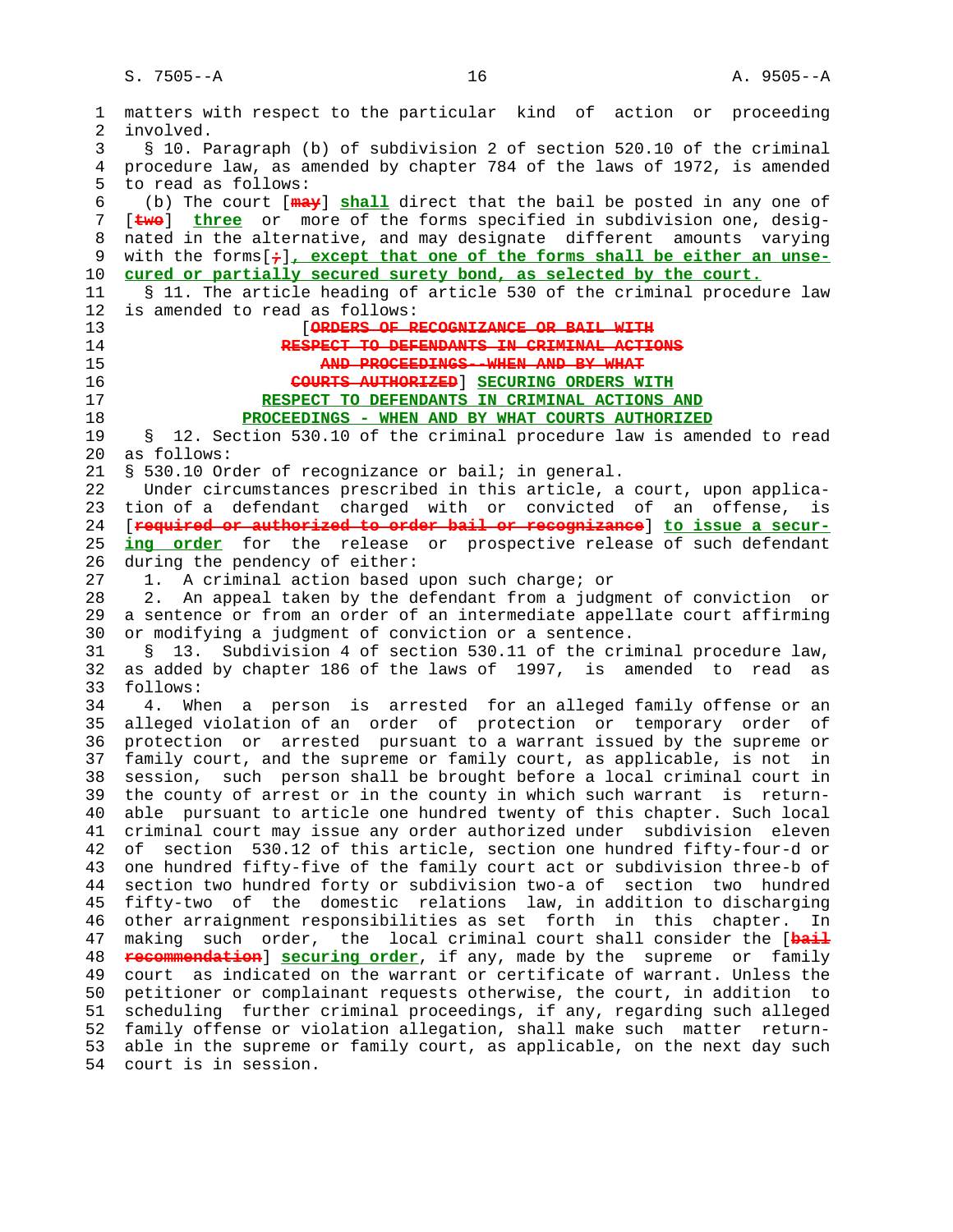1 § 14. Paragraph (a) of subdivision 8 of section 530.13 of the criminal 2 procedure law, as added by chapter 388 of the laws of 1984, is amended 3 to read as follows: 4 (a) revoke [**an order of recognizance or bail**] **a securing order** and 5 commit the defendant to custody; or 6 § 15. The opening paragraph of subdivision 1 of section 530.13 of the 7 criminal procedure law, as amended by chapter 137 of the laws of 2007, 8 is amended to read as follows:<br>9 When any criminal action is When any criminal action is pending, and the court has not issued a 10 temporary order of protection pursuant to section 530.12 of this arti- 11 cle, the court, in addition to the other powers conferred upon it by 12 this chapter, may for good cause shown issue a temporary order of 13 protection in conjunction with any securing order [**committing the** 14 **defendant to the custody of the sheriff or as a condition of a pre-trial** 15 **release, or as a condition of release on bail or an adjournment in** 16 **contemplation of dismissal**]. In addition to any other conditions, such 17 an order may require that the defendant: 18 § 16. Subdivisions 9 and 11 of section 530.12 of the criminal proce- 19 dure law, subdivision 9 as amended by section 81 of subpart B of part C 20 of chapter 62 of the laws of 2011, subdivision 11 as amended by chapter 21 498 of the laws of 1993, the opening paragraph of subdivision 11 as 22 amended by chapter 597 of the laws of 1998, paragraph (a) of subdivision 23 11 as amended by chapter 222 of the laws of 1994, paragraph (d) of 24 subdivision 11 as amended by chapter 644 of the laws of 1996, are 25 amended to read as follows: 26 9. If no warrant, order or temporary order of protection has been 27 issued by the court, and an act alleged to be a family offense as 28 defined in section 530.11 of this [**chapter**] **article** is the basis of the 29 arrest, the magistrate shall permit the complainant to file a petition, 30 information or accusatory instrument and for reasonable cause shown, 31 shall thereupon hold such respondent or defendant, [**admit to, fix or** 32 **accept bail,**] **establish a securing order** or parole him or her for hear- 33 ing before the family court or appropriate criminal court as the 34 complainant shall choose in accordance with the provisions of section 35 530.11 of this [**chapter**] **article**. 36 11. If a defendant is brought before the court for failure to obey any 37 lawful order issued under this section, or an order of protection issued 38 by a court of competent jurisdiction in another state, territorial or 39 tribal jurisdiction, and if, after hearing, the court is satisfied by 40 competent proof that the defendant has willfully failed to obey any such 41 order, the court may: 42 (a) revoke [**an order of recognizance or revoke an order of bail or** 43 **order forfeiture of such bail**] **a securing order** and commit the defendant 44 to custody; or 45 (b) restore the case to the calendar when there has been an adjourn- 46 ment in contemplation of dismissal and commit the defendant to custody; 47 or 48 (c) revoke a conditional discharge in accordance with section 410.70 49 of this chapter and impose probation supervision or impose a sentence of 50 imprisonment in accordance with the penal law based on the original 51 conviction; or 52 (d) revoke probation in accordance with section 410.70 of this chapter 53 and impose a sentence of imprisonment in accordance with the penal law 54 based on the original conviction. In addition, if the act which consti- 55 tutes the violation of the order of protection or temporary order of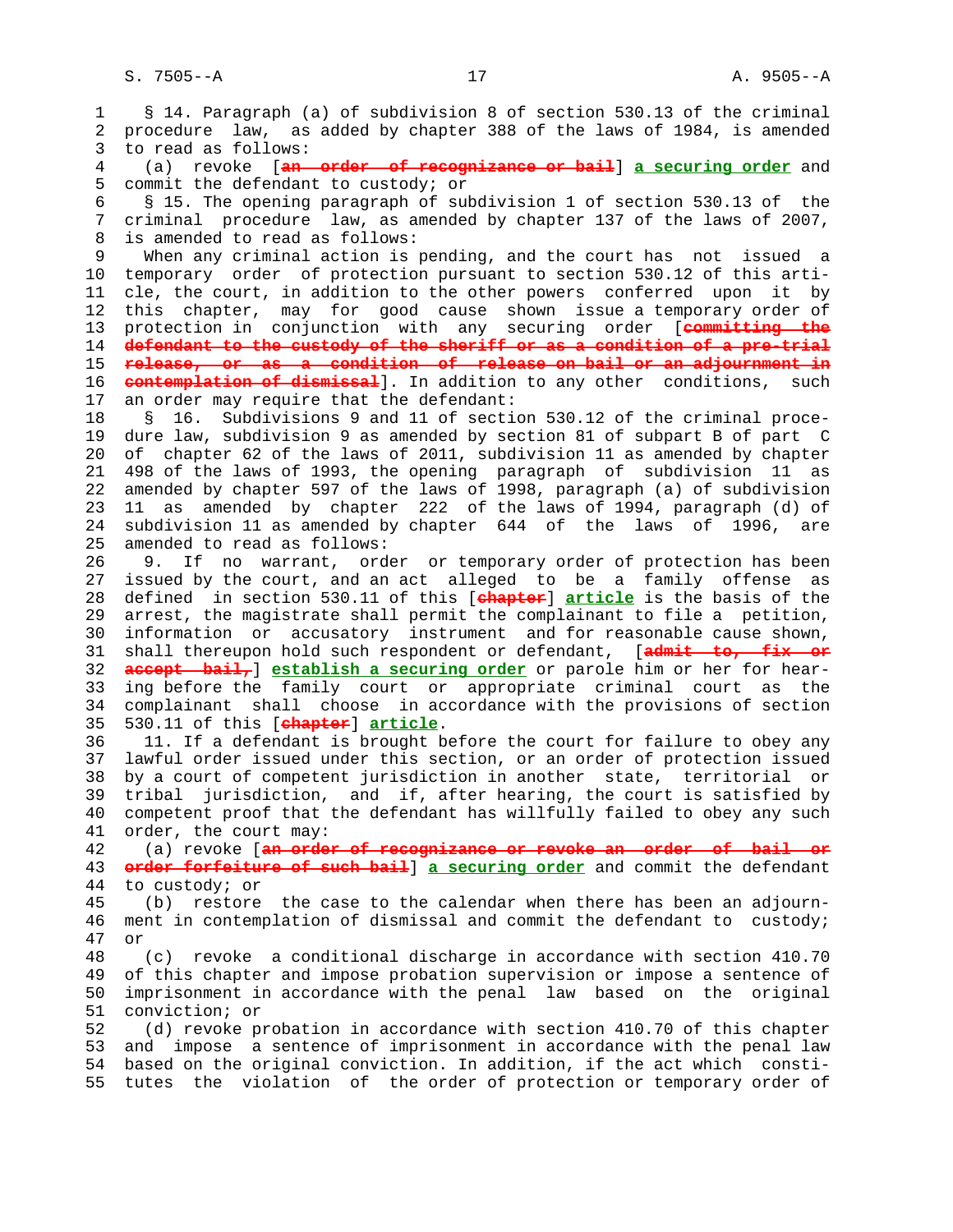1 protection is a crime or a violation the defendant may be charged with 2 and tried for that crime or violation. 3 § 17. Section 530.20 of the criminal procedure law, as amended by 4 chapter 531 of the laws of 1975, subparagraph (ii) of paragraph (b) of 5 subdivision 2 as amended by chapter 218 of the laws of 1979, is amended 6 to read as follows: 7 § 530.20 [**Order of recognizance or bail;**] **Securing order** by local crimi- 8 12 12 nal court when action is pending therein.<br>8 10 when a criminal action is pending in a local crim When a criminal action is pending in a local criminal court, such 10 court, upon application of a defendant, must [**or may order recognizance or bail**] **issue a securing order** as follows: 12 1. [**When the defendant is charged, by information, simplified informa- tion, prosecutor's information or misdemeanor complaint, with an offense or offenses of less than felony grade only, the court must order recog- nizance or bail.**] **In cases where the most serious charge facing the defendant in the case before the court or a pending case is a misdemea- nor or a felony other than that enumerated in section 70.02 of the penal law or a class A felony offense defined in the penal law, release the principal pending trial on the principal's personal recognizance, unless the court finds on the record that release on recognizance will not reasonably assure the individual's court attendance. In such instances, the court will release the individual under non-monetary conditions, selecting the least restrictive alternative that will reasonably assure the principal's court attendance. The court will support its choice of alternative on the record. The principal shall not be required to pay for any part of the cost of release under non-monetary conditions, except that a principal may be required to pay for all or a portion of the cost of electronic monitoring unless the principal is indigent and cannot pay all or a portion of the cost of such monitoring.** 30 2. [**When the defendant is charged, by felony complaint, with a felony, the court may, in its discretion, order recognizance or bail except as otherwise provided in this subdivision: (a) A city court, a town court or a village court may not order recognizance or bail when (i) the defendant is charged with a class A felony, or (ii) it appears that the defendant has two previous felony convictions; (b)**] **In cases where the most serious charge facing the defendant in the case before the court or a pending case is a felony enumerated in section 70.02 of the penal law or a class A felony offense defined in the penal law, release the principal pending trial on the principal's personal recognizance, or release the principal under non-monetary conditions, or fix bail, selecting the least restrictive alternative that will reasonably assure the principal's court appearance when required. The court will support its choice of alternative on the record. 3. Notwithstanding the above, in cases where the people indicate that they intend to move for pretrial detention as set forth in article five hundred forty-five of this title, the court shall commit the defendant to the custody of the sheriff. 4. Notwithstanding the above, a city court, a town court or a village court may not issue a securing order when the defendant is charged by felony complaint with a felony when: (a) the defendant is charged with a class A felony or (b) it appears that the defendant has two previous felony convictions within the meaning of subdivision one of section 70.08 or 70.10 of the penal law. In these instances the court shall commit the defendant to the custody of the sheriff for the county or**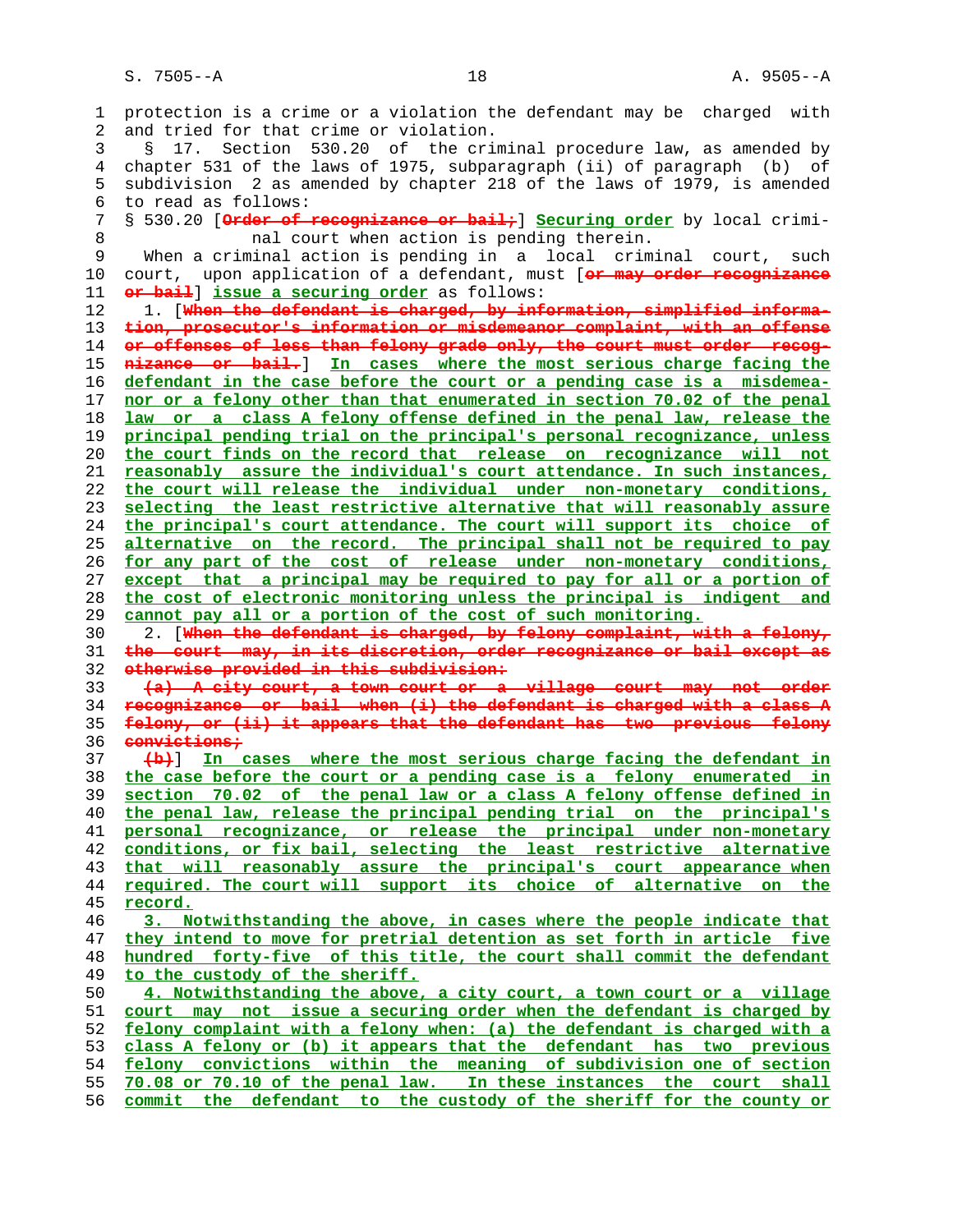| 1              | superior court to make a determination about a securing order within                 |
|----------------|--------------------------------------------------------------------------------------|
| $\overline{2}$ | three days.                                                                          |
| 3              | 5. No local criminal court may order [recognizance or bail] a securing               |
| $\overline{4}$ | order with respect to a defendant charged with a felony unless and                   |
| 5              | until $[$ +                                                                          |
| 6              | (i) The district attorney has been heard in the matter or, after                     |
| 7              | knowledge or notice of the application and reasonable opportunity to be              |
| 8              | heard, has failed to appear at the proceeding or has otherwise waived                |
| 9              | his right to do so; and                                                              |
| 10             | (ii) The] the court [has], and counsel for the defense, have been                    |
| 11             | furnished with a report of the division of criminal<br>justice services              |
| 12             | concerning the defendant's criminal record, if any, or with a police                 |
| 13             | department report with respect to the defendant's prior arrest and                   |
| 14             | conviction record, if any. If neither report is available, the court,                |
| 15             | with the consent of the district attorney, may dispense with this                    |
| 16             | requirement; provided, however, that in an emergency, including but not              |
| 17             | limited to a substantial impairment in the ability of such division or               |
| 18             | police department to timely furnish such report, such consent shall not              |
| 19             | be required if, for reasons stated on the record, the court deems it                 |
| $20 \,$        | unnecessary. [When the court has been furnished with any such report or              |
| 21             | record, it shall furnish a copy thereof to counsel for the defendant or,             |
| 22             | if the defendant is not represented by counsel, to the defendant. ]                  |
| 23             | § 18. The section heading, subdivision 1 and subdivision 2 of section                |
| 24             | 530.30 of the criminal procedure law, subdivision 2 as amended by chap-              |
| 25             | ter 762 of the laws of 1971, are amended to read as follows:                         |
| 26             | [Order of recognizance or bail, by superior court judge when action is               |
| 27             | pending in local criminal court] Securing order by superior                          |
| 28             | court judge when action is pending in local criminal court.                          |
| 29             | When a criminal action is pending in a local criminal court, other<br>1.             |
| 30             | one consisting of a superior court judge sitting as such, a judge<br>than            |
| 31             | of a superior court holding a term thereof in the county, upon applica-              |
| 32             | of a defendant, may order [recognizance or bail] a securing order<br>tion            |
| 33             | when such local criminal court:                                                      |
| 34             | Lacks authority to issue such an order, pursuant to<br>(a)<br>l <del>paragraph</del> |
| 35             | (a) of subdivision [two] four of section 530.20; or                                  |
| 36             | (b) Has denied an application for recognizance or bail; or                           |
| 37             | Has fixed bail which is excessive; or<br>(c)                                         |
| 38             | (d) Has set a securing order of release under non-monetary conditions                |
| 39             | which are more restrictive than necessary to reasonably ensure<br>court              |
| 40             | attendance.                                                                          |
| 41             | such case, such superior court judge may vacate the order of such<br>In              |
| 42             | local criminal court and release the defendant on [his own] recognizance             |
| 43             | or under release with conditions, or fix bail in a lesser amount or in a             |
| 44             | less burdensome form, whichever is the least restrictive alternative                 |
| 45             | that will reasonably assure defendant's appearance in court. The court               |
| 46             | will support its choice of alternative on the record.                                |
| 47             | 2.<br>Notwithstanding the provisions of subdivision one, when the                    |
| 48             | defendant is charged with a felony in a local criminal court, a superior             |
| 49             | judge may not order recognizance or bail unless and until the<br>court               |
| 50             | district attorney has had an opportunity to be heard in the matter and               |
| 51             | such                                                                                 |
|                | judge has been furnished with a report as described in [aubpara-                     |
| 52<br>53       | graph (ii) of paragraph (b) of cubdivision [twe] five of section<br>530.20.          |
|                |                                                                                      |
| 54             | Section 530.40 of the criminal procedure law, subdivision 3 as<br>Š.<br>19.          |
| 55             | amended by chapter 264 of the laws of 2003, and subdivision 4 as amended             |

56 by chapter 762 of the laws of 1971, is amended to read as follows: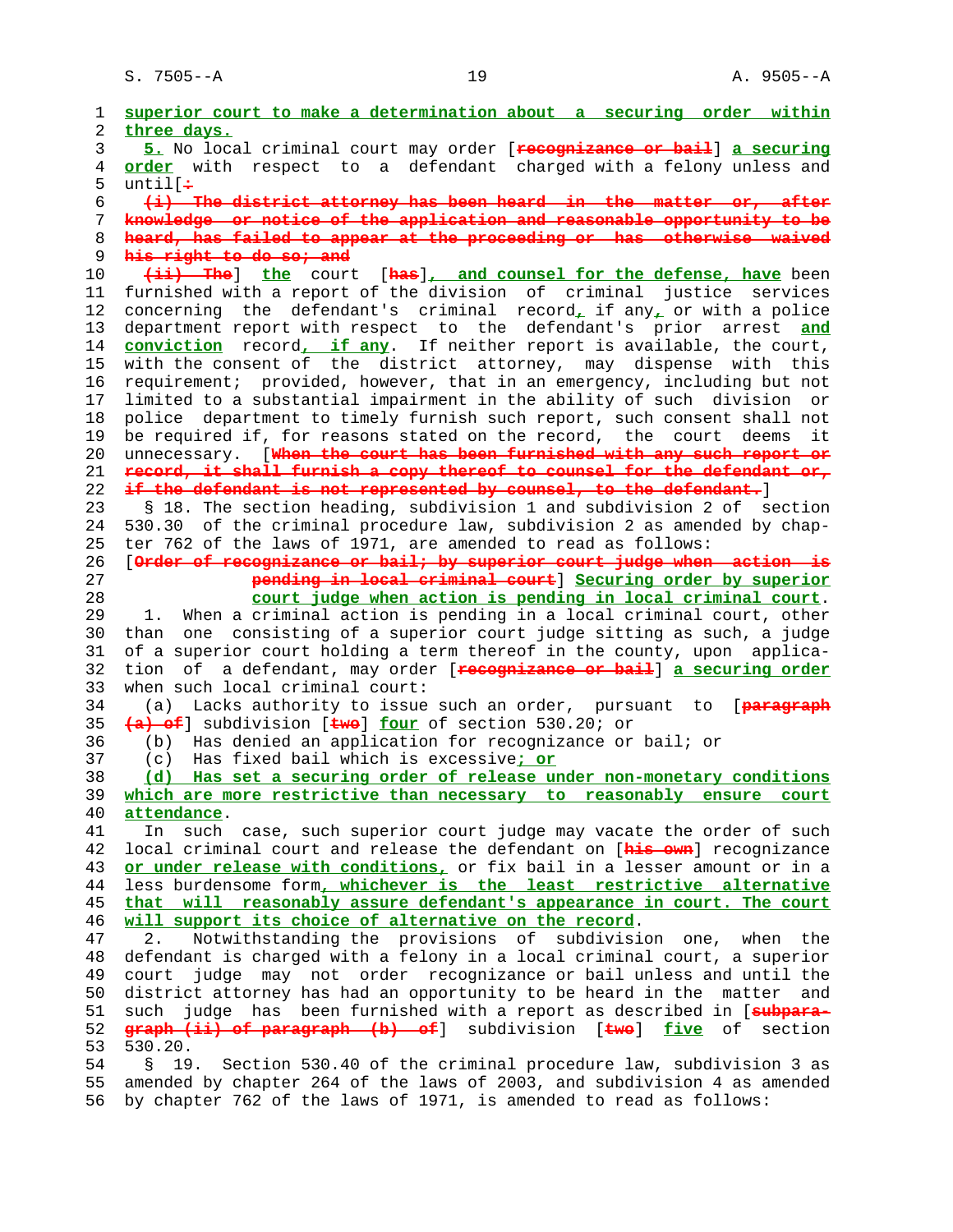1 § 530.40 [**Order of recognizance or bail;**] **Securing order** by superior 2 court when action is pending therein. 3 When a criminal action is pending in a superior court, such court, 4 upon application of a defendant, must or may order recognizance or bail 5 as follows: 6 1. [**When the defendant is charged with an offense or offenses of less than felony grade only, the court must order recognizance or bail. 2. When the defendant is charged with a felony, the court may, in its discretion, order recognizance or bail. In any such case in which an indictment (a) has resulted from an order of a local criminal court holding the defendant for the action of the grand jury, or (b) was filed at a time when a felony complaint charging the same conduct was pending** 13 in a local criminal court, and in which such local criminal court **superior court judge has issued an order of recognizance or bail which is still effective, the superior court's order may be in the form of a direction continuing the effectiveness of the previous order.**] **In cases where the most serious charge facing the defendant in the case before the court or a pending case is a misdemeanor or a felony other than that enumerated in section 70.02 of the penal law or a class A felony offense defined in the penal law, release the principal pending trial on the principal's personal recognizance, unless the court finds on the record that release on recognizance will not reasonably assure the individual's court attendance. In such instances, the court will release the individ- ual under non-monetary conditions, selecting the least restrictive alternative that will reasonably assure the principal's court attend- ance. The court will support its choice of alternative on the record. The principal shall not be required to pay for any part of the cost of release under non-monetary conditions, except that a principal may be required to pay for all or a portion of the cost of electronic monitor- ing unless the principal is indigent and cannot pay all or a portion of the cost of such monitoring. 2. In cases where the most serious charge facing the defendant in the case before the court or a pending case is a felony enumerated in section 70.02 of the penal law or a class A felony offense defined in the penal law, release the principal pending trial on the principal's personal recognizance, or release the principal under non-monetary conditions, or fix bail, selecting the least restrictive alternative that will reasonably assure the principal's court appearance when required. The court will support its choice of alternative on the record.** 41 3. **Notwithstanding the above, in cases where the people indicate that they intend to move for pretrial detention as set out in article five hundred forty-five of this title, the court shall commit the defendant to the custody of the sheriff. 4.** Notwithstanding the provisions of [**subdivision**] **subdivisions one and** two, a superior court may not [**order recognizance or bail**] **issue a securing order**, or permit a defendant to remain at liberty pursuant to 48 an existing order, after [**he**] **the defendant** has been convicted of 49 either: (a) a class A felony or (b) any class B or class C felony 50 defined in article one hundred thirty of the penal law committed or 51 attempted to be committed by a person eighteen years of age or older 52 against a person less than eighteen years of age. In either case the 53 court must commit or remand the defendant to the custody of the sheriff. 54 [**4.**] **5.** Notwithstanding the provisions of [**subdivision**] **subdivisions one and** two, a superior court may not [**order recognizance or bail**] **issue a securing order** when the defendant is charged with a felony unless and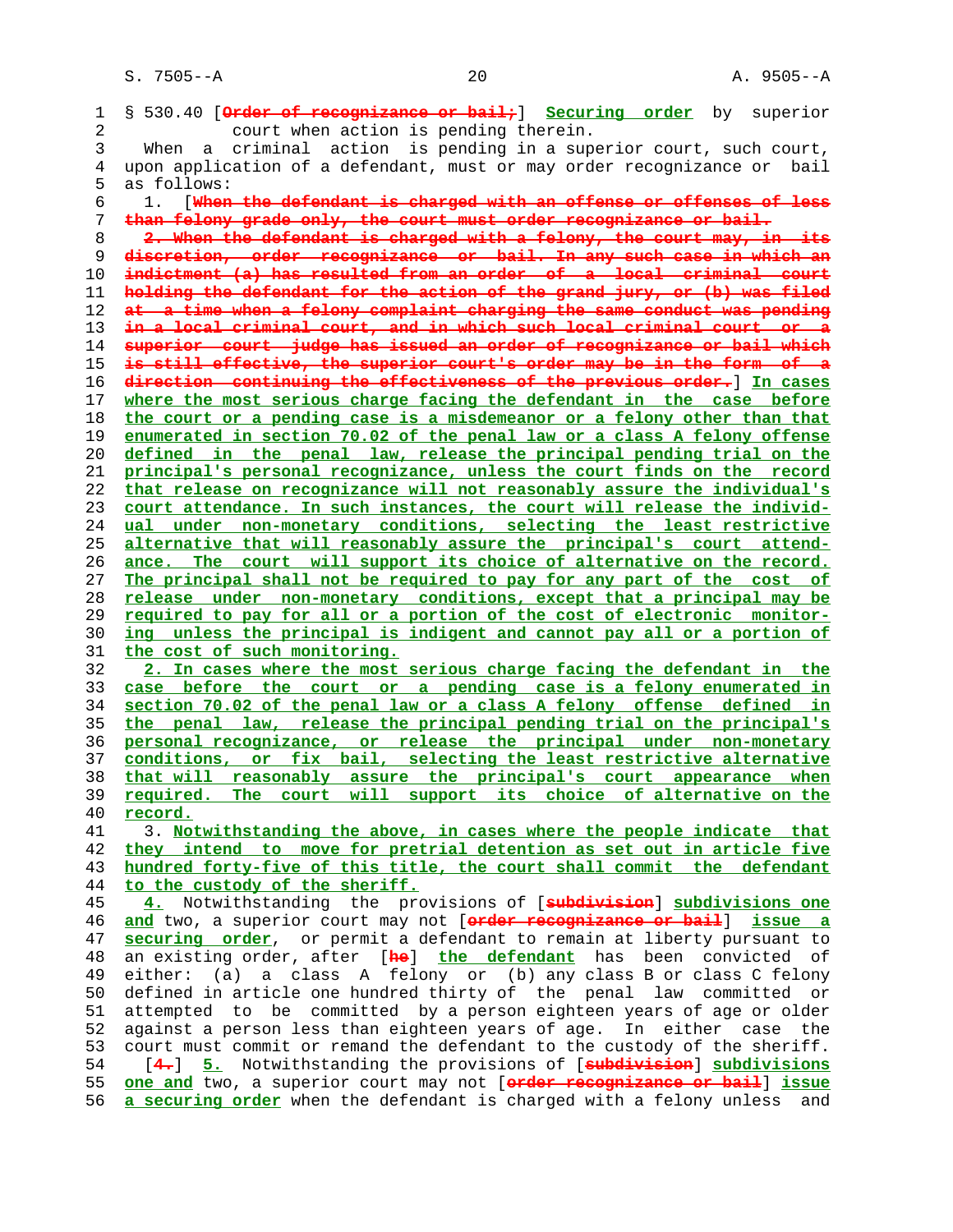1 until the district attorney has had an opportunity to be heard in the 2 matter and such court [**has**] **and counsel for the defense have** been 3 furnished with a report as described in subparagraph (ii) of paragraph 4 (b) of subdivision two of section 530.20 **of this article**. 5 § 20. Subdivision 1 of section 530.45 of the criminal procedure law, 6 as amended by chapter 264 of the laws of 2003, is amended to read as 7 follows: 8 1. When the defendant is at liberty in the course of a criminal action<br>9 as a result of a prior [o<del>rder of regognizange or bail</del>] securing order 9 as a result of a prior [**order of recognizance or bail**] **securing order** 10 and the court revokes such order and then [**either fixes no bail or fixes** 11 **bail in a greater amount or in a more burdensome form than was previous-** 12 **ly fixed and remands or commits defendant to the custody of the sheriff,** 13 **a judge designated in subdivision two, upon application of the defendant** 14 **following conviction of an offense other than a class A felony or a** 15 **class B or class C felony offense defined in article one hundred thirty** 16 **of the penal law committed or attempted to be committed by a person** 17 **eighteen years of age or older against a person less than eighteen years** 18 **of age, and before sentencing, may issue a securing order and either** 19 **release defendant on his own recognizance, or fix bail, or fix bail in a** 20 **lesser amount or**] **issues a more restrictive securing order** in a less 21 [**burdensome**] **restrictive** form than fixed by the court in which the 22 conviction was entered. 23 § 21. Section 530.60 of the criminal procedure law, subdivision 1 as 24 amended by chapter 565 of the laws of 2011, subdivision 2 as added by 25 chapter 788 of the laws of 1981 and paragraph (a) of subdivision 2 as 26 amended by chapter 794 of the laws of 1986, is amended to read as 27 follows: 28 § 530.60 [**Order of recognizance or bail; revocation thereof**] **Securing** 29 **order; modification thereof upon court's own action**. 30 [**1.**] Whenever in the course of a criminal action or proceeding a 31 defendant is at liberty as a result of [**an order of recognizance or** 32 **bail**] **a securing order** issued pursuant to this chapter, and the court 33 considers it necessary to review such order, it may, and by a bench 34 warrant if necessary, require the defendant to appear before the court. 35 Upon such appearance, the court, for good cause shown, may revoke [**the** 36 **order of recognizance or bail. If the defendant is entitled to recogni-** 37 **zance or bail as a matter of right, the court must issue another such** 38 **order. If he or she is not, the court may either issue such an order or** 39 **commit the defendant to the custody of the sheriff. Where the defendant** 40 **is committed to the custody of the sheriff and is held on a felony** 41 **complaint, a new period as provided in section 180.80 of this chapter** 42 **shall commence to run from the time of the defendant's commitment under** 43 **this subdivision**] **and modify the securing order, selecting the least** 44 **restrictive alternative that will reasonably assure court appearance. If** 45 **the most serious charge facing the defendant in the case before the** 46 **court or a pending case is a misdemeanor or felony other than that** 47 **enumerated in section 70.02 of the penal law or a class A felony defined** 48 **in the penal law, the court must release the defendant on personal** 49 **recognizance or set release with non-monetary conditions. Notwithstand-** 50 **ing the foregoing, the people may move at any time for consideration of** 51 **pretrial detention under article five hundred forty-five of this title** 52 **if the defendant's alleged actions render the defendant eligible under** 53 **for a hearing under that section**. 54 [**2. (a) Whenever in the course of a criminal action or proceeding a** 55 **defendant charged with the commission of a felony is at liberty as a**

56 **result of an order of recognizance or bail issued pursuant to this arti-**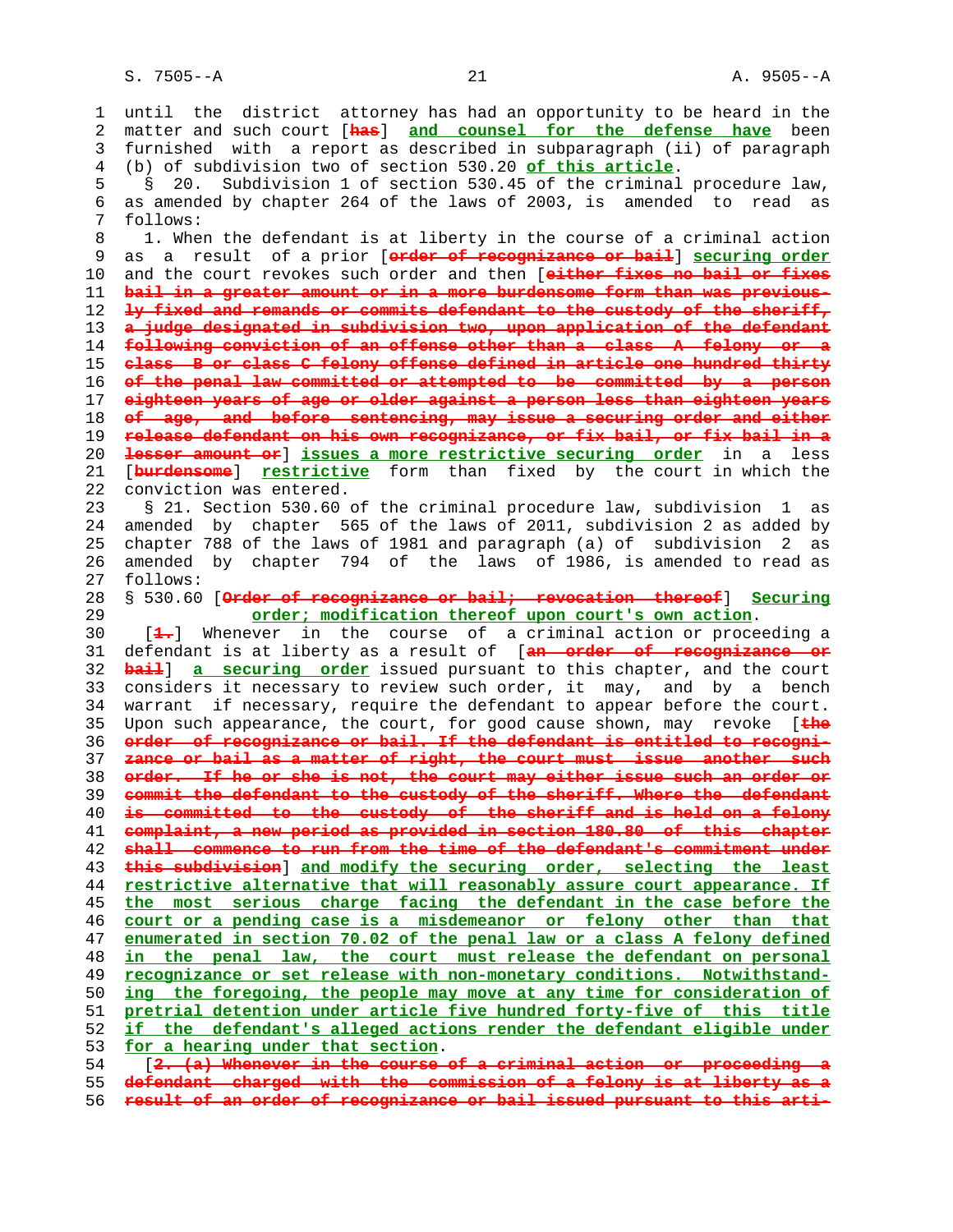S. 7505--A 22 A. 9505--A

**cle it shall be grounds for revoking such order that the court finds reasonable cause to believe the defendant committed one or more speci- fied class A or violent felony offenses or intimidated a victim or witness in violation of sections 215.15, 215.16 or 215.17 of the penal law while at liberty. Before revoking an order of recognizance or bail pursuant to this subdivision, the court must hold a hearing and shall receive any relevant, admissible evidence not legally privileged. The defendant may cross-examine witnesses and may present relevant, admissi- ble evidence on his own behalf. Such hearing may be consolidated with, and conducted at the same time as, a felony hearing conducted pursuant to article one hundred eighty of this chapter. A transcript of testimony taken before the grand jury upon presentation of the subsequent offense shall be admissible as evidence during the hearing. The district attor- ney may move to introduce grand jury testimony of a witness in lieu of that witness' appearance at the hearing. (b) Revocation of an order of recognizance or bail and commitment pursuant to this subdivision shall be for the following periods, either: (i) For a period not to exceed ninety days exclusive of any periods of adjournment requested by the defendant; or (ii) Until the charges contained within the accusatory instrument have been reduced or dismissed such that no count remains which charges the defendant with commission of a felony; or (iii) Until reduction or dismissal of the charges contained within the accusatory instrument charging the subsequent offense such that no count remains which charges the defendant with commission of a class A or violent felony offense. Upon expiration of any of the three periods specified within this paragraph, whichever is shortest, the court may grant or deny release upon an order of bail or recognizance in accordance with the provisions of this article. Upon conviction to an offense the provisions of article five hundred thirty of this chapter shall apply. (c) Notwithstanding the provisions of paragraph (a) of this subdivi- sion a defendant, against whom a felony complaint has been filed which charges the defendant with commission of a class A or violent felony offense committed while he was at liberty as specified therein, may be committed to the custody of the sheriff pending a revocation hearing for a period not to exceed seventy-two hours. An additional period not to exceed seventy-two hours may be granted by the court upon application of the district attorney upon a showing of good cause or where the failure to commence the hearing was due to the defendant's request or occurred with his consent. Such good cause must consist of some compelling fact or circumstance which precluded conducting the hearing within the initial prescribed period.**] 44 § 22. The criminal procedure law is amended by adding a new section 45 530.65 to read as follows: **§ 530.65 Violation of a condition of release, remedies available. When a principal is released under non-monetary conditions, the court, upon motion by the people, may revoke and modify the securing order due to violations of those release conditions. In determining whether to revoke and modify the securing order, the court must consider the nature, the willfulness, and the seriousness of the violation and may only set a more restrictive condition or conditions or release if it finds that such conditions are necessary to reasonably assure the defendant's appearance in court. Notwithstanding the foregoing, the people may move at any time for consideration of pretrial detention under article five hundred forty-five of this title if the defendant's**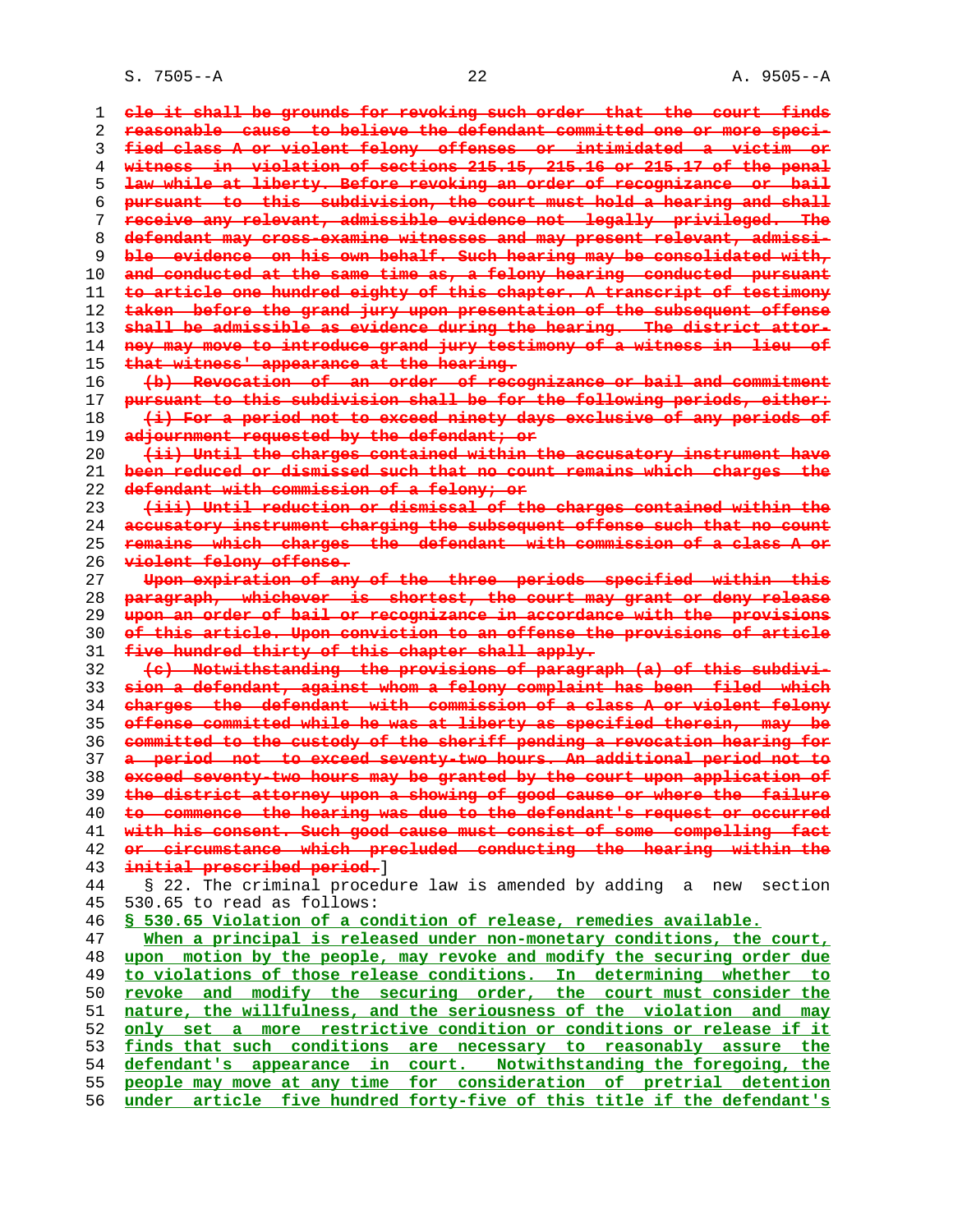| ı<br>2         | alleged actions render the defendant eligible under for a hearing under<br>that section. |
|----------------|------------------------------------------------------------------------------------------|
| 3              | Title P of part 3 of the criminal procedure law is amended by<br>23.<br>$S$ .            |
| $\overline{4}$ | adding a new article 545 to read as follows:                                             |
|                | <b>ARTICLE 545--PRETRIAL DETENTION</b>                                                   |
| 5              |                                                                                          |
| 6              | Section 545.10 Pretrial detention; when ordered.                                         |
| 7              | 545.20 Eligibility for a pretrial detention hearing.                                     |
| 8              | 545.30 Pretrial detention hearing.                                                       |
| 9              | 545.40 Order for pretrial detention.                                                     |
| 10             | 545.50 Reopening of pretrial hearing.                                                    |
| 11             | 545.60 Length of detention for defendant held under a pretrial                           |
| 12             | detention order.                                                                         |
| 13             | § 545.10 Pretrial detention; when ordered.                                               |
| 14             | A county or superior court may order, before trial, the detention of a                   |
| 15             | defendant if the people seek detention of the defendant under section                    |
| 16             | 545.20 of this article, and, after a hearing pursuant to section 545.30                  |
| 17             | of this article, the court finds clear and convincing evidence that the                  |
| 18             | defendant poses a high risk of flight before trial, or that defendant                    |
| 19             | poses a current threat to the physical safety of a reasonably identifi-                  |
| 20             | able person or persons, and that no conditions or combination of condi-                  |
| 21             | tions in the community will suffice to contain the aforesaid risk or                     |
| 22             | threat.                                                                                  |
| 23             | § 545.20 Eligibility for a pretrial detention hearing.                                   |
| 24             | 1. The people may make a motion with the court at any time seeking the                   |
| 25             | pretrial detention of a defendant:                                                       |
| 26             | (a) charged with offenses involving domestic violence, or crimes                         |
| 27             | involving serious violence or a class A felony defined in the penal law;                 |
| 28             | (b) charged with offenses involving witness intimidation under section                   |
| 29             | 215.15, 215.16 or 215.17 of the penal law;                                               |
| 30             | (c) charged with committing a new crime while in the community on                        |
| 31             | recognizance, or non-monetary-conditions, or bail; or                                    |
| 32             | (d) who willfully failed to appear in court.                                             |
| 33             | 2. Upon such motion by the people, the defendant shall be committed to                   |
| 34             | the custody of the sheriff. If the person is at liberty, a warrant shall                 |
| 35             | issue and the defendant brought into custody of the sheriff.                             |
| 36             | § 545.30 Pretrial detention hearing.                                                     |
| 37             | 1. A hearing shall be held within five working days from the people's                    |
| 38             | motion. At the hearing, the defendant shall have the right to be                         |
|                | represented by counsel, and, if financially unable to obtain counsel, to                 |
| 39             |                                                                                          |
| 40             | have counsel assigned. The defendant shall be afforded an opportunity to                 |
| 41             | testify, to present witnesses, to cross-examine witnesses who appear at                  |
| 42             | the hearing, and to present information by proffer or otherwise. The                     |
| 43             | rules concerning the admissibility of evidence in criminal trials do not                 |
| 44             | apply to the presentation and consideration of information during the                    |
| 45             | hearing.                                                                                 |
| 46             | 2. Discovery shall be afforded in accordance with pretrial hearings,                     |
| 47             | as set out in criminal procedure law section 240.44.                                     |
| 48             | 3. In hearings in cases for which there is no indictment, the people                     |
| 49             | shall establish probable cause that the eligible defendant committed the                 |
| 50             | offense. The people must establish by clear and convincing<br>charged                    |
| 51             | evidence that defendant poses a high risk of flight or a current threat                  |
| 52             | of physical danger to a reasonably identifiable person or persons and                    |
| 53             | that no conditions or combination of conditions in the community will                    |
| 54             | suffice to contain the aforesaid risk or threat. There shall be a                        |
| 55             | rebuttable presumption, which the defendant may overcome by a preponder-                 |
| 56             | ance of the evidence, that no conditions or combination of conditions in                 |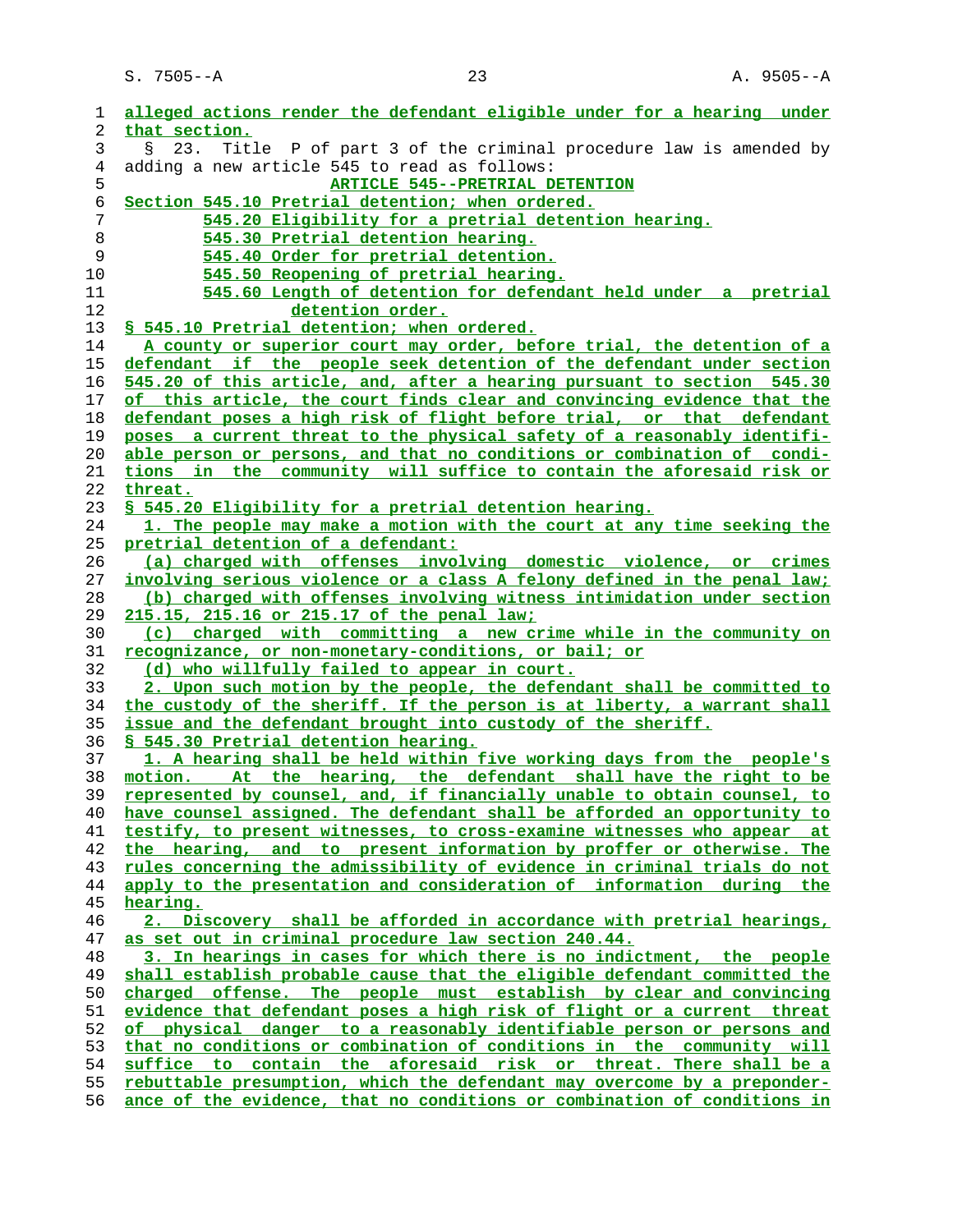S. 7505--A 24 A. 9505--A

| ᅩ  | <u>the community will suffice to contain a current threat to the physical</u> |
|----|-------------------------------------------------------------------------------|
| 2  | safety of a reasonably identifiable person or persons if the court finds      |
| 3  | probable cause that the defendant:                                            |
| 4  | (a) committed a crime for which the defendant would be subject to a           |
| 5  | term of life imprisonment;                                                    |
| 6  | (b) committed a crime involving domestic violence or a crime involving        |
| 7  | serious violence or a class A felony offense defined in the penal law         |
| 8  | while the defendant was in the community on recognizance, or non-mone-        |
| 9  | tary conditions, or bail while charged with a crime enumerated in             |
| 10 | section 70.02 of the penal law or a class A felony offense;                   |
| 11 | (c) threatened, injured, intimidated, or attempted to threaten, injure        |
| 12 | or intimidate a prospective witness or juror in an criminal investi-          |
| 13 | gation or judicial proceeding; or                                             |
| 14 | (d) committed a crime involving domestic violence or a crime involving        |
| 15 | serious violence or a class A felony offense defined in the penal law         |
| 16 | <u>while armed with a firearm.</u>                                            |
| 17 | 4. In determining whether the defendant presents a high risk of flight        |
| 18 | or a current threat of physical danger to a reasonably identifiable           |
| 19 | person or persons and whether no conditions or combinations of condi-         |
| 20 | tions in the community will suffice to contain such risk or threat, the       |
| 21 | court may take into account the following information:                        |
| 22 | (a) the nature and circumstances of the charged offense;                      |
| 23 | (b) the weight of the evidence against the defendant, except that the         |
| 24 | court may consider the admissibility of any evidence sought to be             |
| 25 | <u>excluded;</u>                                                              |
| 26 | (c) the defendant's current and prior history of failure to appear in         |
| 27 | court whether such failures to appear were willful;                           |
| 28 | (d) the nature and the credibility of the threat to the physical              |
| 29 | danger of a reasonably identifiable person or persons, if applicable;         |
| 30 | <u>and</u>                                                                    |
| 31 | (e) whether, at the time of the current offense or arrest, the defend-        |
| 32 | ant was on probation, parole, or on release pending trial, sentencing or      |
| 33 | completion of a sentence in this state or other jurisdictions.                |
| 34 | \$ 545.40 Order for pretrial detention.                                       |
| 35 | In a pretrial detention order issued pursuant to section 545.10 of            |
| 36 | this article, the court shall:                                                |
| 37 | 1. include written findings of fact and a written statement of the            |
| 38 | reasons for the detention; and                                                |
| 39 | 2. direct that the eligible defendant be afforded reasonable opportu-         |
| 40 | nity for private consultation with counsel.                                   |
| 41 | § 545.50 Reopening of pretrial hearing.                                       |
| 42 | A pretrial detention hearing may be opened, before or after issuance          |
| 43 | of a pretrial detention order by the court, by motion of the people or        |
| 44 | the defendant, at any time before trial, if the court finds either a          |
| 45 | change of circumstances or that information exists that was not known to      |
| 46 | the people or to the defendant at the time of the hearing, that has a         |
| 47 | material bearing on the issue of whether defendant presents a high risk       |
| 48 | of failure to appear or a current threat to the physical safety of a          |
| 49 | reasonably identifiable person or persons and whether no conditions or        |
| 50 | combination of conditions will suffice to contain such risk or threat.        |
| 51 | § 545.60 Length of detention for defendant held under a pretrial              |
| 52 | detention order.                                                              |
| 53 | 1. If a pretrial detention order is issued, a defendant shall not             |
| 54 | remain detained in jail for more than one hundred eighty days after the       |

**return of the indictment, if applicable, until the start of trial. In**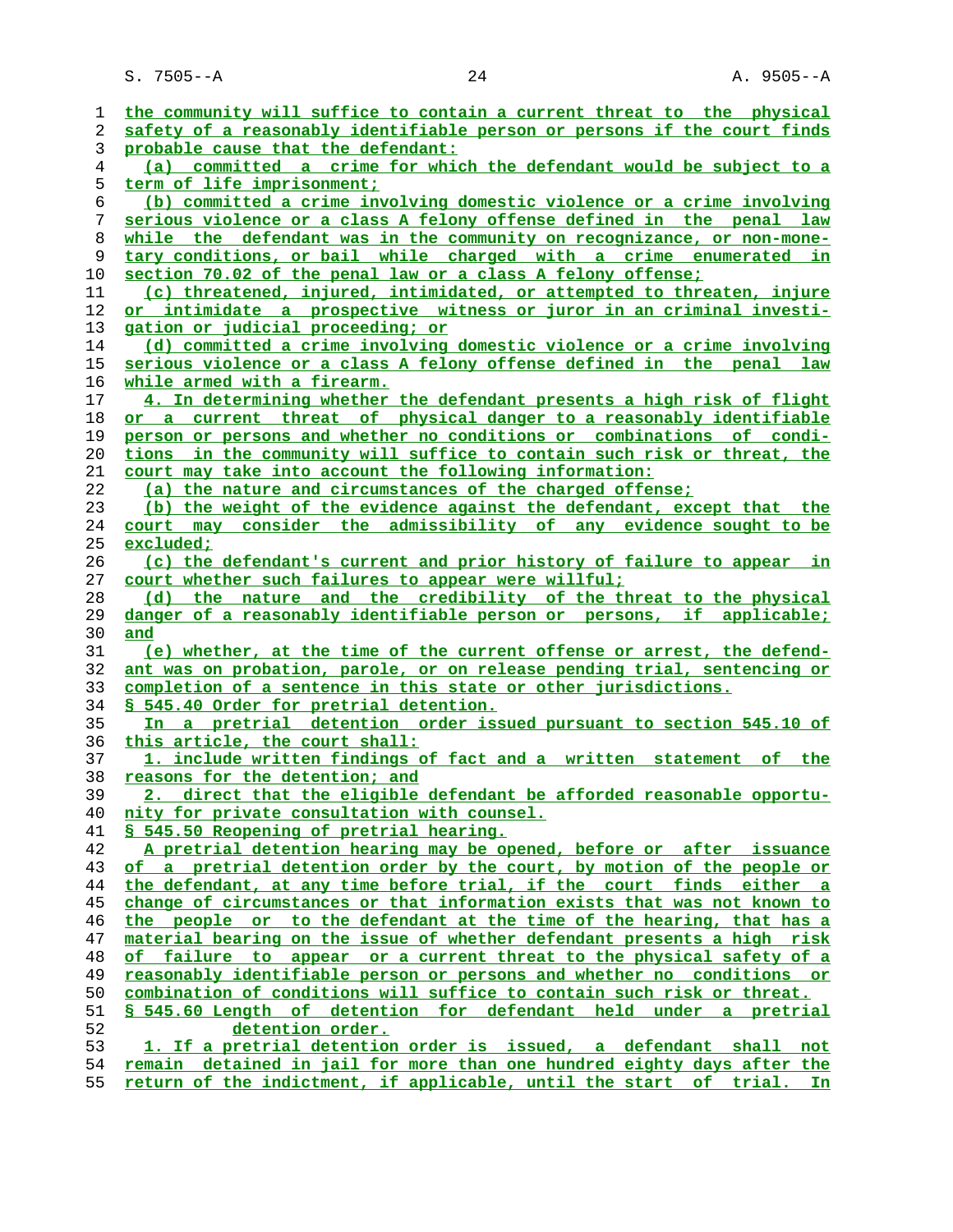| 1        | cases where no indictment is required, the one hundred eighty days shall                                  |
|----------|-----------------------------------------------------------------------------------------------------------|
| 2        | run from the pretrial detention order.                                                                    |
| 3        | 2. (a) The time within which the trial of the case commences may be                                       |
| 4        | extended for one or more additional periods not to exceed twenty days                                     |
| 5        | each on the basis of a motion submitted by the people and approved by                                     |
| 6        | the court. The additional period or periods of detention may be granted                                   |
| 7        | only on the basis of good cause shown, and shall be granted only for the                                  |
| 8        | additional time required to prepare for the trial of the person. Good                                     |
| 9        | cause may include, but not be limited to, the unavailability of an                                        |
| 10       | essential witness, the necessity for forensic analysis of evidence, the                                   |
| 11       | ability to conduct a joint trial with a co-defendant or co-defendants,                                    |
| 12       | severance of co-defendants which permits only one trial to commence                                       |
| 13       | within the time period, complex or major investigations, scheduling                                       |
| 14       | conflicts which arise shortly before the trial date, the inability to                                     |
| 15       | proceed to trial because of action taken by or at the behest of the                                       |
| 16       | defendant, the breakdown of a plea agreement on or immediately before                                     |
| 17       | the trial date, and allowing reasonable time to prepare for a trial                                       |
| 18       | after the circumstances giving rise to a tolling or extension of the one                                  |
| 19       | <u>hundred eighty day period no longer exists.</u>                                                        |
| 20       | (b) In computing the one hundred eighty days from indictment, if                                          |
| 21       | applicable, or the date of pretrial order, to commencement of trial, the                                  |
| 22       | following periods shall be excluded:                                                                      |
| 23       | (i) any period from the filing of the notice of appeal to the issuance                                    |
| 24       | of the mandate in an interlocutory appeal;                                                                |
| 25       | (ii) any period attributable to any examination to determine the                                          |
| 26       | defendant's sanity or lack thereof or his or her mental or physical                                       |
| 27       | competency to stand trial;                                                                                |
| 28       | (iii) any period attributable to the inability of the defendant to                                        |
| 29       | participate in the defendant's defense because of mental incompetency or                                  |
| 30       | physical incapacity; and                                                                                  |
| 31       | any period in which the defendant is otherwise unavailable for<br>(iv)                                    |
| 32       | trial.                                                                                                    |
| 33       | 3. If a trial has not commenced within one hundred eighty days from                                       |
| 34       | indictment, if applicable, or pretrial detention order, as calculated                                     |
| 35       | above, and the defendant remains in custody, the defendant shall be                                       |
| 36       | released on recognizance or under non-monetary conditions of release                                      |
| 37       | pending trial on the underlying charge, unless:                                                           |
| 38       | (a) the trial is in progress,                                                                             |
| 39       | (b) the trial has been delayed by the timely filing of motions,                                           |
| 40<br>41 | excluding motions for continuances;<br>(c) the trial has been delayed at the request of the defendant; or |
| 42       | (d) upon motion of the people, the court finds that a substantial and                                     |
| 43       | unjustifiable risk to the physical safety of a reasonably identifiable                                    |
| 44       | person would result from the defendant's release from custody, and that                                   |
| 45       | no appropriate conditions for the defendant's release would reasonably                                    |
| 46       | address that risk, and also finds that the failure to commence trial in                                   |
| 47       | accordance with the time requirements set forth in this section was not                                   |
| 48       | due to unreasonable delay by the people. If the court makes such a find-                                  |
| 49       | ing, the court may set an additional period of time in which the defend-                                  |
| 50       | ant's trial must commence.                                                                                |
| 51       | § 24. Subsection (b) of section 6805 of the insurance law, as added by                                    |
| 52       | chapter 181 of the laws of 2012, is amended to read as follows:                                           |
| 53       | (b) A charitable bail organization shall:                                                                 |
| 54       | (1) only deposit money as bail in the amount of [twe] five thousand                                       |
| 55       | dollars or less for a defendant charged with one or more [misdemeanors]                                   |
| 56       | offenses as defined in subdivision one of section 10.00 of the penal                                      |
|          |                                                                                                           |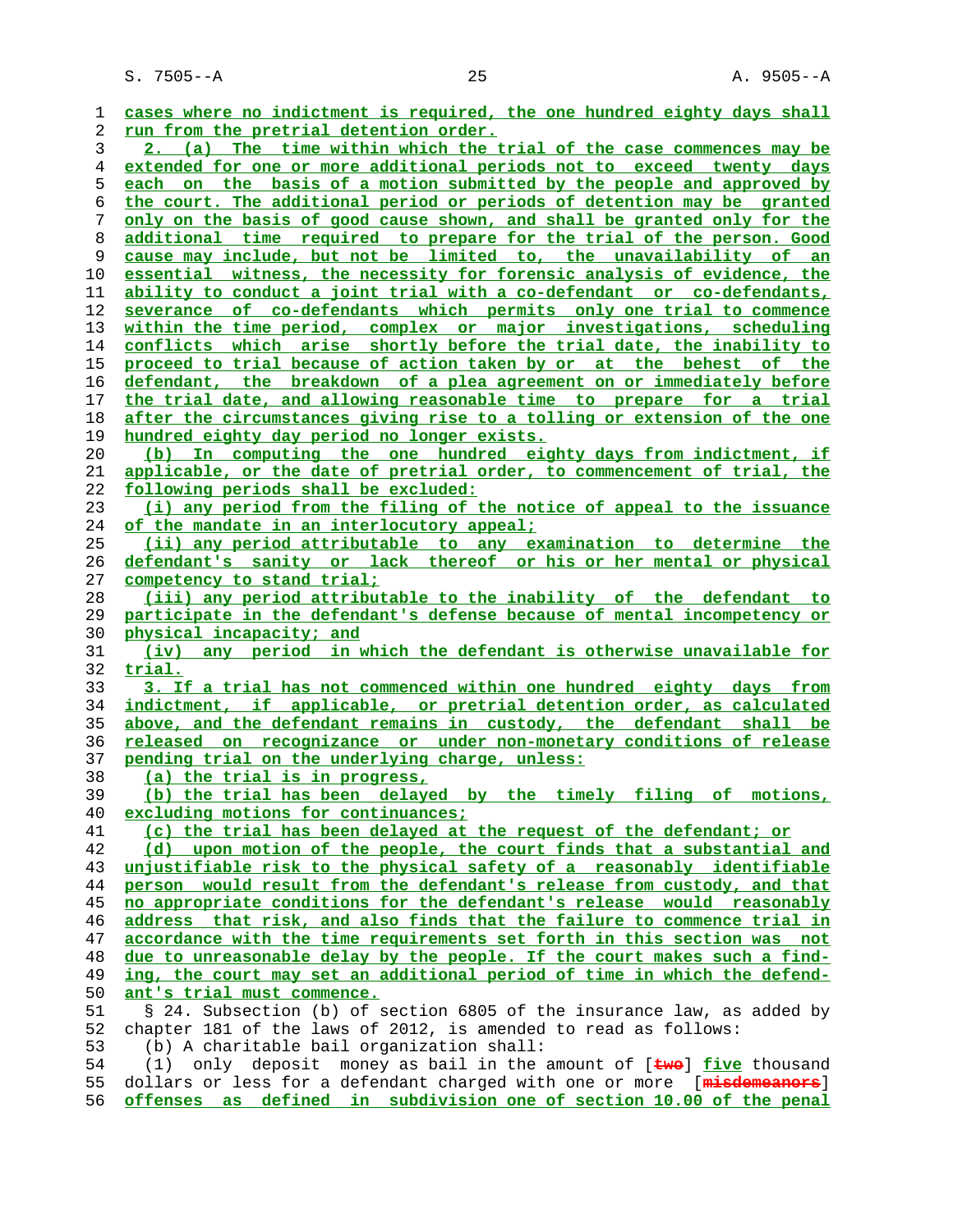1 **law**, provided, however, that such organization shall not execute as 2 surety any bond for any defendant; 3 (2) only deposit money as bail on behalf of a person who is financial- 4 ly unable to post bail, which may constitute a portion or the whole 5 amount of such bail; **and** 6 (3) [**only deposit money as bail in one county in this state. Provided,** 7 **however, that a charitable bail organization whose principal place of** 8 **business is located within a city of a million or more may deposit money** 9 **as bail in the five counties comprising such city; and** 10 **(4)**] not charge a premium or receive compensation for acting as a 11 charitable bail organization. 12 § 25. Paragraph (a) of subdivision 9 of section 216.05 of the criminal 13 procedure law, as amended by chapter 258 of the laws of 2015, is amended 14 to read as follows: 15 (a) If at any time during the defendant's participation in the judi- 16 cial diversion program, the court has reasonable grounds to believe that 17 the defendant has violated a release condition or has failed to appear 18 before the court as requested, the court shall direct the defendant to 19 appear or issue a bench warrant to a police officer or an appropriate 20 peace officer directing him or her to take the defendant into custody 21 and bring the defendant before the court without unnecessary delay; 22 provided, however, that under no circumstances shall a defendant who 23 requires treatment for opioid abuse or dependence be deemed to have 24 violated a release condition on the basis of his or her participation in 25 medically prescribed drug treatments under the care of a health care 26 professional licensed or certified under title eight of the education 27 law, acting within his or her lawful scope of practice. The provisions 28 of [**subdivision one of**] section 530.60 of this chapter relating to 29 [**revocation of recognizance or bail**] **issuance of securing orders** shall 30 apply to such proceedings under this subdivision. 31 § 26. Subdivision 3 of section 620.50 of the criminal procedure law is 32 amended to read as follows: 33 3. A material witness order must be executed as follows: 34 (a) If the bail is posted and approved by the court, the witness 35 must[**, as provided in subdivision three of section 510.40,**] be released 36 and be permitted to remain at liberty; provided that, where the bail is 37 posted by a person other than the witness himself, he may not be so 38 released except upon his signed written consent thereto; 39 (b) If the bail is not posted, or if though posted it is not approved 40 by the court, the witness must[**, as provided in subdivision three of** 41 **section 510.40,**] be committed to the custody of the sheriff. 42 § 27. This act shall take effect November 1, 2019. 43 PART D 44 Section 1. Section 240.10 of the criminal procedure law, as added by 45 chapter 412 of the laws of 1979, is amended to read as follows: 46 § 240.10 Discovery; definition of terms. 47 The following definitions are applicable to this article: 48 1. [**"Demand to produce" means a written notice served by and on a** 49 **party to a criminal action, without leave of the court, demanding to** 50 **inspect property pursuant to this article and giving reasonable notice** 51 **of the time at which the demanding party wishes to inspect the property** 52 **designated.**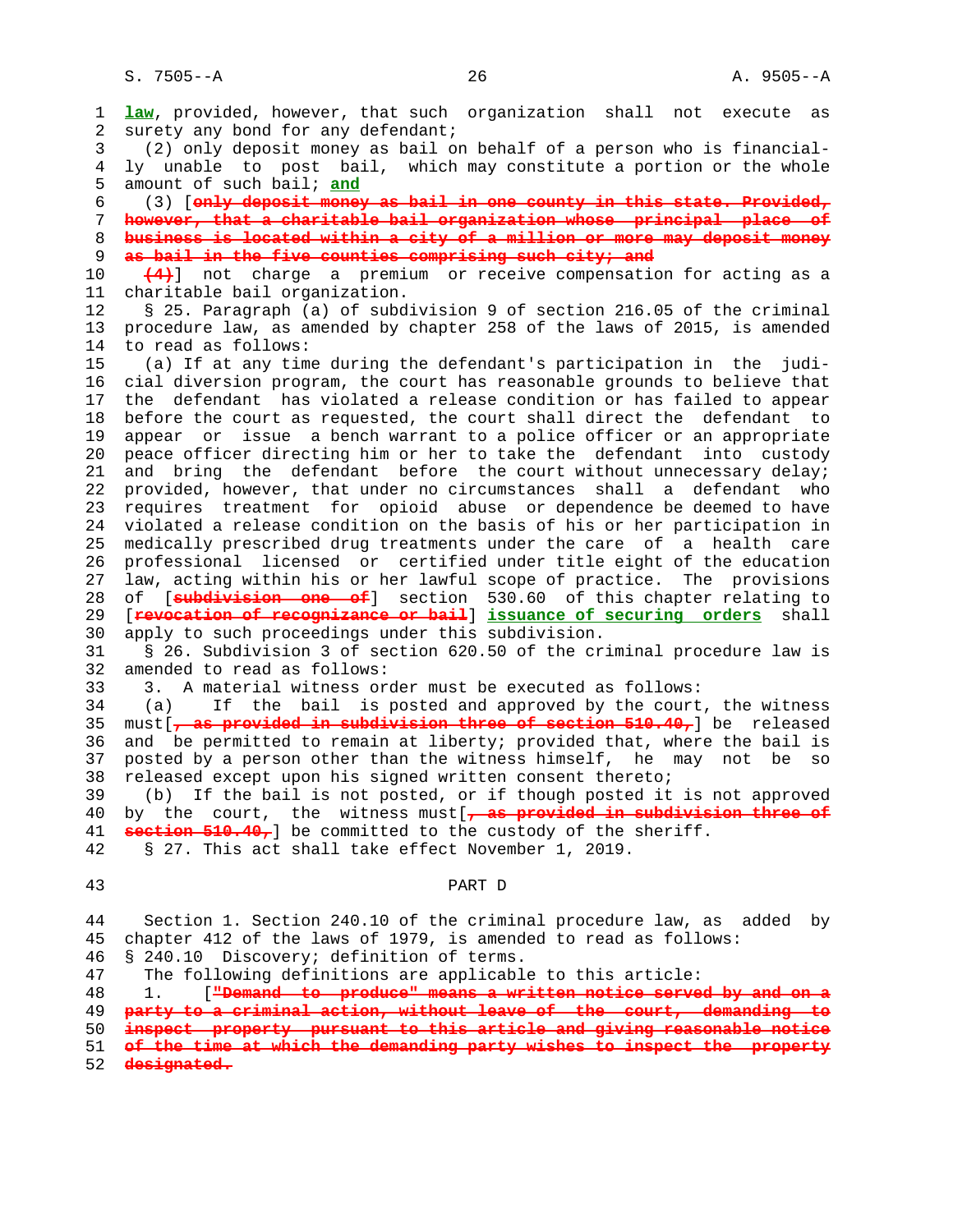1 **2.**] "Attorneys' work product" means [**property**] **material** to the extent 2 that it contains the opinions, theories or conclusions of the prosecu- 3 tor, defense counsel or members of their legal staffs. 4 [**3.**] **2.** "Property" **or "material"** means any existing tangible personal 5 or real property, including, but not limited to, books, records, 6 reports, memoranda, papers, photographs, tapes or other electronic 7 recordings, articles of clothing, fingerprints, blood samples, finger- 8 nail scrapings or handwriting specimens, but excluding attorneys' work product. 10 [**4.**] **3.** "At the trial" means as part of the [**people's**] **prosecutor's** 11 or the defendant's direct case. 12 § 2. Section 240.20 of the criminal procedure law, as added by chapter 13 412 of the laws of 1979, the opening paragraph of subdivision 1 as 14 amended by chapter 317 of the laws of 1983, paragraphs (c), (d) and (g) 15 of subdivision 1 as amended and paragraph (i) as added by chapter 558 of 16 the laws of 1982, paragraph (e) of subdivision 1 as added and paragraphs 17 (f), (g), (h) and (i) as relettered by chapter 795 of the laws of 1984, 18 paragraph (j) of subdivision 1 as added by chapter 514 of the laws of 19 1986, and paragraph (k) of subdivision 1 as added by chapter 536 of the 20 laws 1989, is amended to read as follows: 21 § 240.20 Discovery; [**upon demand of**] **automatic disclosure to** defendant. 22 1. Except to the extent protected by court order[<sub>7</sub> upon a dem 23 **produce by a defendant against whom**] **or right to redaction pursuant to** 24 **this article, within fifteen days of arraignment on** an indictment, supe- 25 rior court information, prosecutor's information, information, or 26 simplified information charging a misdemeanor is pending, the prosecutor 27 shall disclose to the defendant and make available for inspection, 28 photographing, copying or testing, the following property: 29 (a) Any written, recorded or oral statement of the defendant, and of 30 a co-defendant to be tried jointly, made, other than in the course of 31 the criminal transaction, to a public servant engaged in law enforcement 32 activity or to a person then acting under [**his**] **the** direction **of,** or in 33 cooperation with [**him**] **such public servant**; 34 (b) Any transcript of testimony relating to the criminal action or 35 proceeding pending against the defendant, given by the defendant, or by 36 a co-defendant to be tried jointly, before any grand jury; 37 (c) Any written report or document, or portion thereof, concerning a 38 physical or mental examination, or scientific test or experiment, relat- 39 ing to the criminal action or proceeding which was made by, or at the 40 request or direction of a public servant engaged in law enforcement 41 activity, or which was made by a person whom the prosecutor intends to 42 call as a witness at trial, or which the [**people intend**] **prosecutor** 43 **intends** to introduce at trial; 44 (d) Any photograph or drawing relating to the criminal action or 45 proceeding which was made or completed by a public servant engaged in 46 law enforcement activity, or which was made by a person whom the prose- 47 cutor intends to call as a witness at trial, or which the [**people** 48 **intend**] **prosecutor intends** to introduce at trial; 49 (e) Any photograph, photocopy or other reproduction made by or at the 50 direction of a police officer, peace officer or prosecutor of any prop- 51 erty prior to its release pursuant to the provisions of section 450.10 52 of the penal law, irrespective of whether the people intend to introduce 53 at trial the property or the photograph, photocopy or other reprod- 54 uction[**.**]**;**

 55 (f) Any other property obtained from the defendant, or a co-defendant 56 to be tried jointly;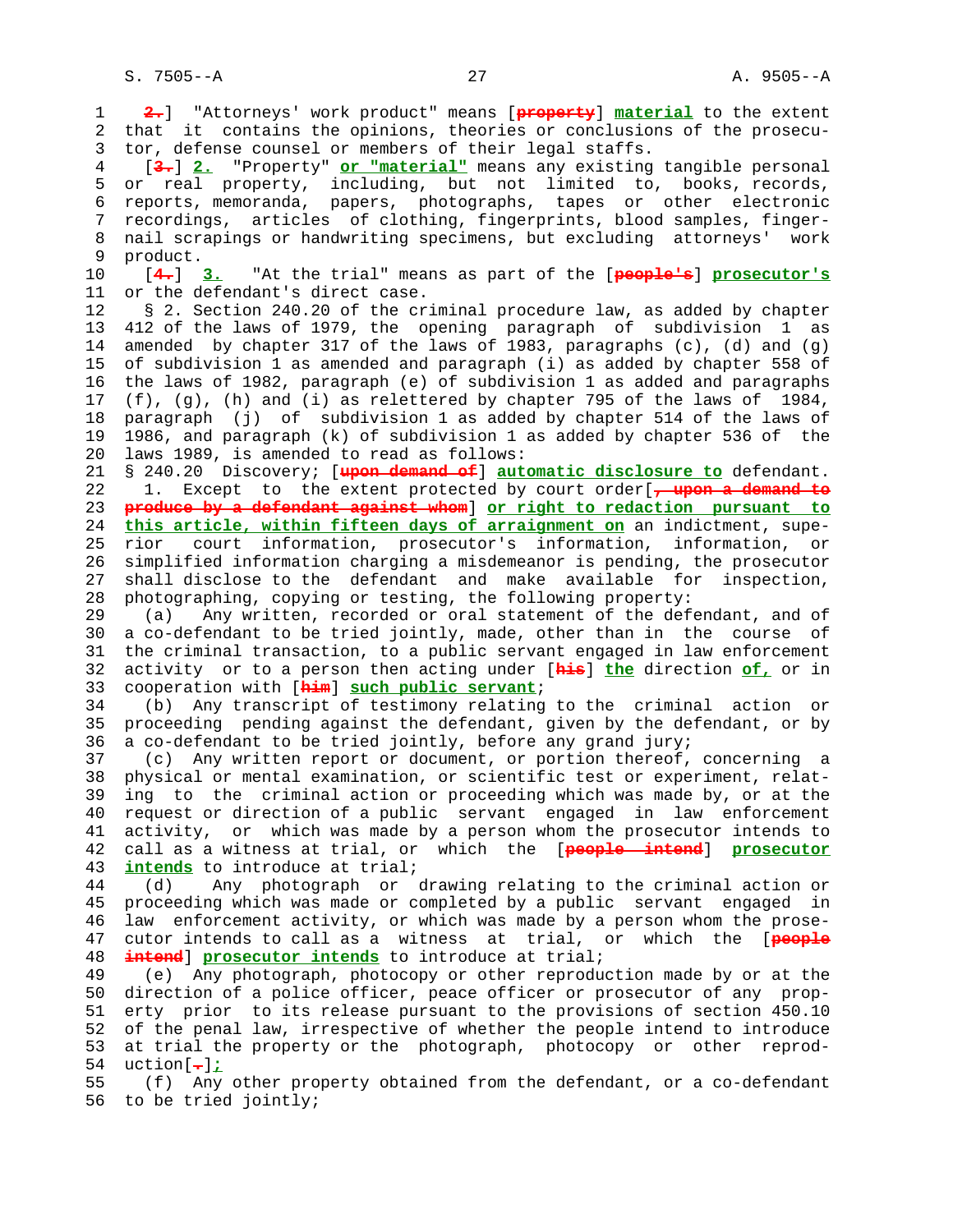1 (g) Any tapes or other electronic recordings which the prosecutor 2 intends to introduce at trial, irrespective of whether such recording 3 was made during the course of the criminal transaction; 4 (h) [**Anything**] **Any other property or information** required to be 5 disclosed, prior to trial, to the defendant by the prosecutor, pursuant 6 to the constitution of this state or of the United States[**.**] **including,** 7 **but not limited to, all evidence and information, whether or not admis-** 8 **sible or recorded in tangible form, that tends to (i) exculpate the** 9 **defendant; (ii) mitigate the defendant's culpability as to a charged** 10 **offense; (iii) support a potential defense to a charged offense; (iv)** 11 **significantly impugn the credibility of an important prosecution** 12 **witness; or (v) a summary of all promises, rewards and inducements made** 13 **to persons who may be called as witnesses, as well as requests for** 14 **consideration by persons who may be called as witnesses, and copies of** 15 **all documents relevant to a promise, reward or inducement. The prose-** 16 **cution shall disclose evidence or information under this subdivision** 17 **expeditiously upon its receipt by the prosecutor, notwithstanding the** 18 **otherwise-applicable time periods for disclosure in this article;** 19 (i) The approximate date, time and place of the offense charged and of 20 defendant's arrest[**.**]**;** 21 (j) In any prosecution under penal law section 156.05 or 156.10, the 22 time, place and manner of notice given pursuant to subdivision six of 23 section 156.00 of such law[**.**]**;** 24 (k) [**in**] **In** any prosecution commenced in a manner set forth in this 25 subdivision alleging a violation of the vehicle and traffic law, in 26 addition to any material required to be disclosed pursuant to this arti- 27 cle, any other provision of law, or the constitution of this state or of 28 the United States, any written report or document, or portion thereof, 29 concerning a physical examination, a scientific test or experiment, 30 including the most recent record of inspection, or calibration or repair 31 of machines or instruments utilized to perform such scientific tests or 32 experiments and the certification certificate, if any, held by the oper- 33 ator of the machine or instrument, which tests or examinations were made 34 by or at the request or direction of a public servant engaged in law 35 enforcement activity or which was made by a person whom the prosecutor 36 intends to call as a witness at trial, or which the people intend to 37 introduce at trial[**.**]**;** 38 **(l) A list of all tangible objects obtained from, or allegedly** 39 **possessed by, the defendant or a co-defendant. The list shall include a** 40 **designation by the prosecutor as to which objects were recovered during** 41 **a search or seizure by a public servant or an agent thereof, and which** 42 **tangible objects were recovered by a public servant or an agent thereof** 43 **after allegedly being abandoned by the defendant;** 44 **(m) A statement indicating whether a search warrant has been executed** 45 **and all documents relating thereto, including but not limited to the** 46 **warrant, the warrant application, supporting affidavits, a police inven-** 47 **tory of all property seized under the warrant, and a transcript of all** 48 **testimony or other oral communications offered in support of the warrant** 49 **application;** 50 **(n) Any expert opinion evidence, including the name, business address,** 51 **and current curriculum vitae, whom the prosecutor intends to call as a** 52 **witness at trial or a pre-trial hearing, and all reports prepared by the** 53 **expert that pertain to the case, or if no report is prepared, a written** 54 **statement of the facts and opinions to which the expert is expected to** 55 **testify and a summary of the grounds for each opinion. This paragraph** 56 **does not alter or in any way affect the procedures, obligations or**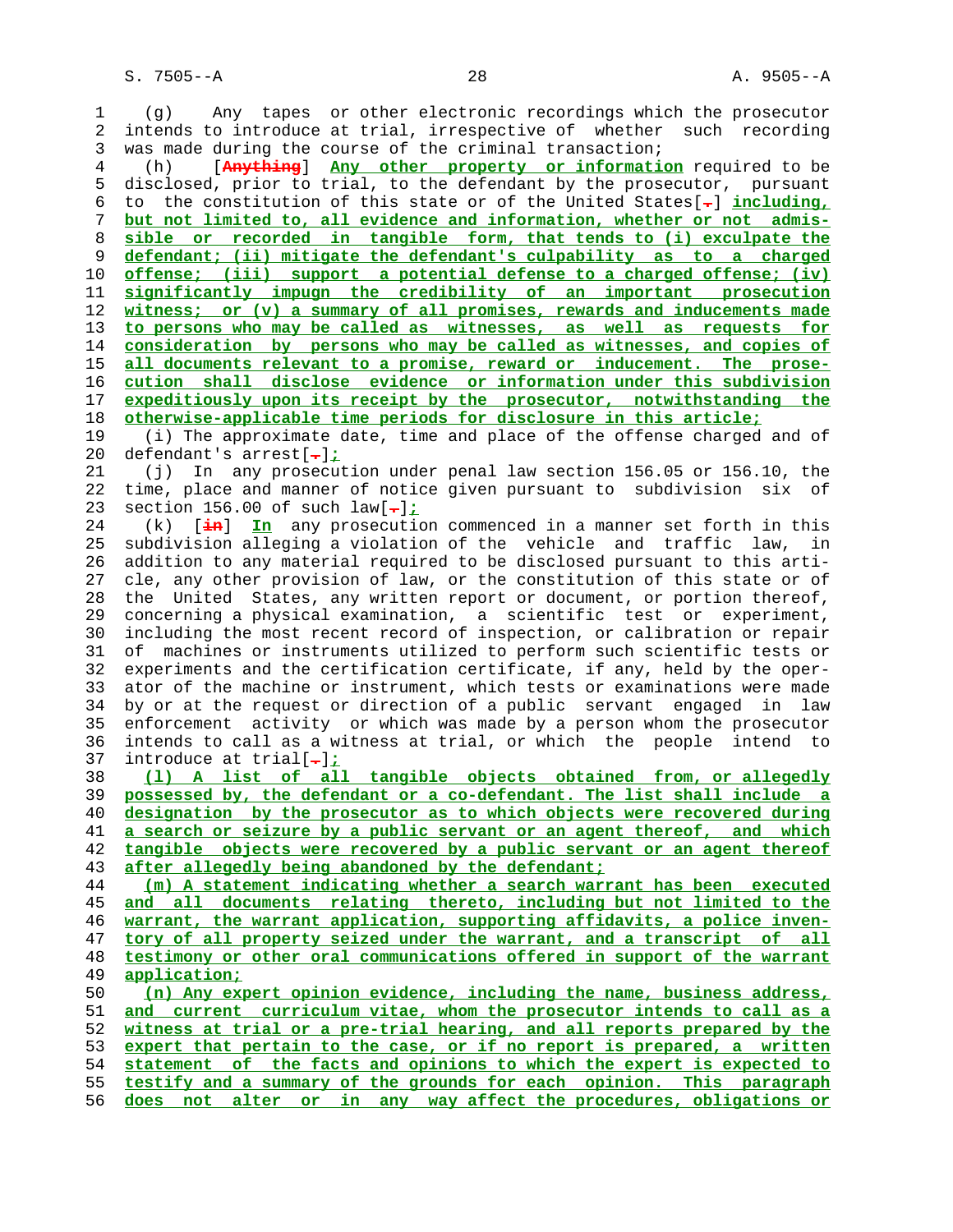S. 7505--A 29 A. 9505--A

**rights set forth in section 250.10 of this title. If in the exercise of reasonable diligence this information is unavailable for disclosure within the time period specified in this subdivision, that period shall be stayed without need for a motion pursuant to this article; except that the disclosure shall be made as soon as practicable and not later than sixty calendar days before a scheduled trial date, unless an order for further delay upon a showing of good cause is obtained. When the prosecution's expert witness is being called in response to disclosure of an expert witness by the defendant, the court may alter a scheduled trial date, if necessary, to allow the prosecution thirty calendar days to make the disclosure and the defendant thirty calendar days to prepare and respond to the new materials.** 13 2. The prosecutor shall make a **prompt** diligent, good faith effort to 14 ascertain the existence of [**demanded**] property **subject to disclosure under this section** and to cause such property to be made available for 16 discovery where it exists but is not within the prosecutor's possession, 17 custody or control; provided, that the prosecutor shall not be required 18 to obtain by subpoena duces tecum demanded material which the defendant 19 may thereby obtain. **3. Upon motion of a party in an individual case, the court may alter the time periods for discovery imposed by this article upon a showing of good cause.** 23 § 3. The criminal procedure law is amended by adding a new section 24 240.21 to read as follows: **§ 240.21 Discovery; disclosure of police reports and prior statements of prospective witnesses. 1. Except to the extent protected by court order or right to redaction pursuant to this article, within thirty days of arraignment on an indictment, superior court information, prosecutor's information, infor- mation or simplified information charging a misdemeanor, the prosecutor shall disclose to the defendant the following property, provided it is in the possession of the prosecutor: (a) Any report of a factual nature relating to the criminal action or proceeding against the defendant and prepared by the prosecutor; (b) Any report relating to the criminal action or proceeding against the defendant prepared by, or at the direction of, a police officer, as defined in subdivision thirty-four of section 1.20 of this chapter, who is employed by a law enforcement agency which participated in the inves- tigation, arrest or post-arrest processing of the defendant with respect to the criminal action or proceeding against the defendant; (c) Any report, other than those described by paragraphs (a) and (b) of this subdivision, relating to the criminal action or proceeding against the defendant, which was prepared by a law enforcement officer, provided such report is in the actual possession of the prosecutor; and (d) Any written or recorded statement, excluding grand jury testimony, made by a witness whom the prosecutor intends to call at a pre-trial hearing or at trial and which relates to the subject matter of that witness' prospective testimony. 2. The prosecutor shall make a prompt diligent, good faith effort to ascertain the existence of property subject to disclosure under this section and to cause such property to be made available for discovery where it exists but is not within the prosecutor's possession, custody or control; provided, that the prosecutor shall not be required to obtain by subpoena duces tecum demanded material which the defendant may thereby obtain.**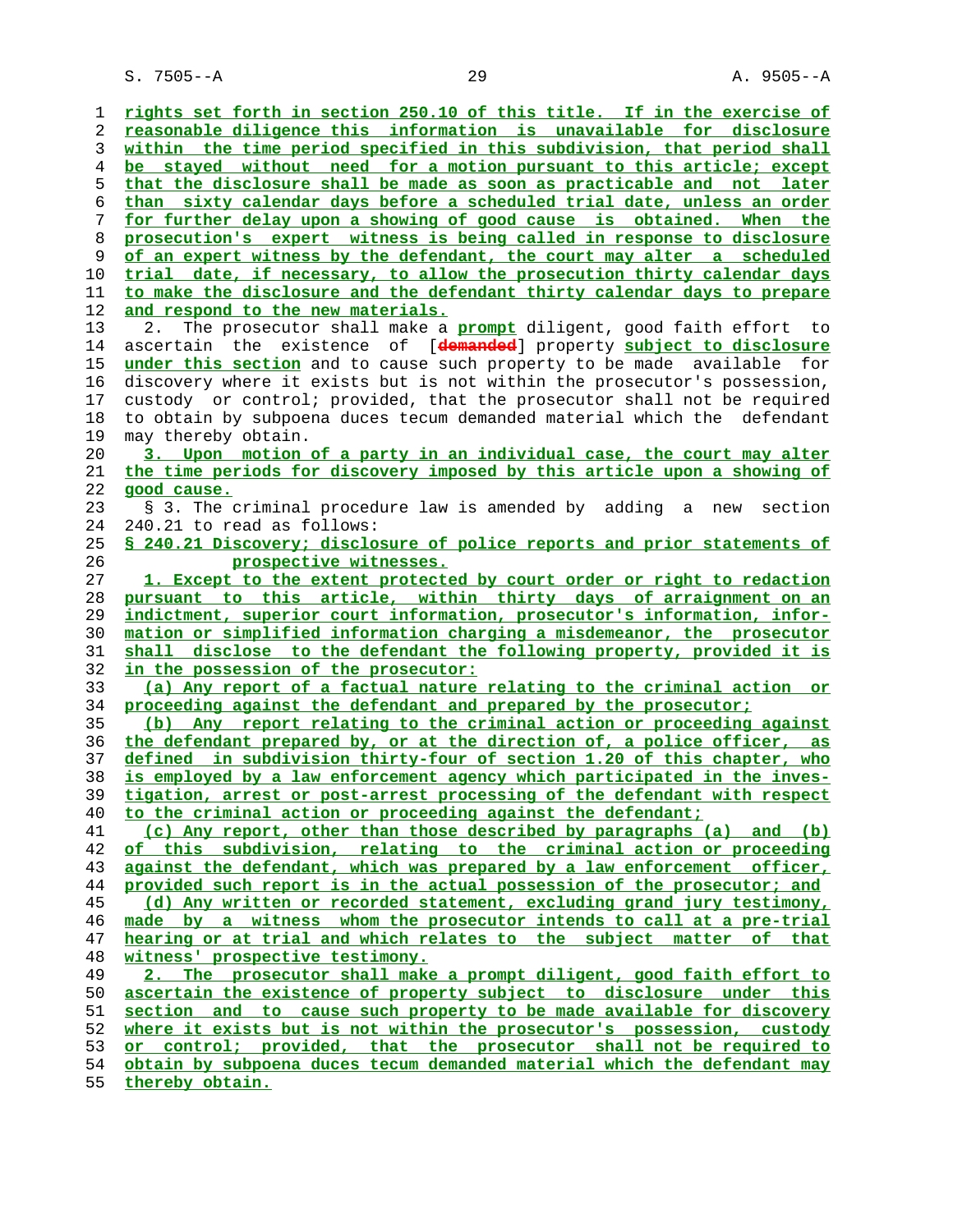1 **3. Upon motion of a party in an individual case, the court may alter** 2 **the time periods for discovery imposed by this article upon a showing of** 3 **good cause.** 4 § 4. Section 240.30 of the criminal procedure law, as added by chapter 5 412 of the laws of 1979, subdivision 1 as amended by chapter 558 of the 6 laws of 1982, and the opening paragraph of subdivision 1 as amended by 7 chapter 317 of the laws of 1983, is amended to read as follows: 8 § 240.30 Discovery; [**upon demand of**] **automatic disclosure to the** prose cutor. 10 1. Except to the extent protected by court order **or right to redaction** 11 **pursuant to this article**, [**upon a demand to produce by the prosecutor,**] 12 **within fifteen days of disclosure by the prosecutor pursuant to section** 13 **240.20 of this article, and prior to trial,** a defendant against whom an 14 indictment, superior court information, prosecutor's information, infor- 15 mation, or simplified information charging a misdemeanor is pending 16 shall disclose and make available **to the prosecution** for inspection, 17 photographing, copying or testing, subject to constitutional limita- 18 tions: 19 (a) any written report or document, or portion thereof, concerning a 20 physical or mental examination, or scientific test, experiment, or 21 comparisons, made by or at the request or direction of, the defendant, 22 if the defendant intends to introduce such report or document at trial, 23 or if the defendant has filed a notice of intent to proffer psychiatric 24 evidence and such report or document relates thereto, or if such report 25 or document was made by a person, other than defendant, whom defendant 26 intends to call as a witness at trial; [**and**] 27 (b) any photograph, drawing, tape or other electronic recording which 28 the defendant intends to introduce at trial[**.**]**;** 29 **(c) All statements, written or recorded or summarized in any writing** 30 **or recording, made by all persons other than the defendant whom the** 31 **defendant intends to call as witnesses at trial or a pre-trial hearing;** 32 **except that disclosure of such statements made by a person whom the** 33 **defendant intends to call as a witness for the sole purpose of impeach-** 34 **ing a prosecution witness is not required until after the prosecution** 35 **witness has testified;** 36 **(d) A summary of all promises, rewards and inducements made to persons** 37 **whom the defendant intends to call as witnesses at trial or a pre-trial** 38 **hearing, as well as requests for consideration by such persons, and** 39 **copies of all documents relevant to a promise, reward or inducement;** 40 **(e) All tangible property, including but not limited to tapes or other** 41 **electronic recordings and photographs and drawings, that the defendant** 42 **intends to introduce in the defendant's case-in-chief at trial or a** 43 **pre-trial hearing. If in the exercise of reasonable diligence counsel** 44 **for the defendant has not formed an intention within the time period** 45 **specified in this section that an item under this subdivision will be** 46 **introduced at trial or a pre-trial hearing, that period shall be stayed** 47 **without need for a motion; but the disclosure shall be made as soon as** 48 **practicable and subject to the continuing duty to disclose;** 49 **(f) All reports and documents concerning physical or mental examina-** 50 **tions, or scientific tests or experiments or comparisons, which the** 51 **defendant intends to introduce at trial or a pre-trial hearing, or which** 52 **were made by a person whom the defendant intends to call as a witness at** 53 **trial or a pre-trial hearing;** 54 **(g) Intended expert opinion evidence, including the name, business** 55 **address, and current curriculum vitae, whom the defendant intends to**

56 **call as a witness at trial or a pre-trial hearing, and all reports**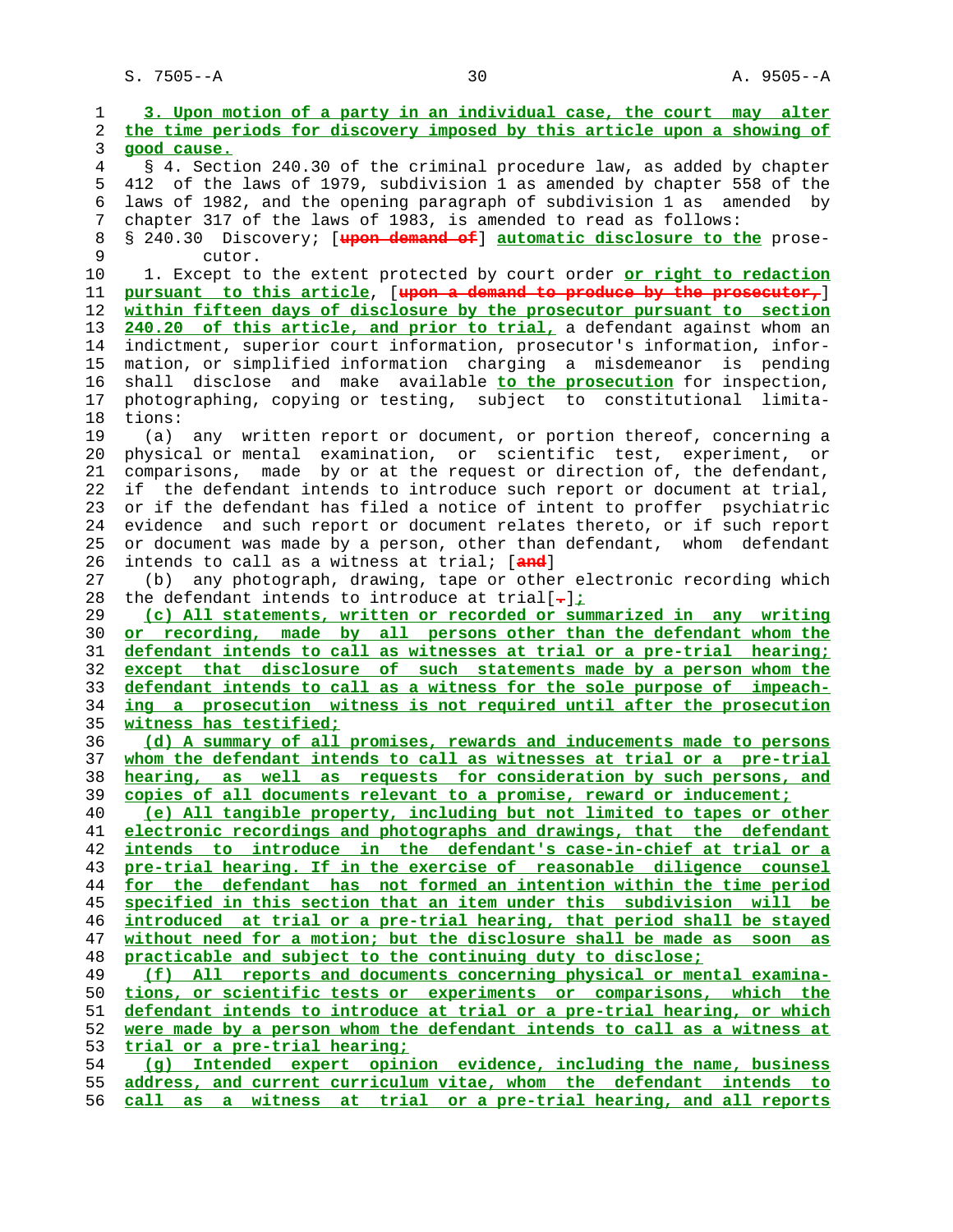1 **prepared by the expert that pertain to the case, or if no report is** 2 **prepared, a written statement of the facts and opinions to which the** 3 **expert is expected to testify and a summary of the grounds for each** 4 **opinion. This paragraph does not alter or in any way affect the proce-** 5 **dures, obligations or rights set forth in section 250.10 of this title.** 6 **If in the exercise of reasonable diligence this information is unavail-** 7 **able for disclosure within the time period specified in this subdivi-** 8 **sion, that period shall be stayed without need for a motion; except that** 9 **the disclosure shall be made as soon as practicable and not later than** 10 **thirty calendar days before a scheduled trial date, unless an order is** 11 **obtained.** 12 2. The defense shall make a diligent good faith effort to make such 13 property available for discovery where it exists but the property is not 14 within its possession, custody or control, provided, that the defendant 15 shall not be required to obtain by subpoena duces tecum demanded materi- 16 al that the prosecutor may thereby obtain. 17 § 5. Section 240.35 of the criminal procedure law, as added by chapter 18 412 of the laws of 1979, is amended to read as follows: 19 § 240.35 Discovery; refusal [**of demand**] **to disclose**. 20 Notwithstanding the provisions of sections 240.20**, 240.21,** and 240.30 21 **of this article**, the prosecutor or the defendant, as the case may be, 22 may refuse to disclose any information which [**he**] **that party** reasonably 23 believes is not discoverable [**by a demand to produce**], pursuant to 24 [**section 240.20 or section 240.30 as the case may be,**] **this article** or 25 for which [**he**] **the party** reasonably believes a protective order **or a** 26 **right to redaction** would be warranted. Such refusal shall be made in a 27 writing, which shall set forth the grounds of such belief as fully as 28 possible, consistent with the objective of the refusal. The writing 29 shall be served upon the [**demanding**] **other** party and a copy shall be 30 filed with the court. **Such refusal shall be made within the time by** 31 **which disclosure is required, but may be made after that time, as the** 32 **court may determine is required in the interest of justice.** 33 § 6. Section 240.40 of the criminal procedure law, as added by chapter 34 412 of the laws of 1979, subdivision 1 as amended by chapter 19 of the 35 laws of 2012, the opening paragraph of subdivision 2 as amended by chap- 36 ter 317 of the laws of 1983, and the closing paragraph of subdivision 2 37 as amended by chapter 481 of the laws of 1983, is amended to read as 38 follows: 39 § 240.40 Discovery; upon court order. 40 1. Upon [**motion**] **application** of a defendant against whom an indict- 41 ment, superior court information, prosecutor's information, information, 42 or simplified information charging a misdemeanor is pending, the court 43 in which such accusatory instrument is pending: 44 (a) must order discovery as to any material not disclosed [**upon a** 45 **demand**] pursuant to section 240.20, if it finds that the prosecutor's 46 refusal to disclose such material is not justified; (b) must, unless it 47 is satisfied that the [**people have**] **prosecutor has** shown good cause why 48 such an order should not be issued, order discovery or **issue** any other 49 order authorized by subdivision one of section 240.70 as to any material 50 not disclosed [**upon demand**] pursuant to section 240.20 where the prose- 51 cutor has failed to serve a timely written refusal pursuant to section 52 240.35; (c) may order discovery with respect to any other property, 53 which the people intend to introduce at the trial, upon a showing by the 54 defendant that discovery with respect to such property is material to 55 the preparation of his or her defense, and that the request is reason- 56 able; and (d) where property in the people's possession, custody, or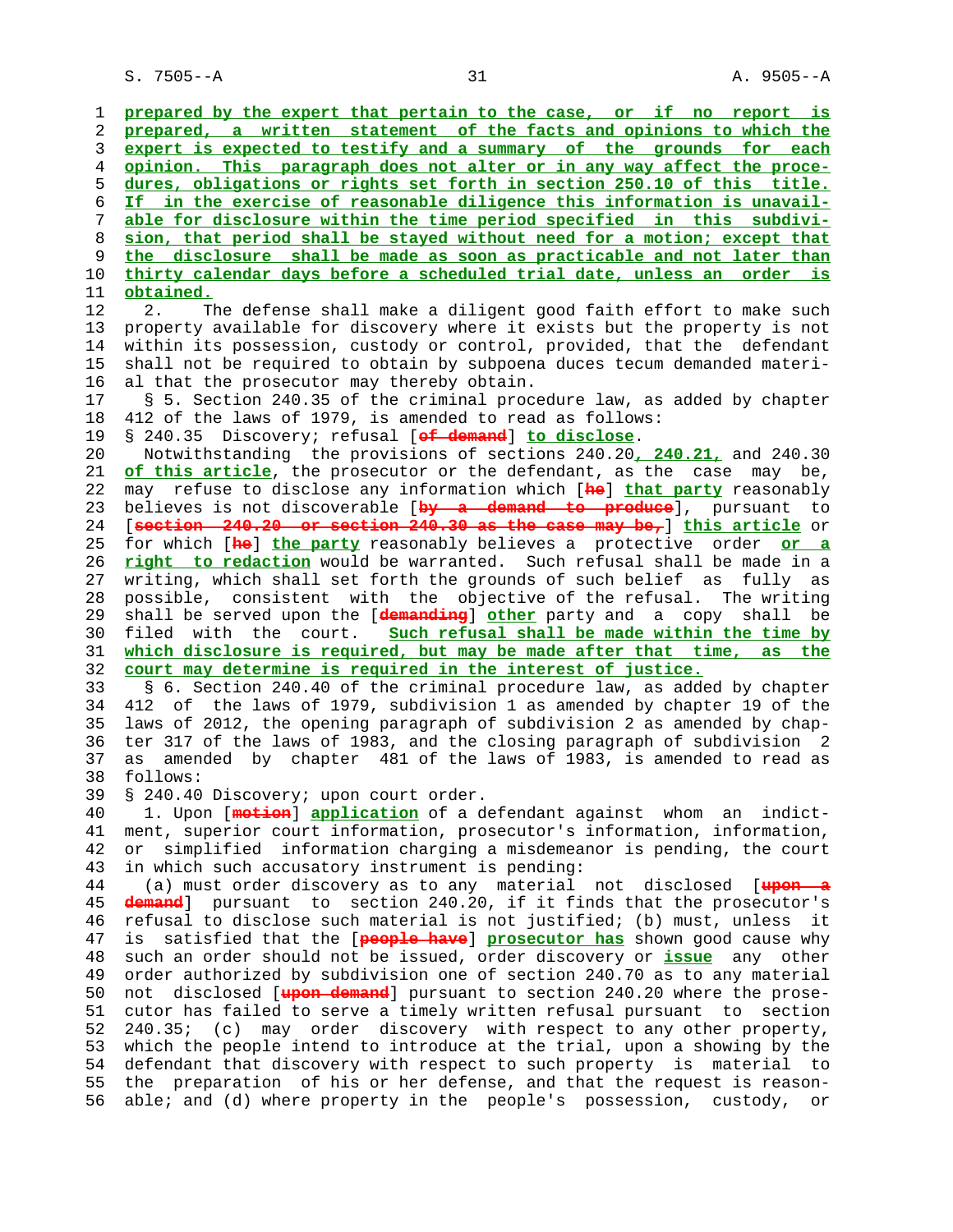1 control that consists of a deoxyribonucleic acid ("DNA") profile 2 obtained from probative biological material gathered in connection with 3 the investigation or prosecution of the defendant and the defendant 4 establishes that such profile complies with federal bureau of investi- 5 gation or state requirements, whichever are applicable and as such 6 requirements are applied to law enforcement agencies seeking a keyboard 7 search or similar comparison, and that the data meets state DNA index 8 system or national DNA index system criteria as such criteria are applied to law enforcement agencies seeking such a keyboard search or 10 similar comparison, the court may order an entity that has access to the 11 combined DNA index system or its successor system to compare such DNA 12 profile against DNA databanks by keyboard searches, or a similar method 13 that does not involve uploading, upon notice to both parties and the 14 entity required to perform the search, upon a showing by the defendant 15 that such a comparison is material to the presentation of his or her 16 defense and that the request is reasonable. For purposes of this para- 17 graph, a "keyboard search" shall mean a search of a DNA profile against 18 the databank in which the profile that is searched is not uploaded to or 19 maintained in the databank. Upon granting the motion pursuant to para- 20 graph (c) of this subdivision, the court shall, upon motion of the 21 people showing such to be material to the preparation of their case and 22 that the request is reasonable, condition its order of discovery by 23 further directing discovery by the people of property, of the same kind 24 or character as that authorized to be inspected by the defendant, which 25 he or she intends to introduce at the trial. **The prosecutor may redact** 26 **any such property and the court may review that redaction, as set forth** 27 **in this article.** 28 2. Upon motion of the prosecutor, and subject to constitutional limi-

 29 tation, the court in which an indictment, superior court information, 30 prosecutor's information, information, or simplified information charg- 31 ing a misdemeanor is pending: (a) must order discovery as to any proper- 32 ty not disclosed [**upon a demand**] pursuant to section 240.30, if it finds 33 that the defendant's refusal to disclose such material is not justified; 34 and (b) may order the defendant to provide non-testimonial evidence. 35 Such order may, among other things, require the defendant to:

36 (i) Appear in a line-up;

 37 (ii) Speak for identification by **a** witness or **a** potential witness; 38 (iii) Be fingerprinted;

39 (iv) Pose for photographs not involving reenactment of an event;

 40 (v) Permit the taking of samples of blood, hair or other materials 41 from his **or her** body in a manner not involving an unreasonable intrusion 42 thereof or a risk of serious physical injury thereto;

43 (vi) Provide specimens of his **or her** handwriting;

 44 (vii) Submit to a reasonable physical or medical inspection of his **or** 45 **her** body.

 46 This subdivision shall not be construed to limit, expand, or otherwise 47 affect the issuance of a similar court order, as may be authorized by 48 law, before the filing of an accusatory instrument consistent with such 49 rights as the defendant may derive from the constitution of this state 50 or of the United States. This section shall not be construed to limit or 51 otherwise affect the [**adminstration**] **administration** of a chemical test 52 where otherwise authorized pursuant to section one thousand one hundred 53 ninety-four-a of the vehicle and traffic law.

 54 3. An order pursuant to this section may be denied, limited or condi- 55 tioned as provided in section 240.50 **of this article**.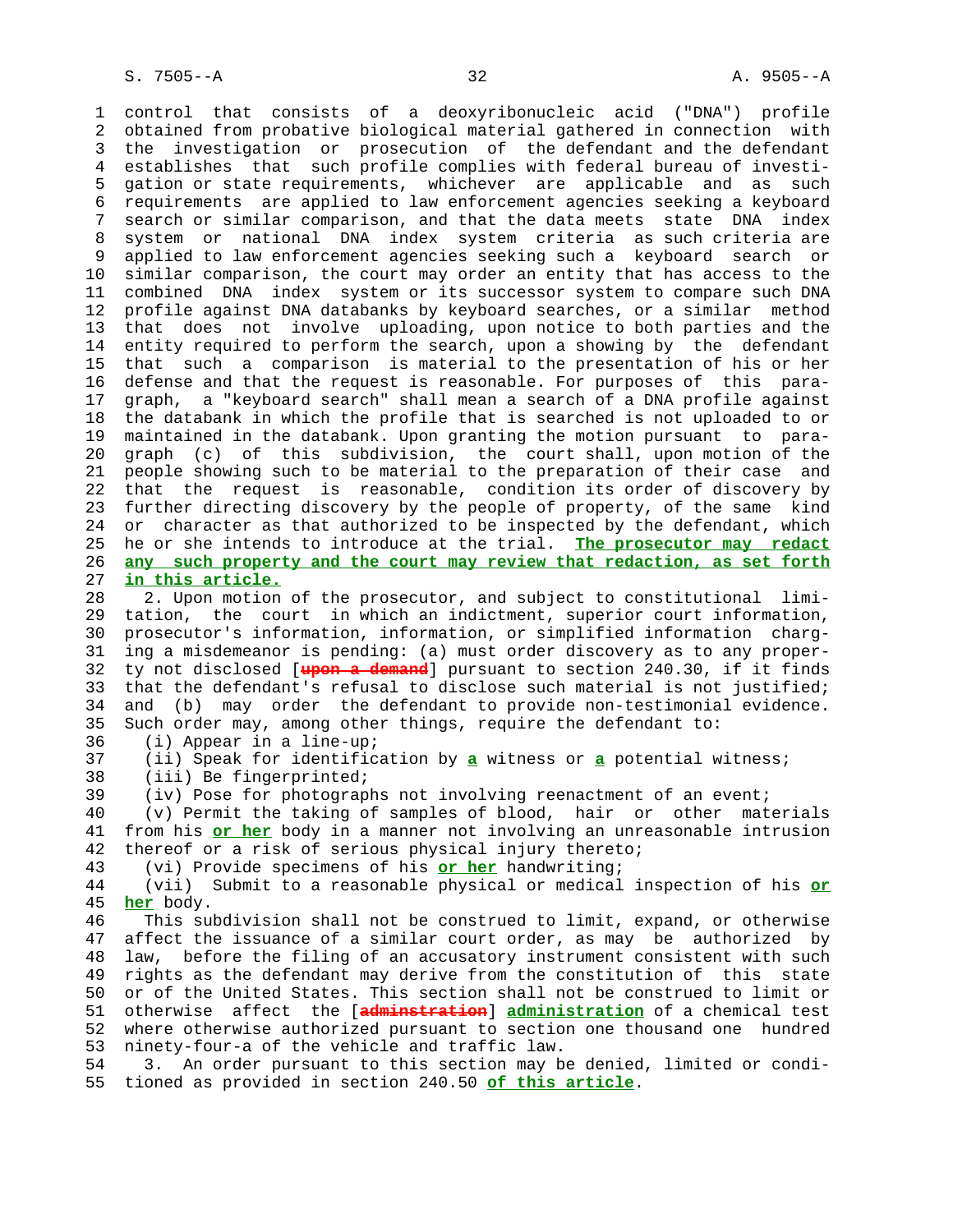1 § 7. Section 240.43 of the criminal procedure law, as added by chapter 2 222 of the laws of 1987, is amended to read as follows: 3 § 240.43 Discovery; disclosure of prior uncharged criminal, vicious or 4 immoral acts. 5 Upon a request by a defendant, the prosecutor shall notify the defend- 6 ant of all specific instances of a defendant's prior uncharged criminal, 7 vicious or immoral conduct of which the prosecutor has knowledge and 8 which the prosecutor intends to use at trial for purposes of impeaching 9 the credibility of the defendant. Such notification by the prosecutor 10 shall be made [**immediately prior to the commencement of jury selection,** 11 **except that the court may, in its discretion, order such notification** 12 **and make its determination as to the admissibility for impeachment** 13 **purposes of such conduct within a period of three days, excluding Satur-** 14 **days, Sundays and holidays,**] **fifteen days** prior to the commencement of 15 jury selection. 16 § 8. The opening paragraph of section 240.44 of the criminal procedure 17 law, as added by chapter 558 of the laws of 1982, is amended to read as 18 follows: 19 Subject to a protective order **or the right to redaction**, at a pre- 20 trial hearing held in a criminal court at which a witness is called to 21 testify, each party, at the conclusion of the direct examination of each 22 of its witnesses, shall, upon request of the other party, make available 23 to that party to the extent not previously disclosed: 24 § 9. Section 240.45 of the criminal procedure law, as amended by chap- 25 ter 558 of the laws 1982, paragraph (a) of subdivision 1 as amended by 26 chapter 804 of the laws 1984, is amended to read as follows: 27 § 240.45 Discovery; upon trial, of prior statements and criminal history 28 of witnesses. 29 1. [**After the jury has been sworn and before the prosecutor's opening** 30 **address, or in the case of a single judge trial after commencement and** 31 **before submission of evidence, the**] **The** prosecutor shall, subject to a 32 protective order **or right to redaction**, make available to the defendant 33 **fifteen days prior to the commencement of jury selection**: 34 (a) Any written or recorded statement, including any testimony before 35 a grand jury and an examination videotaped pursuant to section 190.32 of 36 this chapter, made by a person whom the prosecutor intends to call as a 37 witness at trial, and which relates to the subject matter of the 38 witness's testimony; 39 (b) A record of judgment of conviction of a witness the people intend 40 to call at trial if the record of conviction is known by the prosecutor 41 to exist; 42 (c) The existence of any pending criminal action against a witness 43 the people intend to call at trial, if the pending criminal action is 44 known by the prosecutor to exist. 45 The provisions of paragraphs (b) and (c) of this subdivision shall not 46 be construed to require the prosecutor to fingerprint a witness or 47 otherwise cause the division of criminal justice services or other law 48 enforcement agency or court to issue a report concerning a witness. 49 2. [**After presentation of the people's direct case and before the** 50 **presentation of the defendant's direct case, the**] **The** defendant shall, 51 subject to a protective order **or right to redaction**, make available to 52 the prosecutor **within fifteen days prior to the commencement of jury** 53 **selection**: 54 (a) any written or recorded statement made by a person other than the 55 defendant whom the defendant intends to call as a witness at the trial, 56 and which relates to the subject matter of the witness's testimony;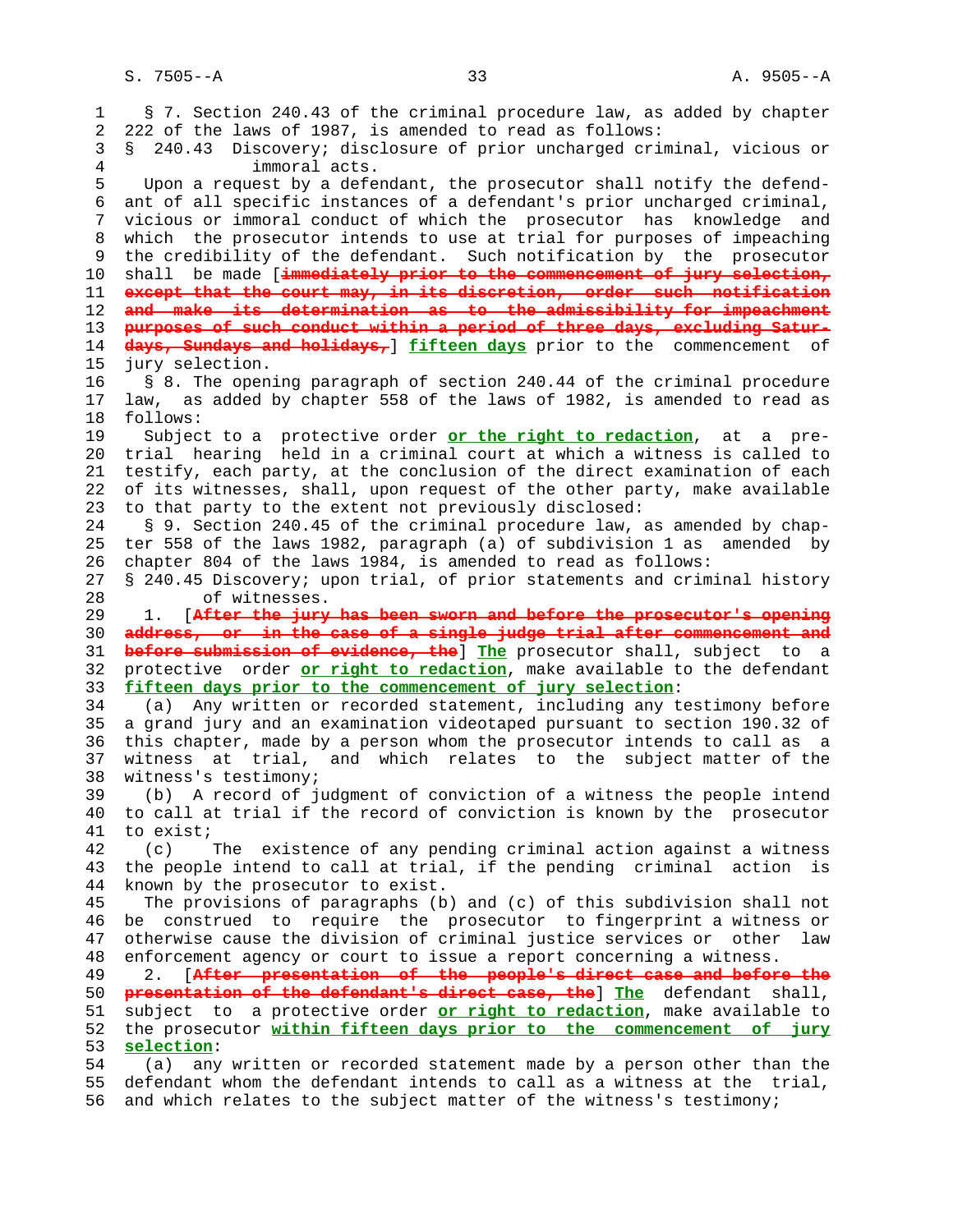1 (b) a record of judgment of conviction of a witness, other than the 2 defendant, the defendant intends to call at trial if the record of 3 conviction is known by the defendant to exist; 4 (c) the existence of any pending criminal action against a witness, 5 other than the defendant, the defendant intends to call at trial, if the 6 pending criminal action is known by the defendant to exist. 7 § 10. Section 240.50 of the criminal procedure law, as added by chap- 8 ter 412 of the laws of 1979, subdivision 4 as amended by chapter 348 of<br>9 the laws of 1985, is amended to read as follows: the laws of 1985, is amended to read as follows: 10 § 240.50 Discovery; protective orders. 11 1. The court in which the criminal action is pending may, upon motion 12 of either party, or of any affected person, or upon determination of a 13 motion of either party for an order of discovery, or upon its own initi- 14 ative, issue a protective order denying, limiting, conditioning, delay- 15 ing or regulating discovery pursuant to this article for good cause, 16 including constitutional limitations, danger to the integrity of phys- 17 ical evidence or a substantial risk of physical harm, intimidation, 18 economic reprisal, bribery or unjustified annoyance or embarrassment to 19 any person or an adverse effect upon the legitimate needs of law 20 enforcement, including the protection of the confidentiality of infor- 21 mants, **or danger to any person stemming from factors such as a defend-** 22 **ant's gang affiliation, prior history of interfering with witnesses, or** 23 **threats or intimidating actions directed at potential witnesses,** or any 24 other factor or set of factors which outweighs the usefulness of the 25 discovery. 26 2. An order limiting, conditioning, delaying or regulating discovery 27 may, among other things, require that any material copied or derived 28 therefrom be maintained in the exclusive possession of the attorney for 29 the discovering party and be used for the exclusive purpose of preparing 30 for the defense or prosecution of the criminal action. 31 3. A motion for a protective order shall suspend discovery of the 32 particular matter in dispute. 33 4. Notwithstanding any other provision of this article, the personal 34 residence address of a police officer or correction officer shall not be 35 required to be disclosed except pursuant to an order issued by a court 36 following a finding of good cause. 37 **5. (a) A party that has unsuccessfully sought, or unsuccessfully** 38 **opposed the granting of, a protective order under this section relating** 39 **to the name, address, contact information or statements of a person may** 40 **obtain expedited review of that ruling by an individual justice of the** 41 **intermediate appellate court to which an appeal from a judgment of** 42 **conviction in the case would be taken.** 43 **(b) Such review shall be sought within two business days of the** 44 **adverse or partially adverse ruling, by order to show cause filed with** 45 **the intermediate appellate court. The order to show cause shall in addi-** 46 **tion be timely served on the lower court and on the opposing party, and** 47 **shall be accompanied by a sworn affirmation stating in good faith (i)** 48 **that the ruling affects substantial interests, and (ii) that diligent** 49 **efforts to reach an accommodation of the underlying discovery dispute** 50 **with opposing counsel failed or that no accommodation was feasible;** 51 **except that service on the opposing party, and a statement regarding** 52 **efforts to reach an accommodation, are unnecessary where the opposing** 53 **party was not made aware of the application for a protective order and** 54 **good cause exists for omitting service of the order to show cause on the** 55 **opposing party. The lower court's order subject to review shall be** 56 **stayed until the appellate justice renders a decision.**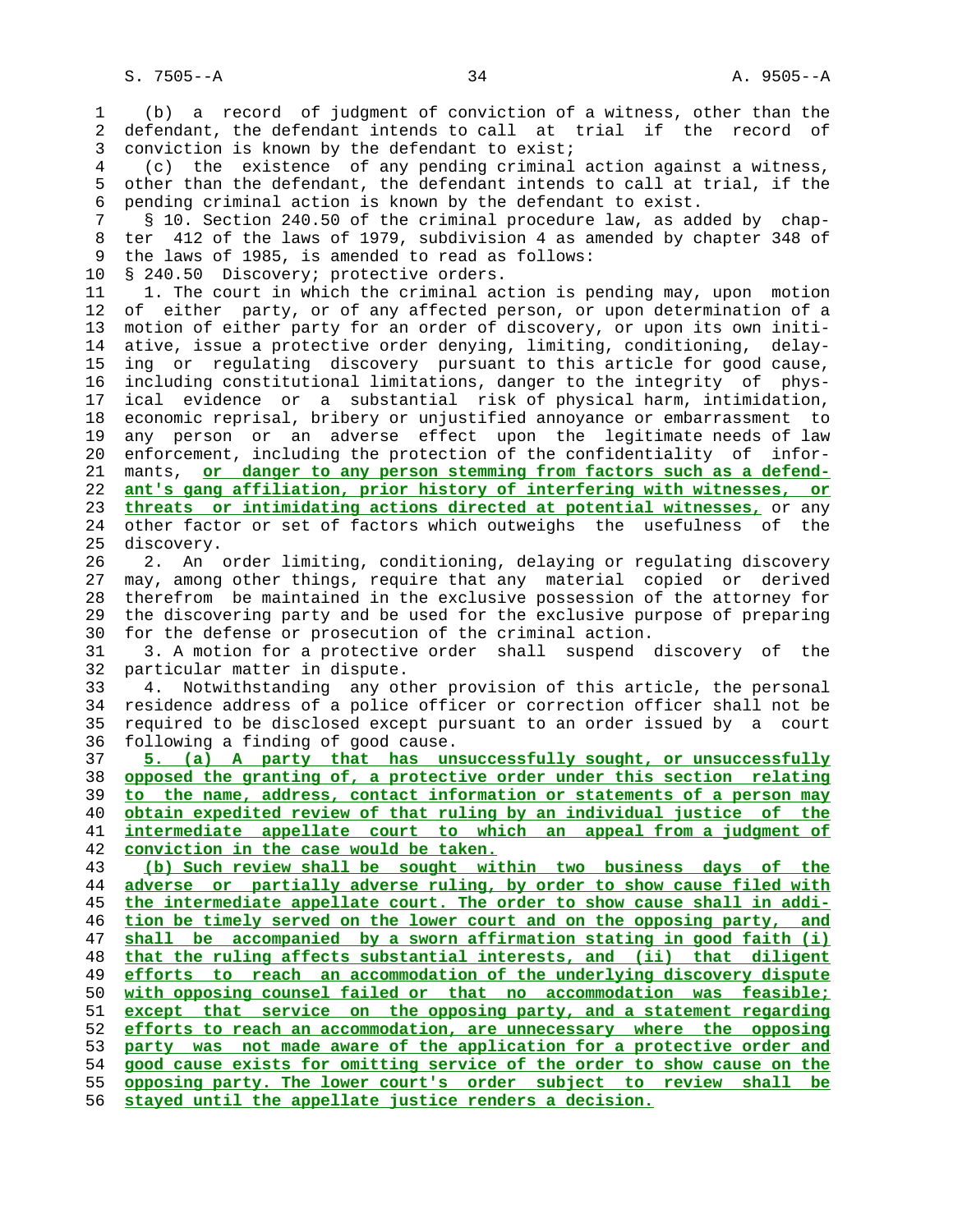| 1           | (c) The assignment of the individual appellate justice, and the mode      |
|-------------|---------------------------------------------------------------------------|
| 2           | of and procedure for the review, are determined by rules of the individ-  |
| 3           | ual appellate courts. The appellate justice may consider any relevant     |
| 4           | and reliable information bearing on the issue, and may dispense with      |
| 5           | written briefs other than supporting and opposing materials previously    |
| 6           | submitted to the lower court. The appellate justice may dispense with     |
| 7           | the issuance of a written opinion in rendering his or her decision, and   |
| 8           | when practicable shall render decision expeditiously.  Such review and    |
| 9           | decision shall not affect the right of a defendant, in a subsequent       |
| 10          | appeal from a judgment of conviction, to claim as error the ruling        |
| 11          | reviewed.                                                                 |
|             |                                                                           |
| 12          | 6. Any protective order issued under this article is a mandate of the     |
| 13          | court for purposes of the offense of criminal contempt in subdivision     |
| 14          | three of section 215.50 of the penal law.                                 |
| 15          | The criminal procedure law is amended by adding a new section<br>S<br>11. |
| 16          | 240.51 to read as follows:                                                |
| 17          | § 240.51 Discovery; right to redaction.                                   |
| 18          | 1. Any property, material, report or statement required to be             |
| 19          | disclosed under this article may be redacted by the prosecutor to elimi-  |
| 20          | nate information, the disclosure of which could interfere with an ongo-   |
| 21          | ing investigation or case.                                                |
| 22          | (a) Upon application of the defendant, such redaction may be reviewed     |
| 23          | by the court and disclosure may be ordered, unless the prosecutor demon-  |
| 24          | strates that disclosure of the redacted information could interfere with  |
| 25          | an ongoing investigation or case or demonstrates the need for any other   |
| 26          | protective order. Upon application by either party, the court may review  |
| 27          | any such redaction in an ex parte, in camera, proceeding. In assessing    |
| 28          | whether the prosecutor demonstrates that disclosure of the redacted       |
| 29          | information could interfere with an ongoing investigation or case, the    |
| 30          | court may consider:                                                       |
| 31          | (i) The pending charges against defendant;                                |
| 32          | (ii) Defendant's character, reputation;                                   |
| 33          | (iii) Defendant's criminal record, if any;                                |
|             |                                                                           |
| 34          | (iv) Defendant's record of previous adjudication as a juvenile delin-     |
| 35          | quent, as retained pursuant to section 354.2 of the family court act,     |
| 36          | or, of pending cases where fingerprints are retained pursuant to section  |
| 37          | 306.1 of such act, or a youthful offender, if any;                        |
| 38          | (v) Where the defendant is charged with a crime or crimes against a       |
| 39          | member or members of the same family or household as that term is         |
| 40          | defined in subdivision one of section 530.11 of this chapter, the         |
| 41          | following factors:                                                        |
| 42          | (A) any violation by the defendant of an order of protection of a         |
| 43          | member or members of the same family or household as that term is         |
| 44          | defined in subdivision one of section 530.11 of this chapter, whether or  |
| 45          | not such order of protection is currently in effect; and                  |
| 46          | (B) the defendant's history of use or possession of a firearm;            |
| 47          | (vi) The weight of the evidence against the defendant in the pending      |
| 48          | criminal action and any other factor indicating probability or improba-   |
| 49          | bility of conviction;                                                     |
| 50          | (vii) The sentence which may be or has been imposed upon conviction;      |
| 51          | (viii) Witness' desire to have identity remain confidential;              |
| 52          | (ix) Witness' role in the proceeding;                                     |
| 53          | $(x)$ Public safety;                                                      |
| 54          | (xi) Defendant's affiliation with any gangs or organizations and          |
| 55          | whether the gang or organization has any history of interfering with      |
| $E \subset$ | withoggog on intimidation withoggoge                                      |

**witnesses or intimidating witnesses;**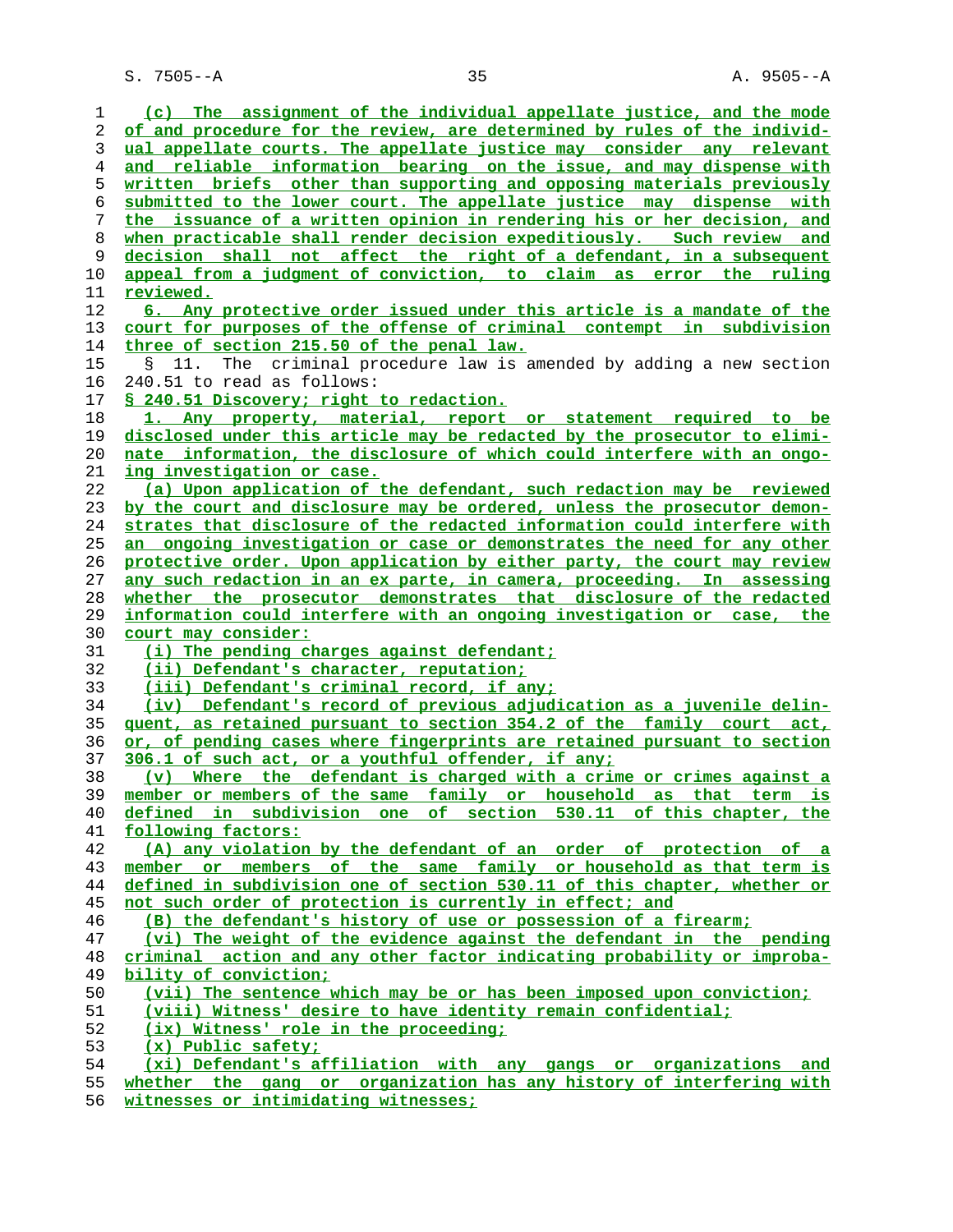| ı  | (xii) Any history of defendant, or those affiliated with defendant,                |
|----|------------------------------------------------------------------------------------|
| 2  | interfering with witnesses or intimidating witnesses; and                          |
| 3  | (xiii) Defendant's constitutional right under both the federal and                 |
| 4  | state constitution to present a defense.                                           |
| 5  | (b) Any report that is redacted pursuant to this subdivision shall so              |
| 6  | indicate, unless the court orders otherwise, in the interest of justice            |
| 7  | for good cause shown, including the protection of witnesses or maintain-           |
| 8  | ing the confidentiality of an ongoing investigation.                               |
| 9  | (c) Any property, material, report or statement required to be                     |
| 10 | disclosed under this article may be redacted by the prosecutor to elimi-           |
| 11 | nate the name, address, or any other information that serves to identify           |
|    |                                                                                    |
| 12 | with particularity a person supplying information relating to the crimi-           |
| 13 | nal action or proceeding against the defendant.                                    |
| 14 | 2. Nothing in this section shall be construed to create, limit, expand             |
| 15 | or in any way affect any authority that the court otherwise may have to            |
| 16 | order pre-trial disclosure of the identity or address of a witness.                |
| 17 | 3. Upon motion of a party in an individual case, the court may alter               |
| 18 | the time periods for discovery imposed by this article upon a showing of           |
| 19 | good cause.                                                                        |
| 20 | 12. Section 240.60 of the criminal procedure law, as added by chap-<br>S           |
| 21 | ter 412 of the laws of 1979, is amended to read as follows:                        |
| 22 | § 240.60 Discovery; continuing duty to disclose.                                   |
| 23 | If, after complying with the provisions of this article or an<br>order             |
| 24 | pursuant thereto, a party finds, either before or during trial, addi-              |
| 25 | tional material subject to discovery or covered by such order, [he] the            |
| 26 | shall promptly make disclosure of such material and comply with<br>party           |
|    |                                                                                    |
| 27 | [the demand or order, refuse to comply with the demand where refusal is            |
| 28 | authorized] this article, or apply for a protective order.                         |
| 29 | 13. Subdivision 1 of section 240.70 of the criminal procedure law,<br>$\mathbb{S}$ |
| 30 | as added by chapter 412 of the laws of 1979, is amended to read as                 |
| 31 | follows:                                                                           |
| 32 | If,<br>during the course of discovery proceedings, the court finds<br>1. .         |
| 33 | that a party has failed to comply with any of the provisions of this               |
| 34 | article, the court may order such party to permit discovery of the prop-           |
| 35 | erty not previously disclosed, grant a continuance, issue a protective             |
| 36 | order, grant an adverse inference instruction to the trier of fact,                |
| 37 | prohibit the introduction of certain evidence or the calling of certain            |
| 38 | witnesses or take any other appropriate action.                                    |
| 39 | § 14. Section 240.80 of the criminal procedure law is REPEALED.                    |
| 40 | § 15. The penal law is amended by adding a new section 215.07 to read              |
| 41 | as follows:                                                                        |
| 42 | \$ 215.07 Tampering with or intimidating a victim or witness through               |
| 43 | social media.                                                                      |
| 44 | 1. A person is quilty of tampering with or intimidating a victim or                |
| 45 | witness through social media when he or she disseminates information on            |
|    |                                                                                    |
| 46 | social media with the intent to induce a witness or victim:                        |
| 47 | (a) to absent himself or herself from, or otherwise to avoid or seek               |
| 48 | to avoid appearing at, producing records, documents or other objects for           |
| 49 | use at, or testifying at a criminal action or proceeding; or                       |
| 50 | (b) refrain from communicating information or producing records, docu-             |
| 51 | ments or other objects to any court, grand jury, prosecutor, police                |
| 52 | officer or peace officer concerning a criminal transaction.                        |
| 53 | 2. Social media includes, but is not limited to forms of communication             |
| 54 | through which users participate in online communities to share informa-            |
|    |                                                                                    |

**tion, ideas, personal messages, and other content.**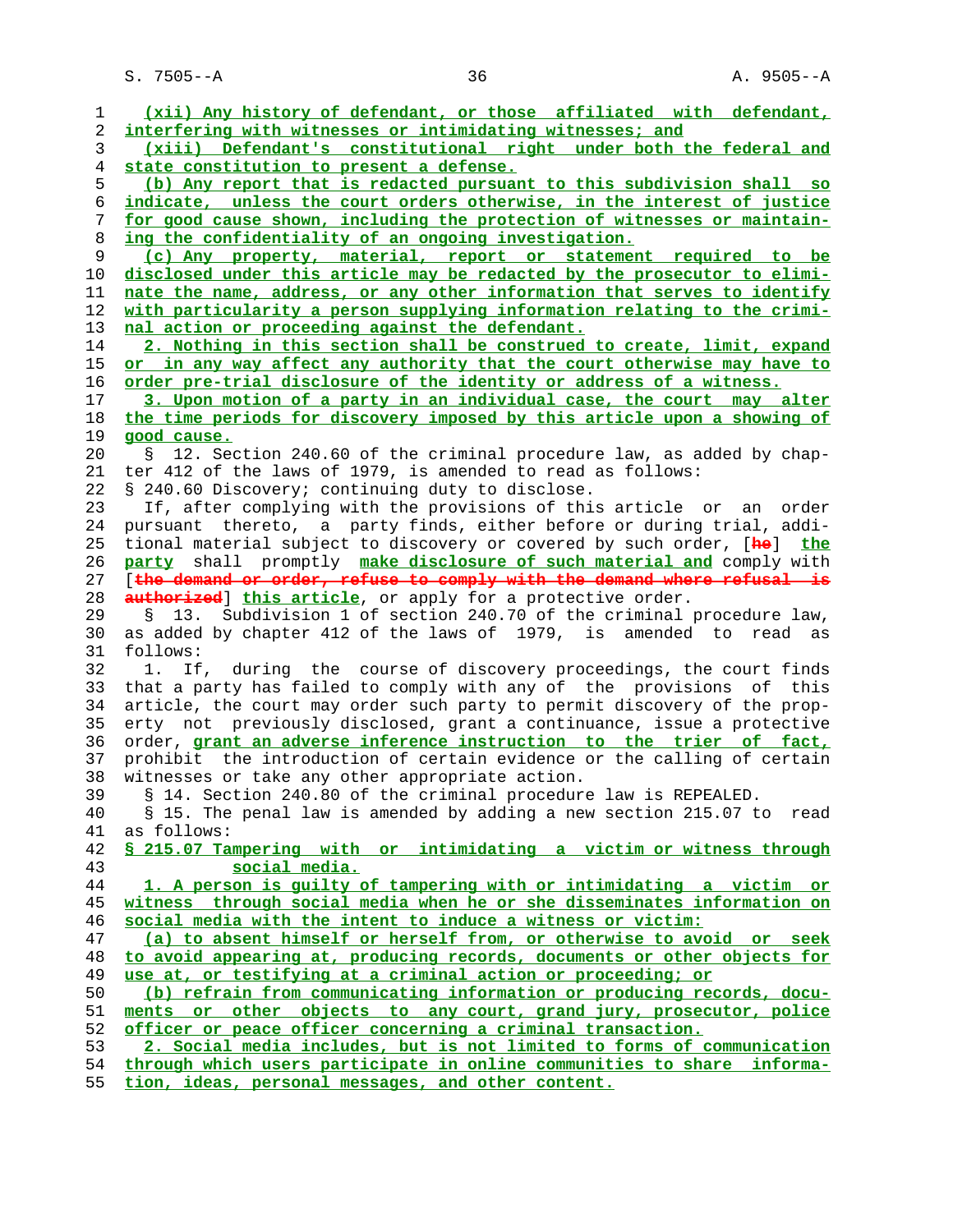1 **Tampering with or intimidating a victim or witness through social** 2 **media is a class A misdemeanor.** 3 § 16. Section 215.10 of the penal law, the section heading and the 4 closing paragraph as amended by chapter 664 of the laws of 1982, is 5 amended to read as follows: 6 § 215.10 Tampering with a witness in the [**fourth**] **fifth** degree. 7 A person is guilty of tampering with a witness **in the fifth degree** 8 when, knowing that a person [**is or is about to**] **may** be called as a 9 witness in an action or proceeding, (a) he **or she** wrongfully induces or 10 attempts to induce such person to absent himself **or herself** from, or 11 otherwise to avoid or seek to avoid appearing **at, producing records,** 12 **documents or other objects for use at** or testifying at, such action or 13 proceeding, or (b) he **or she** knowingly makes any false statement or 14 practices any fraud or deceit with intent to affect the testimony of 15 such person. 16 Tampering with a witness in the [**fourth**] **fifth** degree is a class A 17 misdemeanor. 18 § 17. Section 215.11 of the penal law, as added by chapter 664 of the 19 laws of 1982, is amended to read as follows: 20 § 215.11 Tampering with a witness in the [**third**] **fourth** degree. 21 A person is guilty of tampering with a witness in the [**third**] **fourth** 22 degree when, knowing that a person [**is about to**] **may** be called as a 23 witness in a criminal proceeding: 24 1. He **or she** wrongfully compels or attempts to compel such person to 25 absent himself from, or otherwise to avoid or seek to avoid appearing 26 **at, producing records, documents or other objects for use at** or testify- 27 ing at such proceeding by means of instilling in him **or her** a fear that 28 the actor will cause physical injury to such person or another person; 29 or 30 2. He **or she** wrongfully compels or attempts to compel such person to 31 swear falsely **or alter, destroy, mutilate or conceal an object with the** 32 **intent to impair the integrity or availability of the object for use in** 33 **the action or proceeding** by means of instilling in him **or her** a fear 34 that the actor will cause physical injury to such person or another 35 person. 36 Tampering with a witness in the [**third**] **fourth** degree is a class E 37 felony. 38 § 18. Section 215.12 of the penal law, as added by chapter 664 of the 39 laws of 1982, is amended to read as follows: 40 § 215.12 Tampering with a witness in the [**second**] **third** degree. 41 A person is guilty of tampering with a witness in the [**second**] **third** 42 degree when he **or she**: 43 1. Intentionally causes **or attempts to cause** physical injury to a 44 person for the purpose of obstructing, delaying, preventing or impeding 45 the giving of testimony in a criminal proceeding by such person or 46 another person or for the purpose of compelling such person or another 47 person to swear falsely **or alter, destroy, mutilate or conceal an object** 48 **with the intent to impair the integrity or availability of the object** 49 **for use in the action or proceeding**; or 50 2. [**He intentionally**] **Intentionally** causes **or attempts to cause** phys- 51 ical injury to a person on account of such person or another person 52 having testified in a criminal proceeding **or produced records, documents** 53 **or other objects for use in a criminal proceeding**. 54 Tampering with a witness in the [**second**] **third** degree is a class D 55 felony.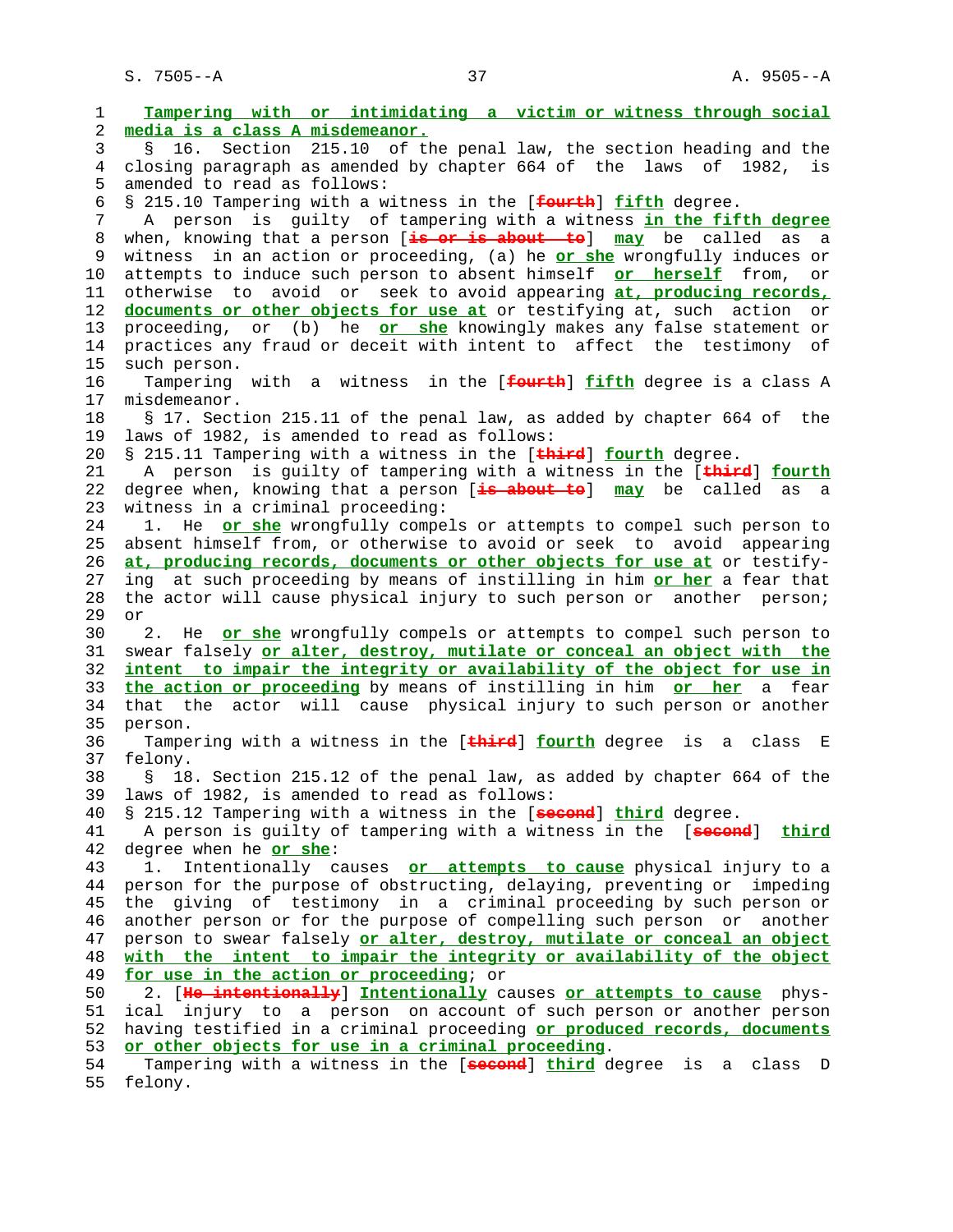1 § 19. Section 215.13 of the penal law, as added by chapter 664 of the 2 laws of 1982, is amended to read as follows: 3 § 215.13 Tampering with a witness in the [**first**] **second** degree. 4 A person is guilty of tampering with a witness in the [**first**] **second** 5 degree when: 6 1. He **or she** intentionally causes **or attempts to cause** serious phys- 7 ical injury to a person for the purpose of obstructing, delaying, 8 preventing or impeding the giving of testimony in a criminal proceeding 9 by such person or another person or for the purpose of compelling such 10 person or another person to swear falsely **or alter, destroy, mutilate or** 11 **conceal an object with the intent to impair the integrity or availabili-** 12 **ty of the object for use in the action or proceeding**; or 13 2. He **or she** intentionally causes **or attempts to cause** serious phys- 14 ical injury to a person on account of such person or another person 15 having testified in a criminal proceeding **or produced records, documents** 16 **or other objects for use in a criminal proceeding**. 17 Tampering with a witness in the [**first**] **second** degree is a class B 18 felony. 19 § 20. The penal law is amended by adding a new section 215.13-a to 20 read as follows: 21 **§ 215.13-a Tampering with a witness in the first degree.** 22 **A person is guilty of tampering with a witness in the first degree** 23 **when:** 24 **1. He or she intentionally causes or attempts to cause the death of a** 25 **person for the purpose of obstructing, delaying, preventing or impeding** 26 **the giving of testimony in a criminal proceeding by such person or** 27 **another person or for the purpose of compelling such person or another** 28 **person to swear falsely or alter, destroy, mutilate or conceal an object** 29 **with the intent to impair the integrity or availability of the object** 30 **for use in the action or proceeding; or** 31 **2. He or she intentionally causes or attempts to cause the death of a** 32 **person on account of such person or another person having testified in a** 33 **criminal proceeding or produced records, documents or other objects for** 34 **use in a criminal proceeding.** 35 **Tampering with a witness in the first degree is a class A-I felony.** 36 § 21. Section 215.15 of the penal law, as added by chapter 667 of the 37 laws of 1985, is amended to read as follows: 38 § 215.15 Intimidating a victim or witness in the [**third**] **fourth** degree. 39 A person is guilty of intimidating a victim or witness in the [**third**] 40 **fourth** degree when, knowing that another person possesses information 41 **records, documents or other objects** relating to a criminal transaction 42 and other than in the course of that criminal transaction or immediate 43 flight therefrom, he **or she**: 44 1. Wrongfully compels or attempts to compel such other person to 45 refrain from communicating such information **or producing records, docu-** 46 **ments or objects** to any court, grand jury, prosecutor, police officer or 47 peace officer by means of instilling in him a fear that the actor will 48 cause physical injury to such other person or another person; or 49 2. Intentionally damages the property of such other person or another 50 person for the purpose of compelling such other person or another person 51 to refrain from communicating **information or producing records, docu-** 52 **ments or other objects**, or on account of such other person or another 53 person having communicated[**,**] information **or produced records, documents** 54 **or other objects,** relating to that criminal transaction to any court, 55 grand jury, prosecutor, police officer or peace officer**; or**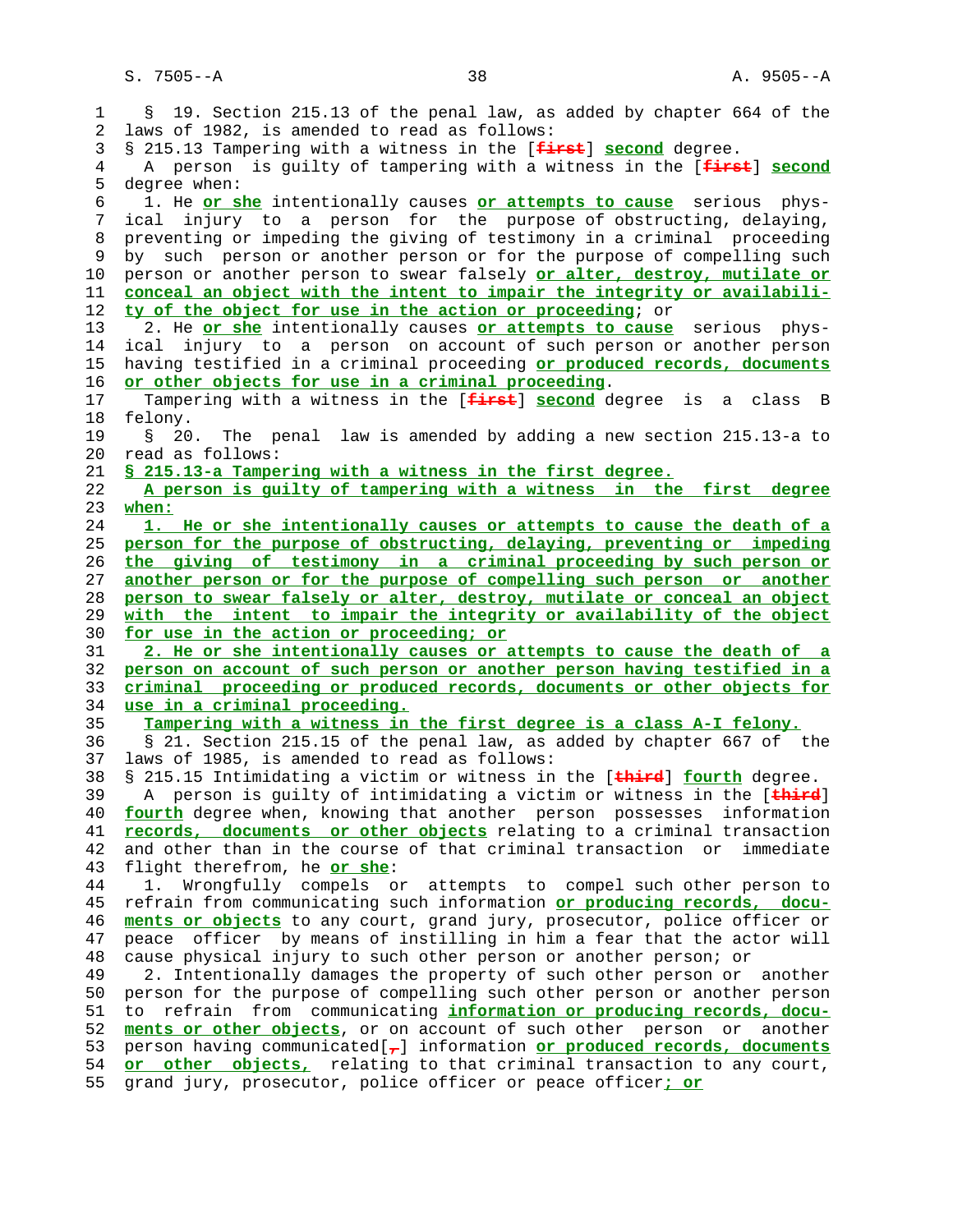S. 7505--A 39 A. 9505--A

 1 **3. Intentionally distributes or posts through the internet or social** 2 **media, including any form of communication through which users partic-** 3 **ipate in online communities to share information, ideas, personal** 4 **messages and other content, copies of a victim or witness statement,** 5 **including but not limited to transcripts of grand jury testimony or a** 6 **written statement given by the victim or witness during the course of a** 7 **criminal investigation or proceeding, or a visual image of a victim or** 8 **witness or any other person, for the purpose of compelling a person to** 9 **refrain from communicating, or on account of such victim, witness or** 10 **another person having communicated, information relating to that crimi-** 11 **nal transaction to any court, grand jury, prosecutor, police officer or** 12 **peace officer**. 13 Intimidating a victim or witness in the [**third**] **fourth** degree is a 14 class E felony. 15 § 22. Section 215.16 of the penal law, as added by chapter 667 of the 16 laws of 1985, is amended to read as follows: 17 § 215.16 Intimidating a victim or witness in the [**second**] **third** degree. 18 A person is guilty of intimidating a victim or witness in the [**second**] 19 **third** degree when, other than in the course of that criminal transaction 20 or immediate flight therefrom, he **or she**: 21 1. Intentionally causes **or attempts to cause** physical injury to anoth- 22 er person for the purpose of obstructing, delaying, preventing or imped- 23 ing the communication by such other person or another person of informa- 24 tion **or the production of records, documents or other objects** relating 25 to a criminal transaction to any court, grand jury, prosecutor, police 26 officer or peace officer or for the purpose of compelling such other 27 person or another person to swear falsely; or 28 2. Intentionally causes **or attempts to cause** physical injury to anoth- 29 er person on account of such other person or another person having 30 communicated information **or produced records, documents or other objects** 31 relating to a criminal transaction to any court, grand jury, prosecutor, 32 police officer or peace officer; or 33 3. Recklessly causes physical injury to another person by inten- 34 tionally damaging the property of such other person or another person, 35 for the purpose of obstructing, delaying, preventing or impeding such 36 other person or another person from communicating **or producing records,** 37 **documents or other objects**, or on account of such other person or anoth- 38 er person having communicated[**,**] information **or produced records, docu-** 39 **ments or other objects,** relating to a criminal transaction to any court, 40 grand jury, prosecutor, police officer or peace officer. 41 Intimidating a victim or witness in the [**second**] **third** degree is a 42 class D felony. 43 § 23. Section 215.17 of the penal law, as added by chapter 667 of the 44 laws of 1985, is amended to read as follows: 45 § 215.17 Intimidating a victim or witness in the [**first**] **second** degree. 46 A person is guilty of intimidating a victim or witness in the [**first**] 47 **second** degree when, other than in the course of that criminal trans- 48 action or immediate flight therefrom, he **or she**: 49 1. Intentionally causes **or attempts to cause** serious physical injury 50 to another person for the purpose of obstructing, delaying, preventing 51 or impeding the communication by such other person or another person of 52 information **or the production of records, documents or other objects** 53 relating to a criminal transaction to any court, grand jury, prosecutor, 54 police officer or peace officer or for the purpose of compelling such 55 other person or another person to swear falsely; or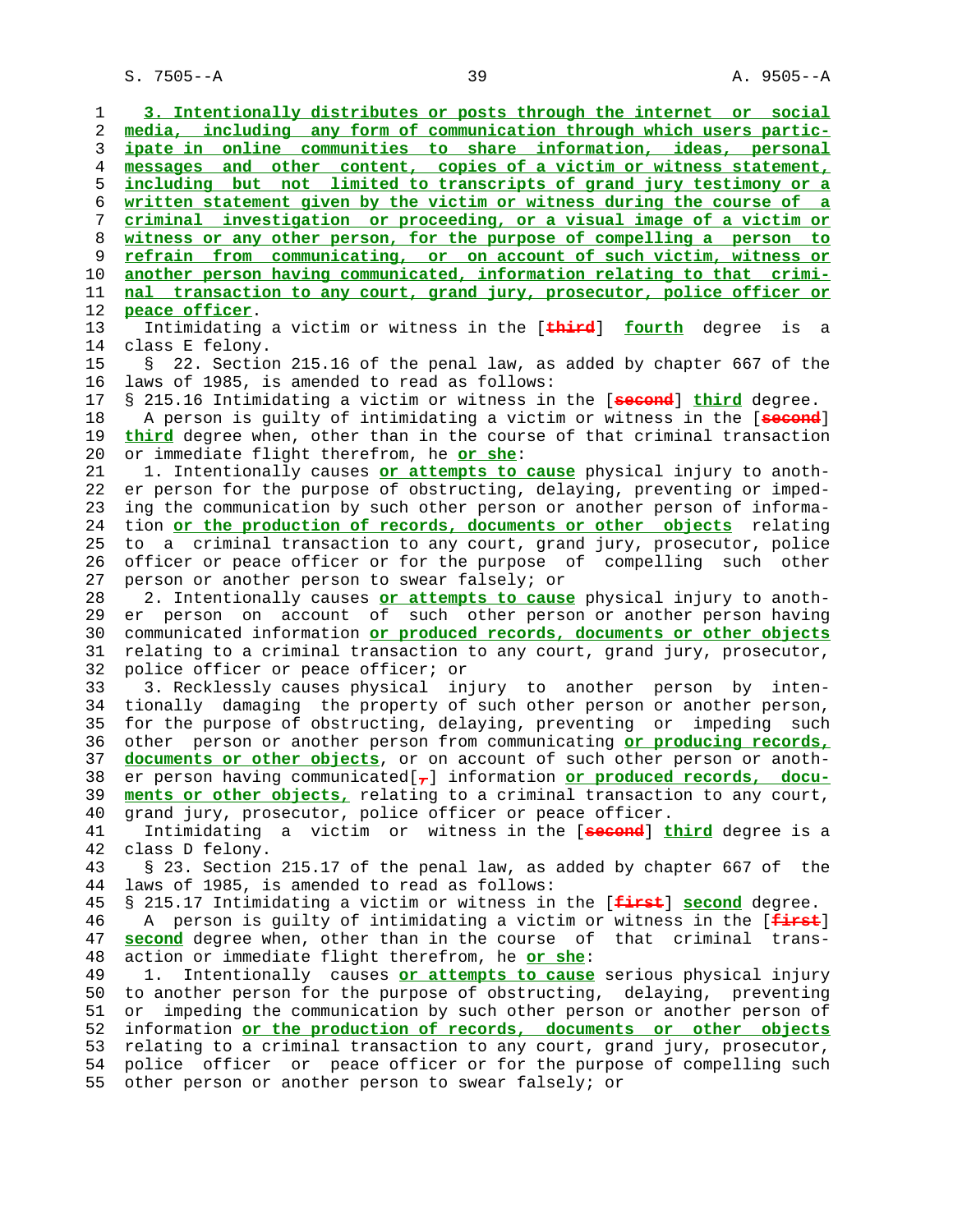1 2. Intentionally causes **or attempts to cause** serious physical injury 2 to another person on account of such other person or another person 3 having communicated information **or produced records, documents or other** 4 **objects** relating to a criminal transaction to any court, grand jury, 5 prosecutor, police officer or peace officer. 6 Intimidating a victim or witness in the [**first**] **second** degree is a 7 class B felony. 8 § 24. The penal law is amended by adding a new section 215.18 to read<br>9 as follows: as follows: 10 **§ 215.18 Intimidating a victim or witness in the first degree.** 11 **A person is guilty of intimidating a victim or witness in the first** 12 **degree when, other than in the course of that criminal transaction or** 13 **immediate flight therefrom, he or she:** 14 **1. Intentionally causes or attempts to cause the death of another** 15 **person for the purpose of obstructing, delaying, preventing or impeding** 16 **the communication by such other person or another person of information** 17 **or the production of records, documents or other objects relating to a** 18 **criminal transaction to any court, grand jury, prosecutor, police offi-** 19 **cer or peace officer or for the purpose of compelling such other person** 20 **or another person to swear falsely; or** 21 **2. Intentionally causes or attempts to cause the death of another** 22 **person on account of such other person or another person having communi-** 23 **cated information or produced records, documents or other objects,** 24 **relating to a criminal transaction to any court, grand jury, prosecutor,** 25 **police officer or peace officer.** 26 **Intimidating a victim or witness in the first degree is a class A-I** 27 **felony.** 28 § 25. The opening paragraph of paragraph (b) of subdivision 1 of 29 section 440.30 of the criminal procedure law, as added by chapter 19 of 30 the laws of 2012, is amended to read as follows: 31 In conjunction with the filing or consideration of a motion to vacate 32 a judgment pursuant to section 440.10 of this article by a defendant 33 convicted after a trial, in cases where the court has ordered an eviden- 34 tiary hearing upon such motion, the court may order that the people 35 produce or make available for inspection property, as defined in subdi- 36 vision [**three**] **two** of section 240.10 of this part, in its possession, 37 custody, or control that was secured in connection with the investi- 38 gation or prosecution of the defendant upon credible allegations by the 39 defendant and a finding by the court that such property, if obtained, 40 would be probative to the determination of defendant's actual innocence, 41 and that the request is reasonable. The court shall deny or limit such a 42 request upon a finding that such a request, if granted, would threaten 43 the integrity or chain of custody of property or the integrity of the 44 processes or functions of a laboratory conducting DNA testing, pose a 45 risk of harm, intimidation, embarrassment, reprisal, or other substan- 46 tially negative consequences to any person, undermine the proper func- 47 tions of law enforcement including the confidentiality of informants, or 48 on the basis of any other factor identified by the court in the inter- 49 ests of justice or public safety. The court shall further ensure that 50 any property produced pursuant to this paragraph is subject to a protec- 51 tive order, where appropriate. The court shall deny any request made 52 pursuant to this paragraph where: 53 § 26. Paragraph (a) of subdivision 2 of section 530.60 of the criminal 54 procedure law, as amended by chapter 794 of the laws of 1986, is amended

55 to read as follows: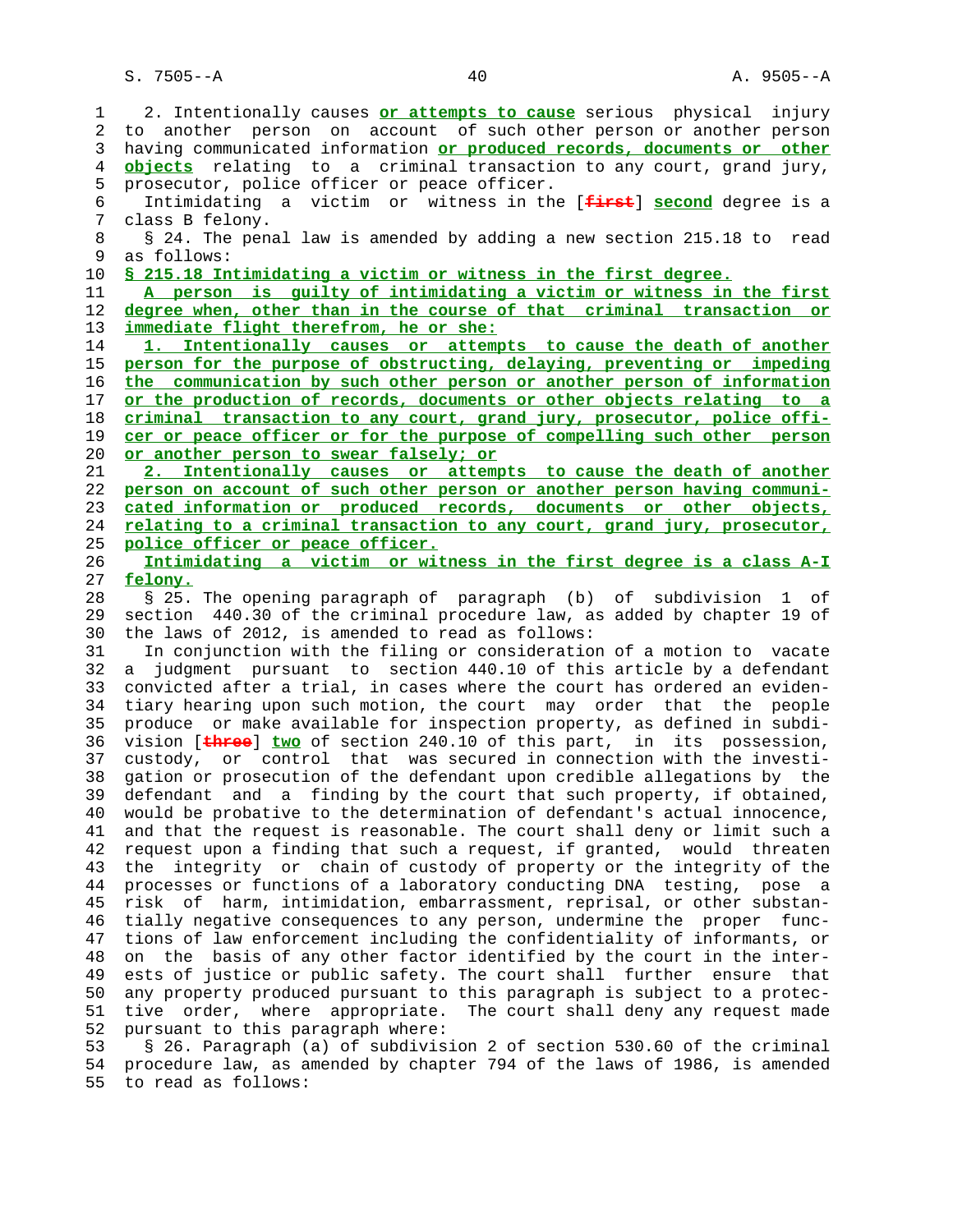1 (a) Whenever in the course of a criminal action or proceeding a 2 defendant charged with the commission of a felony is at liberty as a 3 result of an order of recognizance or bail issued pursuant to this arti- 4 cle it shall be grounds for revoking such order that the court finds 5 reasonable cause to believe the defendant committed one or more speci- 6 fied class A or violent felony offenses or intimidated a victim or 7 witness in violation of sections 215.15, 215.16 [**or**]**,** 215.17 **or 215.18** 8 of the penal law while at liberty. Before revoking an order of recogni- 9 zance or bail pursuant to this subdivision, the court must hold a hear- 10 ing and shall receive any relevant, admissible evidence not legally 11 privileged. The defendant may cross-examine witnesses and may present 12 relevant, admissible evidence on his own behalf. Such hearing may be 13 consolidated with, and conducted at the same time as, a felony hearing 14 conducted pursuant to article one hundred eighty of this chapter. A 15 transcript of testimony taken before the grand jury upon presentation of 16 the subsequent offense shall be admissible as evidence during the hear- 17 ing. The district attorney may move to introduce grand jury testimony 18 of a witness in lieu of that witness' appearance at the hearing.

 19 § 27. Paragraph (c) of subdivision 2 of section 646-a of the executive 20 law, as added by chapter 67 of the laws of 1994, is amended to read as 21 follows:

 22 (c) the rights of crime victims to be protected from intimidation and 23 to have the court, where appropriate, issue protective orders as 24 provided in sections 530.12 and 530.13 of the criminal procedure law and 25 sections 215.15, 215.16 [**and**]**,** 215.17 **and 215.18** of the penal law;

 26 § 28. Paragraph (a) of subdivision 1 of section 70.02 of the penal 27 law, as amended by chapter 368 of the laws of 2015, is amended to read 28 as follows:

 29 (a) Class B violent felony offenses: an attempt to commit the class 30 A-I felonies of murder in the second degree as defined in section 31 125.25, kidnapping in the first degree as defined in section 135.25, and 32 arson in the first degree as defined in section 150.20; manslaughter in 33 the first degree as defined in section 125.20, aggravated manslaughter 34 in the first degree as defined in section 125.22, rape in the first 35 degree as defined in section 130.35, criminal sexual act in the first 36 degree as defined in section 130.50, aggravated sexual abuse in the 37 first degree as defined in section 130.70, course of sexual conduct 38 against a child in the first degree as defined in section 130.75; 39 assault in the first degree as defined in section 120.10, kidnapping in 40 the second degree as defined in section 135.20, burglary in the first 41 degree as defined in section 140.30, arson in the second degree as 42 defined in section 150.15, robbery in the first degree as defined in 43 section 160.15, sex trafficking as defined in paragraphs (a) and (b) of 44 subdivision five of section 230.34, incest in the first degree as 45 defined in section 255.27, criminal possession of a weapon in the first 46 degree as defined in section 265.04, criminal use of a firearm in the 47 first degree as defined in section 265.09, criminal sale of a firearm in 48 the first degree as defined in section 265.13, aggravated assault upon a 49 police officer or a peace officer as defined in section 120.11, gang 50 assault in the first degree as defined in section 120.07, intimidating a 51 victim or witness in the [**first**] **second** degree as defined in section 52 215.17, hindering prosecution of terrorism in the first degree as 53 defined in section 490.35, criminal possession of a chemical weapon or 54 biological weapon in the second degree as defined in section 490.40, and 55 criminal use of a chemical weapon or biological weapon in the third 56 degree as defined in section 490.47.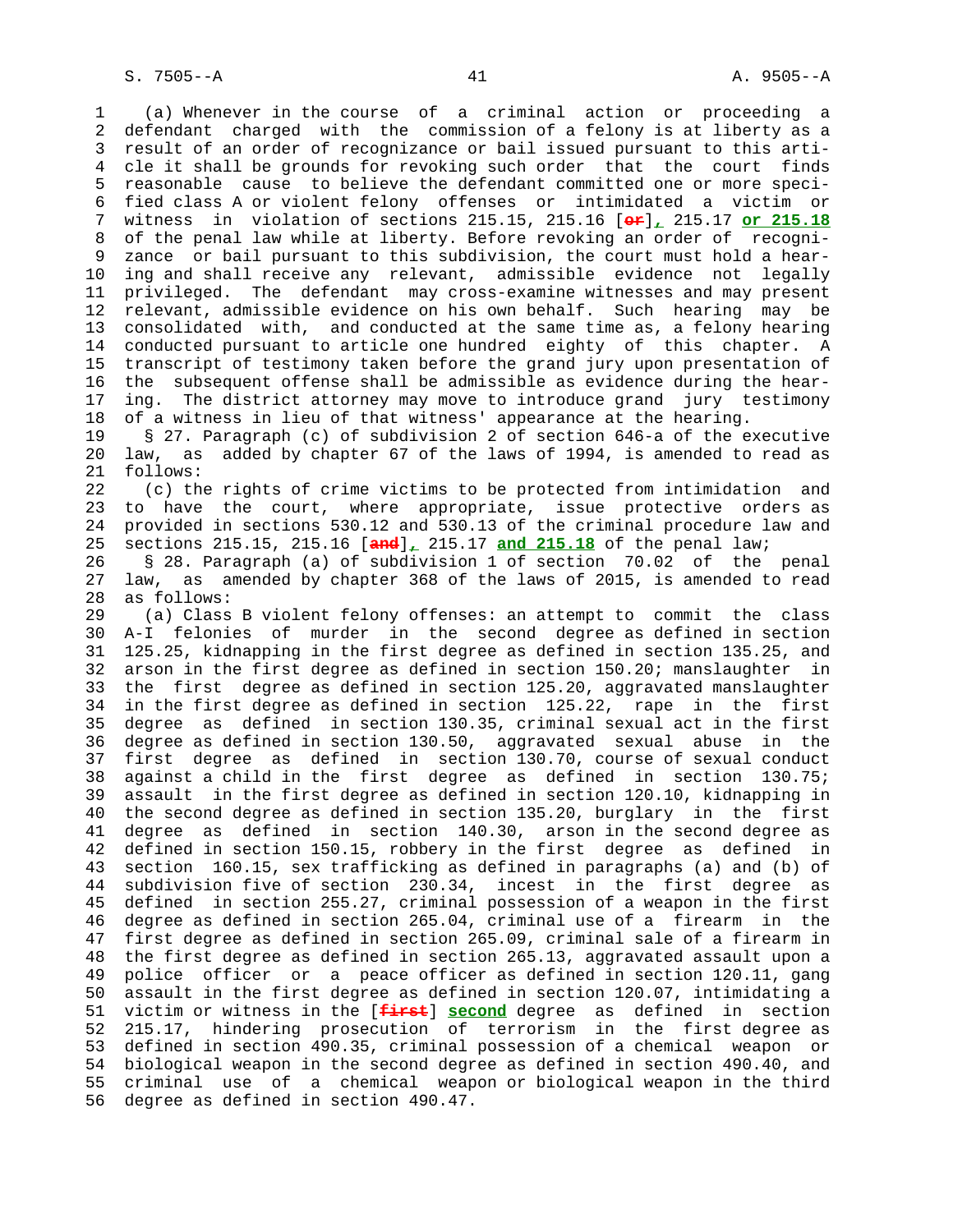1 § 29. This act shall take effect on the first of November next 2 succeeding the date on which it shall have become a law. 3 PART E 4 Section 1. Subdivisions 4-a, 4-b, 9 and 10 of section 1310 of the 5 civil practice law and rules are REPEALED. 6 § 2. Subdivision 8 of section 1310 of the civil practice law and<br>7 rules, as added by chapter 669 of the laws of 1984, is amended to read rules, as added by chapter 669 of the laws of 1984, is amended to read 8 as follows: 9 8. "Defendant" means a person against whom a forfeiture action is 10 commenced [**and includes a "criminal defendant" and a "non-criminal** 11 **defendant"**]. 12 § 3. Subdivision 3-a of section 1311 of the civil practice law and 13 rules is REPEALED. 14 § 4. Subdivisions 1, 3, 4, 4-a and 8 of section 1311 of the civil 15 practice law and rules, subdivisions 1, 3, 4 and 8 as added by chapter 16 669 of the laws of 1984, the opening paragraph of subdivision 1 as 17 amended and subparagraph (v) of paragraph (b) and paragraphs (d) and (e) 18 of subdivision 3 and subdivision 4-a as added by chapter 655 of the laws 19 of 1990, are amended to read as follows: 20 1. A civil action may be commenced by the appropriate claiming author- 21 ity against a [**criminal**] defendant to recover the property which consti- 22 tutes the proceeds of a crime, the substituted proceeds of a crime, an 23 instrumentality of a crime or the real property instrumentality of a 24 crime or to recover a money judgment in an amount equivalent in value to 25 the property which constitutes the proceeds of a crime, the substituted 26 proceeds of a crime, an instrumentality of a crime, or the real property 27 instrumentality of a crime. [**A civil action may be commenced against a** 28 **non-criminal defendant to recover the property which constitutes the** 29 **proceeds of a crime, the substituted proceeds of a crime, an instrumen-** 30 **tality of a crime, or the real property instrumentality of a crime** 31 **provided, however, that a judgment of forfeiture predicated upon clause** 32 **(A) of subparagraph (iv) of paragraph (b) of subdivision three hereof** 33 **shall be limited to the amount of the proceeds of the crime.**] Any action 34 under this article must be commenced within five years of the commission 35 of the crime and shall be civil, remedial, and in personam in nature and 36 shall not be deemed to be a penalty or criminal forfeiture for any 37 purpose. Except as otherwise specially provided by statute, the 38 proceedings under this article shall be governed by this chapter. An 39 action under this article is not a criminal proceeding and may not be 40 deemed to be a previous prosecution under article forty of the criminal 41 procedure law. 42 [**(a) Actions relating to post-conviction forfeiture crimes. An action** 43 **relating to a post-conviction forfeiture crime must be grounded upon a** 44 **conviction of a felony defined in subdivision five of section one thou-** 45 **sand three hundred ten of this article, or upon criminal activity aris-** 46 **ing from a common scheme or plan of which such a conviction is a part,** 47 **or upon a count of an indictment or information alleging a felony which** 48 **was dismissed at the time of a plea of guilty to a felony in satisfac-** 49 **tion of such count.**] A court may not grant forfeiture until such 50 conviction has occurred. However, an action may be commenced, and a 51 court may grant a provisional remedy provided under this article, prior 52 to such conviction having occurred. **Any property seized pursuant to** 53 **this subdivision shall be returned to the defendant if the criminal** 54 **action does not terminate in the defendant's conviction for a crime.** An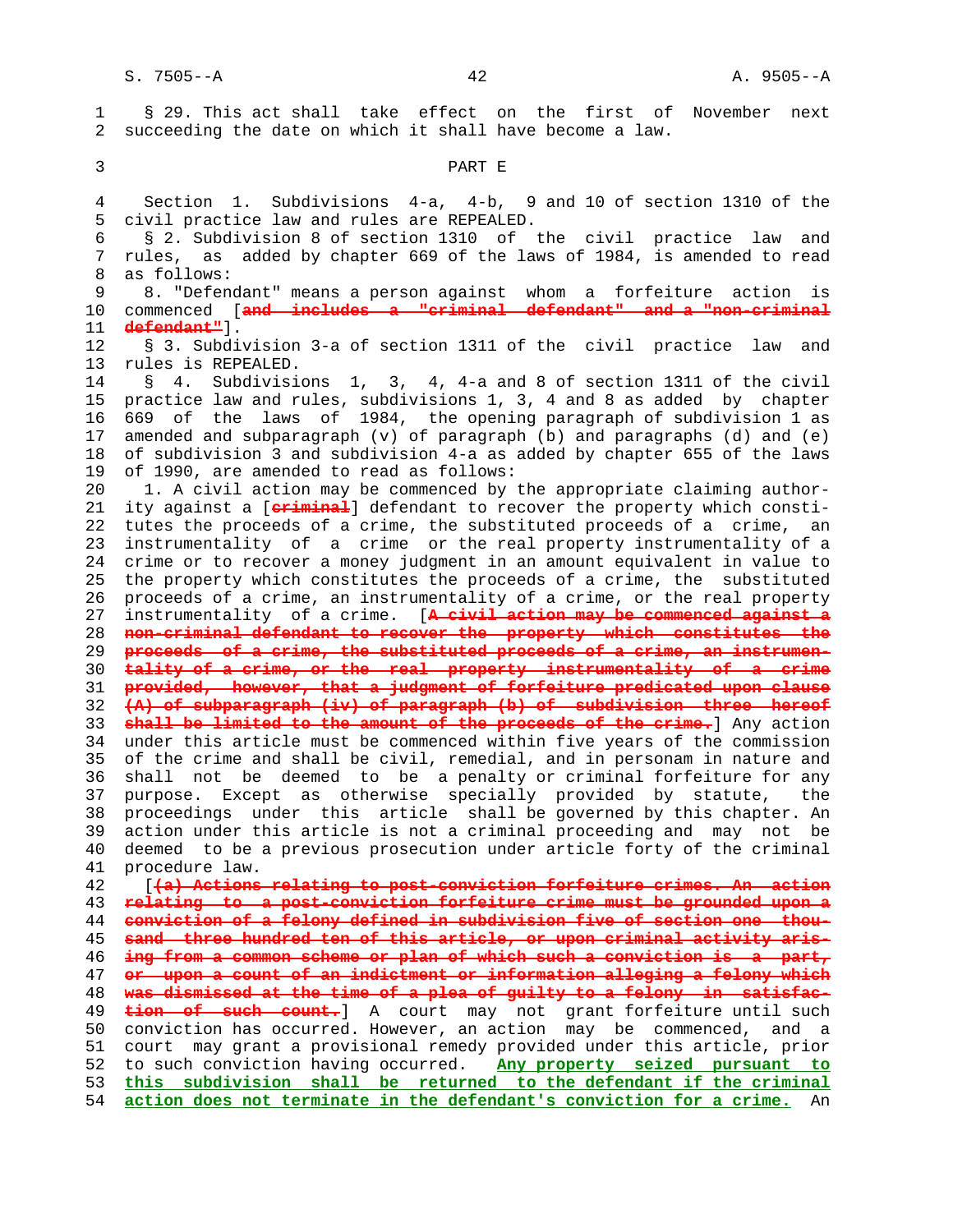1 action under this paragraph must be dismissed at any time after sixty 2 days of the commencement of the action unless the conviction upon which 3 the action is grounded has occurred, or an indictment or information 4 upon which the asserted conviction is to be based is pending in a supe- 5 rior court. An action under this paragraph shall be stayed during the 6 pendency of a criminal action which is related to it; provided, however, 7 that such stay shall not prevent the granting or continuance of any 8 provisional remedy provided under this article or any other provisions<br>9 of law. of law. 10 [**(b) Actions relating to pre-conviction forfeiture crimes. An action relating to a pre-conviction forfeiture crime need not be grounded upon conviction of a pre-conviction forfeiture crime, provided, however, that if the action is not grounded upon such a conviction, it shall be neces- sary in the action for the claiming authority to prove the commission of a pre-conviction forfeiture crime by clear and convincing evidence. An action under this paragraph shall be stayed during the pendency of a criminal action which is related to it; provided, that upon motion of a defendant in the forfeiture action or the claiming authority, a court may, in the interest of justice and for good cause, and with the consent of all parties, order that the forfeiture action proceed despite the pending criminal action; and provided that such stay shall not prevent the granting or continuance of any provisional remedy provided under this article or any other provision of law.**] 24 3. In a forfeiture action pursuant to this article the following 25 burdens of proof shall apply: 26 (a) In a forfeiture action [**commenced by a claiming authority against a criminal defendant, except for those facts referred to in paragraph (b) of subdivision nine of section one thousand three hundred ten and paragaph (b) of subdivision one of this section which must be proven by clear and convincing evidence,**] the burden shall be upon the claiming 31 authority to prove by a preponderance of the evidence the facts neces- 32 sary to establish a claim for forfeiture. 33 (b) [**In a forfeiture action commenced by a claiming authority against a non-criminal defendant: (i) in an action relating to a pre-conviction forfeiture crime, the burden shall be upon the claiming authority to prove by clear and convincing evidence the commission of the crime by a person, provided, however, that it shall not be necessary to prove the identity of such person. (ii) if the action relates to the proceeds of a crime, except as provided in subparagraph (i) hereof, the burden shall be upon the claim- ing authority to prove by a preponderance of the evidence the facts necessary to establish a claim for forfeiture and that the non-criminal defendant either (A) knew or should have known that the proceeds were obtained through the commission of a crime, or (B) fraudulently obtained his or her interest in the proceeds to avoid forfeiture. (iii) if the action relates to the substituted proceeds of a crime, except as provided in subparagraph (i) hereof, the burden shall be upon the claiming authority to prove by a preponderance of the evidence the facts necessary to establish a claim for forfeiture and that the non- criminal defendant either (A) knew that the property sold or exchanged to obtain an interest in the substituted proceeds was obtained through the commission of a crime, or (B) fraudulently obtained his or her interest in the substituted proceeds to avoid forfeiture. (iv) if the action relates to an instrumentality of a crime, except as**

**provided for in subparagraph (i) hereof, the burden shall be upon the**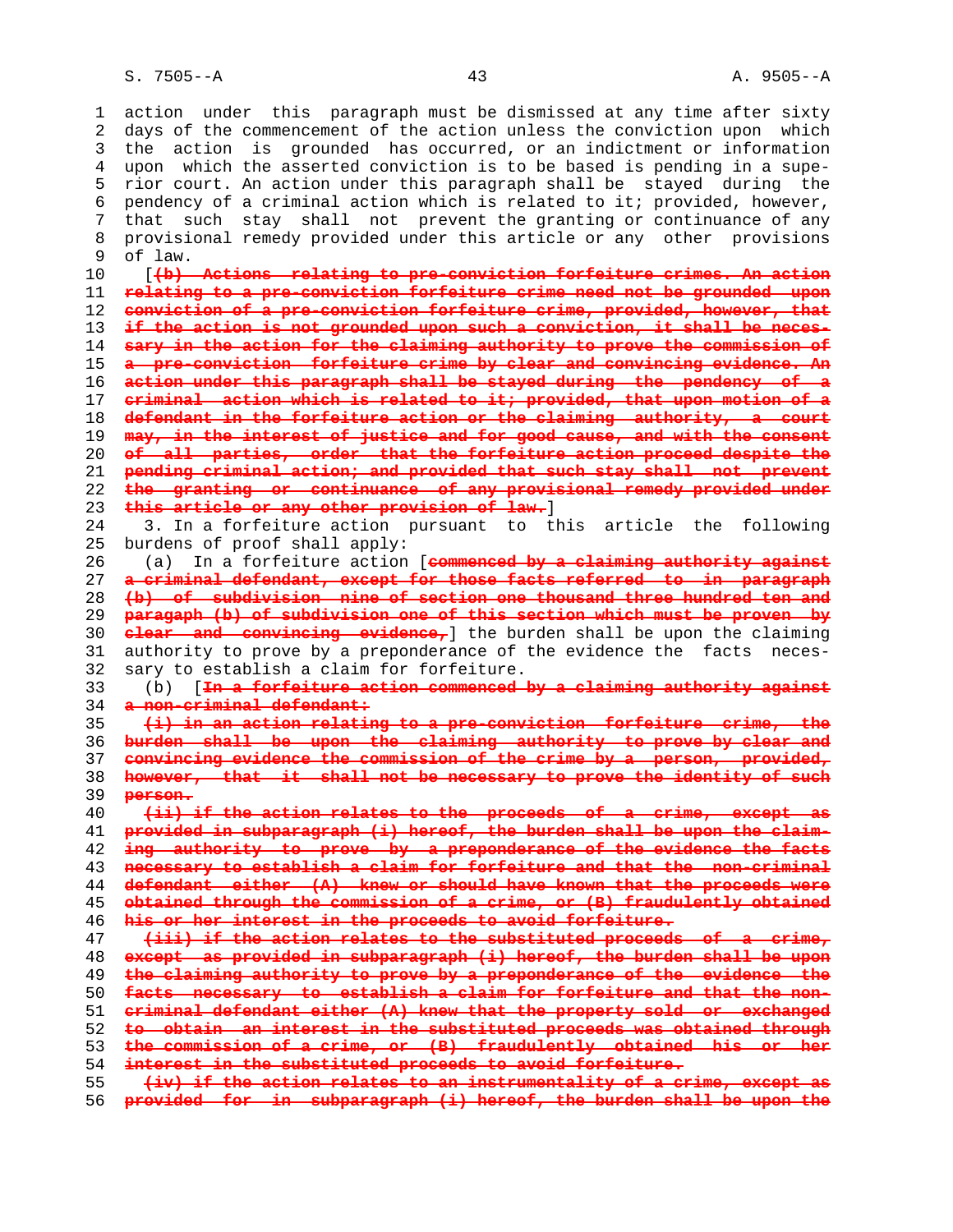S. 7505--A 44 A. 9505--A

**claiming authority to prove by a preponderance of the evidence the facts necessary to establish a claim for forfeiture and that the non-criminal defendant either (A) knew that the instrumentality was or would be used in the commission of a crime or (B) knowingly obtained his or her inter- est in the instrumentality to avoid forfeiture. (v) if the action relates to a real property instrumentality of a crime, the burden shall be upon the claiming authority to prove those facts referred to in subdivision four-b of section thirteen hundred ten of this article by clear and convincing evidence. The claiming authority shall also prove by a clear and convincing evidence that the non-crimi- nal defendant knew that such property was or would be used for the commission of specified felony offenses, and either (A) knowingly and unlawfully benefitted from such conduct or (B) voluntarily agreed to the use of such property for the commission of such offenses by consent freely given. For purposes of this subparagraph, a non-criminal defend- ant knowingly and unlawfully benefits from the commission of a specified felony offense when he derives in exchange for permitting the use or occupancy of such real property by a person or persons committing such specified offense a substantial benefit that would otherwise not accrue as a result of the lawful use or occupancy of such real property. "Bene- fit" means benefit as defined in subdivision seventeen of section 10.00 of the penal law. (c) In a forfeiture action commenced by a claiming authority against a non-criminal defendant the following rebuttable presumptions shall apply: (i) a non-criminal defendant who did not pay fair consideration for the proceeds of a crime, the substituted proceeds of a crime or the instrumentality of a crime shall be presumed to know that such property was the proceeds of a crime, the substituted proceeds of a crime, or an instrumentality of a crime. (ii) a non-criminal defendant who obtains an interest in the proceeds of a crime, substituted proceeds of a crime or an instrumentality of a crime with knowledge of an order of provisional remedy relating to said property issued pursuant to this article, shall be presumed to know that such property was the proceeds of a crime, substituted proceeds of a crime, or an instrumentality of a crime. (iii) in an action relating to a post-conviction forfeiture crime, a non-criminal defendant who the claiming authority proves by clear and convincing evidence has criminal liability under section 20.00 of the penal law for the crime of conviction or for criminal activity arising from a common scheme or plan of which such crime is a part and who possesses an interest in the proceeds, the substituted proceeds, or an instrumentality of such criminal activity is presumed to know that such property was the proceeds of a crime, the substituted proceeds of a crime, or an instrumentality of a crime. (iv) a non-criminal defendant who participated in or was aware of a scheme to conceal or disguise the manner in which said non-criminal obtained his or her interest in the proceeds of a crime, substituted proceeds of a crime, or an instrumentality of a crime is presumed to know that such property was the proceeds of a crime, the substituted proceeds of a crime, or an instrumentality of a crime. (d)**] In a forfeiture action commenced by a claiming authority against 53 a defendant, the following rebuttable presumption shall apply: all 54 currency or negotiable instruments payable to the bearer shall be 55 presumed to be the proceeds of a pre-conviction forfeiture crime when

56 such currency or negotiable instruments are (i) found in close proximity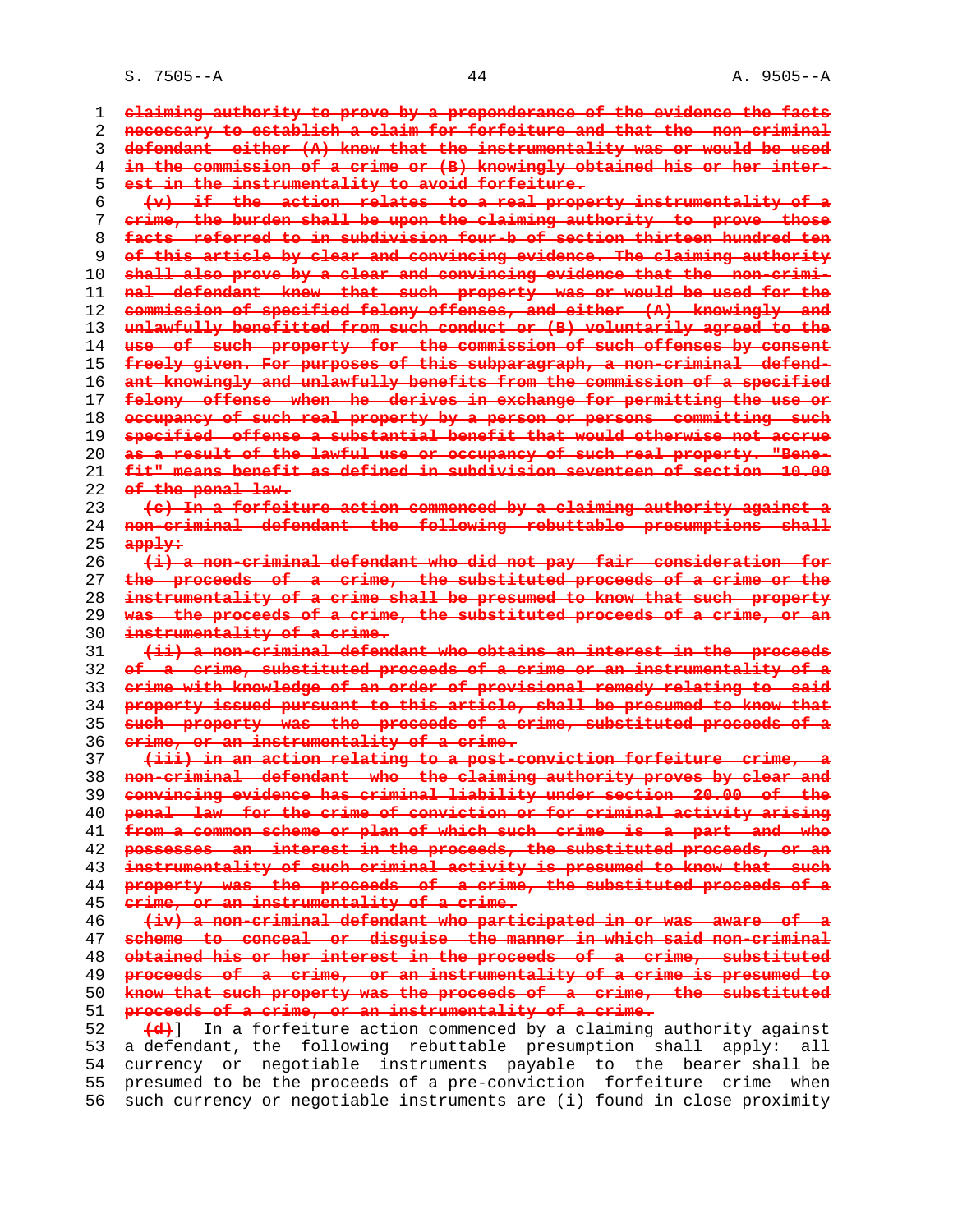1 to a controlled substance unlawfully possessed by the defendant in an 2 amount sufficient to constitute a violation of section 220.18 or 220.21 3 of the penal law, or (ii) found in close proximity to any quantity of a 4 controlled substance or marihuana unlawfully possessed by such defendant 5 in a room, other than a public place, under circumstances evincing an 6 intent to unlawfully mix, compound, distribute, package or otherwise 7 prepare for sale such controlled substance or marihuana.

 8 [**(e)**] **(c)** The presumption set forth pursuant to paragraph [**(d)**] **(b)** of this subdivision shall be rebutted by credible and reliable evidence 10 which tends to show that such currency or negotiable instrument payable 11 to the bearer is not the proceeds of a [**preconviction forfeiture**] crime. 12 In an action tried before a jury, the jury shall be so instructed. Any 13 sworn testimony of a defendant offered to rebut the presumption and any 14 other evidence which is obtained as a result of such testimony, shall be 15 inadmissible in any subsequent proceeding relating to the forfeiture 16 action, or in any other civil or criminal action, except in a prose- 17 cution for a violation of article two hundred ten of the penal law. In 18 an action tried before a jury, at the commencement of the trial, or at 19 such other time as the court reasonably directs, the claiming authority 20 shall provide notice to the court and to the defendant of its intent to 21 request that the court charge such presumption.

 22 4. The court in which a forfeiture action is pending may dismiss said 23 action in the interests of justice upon its own motion or upon an appli- 24 cation as provided for herein.

 25 (a) At any time during the pendency of a forfeiture action, the claim- 26 ing authority who instituted the action, or a defendant may (i) apply 27 for an order dismissing the complaint and terminating the forfeiture 28 action in the interest of justice, or (ii) may apply for an order limit- 29 ing the forfeiture to an amount equivalent in value to the value of 30 property constituting the proceeds or substituted proceeds of a crime in 31 the interest of justice.

 32 (b) Such application for the relief provided in paragraph (a) hereof 33 must be made in writing and upon notice to all parties. The court may, 34 in its discretion, direct that notice be given to any other person 35 having an interest in the property.

 36 (c) An application for the relief provided for in paragraph (a) hereof 37 must be brought exclusively in the superior court in which the forfei- 38 ture action is pending.

 39 (d) The court may grant the relief provided in paragraph (a) hereof if 40 it finds that such relief is warranted by the existence of some compel- 41 ling factor, consideration or circumstance demonstrating that forfeiture 42 of the property [**of**] **or** any part thereof, would not serve the ends of 43 justice. Among the factors, considerations and circumstances the court 44 may consider, among others, are:

 45 (i) the seriousness and circumstances of the crime to which the prop- 46 erty is connected relative to the impact of forfeiture of property upon 47 the person who committed the crime; or

 48 (ii) the adverse impact of a forfeiture of property upon innocent 49 persons; or

 50 (iii) [**the appropriateness of a judgment of forfeiture in an action** 51 **relating to pre-conviction forfeiture crime where**] **the likelihood that** 52 the criminal proceeding based on the crime to which the property is 53 allegedly connected [**results**] **will result** in an acquittal of the crimi- 54 nal defendant or a dismissal of the accusatory instrument on the merits; 55 or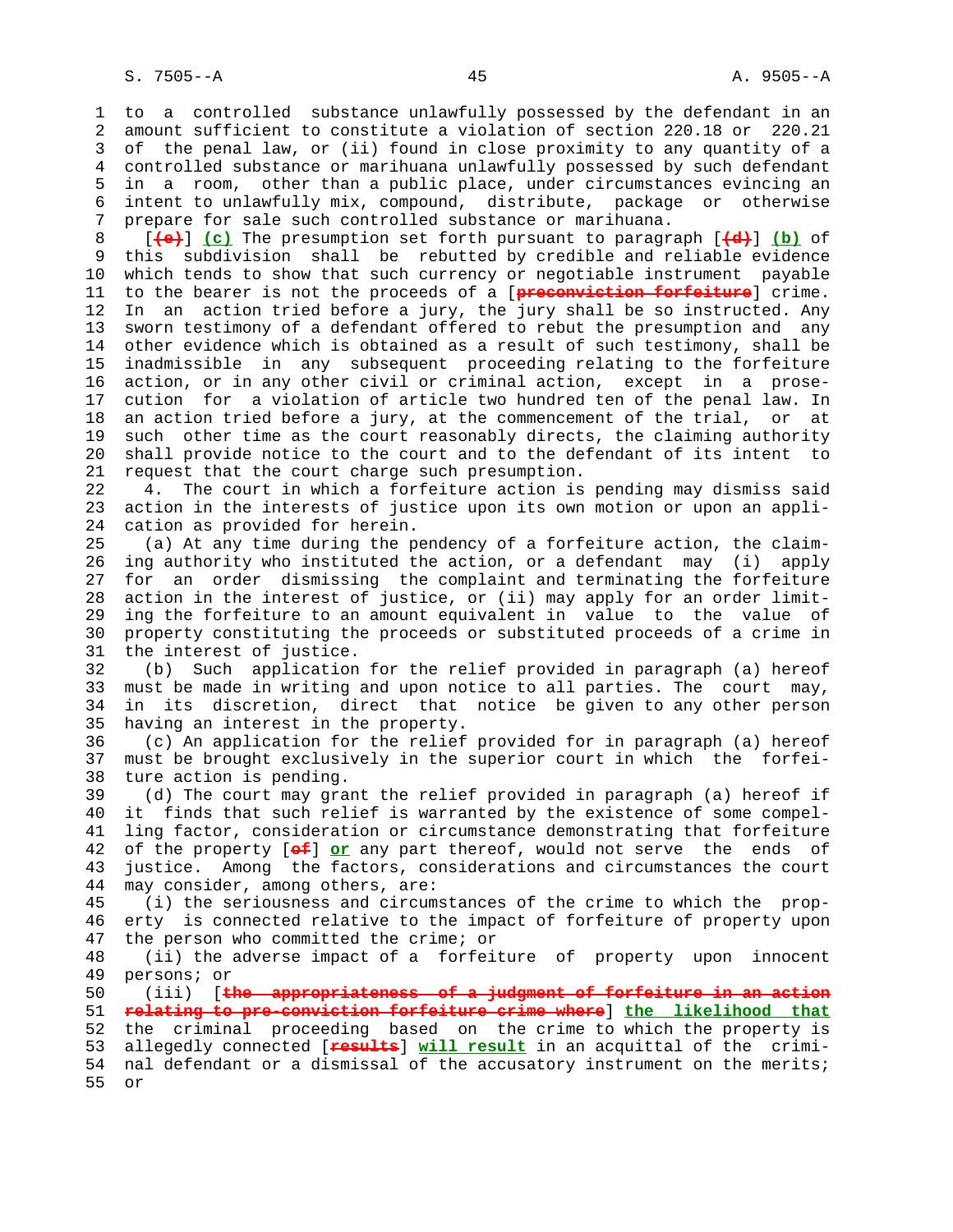1 (iv) in the case of an action relating to an instrumentality, whether 2 the value of the instrumentality substantially exceeds the value of the 3 property constituting the proceeds or substituted proceeds of a crime.

 4 (e) The court must issue a written decision stating the basis for an 5 order issued pursuant to this subdivision.

 6 4-a. (a) The court in which a forfeiture action relating to real prop- 7 erty is pending may, upon its own motion or upon the motion of the 8 claiming authority which instituted the action, the defendant, or any<br>9 other person who has a lawful property interest in such property, enter other person who has a lawful property interest in such property, enter 10 an order:

 11 (i) appointing an administrator pursuant to section seven hundred 12 seventy-eight of the real property actions and proceedings law when the 13 owner of a dwelling is a defendant in such action, and when persons who 14 are not defendants in such action lawfully occupy one or more units 15 within such dwelling, in order to maintain and preserve the property on 16 behalf of such persons or any other person or entity who has a lawful 17 property interest in such property, or in order to remedy any other 18 condition which is dangerous to life, health or safety; or

 19 (ii) otherwise limiting, modifying or dismissing the forfeiture action 20 in order to preserve or protect the lawful property interest of [**any** 21 **non-criminal defendant or**] any other person who is not a [**criminal**] 22 defendant, or the lawful property interest of a defendant which is not 23 subject to forfeiture; or

 24 (iii) where such action involves interest in a residential leasehold 25 or a statutory tenancy, directing that upon entry of a judgment of 26 forfeiture, the lease or statutory tenancy will be modified as a matter 27 of law to terminate only the interest of the defendant or defendants, 28 and to continue the occupancy or tenancy of any other person or persons 29 who lawfully reside in such demised premises, with such rights as such 30 parties would otherwise have had if the defendant's interest had not 31 been forfeited pursuant to this article.

 32 (b) For purposes of this subdivision the term "owner" has the same 33 meaning as prescribed for that term in section seven hundred eighty-one 34 of the real property actions and proceedings law and the term "dwelling" 35 shall mean any building or structure or portion thereof which is princi- 36 pally occupied in whole or part as the home, residence or sleeping place 37 of one or more human beings.

 38 8. The total amount that may be recovered by the claiming authority 39 against all [**criminal**] defendants in a forfeiture action or actions 40 involving the same crime shall not exceed the value of the proceeds of 41 the crime or substituted proceeds of the crime, whichever amount is 42 greater, and, in addition, the value of any forfeited instrumentality 43 used in the crime. Any such recovery against [**criminal defendants**] **a** 44 **defendant** for the value of the proceeds of the crime or substituted 45 proceeds of the crime shall be reduced by an amount which equals the 46 value of the same proceeds of the same crime or the same substituted 47 proceeds of the same crime recovered against [**all non-criminal**] **other** 48 defendants. Any such recovery for the value of an instrumentality of a 49 crime shall be reduced by an amount which equals the value of the same 50 instrumentality recovered against any [**non-criminal**] **other** defendant.

 51 [**The total amount that may be recovered against all non-criminal defendants in a forfeiture action or actions involving the same crime shall not exceed the value of the proceeds of the crime or the substi- tuted proceeds of the crime, whichever amount is greater, and, in addi- tion, the value of any forfeited instrumentality used in the crime. Any such recovery against non-criminal defendants for the value of the**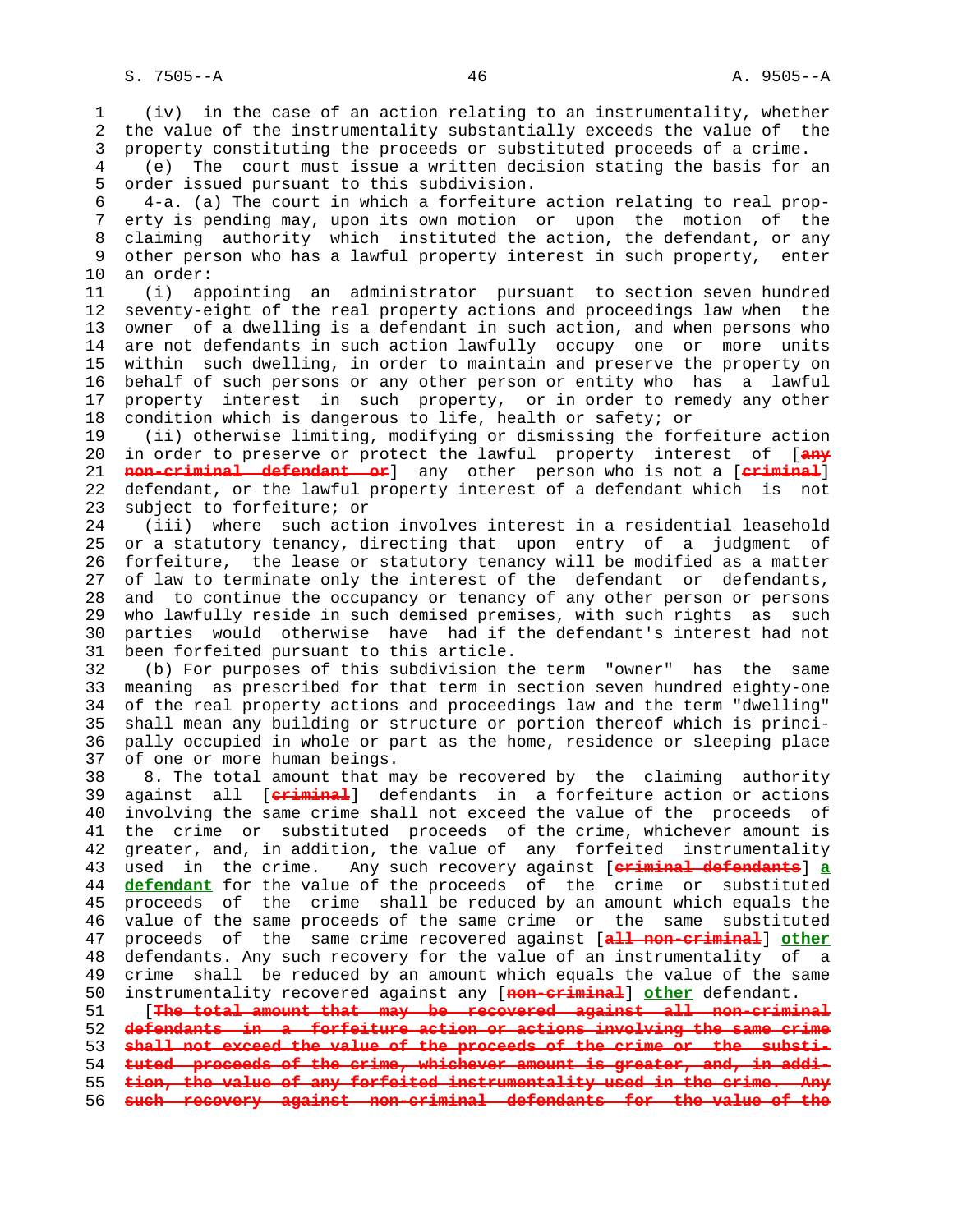1 **proceeds of the crime or substituted proceeds of the crime shall be** 2 **reduced by an amount which equals the value of the proceeds of the crime** 3 **or substituted proceeds of the crime recovered against all criminal** 4 **defendants. A judgment against a non-criminal defendant pursuant to** 5 **clause (A) of subparagraph (iv) of paragraph (b) of subdivision three of** 6 **this section shall be limited to the amount of the proceeds of the** 7 **crime. Any recovery for the value of an instrumentality of the crime** 8 **shall be reduced by an amount equal to the value of the same instrumen-** 9 **tality recovered against any criminal defendant.**] 10 § 5. Subdivision 11 of section 1311 of the civil practice law and 11 rules is amended by adding a new paragraph (d) to read as follows: 12 **(d) Any stipulation, settlement agreement, judgement, order of affida-** 13 **vit required to be given to the state division of criminal justice** 14 **services pursuant to this subdivision shall include the defendant's name** 15 **and such other demographic data as required by the state division of** 16 **criminal justice services.** 17 § 6. Subdivision 6 of section 220.50 of the criminal procedure law, as 18 added by chapter 655 of the laws of 1990, is amended to read as follows: 19 6. Where the defendant consents to a plea of guilty to the indictment, 20 or part of the indictment, or consents to be prosecuted by superior 21 court information as set forth in section 195.20 of this chapter, and if 22 the defendant and prosecutor agree that as a condition of the plea or 23 the superior court information certain property shall be forfeited by 24 the defendant, the description and present estimated monetary value of 25 the property shall be stated in court by the prosecutor at the time of 26 plea. Within thirty days of the acceptance of the plea or superior court 27 information by the court, the prosecutor shall send to the commissioner 28 of the division of criminal justice services a document containing the 29 name of the defendant, the description and present estimated monetary 30 value of the property, **any other demographic data as required by the** 31 **division of criminal justice services** and the date the plea or superior 32 court information was accepted. Any property forfeited by the defendant 33 as a condition to a plea of guilty to an indictment, or a part thereof, 34 or to a superior court information, shall be disposed of in accordance 35 with the provisions of section thirteen hundred forty-nine of the civil 36 practice law and rules. 37 § 7. Subdivision 4 of section 480.10 of the penal law, as added by 38 chapter 655 of the laws of 1990, is amended to read as follows: 39 4. The prosecutor shall promptly file a copy of the special forfeiture 40 information, including the terms thereof, with the state division of 41 criminal justice services and with the local agency responsible for 42 criminal justice planning. Failure to file such information shall not be 43 grounds for any relief under this chapter. **The prosecutor shall also** 44 **report such demographic data as required by the state division of crimi-** 45 **nal justice services when filing a copy of the special forfeiture infor-** 46 **mation with the state division of criminal justice services.** 47 § 8. This act shall take effect on the one hundred eightieth day after 48 it shall have become a law and shall apply to crimes which were commit- 49 ted on or after such date.

## 50 PART F

 51 Section 1. Section 2 of part H of chapter 503 of the laws of 2009 52 relating to the disposition of monies recovered by county district 53 attorneys before the filing of an accusatory instrument, as amended by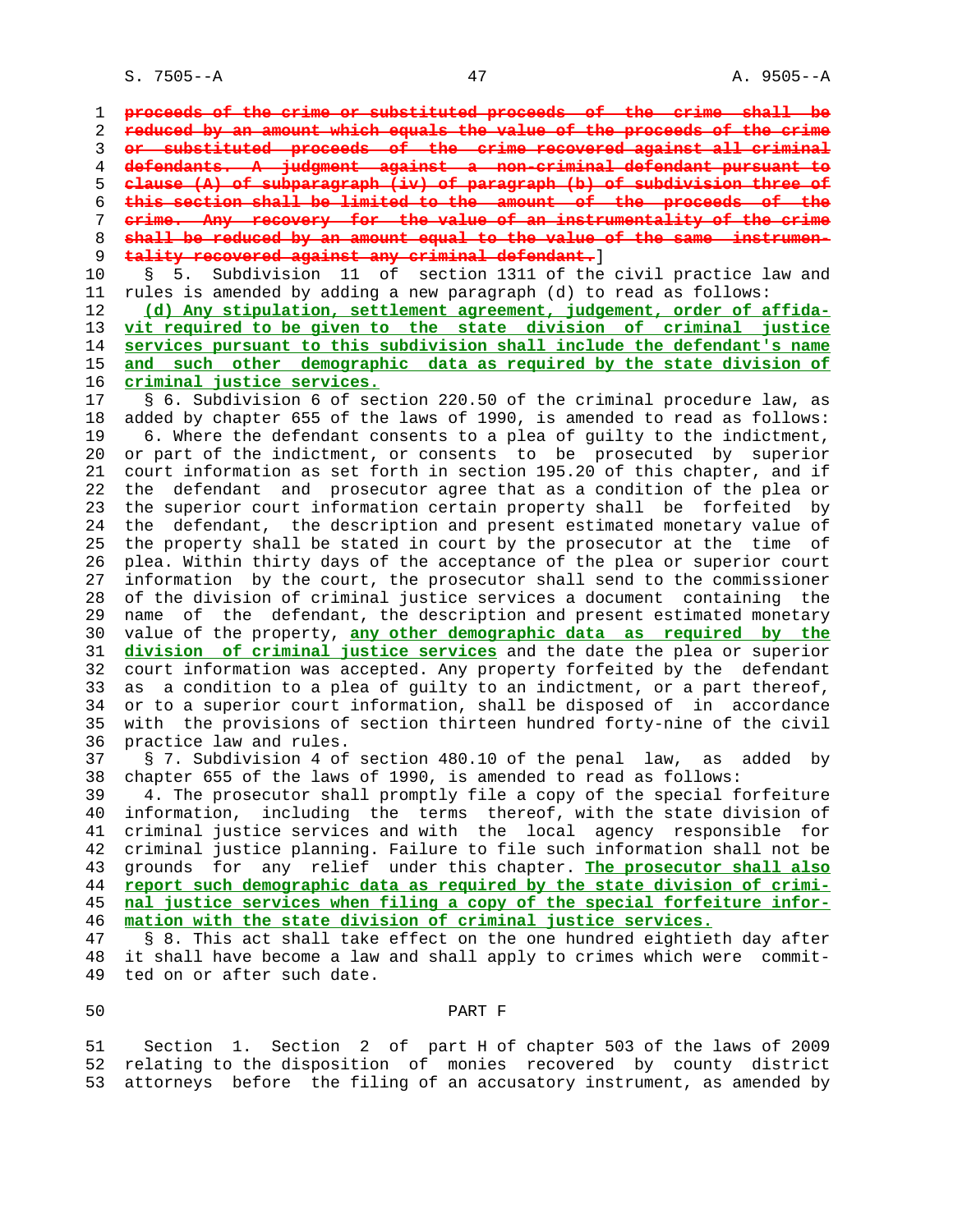1 section 25 of part A of chapter 55 of the laws of 2017, is amended to 2 read as follows: 3 § 2. This act shall take effect immediately and shall remain in full 4 force and effect until March 31, [**2018**] **2019**, when it shall expire and 5 be deemed repealed. 6 § 2. This act shall take effect immediately. 7 PART G 8 Section 1. Section 602 of the correction law, as amended by chapter 9 891 of the laws of 1962, is amended to read as follows: 10 § 602. Expenses of sheriff for transporting prisoners. For conveying 11 a prisoner or prisoners to a state prison from the county prison, the 12 sheriff or person having charge of the same shall be reimbursed for the 13 amount of expenses actually and necessarily incurred by him for railroad 14 fare or cost of other transportation and for cost of maintenance of 15 himself and each prisoner in going to the prison, and for his railroad 16 fare or other cost of transportation in returning home, and cost of his 17 maintenance while so returning. [**The county shall be reimbursed for a** 18 **portion of the salary of such sheriff or person for the period, not to** 19 **exceed thirty-six hours, from the commencement of transportation from** 20 **the county prison to the return of such sheriff or person to the county** 21 **prison, the amount of such reimbursement to be computed by adding to the** 22 **amount of such salary the total amount of the aforesaid expenses** 23 **incurred for transportation and maintenance and reducing the resulting** 24 **aggregate amount, first, by fifty per centum of such aggregate amount** 25 **and, second, by the total amount of the aforesaid expenses incurred for**

26 **transportation and maintenance.**]

27 § 2. This act shall take effect April 1, 2018.

## 28 PART H

 29 Section 1. Subparagraph (iv) of paragraph (d) of subdivision 1 of 30 section 803 of the correction law, as added by section 7 of chapter 738 31 of the laws of 2004, is amended to read as follows:

 32 (iv) Such merit time allowance may be granted when an inmate success- 33 fully participates in the work and treatment program assigned pursuant 34 to section eight hundred five of this article and when such inmate 35 obtains a general equivalency diploma, an alcohol and substance abuse 36 treatment certificate, a vocational trade certificate following at least 37 six months of vocational programming [**or**]**,** performs at least four 38 hundred hours of service as part of a community work crew **or successful-** 39 **ly completes at least two consecutive semesters of college programming** 40 **with no less than six college credits per semester, that is provided at** 41 **the correctional facility by a college approved by the New York state** 42 **board of regents**.

 43 Such allowance shall be withheld for any serious disciplinary infrac- 44 tion or upon a judicial determination that the person, while an inmate, 45 commenced or continued a civil action, proceeding or claim that was 46 found to be frivolous as defined in subdivision (c) of section eight 47 thousand three hundred three-a of the civil practice law and rules, or 48 an order of a federal court pursuant to rule 11 of the federal rules of 49 civil procedure imposing sanctions in an action commenced by a person, 50 while an inmate, against a state agency, officer or employee.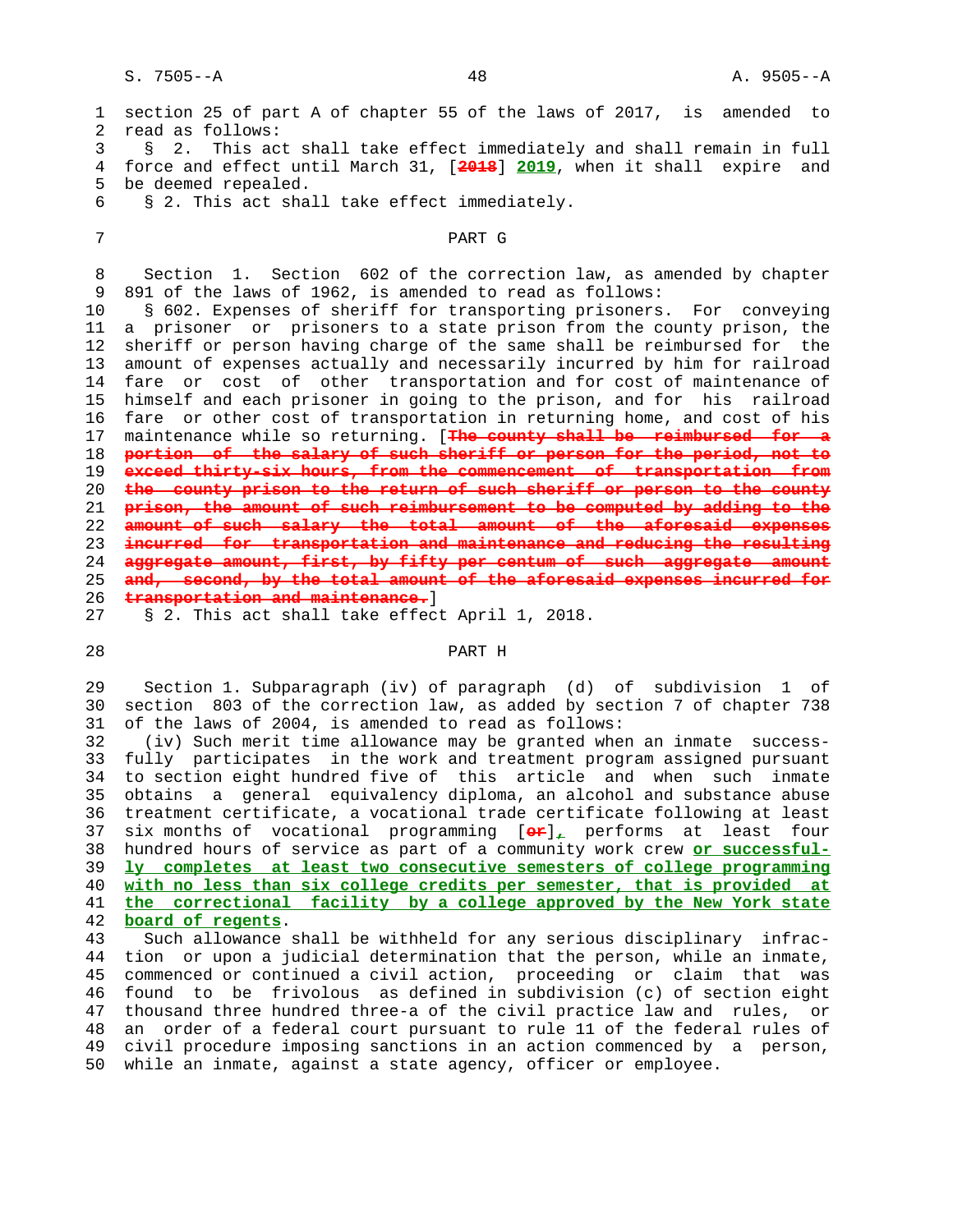1 § 2. Subparagraph (iv) of paragraph (d) of subdivision 1 of section 2 803 of the correction law, as added by section 10-a of chapter 738 of 3 the laws of 2004, is amended to read as follows: 4 (iv) Such merit time allowance may be granted when an inmate success- 5 fully participates in the work and treatment program assigned pursuant 6 to section eight hundred five of this article and when such inmate 7 obtains a general equivalency diploma, an alcohol and substance abuse 8 treatment certificate, a vocational trade certificate following at least 9 six months of vocational programming [**or**]**,** performs at least four 10 hundred hours of service as part of a community work crew **or successful-** 11 **ly completes at least two consecutive semesters of college programming** 12 **with no less than six college credits per semester, that is provided at** 13 **the correctional facility by a college approved by the New York state** 14 **board of regents**. 15 Such allowance shall be withheld for any serious disciplinary infrac- 16 tion or upon a judicial determination that the person, while an inmate, 17 commenced or continued a civil action, proceeding or claim that was 18 found to be frivolous as defined in subdivision (c) of section eight 19 thousand three hundred three-a of the civil practice law and rules, or 20 an order of a federal court pursuant to rule 11 of the federal rules of 21 civil procedure imposing sanctions in an action commenced by a person, 22 while an inmate, against a state agency, officer or employee. 23 § 3. Paragraph (c) of subdivision 1 of section 803-b of the correction 24 law, as amended by section 1 of part E of chapter 55 of the laws of 25 2017, is amended to read as follows: 26 (c) "significant programmatic accomplishment" means that the inmate: 27 (i) participates in no less than two years of college programming; or 28 (ii) obtains a masters of professional studies degree; or 29 (iii) successfully participates as an inmate program associate for no 30 less than two years; or 31 (iv) receives a certification from the state department of labor for 32 his or her successful participation in an apprenticeship program; or 33 (v) successfully works as an inmate hospice aid for a period of no 34 less than two years; or 35 (vi) successfully works in the division of correctional industries' 36 optical program for no less than two years and receives a certification 37 as an optician from the American board of opticianry; or 38 (vii) receives an asbestos handling certificate from the department of 39 labor upon successful completion of the training program and then works 40 in the division of correctional industries' asbestos abatement program 41 as a hazardous materials removal worker or group leader for no less than 42 eighteen months; or 43 (viii) successfully completes the course curriculum and passes the 44 minimum competency screening process performance examination for sign 45 language interpreter, and then works as a sign language interpreter for 46 deaf inmates for no less than one year; or 47 (ix) successfully works in the puppies behind bars program for a peri- 48 od of no less than two years; or 49 (x) successfully participates in a vocational culinary arts program 50 for a period of no less than two years and earns a servsafe certificate 51 that is recognized by the national restaurant association; or 52 (xi) successfully completes the four hundred ninety hour training 53 program while assigned to a department of motor vehicles call center, 54 and continues to work at such call center for an additional twenty-one 55 months; or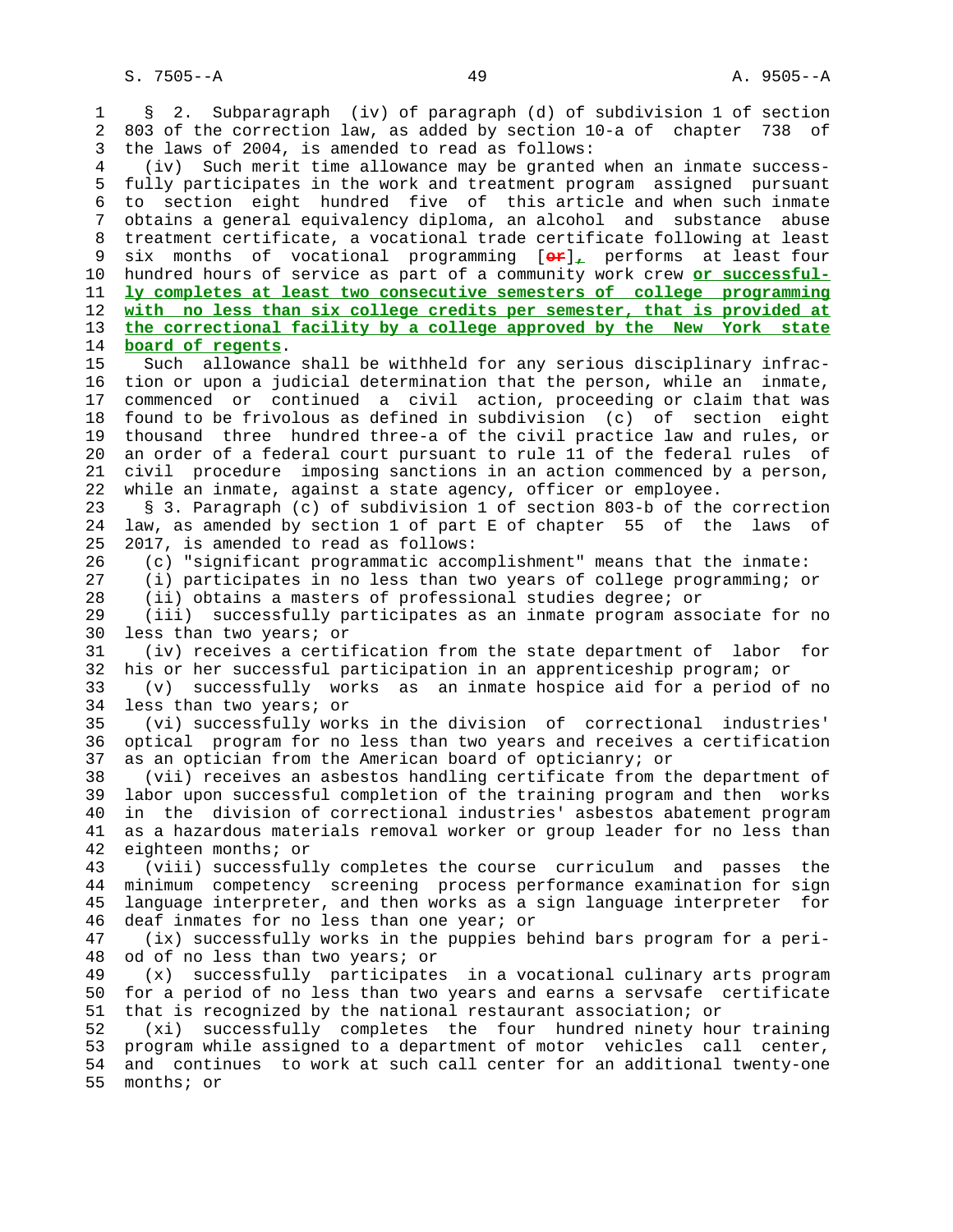S. 7505--A 50 A. 9505--A

 1 (xii) receives a certificate from the food production center in an 2 assigned position following the completion of no less than eight hundred 3 hours of work in such position, and continues to work for an additional 4 eighteen months at the food production center[**.**]**; or** 5 **(xiii) successfully completes a cosmetology training program and** 6 **receives a license from the New York state department of state, and** 7 **thereafter participates in such program for a period of no less than** 8 **eighteen months; or** 9 **(xiv) successfully completes a barbering training program and receives** 10 **a license from the New York state department of state, and thereafter** 11 **participates in such program for a period of no less than eighteen** 12 **months; or** 13 **(xv) successfully participates in a computer operator, general busi-** 14 **ness or computer information technology and support vocational program** 15 **for no less than two years, and earns a Microsoft office specialist** 16 **certification for Microsoft word, Microsoft powerpoint or Microsoft** 17 **excel, following the administration of an examination; or** 18 **(xvi) successfully completes the thinking for a change cognitive** 19 **behavioral treatment program within phase two of transitional services,** 20 **and thereafter, is employed in the work release program for a period of** 21 **at least eighteen months.** 22 § 4. This act shall take effect April 1, 2018; provided, however, that 23 the amendments to subparagraph (iv) of paragraph (d) of subdivision 1 of 24 section 803 of the correction law made by section one of this act shall 25 be subject to the expiration and reversion of such section pursuant to 26 subdivision d of section 74 of chapter 3 of the laws of 1995, as 27 amended, when upon such date the provisions of section two of this act 28 shall take effect. 29 PART I 30 Section 1. Subdivision 9 of section 201 of the correction law is 31 REPEALED. 32 § 2. This act shall take effect April 1, 2018.

33 PART J

 34 Section 1. Notwithstanding any provision of law or governor's execu- 35 tive order to the contrary regarding inmate eligibility by crime of 36 commitment, the commissioner of corrections and community supervision is 37 hereby authorized to initiate two pilot temporary release programs.

 38 § 2. The first pilot temporary release program shall be a college 39 educational leave program for no more than fifty inmates at any one 40 time, who otherwise would be ineligible due to their crime of commit- 41 ment, and whereby, to be eligible, an inmate shall not be serving a 42 sentence for one or more offenses that would render him or her ineligi- 43 ble for a limited credit time allowance as set forth in section 803-b of 44 the correction law. In addition, to be eligible, such inmate shall not 45 have committed a serious disciplinary infraction, maintained an overall 46 negative institutional record, or received a disqualifying judicial 47 determination that would render him or her ineligible for a limited 48 credit time allowance as set forth in section 803-b of the correction 49 law, and such inmate shall be eligible for release on parole or condi- 50 tional release within two years. An inmate who participates in this 51 pilot program may also be permitted to leave the premises of the insti- 52 tution for the purposes set forth in subdivision 4 of section 851 of the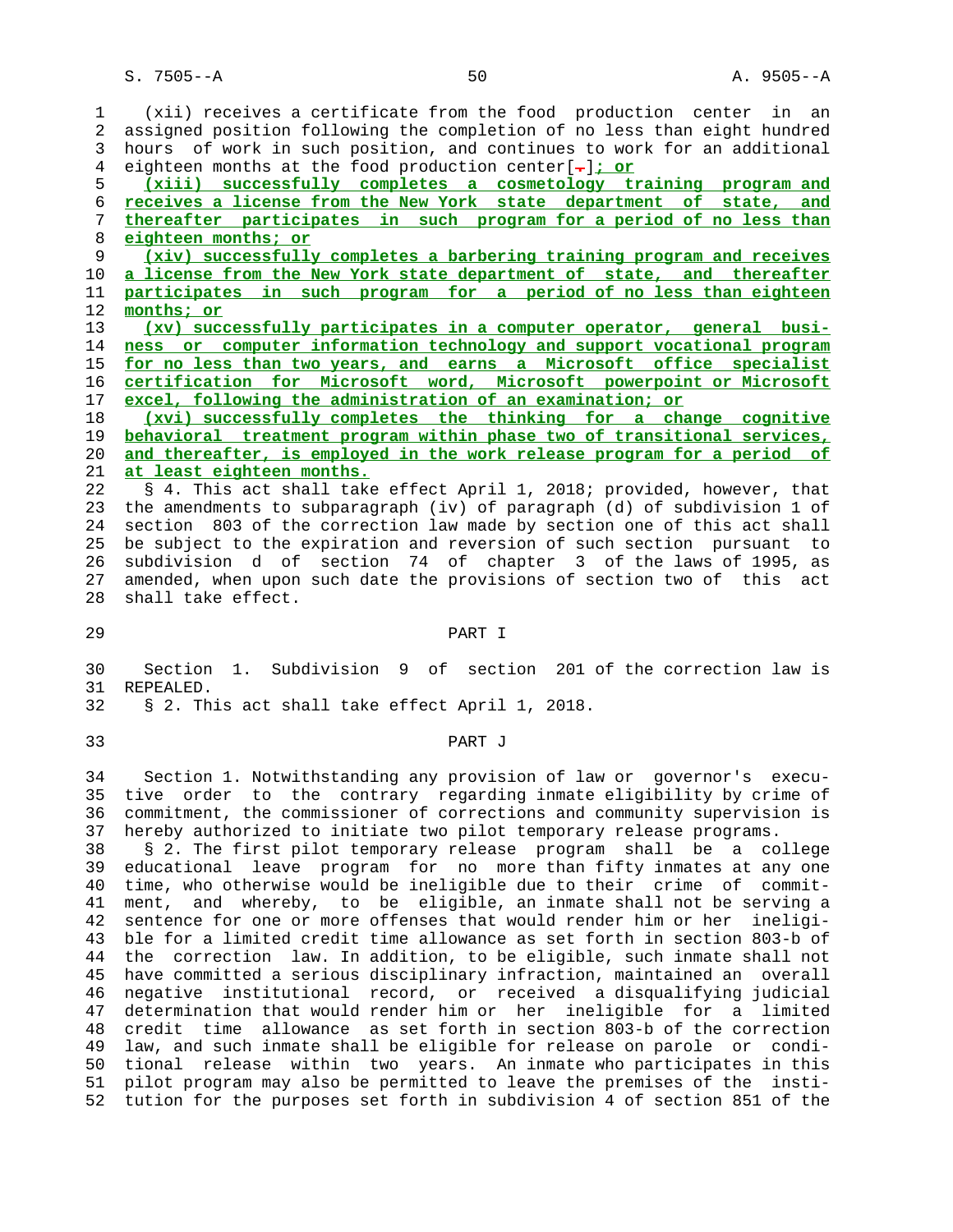1 correction law, if otherwise authorized by the department of corrections 2 and community supervision's rules and regulations governing permissible 3 furloughs.

 4 § 3. The second pilot temporary release program shall be a pilot work 5 release program for no more than fifty inmates at any one time, who 6 otherwise would be ineligible due to their crime of commitment, and 7 whereby, to be eligible, an inmate shall not be serving a sentence for 8 one or more offenses that would render him or her ineligible for a<br>9 limited credit time allowance as set forth in section 803-b of the limited credit time allowance as set forth in section 803-b of the 10 correction law. In addition, such inmate shall not have committed a 11 serious disciplinary infraction, maintained an overall negative institu- 12 tional record, or received a disqualifying judicial determination that 13 would render him or her ineligible for a limited credit time allowance 14 as set forth in section 803-b of the correction law and, such inmate 15 shall be eligible for release on parole or conditional release within 16 two years. An inmate who participates in the pilot work release program 17 may also be permitted to leave the premises of the institution for the 18 purposes set forth in subdivision 4 of section 851 of the correction 19 law, when authorized by the department of corrections and community 20 supervision's rules and regulations governing permissible furloughs.

 21 § 4. Prior to March first of each year thereafter, the commissioner of 22 corrections and community supervision shall issue a report to the gover- 23 nor, the president of the senate and the speaker of the assembly, on the 24 status of both pilot programs, which shall include, but not be limited 25 to, information on those correctional facilities where the pilot 26 programs are established, information about the total number of inmates 27 who were approved for each of the pilots, whether each inmate partic- 28 ipant has been successful or unsuccessful, and information on those 29 colleges which participate in the educational leave pilot. 30 § 5. This act shall take effect April 1, 2018.

# 31 PART K

 32 Section 1. This Part enacts into law major components of legislation 33 that remove unnecessary mandatory bars on licensing and employment for 34 people with criminal convictions in the categories enumerated therein 35 and replace them with individualized review processes using the factors 36 set out in article 23-A of the correction law, which addresses the 37 licensing of such individuals. Each component is wholly contained with a 38 Subpart identified as Subparts A through I. Any provision in any section 39 contained within a Subpart, including the effective date of the Subpart, 40 which makes reference to a section "of this act", when used in 41 connection with that particular component, shall be deemed to mean and 42 refer to the corresponding section of the Subpart in which it is found. 43 Section three of this Part sets forth the general effective date of this 44 Part.

## 45 SUBPART A

 46 Section 1. Subdivision 6 of section 369 of the banking law, as amended 47 by chapter 164 of the laws of 2003, paragraph (b) as amended by section 48 6 of part LL of chapter 56 of the laws of 2010, is amended to read as 49 follows:

 50 6. The superintendent may**, consistent with article twenty-three-A of** 51 **the correction law,** refuse to issue a license pursuant to this article 52 if he shall find that the applicant, or any person who is a director,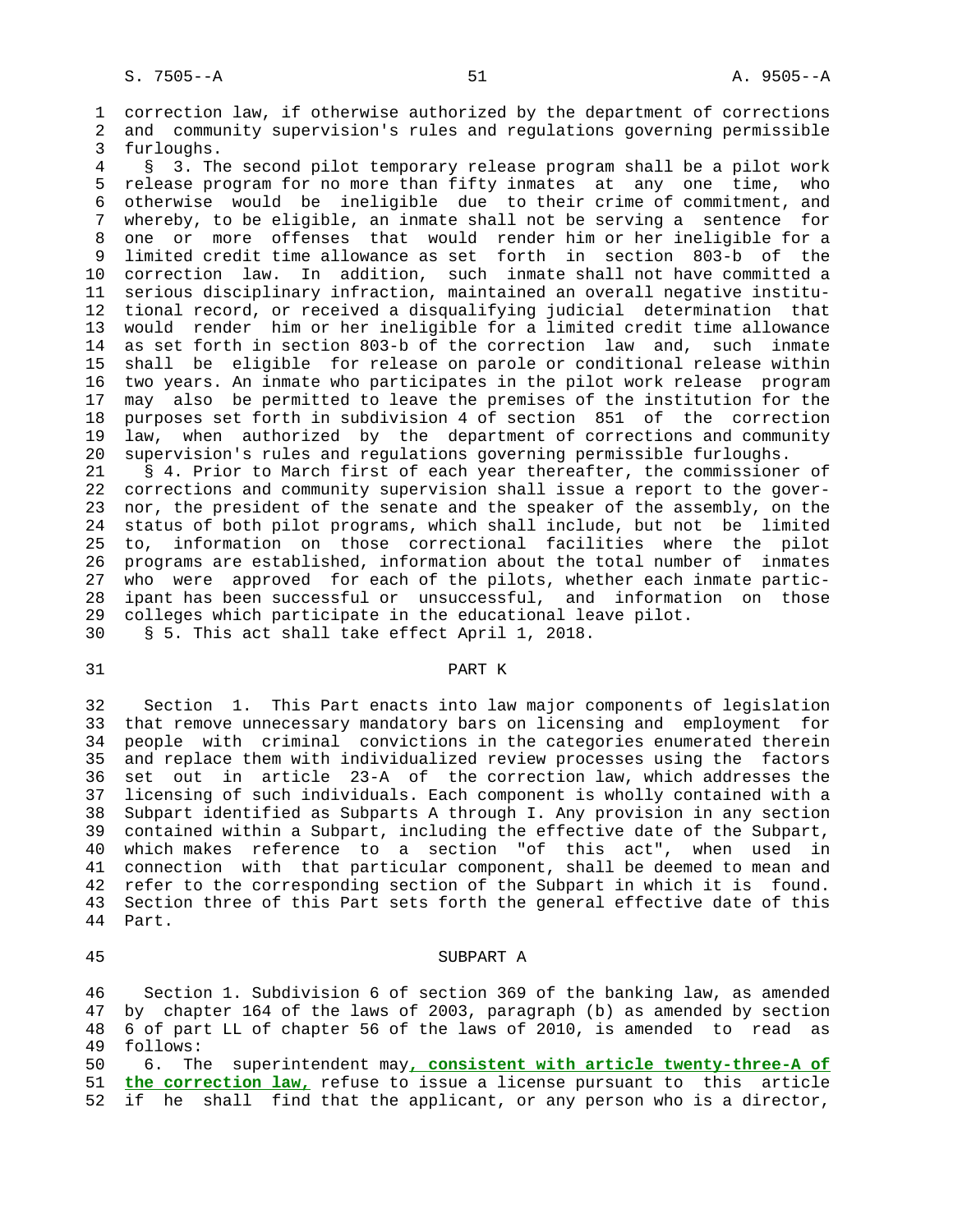1 officer, partner, agent, employee or substantial stockholder of the 2 applicant, (a) has been convicted of a crime in any jurisdiction or (b) 3 is associating or consorting with any person who has, or persons who 4 have, been convicted of a crime or crimes in any jurisdiction or juris- 5 dictions[**; provided, however, that the superintendent shall not issue** 6 **such a license if he shall find that the applicant, or any person who is** 7 **a director, officer, partner, agent, employee or substantial stockholder** 8 **of the applicant, has been convicted of a felony in any jurisdiction or** 9 **of a crime which, if committed within this state, would constitute a** 10 **felony under the laws thereof**]. For the purposes of this article, a 11 person shall be deemed to have been convicted of a crime if such person 12 shall have pleaded guilty to a charge thereof before a court or magis- 13 trate, or shall have been found guilty thereof by the decision or judg- 14 ment of a court or magistrate or by the verdict of a jury, irrespective 15 of the pronouncement of sentence or the suspension thereof[**, unless such** 16 **plea of guilty, or such decision, judgment or verdict, shall have been** 17 **set aside, reversed or otherwise abrogated by lawful judicial process or** 18 **unless the person convicted of the crime shall have received a pardon** 19 **therefor from the president of the United States or the governor or** 20 **other pardoning authority in the jurisdiction where the conviction was** 21 **had, or shall have received a certificate of relief from disabilities or** 22 **a certificate of good conduct pursuant to article twenty-three of the** 23 **correction law to remove the disability under this article because of** 24 **such conviction**]. The term "substantial stockholder," as used in this 25 subdivision, shall be deemed to refer to a person owning or controlling 26 ten per centum or more of the total outstanding stock of the corporation 27 in which such person is a stockholder. In making a determination pursu- 28 ant to this subdivision, the superintendent shall require fingerprinting 29 of the applicant. Such fingerprints shall be submitted to the division 30 of criminal justice services for a state criminal history record check, 31 as defined in subdivision one of section three thousand thirty-five of 32 the education law, and may be submitted to the federal bureau of inves- 33 tigation for a national criminal history record check. 34 § 2. This act shall take effect immediately.

## 35 SUBPART B

 36 Section 1. Paragraph (f) of subdivision 7 of section 2590-b of the 37 education law, as added by chapter 345 of the laws of 2009, is amended 38 to read as follows:

 39 (f) A person [**who has been convicted of a felony, or has been removed** 40 **from a city-wide council established pursuant to this section or commu-** 41 **nity district education council for any of the following shall**] **may** be 42 permanently ineligible for appointment to a city-wide council **for any of** 43 **the following**:

 44 (i) an act of malfeasance directly related to his or her service on 45 such city-wide council or community district education council; or

 46 (ii) conviction of a crime, if such crime is directly related to his 47 or her service upon such city-wide council or community district educa- 48 tion council**, or if service upon such council would involve an unreason-** 49 **able risk to property or to the safety or welfare of specific individ-** 50 **uals or the general public**.

 51 § 2. Subdivision 5 of section 2590-c of the education law, as amended 52 by chapter 345 of the laws of 2009, is amended to read as follows:

 53 5. No person may serve on more than one community council or on the 54 city-wide council on special education, the city-wide council on English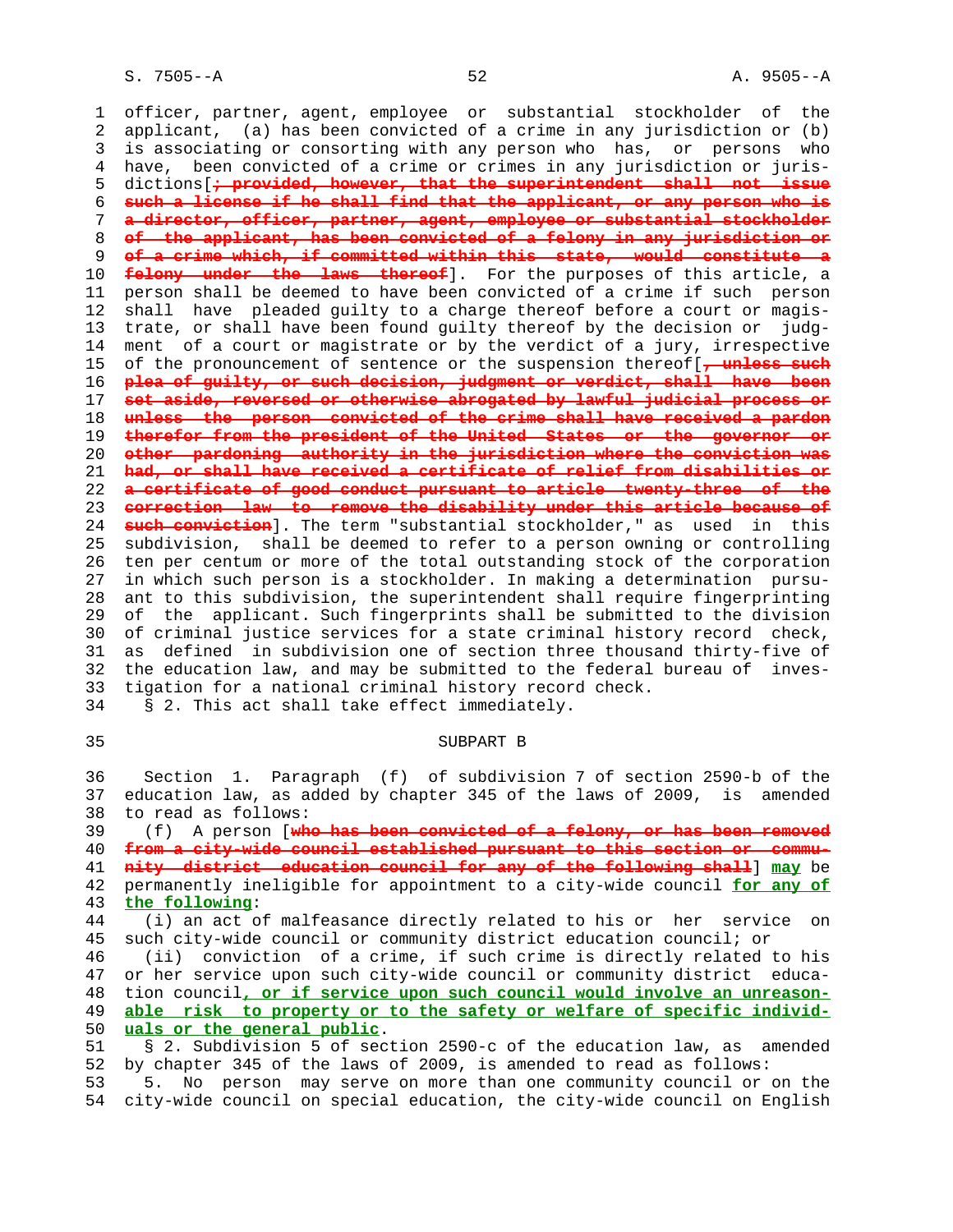1 language learners, or the city-wide council on high schools and a commu- 2 nity council. A member of a community council shall be ineligible to be 3 employed by the community council of which he or she is a member, any 4 other community council, the city-wide council on special education, the 5 city-wide council on English language learners, the city-wide council on 6 high schools, or the city board. No person shall be eligible for member- 7 ship on a community council if he or she holds any elective public 8 office or any elective or appointed party position except that of dele-<br>9 gate or alternate delegate to a national, state, judicial or other party 9 gate or alternate delegate to a national, state, judicial or other party 10 convention, or member of a county committee.

 11 A person [**who has been convicted of a felony, or has been removed from** 12 **a community school board, community district education council, or the** 13 **city-wide council on special education, the city-wide council on English** 14 **language learners, or the city-wide council on high schools for any of** 15 **the following shall**] **may** be permanently ineligible for appointment to 16 any community district education council **for any of the following**: (a) 17 an act of malfeasance directly related to his or her service on the 18 city-wide council on special education, the city-wide council on English 19 language learners, the city-wide council on high schools, community 20 school board or community district education council; or (b) conviction 21 of a crime, if such crime is directly related to his or her service upon 22 the city-wide council on special education, the city-wide council on 23 English language learners, the city-wide council on high schools, commu- 24 nity school board or community district education council**, or if service** 25 **upon such council would involve an unreasonable risk to property or to** 26 **the safety or welfare of specific individuals or the general public**.

 27 Any decision rendered by the chancellor or the city board with respect 28 to the eligibility or qualifications of the nominees for community 29 district education councils must be written and made available for 30 public inspection within seven days of its issuance at the office of the 31 chancellor and the city board. Such written decision shall include the 32 factual and legal basis for its issuance and a record of the vote of 33 each board member who participated in the decision, if applicable.

 34 § 3. This act shall take effect immediately, provided that the amend- 35 ments to subdivision 7 of section 2590-b of the education law made by 36 section one of this act shall not affect the repeal of such subdivision 37 and shall be deemed repealed therewith; provided, further, that the 38 amendments to subdivision 5 of section 2590-c of the education law made 39 by section two of this act shall not affect the repeal of such subdivi- 40 sion and shall be deemed to repeal therewith.

#### 41 SUBPART C

 42 Section 1. Clauses 1 and 5 of paragraph (c) of subdivision 2 of 43 section 435 of the executive law, clause 1 as amended by chapter 371 of 44 the laws of 1974 and clause 5 as amended by 437 of the laws of 1962, are 45 amended to read as follows:

 46 (1) a person convicted of a crime [**who has not received a pardon, a certificate of good conduct or a certificate of relief from disabili- ties**] **if there is a direct relationship between one or more of the previous criminal offenses and the integrity and safety of bingo, considering the factors set forth in article twenty-three-A of the correction law**;

 52 (5) a firm or corporation in which a person defined in [**subdivision**] 53 **clause** (1), (2), (3) or (4) [**above**] **of this paragraph**, or a person 54 married or related in the first degree to such a person, has greater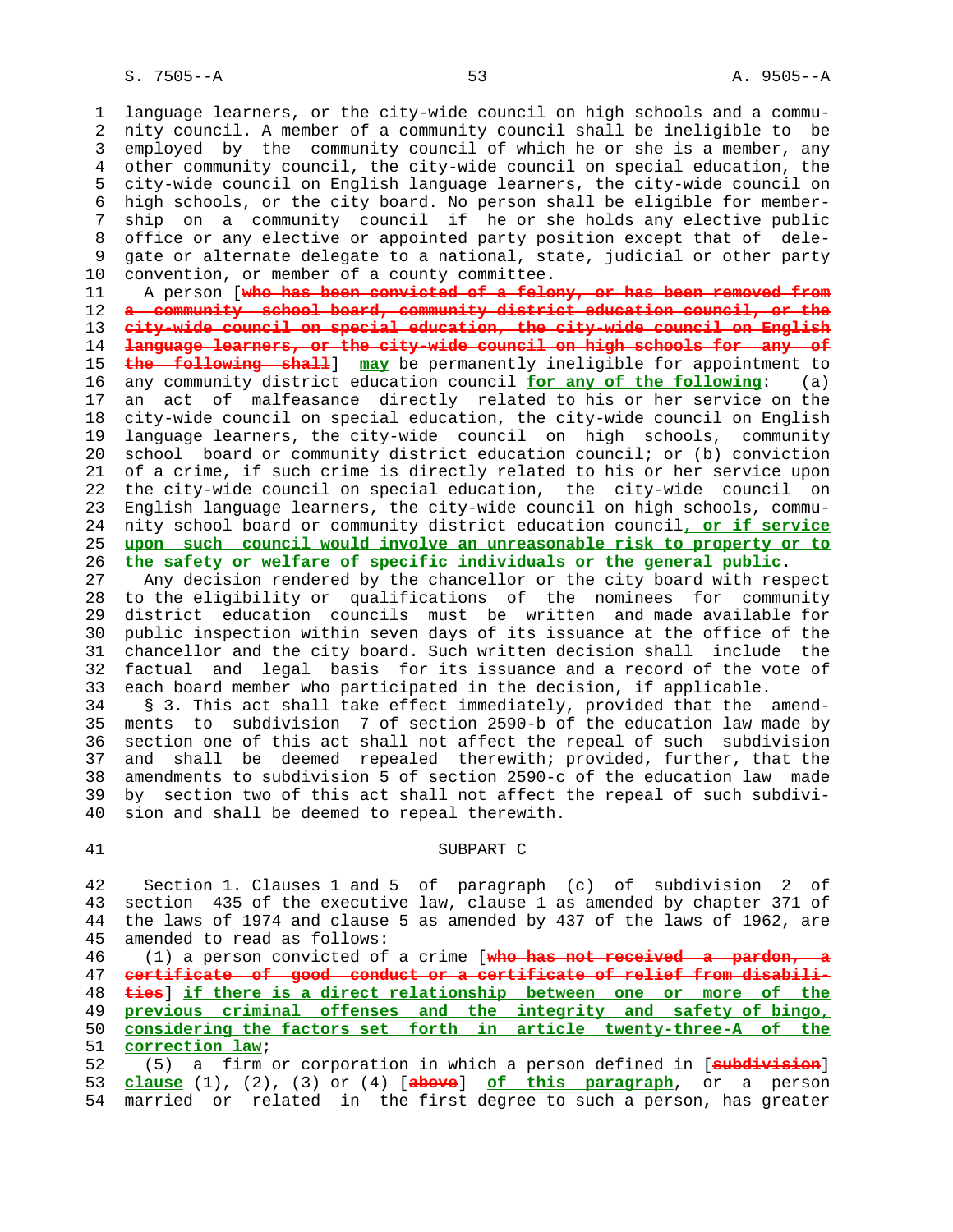1 than a ten [**per centum**] **percent** proprietary, equitable or credit inter- 2 est or in which such a person is active or employed.

3 § 2. This act shall take effect immediately.

## 4 SUBPART D

 5 Section 1. Subdivision 1 of section 130 of the executive law, as 6 amended by section 1 of part LL of chapter 56 of the laws of 2010, para graph (g) as separately amended by chapter 232 of the laws 2010, is 8 amended to read as follows:

 9 1. The secretary of state may appoint and commission as many notaries 10 public for the state of New York as in his or her judgment may be deemed 11 best, whose jurisdiction shall be co-extensive with the boundaries of 12 the state. The appointment of a notary public shall be for a term of 13 four years. An application for an appointment as notary public shall be 14 in form and set forth such matters as the secretary of state shall 15 prescribe. Every person appointed as notary public must, at the time of 16 his or her appointment, be a citizen of the United States and either a 17 resident of the state of New York or have an office or place of business 18 in New York state. A notary public who is a resident of the state and 19 who moves out of the state but still maintains a place of business or an 20 office in New York state does not vacate his or her office as a notary 21 public. A notary public who is a nonresident and who ceases to have an 22 office or place of business in this state, vacates his or her office as 23 a notary public. A notary public who is a resident of New York state and 24 moves out of the state and who does not retain an office or place of 25 business in this state shall vacate his or her office as a notary 26 public. A non-resident who accepts the office of notary public in this 27 state thereby appoints the secretary of state as the person upon whom 28 process can be served on his or her behalf. Before issuing to any appli- 29 cant a commission as notary public, unless he or she be an attorney and 30 counsellor at law duly admitted to practice in this state or a court 31 clerk of the unified court system who has been appointed to such posi- 32 tion after taking a civil service promotional examination in the court 33 clerk series of titles, the secretary of state shall satisfy himself or 34 herself that the applicant is of good moral character, has the equiv- 35 alent of a common school education and is familiar with the duties and 36 responsibilities of a notary public; provided, however, that where a 37 notary public applies, before the expiration of his or her term, for 38 reappointment with the county clerk or where a person whose term as 39 notary public shall have expired applies within six months thereafter 40 for reappointment as a notary public with the county clerk, such quali- 41 fying requirements may be waived by the secretary of state, and further, 42 where an application for reappointment is filed with the county clerk 43 after the expiration of the aforementioned renewal period by a person 44 who failed or was unable to re-apply by reason of his or her induction 45 or enlistment in the armed forces of the United States, such qualifying 46 requirements may also be waived by the secretary of state, provided such 47 application for reappointment is made within a period of one year after 48 the military discharge of the applicant under conditions other than 49 dishonorable. In any case, the appointment or reappointment of any 50 applicant is in the discretion of the secretary of state. The secretary 51 of state may suspend or remove from office, for misconduct, any notary 52 public appointed by him or her but no such removal shall be made unless 53 the person who is sought to be removed shall have been served with a 54 copy of the charges against him or her and have an opportunity of being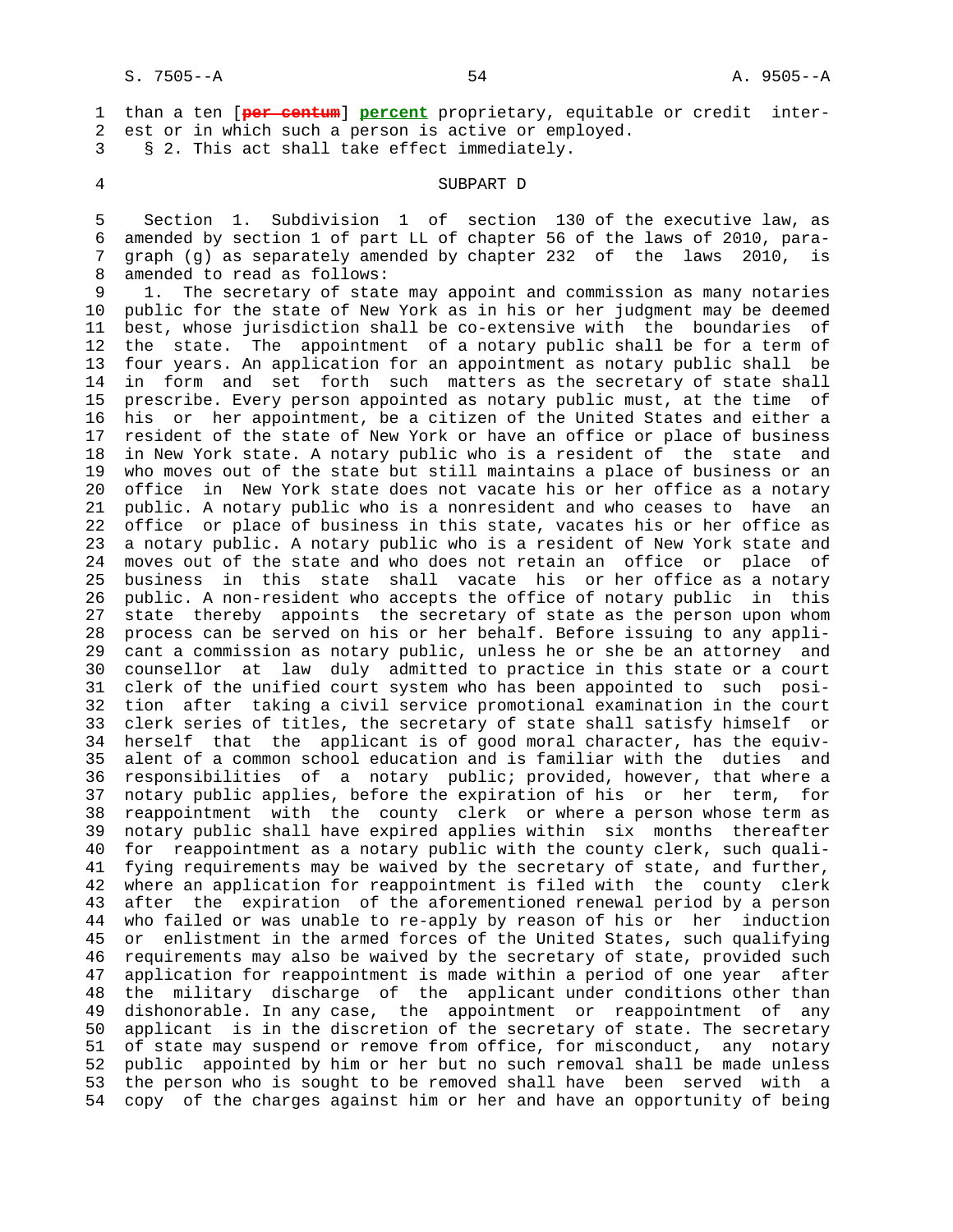S. 7505--A 55 A. 9505--A

 1 heard. No person shall be appointed as a notary public under this arti- 2 cle who has been convicted, in this state or any other state or territo- 3 ry, of a [**felony or any of the following offenses, to wit:**

**(a) Illegally using, carrying or possessing a pistol or other danger- ous weapon; (b) making or possessing burglar's instruments; (c) buying or receiving or criminally possessing stolen property; (d) unlawful entry of a building; (e) aiding escape from prison; (f) unlawfully possessing or distributing habit forming narcotic drugs; (g) violating sections two hundred seventy, two hundred seventy-a, two hundred seven- ty-b, two hundred seventy-c, two hundred seventy-one, two hundred seven- ty-five, two hundred seventy-six, five hundred fifty, five hundred fifty-one, five hundred fifty-one-a and subdivisions six, ten or eleven of section seven hundred twenty-two of the former penal law as in force and effect immediately prior to September first, nineteen hundred sixty-seven, or violating sections 165.25, 165.30 or subdivision one of section 240.30 of the penal law, or violating sections four hundred seventy-eight, four hundred seventy-nine, four hundred eighty, four hundred eighty-one, four hundred eighty-four, four hundred eighty-nine and four hundred ninety-one of the judiciary law; or (h) vagrancy or prostitution, and who has not subsequent to such conviction received an executive pardon therefor or a certificate of relief from disabilities or a certificate of good conduct pursuant to article twenty-three of the correction law to remove the disability under this section because of such conviction**] **crime, unless the secretary makes a finding in conform- ance with all applicable statutory requirements, including those contained in article twenty-three-A of the correction law, that such convictions do not constitute a bar to employment**.

28 § 2. This act shall take effect immediately.

## 29 SUBPART E

 30 Section 1. Paragraphs 1 and 5 of subdivision (a) of section 189-a of 31 the general municipal law, as added by chapter 574 of the laws of 1978, 32 are amended to read as follows:

 33 (1) a person convicted of a crime [**who has not received a pardon, a certificate of good conduct or a certificate of relief from disabili- ties**] **if there is a direct relationship between one or more of the previous criminal offenses and the integrity or safety of charitable gaming, considering the factors set forth in article twenty-three-A of the correction law**;

 39 (5) a firm or corporation in which a person defined in [**subdivision**] 40 **paragraph** (1), (2), (3) or (4) [**above**] **of this subdivision** has greater 41 than a ten [**per centum**] **percent** proprietary, equitable or credit inter- 42 est or in which such a person is active or employed.

 43 § 2. Paragraph (a) of subdivision 1 of section 191 of the general 44 municipal law, as amended by section 15 of part LL of chapter 56 of the 45 laws of 2010, is amended to read as follows:

46 (a) Issuance of licenses to conduct games of chance. If such clerk or<br>47 department [**shall determine**] determines: 47 department [**shall determine**] **determines:**

 48 **(i)** that the applicant is duly qualified to be licensed to conduct 49 games of chance under this article;

 50 **(ii)** that the member or members of the applicant designated in the 51 application to manage games of chance are bona fide active members of 52 the applicant and are persons of good moral character and have never 53 been convicted of a crime[**, or,**] if [**convicted, have received a pardon,** 54 **a certificate of good conduct or a certificate of relief from disabili-**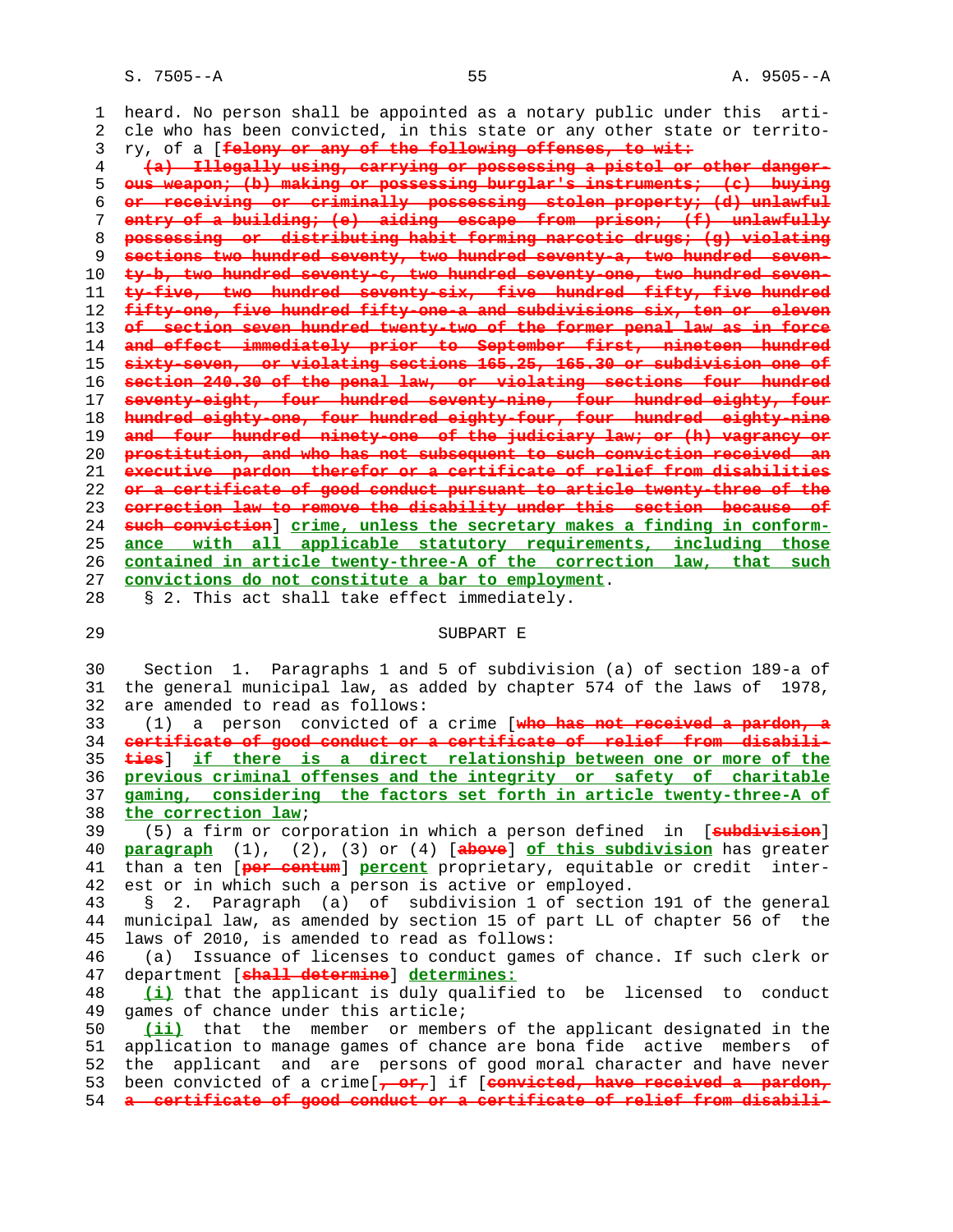S. 7505--A 56 A. 9505--A

 1 **ties pursuant to article twenty-three of the correction law**] **there is a** 2 **direct relationship between one or more of the previous criminal** 3 **offenses and the integrity or safety of charitable gaming, considering** 4 **the factors set forth in article twenty-three-A of the correction law**; 5 **(iii)** that such games are to be conducted in accordance with the 6 provisions of this article and in accordance with the rules and regu- 7 lations of the [**board**] **gaming commission** and applicable local laws or 8 ordinances and that the proceeds thereof are to be disposed of as<br>9 provided by this article [-]; and 9 provided by this article[**,**]**;** and 10 [**if such clerk or department is satisfied**] **(iv)** that no commission, 11 salary, compensation, reward or recompense whatever will be paid or 12 given to any person managing, operating or assisting therein except as 13 in this article otherwise provided; [**it**] **then such clerk or department** 14 shall issue a license to the applicant for the conduct of games of 15 chance upon payment of a license fee of twenty-five dollars for each 16 license period. 17 § 3. Subdivision 9 of section 476 of the general municipal law, as 18 amended by chapter 1057 of the laws of 1965, paragraph (a) as amended by 19 section 16 of part LL of chapter 56 of the laws of 2010, is amended to 20 read as follows: 21 9. "Authorized commercial lessor" shall mean a person, firm or corpo- 22 ration other than a licensee to conduct bingo under the provisions of 23 this article, who or which [**shall own**] **owns** or [**be**] **is** a net lessee of 24 premises and offer the same for leasing by him**, her** or it to an author- 25 ized organization for any consideration whatsoever, direct or indirect, 26 for the purpose of conducting bingo therein, provided that he**, she** or 27 it, as the case may be, shall not be 28 (a) a person convicted of a crime [**who has not received a pardon or a** 29 **certificate of good conduct or a certificate of relief from disabilities** 30 **pursuant to**] **if there is a direct relationship between one or more of** 31 **the previous criminal offenses and the integrity or safety of bingo,** 32 **considering the factors set forth in** article [**twenty-three**] 33 **twenty-three-A** of the correction law; 34 (b) a person who is or has been a professional gambler or gambling 35 promoter or who for other reasons is not of good moral character; 36 (c) a public officer who receives any consideration, direct or indi- 37 rect, as owner or lessor of premises offered for the purpose of conduct- 38 ing bingo therein; 39 (d) a firm or corporation in which a person defined in [**subdivision**] 40 **paragraph** (a), (b) or (c) [**above**] **of this subdivision** or a person 41 married or related in the first degree to such a person has greater than 42 a ten [**percentum (10%)**] **percent** proprietary, equitable or credit inter- 43 est or in which such a person is active or employed. 44 Nothing contained in this subdivision shall be construed to bar any 45 firm or corporation [**which**] **that** is not organized for pecuniary profit 46 and no part of the net earnings of which inure to the benefit of any 47 individual, member, or shareholder, from being an authorized commercial 48 lessor solely because a public officer, or a person married or related 49 in the first degree to a public officer, is a member of, active in or 50 employed by such firm or corporation. 51 § 4. Paragraph (a) of subdivision 1 of section 481 of the general 52 municipal law, as amended by section 5 of part MM of chapter 59 of the 53 laws of 2017, is amended to read as follows: 54 (a) Issuance of licenses to conduct bingo. If the governing body of

55 the municipality determines**:**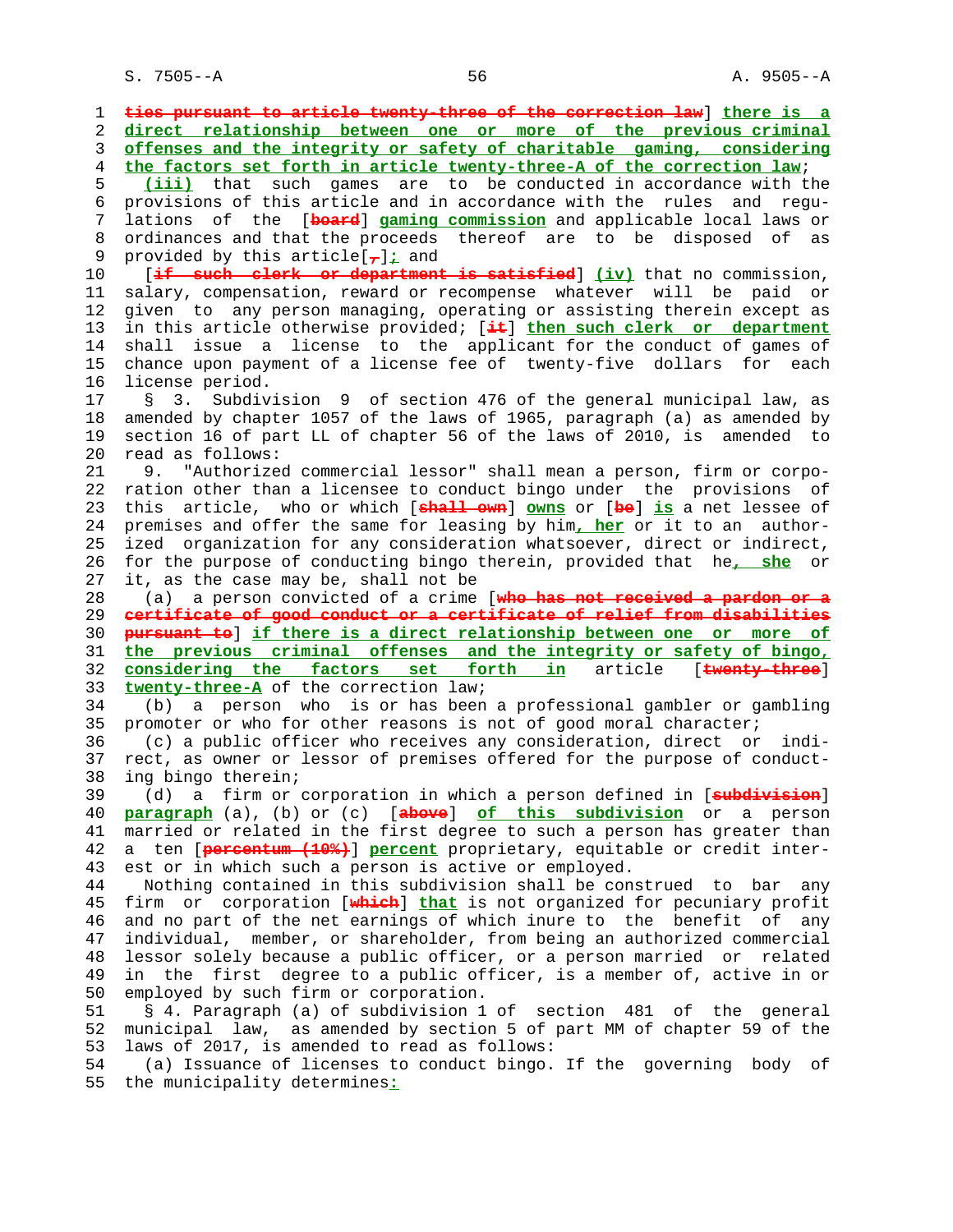1 **(i)** that the applicant is duly qualified to be licensed to conduct 2 bingo under this article; 3 **(ii)** that the member or members of the applicant designated in the 4 application to conduct bingo are bona fide active members **or auxiliary** 5 **members** of the applicant and are persons of good moral character and 6 have never been convicted of a crime [**or, if convicted, have received a** 7 **pardon or a certificate of good conduct or a certificate of relief from** 8 **disabilities pursuant to article twenty-three**] **if there is a direct** 9 **relationship between one or more of the previous criminal offenses and** 10 **the integrity or safety of bingo, considering the factors set forth in** 11 **article twenty-three-A** of the correction law; 12 **(iii)** that such games of bingo are to be conducted in accordance with 13 the provisions of this article and in accordance with the rules and 14 regulations of the commission[**, and**]**;** 15 **(iv)** that the proceeds thereof are to be disposed of as provided by 16 this article[**, and if the governing body is satisfied**]**;** 17 **(v)** that no commission, salary, compensation, reward or recompense 18 [**what so ever**] **whatsoever** will be paid or given to any person holding, 19 operating or conducting or assisting in the holding, operation and 20 conduct of any such games of bingo except as in this article otherwise 21 provided; and 22 **(vi)** that no prize will be offered and given in excess of the sum or 23 value of five thousand dollars in any single game **of bingo** and that the 24 aggregate of all prizes offered and given in all of such games **of bingo** 25 conducted on a single occasion[**,**] under said license shall not exceed 26 the sum or value of fifteen thousand dollars, then the municipality 27 shall issue a license to the applicant for the conduct of bingo upon 28 payment of a license fee of eighteen dollars and seventy-five cents for 29 each bingo occasion[**; provided, however, that**]**.** 30 **Notwithstanding anything to the contrary in this paragraph,** the 31 governing body shall refuse to issue a license to an applicant seeking 32 to conduct bingo in premises of a licensed commercial lessor where such 33 governing body determines that the premises presently owned or occupied 34 by such applicant are in every respect adequate and suitable for 35 conducting bingo games. 36 § 5. This act shall take effect immediately. 37 SUBPART F 38 Section 1. Paragraphs 3 and 4 of subsection (d) of section 2108 of the 39 insurance law are REPEALED, and paragraph 5 is renumbered paragraph 3. 40 § 2. This act shall take effect immediately. 41 SUBPART G 42 Section 1. Section 440-a of the real property law, as amended by chap- 43 ter 81 of the laws of 1995, the first undesignated paragraph as amended 44 by section 23 of part LL of chapter 56 of the laws of 2010, is amended 45 to read as follows: 46 § 440-a. License required for real estate brokers and salesmen. No 47 person, co-partnership, limited liability company or corporation shall 48 engage in or follow the business or occupation of, or hold himself or 49 itself out or act temporarily or otherwise as a real estate broker or 50 real estate salesman in this state without first procuring a license 51 therefor as provided in this article. No person shall be entitled to a 52 license as a real estate broker under this article, either as an indi-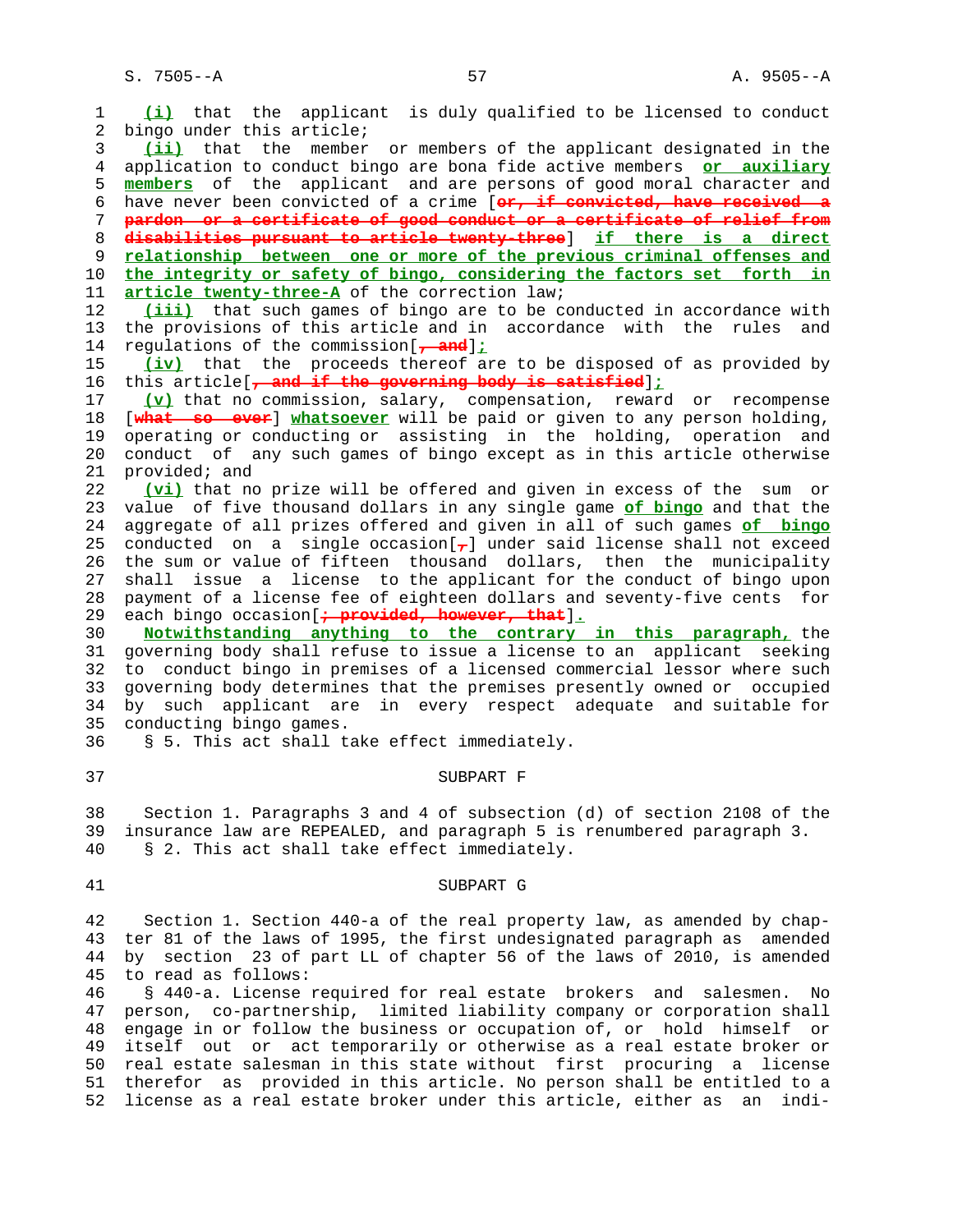1 vidual or as a member of a co-partnership, or as a member or manager of 2 a limited liability company or as an officer of a corporation, unless he 3 or she is twenty years of age or over, a citizen of the United States or 4 an alien lawfully admitted for permanent residence in the United States. 5 No person shall be entitled to a license as a real estate salesman under 6 this article unless he or she is over the age of eighteen years. No 7 person shall be entitled to a license as a real estate broker or real 8 estate salesman under this article who has been convicted in this state<br>8 or elsewhere of a [<del>felony, of a sex offense, as defined in subdivision</del> 9 or elsewhere of a [**felony, of a sex offense, as defined in subdivision** 10 **two of section one hundred sixty-eight-a of the correction law or any** 11 **offense committed outside of this state which would constitute a sex** 12 **offense, or a sexually violent offense, as defined in subdivision three** 13 **of section one hundred sixty-eight-a of the correction law or any** 14 **offense committed outside this state which would constitute a sexually** 15 **violent offense, and who has not subsequent to such conviction received** 16 **executive pardon therefor or a certificate of relief from disabilities** 17 **or a certificate of good conduct pursuant to article twenty-three of the** 18 **correction law, to remove the disability under this section because of** 19 **such conviction**] **crime, unless the secretary makes a finding in conform-** 20 **ance with all applicable statutory requirements, including those** 21 **contained in article twenty-three-A of the correction law, that such** 22 **convictions do not constitute a bar to licensure**. No person shall be 23 entitled to a license as a real estate broker or real estate salesman 24 under this article who does not meet the requirements of section 3-503 25 of the general obligations law.

 26 Notwithstanding [**the above**] **anything to the contrary in this section**, 27 tenant associations[**,**] and not-for-profit corporations authorized in 28 writing by the commissioner of the department of the city of New York 29 charged with enforcement of the housing maintenance code of such city to 30 manage residential property owned by such city or appointed by a court 31 of competent jurisdiction to manage residential property owned by such 32 city shall be exempt from the licensing provisions of this section with 33 respect to the properties so managed.

34 § 2. This act shall take effect immediately.

## 35 SUBPART H

 36 Section 1. Subdivision 5 of section 336-f of the social services law, 37 as added by section 148 of part B of chapter 436 of the laws of 1997, is 38 amended to read as follows:

 39 5. The social services district shall require every private or not- 40 for-profit employer that intends to hire one or more work activity 41 participants to certify to the district [**that**] **whether** such employer has 42 [**not**], in the past five years, been convicted of a felony or a misdemea- 43 nor the underlying basis of which involved workplace safety and health 44 or labor standards. Such employer shall also certify as to all 45 violations issued by the department of labor within the past five years. 46 The social services official in the district in which the participant is 47 placed shall determine whether there is a pattern of **convictions or** 48 violations sufficient to render the potential employer ineligible. 49 Employers who submit false information under this section shall be 50 subject to criminal prosecution for filing a false instrument. 51 § 2. This act shall take effect immediately.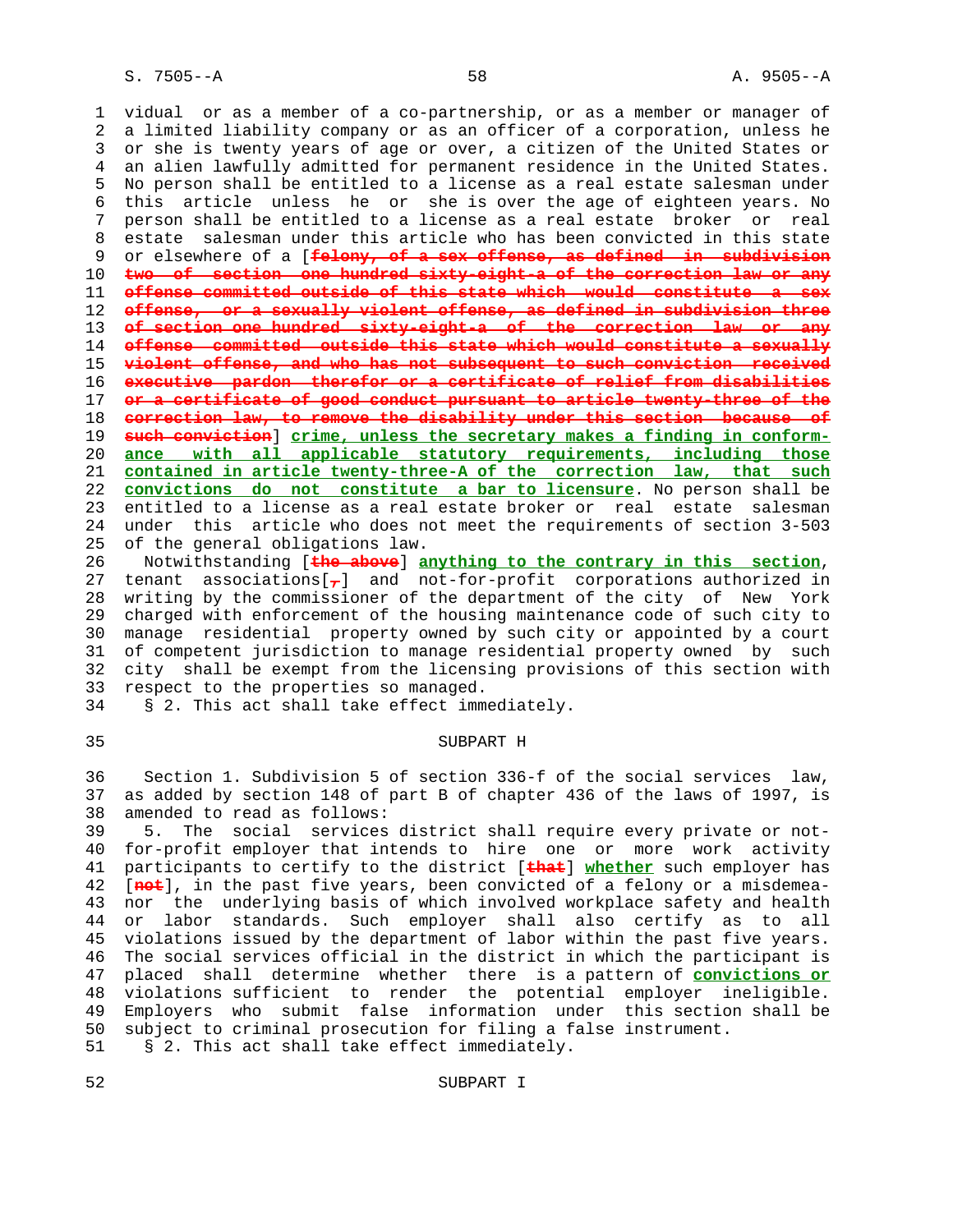1 Section 1. Subdivision 9 of section 394 of the vehicle and traffic 2 law, as separately renumbered by chapters 300 and 464 of the laws of 3 1960, is amended to read as follows:

 4 9. Employees. [**No licensee shall knowingly employ, in connection with a driving school in any capacity whatsoever, any person who has been convicted of a felony, or of any crime involving violence, dishonesty, deceit, indecency, degeneracy or moral turpitude**] **A licensee may not employ, in connection with a driving school in any capacity whatsoever, a person who has been convicted of a crime, if, after considering the factors set forth in article twenty-three-A of the correction law, the licensee determines that there is a direct relationship between the conviction and employment in the driving school, or that employment would constitute an unreasonable risk to property or to the safety of students, customers, or employees of the driving school, or to the general public**.

16 § 2. This act shall take effect immediately.

 17 § 2. Severability clause. If any clause, sentence, paragraph, subdivi- 18 sion, section or part of this act shall be adjudged by any court of 19 competent jurisdiction to be invalid, such judgment shall not affect, 20 impair, or invalidate the remainder thereof, but shall be confined in 21 its operation to the clause, sentence, paragraph, subdivision, section 22 or part thereof directly involved in the controversy in which such judg- 23 ment shall have been rendered. It is hereby declared to be the intent of 24 the legislature that this act would have been enacted even if such 25 invalid provisions had not been included herein.

 26 § 3. This act shall take effect immediately provided, however, that 27 the applicable effective date of Subparts A through I of this act shall 28 be as specifically set forth in the last section of such Parts.

# 29 PART L

 30 Section 1. The executive law is amended by adding a new section 259-t 31 to read as follows:

**§ 259-t. Release on geriatric parole for inmates who are affected by an age-related debility. 1. (a) The board shall have the power to release on geriatric parole any inmate who is at least fifty-five years of age, serving an indeterminate or determinate sentence of imprisonment who, pursuant to subdivision two of this section, has been certified to be suffering from a chronic or serious condition, disease, syndrome, or infirmity, exacerbated by age, that has rendered the inmate so phys- ically or cognitively debilitated or incapacitated that the ability to provide self-care within the environment of a correctional facility is substantially diminished, provided, however, that no inmate serving a sentence imposed upon a conviction for murder in the first degree, aggravated murder or an attempt or conspiracy to commit murder in the first degree or aggravated murder or a sentence of life without parole shall be eligible for such release, and provided further that no inmate shall be eligible for such release unless in the case of an indetermi- nate sentence he or she has served at least one-half of the minimum period of the sentence and in the case of a determinate sentence he or she has served at least one-half of the term of his or her determinate sentence. Solely for the purpose of determining geriatric parole eligi- bility pursuant to this section, such one-half of the minimum period of the indeterminate sentence and one-half of the term of the determinate sentence shall not be credited with any time served under the jurisdic- tion of the department prior to the commencement of such sentence pursu-**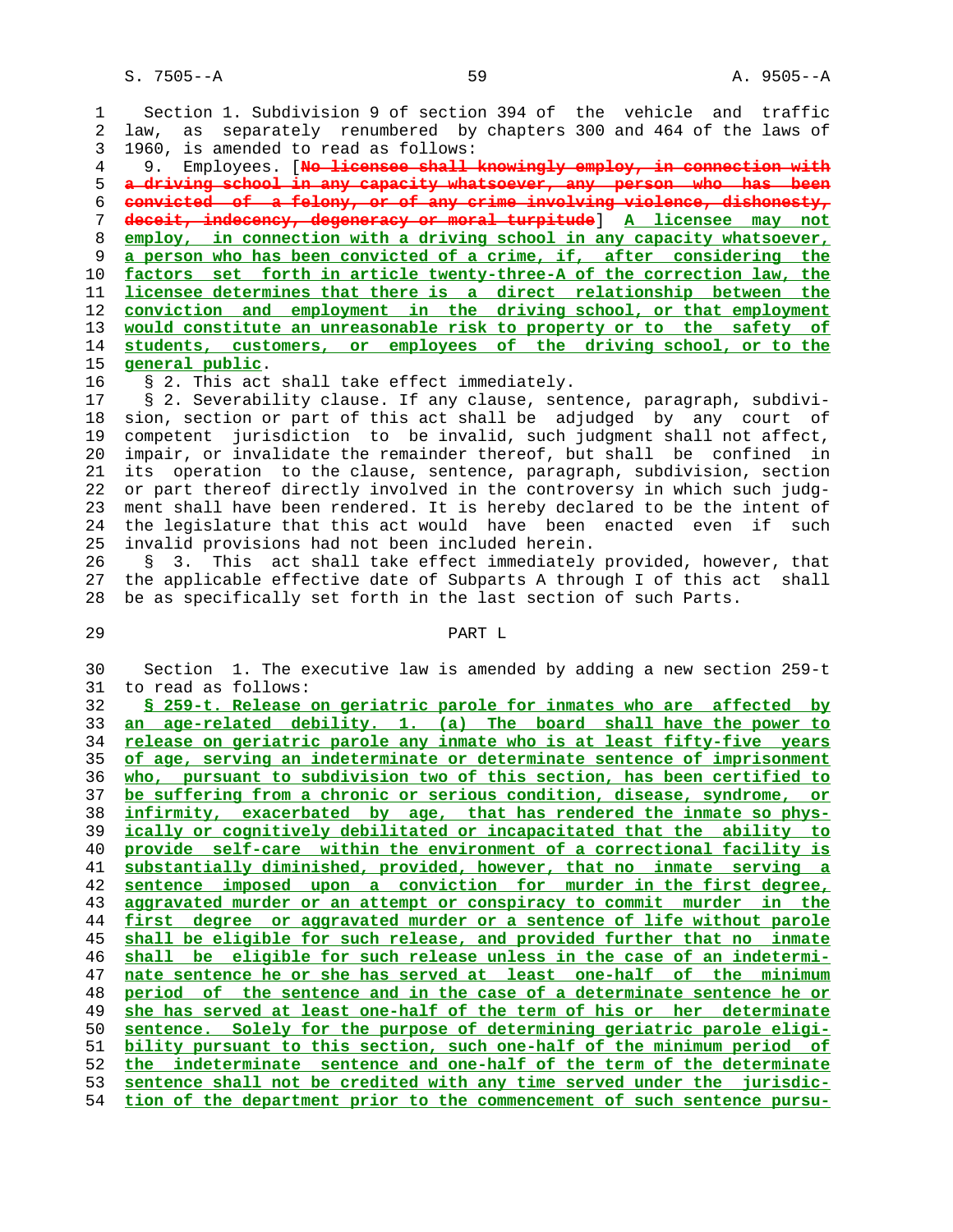S. 7505--A 60 A. 9505--A

**ant to the opening paragraph of subdivision one of section 70.30 of the penal law or subdivision two-a of section 70.30 of the penal law, except to the extent authorized by subdivision three of section 70.30 of the penal law. (b) Such release shall be granted only after the board considers whether, in light of the inmate's condition, there is a reasonable prob- ability that the inmate, if released, will live and remain at liberty without violating the law, and that such release is not incompatible with the welfare of society and will not so deprecate the seriousness of the crime as to undermine respect for the law, and shall be subject to the limits and conditions specified in subdivision four of this section. In making this determination, the board shall consider: (i) the factors described in subdivision two of section two hundred fifty-nine-i of this article; (ii) the nature of the inmate's conditions, diseases, syndromes or infirmities and the level of care; (iii) the amount of time the inmate must serve before becoming eligible for release pursuant to section two hundred fifty-nine-i of this article; (iv) the current age of the inmate and his or her age at the time of the crime; and (v) any other relevant factor. (c) The board shall afford notice to the sentencing court, the district attorney, the attorney for the inmate and, where necessary pursuant to subdivision two of section two hundred fifty-nine-i of this article, the crime victim, that the inmate is being considered for release pursuant to this section and the parties receiving notice shall have thirty days to comment on the release of the inmate. Release on geriatric parole shall not be granted until the expiration of the comment period provided for in this paragraph. 2. (a) The commissioner, on the commissioner's own initiative or at the request of an inmate, or an inmate's spouse, relative or attorney, may, in the exercise of the commissioner's discretion, direct that an investigation be undertaken to determine whether an assessment should be made of an inmate who appears to be suffering from chronic or serious conditions, diseases, syndromes or infirmities, exacerbated by advanced age that has rendered the inmate so physically or cognitively debili- tated or incapacitated that the ability to provide self-care within the environment of a correctional facility is substantially diminished. Any such medical assessment shall be made by a physician licensed to prac- tice medicine in this state pursuant to section sixty-five hundred twen- ty-four of the education law. Such physician shall either be employed by the department, shall render professional services at the request of the department, or shall be employed by a hospital or medical facility used by the department for the medical treatment of inmates. The assessment shall be reported to the commissioner by way of the deputy commissioner for health services or the chief medical officer of the facility and shall include but shall not be limited to a description of the condi- tions, diseases or syndromes suffered by the inmate, a prognosis concerning the likelihood that the inmate will not recover from such conditions, diseases or syndromes, a description of the inmate's phys- ical or cognitive incapacity which shall include a prediction respecting the likely duration of the incapacity, and a statement by the physician of whether the inmate is so debilitated or incapacitated as to be severely restricted in his or her ability to self-ambulate or to perform significant activities of daily living. This assessment also shall include a recommendation of the type and level of services and level of**

**care the inmate would require if granted geriatric parole and a recom-**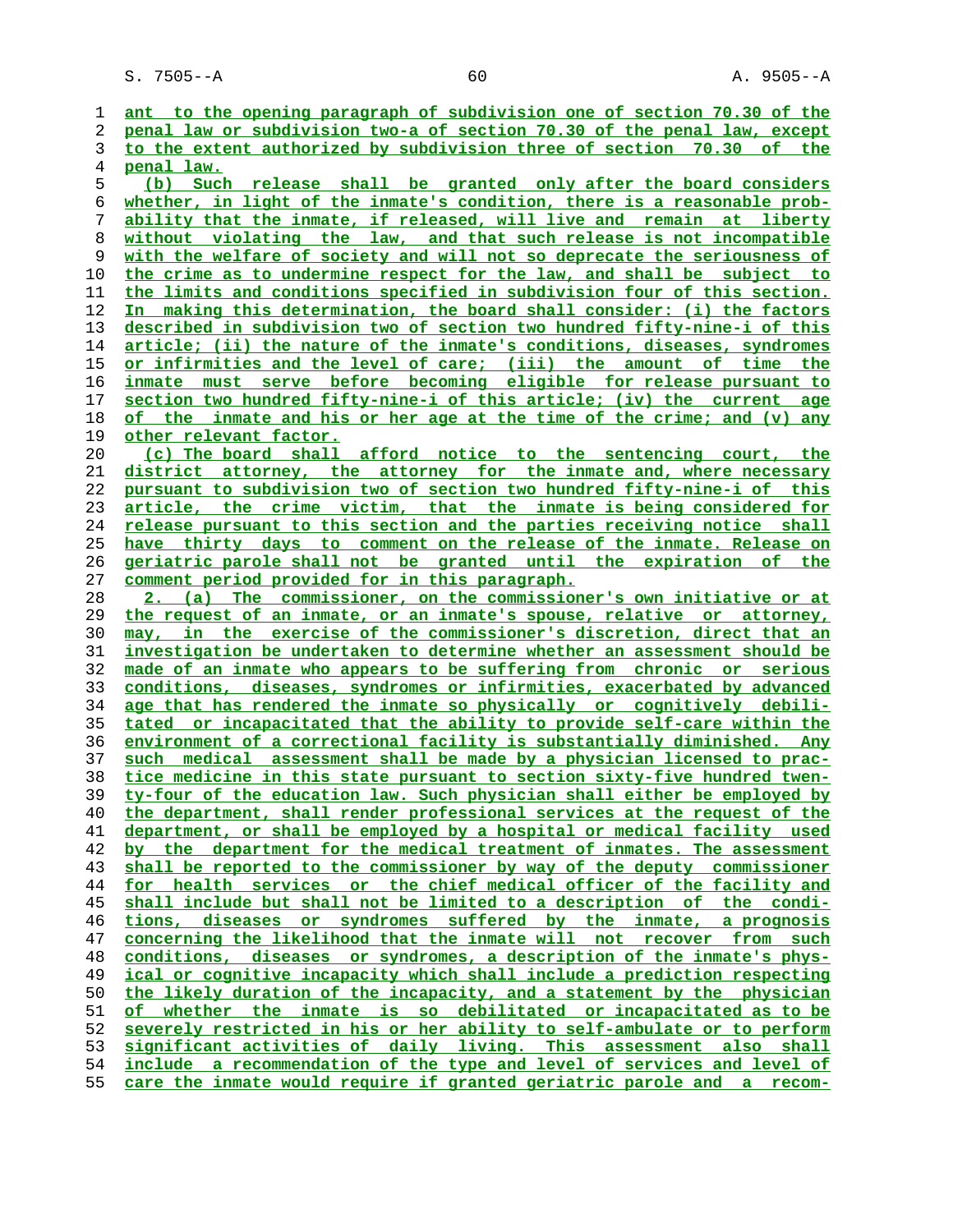**mendation for the types of settings in which the services and treatment should be given. (b) The commissioner, or the commissioner's designee, shall review the assessment and may certify that the inmate is suffering from a chronic or serious condition, disease, syndrome or infirmity, exacerbated by age, that has rendered the inmate so physically or cognitively debili- tated or incapacitated that the ability to provide self-care within the environment of a correctional facility is substantially diminished. If the commissioner does not so certify then the inmate shall not be referred to the board for consideration for release on geriatric parole. If the commissioner does so certify, then the commissioner shall, within seven working days of receipt of such assessment, refer the inmate to the board for consideration for release on geriatric parole. However, an inmate will not be referred to the board of parole with diseases, condi- tions, syndromes or infirmities that pre-existed incarceration unless certified by a physician that such diseases, conditions, syndromes or infirmities, have progressed to render the inmate so physically or cognitively debilitated or incapacitated that the ability to provide self-care within the environment of a correctional facility is substan- tially diminished. 3. Any certification by the commissioner or the commissioner's desig- nee pursuant to this section shall be deemed a judicial function and shall not be reviewable if done in accordance with law. 4. (a) Once an inmate is released on geriatric parole, that releasee will then be supervised by the department pursuant to paragraph (b) of subdivision two of section two hundred fifty-nine-i of this article. (b) The board may require as a condition of release on geriatric parole that the releasee agree to remain under the care of a physician while on geriatric parole and in a hospital established pursuant to article twenty-eight of the public health law, nursing home established pursuant to article twenty-eight-a of the public health law, a hospice established pursuant to article forty of the public health law or any other placement, including a residence with family or others, that can provide appropriate medical and other necessary geriatric care as recom- mended by the medical assessment required by subdivision two of this section. For those who are released pursuant to this subdivision, a discharge plan shall be completed and state that the availability of the placement has been confirmed, and by whom. Notwithstanding any other provision of law, when an inmate who qualifies for release under this section is cognitively incapable of signing the requisite documentation to effectuate the discharge plan and, after a diligent search no person has been identified who could otherwise be appointed as the inmate's guardian by a court of competent jurisdiction, then, solely for the purpose of implementing the discharge plan, the facility health services director at the facility where the inmate is currently incarcerated shall be lawfully empowered to act as the inmate's guardian for the purpose of effectuating the discharge. (c) Where appropriate, the board shall require as a condition of release that geriatric parolees be supervised on intensive caseloads at reduced supervision ratios. 5. A denial of release on geriatric parole shall not preclude the inmate from reapplying for geriatric parole or otherwise affect an inmate's eligibility for any other form of release provided for by law. 6. To the extent that any provision of this section requires disclo- sure of medical information for the purpose of processing an application or making a decision, regarding release on geriatric parole or for the**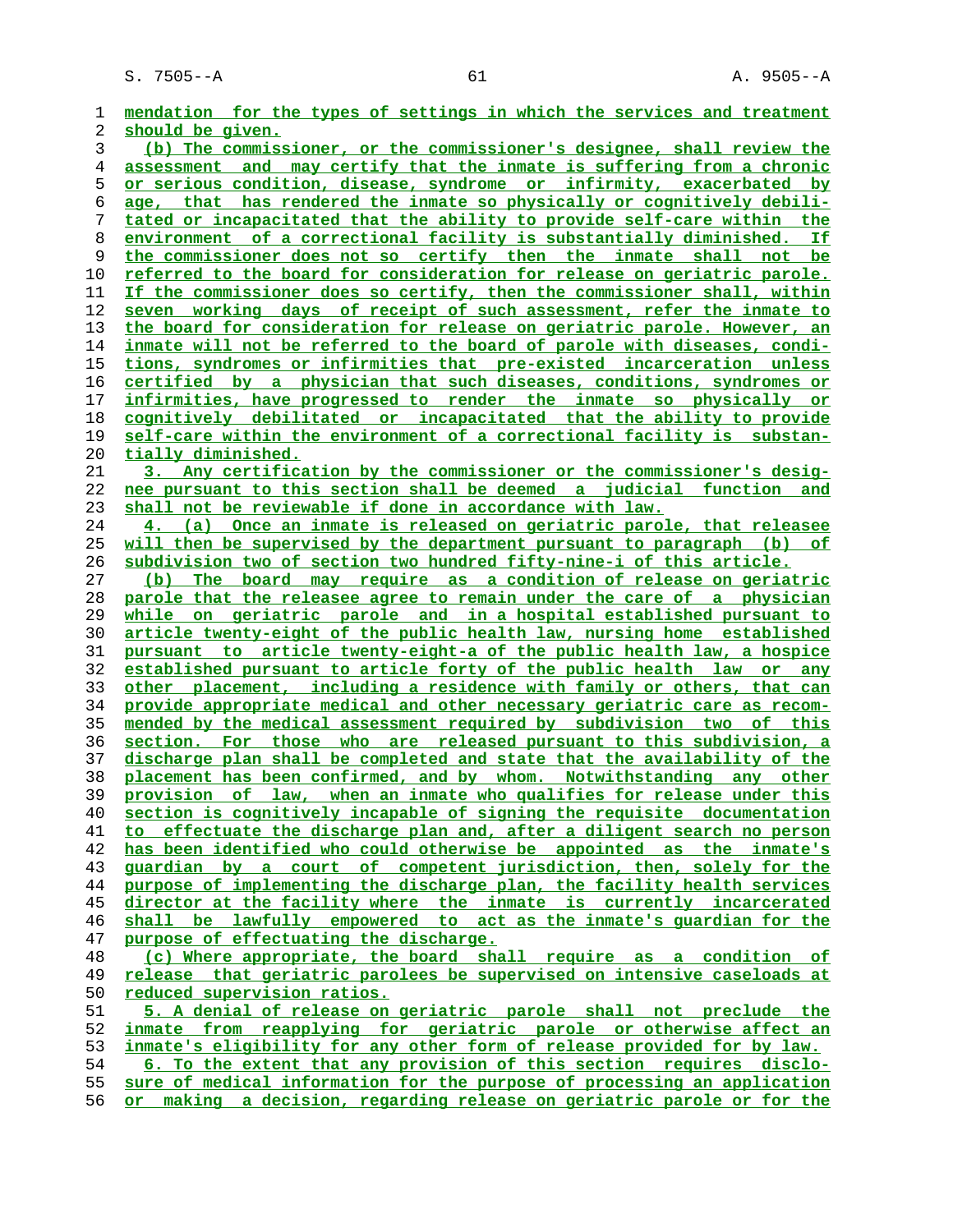S. 7505--A 62 A. 9505--A

**purpose of appropriately supervising a person released on geriatric parole, and that such disclosure would otherwise be prohibited by arti- cle twenty-seven-f of that public health law, the provisions of this section shall be controlling. 7. The commissioner and the chair of the board shall be authorized to promulgate rules and regulations for their respective agencies to imple- ment the provisions of this section. 8. Any decision made by the board pursuant to this section may be appealed pursuant to subdivision four of section two hundred fifty- nine-i of this article. 9. The chair of the board shall report annually to the governor, the**

**temporary president of the senate and the speaker of the assembly, the chairpersons of the assembly and senate codes committees, the chair- person of the senate crime and corrections committee, and the chair- person of the assembly corrections committee the number of inmates who have applied for geriatric parole under this section; the number who have been granted geriatric parole; the nature of the illness of the applicants, the counties to which they have been released and the nature of the placement pursuant to the discharge plan; the categories of reasons for denial for those who have been denied; the number of releas- ees on geriatric parole who have been returned to imprisonment in the custody of the department and the reasons for return.**

23 § 2. This act shall take effect April 1, 2018.

## **PART** M

 25 Section 1. Paragraph (b) of subdivision 6 of section 186-f of the tax 26 law, as amended by section 1 of part C of chapter 57 of the laws of 27 2016, is amended to read as follows:

 28 (b) The sum of one million five hundred thousand dollars must be 29 deposited into the New York state emergency services revolving loan fund 30 annually; provided, however, that such sums shall not be deposited for 31 state fiscal years two thousand eleven--two thousand twelve, two thou- 32 sand twelve--two thousand thirteen, two thousand fourteen--two thousand<br>33 fifteen, two thousand fifteen--two thousand sixteen, two thousand fifteen, two thousand fifteen--two thousand sixteen, two thousand 34 sixteen--two thousand seventeen [**and**]**,** two thousand seventeen--two thou- 35 sand eighteen**, two thousand eighteen--two thousand nineteen and two thousand nineteen--two thousand twenty**;

37 § 2. This act shall take effect April 1, 2018.

## 38 PART N

 39 Section 1. The executive law is amended by adding a new section 216-e 40 to read as follows:

**§ 216-e. Subpoena authority for investigations of online sexual offenses against minors. 1. Except as provided in subdivision two of this section, in any investigation where a minor is a potential victim of any offense specified in articles two hundred thirty, two hundred thirty-five, or two hundred sixty-three of the penal law, and upon reasonable cause to believe that an internet service account or online identifier has been used in the commission of such offense, the super- intendent of the state police and/or the superintendent's authorized designee shall have the authority to issue in writing and cause to be served an administrative subpoena requiring the production of records and testimony relevant to the investigation of such offense, including**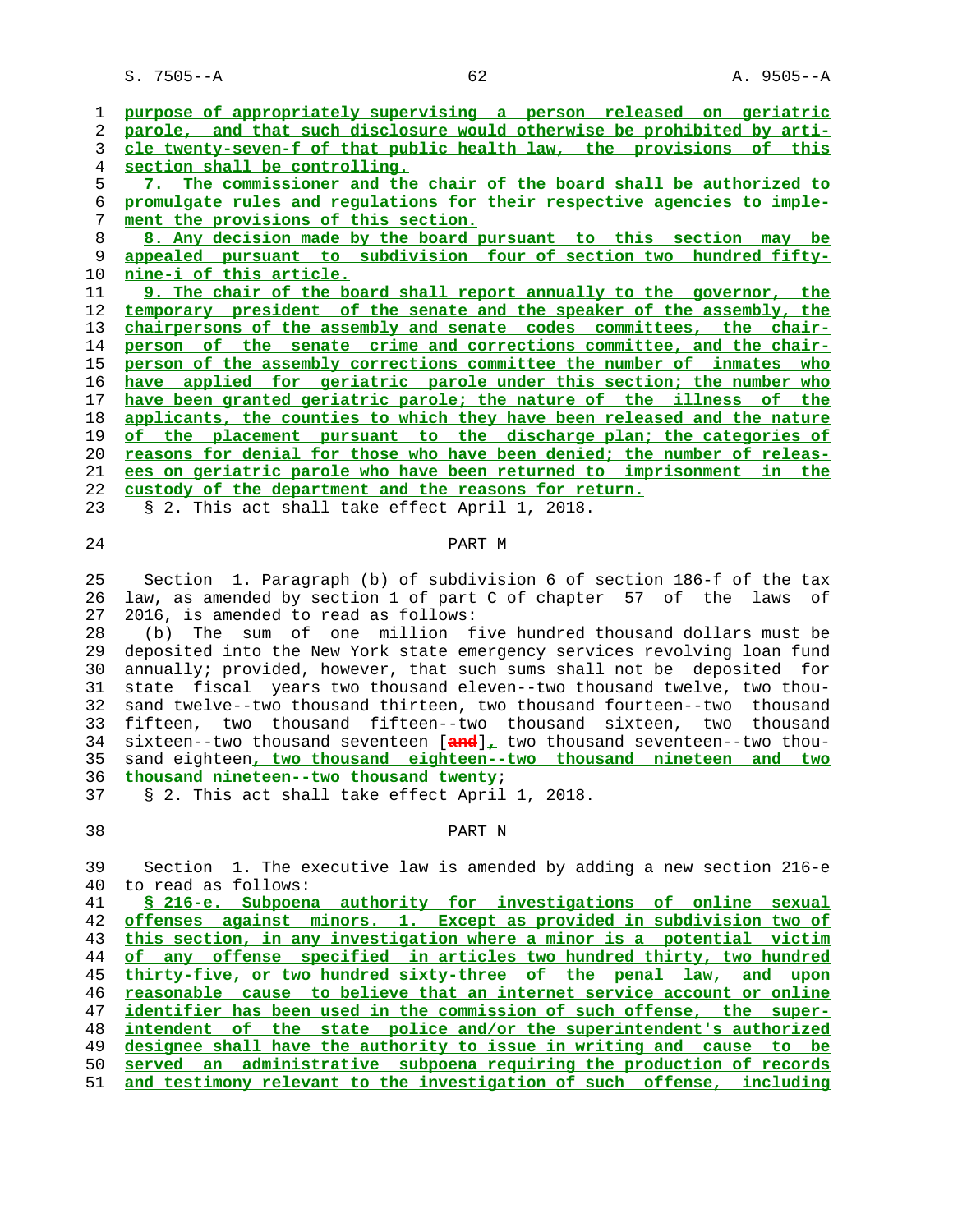S. 7505--A 63 A. 9505--A

| 1  | the following information related to the subscriber or customer of an                                  |
|----|--------------------------------------------------------------------------------------------------------|
| 2  | internet service account or online identifier:                                                         |
| 3  | $(a)$ Name;                                                                                            |
| 4  | (b) Internet username;                                                                                 |
| 5  | (c) Billing and service address;                                                                       |
| 6  | (d) Electronic mail address;                                                                           |
| 7  | (e) Internet protocol address;                                                                         |
| 8  | (f) Telephone number of account holder;                                                                |
| 9  | (q) Method of access to the internet;                                                                  |
| 10 | (h) Local and long distance telephone connection records, or records                                   |
| 11 | of session times and durations;                                                                        |
| 12 | (i) Telephone or instrument number or other subscriber number or iden-                                 |
| 13 | tity, including any temporarily assigned network address;                                              |
| 14 | (j) Account status;                                                                                    |
| 15 | (k) Length of service, including start date, and types of service                                      |
| 16 | utilized;                                                                                              |
| 17 | (1) Means and source of payment for such service, including any credit                                 |
| 18 | card or bank account number.                                                                           |
| 19 | 2. The following information shall not be subject to disclosure pursu-                                 |
| 20 | ant to an administrative subpoena issued under this section:                                           |
| 21 | (a) The contents of stored or in-transit electronic communications;                                    |
| 22 | (b) Account memberships related to internet groups, newsgroups, mail-                                  |
| 23 | ing lists, or specific areas of interest;                                                              |
| 24 | (c) Account passwords; and                                                                             |
| 25 | (d) Account content, including electronic mail in any form, address                                    |
| 26 | books, contacts, financial records, web surfing history, internet proxy                                |
| 27 | content, and files or other digital documents stored with the account or                               |
| 28 | pursuant to use of the account.                                                                        |
| 29 | § 2. This act shall take effect on the thirtieth day after it<br>shall                                 |
| 30 | have become a law.                                                                                     |
|    |                                                                                                        |
| 31 | PART O                                                                                                 |
|    |                                                                                                        |
| 32 | Section 1. The state finance law is amended by adding a new section                                    |
| 33 | 99-bb to read as follows:                                                                              |
| 34 | § 99-bb. Armory rental account. 1. Notwithstanding sections eight,                                     |
| 35 | eight-a and seventy of this chapter or any other provision of law, rule,                               |
| 36 | regulation or practice to the contrary, there is hereby established in                                 |
| 37 | the joint custody of the state comptroller and the commissioner of taxa-                               |
| 38 | tion and finance an armory rental account fund, which shall consist of                                 |
| 39 | all moneys paid as rent pursuant to section one hundred eighty-three of                                |
| 40 | the military law.                                                                                      |
| 41 | 2. Moneys within the armory rental account shall be available to the                                   |
| 42 | adjutant general for services and expenses of the office relating to the                               |
| 43 | direct maintenance and operation of armories.                                                          |
| 44 | Subdivision 5 of section 183 of the military law, as amended by<br>$\begin{matrix}8 & 2. \end{matrix}$ |
| 45 | section 1 of part C of chapter 152 of the laws of 2001, is amended to                                  |
| 46 | read as follows:                                                                                       |
| 47 | All moneys paid as rent as provided in this section, together with<br>5.                               |
| 48 | all sums paid to cover expenses of heating and lighting, shall be trans-                               |
| 49 | mitted by the officer in charge and control of the armory through the                                  |
| 50 | adjutant general to the state treasury for deposit to the [miscellaneous                               |
| 51 | special revenue fund - 339] agencies enterprise fund armory rental                                     |
| 52 | account.                                                                                               |
| 53 | § 3. Section 3 of part C of chapter 152 of the laws of 2001 amending                                   |
| 54 | the military law relating to military funds of the organized militia, as                               |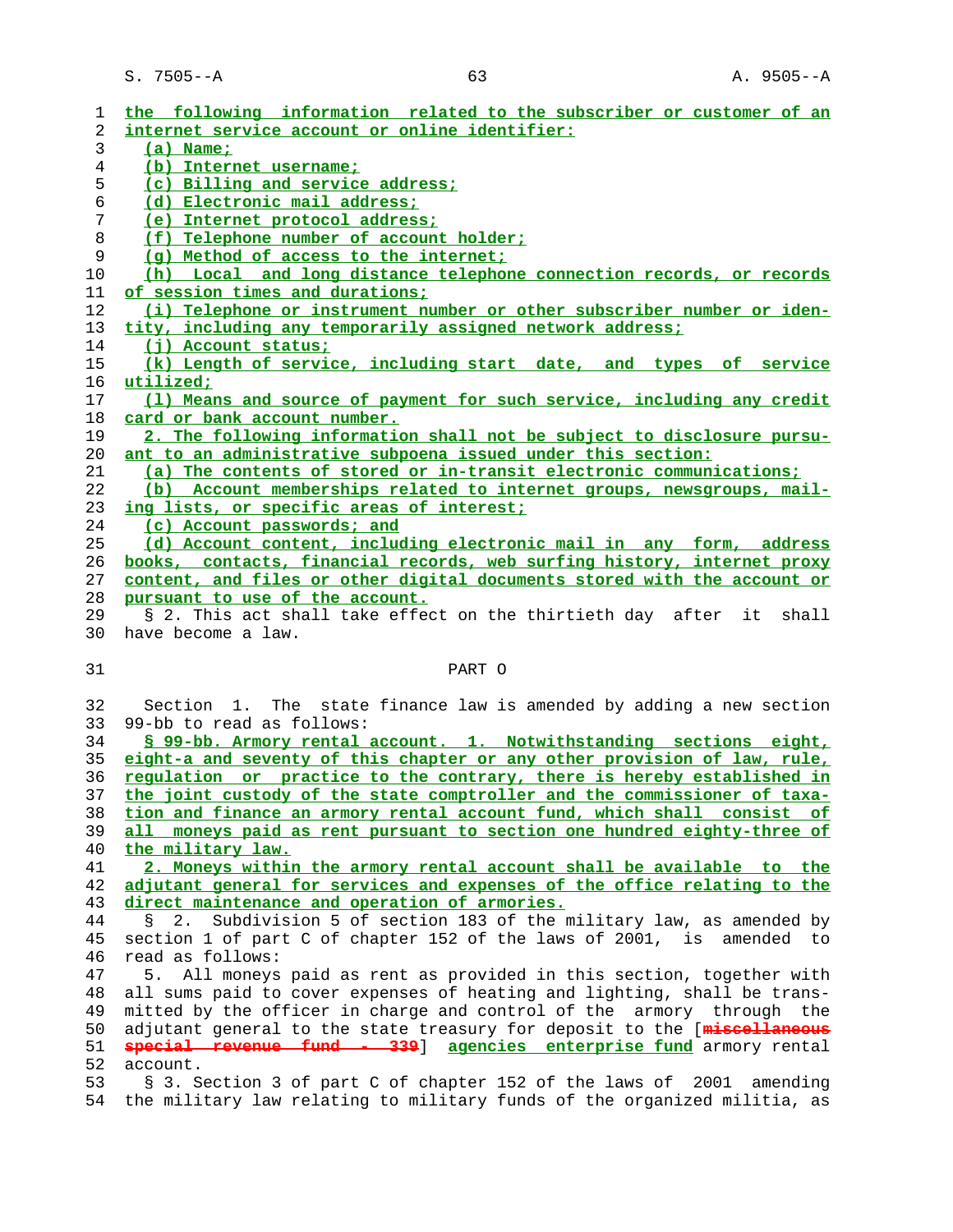S. 7505--A 64 A. 9505--A

 1 amended by section 23 of part A of chapter 55 of the laws of 2017, is 2 amended to read as follows: 3 § 3. This act shall take effect [**on the same date as the reversion of** 4 **subdivision 5 of section 183 and subdivision 1 of section 221 of the** 5 **military law as provided by section 76 of chapter 435 of the laws of** 6 **1997, as amended by section 1 of chapter 19 of the laws of 1999 notwith-** 7 **standing this act shall be deemed to have been in full force and effect** 8 **on and after July 31, 2005 and shall remain in full force and effect** 9 **until September 1, 2019 when upon such date this act shall expire**] **imme-** 10 **diately; provided however that the amendments made to subdivision 1 of** 11 **section 221 of the military law by section two of this act shall expire** 12 **and be deemed repealed September 1, 2019**. 13 § 4. This act shall take effect immediately; provided, however, that 14 sections one and two of this act shall take effect April 1, 2018. 15 PART P 16 Section 1. Paragraph (f) of subdivision 3 of section 30.10 of the 17 criminal procedure law, as separately amended by chapters 3 and 320 of 18 the laws of 2006, is amended to read as follows: 19 (f) [**For purposes of a**] **(i) A** prosecution involving a [**sexual**] **sexual-** 20 **ly related** offense [**as defined in article one hundred thirty of the** 21 **penal law, other than a sexual offense delineated in paragraph (a) of** 22 **subdivision two of this section,**] committed against a child less than 23 eighteen years of age, [**incest in the first, second or third degree as** 24 **defined in sections 255.27, 255.26 and 255.25 of the penal law committed** 25 **against a child less than eighteen years of age, or use of a child in a** 26 **sexual performance as defined in section 263.05 of the penal law,**] **and** 27 **which is a felony, may be commenced at any time. For all other sexually** 28 **related offenses** the period of limitation shall not begin to run until 29 the child has reached the age of eighteen or the offense is reported to 30 a law enforcement agency or statewide central register of child abuse 31 and maltreatment, whichever occurs earlier. 32 **(ii) For purposes of this paragraph, a sexually related offense shall** 33 **mean any offense listed in article one hundred thirty, two hundred thir-** 34 **ty, two hundred thirty-five, two hundred forty-five, or two hundred** 35 **sixty-three of the penal law, or sections 120.70 (luring a child),** 36 **240.37 (loitering for the purposes of engaging in a prostitution** 37 **offense), 250.45 (unlawful surveillance in the second degree), 250.50** 38 **(unlawful surveillance in the first degree), 255.15 (bigamy), 255.25** 39 **(incest in the third degree), 255.26 (incest in the second degree),** 40 **255.27 (incest in the first degree), subdivision one of section 260.20** 41 **(unlawfully dealing with a child in the first degree), or subdivision** 42 **four of section 260.32 (endangering the welfare of a vulnerable elderly** 43 **person, or an incompetent or physically disabled person in the second** 44 **degree) of the penal law.** 45 § 2. Subdivision 8 of section 50-e of the general municipal law, as 46 amended by chapter 24 of the laws of 1988, is amended to read as follows: 48 8. Inapplicability of section. **(a)** This section shall not apply to 49 claims arising under the provisions of the workers' compensation law, 50 the volunteer firefighters' benefit law, or the volunteer ambulance 51 workers' benefit law or to claims against public corporations by their 52 own infant wards. 53 **(b) This section shall not apply to any claim made for physical,** 54 **psychological, or other injury or condition suffered as a result of**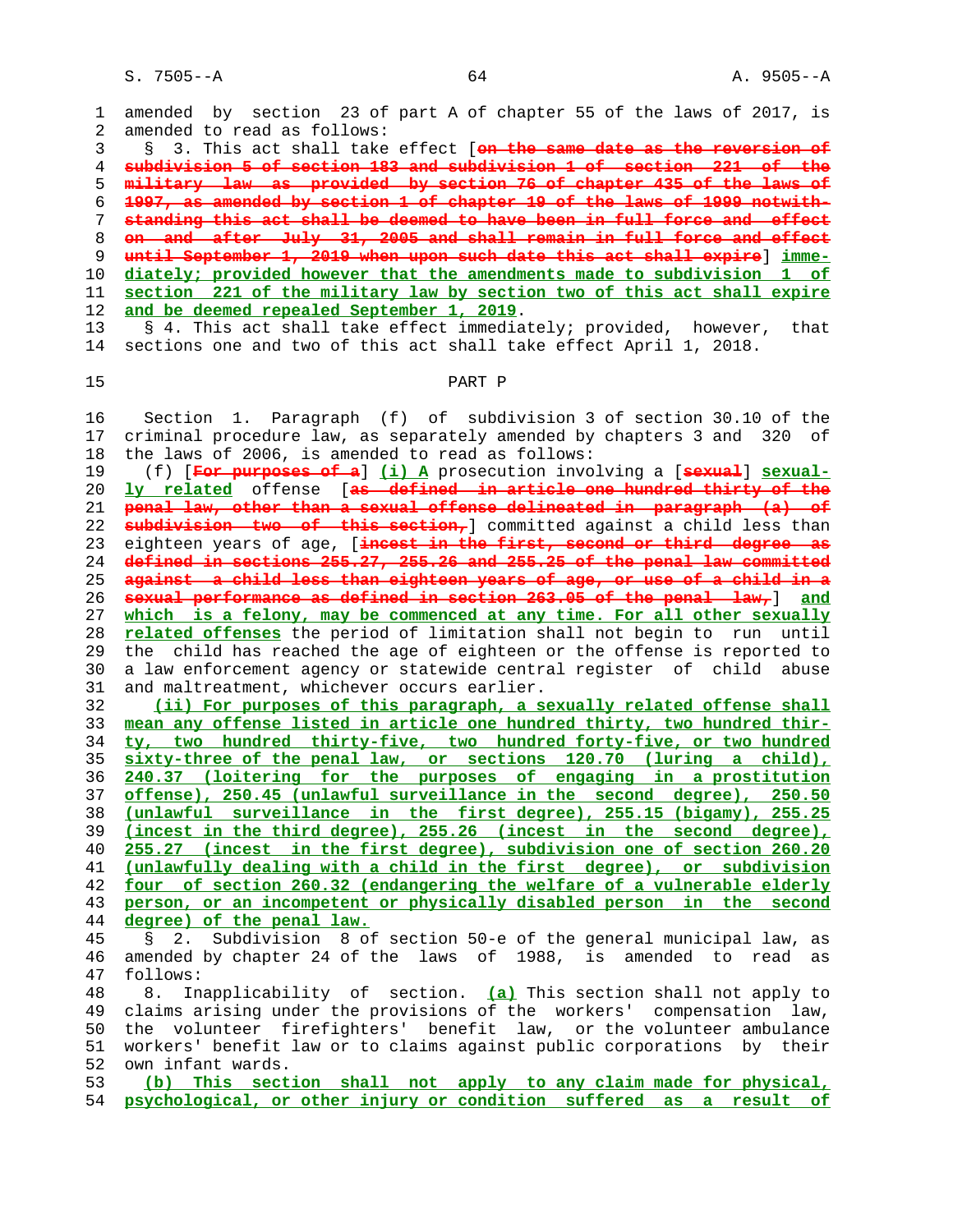S. 7505--A 65 A. 9505--A

**conduct that would constitute a sexually related offense as stated in subparagraph (ii) of paragraph (f) of subdivision three of section 30.10 of the criminal procedure law committed against a child less than eigh- teen years of age, including any claims against an entity at which the person who committed the conduct was employed, volunteered, or similarly engaged.** § 3. Section 50-i of the general municipal law is amended by adding a 8 new subdivision 5 to read as follows:<br>9 5. Notwithstanding any provision o **5. Notwithstanding any provision of law to the contrary, this section shall not apply to any claim made against a city, county, town, village, fire district or school district for physical, psychological, or other injury or condition suffered as a result of conduct that would consti- tute a sexually related offense as stated in subparagraph (ii) of para- graph (f) of subdivision three of section 30.10 of the criminal proce- dure law committed against a child less than eighteen years of age, including any claims against an entity at which the person who committed the conduct was employed, volunteered, or similarly engaged.** 18 § 4. Section 10 of the court of claims act is amended by adding a new 19 subdivision 10 to read as follows: **10. Notwithstanding any provision of law to the contrary, this section shall not apply to any claim made against the state for physical, psychological, or other injury or condition suffered as a result of conduct that would constitute a sexually related offense as stated in subparagraph (ii) of paragraph (f) of subdivision three of section 30.10 of the criminal procedure law committed against a child less than eigh- teen years of age, including any claims against an entity at which the person who committed the conduct was employed, volunteered, or similarly engaged.** 29 § 5. Subdivision 2 of section 3813 of the education law, as amended by 30 chapter 346 of the laws of 1978, is amended to read as follows: 31 2. Notwithstanding anything to the contrary hereinbefore contained in 32 this section, no action or special proceeding founded upon tort shall be 33 prosecuted or maintained against any of the parties named in this 34 section or against any teacher or member of the supervisory or adminis- 35 trative staff or employee where the alleged tort was committed by such 36 teacher or member or employee acting in the discharge of his duties 37 within the scope of his employment and/or under the direction of the 38 board of education, trustee or trustees, or governing body of the school 39 unless a notice of claim shall have been made and served in compliance 40 with section fifty-e of the general municipal law. Every such action 41 shall be commenced pursuant to the provisions of section fifty-i of the 42 general municipal law**, provided, however, that this section shall not apply to any claim made against a school (public, private, or charter), a school district, or any employee of such school or district, for phys- ical, psychological, or other injury or condition suffered as a result of conduct that would constitute a sexually related offense as stated in subparagraph (ii) of paragraph (f) of subdivision three of section 30.10 of the criminal procedure law committed against a child less than eigh- teen years of age, including any claims against an entity at which the person who committed the conduct was employed, volunteered, or similarly engaged**. 52 § 6. Section 213-c of the civil practice law and rules, as added by 53 chapter 3 of the laws of 2006, is amended to read as follows: 54 § 213-c. Action by victim of conduct constituting certain [**sexual**] **sexually related** offenses. **1.** Notwithstanding any other limitation set 56 forth in this article, a civil claim or cause of action to recover from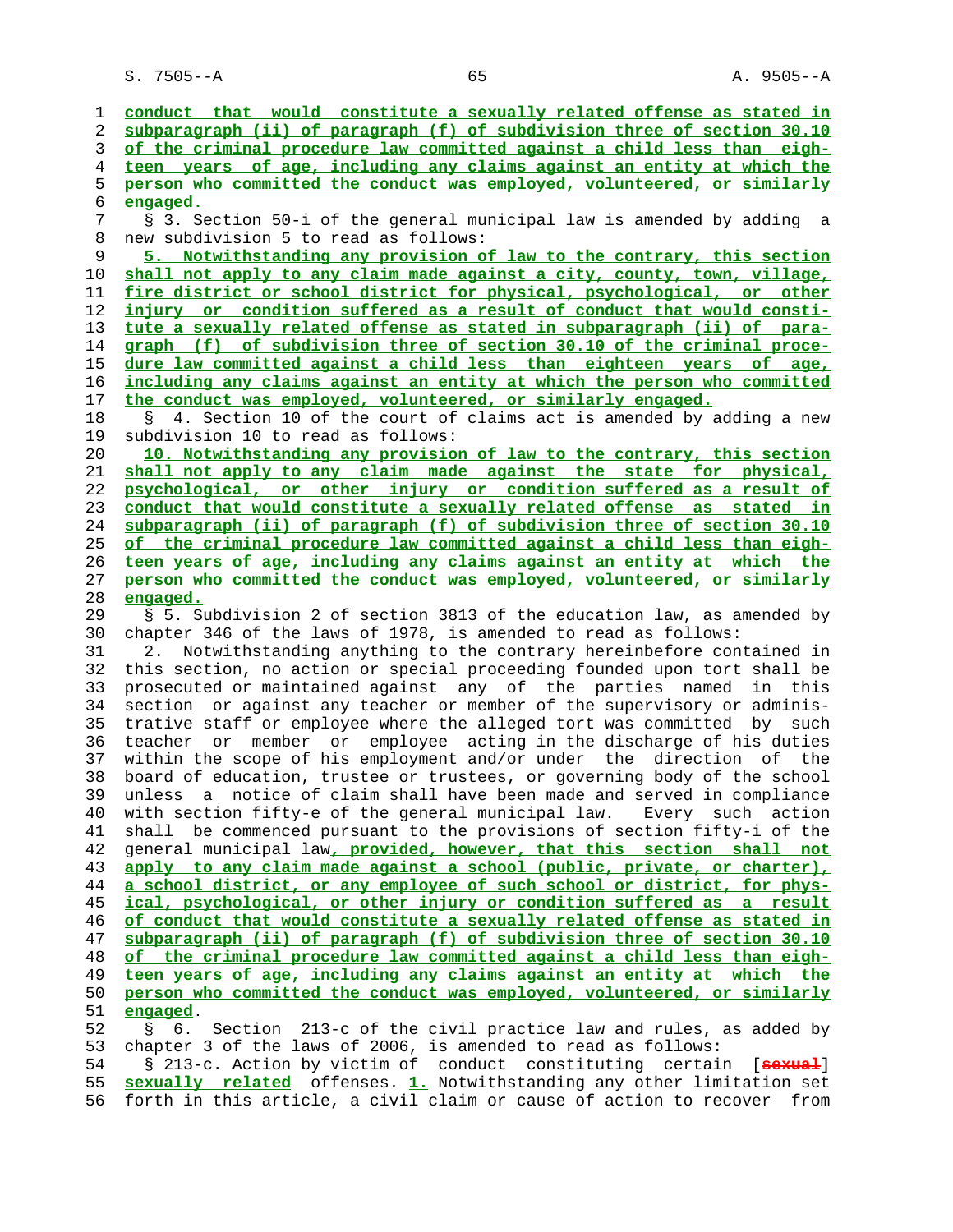1 a defendant as hereinafter defined, for **any claim related to the** phys- 2 ical, psychological or other injury or condition suffered by a person as 3 a result of acts by such defendant of rape in the first degree as 4 defined in section 130.35 of the penal law, or criminal sexual act in 5 the first degree as defined in section 130.50 of the penal law, or 6 aggravated sexual abuse in the first degree as defined in section 130.70 7 of the penal law, or course of sexual conduct against a child in the 8 first degree as defined in section 130.75 of the penal law**, or conduct by an individual that would constitute a sexually related offense as stated in subparagraph (ii) of paragraph (f) of subdivision three of section 30.10 of the criminal procedure law** may be [**brought within five years**] **commenced within fifty years of the commission of the act consti- tuting the sexually related offense**. As used in this section, the term 14 "defendant" shall mean [**only a person who commits the acts described in this section or who, in a criminal proceeding, could be charged with criminal liability for the commission of such acts pursuant to section 20.00 of the penal law and shall not apply to any related civil claim or cause of action arising from such acts**] **a person who commits a sexually related offense, as well as a public corporation, municipality, school (public, private, or charter), partnership, corporation, association, or any other entity of which the person was, at the time of the conduct, an employee, volunteer, or any other individual for whom such entity is responsible**. Nothing in this section shall be construed to require that 24 a criminal charge be brought or a criminal conviction be obtained as a 25 condition of bringing a civil cause of action or receiving a civil judg- 26 ment pursuant to this section or be construed to require that any of the 27 rules governing a criminal proceeding be applicable to any such civil 28 action. **2. In an action brought pursuant to this section, the burden shall be on the plaintiff to prove by a preponderance of the evidence that the acts constituting the sexually related offense were committed by the defendant.** 33 § 7. The civil practice law and rules is amended by adding a new 34 section 214-g to read as follows: **§ 214-g. Certain child sexual abuse cases. Notwithstanding any provision of law that imposes a period of limitation to the contrary, every civil claim or cause of action, including claims filed against a person, public corporation, municipality, school (public, private, or charter), partnership, corporation, association, or any other entity based on negligence, recklessness, or intentional conduct, brought by a person for physical, psychological, or other injury or condition suffered as a result of conduct that would constitute a sexually related offense as stated in subparagraph (ii) of paragraph (f) of subdivision three of section 30.10 of the criminal procedure law committed against a child less than eighteen years of age, that is barred as of the effec- tive date of this section because the applicable period of limitation has expired or such person had previously failed to file a notice of claim, is hereby revived, and action thereon may be commenced on or** before one year after the effective date of this section. 50 § 8. Subdivision (a) of rule 3403 of the civil practice law and rules 51 is amended by adding a new paragraph 7 to read as follows: **7. any action which has been received pursuant to section two hundred fourteen-g of this chapter.** 54 § 9. The provisions of this act shall be severable, and if any clause, 55 sentence, paragraph, subdivision or part of this act shall be adjudged 56 by any court of competent jurisdiction to be invalid, such judgment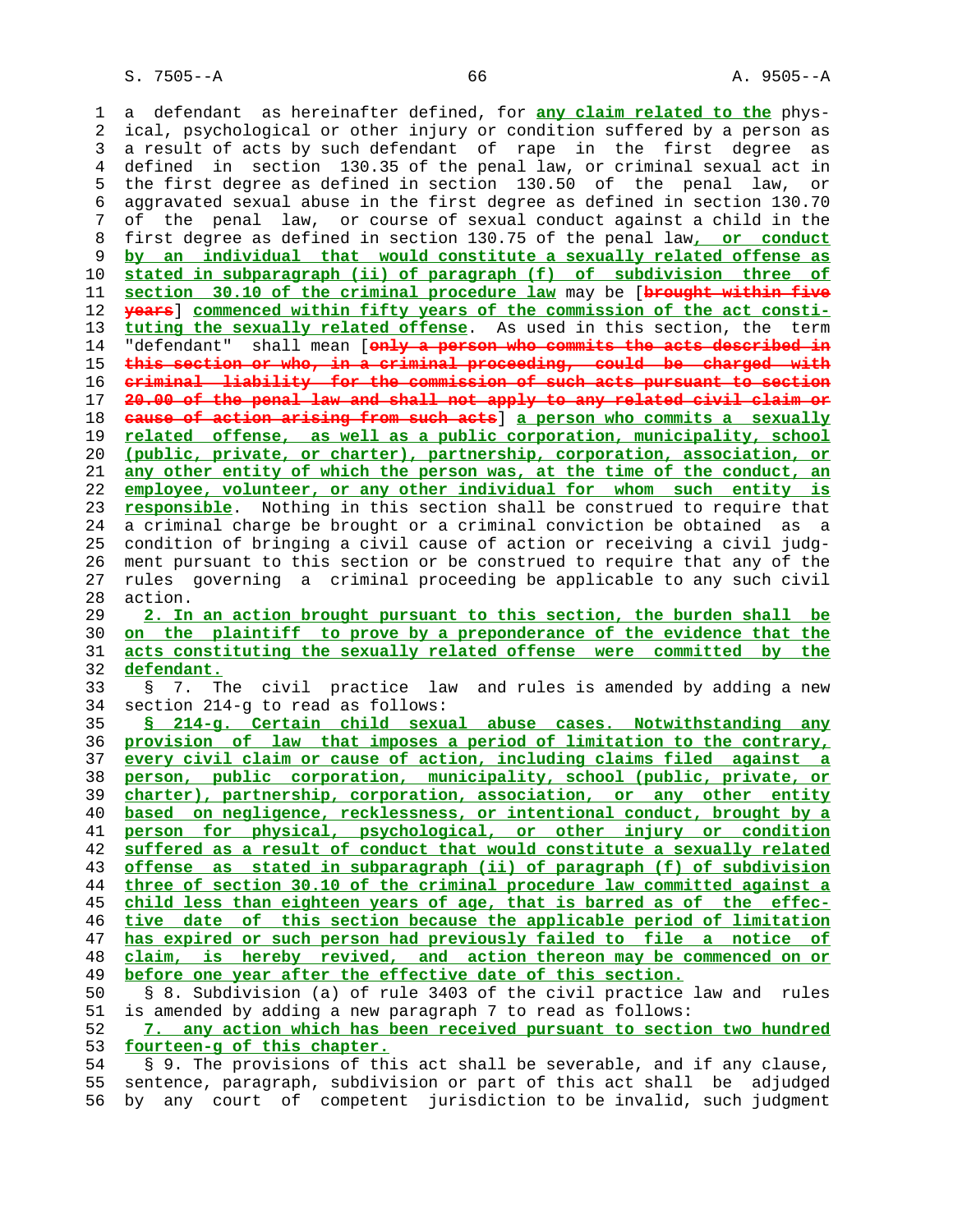1 shall not affect, impair, or invalidate the remainder thereof, but shall 2 be confined in its operation to the clause, sentence, paragraph, subdi- 3 vision or part thereof directly involved in the controversy in which 4 such judgment shall have been rendered.

 5 § 10. This act shall take effect immediately; provided, however, that 6 the amendments to section 213-c of the civil practice law and rules made 7 by section six of this act shall apply to any cause of action, regard- 8 less of the date on which such cause of action accrued; and provided 9 further that section seven of this act shall take effect six months 10 after this act shall have become a law.

# 11 PART Q

 12 Section 1. Subdivision 14 of section 3 of the alcoholic beverage 13 control law, as amended by chapter 330 of the laws of 1970, is amended 14 to read as follows:

 15 14. "Hotel" shall mean a building which is regularly used and kept 16 open as such in bona fide manner for the feeding and lodging of guests, 17 where all who conduct themselves properly and who are able and ready to 18 pay for such services are received if there be accommodations for them. 19 The term "hotel" shall also include an apartment hotel wherein apart- 20 ments are rented for fixed periods of time, either furnished or unfur- 21 nished, where the keeper of such hotel regularly supplies food to the 22 occupants thereof [**in a restaurant located in such hotel**]. "Hotel" shall 23 also mean and include buildings (commonly called a motel) upon the same 24 lot of land and owned or in possession under a lease in writing by the 25 same person or firm who maintains such buildings for the lodging of 26 guests and supplies them with food [**from a restaurant located upon the** 27 **same premises**]. **A hotel shall regularly keep food available for sale or** 28 **service to its customers for consumption on the premises in the hotel or** 29 **in a restaurant or other food establishment located in the same building** 30 **as the hotel. The availability of sandwiches, soups or other foods,** 31 **whether fresh, processed, pre-cooked or frozen, shall be deemed in** 32 **compliance with this requirement.**

 33 § 2. Subdivision 5 of section 64 of the alcoholic beverage control 34 law, as amended by chapter 258 of the laws of 1976, is amended to read 35 as follows:

 36 5. No retail license under this section shall be granted except for 37 such premises as are being conducted as a bona fide hotel [**provided that** 38 **a restaurant is operated in such premises**], restaurant, catering estab- 39 lishment, club, railroad car, vessel or aircraft being operated on regu- 40 larly scheduled flights by a United States certificated airline. 41 § 3. This act shall take effect immediately.

## 42 PART R

 43 Section 1. Section 3 of the alcoholic beverage control law is amended 44 by adding a new subdivision 6-a to read as follows:

**6-a. "Braggot" shall mean a malt alcoholic beverage made primarily from: honey; water; and malt and/or hops (i) which may also contain fruits, spices, herbs, grain or other agricultural products; and (ii) with honey representing at least fifty-one percent of the starting fermentable sugars by weight of the finished product. For the purposes of this chapter, braggot shall be designated as and sold as a beer.**

 51 § 2. Section 3 of the alcoholic beverage control law is amended by 52 adding a new subdivision 12-aaaa to read as follows: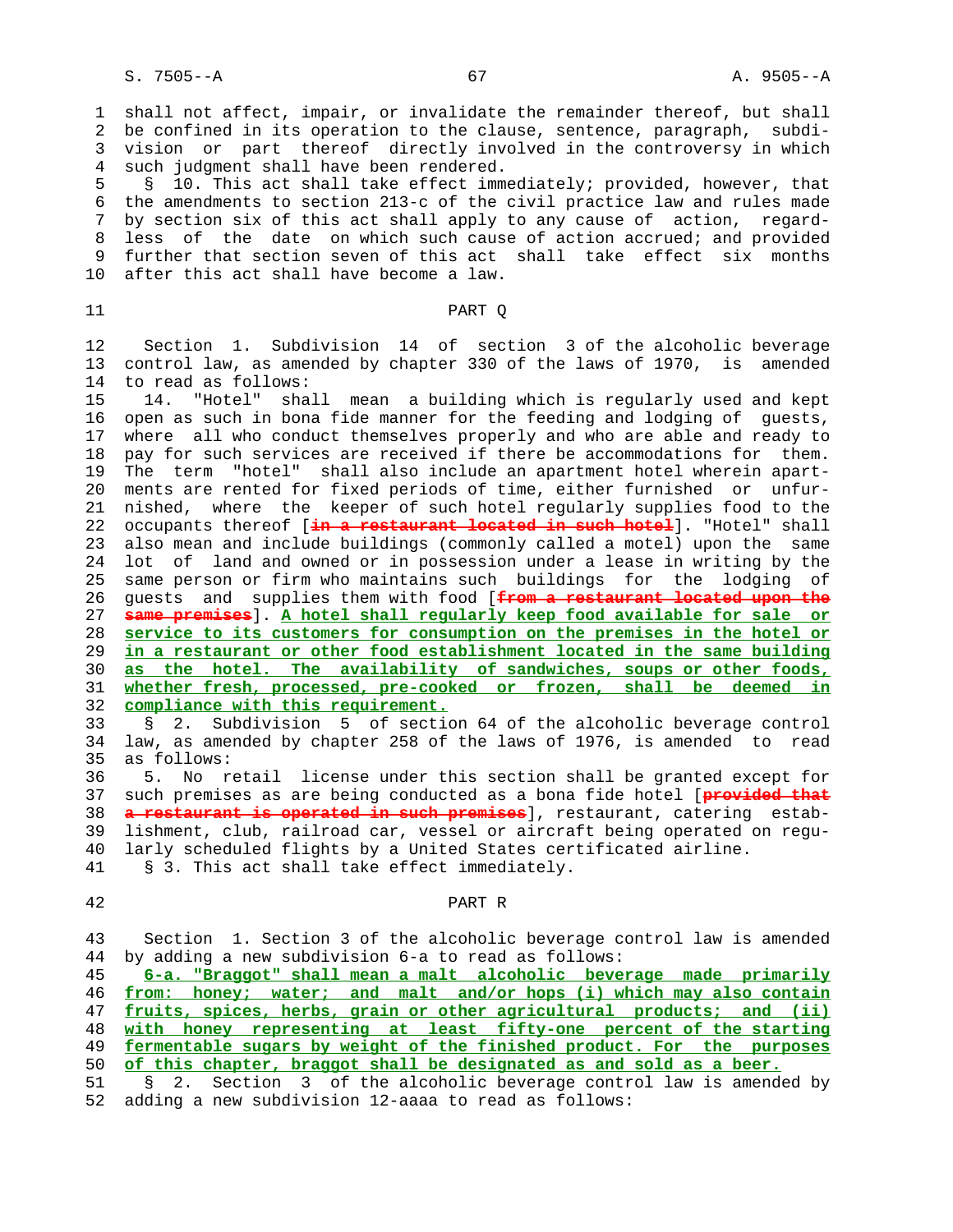S. 7505--A 68 69 A. 9505--A

| 1        | 12-aaaa. "Farm meadery" means and includes any place or premises,                    |
|----------|--------------------------------------------------------------------------------------|
| 2        | located on a farm in New York state, in which New York state labelled                |
| 3        | mead or New York state labelled braggot is manufactured, stored and                  |
| 4        | sold, or any other place or premises in New York state in which New York             |
| 5        | state labelled mead or New York state labelled braggot is manufactured,              |
| 6        | stored and sold.                                                                     |
| 7        | § 3. Section 3 of the alcoholic beverage control<br>law is<br>amended by             |
| 8        | adding a new subdivision 19-a to read as follows:                                    |
| 9        | 19-a. "Mead" shall mean a wine made primarily from honey and water:                  |
| 10       | (i) which may also contain hops, fruits, spices, herbs, grain or other               |
| 11       | agricultural products; and (ii) with honey representing at least fifty-              |
| 12       | one percent of the starting fermentable sugars by weight of the finished             |
| 13       | product. The brand or trade name label owner of such alcoholic beverage              |
| 14       | shall designate whether such alcoholic beverage shall be sold as and                 |
| 15       | treated in the same manner as wine or mead for all purposes under this               |
| 16       | chapter. Provided, however, any mead containing more than eight and                  |
| 17       | one-half per centum alcohol by volume shall be designated, sold as and               |
| 18       | treated in the same manner as wine.                                                  |
| 19       | § 4. Section 3 of the alcoholic beverage control<br>is<br>law<br>amended by          |
| 20       | adding a new subdivision 20-f to read as follows:                                    |
| 21       | 20-f. "New York state labeled braggot" means braggot made exclusively                |
| 22       | from honey produced in New York state.                                               |
| 23       | § 5. Section 3 of the alcoholic beverage control<br>law is amended by                |
| 24       | adding a new subdivision 20-g to read as follows:                                    |
| 25       | 20-g. "New York state labeled mead" means mead made exclusively from                 |
| 26       | honey produced in New York state.                                                    |
| 27       | § 6. The alcoholic beverage control law is amended by adding a new                   |
| 28       | article 6-A to read as follows:                                                      |
|          |                                                                                      |
|          |                                                                                      |
| 29       | <b>ARTICLE 6-A</b>                                                                   |
| 30       | SPECIAL PROVISIONS RELATING TO MEAD                                                  |
| 31       | Section 86. Farm meadery license.                                                    |
| 32       | 87. Authorization for sale of mead and braggot by retail licen-                      |
| 33       | sees.                                                                                |
| 34       | 88. Authorization for sale of mead and braggot by wholesale                          |
| 35       | licensees.                                                                           |
| 36       | \$ 86. Farm meadery license. 1. Any person may apply to the authority                |
| 37       | for a farm meadery license as provided for in this section to produce                |
| 38       | mead and braggot within this state for sale. Such application shall be               |
| 39       | in writing and verified and shall contain such information as the                    |
| 40       | authority shall require. Such application shall be accompanied by a                  |
| 41       | check or draft for the amount required by this article for such license.             |
| 42       | If the authority grants the application, it shall issue a license in                 |
| 43       | such form as shall be determined by its rules. Such license shall                    |
| 44       | contain a description of the licensed premises and in form and in                    |
| 45       | substance shall be a license to the person therein specifically desig-               |
| 46       | nated to produce mead and braggot in the premises therein specifically               |
| 47       | The annual fee for such a license shall be seventy-five<br>licensed.                 |
| 48       | dollars.                                                                             |
| 49       | 2. A farm meadery license shall authorize the holder thereof to oper-                |
| 50       | ate a meadery for the manufacture of New York state labelled mead and                |
| 51<br>52 | New York state labelled braggot. Such a license shall also authorize the             |
| 53       | licensee to:<br>(a) sell in bulk mead or braggot manufactured by the licensee to any |
| 54       | person licensed to manufacture alcoholic beverages in this state or to a             |
| 55       | permittee engaged in the manufacture of products which are unfit for                 |

**beverage use;**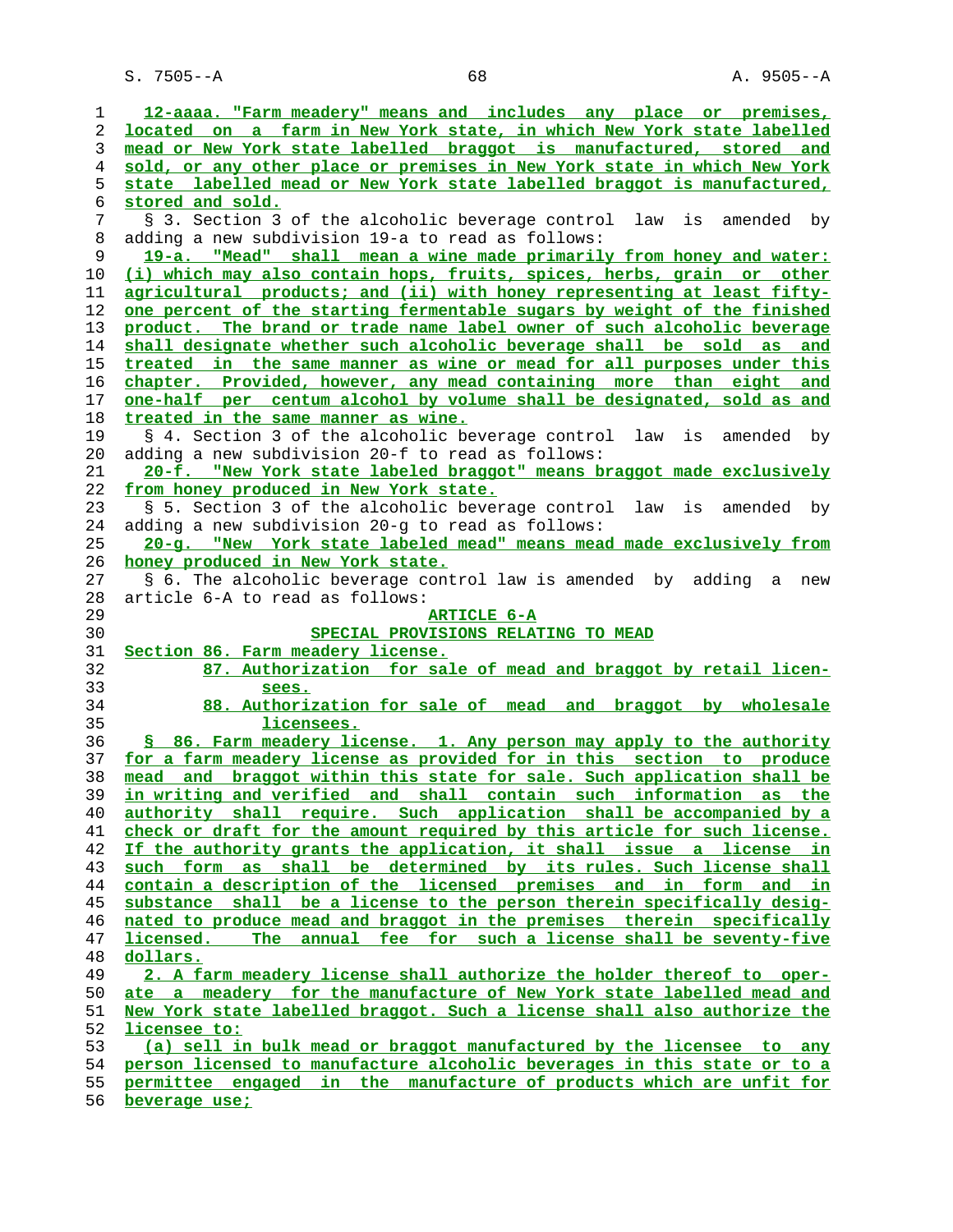**(b) sell or deliver mead or braggot manufactured by the licensee to persons outside the state pursuant to the laws of the place of such delivery; (c) sell mead manufactured by the licensee to wholesalers and retail- ers licensed in this state to sell such mead, licensed farm distillers, licensed farm wineries, licensed wineries, licensed farm breweries, licensed farm cideries and any other licensed farm meadery. All such mead sold by the licensee shall be securely sealed and have attached thereto a label as shall be required by section one hundred seven-a of this chapter; (d) sell braggot manufactured by the licensee to wholesalers and retailers licensed in this state to sell beer, licensed farm distillers, licensed farm wineries, licensed breweries, licensed farm breweries, licensed farm cideries and any other licensed farm meadery. All such braggot sold by the licensee shall be securely sealed and have attached thereto a label as shall be required by section one hundred seven-a of this chapter; (e) operate, or use the services of, a custom crush facility as defined in subdivision nine-a of section three of this chapter; (f) at the licensed premises, conduct tastings of, and sell at retail for consumption on or off the licensed premises, any New York state labeled mead, New York state labeled braggot, New York state labeled beer, New York state labeled cider, New York state labeled liquor or New York state labeled wine. Provided, however, for tastings and sales for on-premises consumption, the licensee shall regularly keep food avail- able for sale or service to its retail customers for consumption on the premises. A licensee providing the following shall be deemed in compli- ance with this provision: (i) sandwiches, soups or other such foods, whether fresh, processed, pre-cooked or frozen; and/or (ii) food items intended to complement the tasting of alcoholic beverages, which shall mean a diversified selection of food that is ordinarily consumed without the use of tableware and can be conveniently consumed while standing or walking, including but not limited to: cheeses, fruits, vegetables, chocolates, breads, mustards and crackers. All of the provisions of this chapter relative to licensees selling alcoholic beverages at retail shall apply; (g) operate a restaurant, hotel, catering establishment, or other food and drinking establishment in or adjacent to the licensed premises and sell at such place, at retail for consumption on the premises, any New York state labeled mead, New York state labeled braggot, New York state labeled beer, New York state labeled cider, New York state labeled liquor or New York state labeled wine. All of the provisions of this chapter relative to licensees selling alcoholic beverages at retail shall apply. Notwithstanding any other provision of law, the licensed farm meadery may apply to the authority for a license under this chapter to sell other alcoholic beverages at retail for consumption on the prem- ises at such establishment; and (h) store and sell gift items in a tax-paid room upon the licensed premises incidental to the sale of mead and braggot. These gift items shall be limited to the following categories: (i) non-alcoholic beverag- es for consumption on or off premises, including but not limited to bottled water, juice and soda beverages; (ii) food items for the purpose of complementing mead tastings, shall mean a diversified selection of food which is ordinarily consumed without the use of tableware and can conveniently be consumed while standing or walking; (iii) food items, which shall include locally produced farm products and any food or food**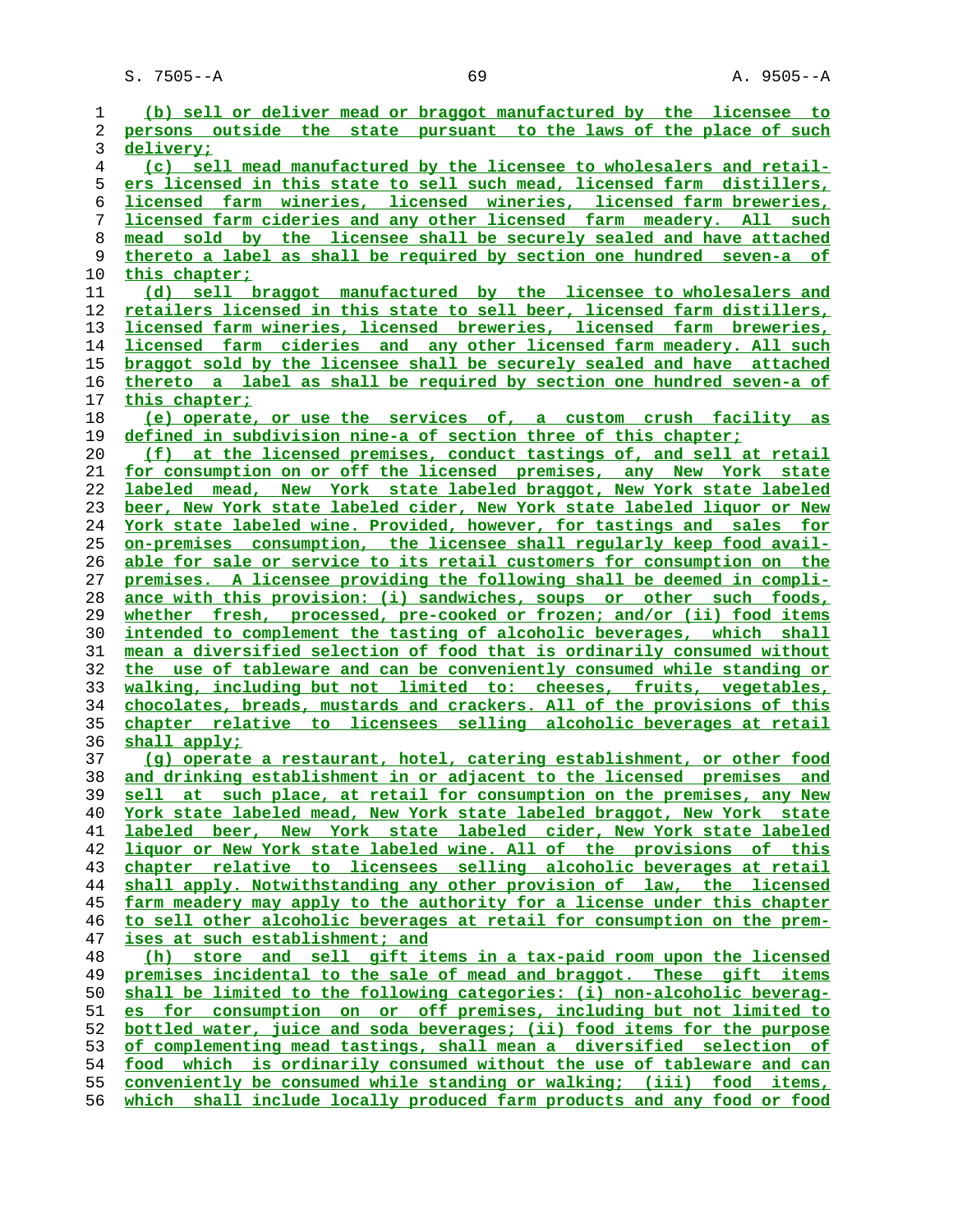| 1              | product not specifically prepared for immediate consumption upon the     |
|----------------|--------------------------------------------------------------------------|
| 2              | premises; (iv) mead and braggot supplies and accessories, which shall    |
| 3              | include any item utilized for the storage, serving or consumption of     |
| $\overline{4}$ | mead and braggot or for decorative purposes; (v) souvenir items, which   |
| 5              | shall include, but not be limited to artwork, crafts, clothing, agricul- |
| 6              | tural products and any other articles which can be construed to propa-   |
| 7              | gate tourism within the region; and (vi) mead-making and braggot-making  |
| 8              | equipment.                                                               |
| 9              | 3. A licensed farm meadery may engage in any other business on the       |
| 10             | licensed premises subject to such rules and regulations as the liquor    |
| 11             | authority may prescribe. In prescribing such rules and regulations, the  |
| 12             | liquor authority shall promote the expansion and profitability of mead   |
| 13             | and braggot production and of tourism in New York, thereby promoting the |
| 14             | conservation, production and enhancement of New York state agricultural  |
| 15             | lands. Further, such rules and regulations shall determine which busi-   |
| 16             | nesses will be compatible with the policy and purposes of this chapter   |
| 17             | and shall consider the effect of particular businesses on the community  |
| 18             | and area in the vicinity of the farm meadery licensee.                   |
| 19             | 4. Notwithstanding any provision of this chapter to the contrary,<br>any |
| 20             | farm meadery licensee may charge for tours of its premises.              |
| 21             | 5. The holder of a license issued under this section may operate up to   |
| 22             | five branch offices located away from the licensed farm meadery. Such    |
| 23             | locations shall be considered part of the licensed premises and<br>all   |
| 24             | activities allowed at and limited to the farm meadery may be conducted   |
| 25             | at the branch offices. Such branch offices shall not be located within,  |
| 26             | share a common entrance and exit with, or have any interior access to    |
| 27             | any other business, including premises licensed to sell alcoholic bever- |
| 28             | ages at retail. Prior to commencing operation of any such branch office, |
| 29             | the licensee shall notify the authority of the location of such branch   |
| 30             | office and the authority may issue a permit for the operation of same.   |
| 31             | 6. (a) No farm meadery shall manufacture in excess of two hundred        |
| 32             | fifty thousand gallons of mead and/or braggot annually.                  |
| 33             | (b) A licensed farm meadery shall produce at least fifty gallons of      |
| 34             | mead and/or braggot annually.                                            |
| 35             | 7. No licensed farm meadery shall manufacture or sell any mead other     |
| 36             | than New York state labelled mead.                                       |
| 37             | 8. No licensed farm meadery shall manufacture or sell any braggot        |
| 38             | other than New York state labelled braggot.                              |
| 39             | 9. The authority is hereby authorized to promulgate rules and requ-      |
| 40             | lations to effectuate the purposes of this section. In prescribing such  |
| 41             | rules and requlations, the authority shall promote the expansion and     |
| 42             | profitability of mead production and of tourism in New York, thereby     |
| 43             | promoting the conservation, production and enhancement of New York state |
| 44             | <u>agricultural lands.</u>                                               |
| 45             | § 87. Authorization for sale of mead and braggot by retail licensees.    |
| 46             | 1. Each retail licensee under this chapter shall have the right, by      |
| 47             | virtue of his license and without being required to pay any additional   |
| 48             | fee for the privilege, to sell at retail for consumption on or off the   |
| 49             | premises, as the case may be, mead which has not been designated as a    |
|                | wine pursuant to subdivision nineteen-a of section three of this chapter |
| 50<br>51       | and which has been purchased from a person licensed to produce or sell   |
| 52             | mead at wholesale under this chapter.                                    |
| 53             | 2. Each retail licensee authorized to sell wine under this chapter       |
|                |                                                                          |
| 54             | shall have the right, by virtue of his license and without being         |
| 55             | required to pay any additional fee for the privilege, to sell at retail  |

**for consumption on or off the premises, as the case may be, mead which**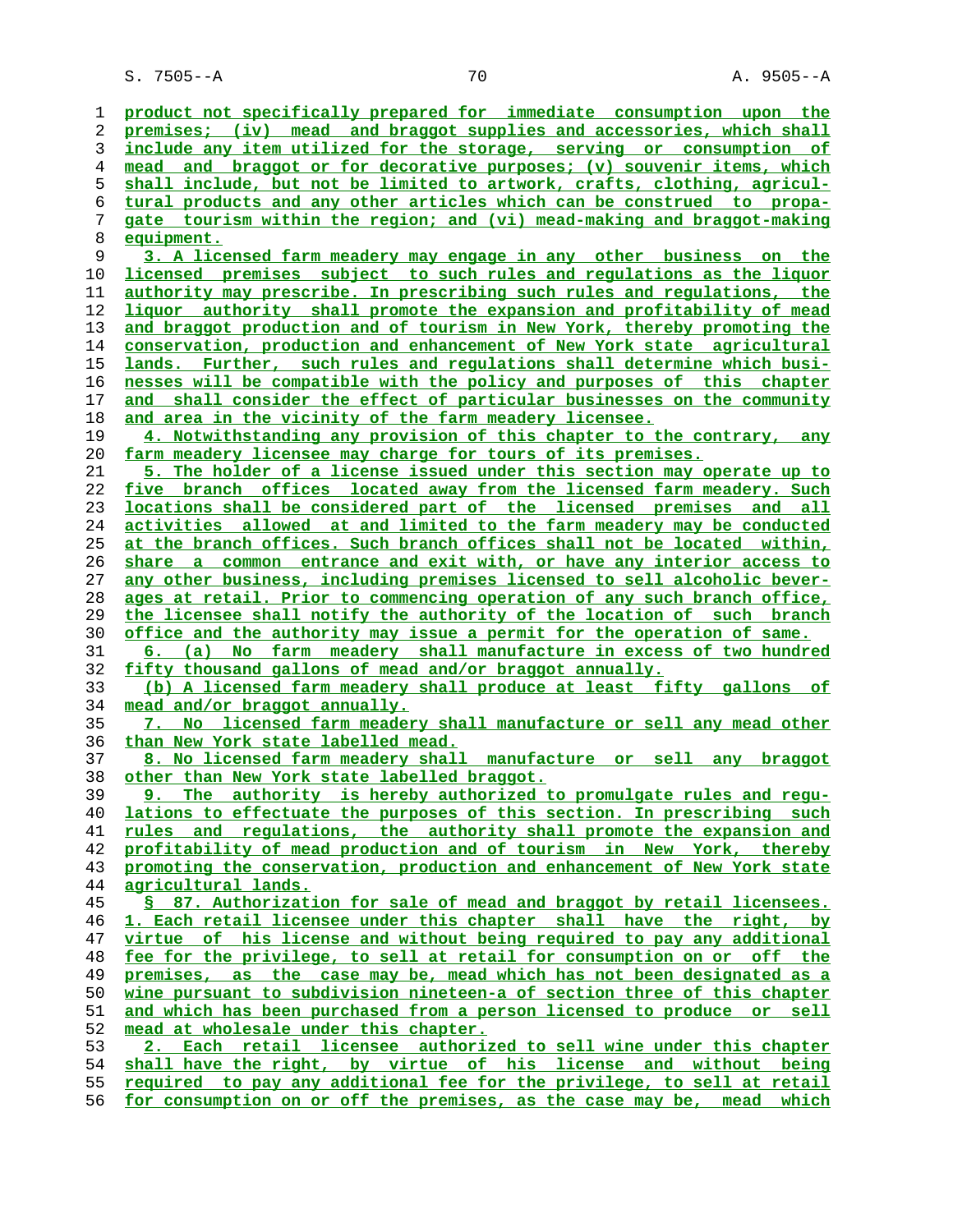1 **has been designated as a wine pursuant to subdivision nineteen-a of** 2 **section three of this chapter and which has been purchased from a person** 3 **licensed to produce or sell mead at wholesale under this chapter.** 4 **3. Each retail licensee authorized to sell beer under this chapter** 5 **shall have the right, by virtue of his license and without being** 6 **required to pay any additional fee for the privilege, to sell at retail** 7 **for consumption on or off the premises, as the case may be, braggot** 8 **which has been purchased from a person licensed to produce or sell brag-** 9 **got at wholesale under this chapter.** 10 **§ 88. Authorization for sale of mead and braggot by wholesale licen-** 11 **sees. 1. Each wholesale licensee authorized to sell beer under this** 12 **chapter shall have the right, by virtue of its license and without being** 13 **required to pay any additional fee for the privilege, to sell at whole-** 14 **sale: (a) braggot purchased from a person licensed to produce braggot** 15 **under this chapter. Such braggot shall be subject to the provisions of** 16 **this chapter regarding the tasting and sale of beer at wholesale and** 17 **retail; or** 18 **(b) mead purchased from a person licensed to produce mead and which** 19 **has not been designated as wine pursuant to subdivision nineteen-a of** 20 **section three of this chapter. Such mead shall be subject to the** 21 **provisions of this chapter regarding the tasting and sale of beer at** 22 **wholesale and retail.** 23 **2. Each wholesale licensee authorized to sell wine under this chapter** 24 **shall have the right, by virtue of its license and without being** 25 **required to pay any additional fee for the privilege, to sell at whole-** 26 **sale mead purchased from a person licensed to produce mead and which has** 27 **been designated as wine pursuant to subdivision nineteen-a of section** 28 **three of this chapter. Such mead shall be subject to the provisions of** 29 **this chapter regarding the tasting and sale of wine at wholesale and** 30 **retail.** 31 § 7. Subdivision 3 of section 17 of the alcoholic beverage control 32 law, as amended by section 3 of chapter 297 of the laws of 2016, is 33 amended to read as follows: 34 3. To revoke, cancel or suspend for cause any license or permit issued 35 under this chapter and/or to impose a civil penalty for cause against 36 any holder of a license or permit issued pursuant to this chapter. Any 37 civil penalty so imposed shall not exceed the sum of ten thousand 38 dollars as against the holder of any retail permit issued pursuant to 39 sections ninety-five, ninety-seven, ninety-eight, ninety-nine-d, and 40 paragraph f of subdivision one of section ninety-nine-b of this chapter, 41 and as against the holder of any retail license issued pursuant to 42 sections fifty-three-a, fifty-four, fifty-four-a, fifty-five, fifty- 43 five-a, sixty-three, sixty-four, sixty-four-a, sixty-four-b, 44 sixty-four-c, seventy-six-f, seventy-nine, eighty-one and eighty-one-a 45 of this chapter, and the sum of thirty thousand dollars as against the 46 holder of a license issued pursuant to sections fifty-three, **fifty-** 47 **eight, fifty-eight-c,** sixty-one-a, sixty-one-b, seventy-six, seventy- 48 six-a, [**and**] seventy-eight **and eighty-six** of this chapter, provided that 49 the civil penalty against the holder of a wholesale license issued 50 pursuant to section fifty-three of this chapter shall not exceed the sum 51 of ten thousand dollars where that licensee violates provisions of this 52 chapter during the course of the sale of beer at retail to a person for 53 consumption at home, and the sum of one hundred thousand dollars as 54 against the holder of any license issued pursuant to sections fifty-one, 55 sixty-one, and sixty-two of this chapter. Any civil penalty so imposed 56 shall be in addition to and separate and apart from the terms and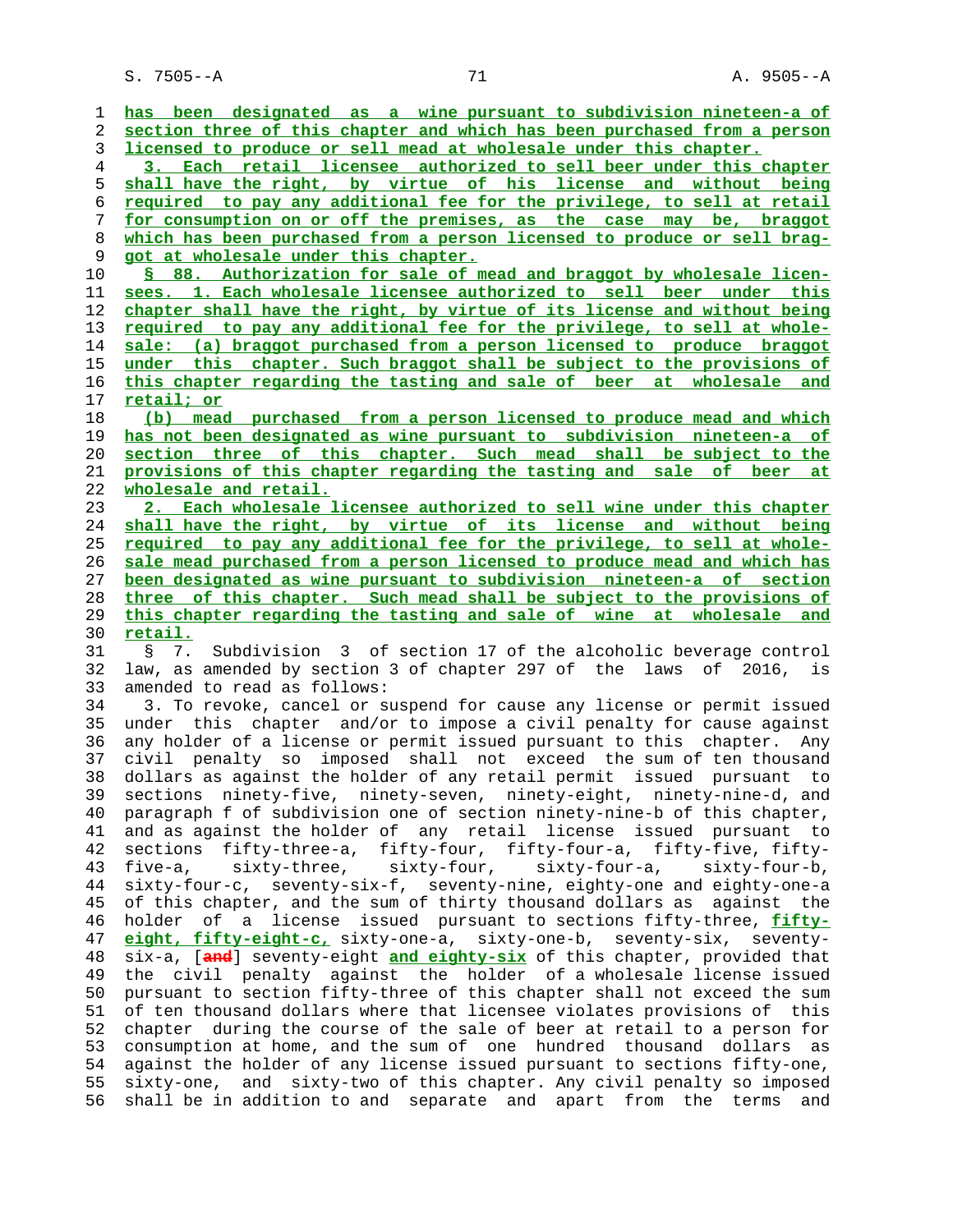1 provisions of the bond required pursuant to section one hundred twelve 2 of this chapter. Provided that no appeal is pending on the imposition of 3 such civil penalty, in the event such civil penalty imposed by the divi- 4 sion remains unpaid, in whole or in part, more than forty-five days 5 after written demand for payment has been sent by first class mail to 6 the address of the licensed premises, a notice of impending default 7 judgment shall be sent by first class mail to the licensed premises and 8 by first class mail to the last known home address of the person who<br>9 signed the most recent license application. The notice of impending signed the most recent license application. The notice of impending 10 default judgment shall advise the licensee: (a) that a civil penalty was 11 imposed on the licensee; (b) the date the penalty was imposed; (c) the 12 amount of the civil penalty; (d) the amount of the civil penalty that 13 remains unpaid as of the date of the notice; (e) the violations for 14 which the civil penalty was imposed; and (f) that a judgment by default 15 will be entered in the supreme court of the county in which the licensed 16 premises are located, or other court of civil jurisdiction or any other 17 place provided for the entry of civil judgments within the state of New 18 York unless the division receives full payment of all civil penalties 19 due within twenty days of the date of the notice of impending default 20 judgment. If full payment shall not have been received by the division 21 within thirty days of mailing of the notice of impending default judg- 22 ment, the division shall proceed to enter with such court a statement of 23 the default judgment containing the amount of the penalty or penalties 24 remaining due and unpaid, along with proof of mailing of the notice of 25 impending default judgment. The filing of such judgment shall have the 26 full force and effect of a default judgment duly docketed with such 27 court pursuant to the civil practice law and rules and shall in all 28 respects be governed by that chapter and may be enforced in the same 29 manner and with the same effect as that provided by law in respect to 30 execution issued against property upon judgments of a court of record. A 31 judgment entered pursuant to this subdivision shall remain in full force 32 and effect for eight years notwithstanding any other provision of law. 33 § 8. Subdivision 3 of section 17 of the alcoholic beverage control 34 law, as amended by section 4 of chapter 297 of the laws of 2016, is 35 amended to read as follows:

 36 3. To revoke, cancel or suspend for cause any license or permit issued 37 under this chapter and/or to impose a civil penalty for cause against 38 any holder of a license or permit issued pursuant to this chapter. Any 39 civil penalty so imposed shall not exceed the sum of ten thousand 40 dollars as against the holder of any retail permit issued pursuant to 41 sections ninety-five, ninety-seven, ninety-eight, ninety-nine-d, and 42 paragraph f of subdivision one of section ninety-nine-b of this chapter, 43 and as against the holder of any retail license issued pursuant to 44 sections fifty-three-a, fifty-four, fifty-four-a, fifty-five, fifty- 45 five-a, sixty-three, sixty-four, sixty-four-a, sixty-four-b, 46 sixty-four-c, seventy-six-f, seventy-nine, eighty-one, and eighty-one-a 47 of this chapter, and the sum of thirty thousand dollars as against the 48 holder of a license issued pursuant to sections fifty-three, **fifty-** 49 **eight, fifty-eight-c,** sixty-one-a, sixty-one-b, seventy-six, seventy- 50 six-a [**and**]**,** seventy-eight **and eighty-six** of this chapter, provided that 51 the civil penalty against the holder of a wholesale license issued 52 pursuant to section fifty-three of this chapter shall not exceed the sum 53 of ten thousand dollars where that licensee violates provisions of this 54 chapter during the course of the sale of beer at retail to a person for 55 consumption at home, and the sum of one hundred thousand dollars as 56 against the holder of any license issued pursuant to sections fifty-one,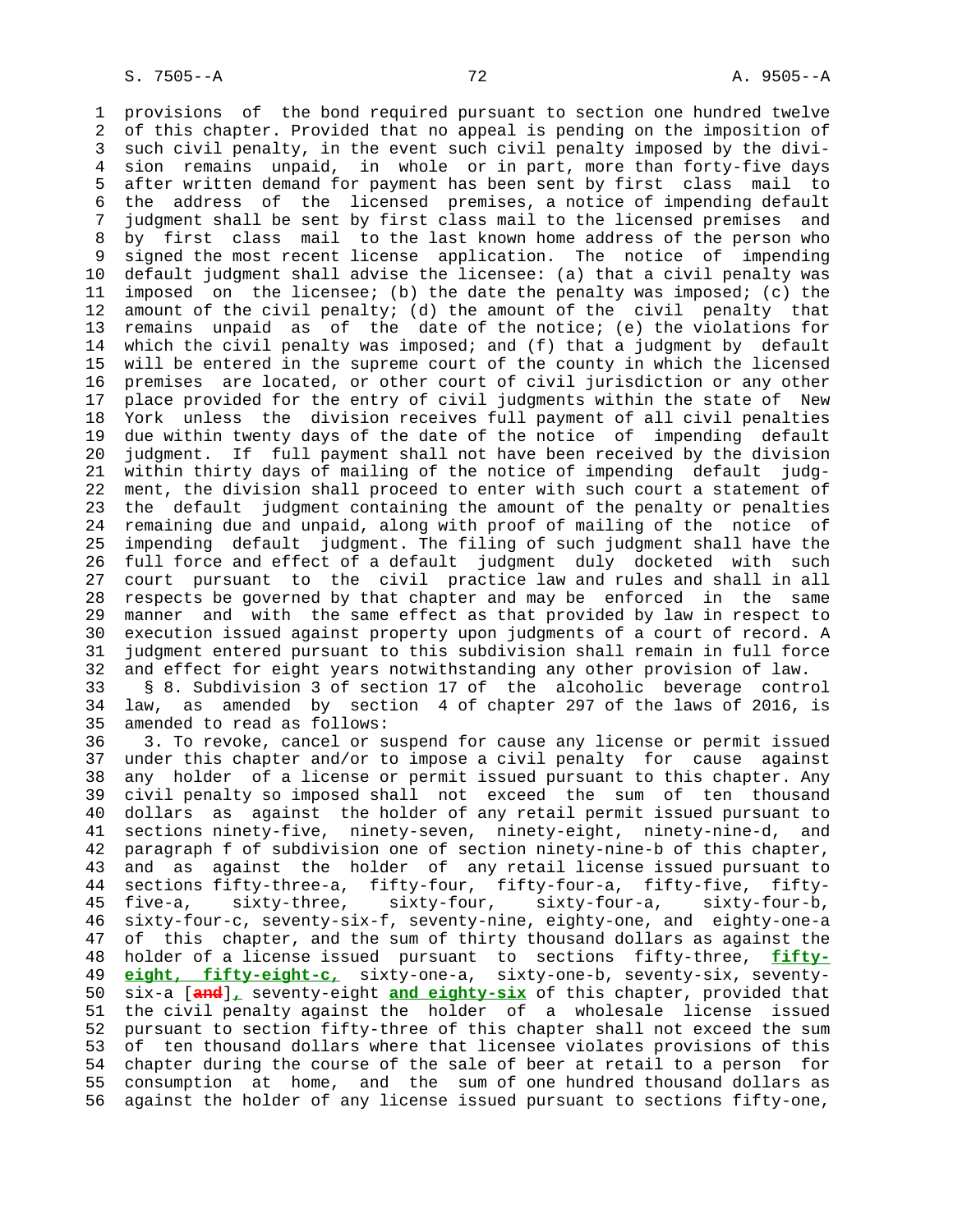1 sixty-one and sixty-two of this chapter. Any civil penalty so imposed 2 shall be in addition to and separate and apart from the terms and 3 provisions of the bond required pursuant to section one hundred twelve 4 of this chapter. Provided that no appeal is pending on the imposition of 5 such civil penalty, in the event such civil penalty imposed by the divi- 6 sion remains unpaid, in whole or in part, more than forty-five days 7 after written demand for payment has been sent by first class mail to 8 the address of the licensed premises, a notice of impending default 9 judgment shall be sent by first class mail to the licensed premises and 10 by first class mail to the last known home address of the person who 11 signed the most recent license application. The notice of impending 12 default judgment shall advise the licensee: (a) that a civil penalty was 13 imposed on the licensee; (b) the date the penalty was imposed; (c) the 14 amount of the civil penalty; (d) the amount of the civil penalty that 15 remains unpaid as of the date of the notice; (e) the violations for 16 which the civil penalty was imposed; and (f) that a judgment by default 17 will be entered in the supreme court of the county in which the licensed 18 premises are located, or other court of civil jurisdiction, or any other 19 place provided for the entry of civil judgments within the state of New 20 York unless the division receives full payment of all civil penalties 21 due within twenty days of the date of the notice of impending default 22 judgment. If full payment shall not have been received by the division 23 within thirty days of mailing of the notice of impending default judg- 24 ment, the division shall proceed to enter with such court a statement of 25 the default judgment containing the amount of the penalty or penalties 26 remaining due and unpaid, along with proof of mailing of the notice of 27 impending default judgment. The filing of such judgment shall have the 28 full force and effect of a default judgment duly docketed with such 29 court pursuant to the civil practice law and rules and shall in all 30 respects be governed by that chapter and may be enforced in the same 31 manner and with the same effect as that provided by law in respect to 32 execution issued against property upon judgments of a court of record. A 33 judgment entered pursuant to this subdivision shall remain in full force 34 and effect for eight years notwithstanding any other provision of law.

 35 § 9. Paragraphs (a), (b), (c), (d), (e), (f), (g), (h), (i) and (l) of 36 subdivision 2 of section 51-a of the alcoholic beverage control law, 37 paragraphs (a), (b), (c), (f), (h), (i) and (l) as added by chapter  $108$  38 of the laws of 2012, paragraph (d) as amended by chapter 384 of the laws 39 of 2013, paragraph (e) as amended by chapter 328 of the laws of 2016, 40 paragraph (g) as amended by chapter 431 of the laws of 2014, and para- 41 graph (l) as relettered by chapter 384 of the laws of 2013, are amended 42 to read as follows:

 43 (a) manufacture New York state labelled cider **and New York state** 44 **labeled braggot**;

 45 (b) sell in bulk [**beer and cider**] **alcoholic beverages** manufactured by 46 the licensee to any person licensed to manufacture alcoholic beverages 47 in this state or to a permittee engaged in the manufacture of products 48 which are unfit for beverage use;

 49 (c) sell or deliver [**beer and cider**] **alcoholic beverages** manufactured 50 by the licensee to persons outside the state pursuant to the laws of the 51 place of such delivery;

 52 (d) sell [**beer and cider**] **alcoholic beverages** manufactured by the 53 licensee to wholesalers and retailers licensed in this state to sell 54 such [**beer and cider**] **alcoholic beverages**, licensed farm distillers, 55 licensed farm wineries, licensed farm cideries**, licensed farm meaderies** 56 and any other licensed farm brewery. All such [**beer and cider**] **alcoholic**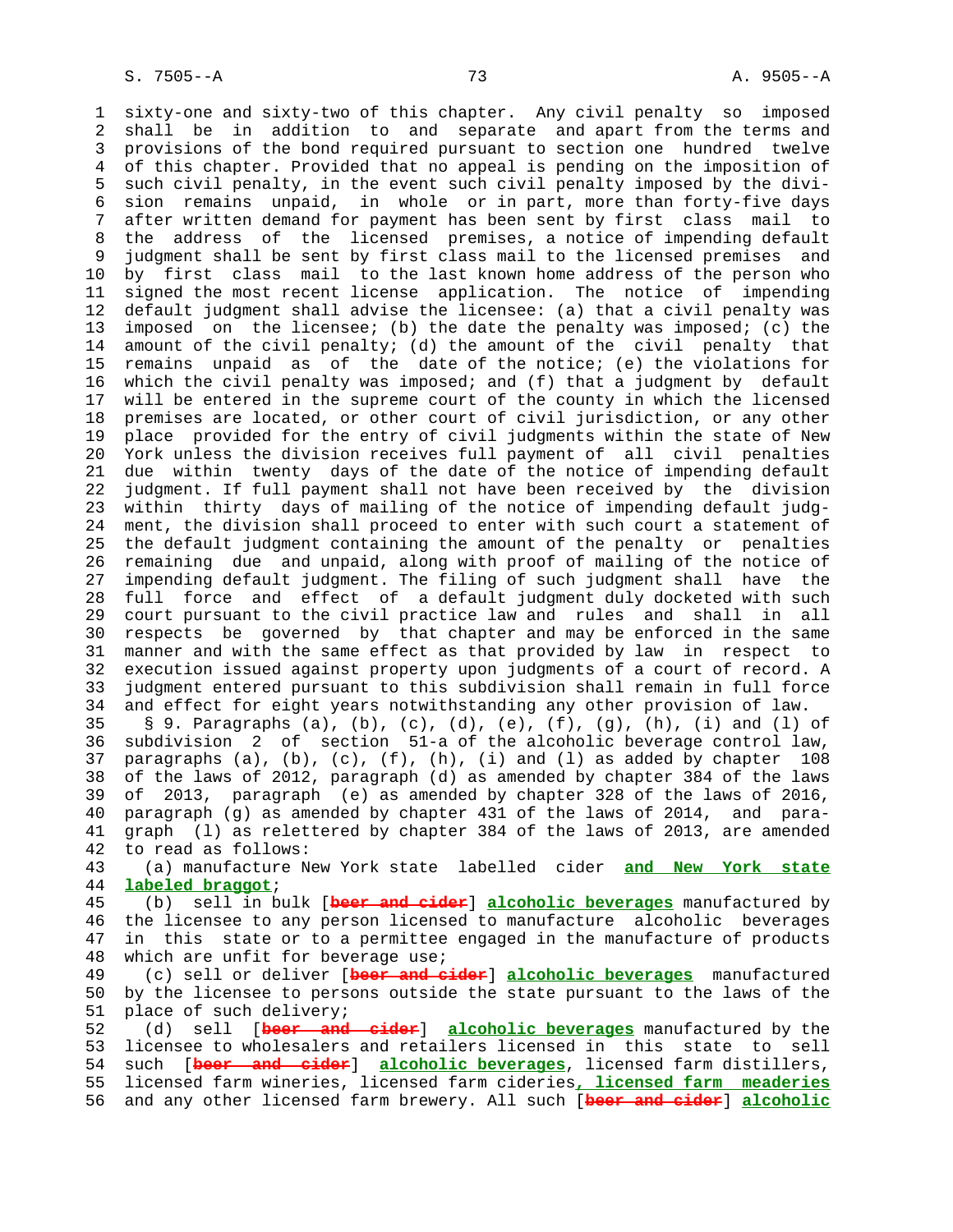1 **beverages** sold by the licensee shall be securely sealed and have 2 attached thereto a label as shall be required by section one hundred 3 seven-a of this chapter; 4 (e) sell at the licensed premises [**beer and cider**] **alcoholic beverages** 5 manufactured by the licensee or any other licensed farm brewery[**, and** 6 **wine and spirits manufactured by any licensed farm winery or farm** 7 **distillery, at retail for consumption on or off the licensed premises**]; 8 (f) conduct tastings at the licensed premises of [**beer and cider**] 9 **alcoholic beverages** manufactured by the licensee or any other licensed 10 farm brewery; 11 (g) operate a restaurant, hotel, catering establishment, or other food 12 and drinking establishment in or adjacent to the licensed premises and 13 sell at such place, at retail for consumption on the premises, [**beer and** 14 **cider**] **alcoholic beverages** manufactured by the licensee and any New York 15 state labeled beer**, New York state labeled braggot** or New York state 16 labeled cider. All of the provisions of this chapter relative to 17 licenses to sell [**beer**] **alcoholic beverages** at retail for consumption on 18 and off the premises shall apply so far as applicable to such licensee. 19 Notwithstanding any other provision of law, the licensed farm brewery 20 may apply to the authority for a license under this chapter to sell 21 other alcoholic beverages at retail for consumption on the premises at 22 such establishment; 23 (h) sell [**beer and cider**] **alcoholic beverages** manufactured by the 24 licensee or any other licensed farm brewery at retail for consumption 25 off the premises, at the state fair, at recognized county fairs and at 26 farmers markets operated on a not-for-profit basis; 27 (i) conduct tastings of and sell at retail for consumption off the 28 premises New York state labelled wine **and mead** manufactured by a 29 [**licensed winery or licensed farm winery**] **person licensed to produce** 30 **wine or mead under this chapter**; 31 (l) **conduct tastings of and sell at retail for consumption off the** 32 **premises New York state labelled braggot manufactured by a person** 33 **licensed to produce braggot under this chapter; and** 34 **(m)** engage in any other business on the licensed premises subject to 35 such rules and regulations as the authority may prescribe. Such rules 36 and regulations shall determine which businesses will be compatible with 37 the policy and purposes of this chapter and shall consider the effect of 38 particular businesses on the community and area in the vicinity of the 39 farm brewery licensee. 40 § 10. Paragraph (a) and subparagraph (ii) of paragraph (b) of subdivi- 41 sion 3 of section 51-a of the alcoholic beverage control law, as added 42 by chapter 108 of the laws of 2012, are amended to read as follows: 43 (a) A farm brewery licensee may apply for a permit to conduct tastings 44 away from the licensed premises of [**beer and cider**] **alcoholic beverages** 45 produced by the licensee. Such permit shall be valid throughout the 46 state and may be issued on an annual basis or for individual events. 47 Each such permit and the exercise of the privilege granted thereby shall 48 be subject to such rules and conditions of the authority as it deems 49 necessary. 50 (ii) any liability stemming from a right of action resulting from a 51 tasting of [**beer or cider**] **alcoholic beverages** as authorized herein and 52 in accordance with the provisions of sections 11-100 and 11-101 of the 53 general obligations law, shall accrue to the farm brewery. 54 § 11. Subdivision 4 of section 51-a of the alcoholic beverage control 55 law, as added by chapter 108 of the laws of 2012, is amended to read as 56 follows: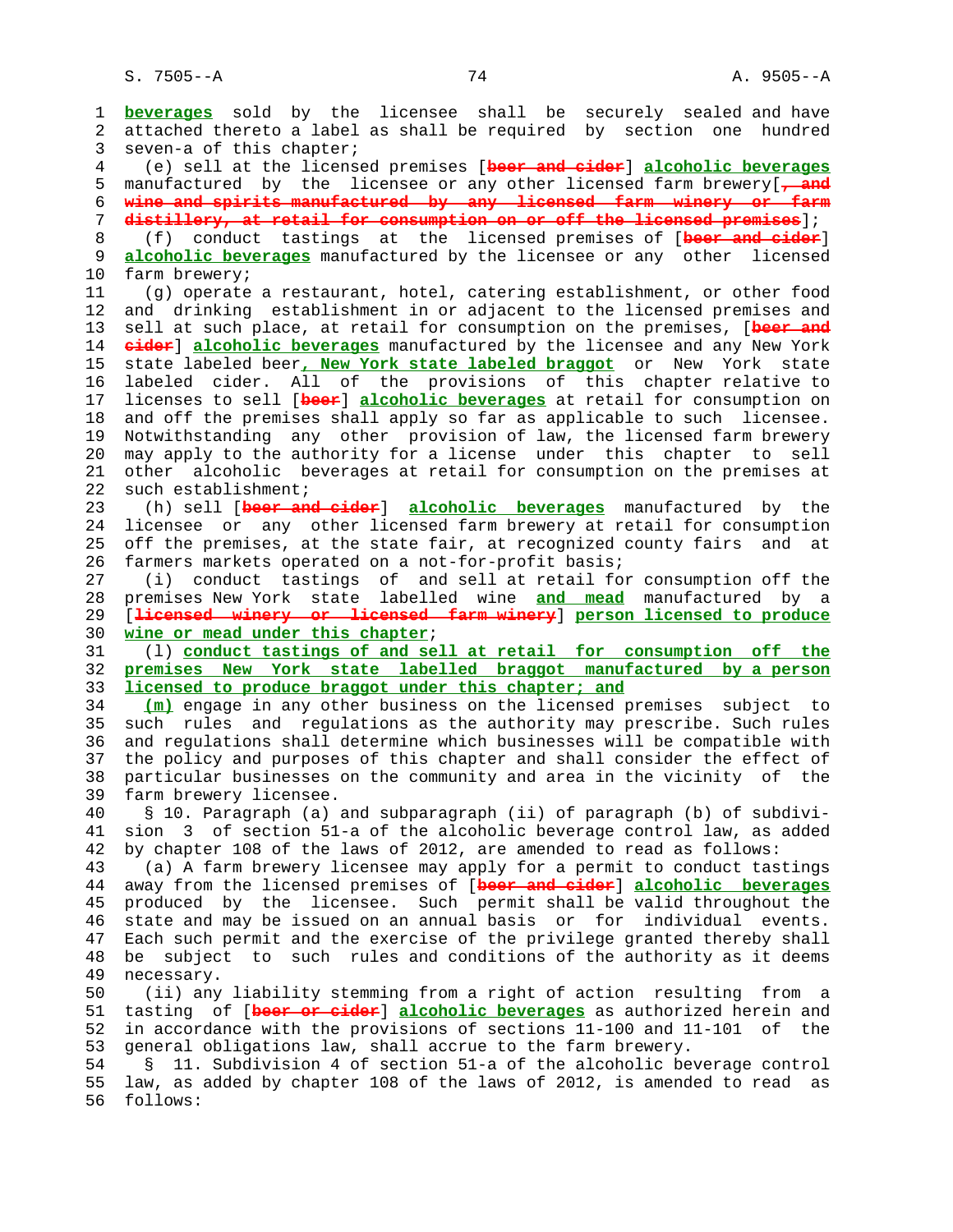1 4. A licensed farm brewery holding a tasting permit issued pursuant to 2 subdivision three of this section may apply to the authority for a 3 permit to sell [**beer and cider**] **alcoholic beverages** produced by such 4 farm brewery, by the bottle, during such tastings in premises licensed 5 under sections sixty-four, sixty-four-a, eighty-one and eighty-one-a of 6 this chapter. Each such permit and the exercise of the privilege grant- 7 ed thereby shall be subject to such rules and conditions of the authori- 8 ty as it deems necessary.<br>9 8 12. Subdivision 10 of 9 § 12. Subdivision 10 of section 51-a of the alcoholic beverage control 10 law, as amended by chapter 431 of the laws of 2014, is amended to read 11 as follows: 12 10. (a) No farm brewery shall manufacture in excess of seventy-five 13 thousand finished barrels of [**beer and cider**] **alcoholic beverages** annu- 14 ally. 15 (b) A farm brewery shall manufacture at least fifty barrels of [**beer** 16 **and cider**] **alcoholic beverages** annually. 17 § 13. Subdivisions 1 and 2 of section 56-a of the alcoholic beverage 18 control law, as amended by chapter 422 of the laws of 2016, are amended 19 to read as follows: 20 1. In addition to the annual fees provided for in this chapter, there 21 shall be paid to the authority with each initial application for a 22 license filed pursuant to section fifty-one, fifty-one-a, fifty-two, 23 fifty-three, fifty-eight, fifty-eight-c, fifty-eight-d, sixty-one, 24 sixty-two, seventy-six, seventy-seven [**or**]**,** seventy-eight **or eighty-six** 25 of this chapter, a filing fee of four hundred dollars; with each initial 26 application for a license filed pursuant to section sixty-three, sixty- 27 four, sixty-four-a or sixty-four-b of this chapter, a filing fee of two 28 hundred dollars; with each initial application for a license filed 29 pursuant to section fifty-three-a, fifty-four, fifty-five, fifty-five-a, 30 seventy-nine, eighty-one or eighty-one-a of this chapter, a filing fee 31 of one hundred dollars; with each initial application for a permit filed 32 pursuant to section ninety-one, ninety-one-a, ninety-two, ninety-two-a, 33 ninety-three, ninety-three-a, if such permit is to be issued on a calen- 34 dar year basis, ninety-four, ninety-five, ninety-six or ninety-six-a, or 35 pursuant to paragraph b, c, e or j of subdivision one of section nine- 36 ty-nine-b of this chapter if such permit is to be issued on a calendar 37 year basis, or for an additional bar pursuant to subdivision four of 38 section one hundred of this chapter, a filing fee of twenty dollars; and 39 with each application for a permit under section ninety-three-a of this 40 chapter, other than a permit to be issued on a calendar year basis, 41 section ninety-seven, ninety-eight, ninety-nine, or ninety-nine-b of 42 this chapter, other than a permit to be issued pursuant to paragraph b, 43 c, e or j of subdivision one of section ninety-nine-b of this chapter on 44 a calendar year basis, a filing fee of ten dollars. 45 2. In addition to the annual fees provided for in this chapter, there 46 shall be paid to the authority with each renewal application for a 47 license filed pursuant to section fifty-one, fifty-one-a, fifty-two, 48 fifty-three, fifty-eight, fifty-eight-c, fifty-eight-d, sixty-one, 49 sixty-two, seventy-six, seventy-seven [**or**]**,** seventy-eight **or eighty-six** 50 of this chapter, a filing fee of one hundred dollars; with each renewal 51 application for a license filed pursuant to section sixty-three, sixty- 52 four, sixty-four-a or sixty-four-b of this chapter, a filing fee of 53 ninety dollars; with each renewal application for a license filed pursu- 54 ant to section seventy-nine, eighty-one or eighty-one-a of this chapter, 55 a filing fee of twenty-five dollars; and with each renewal application 56 for a license or permit filed pursuant to section fifty-three-a, fifty-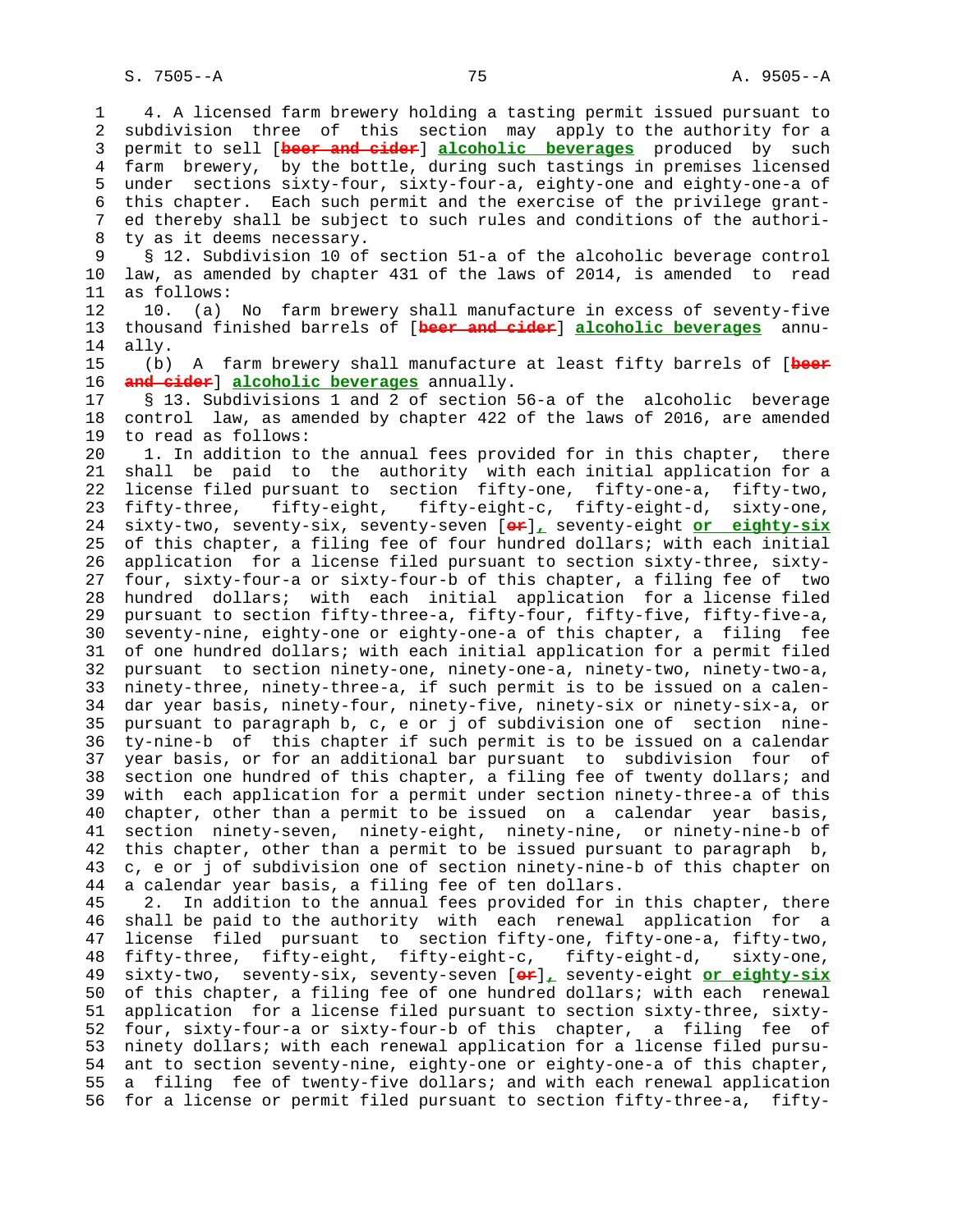1 four, fifty-five, fifty-five-a, ninety-one, ninety-one-a, ninety-two, 2 ninety-two-a, ninety-three, ninety-three-a, if such permit is issued on 3 a calendar year basis, ninety-four, ninety-five, ninety-six or ninety- 4 six-a of this chapter or pursuant to paragraph b, c, e or j of subdivi- 5 sion one of section ninety-nine-b, if such permit is issued on a calen- 6 dar year basis, or with each renewal application for an additional bar 7 pursuant to subdivision four of section one hundred of this chapter, a 8 filing fee of thirty dollars.<br>9 § 14. Paragraph (i) of sub 9 § 14. Paragraph (j) of subdivision 2 of section 58-c of the alcoholic 10 beverage control law, as amended by chapter 327 of the laws of 2016, is 11 amended and two new paragraphs (j-1) and (j-2) are added to read as 12 follows: 13 (j) conduct tastings of and sell at retail for consumption on or off 14 the premises New York state labelled liquor manufactured by a licensed 15 distiller or licensed farm distiller; provided, however, that no consum- 16 er may be provided, directly or indirectly: (i) with more than three 17 samples of liquor for tasting in one calendar day; or (ii) with a sample 18 of liquor for tasting equal to more than one-quarter fluid ounce; [**and**] 19 **(j-1) conduct tastings of and sell at retail for consumption on or off** 20 **the premises New York state labelled mead manufactured by a person** 21 **licensed to produce mead under this chapter;** 22 **(j-2) conduct tastings of and sell at retail for consumption on or off** 23 **the premises New York state labelled braggot manufactured by a person** 24 **licensed to produce braggot under this chapter; and** 25 § 15. Clauses (vi) and (vii) of paragraph (a) of subdivision 2-c of 26 section 61 of the alcoholic beverage control law, as amended by chapter 27 103 of the laws of 2017, are amended and two new clauses (viii) and  $(ix)$  28 are added to read as follows: 29 (vi) To conduct tastings of and sell at retail for consumption on or 30 off the premises New York state labelled cider manufactured by a 31 licensed brewer, licensed farm brewery, licensed farm winery, licensed 32 cider producer or licensed farm cidery; [**and**] 33 (vii) To conduct tastings of and sell at retail for consumption on or 34 off the premises New York state labelled wine manufactured by a licensed 35 winery or licensed farm winery[**.**]**;** 36 **(viii) To conduct tastings of and sell at retail for consumption on or** 37 **off the premises New York state labelled mead manufactured by a person** 38 **licensed to produce mead under this chapter; and** 39 **(ix) To conduct tastings of and sell at retail for consumption on or** 40 **off the premises New York state labelled braggot manufactured by a** 41 **person licensed to produce braggot under this chapter.** 42 § 16. Paragraphs (a), (b), (c) and (d) of subdivision 2 of section 76 43 of the alcoholic beverage control law, as amended by chapter 108 of the 44 laws of 2012, are amended to read as follows: 45 (a) to operate a winery for the manufacture of wine **and mead** at the 46 premises specifically designated in the license; 47 (b) to receive and possess wine **and mead** from other states consigned 48 to a United States government bonded winery, warehouse or storeroom 49 located within the state; 50 (c) to sell in bulk from the licensed premises the products manufac- 51 tured under such license and wine **and mead** received by such licensee 52 from any other state to any winery licensee, **or meadery license** any 53 distiller licensee or to a permittee engaged in the manufacture of 54 products which are unfit for beverage use and to sell or deliver such 55 wine **or mead** to persons outside the state pursuant to the laws of the 56 place of such sale or delivery;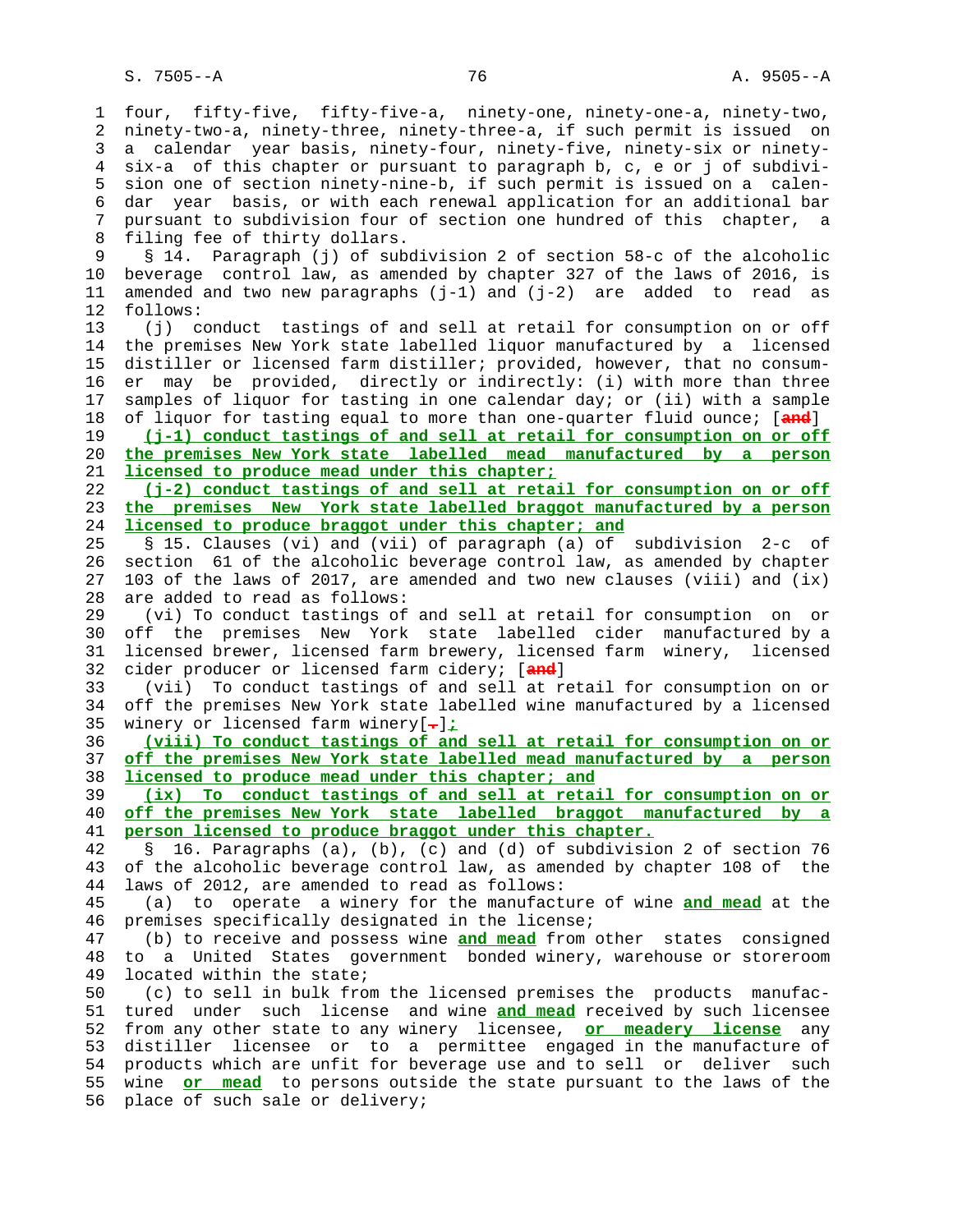1 (d) to sell from the licensed premises to a licensed wholesaler or 2 retailer, or to a corporation operating railroad cars or aircraft for 3 consumption on such carriers, wine **and mead** manufactured or received by 4 the licensee as above set forth in the original sealed containers of not 5 more than fifteen gallons each and to sell or deliver such wine **and mead** 6 to persons outside the state pursuant to the laws of the place of such 7 sale or delivery. All wine **and mead** sold by such licensee shall be 8 securely sealed and have attached thereto a label setting forth such<br>9 information as shall be required by this chapter; information as shall be required by this chapter; 10 § 17. Subdivision 4-a of section 76 of the alcoholic beverage control 11 law, as amended by chapter 431 of the laws of 2014, is amended to read 12 as follows: 13 4-a. A licensed winery may operate a restaurant, hotel, catering 14 establishment, or other food and drinking establishment in or adjacent 15 to the licensed premises and sell at such place, at retail for consump- 16 tion on the premises, wine**, mead** and wine products manufactured by the 17 licensee and any New York state labeled wine**, mead** or New York state 18 labeled wine product. All of the provisions of this chapter relative to 19 licenses to sell wine at retail for consumption on the premises shall 20 apply so far as applicable to such licensee. Notwithstanding any other 21 provision of law, the licensed winery may apply to the authority for a 22 license under article four of this chapter to sell other alcoholic 23 beverages at retail for consumption on the premises at such establish- 24 ment. 25 § 17-a. Subdivision 13 of section 76 of the alcoholic beverage control 26 law, as added by chapter 221 of the laws of 2011, is amended to read as 27 follows: 28 13. Notwithstanding any other provision of law to the contrary, a 29 winery licensed pursuant to this section may engage in custom wine 30 production allowing individuals to assist in the production of wine **or** 31 **mead** for sale for personal or family use, provided, however, that (a) 32 the wine **or mead** must be purchased by the individual assisting in the 33 production of such wine **or mead**; and (b) the owner, employee or agent of 34 such winery shall be present at all times during such production. 35 § 18. Subdivision 14 of section 76 of the alcoholic beverage control 36 law, as added by chapter 431 of the laws of 2014, is amended to read as 37 follows: 38 14. Any person licensed under this section shall manufacture at least 39 fifty gallons of wine **and/or mead** per year. 40 § 19. Paragraphs (a), (c), (e) and (f) of subdivision 2 of section 41 76-a of the alcoholic beverage control law, paragraph (a) as added by 42 chapter 221 of the laws of 2011, paragraph (c) as amended by chapter 384 43 of the laws of 2013, paragraph (e) as amended by chapter 328 of the laws 44 of 2016 and paragraph (f) as amended by chapter 431 of the laws of 2014, 45 are amended to read as follows: 46 (a) operate a farm winery for the manufacture of wine**, New York state** 47 **labeled mead** or **New York state labeled** cider at the premises specif- 48 ically designated in the license; 49 (c) sell from the licensed premises to a licensed winery, farm distil- 50 ler, farm brewery, farm cidery, **farm meadery,** wholesaler or retailer, or 51 to a corporation operating railroad cars or aircraft for consumption on 52 such carriers, or at retail for consumption off the premises, [**wine or** 53 **cider**] **alcoholic beverages** manufactured by the licensee as above set 54 forth and to sell or deliver such wine or cider to persons outside the 55 state pursuant to the laws of the place of such sale or delivery. All 56 [**wine or cider**] **alcoholic beverages** sold by such licensee for consump-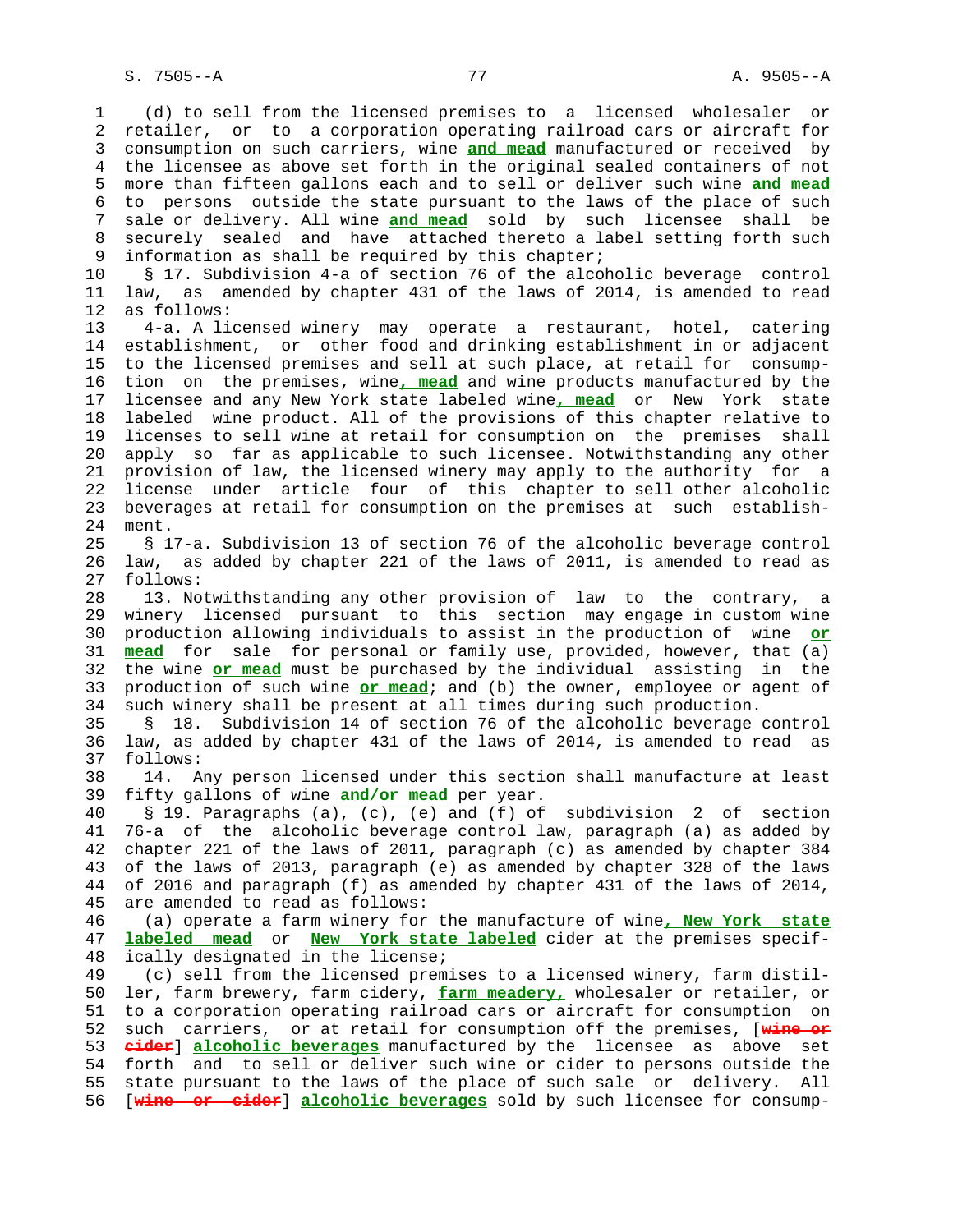1 tion off the premises shall be securely sealed and have attached thereto 2 a label setting forth such information as shall be required by this 3 chapter;

 4 (e) **conduct tastings of and** sell at the licensed premises [**cider and** 5 **wine**]**, at retail for consumption on or off the licensed premises alco-** 6 **holic beverages** manufactured by the licensee or any other licensed farm 7 winery[**, and**]**; New York state labeled wine manufactured by any licensed** 8 **winery; New York state labeled** beer **manufactured by any licensed brewer** 9 **or farm brewery; New York state labeled cider manufactured by any** 10 **licensed cider producer, farm cidery or farm brewery; New York state** 11 **labeled mead manufactured by any licensed farm meadery, winery or farm** 12 **winery; New York state labeled braggot manufactured by any licensed** 13 **meadery, brewery or farm brewery** and [**spirits**] **New York state labeled** 14 **liquor** manufactured by any licensed [**farm brewery or**] **distiller or** farm 15 distillery[**, at retail for consumption on or off the licensed premises**]; 16 (f) operate a restaurant, hotel, catering establishment, or other food 17 and drinking establishment in or adjacent to the licensed premises and 18 sell at such place, at retail for consumption on the premises, [**wine,** 19 **cider and wine products**] **alcoholic beverages** manufactured by the licen- 20 see and any New York state labeled wine, New York state labeled cider**,** 21 **New York state labeled mead** or New York state labeled wine product. All 22 of the provisions of this chapter relative to licenses to sell wine at 23 retail for consumption on the premises shall apply so far as applicable 24 to such licensee. Notwithstanding any other provision of law, the 25 licensed **farm** winery may apply to the authority for a license under 26 [**article four of**] this chapter to sell other alcoholic beverages at 27 retail for consumption on the premises at such establishment. 28 § 20. Paragraphs (f), (g) and (h) of subdivision 6 of section 76-a of 29 the alcoholic beverage control law are REPEALED. 30 § 21. Subdivision 8 of section 76-a of the alcoholic beverage control 31 law, as amended by chapter 431 of the laws of 2014, is amended to read 32 as follows: 33 8. (a) No licensed farm winery shall manufacture in excess of two 34 hundred fifty thousand finished gallons of [**wine**] **alcoholic beverages** 35 annually. 36 (b) Any person licensed under this section shall manufacture at least 37 fifty gallons of [**wine**] **alcoholic beverages** per year. 38 § 22. Subdivision 9 of section 76-a of the alcoholic beverage control 39 law, as added by chapter 221 of the laws of 2011, is amended to read as 40 follows: 41 9. Notwithstanding any other provision of law to the contrary, a farm 42 winery licensed pursuant to this section may engage in custom [**wine**] 43 production allowing individuals to assist in the production of **New York** 44 **state labeled** wine**, cider and mead** for sale for personal or family use, 45 provided, however, that (a) the wine**, cider and mead** must be purchased 46 by the individual assisting in the production of such wine**, cider or** 47 **mead**; and (b) the owner, employee or agent of such winery shall be pres- 48 ent at all times during such production. 49 § 23. Subdivision 2 of section 101-aaa of the alcoholic beverage 50 control law, as amended by chapter 242 of the laws of 2012, is amended 51 to read as follows: 52 2. No manufacturer or wholesaler licensed under this chapter shall 53 sell or deliver any beer, **mead,** cider or wine products to any retail 54 licensee except as provided for in this section: 55 (a) for cash to be paid at the time of delivery; or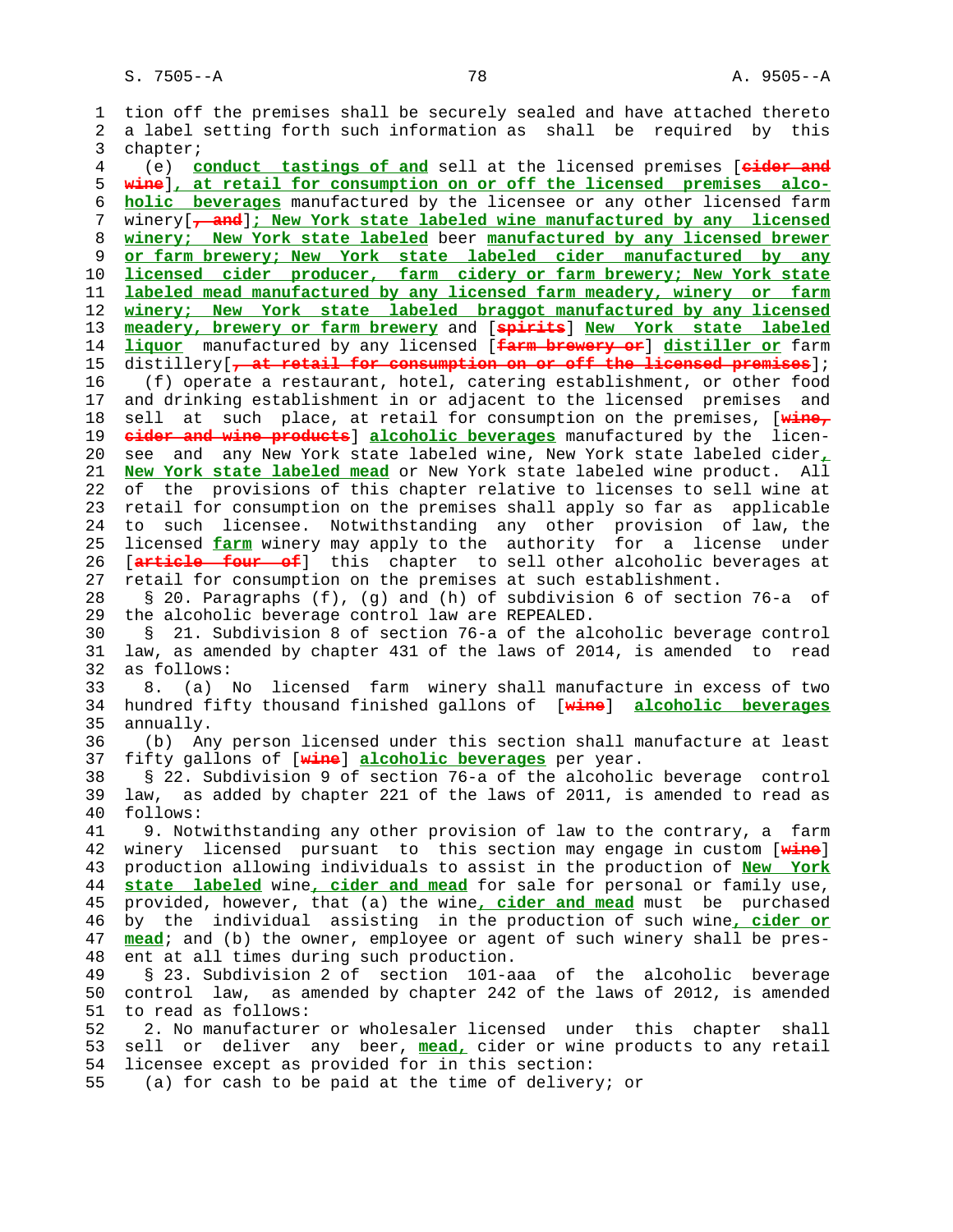1 (b) on terms requiring payment by such retail licensee for such beer, 2 **mead,** cider, or wine products on or before the final payment date of any 3 credit period within which delivery is made. Provided, however, that the 4 sale of wine products **mead,** or cider to a retail licensee by a whole- 5 saler licensed under section fifty-eight, sixty-two, or seventy-eight of 6 this chapter, or a licensed manufacturer of liquor**, mead** or wine or a 7 cider producer's license, shall be governed by the provisions of section 8 one hundred-one-aa of this article.<br>9 § 24. Paragraphs (b), (d) and (e)

 9 § 24. Paragraphs (b), (d) and (e) of subdivision 4 of section 107-a of 10 the alcoholic beverage control law, paragraph (b) as amended by chapter 11 369 of the laws of 2017, paragraphs (d) and (e) as amended by chapter 12 354 of the laws of 2013, are amended to read as follows:

 13 (b) The annual fee for registration of any brand or trade name label 14 for liquor shall be two hundred fifty dollars; the annual fee for regis- 15 tration of any brand or trade name label for beer**, mead** or cider shall 16 be one hundred fifty dollars; the annual fee for registration of any 17 brand or trade name label for wine or wine products shall be fifty 18 dollars. Such fee shall be in the form of a check or draft. No annual 19 fee for registration of any brand or trade name label for wine shall be 20 required if it has been approved by the Alcohol and Tobacco Tax and 21 Trade Bureau of the United States Department of Treasury pursuant to 22 this section.

 23 Each brand or trade name label registration approved pursuant to this 24 section shall be valid for a term of three years as set forth by the 25 authority and which shall be pro-rated for partial years as applicable.

 26 Each brand or trade name label registration approved pursuant to this 27 section shall be valid only for the licensee to whom issued and shall 28 not be transferable.

 29 (d) The authority may at any time exempt any discontinued brand from 30 such fee provisions where a manufacturer or wholesaler has an inventory 31 of one hundred cases or less of liquor or wine and five hundred cases or 32 less of beer, and certifies to the authority in writing that such brand 33 is being discontinued. The authority may also at any time exempt any 34 discontinued brand from such fee provisions where a retailer discontinu- 35 ing a brand owned by him has a balance of an order yet to be delivered 36 of fifty cases or less of liquor or wine, or two hundred fifty cases or 37 less of beer, **mead,** wine products or cider.

 38 (e) The authority shall exempt from such fee provisions the registra- 39 tion of each brand or trade name label used for beer**, mead** or cider that 40 is produced in small size batches totaling fifteen hundred barrels or 41 less of beer**, mead** or cider annually.

 42 § 25. This act shall take effect on the ninetieth day after it shall 43 have become a law, provided that the amendments to section 17 of the 44 alcoholic beverage control law made by section seven of this act shall 45 be subject to the expiration and reversion of such section pursuant to 46 section 4 of chapter 118 of the laws of 2012, as amended, when upon such 47 date the provisions of section eight of this act shall take effect.

## 48 PART S

 49 Section 1. The alcoholic beverage control law is amended by adding a 50 new section 61-c to read as follows:

51 **§ 61-c. Exporter's license. An exporter's license shall authorize the**

 52 **holder thereof to purchase alcoholic beverages from licensed manufactur-** 53 **ers solely for purposes of export outside of this state pursuant to and**

54 **in accordance with the laws of the place of delivery.**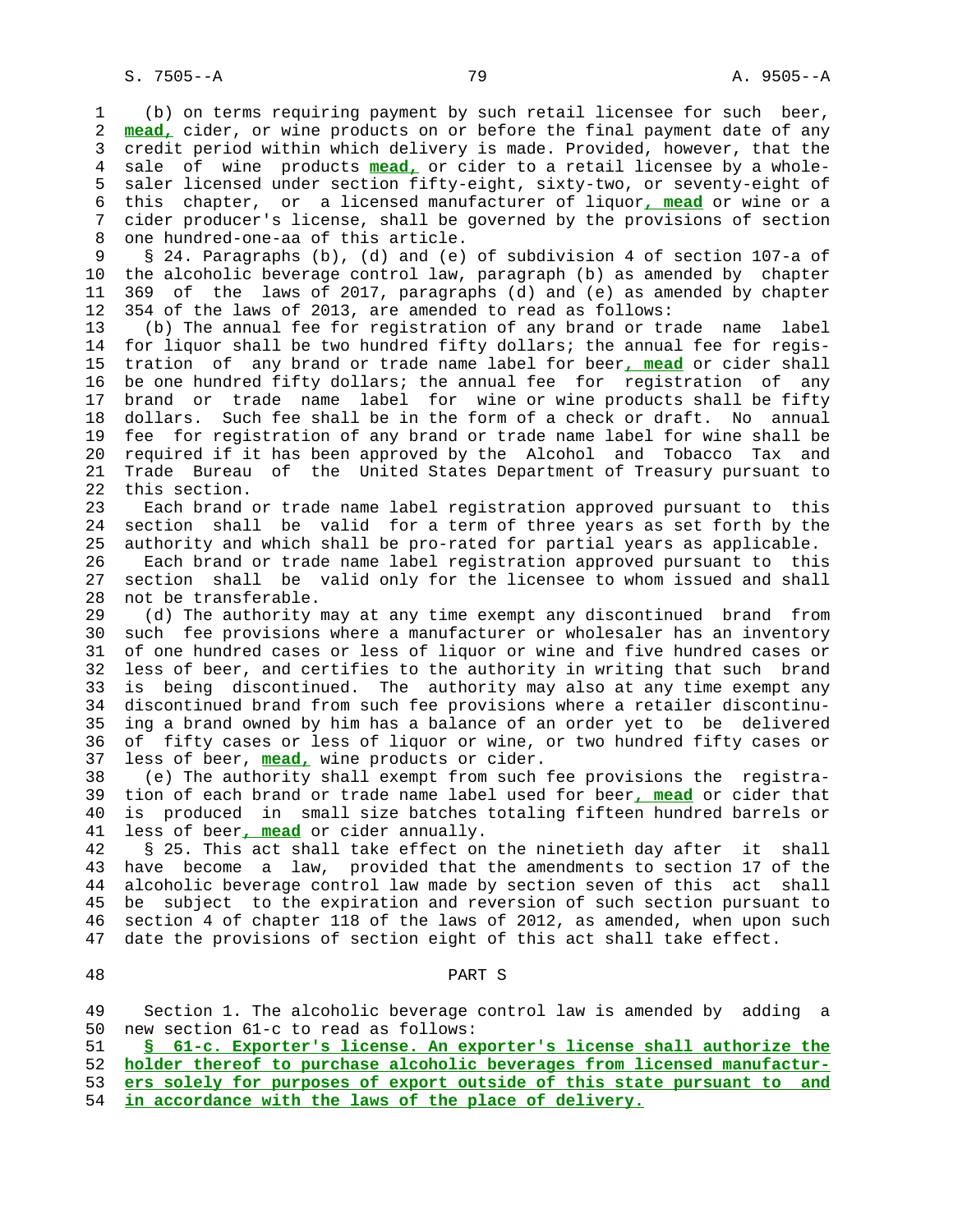1 § 2. Section 66 of the alcoholic beverage control law is amended by 2 adding a new subdivision 3-b to read as follows:

 3 **3-b. The annual fee for an exporter's license shall be one hundred** 4 **twenty-five dollars.**

 5 § 3. Subdivision 3 of section 17 of the alcoholic beverage control 6 law, as amended by section 3 of chapter 297 of the laws of 2016, is 7 amended to read as follows:

8 3. To revoke, cancel or suspend for cause any license or permit issued<br>9 under this chapter and/or to impose a civil penalty for cause against under this chapter and/or to impose a civil penalty for cause against 10 any holder of a license or permit issued pursuant to this chapter. Any 11 civil penalty so imposed shall not exceed the sum of ten thousand 12 dollars as against the holder of any retail permit issued pursuant to 13 sections ninety-five, ninety-seven, ninety-eight, ninety-nine-d, and 14 paragraph f of subdivision one of section ninety-nine-b of this chapter, 15 and as against the holder of any retail license issued pursuant to 16 sections fifty-three-a, fifty-four, fifty-four-a, fifty-five, fifty- 17 five-a, sixty-three, sixty-four, sixty-four-a, sixty-four-b, 18 sixty-four-c, seventy-six-f, seventy-nine, eighty-one and eighty-one-a 19 of this chapter, and the sum of thirty thousand dollars as against the 20 holder of a license issued pursuant to sections fifty-three, 21 sixty-one-a, sixty-one-b, **sixty-one-c,** seventy-six, seventy-six-a, and 22 seventy-eight of this chapter, provided that the civil penalty against 23 the holder of a wholesale license issued pursuant to section fifty-three 24 of this chapter shall not exceed the sum of ten thousand dollars where 25 that licensee violates provisions of this chapter during the course of 26 the sale of beer at retail to a person for consumption at home, and the 27 sum of one hundred thousand dollars as against the holder of any license 28 issued pursuant to sections fifty-one, sixty-one, and sixty-two of this 29 chapter. Any civil penalty so imposed shall be in addition to and sepa- 30 rate and apart from the terms and provisions of the bond required pursu- 31 ant to section one hundred twelve of this chapter. Provided that no 32 appeal is pending on the imposition of such civil penalty, in the event 33 such civil penalty imposed by the division remains unpaid, in whole or 34 in part, more than forty-five days after written demand for payment has 35 been sent by first class mail to the address of the licensed premises, a 36 notice of impending default judgment shall be sent by first class mail 37 to the licensed premises and by first class mail to the last known home 38 address of the person who signed the most recent license application. 39 The notice of impending default judgment shall advise the licensee: (a) 40 that a civil penalty was imposed on the licensee; (b) the date the 41 penalty was imposed; (c) the amount of the civil penalty; (d) the amount 42 of the civil penalty that remains unpaid as of the date of the notice; 43 (e) the violations for which the civil penalty was imposed; and (f) that 44 a judgment by default will be entered in the supreme court of the county 45 in which the licensed premises are located, or other court of civil 46 jurisdiction or any other place provided for the entry of civil judg- 47 ments within the state of New York unless the division receives full 48 payment of all civil penalties due within twenty days of the date of the 49 notice of impending default judgment. If full payment shall not have 50 been received by the division within thirty days of mailing of the 51 notice of impending default judgment, the division shall proceed to 52 enter with such court a statement of the default judgment containing the 53 amount of the penalty or penalties remaining due and unpaid, along with 54 proof of mailing of the notice of impending default judgment. The filing 55 of such judgment shall have the full force and effect of a default judg- 56 ment duly docketed with such court pursuant to the civil practice law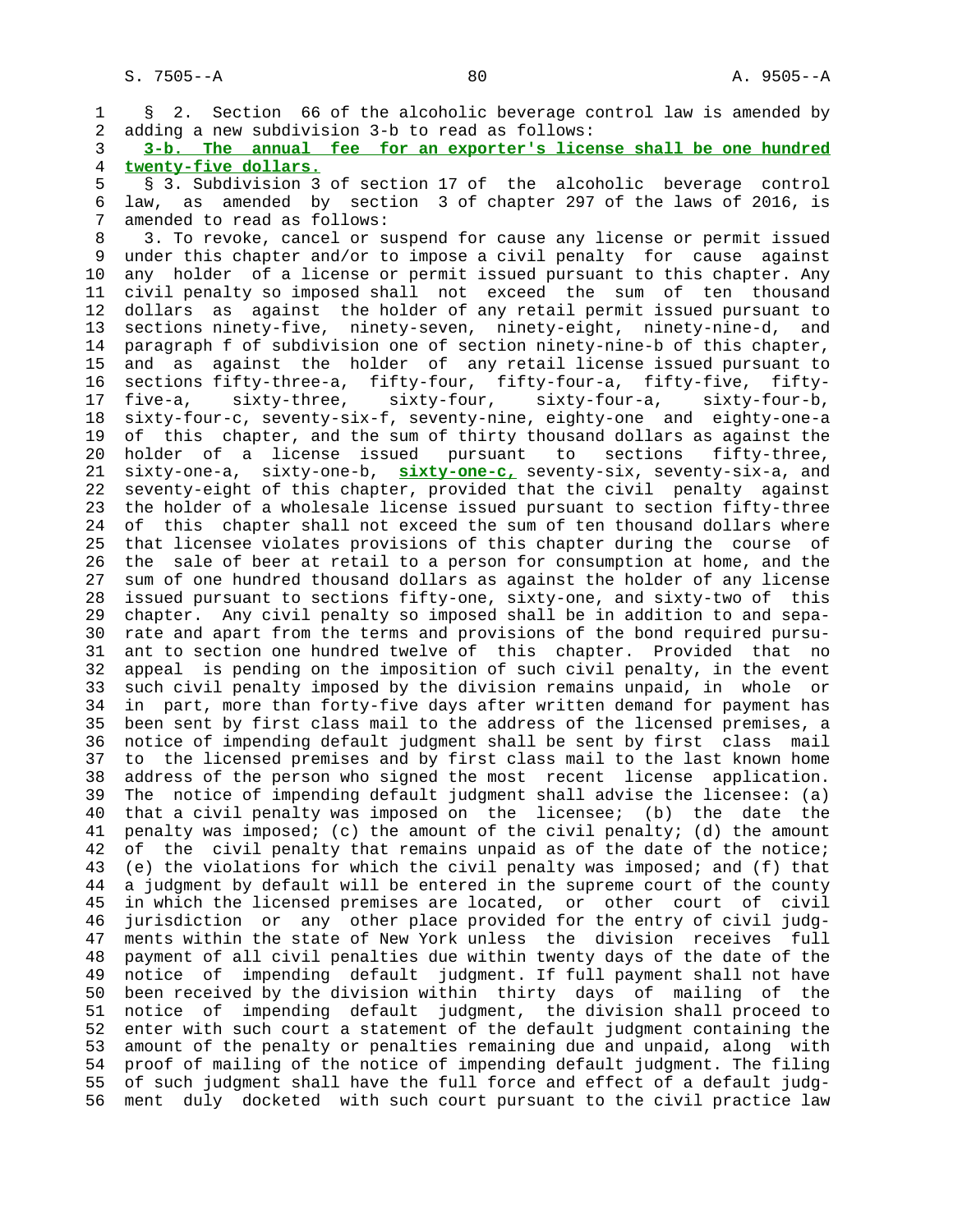1 and rules and shall in all respects be governed by that chapter and may 2 be enforced in the same manner and with the same effect as that provided 3 by law in respect to execution issued against property upon judgments of 4 a court of record. A judgment entered pursuant to this subdivision shall 5 remain in full force and effect for eight years notwithstanding any 6 other provision of law.

 7 § 4. Subdivision 3 of section 17 of the alcoholic beverage control 8 law, as amended by section 4 of chapter 297 of the laws of 2016, is 3 amended to read as follows: amended to read as follows:

 10 3. To revoke, cancel or suspend for cause any license or permit issued 11 under this chapter and/or to impose a civil penalty for cause against 12 any holder of a license or permit issued pursuant to this chapter. Any 13 civil penalty so imposed shall not exceed the sum of ten thousand 14 dollars as against the holder of any retail permit issued pursuant to 15 sections ninety-five, ninety-seven, ninety-eight, ninety-nine-d, and 16 paragraph f of subdivision one of section ninety-nine-b of this chapter, 17 and as against the holder of any retail license issued pursuant to 18 sections fifty-three-a, fifty-four, fifty-four-a, fifty-five, fifty-<br>19 five-a, sixty-three, sixty-four, sixty-four-a, sixty-four-b, 19 five-a, sixty-three, sixty-four, sixty-four-a, sixty-four-b, 20 sixty-four-c, seventy-six-f, seventy-nine, eighty-one, and eighty-one-a 21 of this chapter, and the sum of thirty thousand dollars as against the 22 holder of a license issued pursuant to sections fifty-three, 23 sixty-one-a, sixty-one-b, **sixty-one-c,** seventy-six, seventy-six-a and 24 seventy-eight of this chapter, provided that the civil penalty against 25 the holder of a wholesale license issued pursuant to section fifty-three 26 of this chapter shall not exceed the sum of ten thousand dollars where 27 that licensee violates provisions of this chapter during the course of 28 the sale of beer at retail to a person for consumption at home, and the 29 sum of one hundred thousand dollars as against the holder of any license 30 issued pursuant to sections fifty-one, sixty-one and sixty-two of this 31 chapter. Any civil penalty so imposed shall be in addition to and sepa- 32 rate and apart from the terms and provisions of the bond required pursu- 33 ant to section one hundred twelve of this chapter. Provided that no 34 appeal is pending on the imposition of such civil penalty, in the event 35 such civil penalty imposed by the division remains unpaid, in whole or 36 in part, more than forty-five days after written demand for payment has 37 been sent by first class mail to the address of the licensed premises, a 38 notice of impending default judgment shall be sent by first class mail 39 to the licensed premises and by first class mail to the last known home 40 address of the person who signed the most recent license application. 41 The notice of impending default judgment shall advise the licensee: (a) 42 that a civil penalty was imposed on the licensee; (b) the date the 43 penalty was imposed; (c) the amount of the civil penalty; (d) the amount 44 of the civil penalty that remains unpaid as of the date of the notice; 45 (e) the violations for which the civil penalty was imposed; and (f) that 46 a judgment by default will be entered in the supreme court of the county 47 in which the licensed premises are located, or other court of civil 48 jurisdiction, or any other place provided for the entry of civil judg- 49 ments within the state of New York unless the division receives full 50 payment of all civil penalties due within twenty days of the date of the 51 notice of impending default judgment. If full payment shall not have 52 been received by the division within thirty days of mailing of the 53 notice of impending default judgment, the division shall proceed to 54 enter with such court a statement of the default judgment containing the 55 amount of the penalty or penalties remaining due and unpaid, along with 56 proof of mailing of the notice of impending default judgment. The filing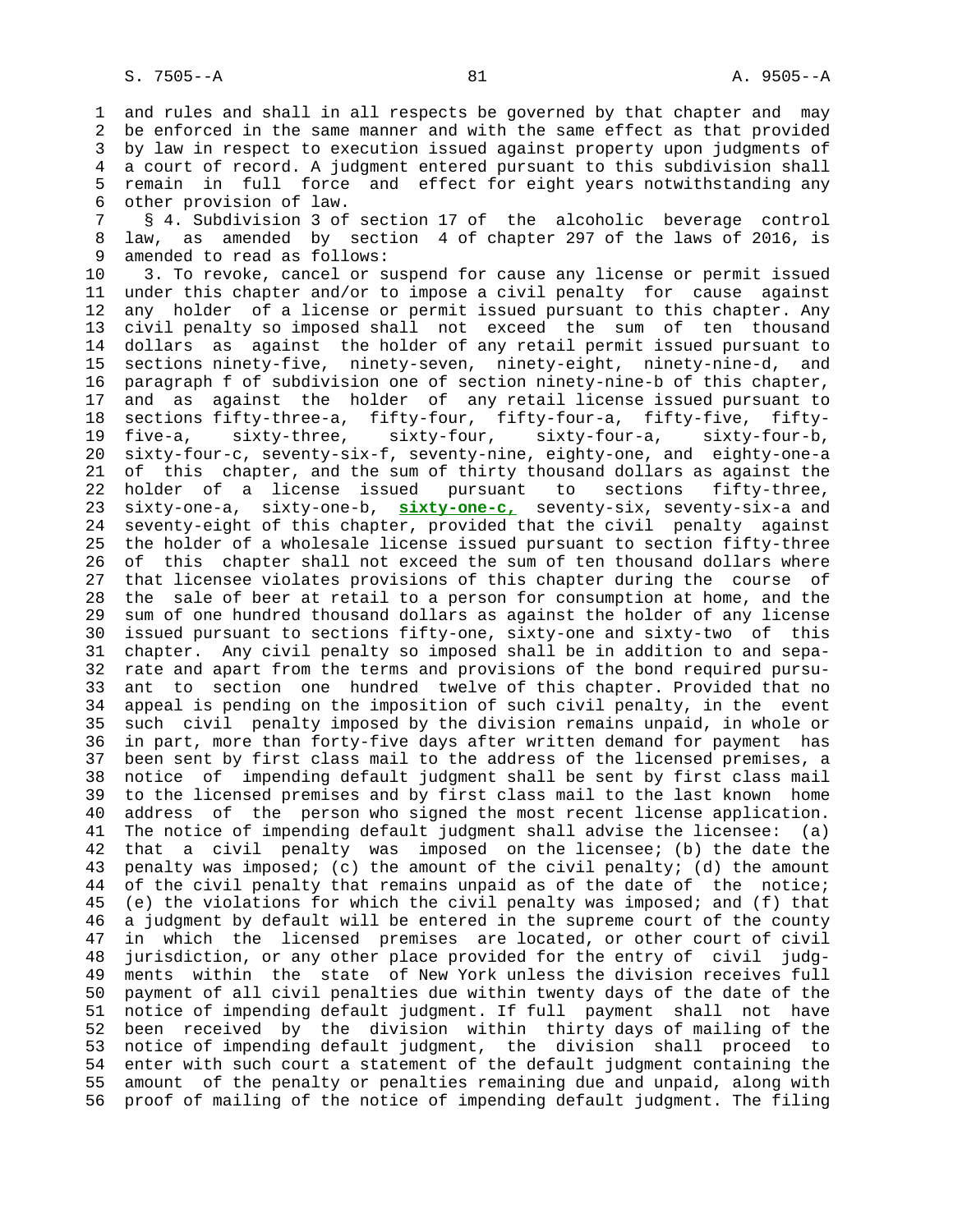1 of such judgment shall have the full force and effect of a default judg- 2 ment duly docketed with such court pursuant to the civil practice law 3 and rules and shall in all respects be governed by that chapter and may 4 be enforced in the same manner and with the same effect as that provided 5 by law in respect to execution issued against property upon judgments of 6 a court of record. A judgment entered pursuant to this subdivision shall 7 remain in full force and effect for eight years notwithstanding any 8 other provision of law.<br>9 \$ 5. This act shall t

§ 5. This act shall take effect on the one hundred eightieth day after 10 it shall have become a law; provided that the amendments to subdivision 11 3 of section 17 of the alcoholic beverage control law made by section 12 three of this act shall be subject to the expiration and reversion of 13 such section pursuant to section 4 of chapter 118 of the laws of 2012, 14 as amended, when upon such date the provisions of section four of this 15 act shall take effect; and provided, further, that any and all rules and 16 regulations and any other measures necessary to implement any provision 17 of this act on its effective date may be promulgated and taken, respec- 18 tively, on or before the effective date of such provision.

# 19 PART T

 20 Section 1. Section 2 of chapter 303 of the laws of 1988, relating to 21 the extension of the state commission on the restoration of the capitol, 22 as amended by chapter 207 of the laws of 2013, is amended to read as 23 follows:

 24 § 2. The temporary state commission on the restoration of the capitol 25 is hereby renamed as the state commission on the restoration of the 26 capitol (hereinafter to be referred to as the "commission") and is here- 27 by continued until April 1, [**2018**] **2023**. The commission shall consist 28 of eleven members to be appointed as follows: five members shall be 29 appointed by the governor; two members shall be appointed by the tempo- 30 rary president of the senate; two members shall be appointed by the 31 speaker of the assembly; one member shall be appointed by the minority 32 leader of the senate; one member shall be appointed by the minority 33 leader of the assembly, together with the commissioner of general 34 services and the commissioner of parks, recreation and historic preser- 35 vation. The term for each elected member shall be for three years, 36 except that of the first five members appointed by the governor, one 37 shall be for a one year term, and two shall be for a two year term, and 38 one of the first appointments by the president of the senate and by the 39 speaker of the assembly shall be for a two year term. Any vacancy that 40 occurs in the commission shall be filled in the same manner in which the 41 original appointment was made. The commission shall elect a chairman and 42 a vice-chairman from among its members. The members of the state 43 commission on the restoration of the capitol shall be deemed to be 44 members of the commission until their successors are appointed. The 45 members of the commission shall receive no compensation for their 46 services, but shall be reimbursed for their expenses actually and neces- 47 sarily incurred by them in the performance of their duties hereunder. 48 § 2. Section 9 of chapter 303 of the laws of 1988, relating to the 49 extension of the state commission on the restoration of the capitol, as 50 amended by chapter 207 of the laws of 2013, is amended to read as 51 follows:

 52 § 9. This act shall take effect immediately, and shall remain in full 53 force and effect until April 1, [**2018**] **2023**.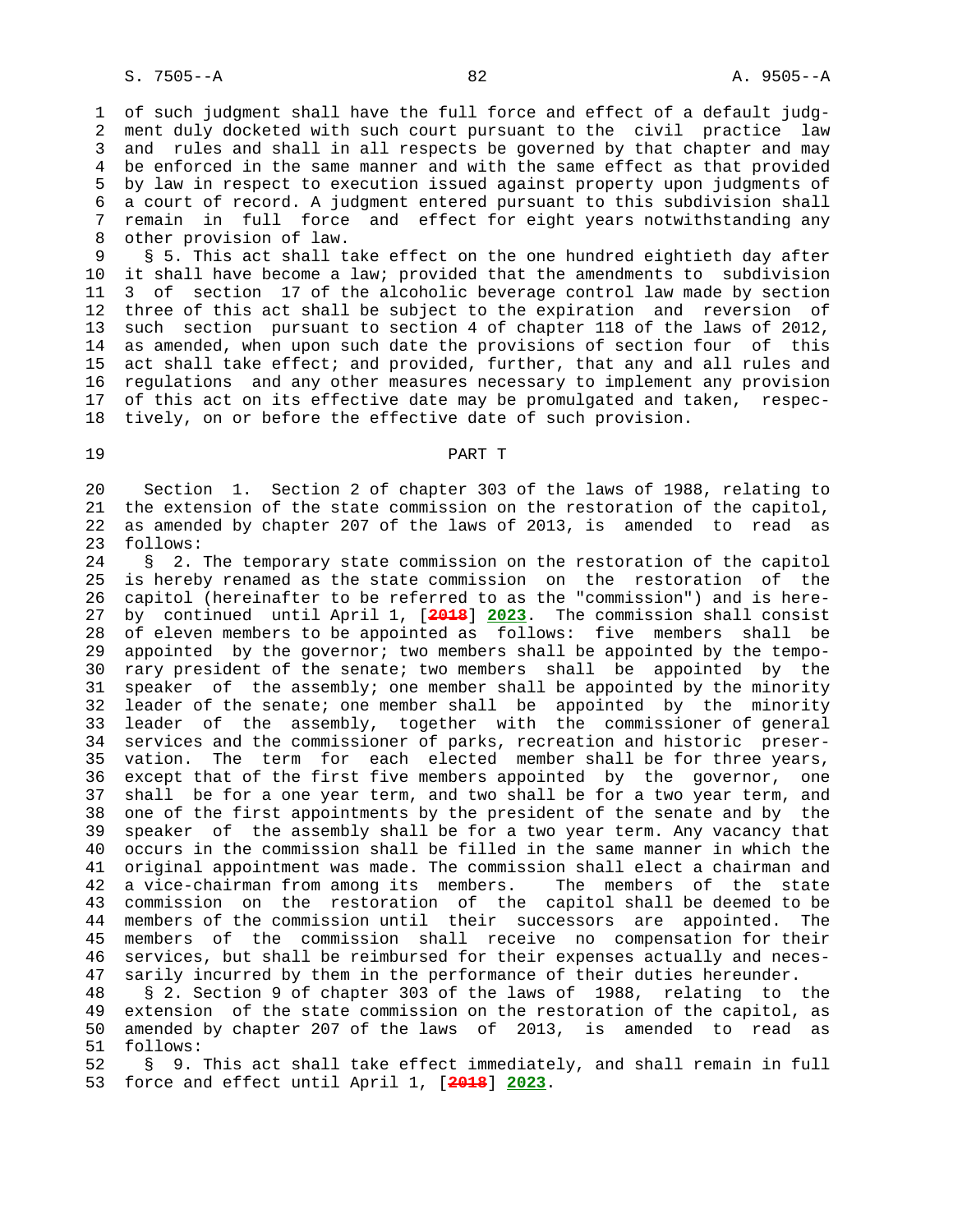1 § 3. This act shall take effect immediately and shall be deemed to 2 have been in full force and effect on and after April 1, 2018; provided 3 that the amendments to section 2 of chapter 303 of the laws of 1988 made 4 by section one of this act shall not affect the expiration of such chap- 5 ter, and shall be deemed to expire therewith.

## 6 PART U

 7 Section 1. The section heading and subdivision 1 of section 34 of the 8 public lands law, as amended by chapter 703 of the laws of 1994, are 9 amended to read as follows:

 10 Transfer of unappropriated state lands for mental health, [**mental** 11 **retardation**] **developmental disability**, park, recreation, playground, 12 reforestation, **public education, public safety,** street [**or**]**,** highway**, or** 13 **other municipal** purposes. 1. [**Such**] **The** commissioner of general services 14 may, from time to time, transfer and convey to a city, incorporated 15 village, town**,** or county **or, as defined in section one hundred of the** 16 **general municipal law, to a political subdivision, fire company, or** 17 **voluntary ambulance service**, in consideration of one dollar to be paid 18 to the state of New York, and on such terms and conditions as such 19 commissioner may impose, a part or all of any parcel or parcels of unap- 20 propriated state lands upon certification that such parcel or parcels 21 are useful for local mental health facilities, [**mental retardation**] 22 **developmental disability** facilities, park, recreation, playground, 23 reforestation, **public education, public safety,** street [**or**]**,** highway**, or** 24 **other municipal** purposes, and that they will be properly improved and 25 maintained for one or more of such purposes and provided that this 26 disposition of such parcel or parcels is not otherwise prohibited. 27 Certification shall be evidenced by a formal request from the [**board of** 28 **estimate,**] common council, village board, town board [**or**]**,** county board 29 of supervisors, **or other elective governing board or body now or here-** 30 **after vested by state statute, charter or other law with jurisdiction to** 31 **initiate and adopt local laws or ordinances, or such board or body as** 32 **may be authorized by law to initiate such request and certification,** 33 setting forth in detail the parcel or parcels to be released, trans- 34 ferred and conveyed and the availability and usefulness of such parcel 35 or parcels for one or more of such purposes. In the city of New York 36 however, certification shall be evidenced by a formal request from the 37 mayor. In the event that lands transferred under the provisions of this 38 section are not properly improved and maintained for one or more of the 39 purposes contemplated by this section by the city, village, town [**or**]**,** 40 county**, political subdivision, fire company, or voluntary ambulance** 41 **service** to which they were transferred, the title thereto shall revert 42 to the people of the state of New York, and the attorney-general may 43 institute an action in the supreme court for a judgment declaring a 44 revesting of such title in the state. [**Such**] **The** commissioner may also 45 transfer any unappropriated state lands to the office of parks, recre- 46 ation and historic preservation or the department of environmental 47 conservation, upon the application of the commissioner thereof indicat- 48 ing that such unappropriated state lands are required for state park 49 purposes within the area of jurisdiction of such office or department. 50 § 2. This act shall take effect immediately.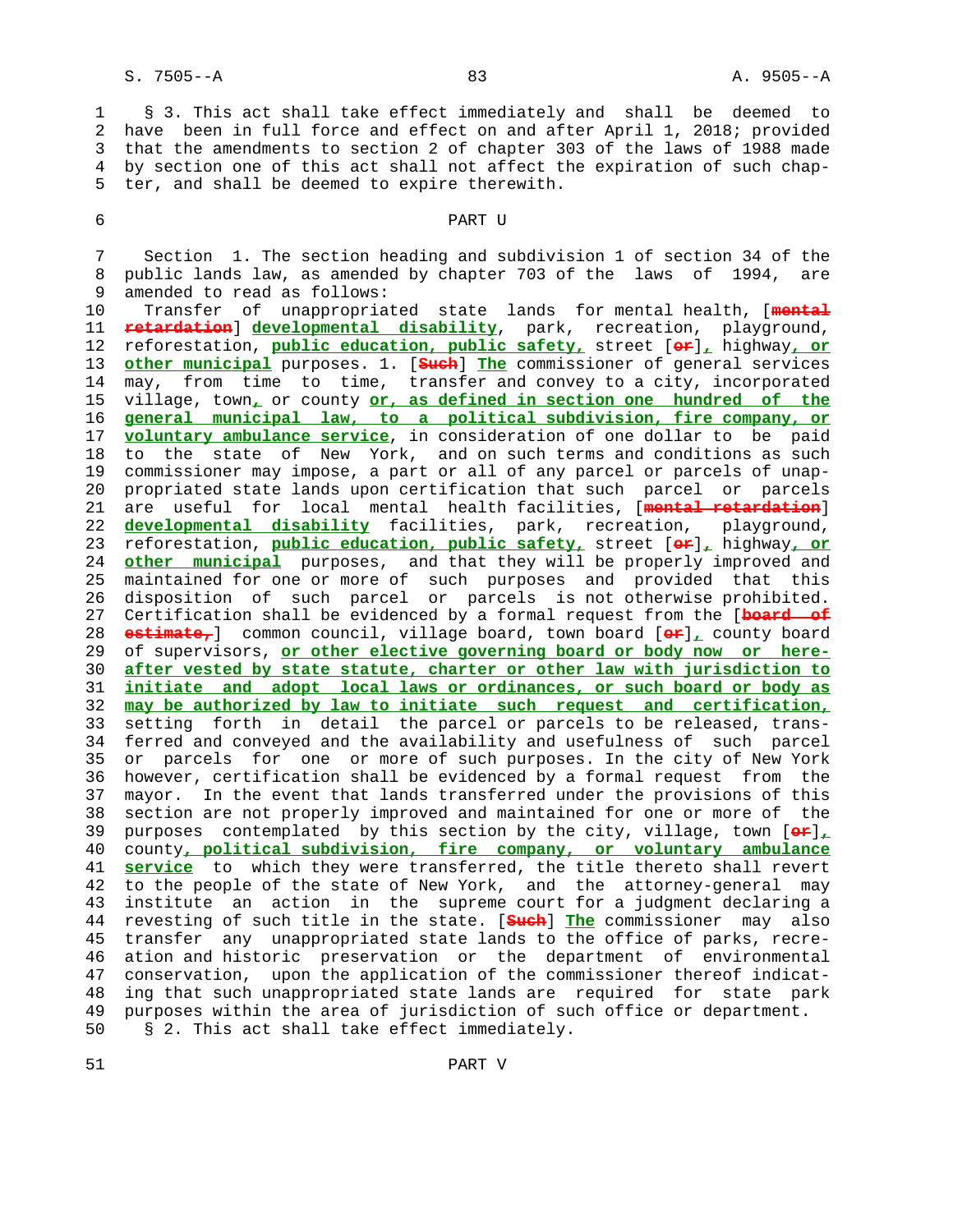| 1  | Section 1. The state finance law is amended by adding a new section            |
|----|--------------------------------------------------------------------------------|
| 2  | 99-bb to read as follows:                                                      |
| 3  | § 99-bb. Parking services fund. 1. Notwithstanding sections eight,             |
| 4  | eight-a and seventy of this chapter or any other provision of law, rule,       |
| 5  | <u>requlation, or practice to the contrary, there is hereby established in</u> |
| 6  | the joint custody of the state comptroller and the commissioner of taxa-       |
| 7  | tion and finance a parking services fund, which shall be classified by         |
| 8  |                                                                                |
|    | the state comptroller as an enterprise fund type, and which shall              |
| 9  | consist of all moneys received from private entities and individuals as        |
| 10 | fees for the use of state-owned parking lots and garages.                      |
| 11 | 2. Moneys within the parking services fund shall be available to the           |
| 12 | commissioner of general services for services and expenses of the office       |
| 13 | relating to the direct maintenance and operation of state-owned parking        |
| 14 | <u>lots and garages.</u>                                                       |
| 15 | § 2. The state finance law is amended by adding a new section 99-cc to         |
| 16 | read as follows:                                                               |
| 17 | § 99-cc. Solid waste fund. 1. Notwithstanding sections eight, eight-a          |
| 18 | and seventy of this chapter or any other provision of law, rule, regu-         |
| 19 | lation, or practice to the contrary, there is hereby established in the        |
| 20 | joint custody of the state comptroller and the commissioner of taxation        |
| 21 | and finance a solid waste fund, which shall be classified by the state         |
| 22 | comptroller as an enterprise fund type, and which shall consist of all         |
| 23 |                                                                                |
|    | moneys received from private entities by the commissioner of general           |
| 24 | services for the sale of recyclables.                                          |
| 25 | 2. Moneys within the solid waste fund shall be available to the                |
| 26 | commissioner of general services for services and expenses of the office       |
| 27 | relating to the collection, processing and sale of recycled materials.         |
| 28 | § 3. The state finance law is amended by adding a new section 99-dd to         |
| 29 | read as follows:                                                               |
| 30 | S 99-dd. Special events fund. 1. Notwithstanding sections eight,               |
| 31 | eight-a and seventy of this chapter and any other provision of law,            |
| 32 | rule, requlation, or practice to the contrary, there is hereby estab-          |
| 33 | lished in the joint custody of the state comptroller and the commission-       |
| 34 | er of taxation and finance a special events fund, which shall be classi-       |
| 35 | fied by the state comptroller as an enterprise fund type, and which            |
| 36 | shall consist of all moneys received from private entities and individ-        |
| 37 | uals as fees for the use of physical space at state-owned facilities,          |
|    |                                                                                |
| 38 | including, but not limited to, the Empire State Plaza and Harriman             |
| 39 | Campus, and any other miscellaneous fees associated with the use of such       |
| 40 | physical space at such state-owned facilities by private entities and          |
| 41 | individuals.                                                                   |
| 42 | 2. Moneys within the special events fund shall be available to the             |
| 43 | commissioner of general services for services and expenses of the office       |
| 44 | relating to the use of state-owned facilities by private entities and          |
| 45 | individuals.                                                                   |
| 46 | § 4. This act shall take effect April 1, 2018.                                 |
|    |                                                                                |
| 47 | PART W                                                                         |
|    |                                                                                |
| 48 | Section 1. The civil service law is amended by adding a new section 66         |
| 49 | to read as follows:                                                            |
| 50 | § 66. Term appointments in information technology. 1. The department           |
|    |                                                                                |
| 51 | may authorize a term appointment without examination to a temporary            |
| 52 | position requiring special expertise or qualifications in information          |
| 53 | technology within the office of information technology services. Such          |
| 54 | appointments shall be authorized only in a case where the office of            |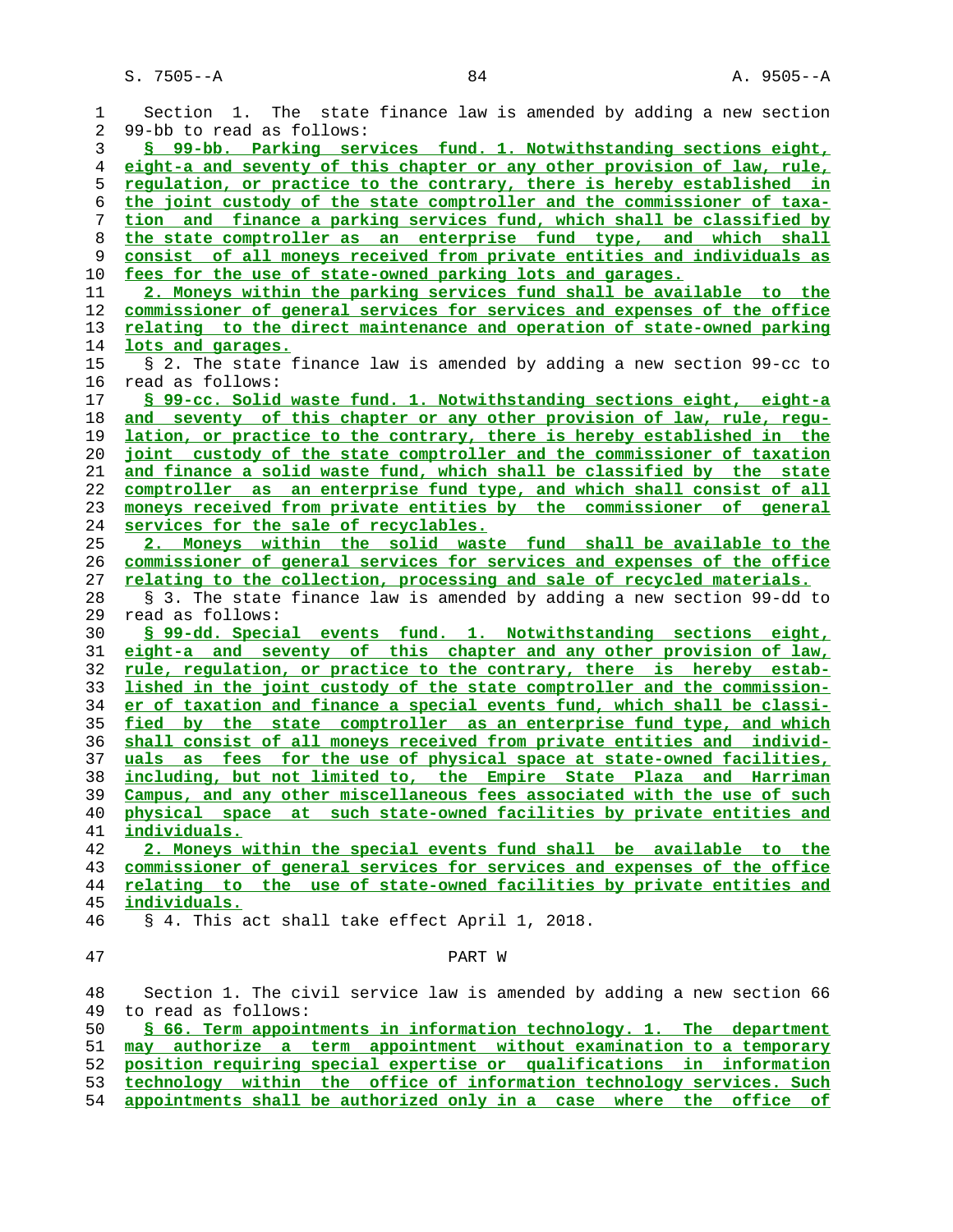**information technology services certifies to the department that because of the type of services to be rendered, or the temporary or occasional character of such services, it would not be practicable to hold an exam- ination of any kind. Such certification shall be a public document pursuant to the public officers law and shall identify the special expertise or qualifications that are required and why they cannot be obtained through an appointment from an eligible list. The department shall review the certification to confirm that the special expertise or qualifications identified by the office of information technology services cannot be obtained through an appointment from an eligible list. The maximum period for such initial term appointment established pursuant to this subdivision shall not exceed sixty months and, other than as set forth in subdivision two of this section, shall not be extended, and the maximum number of such appointments shall not exceed three hundred. The department shall not approve any temporary positions which are not certified by the office of information technology services to the department in accordance with this section within five years of the date when this section shall have become a law.**

**2. At least fifteen days prior to making a term appointment pursuant to this section, the appointing authority shall publicly and conspicu- ously post information about the temporary position and the required qualifications and shall allow any qualified employee to apply for the position. In the event that a permanent competitive employee is quali- fied for the posted position, the appointment of such employee shall take precedence over the appointment of any term position pursuant to this section. An employee appointed pursuant to this section who has completed two years of continuous service under this section shall be eligible to compete in promotional examinations that are also open to other employees who have permanent civil service appoints and appropri- ate qualifications. In the event that the department fails to certify a promotional list for an examination in which the appointee has competed within the initially sixty month term appointment, such appointment may be extended by the department, upon certification of the appointing authority, for periods of up to thirty-six months until such time as a promotional list resulting from the examination in which the employee completed, is certified.**

**3. A temporary position established pursuant to this section may be abolished for reason of economy, consolidation or abolition of func- tions, curtailment of activities or otherwise. Upon such abolition or at the end of the term of the appointment, the provisions of sections seventy-eight, seventy-nine, eighty and eighty-one of this chapter shall not apply. In the event of a reduction of workforce pursuant to section eighty of this chapter affecting information technology positions, the term appointments pursuant to this section shall be abolished prior to the abolition of permanent competitive class information technology positions at such agency involving comparable skills and responsibil- ities.**

 48 § 2. Notwithstanding any provision of law to the contrary, the depart ment of civil service may authorize appointment of term appointees to 50 competitive titles in a manner approved by such department.

 51 § 3. This act shall take effect immediately and shall expire and be 52 deemed repealed June 30, 2023; provided, however, that any person 53 appointed prior to that date may continue to be employed for a period 54 not to exceed sixty months from the date of appointment.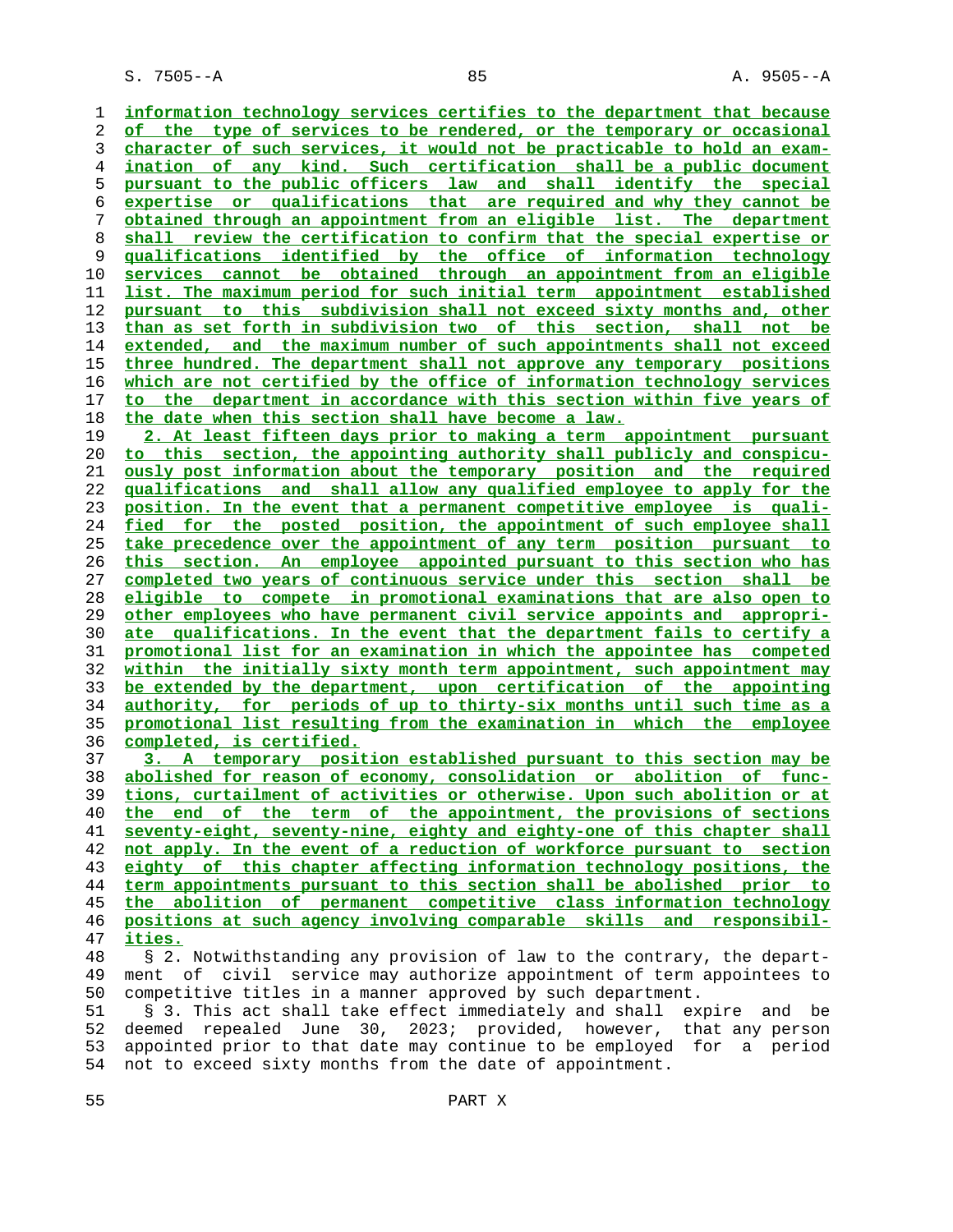S. 7505--A 86 86 A. 9505--A

| 1  | Section 1. The state finance law is amended by adding a new section                         |
|----|---------------------------------------------------------------------------------------------|
| 2  | 5-a to read as follows:                                                                     |
| 3  | § 5-a. New York state secure choice savings program. 1. There is here-                      |
| 4  | by established the New York state secure choice savings program to be                       |
| 5  | administered by the deferred compensation board. The general adminis-                       |
| 6  | tration and responsibility for the operation of the New York state                          |
| 7  | secure choice savings program shall be administered by the New York                         |
| 8  | state deferred compensation board for the purpose of promoting greater                      |
| 9  | retirement savings for private-sector employees in a convenient, low-                       |
| 10 | cost, and portable manner.                                                                  |
| 11 | 2. All terms shall have the same meaning as when used in a comparable                       |
| 12 | context in the internal revenue code. As used in this section, the                          |
| 13 | following terms shall have the following meanings:                                          |
| 14 | a. "Board" shall mean the New York state deferred compensation board.                       |
| 15 | b. "Superintendent" shall mean the superintendent of the department of                      |
| 16 | financial services.                                                                         |
| 17 | c. "Comptroller" shall mean the comptroller of the state.                                   |
| 18 | d. "Employee" shall mean any individual who is eighteen years of age                        |
| 19 | or older, who is employed by an employer, and who earned wages working                      |
| 20 | for an employer in New York state during a calendar year.                                   |
| 21 | "Employer" shall mean a person or entity engaged in a business,<br>$e_{\bullet}$            |
| 22 | industry, profession, trade, or other enterprise in New York state,                         |
| 23 | whether for profit or not for profit, that has not offered a qualified                      |
| 24 | retirement plan, including, but not limited to, a plan qualified under                      |
| 25 | sections $401(a)$ , $401(k)$ , $403(a)$ , $403(b)$ , $408(k)$ , $408(p)$ or $457(b)$ of the |
| 26 | internal revenue code of 1986 in the preceding two years.                                   |
|    |                                                                                             |
| 27 | f. "Enrollee" shall mean any employee who is enrolled in the program.                       |
| 28 | g. "Fund" shall mean the New York state secure choice savings program                       |
| 29 | fund.                                                                                       |
| 30 | h. "Internal revenue code" shall mean the internal revenue code of                          |
| 31 | 1986, or any successor law, in effect for the calendar year.                                |
| 32 | i. "IRA" shall mean a Roth IRA (individual retirement account).                             |
| 33 | j. "Participating employer" shall mean an employer that provides a                          |
| 34 | payroll deposit retirement savings arrangement as provided for by this                      |
| 35 | article for its employees who are enrollees in the program.                                 |
| 36 | k. "Payroll deposit retirement savings arrangement" shall mean an                           |
| 37 | arrangement by which a participating employer allows enrollees to remit                     |
| 38 | payroll deduction contributions to the program.                                             |
| 39 | "Program" shall mean the New York state secure choice savings<br>ı                          |
| 40 | program.                                                                                    |
| 41 | m. "Wages" shall mean any compensation within the meaning of section                        |
| 42 | $219(f)(1)$ of the internal revenue code that is received by an enrollee                    |
| 43 | from a participating employer during the calendar year.                                     |
| 44 | 3. The board, the individual members of the board, and any other                            |
| 45 | agents appointed or engaged by the board, and all persons serving as                        |
| 46 | program staff shall discharge their duties with respect to the program                      |
| 47 | solely in the interest of the program's enrollees and beneficiaries as                      |
| 48 | follows:                                                                                    |
| 49 | a. for the exclusive purposes of providing benefits to enrollees and                        |
| 50 | beneficiaries and defraying reasonable expenses of administering the                        |
| 51 | program;                                                                                    |
| 52 | b. by investing with the care, skill, prudence, and diligence under                         |
| 53 | the prevailing circumstances that a prudent person acting in a like                         |
| 54 | capacity and familiar with those matters would use in the conduct of an                     |

**enterprise of a like character and with like aims; and**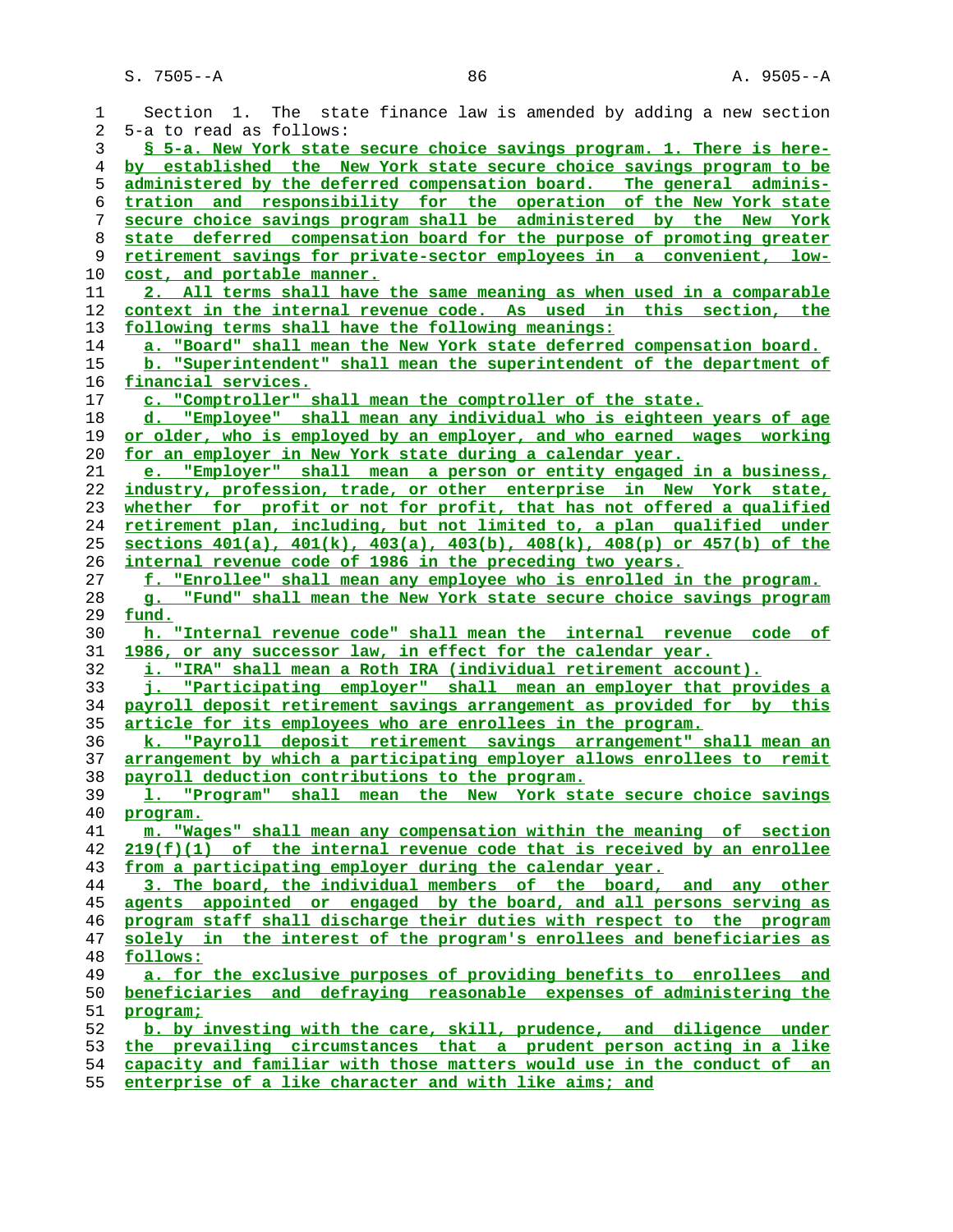| 1  | c. by using any contributions paid by employees and employers remit-         |
|----|------------------------------------------------------------------------------|
| 2  | ting employee contributions into the fund exclusively for the purpose of     |
| 3  | paying benefits to the enrollees of the program, for the cost of admin-      |
| 4  | istration of the program, and for investments made for the benefit of        |
| 5  | the program.                                                                 |
| 6  | 4. In addition to the other duties and responsibilities stated in this       |
| 7  | article, the board shall:                                                    |
| 8  | a. Cause the program to be designed, established and operated in a           |
| 9  | manner that:                                                                 |
| 10 | (i) accords with best practices for retirement savings vehicles;             |
| 11 | (ii) maximizes participation, savings, and sound investment practices        |
| 12 | including considering the use of automatic enrollment as allowed under       |
| 13 | federal law;                                                                 |
| 14 | (iii) maximizes simplicity, including ease of administration for             |
| 15 | participating employers and enrollees;                                       |
| 16 | (iv) provides an efficient product to enrollees by pooling investment        |
| 17 | funds;                                                                       |
| 18 | (v) ensures the portability of benefits; and                                 |
| 19 | (vi) provides for the deaccumulation of enrollee assets in a manner          |
| 20 | that maximizes financial security in retirement.                             |
| 21 | b. Appoint a trustee to the fund in compliance with section 408 of the       |
| 22 | internal revenue code.                                                       |
| 23 | c. Explore and establish investment options, subject to this article,        |
| 24 | that offer enrollees returns on contributions and the conversion of          |
| 25 | individual retirement savings account balances to secure retirement          |
| 26 | income without incurring debt or liabilities to the state.                   |
| 27 | d. Establish the process by which interest, investment earnings, and         |
| 28 | investment losses are allocated to individual program accounts on a pro      |
| 29 | <u>rata basis and are computed at the interest rate on the balance of an</u> |
| 30 | individual's account.                                                        |
| 31 | e. Make and enter into contracts necessary for the administration of         |
| 32 | the program and fund, including, but not limited to, retaining and           |
| 33 | contracting with investment managers, private financial institutions,        |
| 34 | other financial and service providers, consultants, actuaries, counsel,      |
| 35 | auditors, third-party administrators, and other professionals as neces-      |
| 36 | sary.                                                                        |
| 37 | f. Conduct a review of the performance of any investment vendors every       |
| 38 | four years, including, but not limited to, a review of returns, fees,        |
| 39 | and customer service. A copy of reviews shall be posted to the board's       |
| 40 | internet website.                                                            |
| 41 | g. Determine the number and duties of staff members needed to adminis-       |
| 42 | ter the program and assemble such staff, including, appointing a program     |
| 43 | administrator.                                                               |
| 44 | h. Cause moneys in the fund to be held and invested as pooled invest-        |
| 45 | ments described in this article, with a view to achieving cost savings       |
| 46 | through efficiencies and economies of scale.                                 |
| 47 | i. Evaluate and establish the process by which an enrollee is able to        |
| 48 | contribute a portion of his or her wages to the program for automatic        |
| 49 | deposit of those contributions and the process by which a participating      |
| 50 | employer provides a payroll deposit retirement savings arrangement to        |
| 51 | forward those contributions and related information to the program,          |
| 52 | including, but not limited to, contracting with financial service compa-     |
| 53 | nies and third-party administrators with the capability to receive and       |
| 54 | process employee information and contributions for payroll deposit           |
| 55 | retirement savings arrangements or similar arrangements.                     |
|    |                                                                              |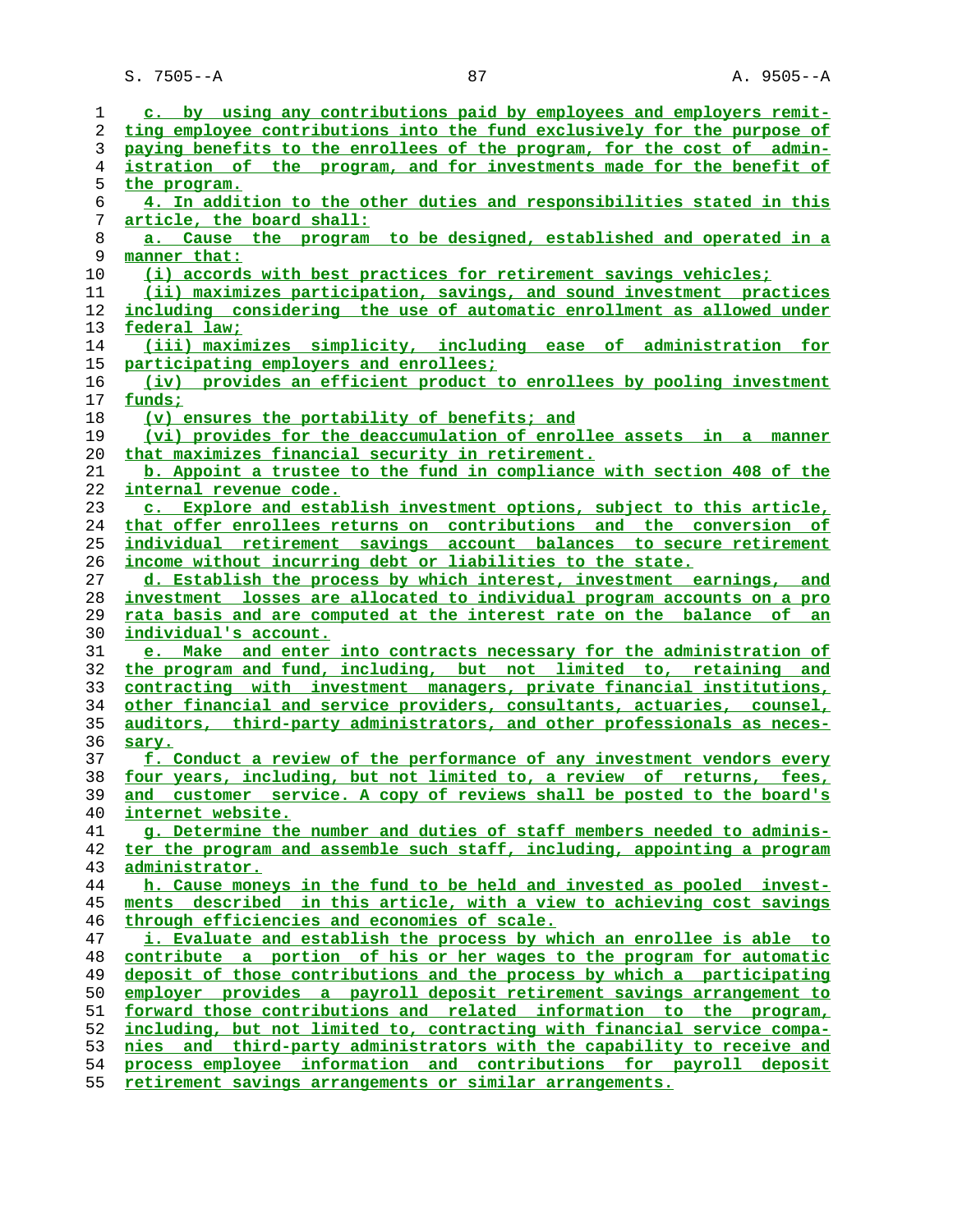| 1  | <u>j. Design and establish the process for enrollment including the proc-</u> |
|----|-------------------------------------------------------------------------------|
| 2  | ess by which an employee can opt to not participate in the program,           |
| 3  | select a contribution level, select an investment option, and terminate       |
| 4  | <u>participation in the program.</u>                                          |
| 5  | k. Evaluate and establish the process by which an employee may volun-         |
| 6  | tarily enroll in and make contributions to the program.                       |
| 7  | 1. Accept any grants, appropriations, or other moneys from the state,         |
| 8  | any unit of federal, state, or local government, or any other person,         |
| 9  | firm, partnership, or corporation solely for deposit into the fund,           |
| 10 | whether for investment or administrative purposes.                            |
| 11 | m. Evaluate the need for, and procure as needed, insurance against any        |
| 12 | and all loss in connection with the property, assets, or activities of        |
| 13 | the program, and indemnify as needed each member of the board from            |
| 14 | personal loss or liability resulting from a member's action or inaction       |
| 15 | as a member of the board.                                                     |
| 16 | n. Make provisions for the payment of administrative costs and                |
| 17 | expenses for the creation, management, and operation of the program.          |
| 18 | Subject to appropriation, the state may pay administrative costs associ-      |
| 19 | ated with the creation and management of the program until sufficient         |
| 20 | assets are available in the fund for that purpose. Thereafter, all costs      |
| 21 | of the fund, including repayment of any start-up funds provided by the        |
| 22 | state, shall be paid only out of moneys on deposit therein. However,          |
| 23 | private funds or federal funding received in order to implement the           |
| 24 | program until the fund is self-sustaining shall not be repaid unless          |
| 25 | those funds were offered contingent upon the promise of repayment. The        |
| 26 | board shall keep annual administrative expenses as low as possible, but       |
| 27 | in no event shall they exceed 0.75% of the total trust balance.               |
| 28 | o. Allocate administrative fees to individual retirement accounts in          |
| 29 | <u>the program on a pro rata basis.</u>                                       |
| 30 | p. Set minimum and maximum contribution levels in accordance with             |
| 31 | <u>limits established for IRAs by the internal revenue code.</u>              |
| 32 | g. Facilitate education and outreach to employers and employees.              |
| 33 | r. Facilitate compliance by the program with all applicable require-          |
| 34 | ments for the program under the internal revenue code, including tax          |
| 35 | qualification requirements or any other applicable law and accounting         |
| 36 | requirements.                                                                 |
| 37 | s. Carry out the duties and obligations of the program in an effec-           |
| 38 | tive, efficient, and low-cost manner.                                         |
| 39 | t. Exercise any and all other powers reasonably necessary for the             |
| 40 | effectuation of the purposes, objectives, and provisions of this article      |
| 41 | pertaining to the program.                                                    |
| 42 | u. Deposit into the New York state secure choice administrative fund          |
| 43 | all grants, gifts, donations, fees, and earnings from investments from        |
| 44 | the New York state secure choice savings program fund that are used to        |
| 45 | recover administrative costs. All expenses of the board shall be paid         |
| 46 | from the New York state secure choice administrative fund.                    |
| 47 | v. Determine withdrawal provisions, such as economic hardships, porta-        |
| 48 | bility and leakage.                                                           |
| 49 | w. Determine employee rights and enforcement of penalties.                    |
| 50 | 5. The board shall annually prepare and adopt a written statement of          |
| 51 | investment policy that includes a risk management and oversight program.      |
| 52 | This investment policy shall prohibit the board, program, and fund from       |
| 53 | borrowing for investment purposes. The risk management and oversight          |
| 54 | program shall be designed to ensure that an effective risk management         |
| 55 | system is in place to monitor the risk levels of the program and fund         |
| 56 | portfolio, to ensure that the risks taken are prudent and properly            |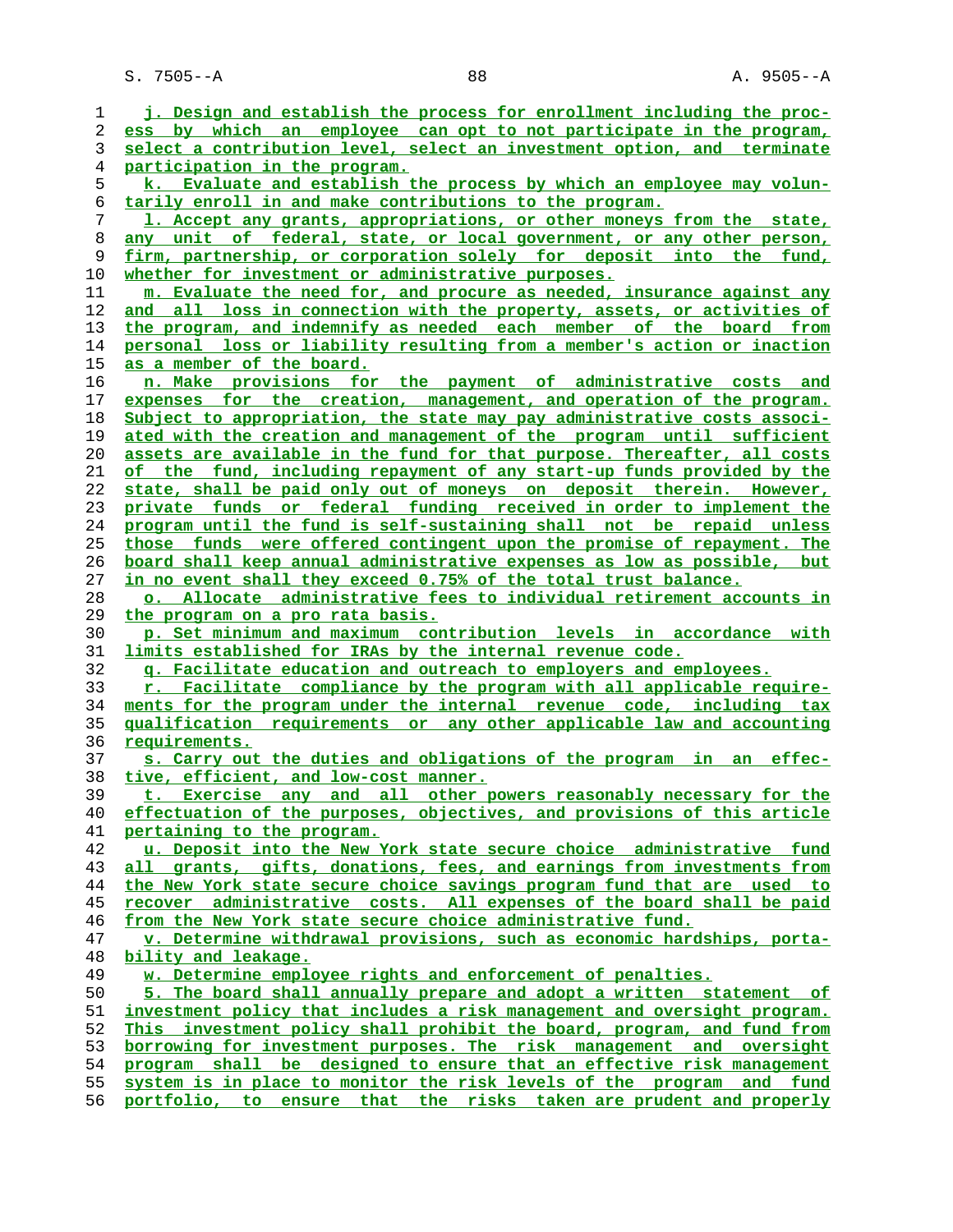| 1        | managed, to provide an integrated process for overall risk management,                                                                              |
|----------|-----------------------------------------------------------------------------------------------------------------------------------------------------|
| 2        | and to assess investment returns as well as risk to determine if the                                                                                |
| 3        | risks taken are adequately compensated compared to applicable perform-                                                                              |
| 4        | ance benchmarks and standards. The board shall consider the statement of                                                                            |
| 5        | investment policy and any changes in the investment policy at a public                                                                              |
|          | hearing.                                                                                                                                            |
| 6        |                                                                                                                                                     |
| 7        | 6. a. The board shall engage, after an open bid process, an investment                                                                              |
| 8        | manager or managers to invest the fund and any other assets of the                                                                                  |
| 9        | program. Moneys in the fund may be invested or reinvested by the comp-                                                                              |
| 10       | troller or may be invested in whole or in part. In selecting the invest-                                                                            |
| 11       | ment manager or managers, the board shall take into consideration and                                                                               |
| 12       | give weight to the investment manager's fees and charges in order to                                                                                |
| 13       | <u>reduce the program's administrative expenses.</u>                                                                                                |
| 14       | b. The investment manager or managers shall comply with any and all                                                                                 |
| 15       | applicable federal and state laws, rules, and regulations, as well as                                                                               |
| 16       | any and all rules, policies, and guidelines promulgated by the board                                                                                |
|          |                                                                                                                                                     |
| 17       | with respect to the program and the investment of the fund, including,                                                                              |
| 18       | but not limited to, the investment policy.                                                                                                          |
| 19       | c. The investment manager or managers shall provide such reports as                                                                                 |
| 20       | the board deems necessary for the board to oversee each investment                                                                                  |
| 21       | manager's performance and the performance of the fund.                                                                                              |
| 22       | 7. a. The board shall establish as an investment option a life-cycle                                                                                |
| 23       | fund with a target date based upon the age of the enrollee. This shall                                                                              |
| 24       | <u>be the default investment option for enrollees who fail to elect an</u>                                                                          |
| 25       | investment option unless and until the board designates by rule a new                                                                               |
| 26       | <u>investment option as the default.</u>                                                                                                            |
| 27       | b. The board may also establish any or all of the following additional                                                                              |
|          |                                                                                                                                                     |
|          |                                                                                                                                                     |
| 28       | investment options:                                                                                                                                 |
| 29       | (i) a conservative principal protection fund;                                                                                                       |
| 30       | $(ii)$ a growth fund;                                                                                                                               |
| 31       | (iii) a secure return fund whose primary objective is the preservation                                                                              |
| 32       | of the safety of principal and the provision of a stable and low-risk                                                                               |
| 33       | <u>rate of return; if the board elects to establish a secure return fund,</u>                                                                       |
| 34       | the board may procure any insurance, annuity, or other product to insure                                                                            |
| 35       | the value of enrollees' accounts and quarantee a rate of return; the                                                                                |
| 36       | cost of such funding mechanism shall be paid out of the fund; under no                                                                              |
| 37       | circumstances shall the board, program, fund, the state, or any partic-                                                                             |
| 38       | ipating employer assume any liability for investment or actuarial risk;                                                                             |
| 39       |                                                                                                                                                     |
|          | the board shall determine whether to establish such investment options                                                                              |
| 40       | based upon an analysis of their cost, risk profile, benefit level,                                                                                  |
| 41       | feasibility, and ease of implementation; or                                                                                                         |
| 42       | (iv) an annuity fund.                                                                                                                               |
| 43       | c. If the board elects to establish a secure return fund, the board                                                                                 |
| 44       | shall them determine whether such option shall replace the life-cycle                                                                               |
| 45       | fund as the default investment option for enrollees who do not elect an                                                                             |
| 46       | investment option. In making such determination, the board shall consid-                                                                            |
| 47       | er the cost, risk profile, benefit level, and ease of enrollment in the                                                                             |
| 48       | secure return fund. The board may at any time thereafter revisit this                                                                               |
| 49       | guestion and, based upon an analysis of these criteria, establish either                                                                            |
| 50       | the secure return fund or the life-cycle fund as the default for enrol-                                                                             |
| 51       | lees who do not elect an investment option.                                                                                                         |
| 52       | 8. Interest, investment earnings, and investment losses shall be allo-                                                                              |
|          |                                                                                                                                                     |
| 53       | cated to individual program accounts as established by the board pursu-                                                                             |
| 54       | ant to this article. An individual's retirement savings benefit under                                                                               |
| 55<br>56 | the program shall be an amount equal to the balance in the individual's<br>program account on the date the retirement savings benefit becomes paya- |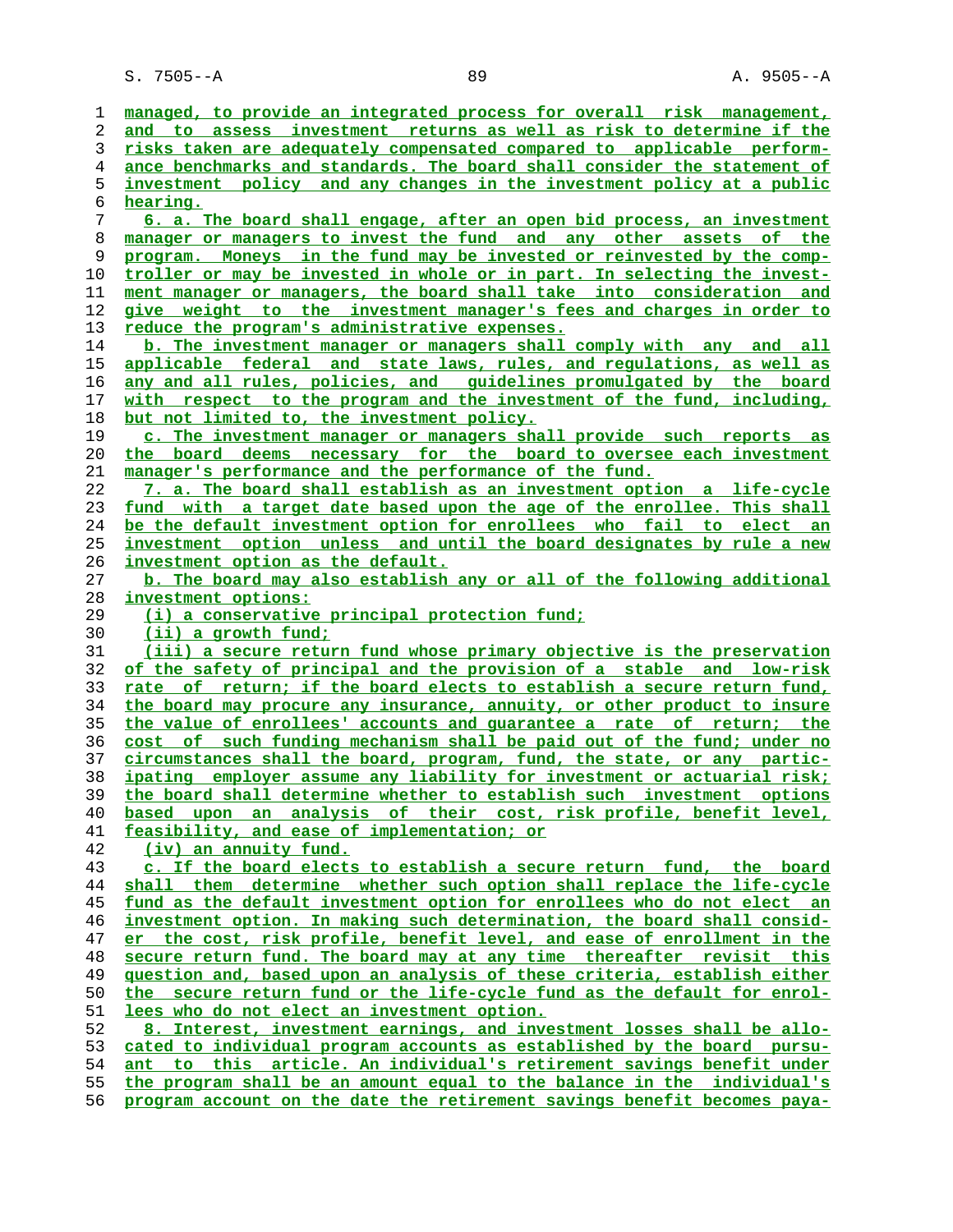| 1  | ble. The state shall have no liability for the payment of any benefit to       |
|----|--------------------------------------------------------------------------------|
| 2  | any enrollee in the program.                                                   |
| 3  | 9. a. Prior to the opening of the program for enrollment, the board            |
| 4  | shall design and disseminate to all employers an employer information          |
| 5  | packet and an employee information packet, which shall include back-           |
| 6  | ground information on the program, appropriate disclosures for employ-         |
| 7  | ees, and information regarding the vendor internet website described.          |
| 8  | b. The board shall provide for the contents of both the employee               |
| 9  | information packet and the employer information packet. The employee           |
| 10 | <u>information packet shall be made available in English, Spanish, Haitian</u> |
| 11 | Creole, Chinese, Korean, Russian, Arabic, and any other language the           |
| 12 | comptroller deems necessary.                                                   |
| 13 | c. The employee information packet shall include a disclosure form.            |
| 14 | The disclosure form shall explain, but not be limited to, all of the           |
| 15 | following:                                                                     |
| 16 | (i) the benefits and risks associated with making contributions to the         |
| 17 | program;                                                                       |
| 18 | (ii) the mechanics of how to make contributions to the program;                |
| 19 | (iii) how to opt out of the program;                                           |
| 20 | (iv) how to participate in the program with a level of employee                |
| 21 | contributions other than three percent;                                        |
| 22 | (v) that they are not required to participate or contribute more than          |
| 23 | three percent;                                                                 |
| 24 | (vi) that they can opt out after they have enrolled;                           |
| 25 | (vii) the process for withdrawal of retirement savings;                        |
| 26 | (viii) the process for selecting beneficiaries of their retirement             |
| 27 | savings;                                                                       |
| 28 | (ix) how to obtain additional information about the program;                   |
| 29 | (x) that employees seeking financial advice should contact financial           |
| 30 | advisors, that participating employers are not in a position to provide        |
| 31 | financial advice, and that participating employers are not liable for          |
| 32 | decisions employees make pursuant to this article;                             |
| 33 | (xi) information on how to access any financial literacy programs              |
| 34 | implemented by the comptroller;                                                |
| 35 | (xii) that the program is not an employer-sponsored retirement plan;           |
| 36 | and                                                                            |
| 37 | (xiii) that the program fund is not quaranteed by the state.                   |
| 38 | d. The employee information packet shall also include a form for an            |
| 39 | employee to note his or her decision to opt out of participation in the        |
| 40 | program or elect to participate with a level of employee contributions         |
| 41 | other than three percent.                                                      |
| 42 | e. Participating employers shall supply the employee information pack-         |
| 43 | et to existing employees at least one month prior to the participating         |
| 44 | employers' launch of the program. Participating employers shall supply         |
| 45 | the employee information packet to new employees at the time of hiring,        |
| 46 | and new employees may opt out of participation in the program or elect         |
| 47 | to participate with a level of employee contributions other than three         |
| 48 | percent at that time.                                                          |
| 49 | 10. Except as otherwise provided in this article, the program shall be         |
| 50 | implemented, and enrollment of employees shall begin, within twenty-four       |
| 51 | months after the effective date of this section. The provisions of this        |
| 52 | section shall be in force after the board opens the program for enroll-        |
| 53 | ment.                                                                          |
| 54 | a. Each participating employer may establish a payroll deposit retire-         |
|    |                                                                                |

**ment savings arrangement to allow each employee to participate in the**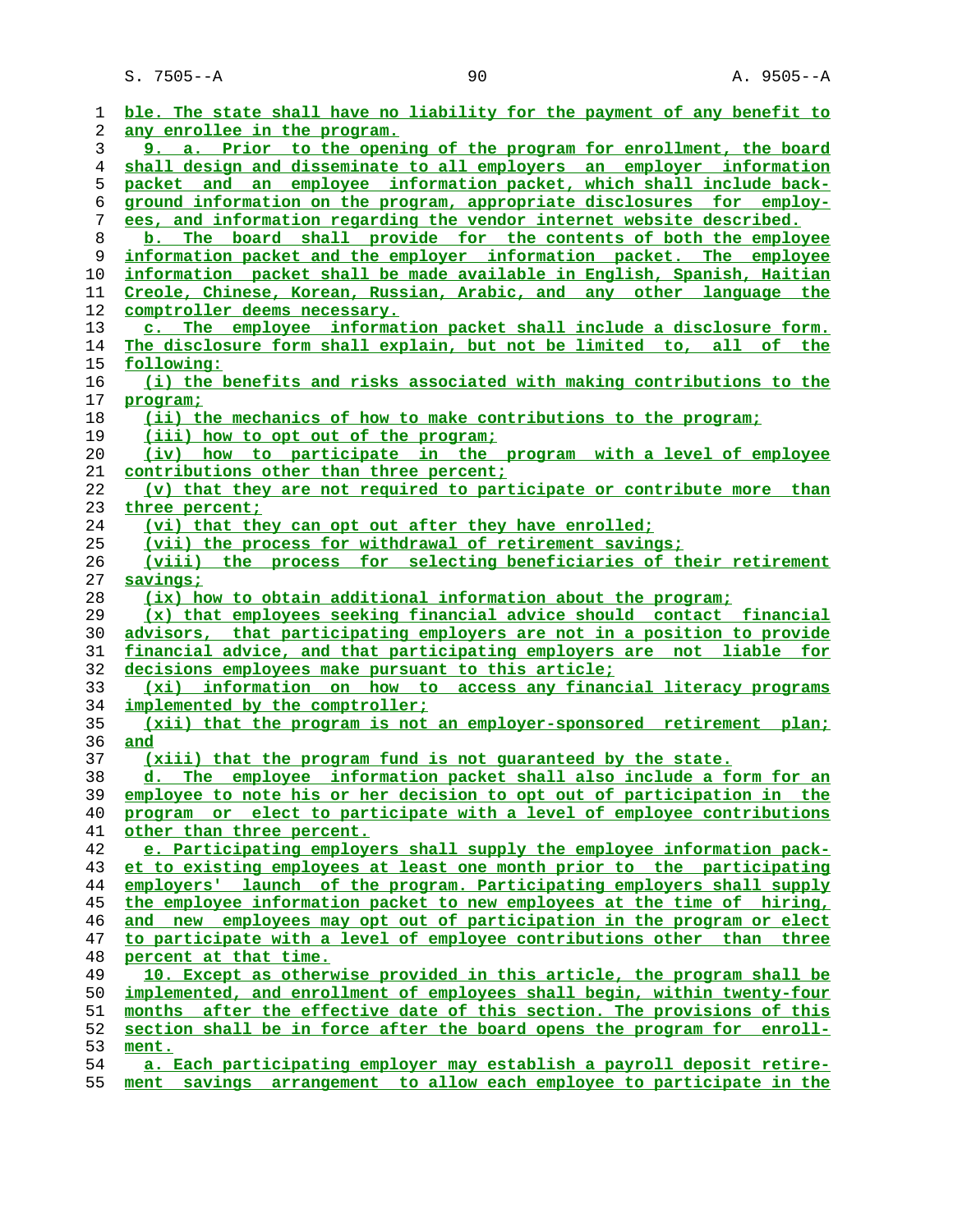S. 7505--A 91 A. 9505--A

**program and begin employee enrollment at most nine months after the board opens the program for enrollment. b. Enrollees shall have the ability to select a contribution level into the fund. This level may be expressed as a percentage of wages or as a dollar amount up to the deductible amount for the enrollee's taxa- ble year under section 219(b)(1)(A) of the internal revenue code. Enrol- lees may change their contribution level at any time, subject to rules promulgated by the board. If an enrollee fails to select a contribution level using the form described in this article, then he or she shall contribute three percent of his or her wages to the program, provided that such contributions shall not cause the enrollee's total contrib- utions to IRAs for the year to exceed the deductible amount for the enrollee's taxable year under section 219(b)(1)(A) of the internal revenue code. Notwithstanding any other provision of law, any partic- ipating enrollee, whose employer fails to make employee deductions in accordance with the provisions of section one hundred ninety-three of the labor law, may bring an action, pursuant to section one hundred ninety-eight of the labor law, to recover such monies. Further, any participating employer, who fails to make employee deductions in accord- ance with the provisions of section one hundred ninety-three of the labor law, shall be subject to the penalties and fines provided for in section one hundred ninety-eight-a of the labor law. c. Enrollees may select an investment option from the permitted investment options listed in this article. Enrollees may change their investment option at any time, subject to rules promulgated by the board. In the event that an enrollee fails to select an investment option, that enrollee shall be placed in the investment option selected by the board as the default under this article. If the board has not selected a default investment option under this article, then an enrol- lee who fails to select an investment option shall be placed in the life-cycle fund investment option. d. Following initial implementation of the program pursuant to this section, at least once every year, participating employers shall desig- nate an open enrollment period during which employees who previously opted out of the program may enroll in the program. e. An employee who opts out of the program who subsequently wants to participate through the participating employer's payroll deposit retire- ment savings arrangement may only enroll during the participating employer's designated open enrollment period or if permitted by the participating employer at an earlier time. f. Employers shall retain the option at all times to set up any type of employer-sponsored retirement plan instead of having a payroll depos- it retirement savings arrangement to allow employee participation in the program. g. An enrollee may terminate his or her participation in the program at any time in a manner prescribed by the board. h. The board shall, in conjunction with the office of the state comp- troller, establish and maintain a secure website wherein enrollees may log in and acquire information regarding contributions and investment income allocated to, withdrawals from, and balances in their program accounts for the reporting period. Such website must also include infor- mation for the enrollees regarding other options available to the employee and how they can transfer their accounts to other programs should they wish to do so. Such website may include any other informa-**

**tion regarding the program as the board may determine.**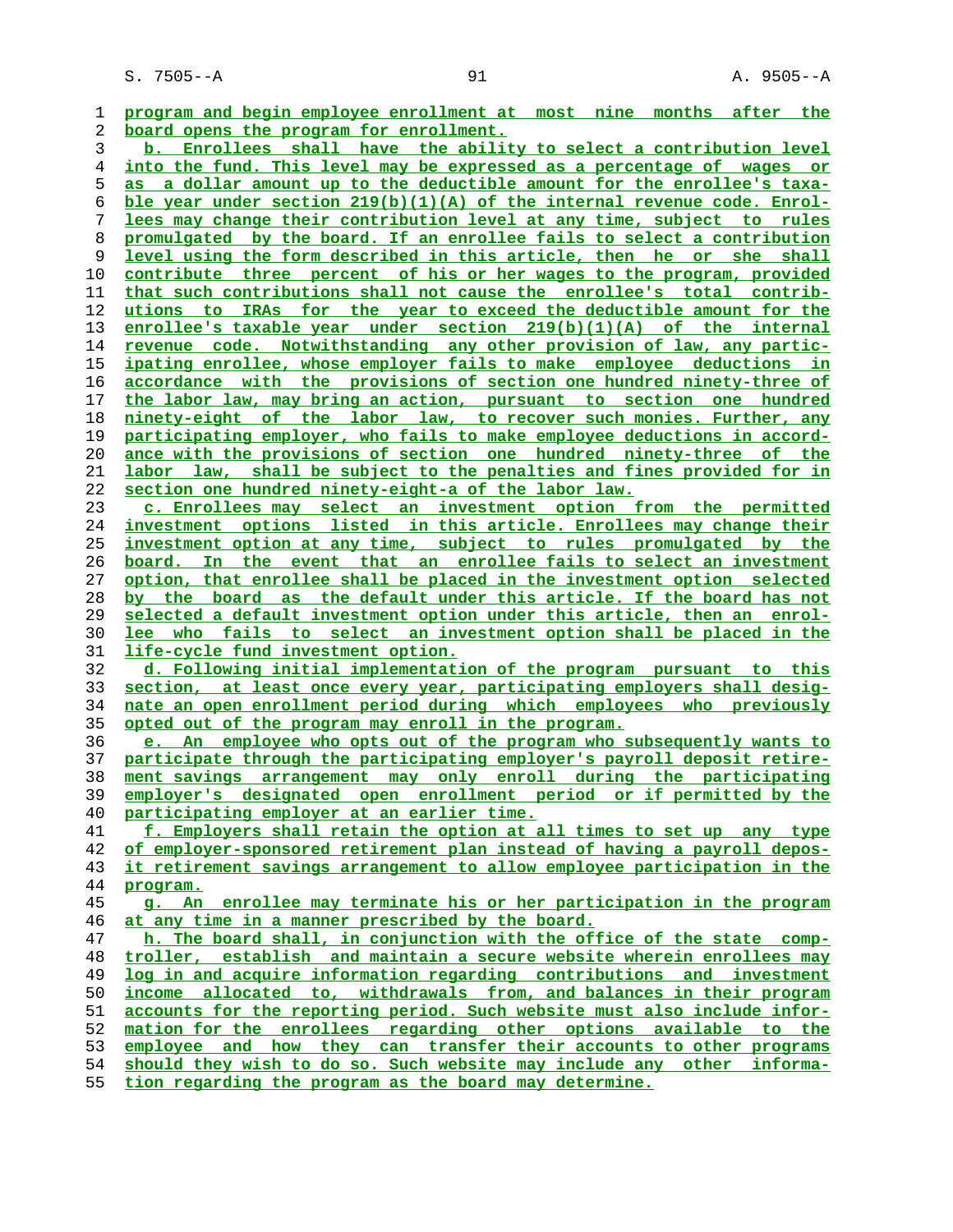S. 7505--A 92 A. 9505--A

**11. Employee contributions deducted by the participating employer through payroll deduction shall be paid by the participating employer to the fund using one or more payroll deposit retirement savings arrange- ments established by the board under this article, either: a. on or before the last day of the month following the month in which the compensation otherwise would have been payable to the employee in cash; or b. before such later deadline prescribed by the board for making such payments, but not later than the due date for the deposit of tax required to be deducted and withheld relating to collection of income tax at source on wages or for the deposit of tax required to be paid under the unemployment insurance system for the payroll period to which such payments relate. 12. a. The state shall have no duty or liability to any party for the payment of any retirement savings benefits accrued by any enrollee under the program. Any financial liability for the payment of retirement savings benefits in excess of funds available under the program shall be borne solely by the entities with whom the board contracts to provide insurance to protect the value of the program. b. No state board, commission, or agency, or any officer, employee, or member thereof is liable for any loss or deficiency resulting from investments selected under this article, except for any liability that arises out of a breach of fiduciary duty. 13. a. Participating employers shall not have any liability for an employee's decision to participate in, or opt out of, the program or for the investment decisions of the board or of any enrollee. b. A participating employer shall not be a fiduciary, or considered to be a fiduciary, over the program. A participating employer shall not bear responsibility for the administration, investment, or investment performance of the program. A participating employer shall not be liable with regard to investment returns, program design, and benefits paid to program participants. 14. a. The board shall annually submit: (i) an audited financial report, prepared in accordance with generally accepted accounting prin- ciples, on the operations of the program during each calendar year by July first of the following year to the governor, the comptroller, the superintendent and the senate and assembly; and (ii) a report prepared by the board, which shall include, but is not limited to, a summary of the benefits provided by the program, including the number of enrollees in the program, the percentage and amounts of investment options and rates of return, and such other information that is relevant to make a full, fair, and effective disclosure of the operations of the program and the fund. The annual audit shall be made by an independent certified public accountant and shall include, but is not limited to, direct and indirect costs attributable to the use of outside consultants, independ- ent contractors, and any other persons who are not state employees for the administration of the program. b. In addition to any other statements or reports required by law, the board shall provide periodic reports at least annually to enrollees reporting contributions and investment income allocated to, withdrawals from, and balances in their program accounts for the reporting period. Such reports may include any other information regarding the program as the board may determine. 15. If the board does not obtain adequate funds to implement the program within the timeframe set forth under this article and is subject**

**to appropriation, the board may delay the implementation of the program.**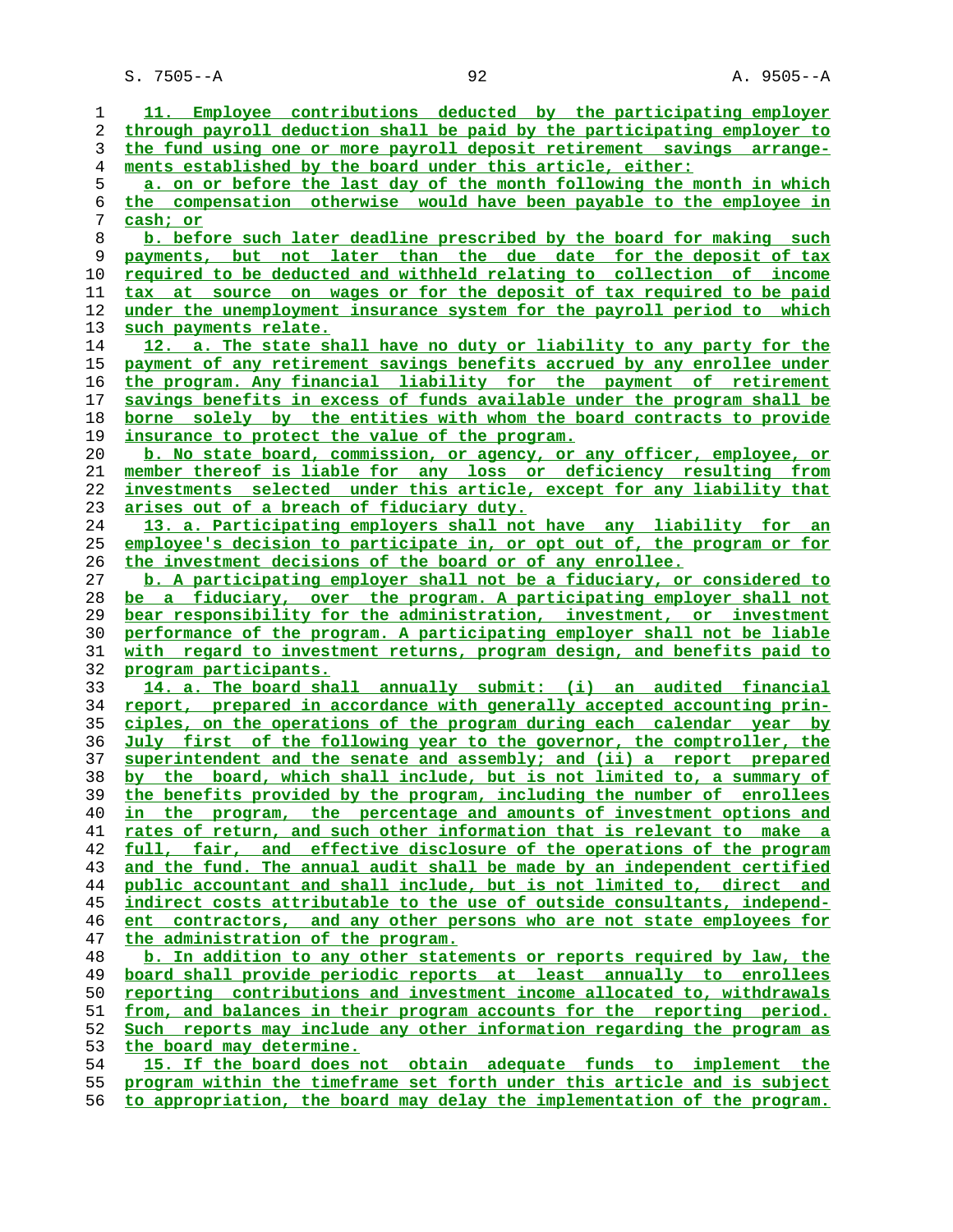| 1  | § 2. The state finance law is amended by adding two new sections 99-bb          |
|----|---------------------------------------------------------------------------------|
| 2  | and 99-cc to read as follows:                                                   |
| 3  | § 99-bb. New York state secure choice savings program fund. a. There            |
| 4  | is hereby established within the joint custody of the commissioner of           |
| 5  | taxation and finance and the state comptroller, in consultation with the        |
| 6  | New York state deferred compensation board, a fund to be known as the           |
| 7  | New York state secure choice savings program fund.                              |
| 8  | b. The fund shall include the individual retirement accounts of enrol-          |
| 9  | lees, which shall be accounted for as individual accounts.                      |
| 10 | c. Moneys in the fund shall consist of moneys received from enrollees           |
| 11 | and participating employers pursuant to automatic payroll deductions and        |
| 12 | contributions to savings made under the New York state secure choice            |
| 13 | savings program pursuant to section five-a of this chapter.                     |
| 14 | d. The fund shall be operated in a manner determined by the New York            |
| 15 | state deferred compensation board, provided that the fund is operated so        |
| 16 | that the accounts of enrollees established under the program meet the           |
| 17 | requirements for IRAs under the internal revenue code.                          |
| 18 | e. The amounts deposited in the fund shall not constitute property of           |
| 19 | the state and the fund shall not be construed to be a department, insti-        |
| 20 | tution, or agency of the state. Amounts on deposit in the fund shall not        |
| 21 | be commingled with state funds and the state shall have no claim to or          |
| 22 | against, or interest in, such funds.                                            |
| 23 | § 99-cc. New York state secure choice administrative fund. a. There is          |
| 24 | hereby established within the joint custody of the commissioner of taxa-        |
| 25 | tion and finance and the state comptroller, in consultation with the New        |
| 26 | York state deferred compensation board, a fund to be known as the New           |
| 27 | York state secure choice administrative fund.                                   |
| 28 | The New York state deferred compensation board shall use moneys in<br>b.        |
| 29 | such fund to pay for administrative expenses it incurs in the perform-          |
| 30 | ance of its duties under the New York state secure choice savings               |
| 31 | program pursuant to section five-a of this chapter.                             |
| 32 | c. The New York state deferred compensation board shall use moneys in           |
| 33 | such<br><u>fund to cover start-up administrative expenses it incurs in the </u> |
| 34 | performance of its duties under section five-a of this chapter.                 |
| 35 | d. Such fund may receive any grants or other moneys designated for              |
| 36 | administrative purposes from the state, or any unit of federal or local         |
| 37 | government, or any other person, firm, partnership, or corporation. Any         |
| 38 | interest earnings that are attributable to moneys in such fund must be          |
| 39 | deposited into the such fund.                                                   |
| 40 | § 3. This act shall take effect immediately.                                    |
|    |                                                                                 |
| 41 | PART Y                                                                          |
| 42 | Section 1. Subdivision 2 of section 87 of the workers' compensation             |
| 43 | law, as added by section 20 of part GG of chapter 57 of the laws of             |
| 44 | 2013, is amended to read as follows:                                            |
| 45 | 2. Any of the surplus funds belonging to the state insurance fund,<br>by        |

 46 order of the commissioners, approved by the superintendent of financial 47 services, may be invested **(1)** in the types of securities described in 48 subdivisions one, two, three, four, five, six, eleven, twelve, twelve-a, 49 thirteen, fourteen, fifteen, nineteen, twenty, twenty-one, twenty-one-a, 50 twenty-four, twenty-four-a, twenty-four-b, twenty-four-c and twenty-five 51 of section two hundred thirty-five of the banking law **, or (2) in the types of obligations described in paragraph two of subsection (a) of section one thousand four hundred four of the insurance law except that up to twenty-five percent of surplus funds may be invested in obli-**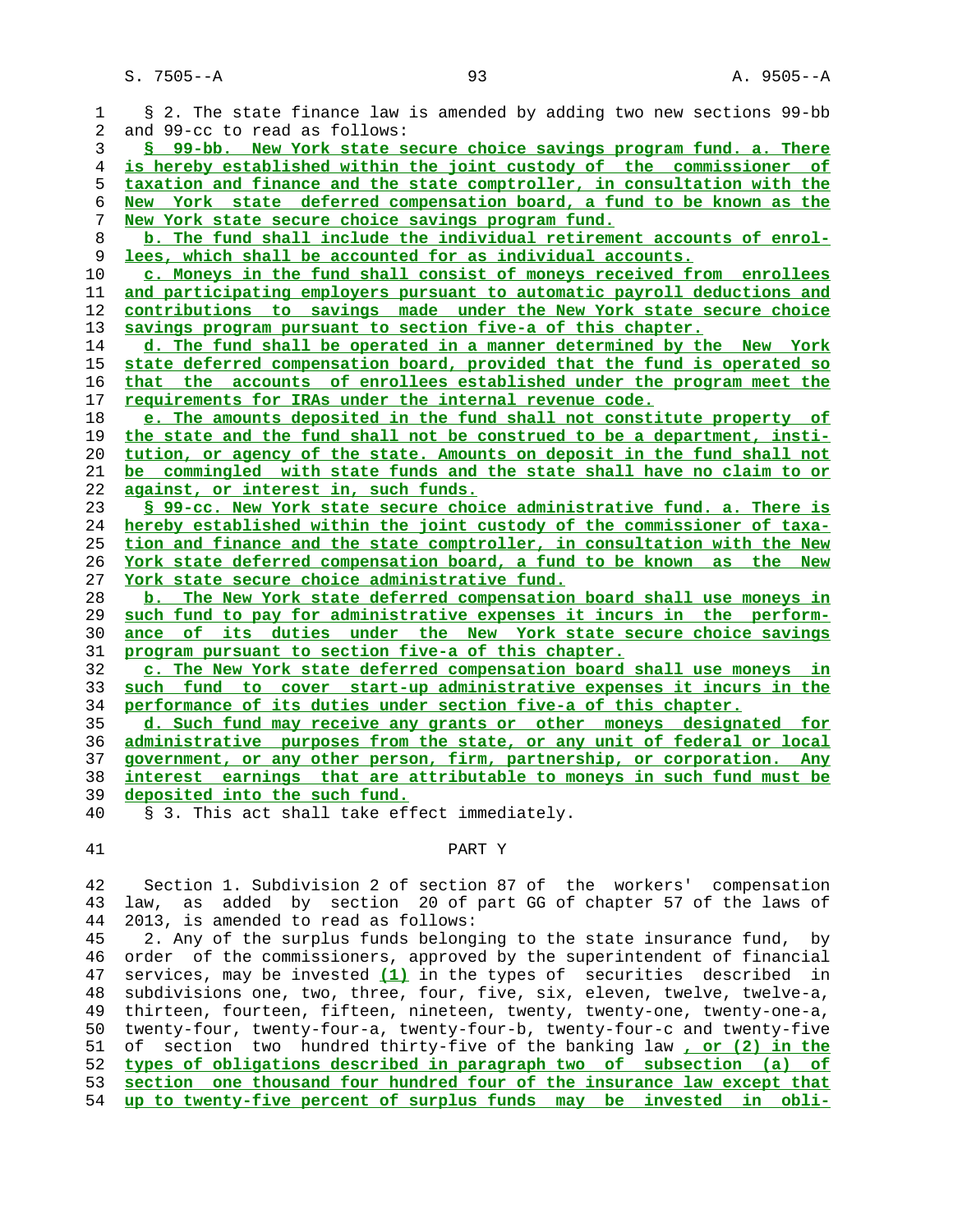1 **gations rated investment grade by a nationally recognized securities** 2 **rating organization,** or[**,**] **(3)** up to fifty percent of surplus funds, in 3 the types of securities or investments described in paragraphs [**two,**] 4 three, eight and ten of subsection (a) of section one thousand four 5 hundred four of the insurance law, except that [**up to ten percent of** 6 **surplus funds may be invested**] **investments** in [**the securities of any** 7 **solvent American institution as described in such paragraphs**] **diversi-** 8 **fied index funds and accounts may be made** irrespective of the rating [**of** 9 **such institution's obligations**] or other similar qualitative standards 10 [**described therein, and**] **applicable under such paragraphs, or (4) up to** 11 **ten percent of surplus funds, in the types of securities or investments** 12 **described in paragraphs two, three and ten of subsection (a) of section** 13 **one thousand four hundred four of the insurance law irrespective of the** 14 **rating of such institution's obligations or other similar qualitative** 15 **standard, or (5)** up to fifteen percent of surplus funds in securities or 16 investments which do not otherwise qualify for investment under this 17 section as shall be made with the care, prudence and diligence under the 18 circumstances then prevailing that a prudent person acting in a like 19 capacity and familiar with such matters would use in the conduct of an 20 enterprise of a like character and with like aims as provided for the 21 state insurance fund under this article, but shall not include any 22 direct derivative instrument or derivative transaction except for hedg- 23 ing purposes. Notwithstanding any other provision in this subdivision, 24 the aggregate amount that the state insurance fund may invest in the 25 types of securities or investments described in paragraphs three, eight 26 and ten of subsection (a) of section one thousand four hundred four of 27 the insurance law and as a prudent person acting in a like capacity 28 would invest as provided in this subdivision shall not exceed fifty 29 percent of such surplus funds. **For the purposes of this subdivision, any** 30 **funds appropriated pursuant to the provisions of subdivision one or two** 31 **of section eighty-seven-f of this article shall not be considered** 32 **surplus funds.**

33 § 2. This act shall take effect immediately.

# 34 PART Z

 35 Section 1. Section 167-a of the civil service law, as amended by 36 section 1 of part I of chapter 55 of the laws of 2012, is amended to 37 read as follows:

 38 § 167-a. Reimbursement for medicare premium charges. Upon exclusion 39 from the coverage of the health benefit plan of supplementary medical 40 insurance benefits for which an active or retired employee or a depend- 41 ent covered by the health benefit plan is or would be eligible under the 42 federal old-age, survivors and disability insurance program, an amount 43 equal to the **standard medicare** premium charge for such supplementary 44 medical insurance benefits for such active or retired employee and his 45 or her dependents, if any, shall be paid monthly or at other intervals 46 to such active or retired employee from the health insurance fund**;** 47 **provided, however, such payment for the standard medicare premium charge** 48 **shall not exceed one hundred thirty-four dollars per month**. Where 49 appropriate, such **standard medicare premium** amount may be deducted from 50 contributions payable by the employee or retired employee; or where 51 appropriate in the case of a retired employee receiving a retirement 52 allowance, such **standard medicare premium** amount may be included with 53 payments of his or her retirement allowance. All state employer, employ-54 ee, retired employee and dependent contributions to the health insurance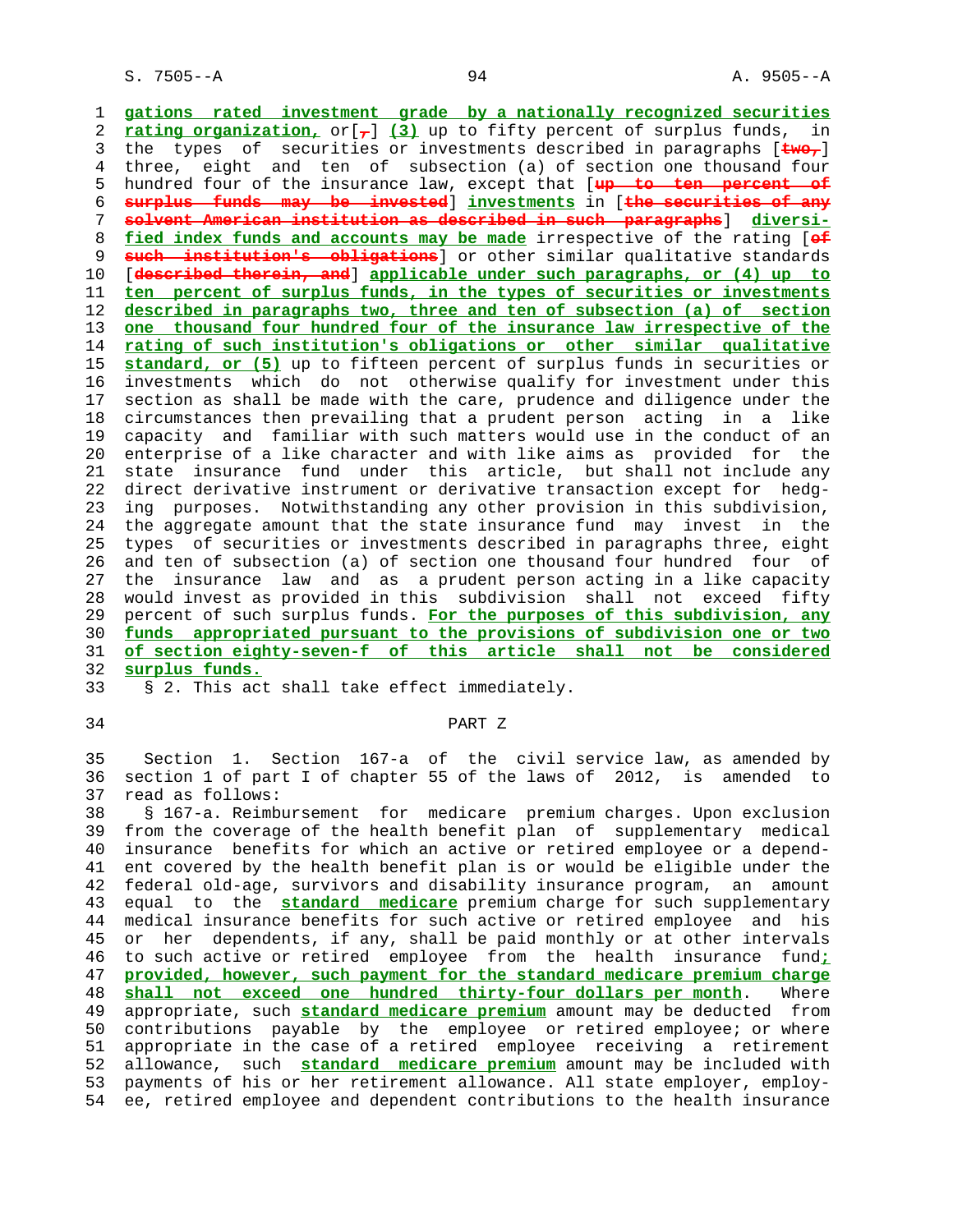S. 7505--A 95 95 A. 9505--A

 1 fund, including contributions from public authorities, public benefit 2 corporations or other quasi-public organizations of the state eligible 3 for participation in the health benefit plan as authorized by subdivi- 4 sion two of section one hundred sixty-three of this article, shall be 5 adjusted as necessary to cover the cost of reimbursing federal old-age, 6 survivors and disability insurance program premium charges under this 7 section. This cost shall be included in the calculation of premium or 8 subscription charges for health coverage provided to employees and 9 retired employees of the state, public authorities, public benefit 10 corporations or other quasi-public organizations of the state; provided, 11 however, the state, public authorities, public benefit corporations or 12 other quasi-public organizations of the state shall remain obligated to 13 pay no less than its share of such increased cost consistent with its 14 share of premium or subscription charges provided for by this article. 15 All other employer contributions to the health insurance fund shall be 16 adjusted as necessary to provide for such payments.

17 § 2. This act shall take effect immediately and shall apply to the 18 standard medicare premium amount on and after April 1, 2018.

# 19 PART AA

 20 Section 1. Section 167-a of the civil service law, as amended by 21 section 1 of part I of chapter 55 of the laws of 2012, is amended to 22 read as follows:

 23 § 167-a. Reimbursement for medicare premium charges. Upon exclusion 24 from the coverage of the health benefit plan of supplementary medical 25 insurance benefits for which an active or retired employee or a depend- 26 ent covered by the health benefit plan is or would be eligible under the 27 federal old-age, survivors and disability insurance program, an amount 28 equal to the **standard medicare** premium charge for such supplementary 29 medical insurance benefits for such active or retired employee and his 30 or her dependents, if any, shall be paid monthly or at other intervals 31 to such active or retired employee from the health insurance fund. 32 **Furthermore, effective January first, two thousand nineteen there shall** 33 **be no payment whatsoever for the income related monthly adjustment** 34 **amount for amounts (premiums) incurred on or after January first, two** 35 **thousand eighteen to any active or retired employee and his or her** 36 **dependents, if any.** Where appropriate, such **standard medicare premium** 37 amount may be deducted from contributions payable by the employee or 38 retired employee; or where appropriate in the case of a retired employee 39 receiving a retirement allowance, such **standard medicare premium** amount 40 may be included with payments of his or her retirement allowance. All 41 state employer, employee, retired employee and dependent contributions 42 to the health insurance fund, including contributions from public 43 authorities, public benefit corporations or other quasi-public organiza- 44 tions of the state eligible for participation in the health benefit plan 45 as authorized by subdivision two of section one hundred sixty-three of 46 this article, shall be adjusted as necessary to cover the cost of reim- 47 bursing federal old-age, survivors and disability insurance program 48 premium charges under this section. This cost shall be included in the 49 calculation of premium or subscription charges for health coverage 50 provided to employees and retired employees of the state, public author- 51 ities, public benefit corporations or other quasi-public organizations 52 of the state; provided, however, the state, public authorities, public 53 benefit corporations or other quasi-public organizations of the state 54 shall remain obligated to pay no less than its share of such increased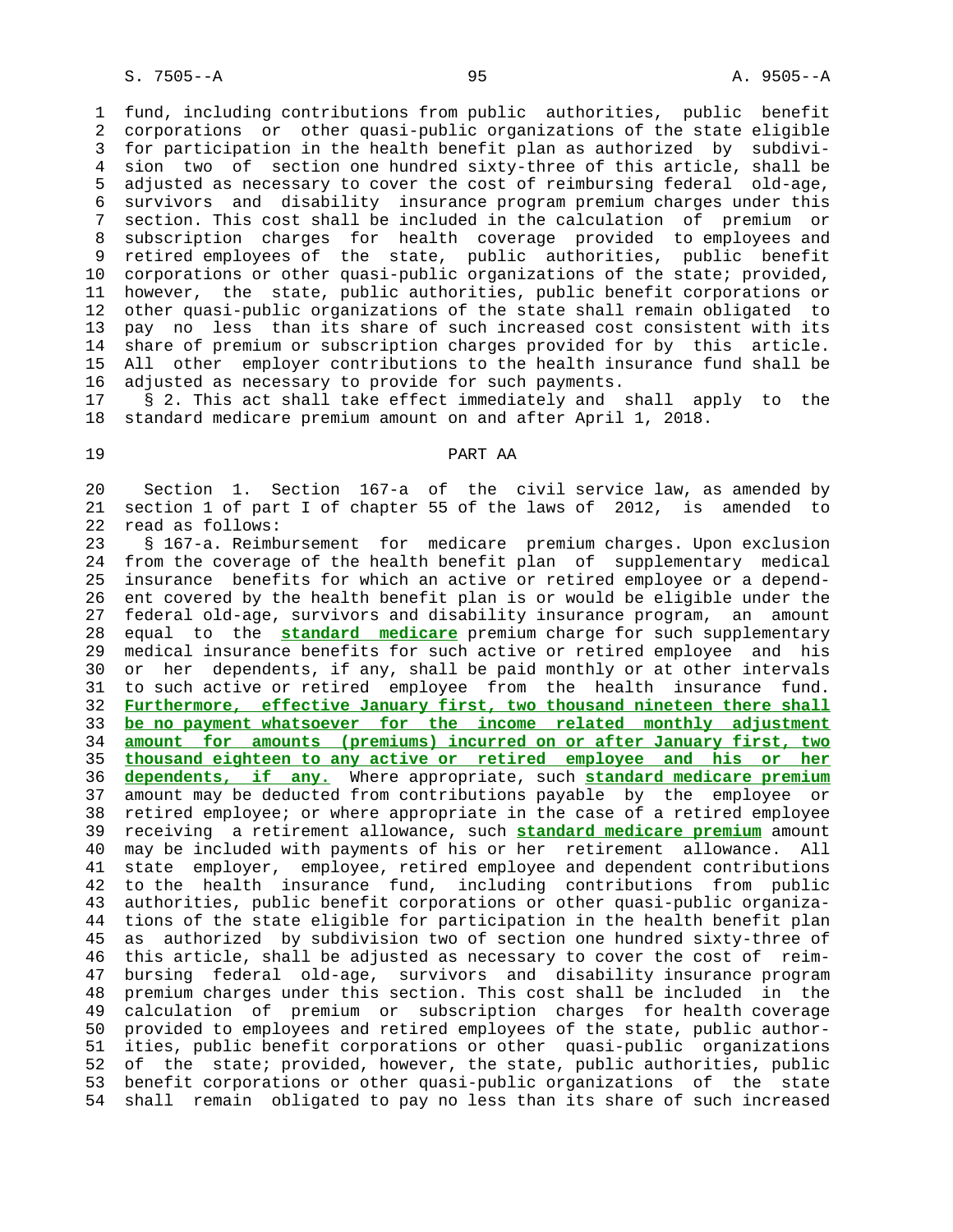1 cost consistent with its share of premium or subscription charges 2 provided for by this article. All other employer contributions to the 3 health insurance fund shall be adjusted as necessary to provide for such 4 payments.

 5 § 2. This act shall take effect immediately and shall apply on January 6 1, 2018 for the income related monthly adjustment amount for amounts, 7 premiums, incurred on or after January 1, 2018.

8 PART BB

 9 Section 1. Section 5004 of the civil practice law and rules, as 10 amended by chapter 258 of the laws of 1981, is amended to read as 11 follows:

12 § 5004. Rate of interest. [<del>Interest shall be at the rate of nine</del> **centum per annum, except where otherwise provided by statute.**] **Notwith- standing any other provision of law or regulation to the contrary, including any law or regulation that limits the annual rate of interest to be paid on a judgment or accrued claim, the annual rate of interest to be paid on a judgment or accrued claim shall be calculated at the one-year United States treasury bill rate. For the purposes of this section, the "one-year United States treasury bill rate" means the week- ly average one-year constant maturity treasury yield, as published by the board of governors of the federal reserve system, for the calendar week preceding the date of the entry of the judgment awarding damages.**

 23 § 2. This act shall take effect immediately, and shall be deemed to 24 have been in full force and effect on and after April 1, 2018.

# 25 PART CC

 26 Section 1. Paragraph p of subdivision 10 of section 54 of the state 27 finance law, as amended by section 2 of part K of chapter 57 of the laws 28 of 2011 and subparagraph (ii) as amended by chapter 30 of the laws of 29 2013, is amended to read as follows:

 30 p. Citizen empowerment tax credit. (i) For the purposes of this para- 31 graph, "municipalities" shall mean cities with a population less than 32 one million, towns and villages **incorporated on or before December thir-** 33 **ty-first, two thousand seventeen**.

 34 (ii) Within the annual amounts appropriated therefor, surviving muni- 35 cipalities following a consolidation or dissolution occurring on or 36 after the state fiscal year commencing April first, two thousand seven, 37 and any new coterminous town-village established after July first, two 38 thousand twelve that operates principally as a town or as a village but 39 not as both a town and a village, shall be awarded additional annual 40 aid, starting in the state fiscal year following the state fiscal year 41 in which such reorganization took effect, equal to fifteen percent of 42 the combined amount of real property taxes levied by all of the munici- 43 palities participating in the reorganization in the local fiscal year 44 prior to the local fiscal year in which such reorganization took effect. 45 In instances of the dissolution of a village located in more than one 46 town, such additional aid shall equal the sum of fifteen percent of the 47 real property taxes levied by such village in the village fiscal year 48 prior to the village fiscal year in which such dissolution took effect 49 plus fifteen percent of the average amount of real property taxes levied 50 by the towns in which the village was located in the town fiscal year 51 prior to the town fiscal year in which such dissolution took effect, and 52 shall be divided among such towns based on the percentage of such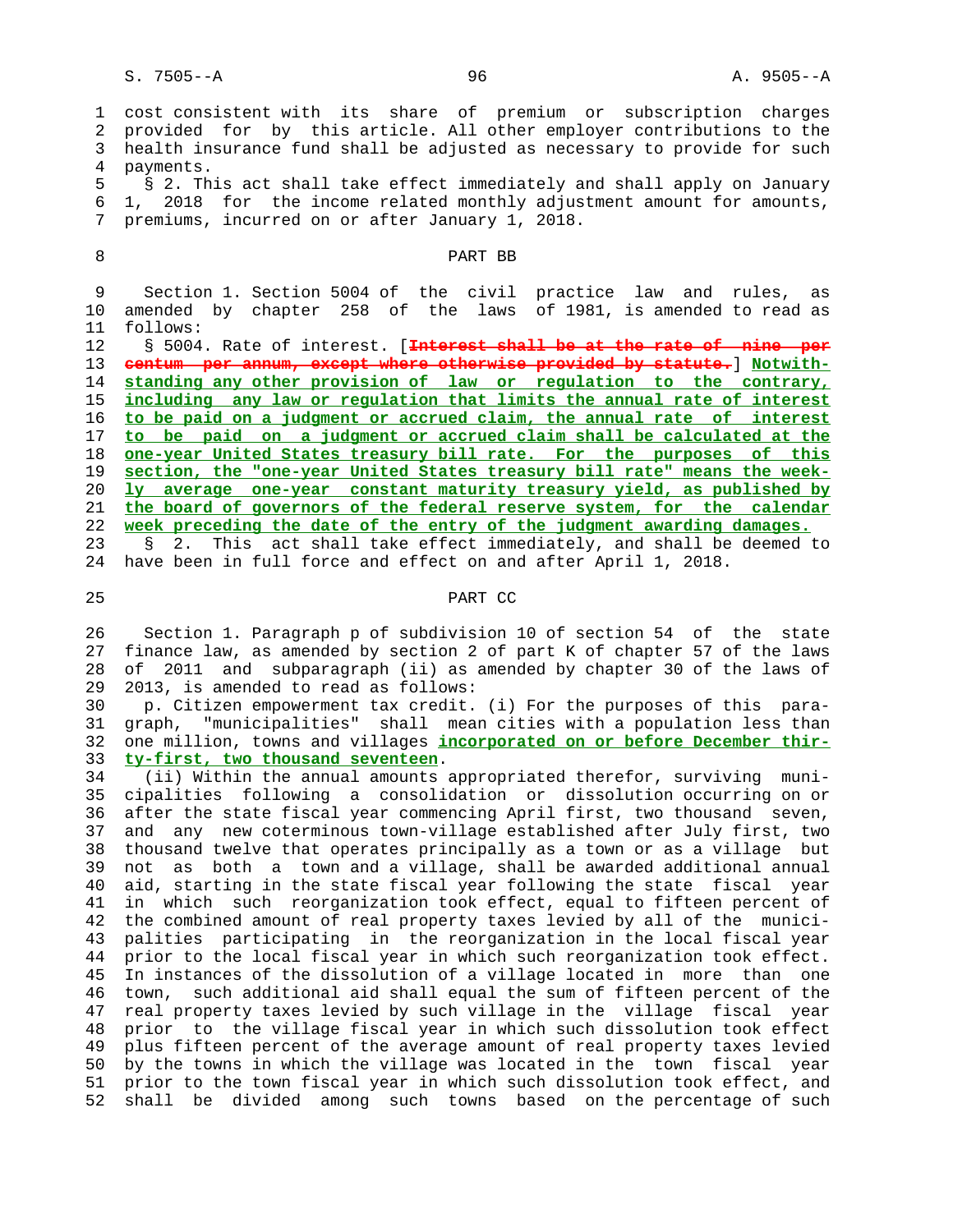1 village's population that resided in each such town as of the most 2 recent federal decennial census. In no case shall the additional **annual** 3 aid pursuant to this paragraph exceed one million dollars. **For villages** 4 **in which a majority of the electors voting at a referendum on a proposed** 5 **dissolution pursuant to section seven hundred eighty of the general** 6 **municipal law vote in favor of dissolution after December thirty-first,** 7 **two thousand seventeen, in no case shall the additional annual aid** 8 **pursuant to this paragraph exceed the lesser of one million dollars or** 9 **the amount of real property taxes levied by such village in the village** 10 **fiscal year prior to the village fiscal year in which such dissolution** 11 **took effect.** Such additional **annual** aid shall be apportioned and paid to 12 the chief fiscal officer of each eligible municipality on or before 13 September twenty-fifth of each such state fiscal year on audit and 14 warrant of the state comptroller out of moneys appropriated by the 15 legislature for such purpose to the credit of the local assistance fund. 16 (iii) Any municipality receiving a citizen empowerment tax credit 17 pursuant to this paragraph shall use at least seventy percent of such 18 aid for property tax relief and the balance of such aid for general 19 municipal purposes. For each local fiscal year following the effective 20 date of the chapter of the laws of two thousand eleven which amended 21 this paragraph in which such aid is payable, a statement shall be placed 22 on each property tax bill for such municipality in substantially the 23 following form: "Your property tax savings this year resulting from the 24 State Citizen Empowerment Tax Credit received as the result of local 25 government re-organization is \$\_\_\_\_\_\_." The property tax savings from 26 the citizen empowerment tax credit for each property tax bill shall be 27 calculated by (1) multiplying the amount of the citizen empowerment tax 28 credit used for property tax relief by the amount of property taxes 29 levied on such property by such municipality and (2) dividing the result 30 by the total amount of property taxes levied by such municipality. 31 § 2. This act shall take effect immediately.

## 32 PART DD

 33 Section 1. This part enacts into law components of legislation relat- 34 ing to local government shared services. Each component is wholly 35 contained within a Subpart identified as Subparts A through B. The 36 effective date for each particular provision contained within such 37 Subpart is set forth in the last section of such Subpart. Any provision 38 in any section contained within a Subpart, including the effective date 39 of the Subpart, which makes a reference to a section "of this act", when 40 used in connection with that particular component, shall be deemed to 41 mean and refer to the corresponding section of the Subpart in which it 42 is found. Section three of this Part sets forth the general effective 43 date of this Part.

### 44 SUBPART A

 45 Section 1. Section 106-b of the uniform justice court act, as added by 46 chapter 87 of the laws of 2008, is amended to read as follows:

 47 § 106-b. Election of [**a single**] **one or more** town [**justice**] **justices** for 48 two or more adjacent towns.

 49 1. Two or more adjacent towns within the same county, acting by and 50 through their town boards, are authorized to jointly undertake a study 51 relating to the election of [**a single**] **one or more** town [**justice**] 52 **justices** who shall preside in the town courts of each such town. Such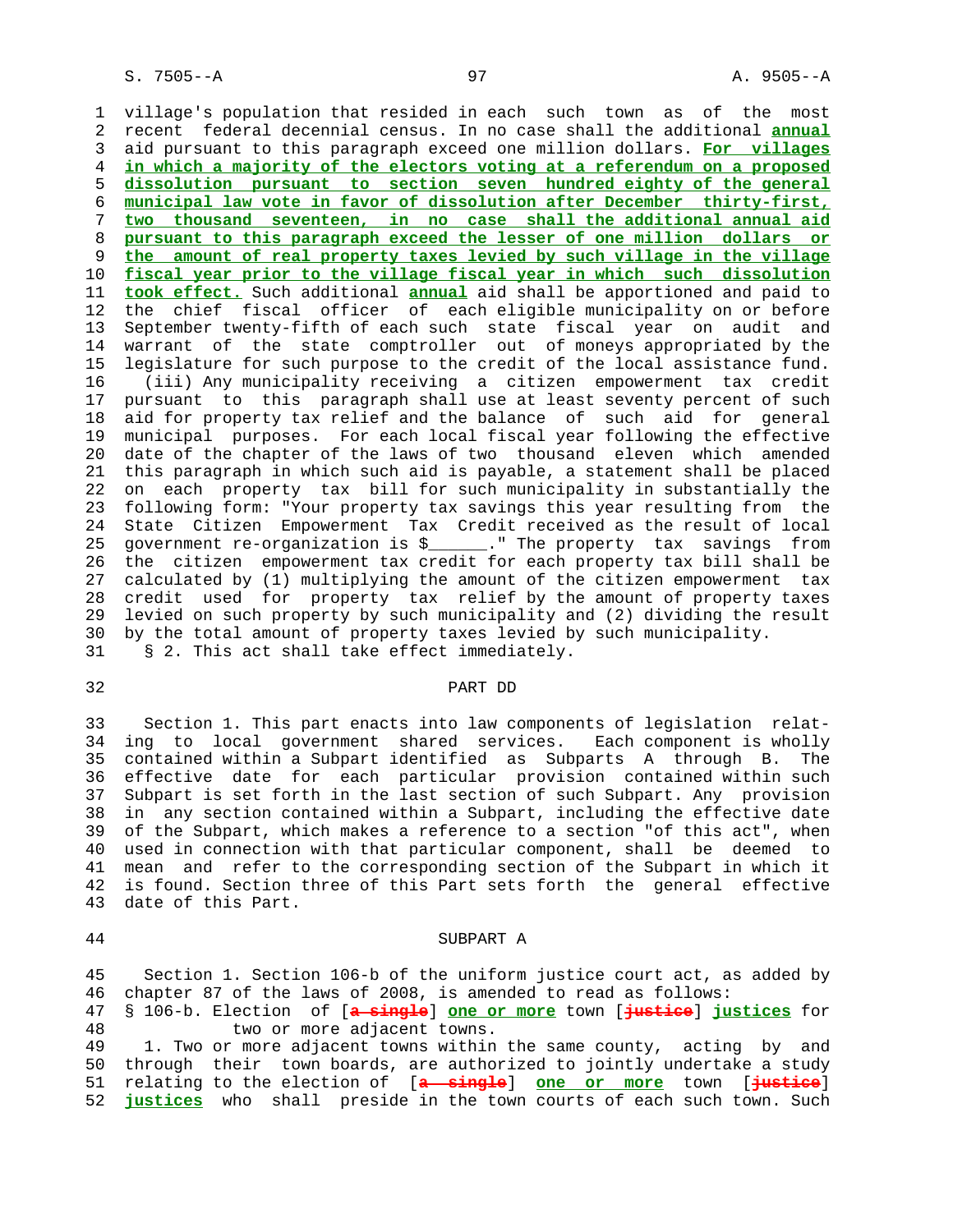1 study shall be commenced upon and conducted pursuant to a joint resol- 2 ution adopted by the town board of each such adjacent town. Such joint 3 resolution or a certified copy thereof shall upon adoption be filed in 4 the office of the town clerk of each adjacent town which adopts the 5 resolution. No study authorized by this subdivision shall be commenced 6 until the joint resolution providing for the study shall have been filed 7 with the town clerks of at least two adjacent towns which adopted such 8 joint resolution.<br>9 2. Within thirt

 9 2. Within thirty days after the conclusion of a study conducted pursu- 10 ant to subdivision one of this section, each town which shall have 11 adopted the joint resolution providing for the study shall publish, in 12 its official newspaper or, if there be no official newspaper, in a news- 13 paper published in the county and having a general circulation within 14 such town, notice that the study has been concluded and the time, date 15 and place of the town public hearing on such study. Each town shall 16 conduct a public hearing on the study, conducted pursuant to subdivision 17 one of this section, not less than twenty days nor more than thirty days 18 after publication of the notice of such public hearing.

 19 3. The town board of each town party to the study shall conduct a 20 public hearing upon the findings of such study, and shall hear testimony 21 and receive evidence and information thereon with regard to the election 22 of one **or more** town [**justice**] **justices** to preside over the town courts 23 of the adjacent towns which are parties to the joint resolution provid- 24 ing for the study.

 25 4. Within sixty days of the last public hearing upon a study conducted 26 pursuant to subdivision one of this section, town boards of each town 27 which participated in such study shall determine whether the town will 28 participate in a joint plan providing for the election of [**a single**] **one** 29 **or more** town [**justice**] **justices** to preside in the town courts of two or 30 more adjacent towns. Every such joint plan shall only be approved by a 31 town by the adoption of a resolution by the town board providing for the 32 adoption of such joint plan. In the event two or more adjacent towns 33 fail to adopt a joint plan, all proceedings authorized by this section 34 shall terminate and the town courts of such towns shall continue to 35 operate in accordance with the existing provisions of law.

 36 5. Upon the adoption of a joint plan by two or more adjacent towns, 37 the town boards of the towns adopting such plan shall each adopt a joint 38 resolution providing for:

 39 a. the election of [**a single**] **one or more** town [**justice**] **justices** at 40 large to preside in the town courts of the participating towns;

 41 b. the abolition of the existing office of town justice in the partic- 42 ipating towns; and

 43 c. the election of [**such single**] **one or more** town [**justice**] **justices** 44 shall occur at the next general election of town officers and every 45 fourth year thereafter.

 46 6. Upon the adoption of a joint resolution, such [**resolution shall be forwarded to the state legislature, and shall constitute a municipal home rule message pursuant to article nine of the state constitution and the municipal home rule law. No such joint resolution shall take effect until state legislation enacting the joint resolution shall have become a law**] **joint plan that provides for the election of one or more town justices to preside in the town courts of two or more adjacent towns shall be deemed effective and shall be implemented in the manner provided in such resolution**.

 55 7. Every town justice elected to preside in multiple towns pursuant to 56 this section shall have jurisdiction in each of the participating adja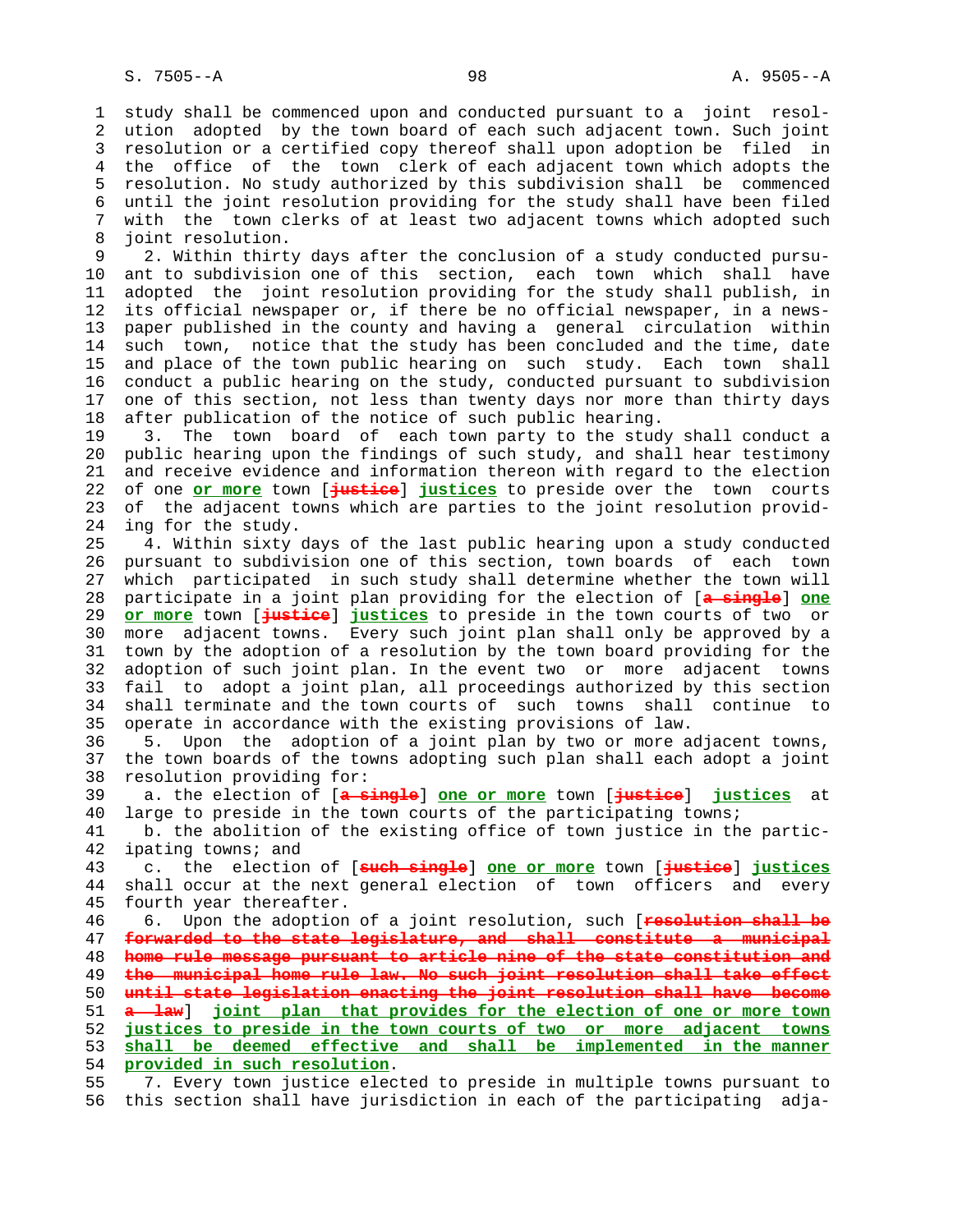1 cent towns, shall preside in the town courts of such towns, shall main- 2 tain separate records and dockets for each town court, and shall main- 3 tain a separate bank account for each town court for the deposit of 4 moneys received by each town court.

 5 8. In the event any town court operated pursuant to a joint plan 6 enacted into law pursuant to this section is without the services of the 7 [**single**] **one or more** town [**justice**] **justices** because of absence or disa- 8 bility, the provisions of section one hundred six of this article and 9 the town law shall apply.

10 § 2. This act shall take effect immediately.

# 11 SUBPART B

 12 Section 1. Section 119-u of the general municipal law, as added by 13 chapter 242 of the laws of 1993, subdivision 3 as amended by chapter 418 14 of the laws of 1995, is amended to read as follows:

 15 § 119-u. Intermunicipal cooperation in comprehensive planning and land 16 use regulation. 1. Legislative intent. This section is intended to 17 illustrate **and broaden** the statutory authority that any municipal corpo- 18 ration has under article five-G of this chapter and place within land 19 use**, planning and zoning** law express statutory authority for **counties,** 20 cities, towns, and villages to enter into agreements to undertake 21 comprehensive planning**, zoning,** and land use regulation with each other 22 or one for the other, and to provide that any city, town, or village may 23 contract with a county to carry out all or a portion of the [**ministeri-** 24 **al**] functions related to the land use**, planning and zoning** of such **coun-** 25 **ty,** city, town or village as may be agreed upon. By the enactment of 26 this section the legislature seeks to promote intergovernmental cooper- 27 ation that could result in increased coordination and effectiveness of 28 comprehensive planning**, zoning,** and land use regulation, more efficient 29 use of infrastructure and municipal revenues, as well as the enhanced 30 protection of community resources, especially where such resources span 31 municipal boundaries.

 32 2. Authorization and effects. (a) In addition to any other general or 33 special powers vested in a **county,** city, town or village to prepare a 34 comprehensive plan and enact and administer land use regulations, by 35 local law or ordinance, rule or regulation, each **county,** city, town or 36 village is hereby authorized to enter into, amend, cancel and terminate 37 agreements with any other municipality or municipalities to undertake 38 all or a portion of such powers, functions and duties.

 39 (b) Any one or more municipalities located in a county which has 40 established a county planning board, commission or other agency, herein- 41 after referred to as a county planning agency, are hereby authorized to 42 enter into, amend, cancel and terminate agreements with such county in 43 order to authorize the county planning agency to perform and carry out 44 certain [**ministerial**] functions on behalf of such municipality or muni- 45 cipalities related to land use**,** planning and zoning. Such functions may 46 include, but are not limited to, acting in an advisory capacity, assist- 47 ing in the preparation of comprehensive plans**, zoning,** and land use 48 regulations to be adopted and enforced by such municipality or munici- 49 palities and participating in the formation and functions of individual 50 or joint administrative boards and bodies formed by one or more munici- 51 palities. **The administration and enforcement of zoning and land use** 52 **regulations may be performed in accordance with a program authorized in** 53 **accordance with sections one hundred nineteen-v and one hundred nine-** 54 **teen-w of this article.**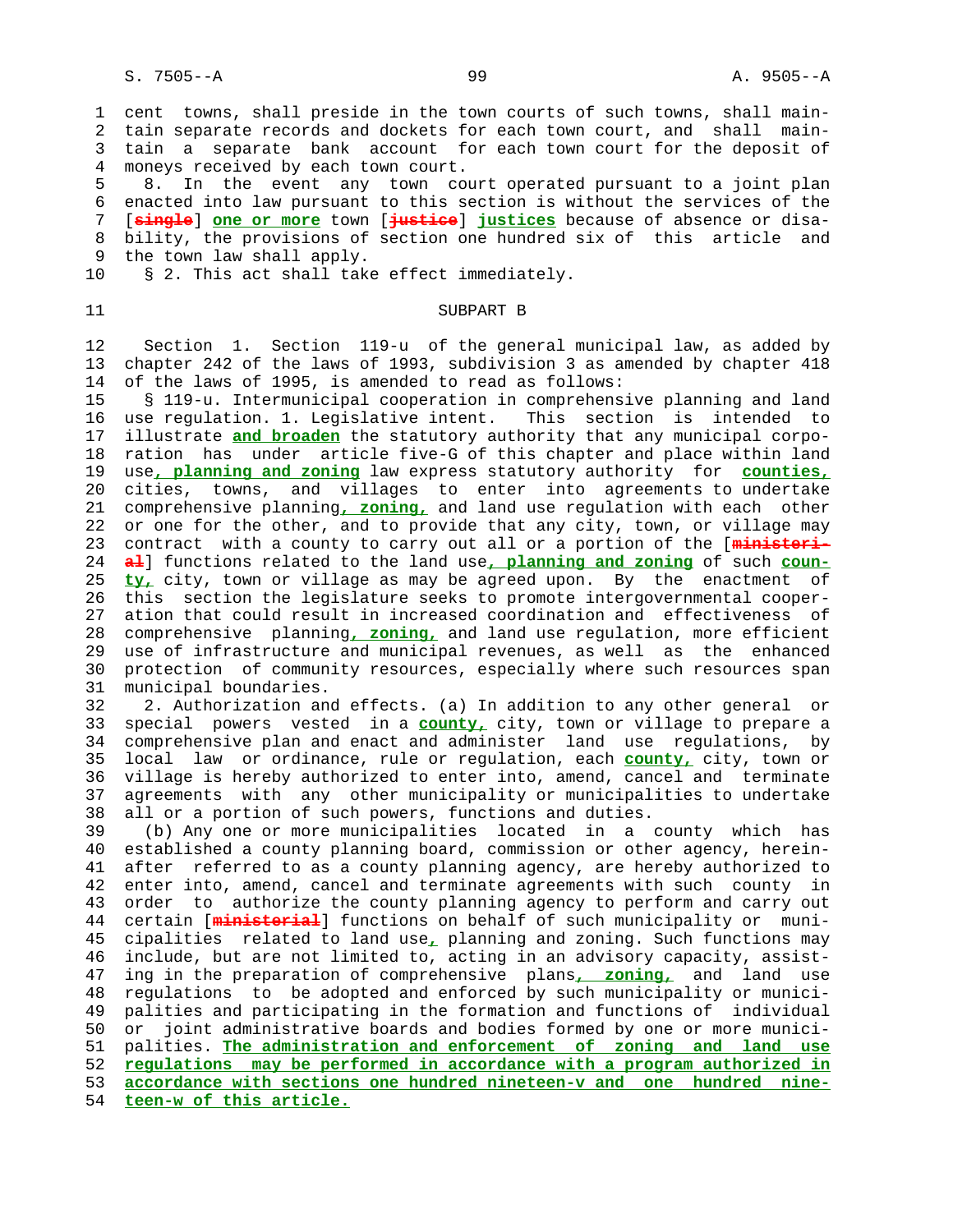1 (c) Such agreements shall apply only to the performance or exercise of 2 any function or power which each of the municipal corporations has the 3 authority by any general or special law to prescribe, perform, or exer- 4 cise separately. 5 3. Definitions. As used herein: 6 (a) "Municipality", means a city, town or village. 7 (b) "Land use regulation", means an ordinance or local law enacted by 8 a municipality for the regulation of any aspect of land use and communi-<br>9 ty resource protection and includes any zoning, subdivision, special use ty resource protection and includes any zoning, subdivision, special use 10 permit or site plan regulation or any other regulations which prescribe 11 the appropriate use of property or the scale, location, and intensity of 12 development. 13 (c) "Community resource", means a specific public facility, infras- 14 tructure system, or geographic area of special economic development, 15 environmental, scenic, cultural, historic, recreational, parkland, open 16 space, natural resource, or other unique significance, located wholly or 17 partially within the boundaries of one or more given municipalities. 18 (d) "Intermunicipal overlay district", means a special land use 19 district which encompasses all or a portion of one or more munici- 20 palities for the purpose of protecting, enhancing, or developing one or 21 more community resources as provided herein. 22 4. Intermunicipal agreements. In addition to any other powers granted 23 to [**municipalities**] **a county, city, town, or village** to contract with 24 each other to undertake joint, cooperative agreements any municipality 25 may: 26 (a) create a consolidated planning board **or submit a request to the** 27 **county legislative body for the creation of a county planning board, any** 28 **one of** which may replace individual planning boards, if any, which 29 consolidated **or county** planning board shall have the powers and duties 30 as shall be determined by such agreement; 31 (b) create a consolidated zoning board of appeals **or submit a request** 32 **to the county legislative body for the creation of a county zoning board** 33 **of appeals, any one of** which may replace individual zoning boards of 34 appeals, if any, which consolidated **or county** zoning board of appeals 35 shall have the powers and duties as shall be determined by such agree- 36 ment; 37 (c) create a comprehensive plan and/or land use regulations which may 38 be adopted independently by each participating municipality; 39 (d) provide for a land use administration and enforcement program 40 which may replace individual land use administration and enforcement 41 programs, if any, the terms and conditions of which shall be set forth 42 in such agreement; and 43 (e) create an intermunicipal overlay district for the purpose of 44 protecting, enhancing, or developing community resources that encompass 45 two or more municipalities. 46 5. Special considerations. (a) Making joint agreements. Any agreement 47 made pursuant to the provisions of this section may contain provisions 48 as the parties deem to be appropriate, and including provisions relative 49 to the items designated in paragraphs a through m inclusive as set forth 50 in subdivision two of section one hundred nineteen-o of this chapter. 51 (b) Establishing the duration of agreement. Any local law developed 52 pursuant to the provisions of this section may contain procedures for 53 periodic review of the terms and conditions, including those relating to 54 the duration, extension or termination of the agreement. 55 (c) Amending local laws or ordinances. Local laws or ordinances shall 56 be amended, as appropriate, to reflect the provisions contained in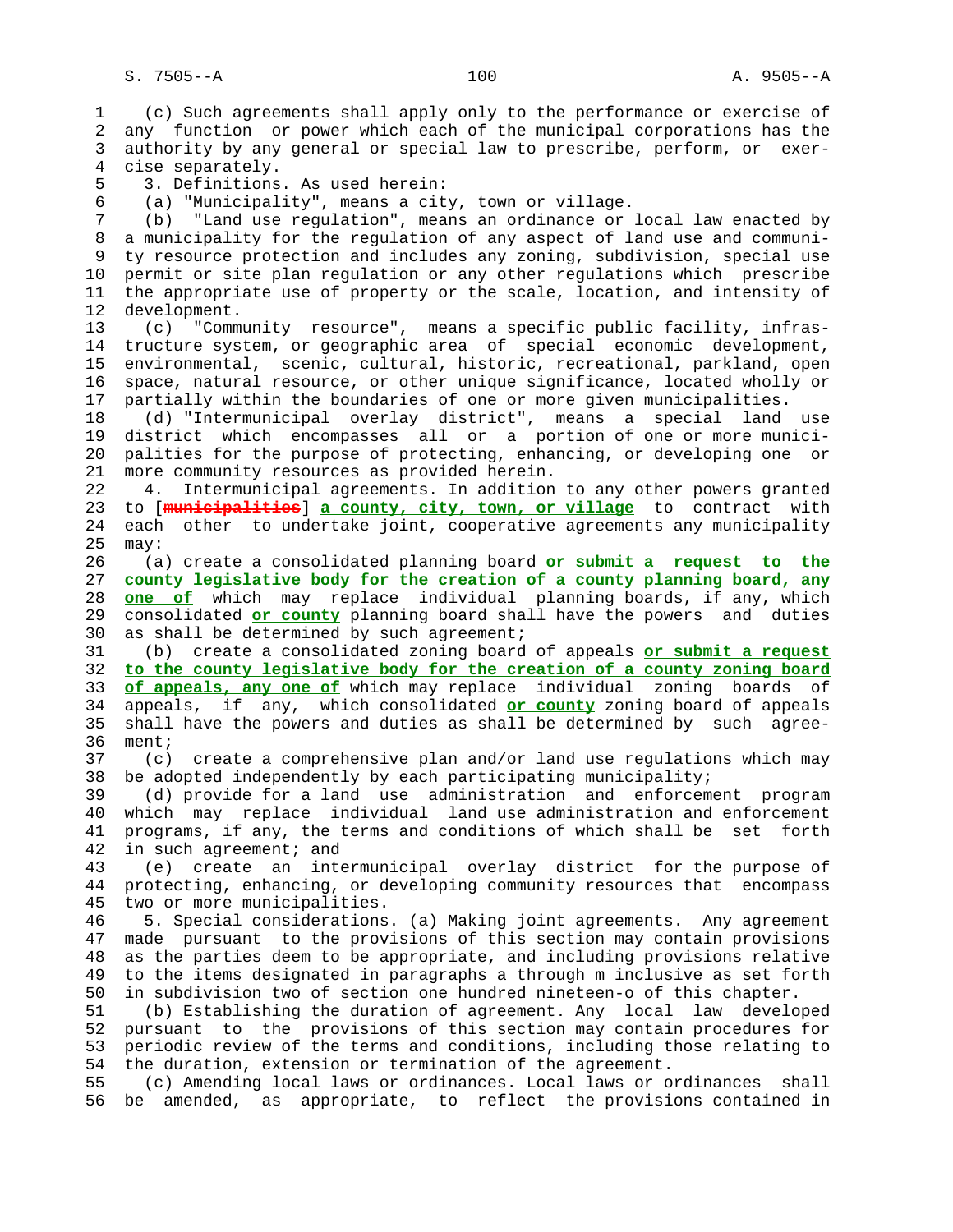1 intermunicipal agreements established pursuant to the provisions of this 2 section. 3 6. Appeal of action by aggrieved party or parties. Any officer, 4 department, board or bureau of any municipality with the approval of the 5 legislative body, or any person or persons jointly or severally 6 aggrieved by any act or decision of a planning board, **county planning** 7 **board,** zoning board of appeals**, county zoning board of appeals,** or agen- 8 cy created pursuant to the provisions of this [**section**] **article** may 9 bring a proceeding by article seventy-eight of the civil practice law 10 and rules in a court of record on the ground that such decision is ille- 11 gal, in whole or in part. Such proceeding must be commenced within thir- 12 ty days after the filing of the decision in the office of the board. 13 Commencement of the proceeding **by article seventy-eight of the civil** 14 **practice law and rules in a court** shall stay **all other** proceedings upon 15 the decision from which the appeal is taken. All issues in any proceed- 16 ing under this [**section**] **article** shall have a preference over all other 17 civil actions and proceedings. 18 7. Any agreements made between two or more [**municipalities**] **counties,** 19 **cities, towns, or villages** pursuant to article five-G of this chapter or 20 other law which provides for the undertaking of any land use**, planning,** 21 **and zoning** regulation or activity on a joint, cooperative or contract 22 basis, if valid when so made, shall not be invalidated by the provisions 23 of this [**section**] **article**. 24 8. **Training and attendance requirements. (a) Each member of a county** 25 **zoning board of appeals, county planning board, or other county body** 26 **established to approve land use, planning or zoning applications that is** 27 **subject to an agreement under this article shall complete, at a minimum,** 28 **four hours of training each year designed to enable such members to more** 29 **effectively carry out their duties. Training received by a member in** 30 **excess of four hours in any one year may be carried over by the member** 31 **into succeeding years in order to meet the requirements of this subdivi-** 32 **sion. Such training shall be approved by the governing board that** 33 **appointed the member and may include, but not be limited to, training** 34 **provided by a municipality, regional or county planning office or** 35 **commission, county planning federation, state agency, statewide munici-** 36 **pal association, college or other similar entity. Training may be** 37 **provided in a variety of formats, including but not limited to, elec-** 38 **tronic media, video, distance learning and traditional classroom train-** 39 **ing.** 40 **(b) To be eligible for reappointment to such board, such member shall** 41 **have completed the training approved by the board that appointed the** 42 **member pursuant to law.** 43 **(c) The training required by this subdivision may be waived or modi-** 44 **fied by resolution of the board that appointed the member when, in the** 45 **judgment of such board, it is in the best interest of the municipality** 46 **to do so.** 47 **(d) No decision of such board shall be voided or declared invalid** 48 **because of a failure of any of its board members to comply with this** 49 **subdivision.** 50 **9.** The provisions of this [**section**] **article** shall be in addition to 51 existing authority and shall not be deemed or constructed as a limita- 52 tion, diminution or derogation of any statutory authority authorizing 53 municipal cooperation. 54 § 2. Article 5-J of the general municipal law is amended by adding a

55 new section 119-v to read as follows: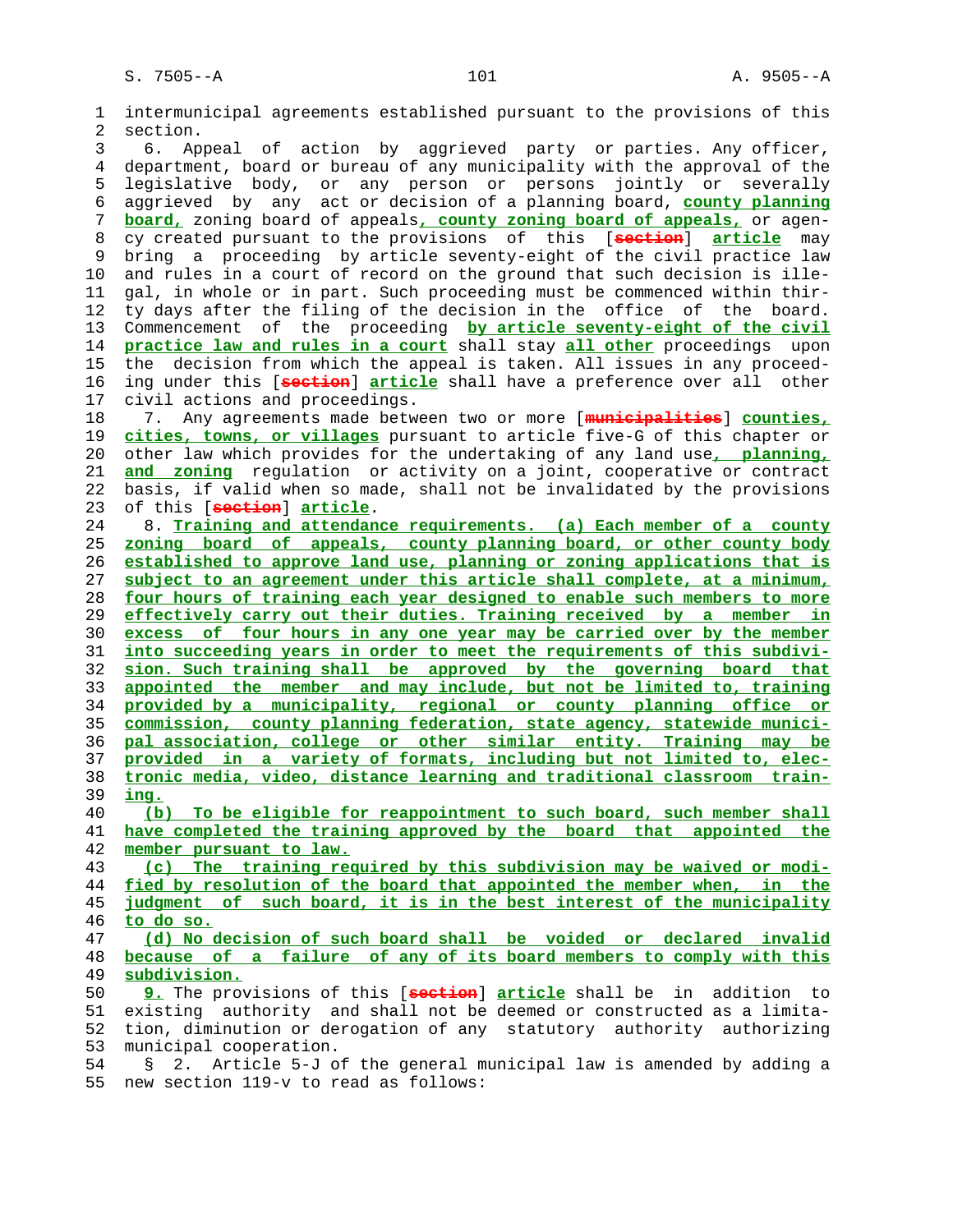**§ 119-v. County administration of land use regulations. A town, city, or village within a county may request by local law that the legislative body of its county adopt a program for the administration and enforce- ment of any land use and planning regulations and any zoning ordinance or local law, in force or proposed in said town, city, or village. During the period in which the county legislative body is developing and adopting such program, any existing planning, zoning, and other land use regulations included in such county request shall remain in full force and effect. The governing board of each town, city, or village request- ing county administration and enforcement of the local land use and planning regulations shall receive written notification that the county legislative body has adopted such program. Upon such county notification to the town, city, or village, the county program so developed and adopted shall apply in the town, city, or village requesting county administration and enforcement of any land use and planning regulations from thirty days thereafter unless and until the town, city, or village request has been withdrawn by local law. Nothing shall prevent a county legislative body from developing and adopting a program for the county- wide or part-county administration and enforcement of the land use, planning and zoning regulations upon the request of two or more towns, cities, and/or villages located within the county.** 22 § 3. Article 5-J of the general municipal law is amended by adding a 23 new section 119-w to read as follows: **§ 119-w. County planning commission or other similar county entity or department. 1. The county legislative body may establish a county plan- ning commission to implement the intermunicipal agreement created pursu- ant to this article; provided however, that where a county planning board, commission, or other county entity or department already exists in accordance with a county charter or local law, the existing board, commission, entity or department may be appointed by the county legisla- tive body as the county planning commission to implement the intermunic- ipal agreement authorized in this article. Planning commissions estab- lished to implement provisions of this article after December thirty-first, two thousand seventeen shall consist of seven members who shall be appointed by the county legislative body. Three members of the commission shall be appointed for terms of one year, three for terms of two years and one member shall be appointed for a term of three years. Successors shall be appointed for terms of three years each. A vacancy occurring otherwise than by expiration of term shall be filled by appointment by the legislative body of the county government for the unexpired term. Such commission shall have power, within the limits of the appropriation made by the legislative body of the county, to employ a secretary and other necessary clerical assistants and employ or contract with such technical assistants as may be necessary from time to time to give full effect to the provisions of this article. 2. Where an intermunicipal agreement created pursuant to this article so provides, the county planning commission may, at the option of the local legislative body of a town, village or city of the county, have control of land use, zoning, and land subdivision in such munici- palities, and no map subdividing land into lots for residential or busi- ness purposes in any such municipality shall be accepted for filing by the county clerk unless it shall have been first approved by the county planning commission and shall have such approval endorsed thereon. 3. For the purpose of promoting the health, safety, morals, or the general welfare of the county, the legislative body of the county, at the option of the legislative body of a town, village or city of the**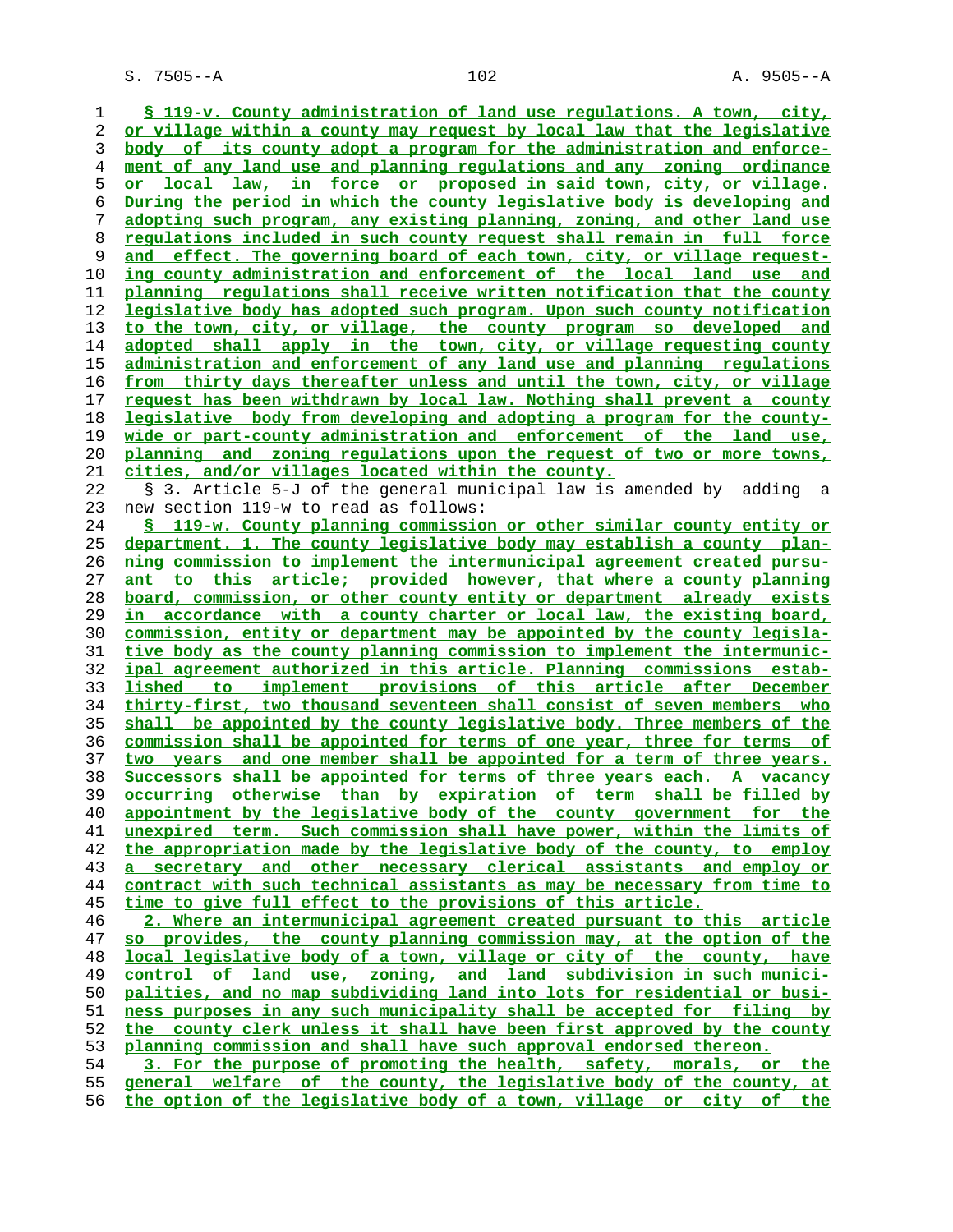**county, when an intermunicipal agreement so provides, such county is authorized to adopt a local law to regulate and restrict the height, number of stories and size of buildings and other structures, the percentage of lot that may be occupied, the size of yards, courts, and other open spaces, the density of population, and the location and use of buildings, structures and land for trade, industry, residence or other purposes; provided further, that all charges and expenses incurred under this article for zoning and planning may be a charge upon the taxable property of that part of the county. 4. Such county local law shall provide that a board of appeals may determine and vary the application of the provisions in said local law in harmony with the law's general purpose and intent, and in accordance with general or specific rules therein, provided that for: (a) Orders, requirements, decisions, interpretations, determinations. The board of appeals may reverse or affirm, wholly or partly, or may modify the order, requirement, decision, interpretation or determination appealed from and shall make such order, requirement, decision, inter- pretation or determination as in its opinion ought to have been made in the matter by the administrative official charged with the enforcement of such ordinance or local law and to that end shall have all the powers of the administrative official from whose order, requirement, decision, interpretation or determination the appeal is taken. (b) Use variances. (1) The board of appeals, on appeal from the deci- sion or determination of the administrative official charged with the enforcement of such ordinance or local law, shall have the power to grant use variances, as defined in this section. (2) No such use variance shall be granted by the board of appeals without a showing by the applicant that applicable zoning regulations and restrictions have caused unnecessary hardship. In order to prove such unnecessary hardship the applicant shall demonstrate to the board of appeals that for each and every permitted use under the zoning regu- lations for the particular district where the property is located, (i) the applicant cannot realize a reasonable return, provided that lack of return is substantial as demonstrated by competent financial evidence; (ii) that the alleged hardship relating to the property in question is unique, and does not apply to a substantial portion of the district or neighborhood; (iii) that the requested use variance, if granted, will not alter the essential character of the neighborhood; and (iv) that the alleged hardship has not been self-created. (3) The board of appeals, in the granting of use variances, shall grant the minimum variance that it shall deem necessary and adequate to address the unnecessary hardship proven by the applicant, and at the same time preserve and protect the character of the neighborhood and the health, safety and welfare of the community. (c) Area variances. (1) The zoning board of appeals shall have the power, upon an appeal from a decision or determination of the adminis- trative official charged with the enforcement of such ordinance of local law, to grant area variances as defined in this section. (2) In making its determination, the zoning board of appeals shall take into consideration the benefit to the applicant if the variance is granted, as weighed against the detriment to the health, safety and welfare of the neighborhood or community by such grant. In making such determination the board shall also consider: (i) whether an undesirable change will be produced in the character of the neighborhood or a detri- ment to nearby properties will be created by the granting of the area variance; (ii) whether the benefit sought by the applicant can be**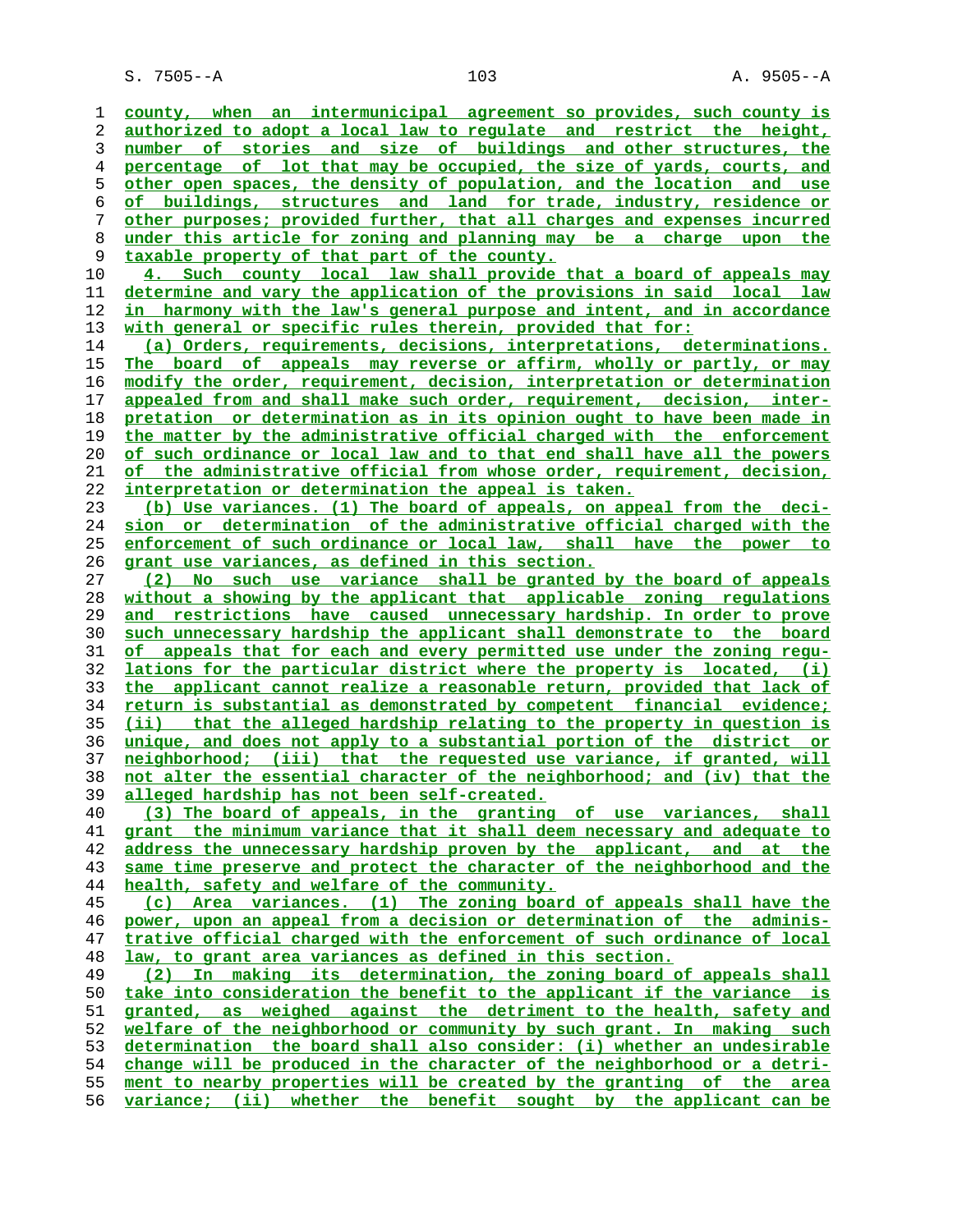**achieved by some method, feasible for the applicant to pursue, other than an area variance; (iii) whether the requested area variance is substantial; (iv) whether the proposed variance will have an adverse effect or impact on the physical or environmental conditions in the neighborhood or community; and (v) whether the alleged difficulty was self-created, which consideration shall be relevant to the decision of the board of appeals, but shall not necessarily preclude the granting of the area variance. (3) The board of appeals, in the granting of area variances, shall grant the minimum variance that it shall deem necessary and adequate and at the same time preserve and protect the character of the neighborhood and the health, safety and welfare of the community. (d) Imposition of conditions. The board of appeals shall, in the granting of both use variances and area variances, have the authority to impose such reasonable conditions and restrictions as are directly related to and incidental to the proposed use of the property. Such conditions shall be consistent with the spirit and intent of the zoning ordinance or local law, and shall be imposed for the purpose of minimiz- ing any adverse impact such variance may have on the neighborhood or community. 5. In addition to the foregoing, the county legislative body, at the option of the legislative body of a town, village or city of the county, is empowered to adopt by local law a comprehensive plan in so far as the plan relates to any portion of the county addressed in said intermunici- pal agreement and also any portion which relates to state highways and county or town roads, county buildings and navigable waterways, irre- spective of whether they may be located within the boundaries of any town, city or village or elsewhere within the county. Upon the adoption of any such local law, the legislative body of the county shall file with the county clerk forthwith a certified copy thereof, including copies of all relevant maps and plans. The county planning commission or county entity or department appointed by the county legislative body, may develop and recommend the county comprehensive plan to the county legislative body for its adoption. 6. Whenever a comprehensive plan, or one or more parts thereof, shall have been adopted as hereinbefore provided, no street, square, park or other public way, ground, open space or other public place, public building, structure or public utility (whether publicly or privately owned) shall be constructed or authorized in any portion of the county in respect to which said plan or part thereof has been adopted, until the location, character and extent thereof shall have been submitted to and approved by the county planning commission as conforming to the general intent and purpose of the comprehensive plan. The county plan- ning commission shall make rules relating to such matters, which shall provide for notice to all parties interested, including units of local government which may be affected thereby, and including the office of parks, recreation and historic preservation if the matter submitted relates to any portion of the county within two hundred feet of any state park or parkway. If the matter submitted relates to the territory of any unit of local government which has adopted a plan of development prior to the adoption of the comprehensive plan, such plan shall not be superseded except by a two-thirds vote of the whole number of members of the county planning commission.** 54 § 4. Section 10 of the statute of local governments is amended by

55 adding a new subdivision 6-a to read as follows: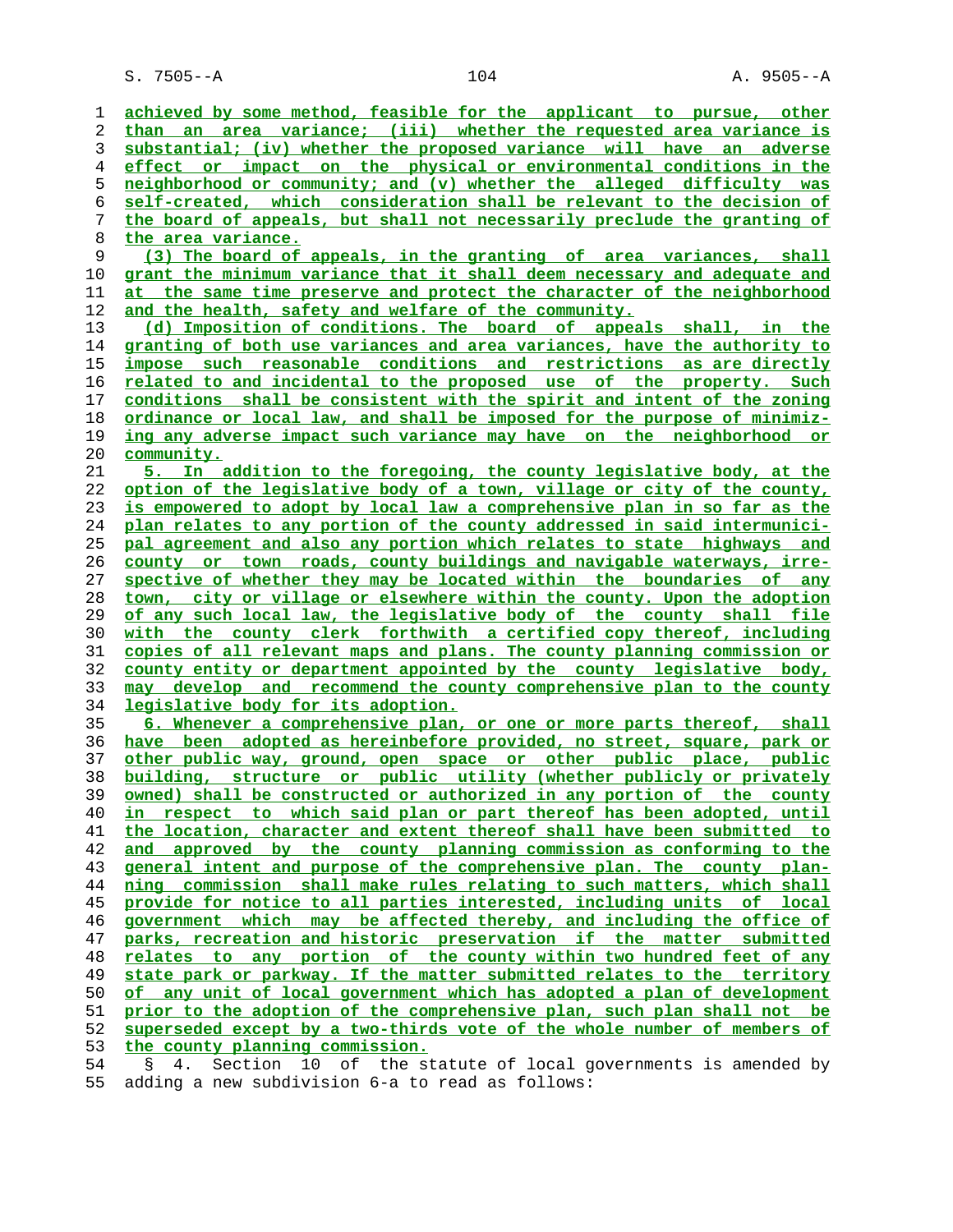**6-a. In the case of a county, when authorized by local law adopted by the legislative body of any city, town or village of the county and in accordance with an intermunicipal agreement entered into between the local governments in a manner prescribed by statute, the power to adopt, amend, repeal, and/or enforce zoning and other land use regulations in all or part of such city, village or town, provided however, an intermu- nicipal agreement entered into with a county to allow such county to adopt, amend, repeal, and/or enforce zoning and other land use regu- lations within a village would require the authorization from the legis- lative body of such village.**

 11 § 5. Section four of this act shall take effect immediately after it 12 is enacted by the legislature with the approval of the governor in 13 accordance with paragraph one of subdivision (b) of section two of arti- 14 cle nine of the constitution, and provided that it is re-enacted by the 15 legislature and approved by the governor in the next calendar year in 16 accordance with such paragraph. After such re-enactment by the legisla- 17 ture and approval by the governor of section four of this act in accord- 18 ance with article nine of the constitution, sections one, two, and three 19 of this act shall take effect immediately after such date; provided, 20 further, that the governor's office shall notify the legislative bill 21 drafting commission upon the occurrence of the enactment of this legis- 22 lation provided for in this section in order that the commission may 23 maintain an accurate and timely effective data base of the official text 24 of the laws of the state of New York in furtherance of effectuating the 25 provisions of section 44 of the legislative law and section 70-b of the 26 public officers law.

 27 § 2. Severability. If any clause, sentence, paragraph, subdivision, 28 section or part of this act shall be adjudged by any court of competent 29 jurisdiction to be invalid, such judgment shall not affect, impair, or 30 invalidate the remainder thereof, but shall be confined in its operation 31 to the clause, sentence, paragraph, subdivision, section or part thereof 32 directly involved in the controversy in which such judgment shall have 33 been rendered. It is hereby declared to be the intent of the legislature 34 that this act would have been enacted even if such invalid provisions 35 had not been included herein.

 36 § 3. This act shall take effect immediately; provided, however, that 37 the applicable effective date of Subparts A and B of this Part shall be 38 as specifically set forth in the last section of such Subparts.

### 39 PART EE

 40 Section 1. The general municipal law is amended by adding a new arti- 41 cle 12-I to read as follows:

42 **ARTICLE 12-I**

43 **COUNTY-WIDE SHARED SERVICES PANELS**

44 **Section 239-bb. County-wide shared services panels.**

 45 **§ 239-bb. County-wide shared services panels. 1. Definitions. The** 46 **following terms shall have the following meanings for the purposes of** 47 **this article:**

48 **a. "County" shall mean any county not wholly contained within a city.**

 49 **b. "County CEO" shall mean the county executive, county manager or** 50 **other chief executive of the county, or, where none, the chair of the**

51 **county legislative body.**

 52 **c. "Panel" shall mean a county-wide shared services panel established** 53 **pursuant to subdivision two of this section.**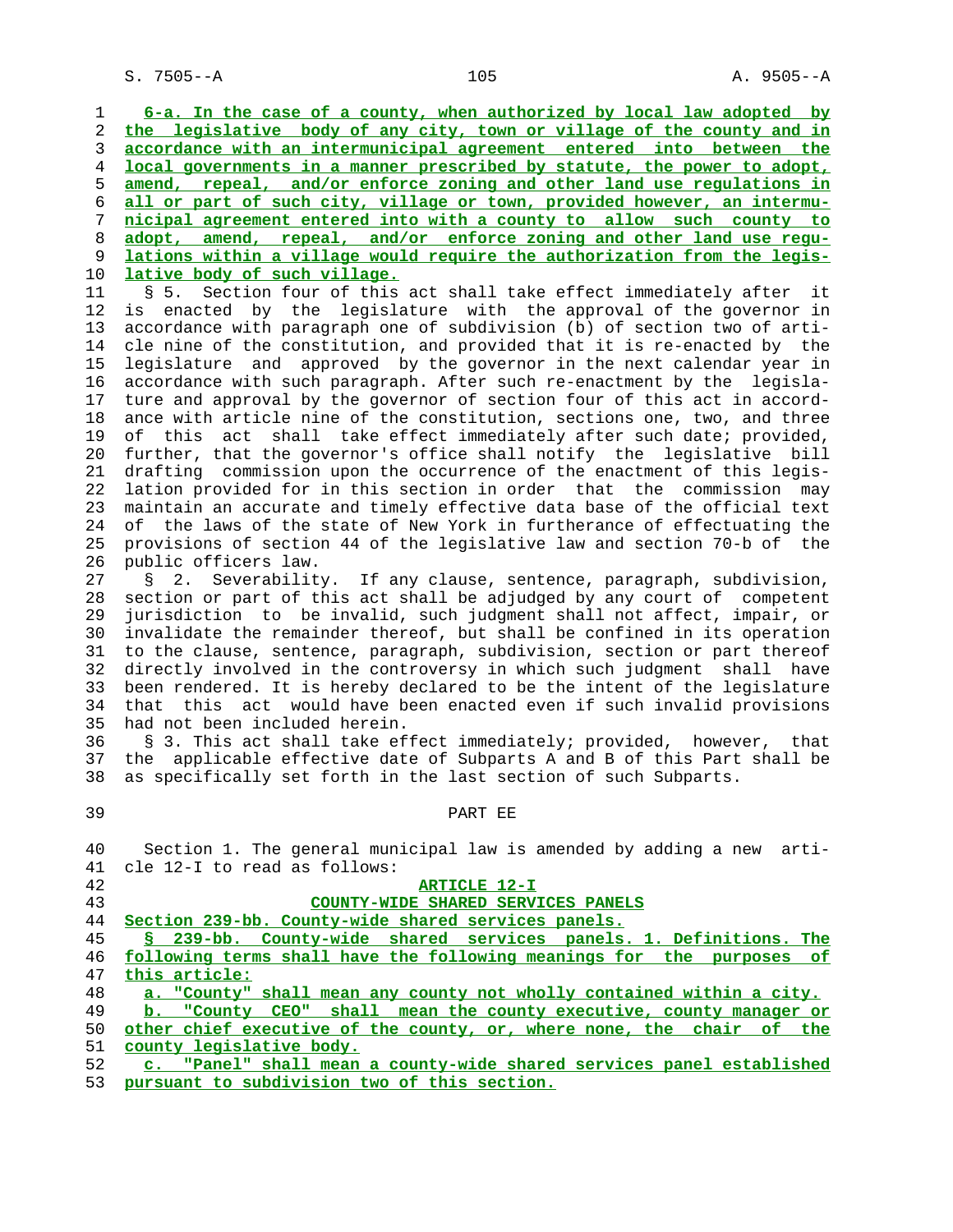**d. "Plan" shall mean a county-wide shared services property tax savings plan. 2. County-wide shared services panels. a. There shall be a county-wide shared services panel in each county consisting of the county CEO, and one representative from each city, town and village in the county. The chief executive officer of each town, city and village shall be the representative to a panel and shall be the mayor, if a city or a village, or shall be the supervisor, if a town. The county CEO shall serve as chair. All panels established in each county pursuant to part BBB of chapter fifty-nine of the laws of two thousand seventeen, and prior to the enactment of this article, shall continue in satisfaction of this section in such form as they were established, provided that the county CEO may alter the membership of the panel consistent with para- graph b of this subdivision. b. The county CEO may invite any school district, board of cooperative educational services, fire district, fire protection district, or special improvement district in the county to join a panel. Upon such invitation, the governing body of such school district, board of cooper- ative educational services, fire district, fire protection district, or other special district may accept such invitation by selecting a repre- sentative of such governing body, by majority vote, to serve as a member of the panel. Such school district, board of cooperative educational services, fire district, fire protection district or other special district shall maintain such representation until the panel either approves a plan or transmits a statement to the secretary of state on the reason the panel did not approve a plan, pursuant to paragraph d of subdivision seven of this section. Upon approval of a plan or a trans- mission of a statement to the secretary of state that a panel did not approve a plan in any calendar year, the county CEO may, but need not, invite any school district, board of cooperative educational services, fire district, fire protection district or special improvement district in the county to join a panel thereafter convened. c. Notwithstanding any provision of the education law, or any other provision of law, rule or regulation, to the contrary, any school district or board of cooperative educational services may join a panel established pursuant to the provisions of this section, and may further participate in any of the activities of such panel, with any participat- ing county, town, city, village, fire district, fire protection district, special improvement district, school district, or board of cooperative educational services participating in such panels. 3. Each county CEO shall, after satisfying the requirements of part BBB of chapter fifty-nine of the laws of two thousand seventeen, revise and update a previously approved plan or develop a new plan. Such plans shall contain new, recurring property tax savings resulting from actions such as, but not limited to, the elimination of duplicative services; shared service arrangements including, joint purchasing, shared highway equipment, shared storage facilities, shared plowing services, and ener- gy and insurance purchasing cooperatives; reducing back office adminis- trative overhead; and better-coordinating services. The secretary of state may provide guidance on the form and structure of such plans. 4. While developing a plan, the county CEO shall regularly consult with, and take recommendations from, the representatives: on the panel; of each collective bargaining unit of the county and the cities, towns, and villages; and of each collective bargaining unit of any participat- ing school district, board of cooperative educational services, fire district, fire protection district, or special improvement district.**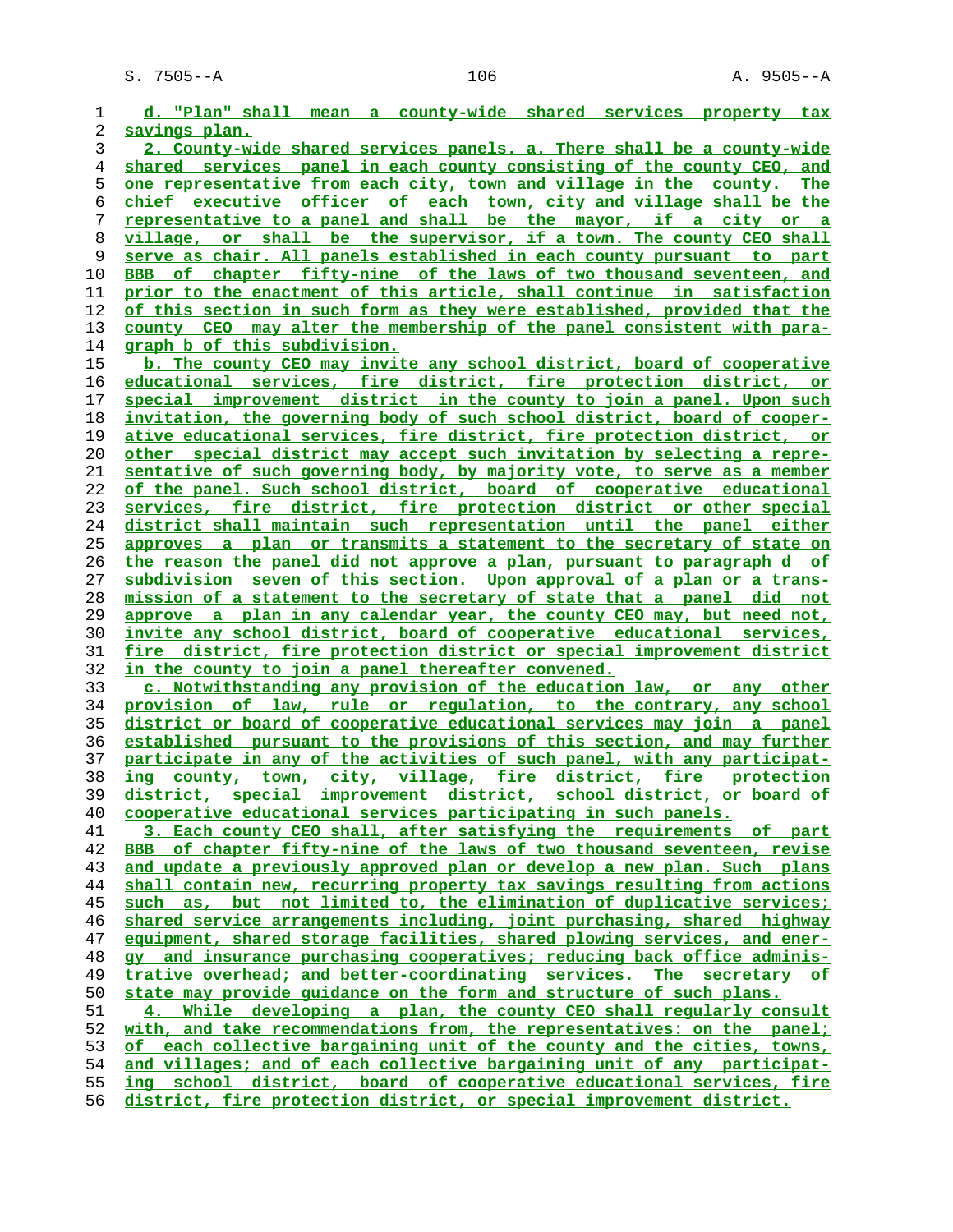S. 7505--A 107 A. 9505--A

**5. The county CEO, the county legislative body and a panel shall accept input from the public, civic, business, labor and community lead- ers on any proposed plan. The county CEO shall cause to be conducted a minimum of three public hearings prior to submission of a plan to a vote of a panel. All such public hearings shall be conducted within the coun- ty, and public notice of all such hearings shall be provided at least one week prior in the manner prescribed in subdivision one of section one hundred four of the public officers law. Civic, business, labor, and community leaders, as well as members of the public, shall be permitted to provide public testimony at any such hearings. 6. a. The county CEO shall submit each plan, accompanied by a certif- ication as to the accuracy of the savings contained therein, to the county legislative body at least forty-five days prior to a vote by the panel. b. The county legislative body shall review and consider each plan submitted in accordance with paragraph a of this subdivision. A majority of the members of such body may issue an advisory report on each plan, making recommendations as deemed necessary. The county CEO may modify a plan based on such recommendations, which shall include an updated certification as to the accuracy of the savings contained therein. 7. a. A panel shall duly consider any plan properly submitted to the panel by the county CEO and may approve such plan by a majority vote of the panel. Each member of a panel may, prior to the panel-wide vote, cause to be removed from a plan any proposed action affecting the unit of government represented by the respective member. Written notice of such removal shall be provided to the county CEO prior to a panel-wide vote on a plan. b. Plans approved by a panel shall be transmitted to the secretary of state no later than thirty days from the date of approval by a panel accompanied by a certification as to the accuracy of the savings accom- panied therein, and shall be publicly disseminated to residents of the county in a concise, clear, and coherent manner using words with common and everyday meaning. c. The county CEO shall conduct a public presentation of any approved plan no later than thirty days from the date of approval by a panel. Public notice of such presentation shall be provided at least one week prior in the manner prescribed in subdivision one of section one hundred four of the public officers law. d. Beginning in two thousand twenty, by January fifteenth following any calendar year during which a panel did not approve a plan and trans- mit such plan to the secretary of state pursuant to paragraph b of this subdivision, such panel shall release to the public and transmit to the secretary of state a statement explaining why the panel did not approve a plan that year, including, for each vote on a plan, the vote taken by each panel member and an explanation by each panel member of their vote. 8. The secretary of state may solicit, and the panels shall provide at her or his request, advice, guidance and recommendations concerning matters related to the operations of local governments and shared services initiatives, including, but not limited to, making recommenda- tions regarding grant proposals incorporating elements of shared services, government dissolutions, government and service consol- idations, or property taxes and such other grants where the secretary deems the input of the panels to be in the best interest of the public. The panel shall advance such advice, guidance or recommendations by a vote of the majority of the members present at such meeting.**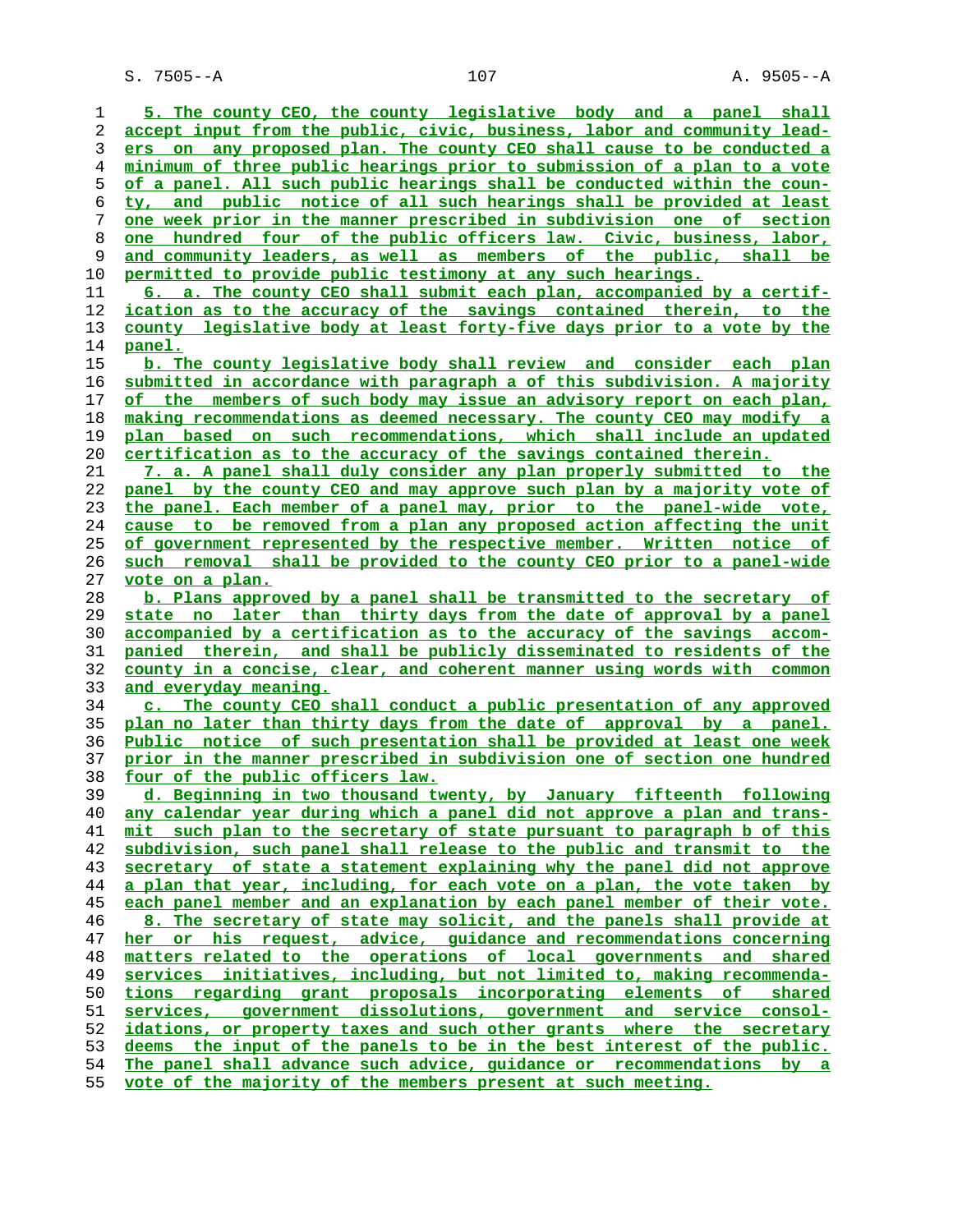1 § 2. If any clause, sentence, paragraph, subdivision, section or part 2 of this act shall be adjudged by any court of competent jurisdiction to 3 be invalid, such judgment shall not affect, impair, or invalidate the 4 remainder thereof, but shall be confined in its operation to the clause, 5 sentence, paragraph, subdivision, section or part thereof directly 6 involved in the controversy in which such judgment shall have been 7 rendered. It is hereby declared to be the intent of the legislature that 8 this act would have been enacted even if such invalid provisions had not 9 been included herein. 10 § 3. This act shall take effect immediately. 11 PART FF 12 Section 1. Subdivision 7 of section 2046-c of the public authorities 13 law, as added by chapter 632 of the laws of the 1982, is amended to read 14 as follows: 15 7. There shall be an annual independent audit of the accounts and 16 business practices of the agency performed by independent outside audi- 17 tors [**nominated by the director of the division of the budget**]. Any such 18 auditor shall serve no more than three consecutive years. 19 § 2. This act shall take effect immediately. 20 PART GG 21 Section 1. The state comptroller is hereby authorized and directed to 22 loan money in accordance with the provisions set forth in subdivision 5 23 of section 4 of the state finance law to the following funds and/or 24 accounts: 25 1. Proprietary vocational school supervision account (20452). 26 2. Local government records management account (20501). 27 3. Child health plus program account (20810). 28 4. EPIC premium account (20818). 29 5. Education - New (20901). 30 6. VLT - Sound basic education fund (20904). 31 7. Sewage treatment program management and administration fund 32 (21000). 33 8. Hazardous bulk storage account (21061). 34 9. Federal grants indirect cost recovery account (21065). 35 10. Low level radioactive waste account (21066). 36 11. Recreation account (21067). 37 12. Public safety recovery account (21077). 38 13. Environmental regulatory account (21081). 39 14. Natural resource account (21082). 40 15. Mined land reclamation program account (21084). 41 16. Great lakes restoration initiative account (21087). 42 17. Environmental protection and oil spill compensation fund (21200). 43 18. Public transportation systems account (21401). 44 19. Metropolitan mass transportation (21402).<br>45 20. Operating permit program account (21451). 20. Operating permit program account (21451). 46 21. Mobile source account (21452). 47 22. Statewide planning and research cooperative system account 48 (21902). 49 23. New York state thruway authority account (21905). 50 24. Mental hygiene program fund account (21907). 51 25. Mental hygiene patient income account (21909). 52 26. Financial control board account (21911).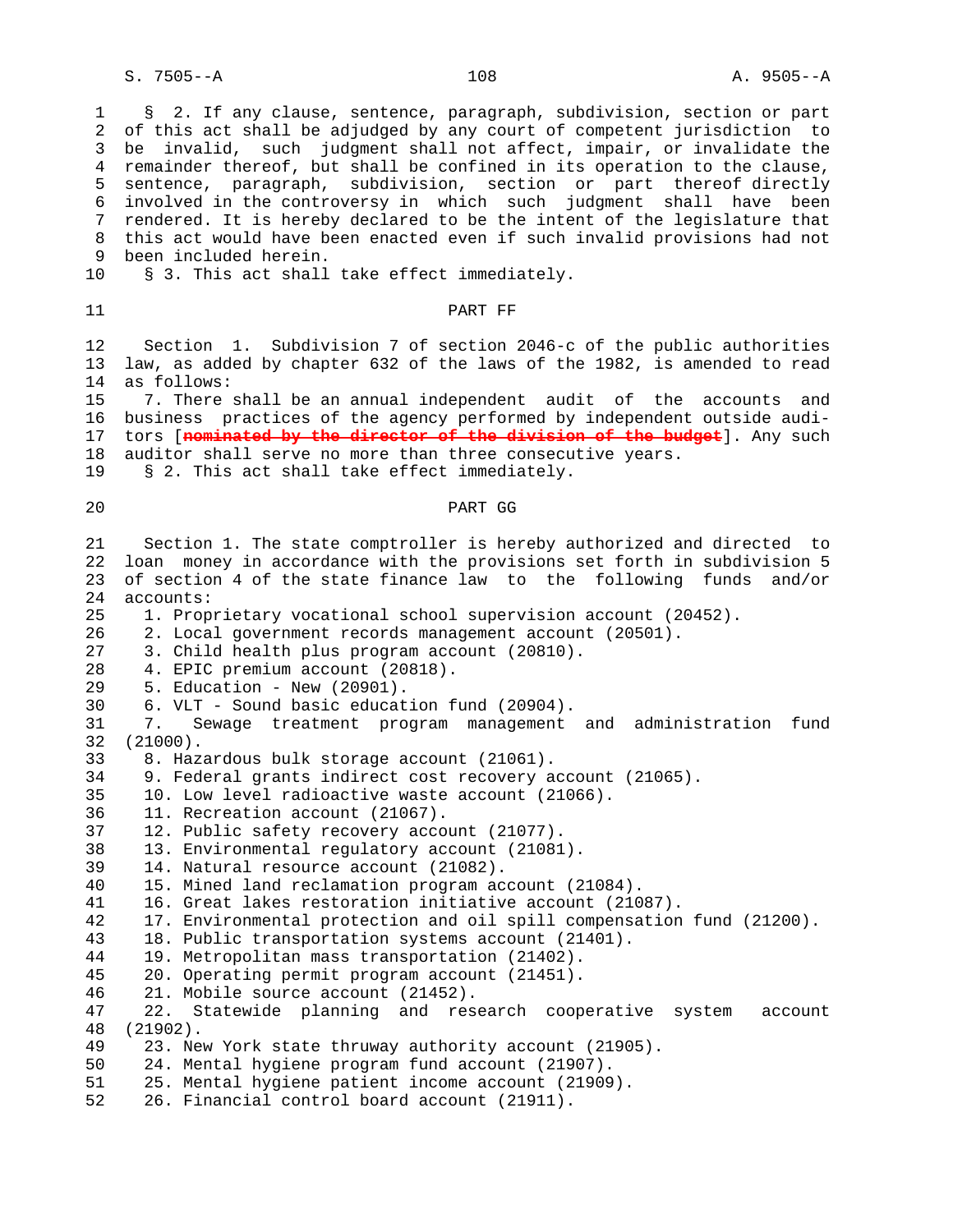1 27. Regulation of racing account (21912). 2 28. New York Metropolitan Transportation Council account (21913). 3 29. State university dormitory income reimbursable account (21937). 4 30. Criminal justice improvement account (21945). 5 31. Environmental laboratory reference fee account (21959). 6 32. Clinical laboratory reference system assessment account (21962).<br>7 33. Indirect cost recovery account (21978). 33. Indirect cost recovery account (21978). 8 34. High school equivalency program account (21979). 9 35. Multi-agency training account (21989). 10 36. Interstate reciprocity for post-secondary distance education 11 account (23800). 12 37. Bell jar collection account (22003). 13 38. Industry and utility service account (22004). 14 39. Real property disposition account (22006). 15 40. Parking account (22007). 16 41. Courts special grants (22008). 17 42. Asbestos safety training program account (22009). 18 43. Batavia school for the blind account (22032).<br>19 44. Investment services account (22034). 19 44. Investment services account (22034). 20 45. Surplus property account (22036). 21 46. Financial oversight account (22039). 22 47. Regulation of Indian gaming account (22046). 23 48. Rome school for the deaf account (22053). 24 49. Seized assets account (22054). 25 50. Administrative adjudication account (22055). 26 51. Federal salary sharing account (22056). 27 52. New York City assessment account (22062). 28 53. Cultural education account (22063). 29 54. Local services account (22078). 30 55. DHCR mortgage servicing account (22085). 31 56. Housing indirect cost recovery account (22090). 32 57. DHCR-HCA application fee account (22100). 33 58. Low income housing monitoring account (22130). 34 59. Corporation administration account (22135). 35 60. Montrose veteran's home account (22144). 36 61. Deferred compensation administration account (22151). 37 62. Rent revenue other New York City account (22156). 38 63. Rent revenue account (22158). 39 64. Tax revenue arrearage account (22168). 40 65. Youth facility per diem account (22186). 41 66. State university general income offset account (22654). 42 67. Lake George park trust fund account (22751). 43 68. State police motor vehicle law enforcement account (22802). 44 69. Highway safety program account (23001). 45 70. DOH drinking water program account (23102). 46 71. NYCCC operating offset account (23151). 47 72. Commercial gaming revenue account (23701). 48 73. Commercial gaming regulation account (23702). 74. Highway use tax administration account (23801). 50 75. Fantasy sports administration account (24951). 51 76. Highway and bridge capital account (30051).<br>52 77. Aviation purpose account (30053). 77. Aviation purpose account (30053). 53 78. State university residence hall rehabilitation fund (30100). 54 79. State parks infrastructure account (30351).<br>55 80. Clean water/clean air implementation fund ( 55 80. Clean water/clean air implementation fund (30500). 56 81. Hazardous waste remedial cleanup account (31506).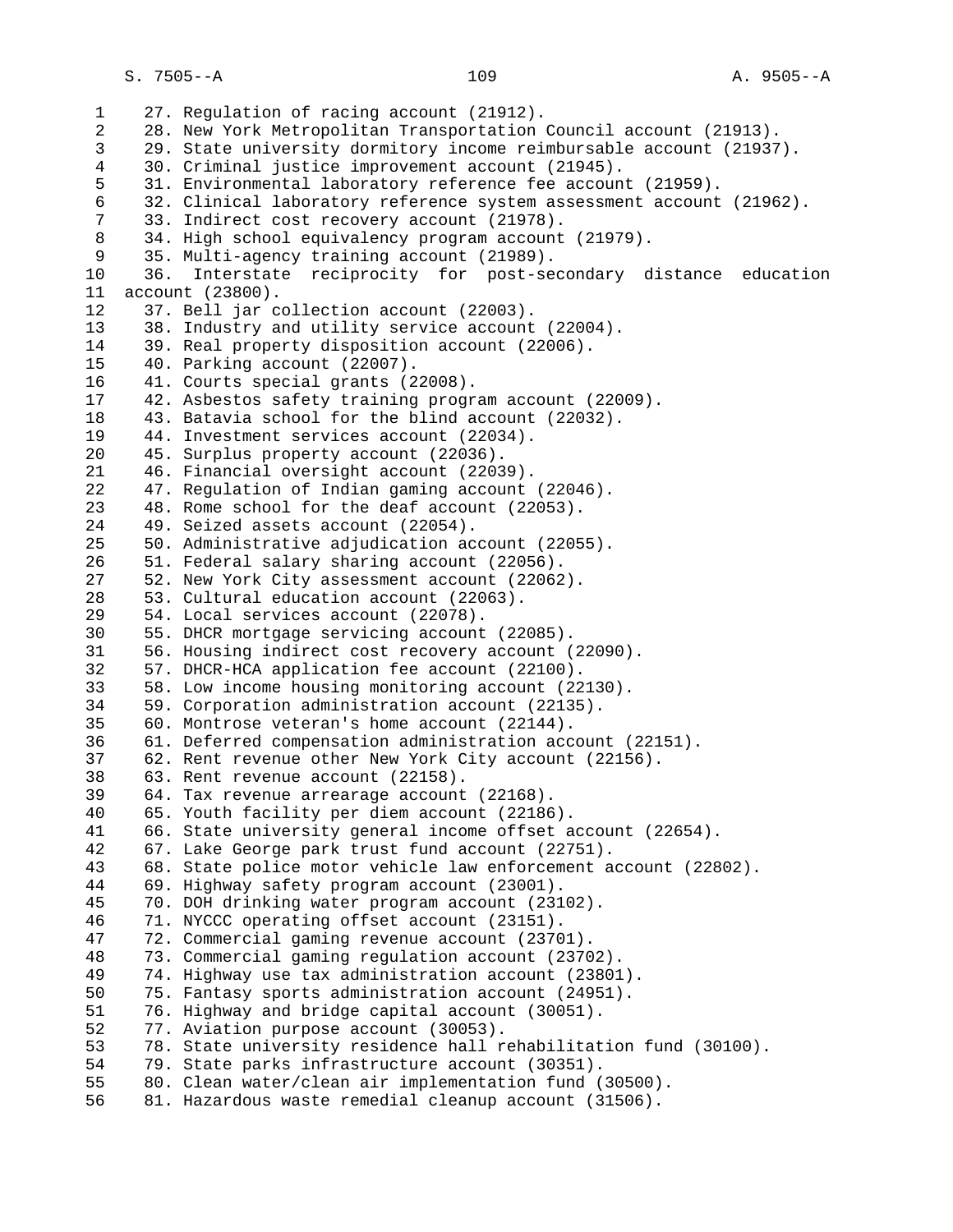1 82. Youth facilities improvement account (31701). 2 83. Housing assistance fund (31800). 3 84. Housing program fund (31850). 4 85. Highway facility purpose account (31951). 5 86. Information technology capital financing account (32215). 6 87. New York racing account (32213). 88. Capital miscellaneous gifts account (32214). 8 89. New York environmental protection and spill remediation account<br>9 (32219).  $(32219)$ . 10 90. Mental hygiene facilities capital improvement fund (32300). 11 91. Correctional facilities capital improvement fund (32350). 12 92. New York State Storm Recovery Capital Fund (33000). 13 93. OGS convention center account (50318). 14 94. Empire Plaza Gift Shop (50327). 15 95. Centralized services fund (55000). 16 96. Archives records management account (55052). 17 97. Federal single audit account (55053). 18 98. Civil service EHS occupational health program account (55056).<br>19 99. Banking services account (55057). 99. Banking services account (55057). 20 100. Cultural resources survey account (55058). 21 101. Neighborhood work project account (55059). 22 102. Automation & printing chargeback account (55060). 23 103. OFT NYT account (55061). 24 104. Data center account (55062). 25 105. Intrusion detection account (55066). 26 106. Domestic violence grant account (55067). 27 107. Centralized technology services account (55069). 28 108. Labor contact center account (55071). 29 109. Human services contact center account (55072). 30 110. Tax contact center account (55073). 31 111. Executive direction internal audit account (55251). 32 112. CIO Information technology centralized services account (55252). 33 113. Health insurance internal service account (55300). 34 114. Civil service employee benefits division administrative account 35 (55301). 36 115. Correctional industries revolving fund (55350). 37 116. Employees health insurance account (60201). 38 117. Medicaid management information system escrow fund (60900). 39 118. Department of law civil recoveries account. 40 § 1-a. The state comptroller is hereby authorized and directed to loan 41 money in accordance with the provisions set forth in subdivision 5 of 42 section 4 of the state finance law to any account within the following 43 federal funds, provided the comptroller has made a determination that 44 sufficient federal grant award authority is available to reimburse such 45 loans: 46 1. Federal USDA-food and nutrition services fund (25000). 47 2. Federal health and human services fund (25100). 48 3. Federal education fund (25200). 4. Federal block grant fund (25250). 50 5. Federal miscellaneous operating grants fund (25300). 51 6. Federal unemployment insurance administration fund (25900). 52 7. Federal unemployment insurance occupational training fund (25950). 53 8. Federal emergency employment act fund (26000). 54 9. Federal capital projects fund (31350). 55 § 1-b. The state comptroller is hereby authorized and directed to loan 56 money in accordance with the provisions set forth in subdivision 5 of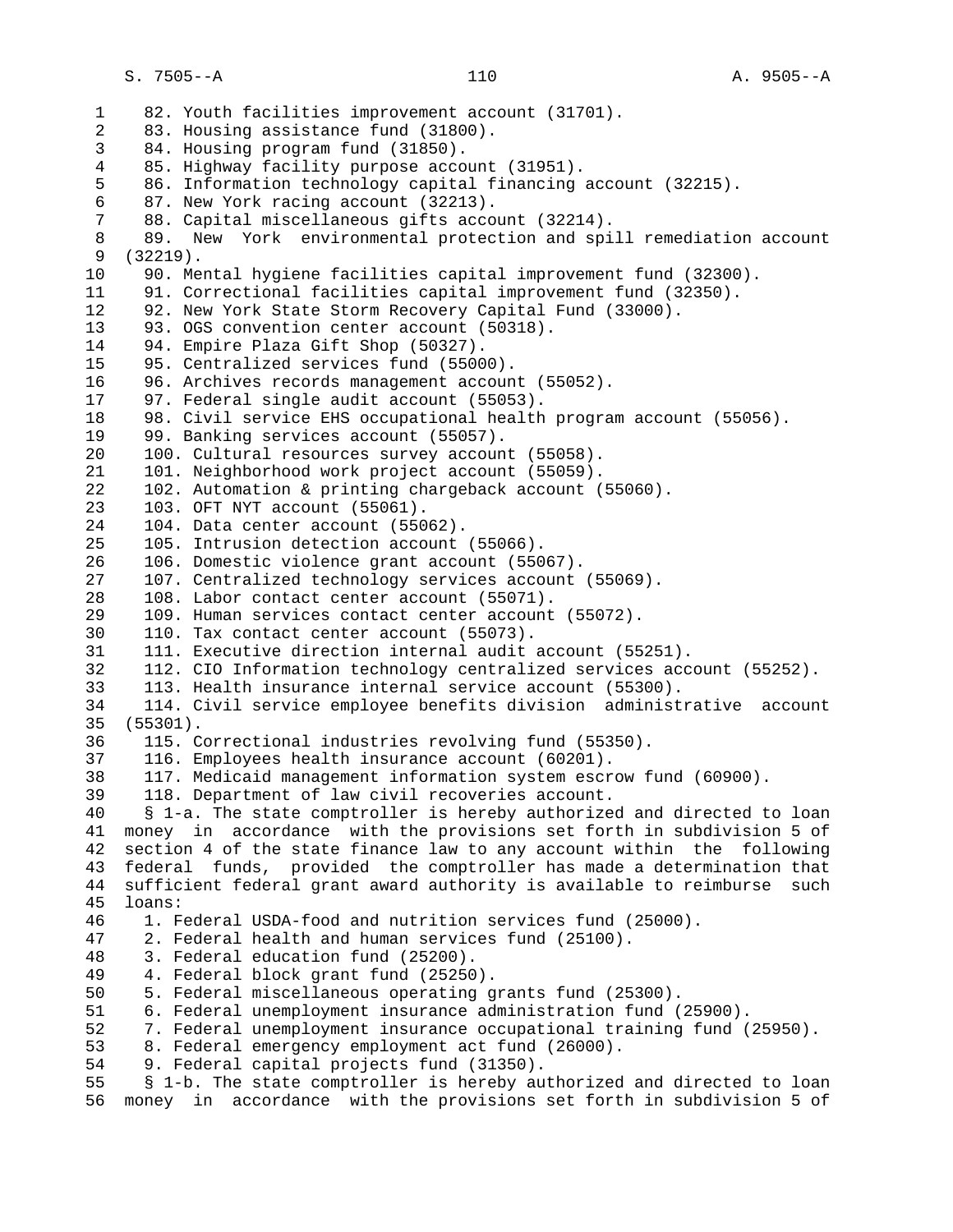1 section 4 of the state finance law to any fund within the special reven- 2 ue, capital projects, proprietary or fiduciary funds for the purpose of 3 payment of any fringe benefit or indirect cost liabilities or obli- 4 gations incurred. 5 § 2. Notwithstanding any law to the contrary, and in accordance with 6 section 4 of the state finance law, the comptroller is hereby authorized 7 and directed to transfer, upon request of the director of the budget, on 8 or before March 31, 2019, up to the unencumbered balance or the follow-<br>9 ing amounts: ing amounts: 10 Economic Development and Public Authorities: 11 1. \$175,000 from the miscellaneous special revenue fund, underground 12 facilities safety training account (22172), to the general fund. 13 2. \$2,500,000 from the miscellaneous special revenue fund, cable tele- 14 vision account (21971), to the general fund. 15 3. An amount up to the unencumbered balance from the miscellaneous 16 special revenue fund, business and licensing services account (21977), 17 to the general fund. 18 4. \$14,810,000 from the miscellaneous special revenue fund, code 19 enforcement account (21904), to the general fund. 20 5. \$3,000,000 from the general fund to the miscellaneous special 21 revenue fund, tax revenue arrearage account (22168). 22 Education: 23 1. \$2,294,000,000 from the general fund to the state lottery fund, 24 education account (20901), as reimbursement for disbursements made from 25 such fund for supplemental aid to education pursuant to section 92-c of 26 the state finance law that are in excess of the amounts deposited in 27 such fund for such purposes pursuant to section 1612 of the tax law. 28 2. \$906,800,000 from the general fund to the state lottery fund, VLT 29 education account (20904), as reimbursement for disbursements made from 30 such fund for supplemental aid to education pursuant to section 92-c of 31 the state finance law that are in excess of the amounts deposited in 32 such fund for such purposes pursuant to section 1612 of the tax law. 33 3. \$140,040,000 from the general fund to the New York state commercial 34 gaming fund, commercial gaming revenue account (23701), as reimbursement 35 for disbursements made from such fund for supplemental aid to education 36 pursuant to section 97-nnnn of the state finance law that are in excess 37 of the amounts deposited in such fund for purposes pursuant to section 38 1352 of the racing, pari-mutuel wagering and breeding law. 39 4. Moneys from the state lottery fund (20900) up to an amount deposit- 40 ed in such fund pursuant to section 1612 of the tax law in excess of the 41 current year appropriation for supplemental aid to education pursuant to 42 section 92-c of the state finance law. 43 5. \$300,000 from the New York state local government records manage- 44 ment improvement fund, local government records management account 45 (20501), to the New York state archives partnership trust fund, archives 46 partnership trust maintenance account (20351). 47 6. \$900,000 from the general fund to the miscellaneous special revenue 48 fund, Batavia school for the blind account (22032). 49 7. \$900,000 from the general fund to the miscellaneous special revenue 50 fund, Rome school for the deaf account (22053). 51 8. \$343,400,000 from the state university dormitory income fund 52 (40350) to the miscellaneous special revenue fund, state university 53 dormitory income reimbursable account (21937). 54 9. \$20,000,000 from any of the state education department special 55 revenue and internal service funds to the miscellaneous special revenue

56 fund, indirect cost recovery account (21978).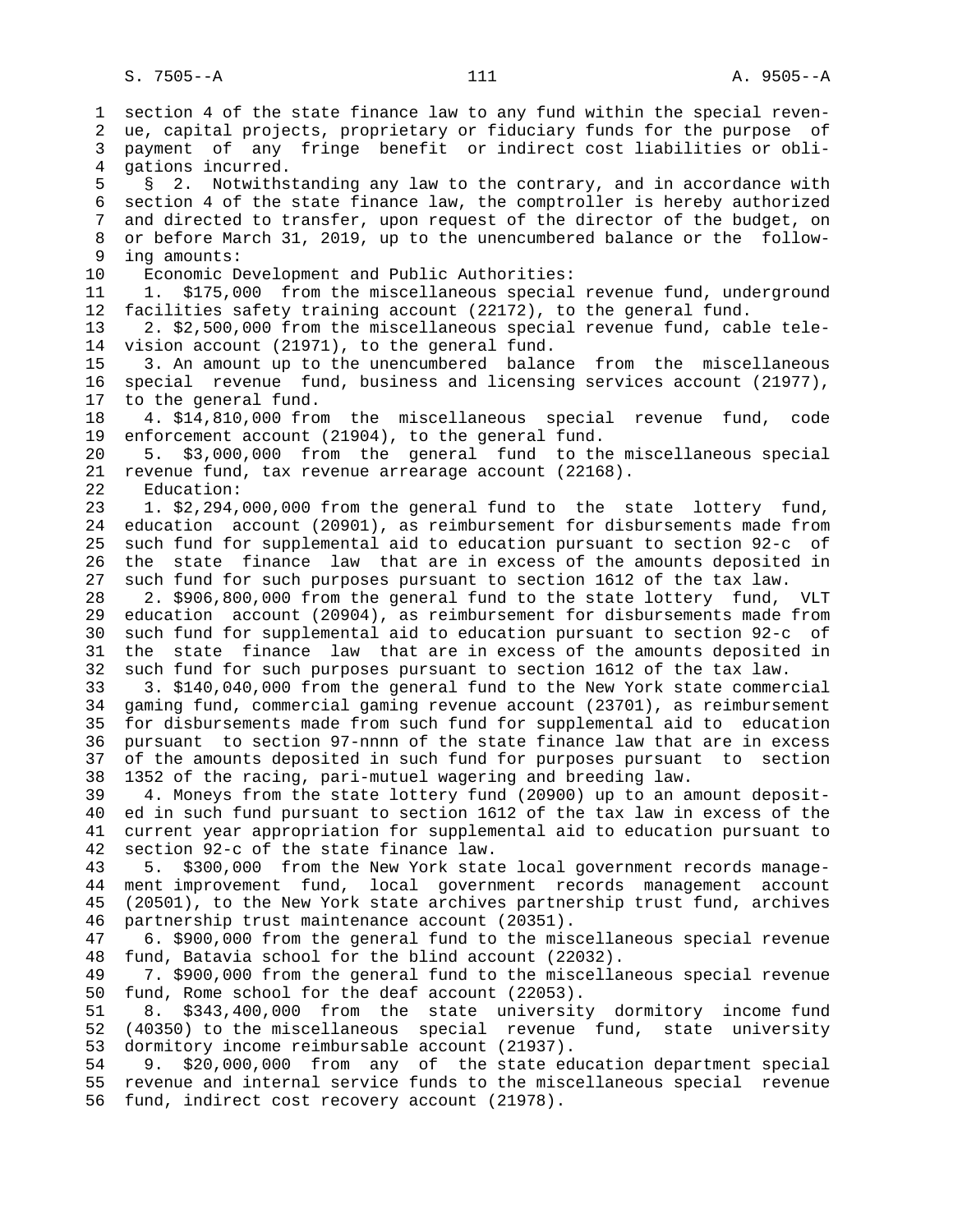1 10. \$8,318,000 from the general fund to the state university income 2 fund, state university income offset account (22654), for the state's 3 share of repayment of the STIP loan. 4 11. \$44,000,000 from the state university income fund, state universi- 5 ty hospitals income reimbursable account (22656) to the general fund for 6 hospital debt service for the period April 1, 2018 through March 31, 7 2019. 8 12. \$4,300,000 from the miscellaneous special revenue fund, office of<br>9 the professions account (22051), to the miscellaneous capital projects 9 the professions account (22051), to the miscellaneous capital projects 10 fund, office of the professions electronic licensing account (32200). 11 Environmental Affairs: 12 1. \$16,000,000 from any of the department of environmental conserva- 13 tion's special revenue federal funds to the environmental conservation 14 special revenue fund, federal indirect recovery account (21065). 15 2. \$5,000,000 from any of the department of environmental conserva- 16 tion's special revenue federal funds to the conservation fund (21150) as 17 necessary to avoid diversion of conservation funds. 18 3. \$3,000,000 from any of the office of parks, recreation and historic 19 preservation capital projects federal funds and special revenue federal 20 funds to the miscellaneous special revenue fund, federal grant indirect 21 cost recovery account (22188). 22 4. \$1,000,000 from any of the office of parks, recreation and historic 23 preservation special revenue federal funds to the miscellaneous capital 24 projects fund, I love NY water account (32212). 25 5. \$28,000,000 from the general fund to the environmental protection 26 fund, environmental protection fund transfer account (30451). 27 6. \$6,500,000 from the general fund to the hazardous waste remedial 28 fund, hazardous waste oversight and assistance account (31505). 29 7. An amount up to or equal to the cash balance within the special 30 revenue-other waste management & cleanup account (21053) to the capital 31 projects fund (30000). 32 Family Assistance: 33 1. \$7,000,000 from any of the office of children and family services, 34 office of temporary and disability assistance, or department of health 35 special revenue federal funds and the general fund, in accordance with 36 agreements with social services districts, to the miscellaneous special 37 revenue fund, office of human resources development state match account 38 (21967). 39 2. \$4,000,000 from any of the office of children and family services 40 or office of temporary and disability assistance special revenue federal 41 funds to the miscellaneous special revenue fund, family preservation and 42 support services and family violence services account (22082). 43 3. \$18,670,000 from any of the office of children and family services, 44 office of temporary and disability assistance, or department of health 45 special revenue federal funds and any other miscellaneous revenues 46 generated from the operation of office of children and family services 47 programs to the general fund. 48 4. \$140,000,000 from any of the office of temporary and disability<br>49 assistance or department of health special revenue funds to the general assistance or department of health special revenue funds to the general 50 fund. 51 5. \$2,500,000 from any of the office of temporary and disability 52 assistance special revenue funds to the miscellaneous special revenue 53 fund, office of temporary and disability assistance program account 54 (21980). 55 6. \$7,400,000 from any of the office of children and family services, 56 office of temporary and disability assistance, department of labor, and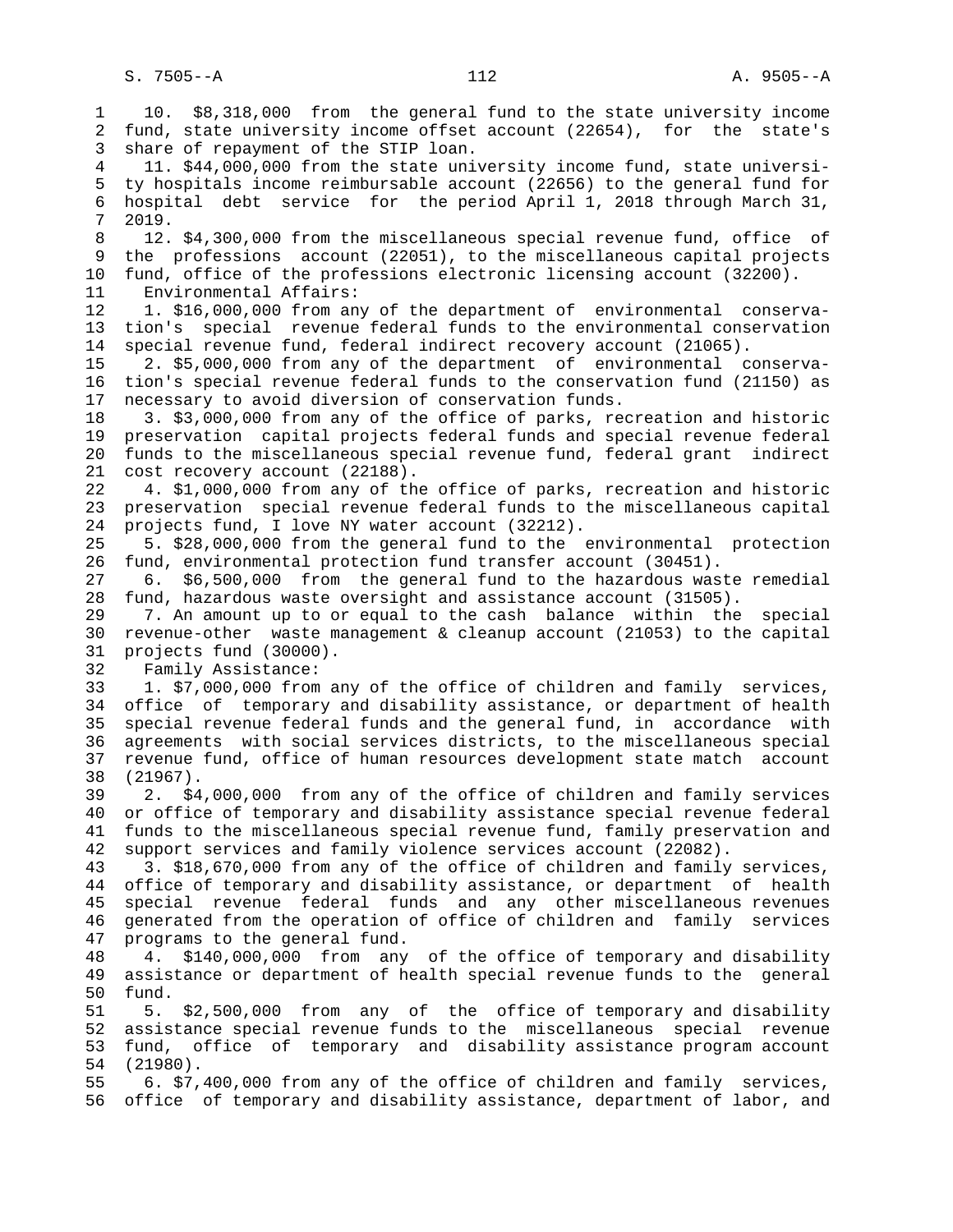1 department of health special revenue federal funds to the office of 2 children and family services miscellaneous special revenue fund, multi- 3 agency training contract account (21989). 4 7. \$205,000,000 from the miscellaneous special revenue fund, youth 5 facility per diem account (22186), to the general fund. 6 8. \$621,850 from the general fund to the combined gifts, grants, and 7 bequests fund, WB Hoyt Memorial account (20128). 8 9. \$5,000,000 from the miscellaneous special revenue fund, state<br>9 central registry (22028), to the general fund. central registry (22028), to the general fund. 10 General Government: 11 1. \$1,566,000 from the miscellaneous special revenue fund, examination 12 and miscellaneous revenue account (22065) to the general fund. 13 2. \$8,083,000 from the general fund to the health insurance revolving 14 fund (55300). 15 3. \$192,400,000 from the health insurance reserve receipts fund 16 (60550) to the general fund. 17 4. \$150,000 from the general fund to the not-for-profit revolving loan 18 fund (20650). 19 5. \$150,000 from the not-for-profit revolving loan fund (20650) to the 20 general fund. 21 6. \$3,000,000 from the miscellaneous special revenue fund, surplus 22 property account (22036), to the general fund. 23 7. \$19,000,000 from the miscellaneous special revenue fund, revenue 24 arrearage account (22024), to the general fund. 25 8. \$1,826,000 from the miscellaneous special revenue fund, revenue 26 arrearage account (22024), to the miscellaneous special revenue fund, 27 authority budget office account (22138). 28 9. \$1,000,000 from the miscellaneous special revenue fund, parking 29 services account (22007), to the general fund, for the purpose of reim- 30 bursing the costs of debt service related to state parking facilities. 31 10. \$21,778,000 from the general fund to the centralized services 32 fund, COPS account (55013). 33 11. \$13,960,000 from the general fund to the agencies internal service 34 fund, central technology services account (55069), for the purpose of 35 enterprise technology projects. 36 12. \$5,500,000 from the miscellaneous special revenue fund, technology 37 financing account (22207) to the internal service fund, data center 38 account (55062). 39 13. \$12,500,000 from the internal service fund, human services telecom 40 account (55063) to the internal service fund, data center account 41 (55062). 42 14. \$300,000 from the internal service fund, learning management 43 systems account (55070) to the internal service fund, data center 44 account (55062). 45 15. \$15,000,000 from the miscellaneous special revenue fund, workers' 46 compensation account (21995), to the miscellaneous capital projects 47 fund, workers' compensation board IT business process design fund, 48 (32218). 49 16. \$12,000,000 from the miscellaneous special revenue fund, parking 50 services account (22007), to the centralized services, building support 51 services account (55018). 52 17. \$6,000,000 from the general fund to the internal service fund, 53 business services center account (55022). 54 Health: 55 1. A transfer from the general fund to the combined gifts, grants and 56 bequests fund, breast cancer research and education account (20155), up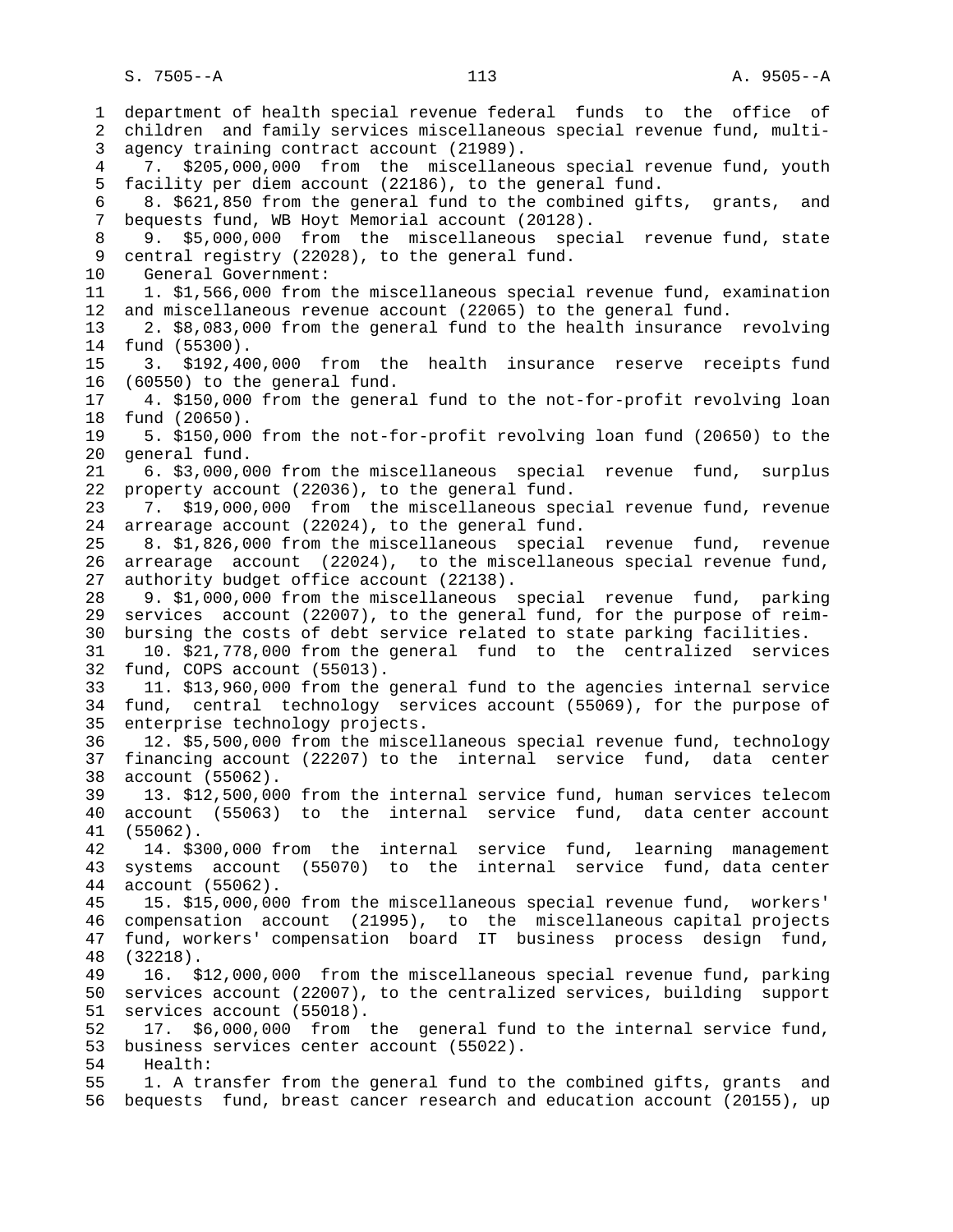1 to an amount equal to the monies collected and deposited into that 2 account in the previous fiscal year. 3 2. A transfer from the general fund to the combined gifts, grants and 4 bequests fund, prostate cancer research, detection, and education 5 account (20183), up to an amount equal to the moneys collected and 6 deposited into that account in the previous fiscal year. 7 3. A transfer from the general fund to the combined gifts, grants and 8 bequests fund, Alzheimer's disease research and assistance account<br>9 (20143), up to an amount equal to the moneys collected and deposited (20143), up to an amount equal to the moneys collected and deposited 10 into that account in the previous fiscal year. 11 4. \$33,134,000 from the HCRA resources fund (20800) to the miscella- 12 neous special revenue fund, empire state stem cell trust fund account 13 (22161). 14 5. \$6,000,000 from the miscellaneous special revenue fund, certificate 15 of need account (21920), to the miscellaneous capital projects fund, 16 healthcare IT capital subfund (32216). 17 6. \$2,000,000 from the miscellaneous special revenue fund, vital 18 health records account (22103), to the miscellaneous capital projects 19 fund, healthcare IT capital subfund (32216). 20 7. \$2,000,000 from the miscellaneous special revenue fund, profes- 21 sional medical conduct account (22088), to the miscellaneous capital 22 projects fund, healthcare IT capital subfund (32216). 23 8. \$91,304,000 from the HCRA resources fund (20800) to the capital 24 projects fund (30000). 25 9. \$6,550,000 from the general fund to the medical marihuana trust 26 fund, health operation and oversight account (23755). 27 10. \$1,086,000 from the miscellaneous special revenue fund, certif- 28 icate of need account (21920), to the general fund. 29 Labor: 30 1. \$400,000 from the miscellaneous special revenue fund, DOL fee and 31 penalty account (21923), to the child performer's protection fund, child 32 performer protection account (20401). 33 2. \$11,700,000 from the unemployment insurance interest and penalty 34 fund, unemployment insurance special interest and penalty account 35 (23601), to the general fund. 36 3. \$5,000,000 from the miscellaneous special revenue fund, workers' 37 compensation account (21995), to the training and education program 38 occupation safety and health fund, OSHA-training and education account 39 (21251) and occupational health inspection account (21252). 40 Mental Hygiene: 41 1. \$10,000,000 from the general fund, to the miscellaneous special 42 revenue fund, federal salary sharing account (22056). 43 2. \$1,800,000,000 from the general fund to the miscellaneous special 44 revenue fund, mental hygiene patient income account (21909). 45 3. \$2,200,000,000 from the general fund to the miscellaneous special 46 revenue fund, mental hygiene program fund account (21907). 47 4. \$100,000,000 from the miscellaneous special revenue fund, mental 48 hygiene program fund account (21907), to the general fund. 49 5. \$100,000,000 from the miscellaneous special revenue fund, mental 50 hygiene patient income account (21909), to the general fund. 51 6. \$3,800,000 from the general fund, to the agencies internal service 52 fund, civil service EHS occupational health program account (55056). 53 7. \$15,000,000 from the chemical dependence service fund, substance 54 abuse services fund account (22700), to the capital projects fund 55 (30000).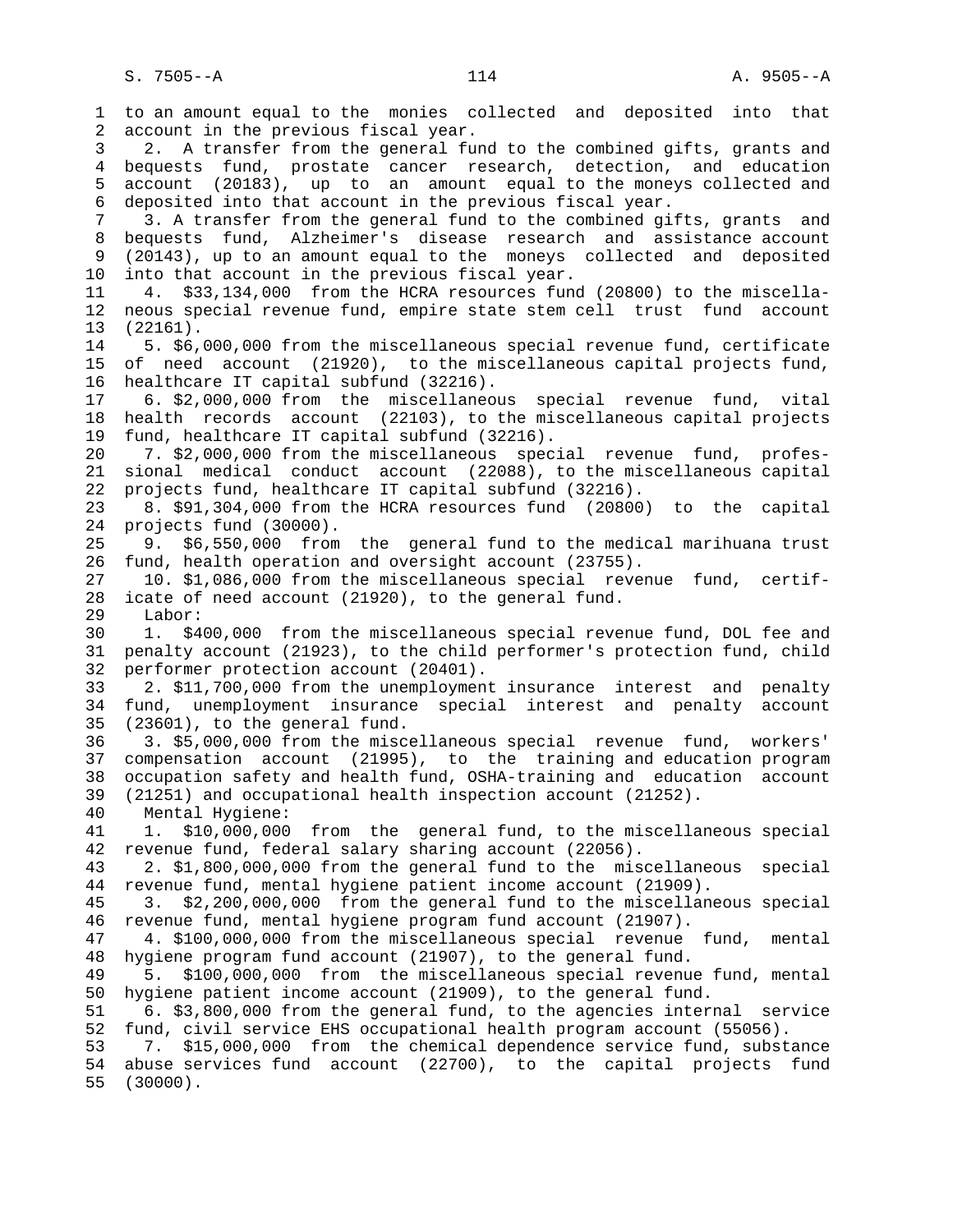1 8. \$3,000,000 from the chemical dependence service fund, substance 2 abuse services fund account (22700), to the mental hygiene capital 3 improvement fund (32305). 4 9. \$3,000,000 from the chemical dependence service fund, substance 5 abuse services fund account (22700), to the general fund. 6 Public Protection: 7 1. \$1,350,000 from the miscellaneous special revenue fund, emergency 8 management account (21944), to the general fund.<br>9 2. \$2,087,000 from the general fund to t 9 2. \$2,087,000 from the general fund to the miscellaneous special 10 revenue fund, recruitment incentive account (22171). 11 3. \$20,773,000 from the general fund to the correctional industries 12 revolving fund, correctional industries internal service account 13 (55350). 14 4. \$60,000,000 from any of the division of homeland security and emer- 15 gency services special revenue federal funds to the general fund. 16 5. \$8,600,000 from the miscellaneous special revenue fund, criminal 17 justice improvement account (21945), to the general fund. 18 6. \$115,420,000 from the state police motor vehicle law enforcement 19 and motor vehicle theft and insurance fraud prevention fund, state 20 police motor vehicle enforcement account (22802), to the general fund 21 for state operation expenses of the division of state police. 22 7. \$118,500,000 from the general fund to the correctional facilities 23 capital improvement fund (32350). 24 8. \$5,000,000 from the general fund to the dedicated highway and 25 bridge trust fund (30050) for the purpose of work zone safety activities 26 provided by the division of state police for the department of transpor- 27 tation. 28 9. \$10,000,000 from the miscellaneous special revenue fund, statewide 29 public safety communications account (22123), to the capital projects 30 fund (30000). 31 10. \$9,830,000 from the miscellaneous special revenue fund, legal 32 services assistance account (22096), to the general fund. 33 11. \$1,000,000 from the general fund to the agencies internal service 34 fund, neighborhood work project account (55059). 35 12. \$7,980,000 from the miscellaneous special revenue fund, finger- 36 print identification & technology account (21950), to the general fund. 37 13. \$1,100,000 from the state police motor vehicle law enforcement and 38 motor vehicle theft and insurance fraud prevention fund, motor vehicle 39 theft and insurance fraud account (22801), to the general fund. 40 Transportation: 41 1. \$17,672,000 from the federal miscellaneous operating grants fund to 42 the miscellaneous special revenue fund, New York Metropolitan Transpor- 43 tation Council account (21913). 44 2. \$20,147,000 from the federal capital projects fund to the miscella- 45 neous special revenue fund, New York Metropolitan Transportation Council 46 account (21913). 47 3. \$15,058,017 from the general fund to the mass transportation oper- 48 ating assistance fund, public transportation systems operating assist- 49 ance account (21401), of which \$12,000,000 constitutes the base need for 50 operations. 51 4. \$265,900,000 from the general fund to the dedicated highway and 52 bridge trust fund (30050). 53 5. \$244,250,000 from the general fund to the MTA financial assistance 54 fund, mobility tax trust account (23651). 55 6. \$5,000,000 from the miscellaneous special revenue fund, transporta- 56 tion regulation account (22067) to the dedicated highway and bridge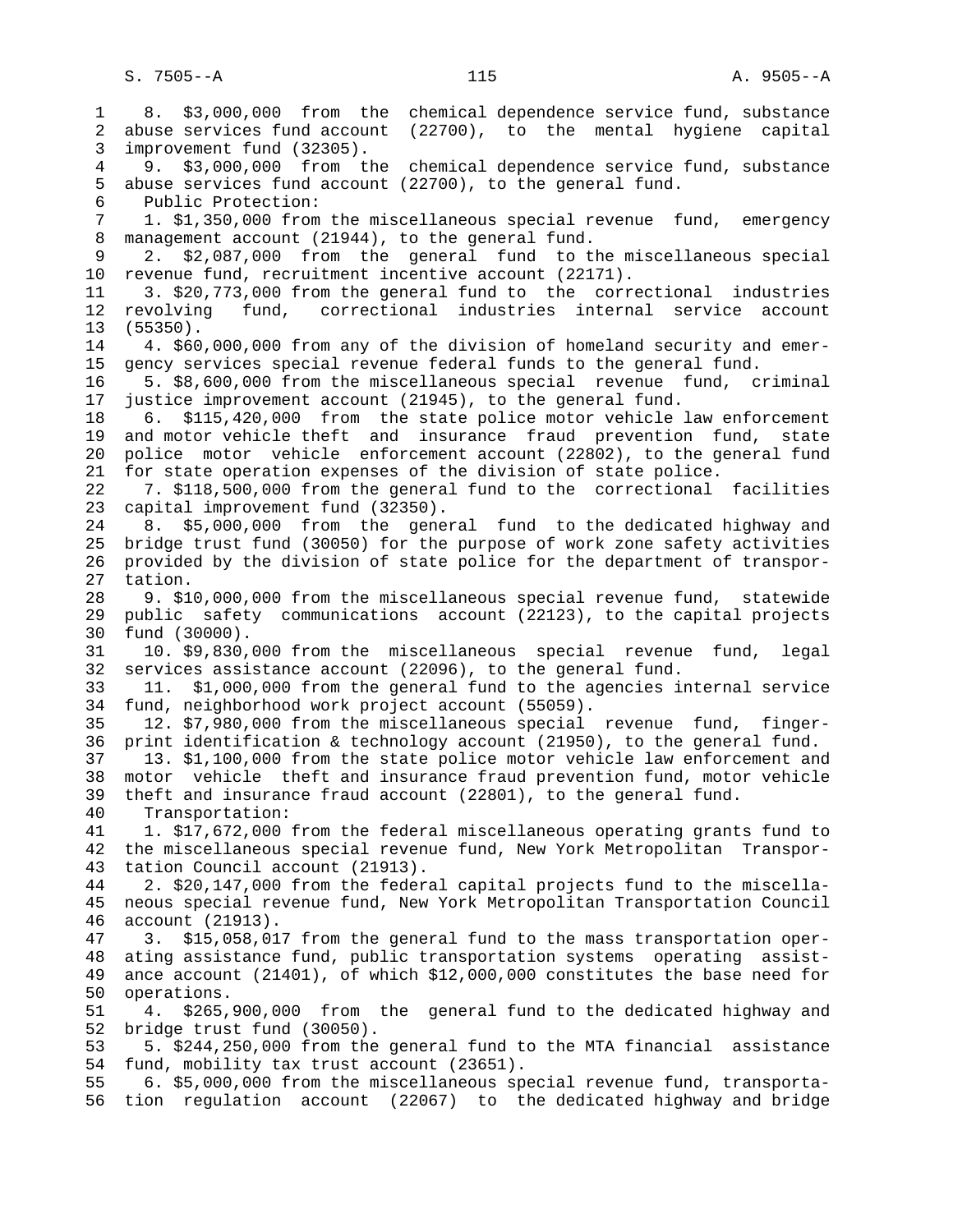1 trust fund (30050), for disbursements made from such fund for motor 2 carrier safety that are in excess of the amounts deposited in the dedi- 3 cated highway and bridge trust fund (30050) for such purpose pursuant to 4 section 94 of the transportation law. 5 7. \$3,000,000 from the miscellaneous special revenue fund, traffic 6 adjudication account (22055), to the general fund. 7 8. \$17,421,000 from the mass transportation operating assistance fund, 8 metropolitan mass transportation operating assistance account (21402),<br>9 to the capital projects fund (30000). to the capital projects fund (30000). 10 9. \$5,000,000 from the miscellaneous special revenue fund, transporta- 11 tion regulation account (22067) to the general fund, for disbursements 12 made from such fund for motor carrier safety that are in excess of the 13 amounts deposited in the general fund for such purpose pursuant to 14 section 94 of the transportation law. 15 Miscellaneous: 16 1. \$250,000,000 from the general fund to any funds or accounts for the 17 purpose of reimbursing certain outstanding accounts receivable balances. 18 2. \$500,000,000 from the general fund to the debt reduction reserve 19 fund (40000). 20 3. \$450,000,000 from the New York state storm recovery capital fund 21 (33000) to the revenue bond tax fund (40152). 22 4. \$18,550,000 from the general fund, community projects account GG 23 (10256), to the general fund, state purposes account (10050). 24 5. \$100,000,000 from any special revenue federal fund to the general 25 fund, state purposes account (10050). 26 § 3. Notwithstanding any law to the contrary, and in accordance with 27 section 4 of the state finance law, the comptroller is hereby authorized 28 and directed to transfer, on or before March 31, 2019: 29 1. Upon request of the commissioner of environmental conservation, up 30 to \$12,531,400 from revenues credited to any of the department of envi- 31 ronmental conservation special revenue funds, including \$4,000,000 from 32 the environmental protection and oil spill compensation fund (21200), 33 and \$1,819,600 from the conservation fund (21150), to the environmental 34 conservation special revenue fund, indirect charges account (21060). 35 2. Upon request of the commissioner of agriculture and markets, up to 36 \$3,000,000 from any special revenue fund or enterprise fund within the 37 department of agriculture and markets to the general fund, to pay appro- 38 priate administrative expenses. 39 3. Upon request of the commissioner of agriculture and markets, up to 40 \$2,000,000 from the state exposition special fund, state fair receipts 41 account (50051) to the miscellaneous capital projects fund, state fair 42 capital improvement account (32208). 43 4. Upon request of the commissioner of the division of housing and 44 community renewal, up to \$6,221,000 from revenues credited to any divi- 45 sion of housing and community renewal federal or miscellaneous special 46 revenue fund to the miscellaneous special revenue fund, housing indirect 47 cost recovery account (22090). 48 5. Upon request of the commissioner of the division of housing and 49 community renewal, up to \$5,500,000 may be transferred from any miscel- 50 laneous special revenue fund account, to any miscellaneous special 51 revenue fund. 52 6. Upon request of the commissioner of health up to \$8,500,000 from 53 revenues credited to any of the department of health's special revenue 54 funds, to the miscellaneous special revenue fund, administration account 55 (21982).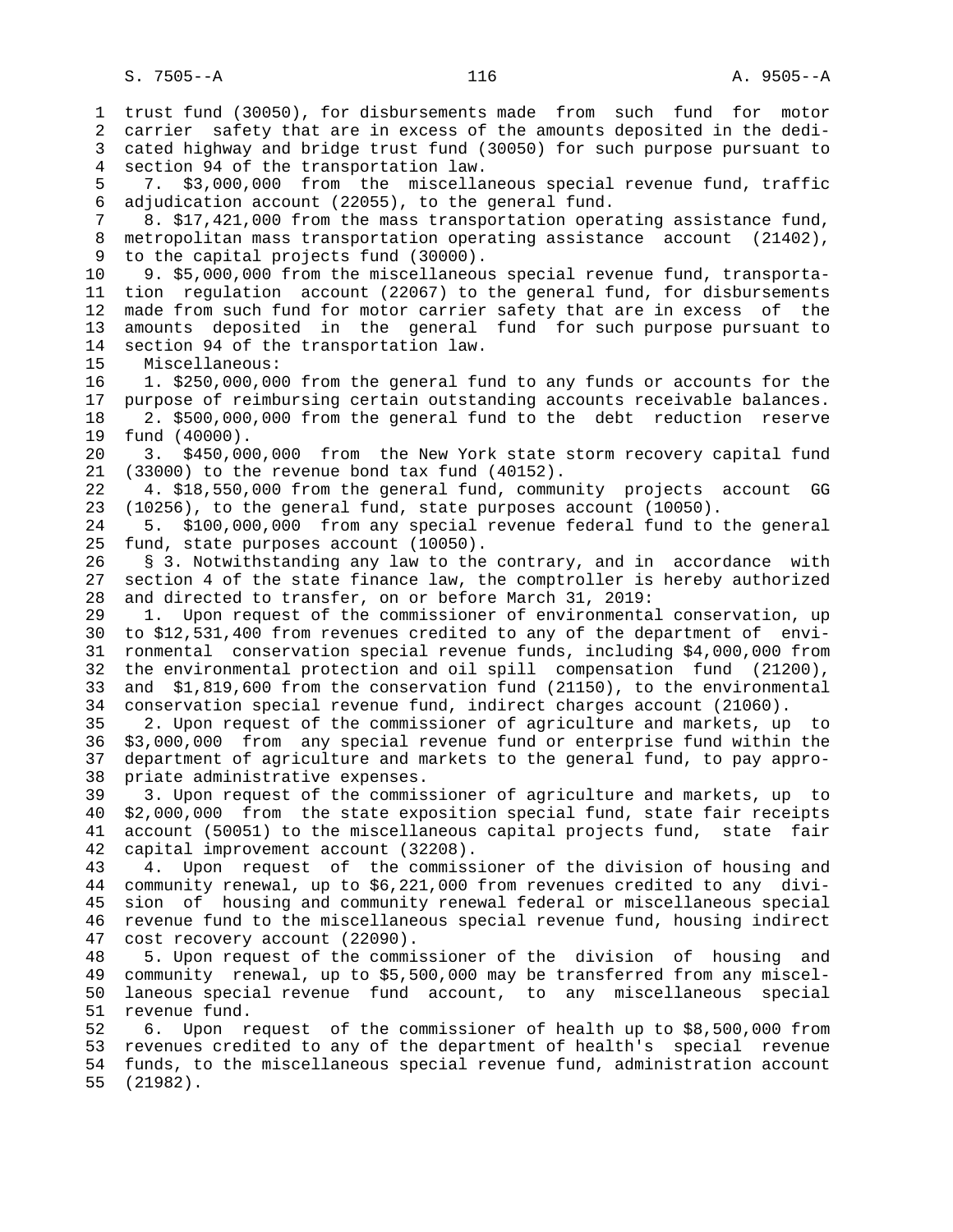1 § 4. On or before March 31, 2019, the comptroller is hereby authorized 2 and directed to deposit earnings that would otherwise accrue to the 3 general fund that are attributable to the operation of section 98-a of 4 the state finance law, to the agencies internal service fund, banking 5 services account (55057), for the purpose of meeting direct payments 6 from such account.

 7 § 5. Notwithstanding any law to the contrary, upon the direction of 8 the director of the budget and upon requisition by the state university<br>9 of New York, the dormitory authority of the state of New York is of New York, the dormitory authority of the state of New York is 10 directed to transfer, up to \$22,000,000 in revenues generated from the 11 sale of notes or bonds, the state university income fund general revenue 12 account (22653) for reimbursement of bondable equipment for further 13 transfer to the state's general fund.

 14 § 6. Notwithstanding any law to the contrary, and in accordance with 15 section 4 of the state finance law, the comptroller is hereby authorized 16 and directed to transfer, upon request of the director of the budget and 17 upon consultation with the state university chancellor or his or her 18 designee, on or before March 31, 2019, up to \$16,000,000 from the state 19 university income fund general revenue account (22653) to the state 20 general fund for debt service costs related to campus supported capital 21 project costs for the NY-SUNY 2020 challenge grant program at the 22 University at Buffalo.

 23 § 7. Notwithstanding any law to the contrary, and in accordance with 24 section 4 of the state finance law, the comptroller is hereby authorized 25 and directed to transfer, upon request of the director of the budget and 26 upon consultation with the state university chancellor or his or her 27 designee, on or before March 31, 2019, up to \$6,500,000 from the state 28 university income fund general revenue account (22653) to the state 29 general fund for debt service costs related to campus supported capital 30 project costs for the NY-SUNY 2020 challenge grant program at the 31 University at Albany.

 32 § 8. Notwithstanding any law to the contrary, the state university 33 chancellor or his or her designee is authorized and directed to transfer 34 estimated tuition revenue balances from the state university collection 35 fund (61000) to the state university income fund, state university 36 general revenue offset account (22655) on or before March 31, 2019.

 37 § 9. Notwithstanding any law to the contrary, and in accordance with 38 section 4 of the state finance law, the comptroller is hereby authorized 39 and directed to transfer, upon request of the director of the budget, up 40 to \$1,000,778,300 from the general fund to the state university income 41 fund, state university general revenue offset account (22655) during the 42 period of July 1, 2018 through June 30, 2019 to support operations at 43 the state university.

 44 § 10. Notwithstanding any law to the contrary, and in accordance with 45 section 4 of the state financial law, the comptroller is hereby author- 46 ized and directed to transfer, upon request of the director of the budg- 47 et, up to \$20,000,000 from the general fund to the state university 48 income fund, state university general revenue offset account (22655) 49 during the period of July 1, 2018 to June 30, 2019 to support operations 50 at the state university in accordance with the maintenance of effort 51 pursuant to clause (v) of subparagraph (4) of paragraph h of subdivision 52 2 of section 355 of the education law.

 53 § 11. Notwithstanding any law to the contrary, and in accordance with 54 section 4 of the state finance law, the comptroller is hereby authorized 55 and directed to transfer, upon request of the state university chancel- 56 lor or his or her designee, up to \$126,000,000 from the state university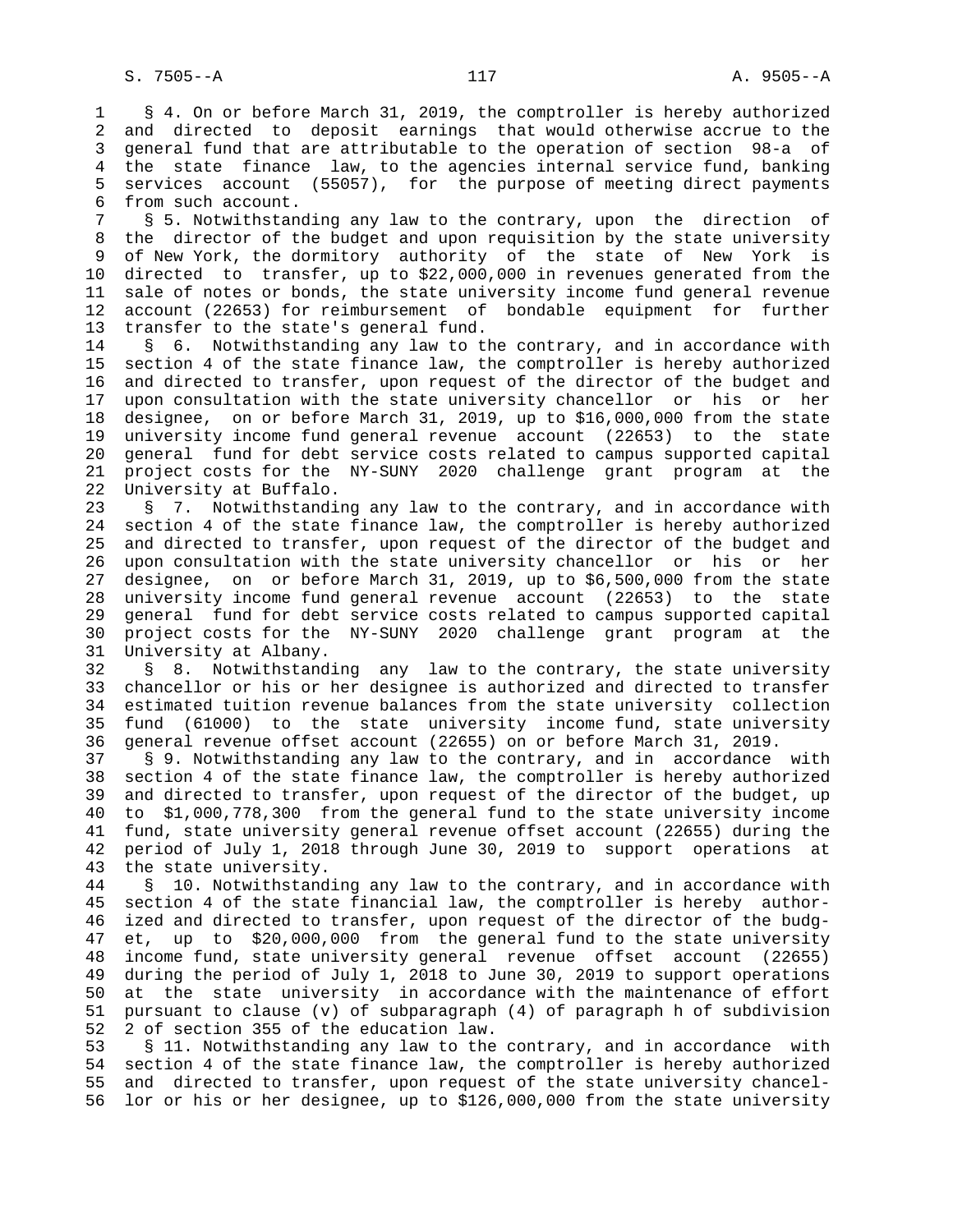1 income fund, state university hospitals income reimbursable account 2 (22656), for services and expenses of hospital operations and capital 3 expenditures at the state university hospitals; and the state university 4 income fund, Long Island veterans' home account (22652) to the state 5 university capital projects fund (32400) on or before June 30, 2019.

 6 § 12. Notwithstanding any law to the contrary, and in accordance with 7 section 4 of the state finance law, the comptroller, after consultation 8 with the state university chancellor or his or her designee, is hereby<br>9 authorized and directed to transfer moneys, in the first instance, from authorized and directed to transfer moneys, in the first instance, from 10 the state university collection fund, Stony Brook hospital collection 11 account (61006), Brooklyn hospital collection account (61007), and Syra- 12 cuse hospital collection account (61008) to the state university income 13 fund, state university hospitals income reimbursable account (22656) in 14 the event insufficient funds are available in the state university 15 income fund, state university hospitals income reimbursable account 16 (22656) to permit the full transfer of moneys authorized for transfer, 17 to the general fund for payment of debt service related to the SUNY 18 hospitals. Notwithstanding any law to the contrary, the comptroller is 19 also hereby authorized and directed, after consultation with the state 20 university chancellor or his or her designee, to transfer moneys from 21 the state university income fund to the state university income fund, 22 state university hospitals income reimbursable account (22656) in the 23 event insufficient funds are available in the state university income 24 fund, state university hospitals income reimbursable account (22656) to 25 pay hospital operating costs or to permit the full transfer of moneys 26 authorized for transfer, to the general fund for payment of debt service 27 related to the SUNY hospitals on or before March 31, 2019.

 28 § 13. Notwithstanding any law to the contrary, upon the direction of 29 the director of the budget and the chancellor of the state university of 30 New York or his or her designee, and in accordance with section 4 of the 31 state finance law, the comptroller is hereby authorized and directed to 32 transfer monies from the state university dormitory income fund (40350) 33 to the state university residence hall rehabilitation fund (30100), and 34 from the state university residence hall rehabilitation fund (30100) to 35 the state university dormitory income fund (40350), in an amount not to 36 exceed \$80 million from each fund.

 37 § 14. Notwithstanding any law to the contrary, and in accordance with 38 section 4 of the state finance law, the comptroller is hereby authorized 39 and directed to transfer monies, upon request of the director of the 40 budget, on or before March 31, 2019, from and to any of the following 41 accounts: the miscellaneous special revenue fund, patient income account 42 (21909), the miscellaneous special revenue fund, mental hygiene program 43 fund account (21907), the miscellaneous special revenue fund, federal 44 salary sharing account (22056), or the general fund in any combination, 45 the aggregate of which shall not exceed \$350 million.

 46 § 15. Subdivision 5 of section 97-f of the state finance law, as 47 amended by chapter 18 of the laws of 2003, is amended to read as 48 follows:

 49 5. The comptroller shall from time to time, but in no event later than 50 the fifteenth day of each month, pay over for deposit in the mental 51 hygiene [**patient income**] **general fund state operations** account all 52 moneys in the mental health services fund in excess of the amount of 53 money required to be maintained on deposit in the mental health services 54 fund. The amount required to be maintained in such fund shall be (i) 55 twenty percent of the amount of the next payment coming due relating to 56 the mental health services facilities improvement program under any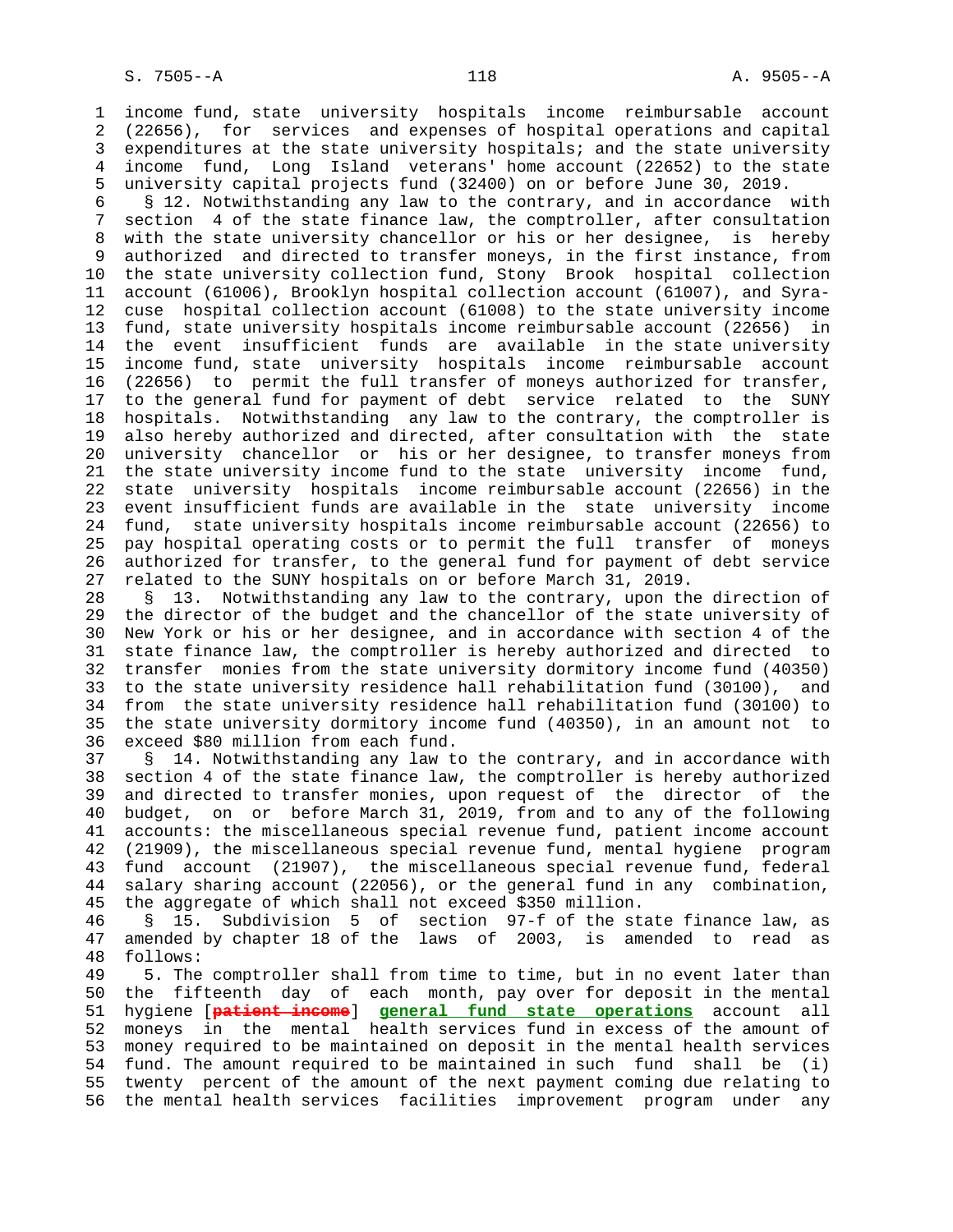1 agreement between the facilities development corporation and the New 2 York state medical care facilities finance agency multiplied by the 3 number of months from the date of the last such payment with respect to 4 payments under any such agreement required to be made semi-annually, 5 plus (ii) those amounts specified in any such agreement with respect to 6 payments required to be made other than semi-annually, including for 7 variable rate bonds, interest rate exchange or similar agreements or 8 other financing arrangements permitted by law. Prior to making any such 9 payment, the comptroller shall make and deliver to the director of the 10 budget and the chairmen of the facilities development corporation and 11 the New York state medical care facilities finance agency, a certificate 12 stating the aggregate amount to be maintained on deposit in the mental 13 health services fund to comply in full with the provisions of this 14 subdivision.

 15 § 16. Notwithstanding any law to the contrary, and in accordance with 16 section 4 of the state finance law, the comptroller is hereby authorized 17 and directed to transfer, at the request of the director of the budget, 18 up to \$800 million from the unencumbered balance of any special revenue 19 fund or account, agency fund or account, internal service fund or 20 account, enterprise fund or account, or any combination of such funds 21 and accounts, to the general fund. The amounts transferred pursuant to 22 this authorization shall be in addition to any other transfers expressly 23 authorized in the 2018-19 budget. Transfers from federal funds, debt 24 service funds, capital projects funds, the community projects fund, or 25 funds that would result in the loss of eligibility for federal benefits 26 or federal funds pursuant to federal law, rule, or regulation as assent- 27 ed to in chapter 683 of the laws of 1938 and chapter 700 of the laws of 28 1951 are not permitted pursuant to this authorization.

 29 § 17. Notwithstanding any law to the contrary, and in accordance with 30 section 4 of the state finance law, the comptroller is hereby authorized 31 and directed to transfer, at the request of the director of the budget, 32 up to \$100 million from any non-general fund or account, or combination 33 of funds and accounts, to the miscellaneous special revenue fund, tech- 34 nology financing account (22207), the miscellaneous capital projects 35 fund, information technology capital financing account (32215), or the 36 centralized technology services account (55069), for the purpose of 37 consolidating technology procurement and services. The amounts trans- 38 ferred to the miscellaneous special revenue fund, technology financing 39 account (22207) pursuant to this authorization shall be equal to or less 40 than the amount of such monies intended to support information technolo- 41 gy costs which are attributable, according to a plan, to such account 42 made in pursuance to an appropriation by law. Transfers to the technolo- 43 gy financing account shall be completed from amounts collected by non- 44 general funds or accounts pursuant to a fund deposit schedule or perma- 45 nent statute, and shall be transferred to the technology financing 46 account pursuant to a schedule agreed upon by the affected agency 47 commissioner. Transfers from funds that would result in the loss of 48 eligibility for federal benefits or federal funds pursuant to federal 49 law, rule, or regulation as assented to in chapter 683 of the laws of 50 1938 and chapter 700 of the laws of 1951 are not permitted pursuant to 51 this authorization.

 52 § 18. Notwithstanding any other law to the contrary, up to \$145 53 million of the assessment reserves remitted to the chair of the workers' 54 compensation board pursuant to subdivision 6 of section 151 of the work- 55 ers' compensation law shall, at the request of the director of the budg- 56 et, be transferred to the state insurance fund, for partial payment and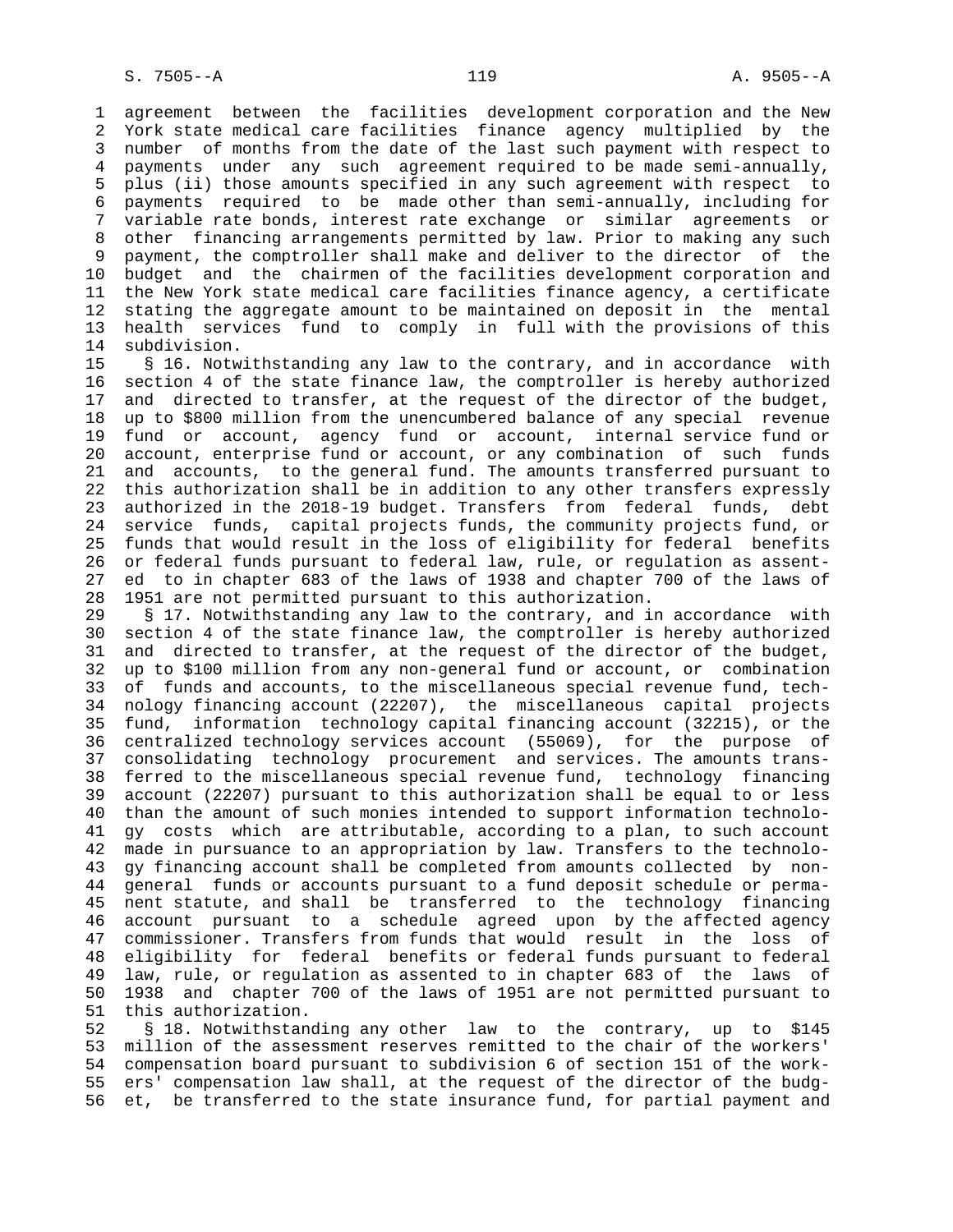1 partial satisfaction of the state's obligations to the state insurance 2 fund under section 88-c of the workers' compensation law.

 3 § 19. Notwithstanding any law to the contrary, and in accordance with 4 section 4 of the state finance law, the comptroller is hereby authorized 5 and directed to transfer, at the request of the director of the budget, 6 up to \$400 million from any non-general fund or account, or combination 7 of funds and accounts, to the general fund for the purpose of consol- 8 idating technology procurement and services. The amounts transferred 9 pursuant to this authorization shall be equal to or less than the amount 10 of such monies intended to support information technology costs which 11 are attributable, according to a plan, to such account made in pursuance 12 to an appropriation by law. Transfers to the general fund shall be 13 completed from amounts collected by non-general funds or accounts pursu- 14 ant to a fund deposit schedule. Transfers from funds that would result 15 in the loss of eligibility for federal benefits or federal funds pursu- 16 ant to federal law, rule, or regulation as assented to in chapter 683 of 17 the laws of 1938 and chapter 700 of the laws of 1951 are not permitted 18 pursuant to this authorization.

 19 § 20. Notwithstanding any provision of law to the contrary, as deemed 20 feasible and advisable by its trustees, the power authority of the state 21 of New York is authorized and directed to transfer to the state treasury 22 to the credit of the general fund \$20,000,000 for the state fiscal year 23 commencing April 1, 2018, the proceeds of which will be utilized to 24 support energy-related state activities.

 25 § 21. Notwithstanding any provision of law, rule or regulation to the 26 contrary, the New York state energy research and development authority 27 is authorized and directed to make the following contributions to the 28 state treasury to the credit of the general fund on or before March 31, 29 2019: (a) \$913,000; and (b) \$23,000,000 from proceeds collected by the 30 authority from the auction or sale of carbon dioxide emission allowances 31 allocated by the department of environmental conservation.

 32 § 22. Subdivision 5 of section 97-rrr of the state finance law, as 33 amended by section 21 of part XXX of chapter 59 of the laws of 2017, is 34 amended to read as follows:

 35 5. Notwithstanding the provisions of section one hundred seventy-one-a 36 of the tax law, as separately amended by chapters four hundred eighty- 37 one and four hundred eighty-four of the laws of nineteen hundred eight- 38 y-one, and notwithstanding the provisions of chapter ninety-four of the 39 laws of two thousand eleven, or any other provisions of law to the 40 contrary, during the fiscal year beginning April first, two thousand 41 [**seventeen**] **eighteen**, the state comptroller is hereby authorized and 42 directed to deposit to the fund created pursuant to this section from 43 amounts collected pursuant to article twenty-two of the tax law and 44 pursuant to a schedule submitted by the director of the budget, up to 45 [**\$2,679,997,000**] **\$2,409,909,000**, as may be certified in such schedule as 46 necessary to meet the purposes of such fund for the fiscal year begin- 47 ning April first, two thousand [**seventeen**] **eighteen**.

 48 § 23. Notwithstanding any law to the contrary, the comptroller is 49 hereby authorized and directed to transfer, upon request of the director 50 of the budget, on or before March 31, 2019, the following amounts from 51 the following special revenue accounts to the capital projects fund 52 (30000), for the purposes of reimbursement to such fund for expenses 53 related to the maintenance and preservation of state assets:

 54 1. \$43,000 from the miscellaneous special revenue fund, administrative 55 program account (21982).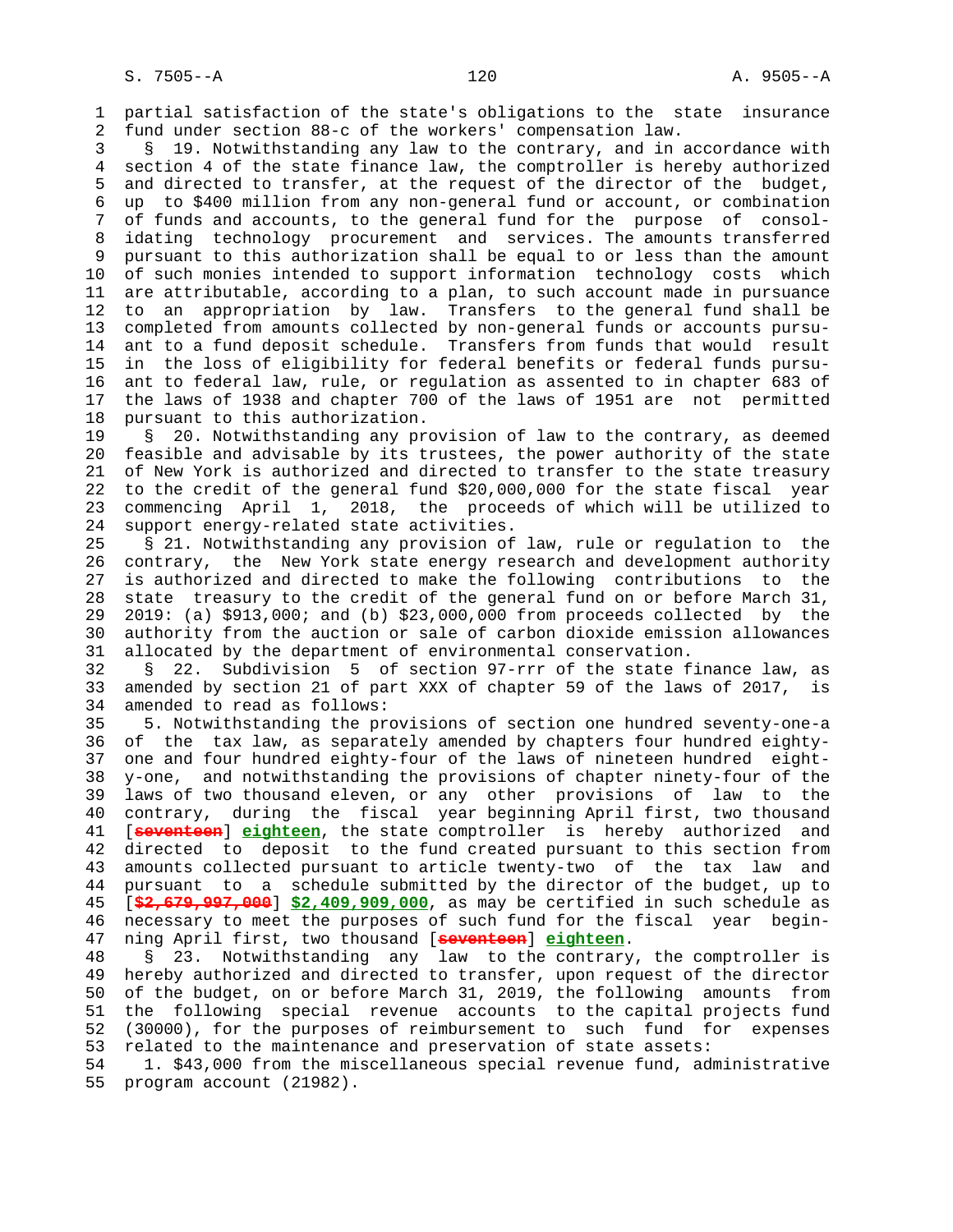1 2. \$1,478,000 from the miscellaneous special revenue fund, helen hayes 2 hospital account (22140). 3 3. \$366,000 from the miscellaneous special revenue fund, New York city 4 veterans' home account (22141). 5 4. \$513,000 from the miscellaneous special revenue fund, New York 6 state home for veterans' and their dependents at oxford account (22142). 7 5. \$159,000 from the miscellaneous special revenue fund, western New 8 York veterans' home account (22143).<br>9 6. \$323,000 from the miscellan 9 6. \$323,000 from the miscellaneous special revenue fund, New York 10 state for veterans in the lower-hudson valley account (22144). 11 7. \$2,550,000 from the miscellaneous special revenue fund, patron services account (22163). 13 8. \$830,000 from the miscellaneous special revenue fund, long island 14 veterans' home account (22652). 15 9. \$5,379,000 from the miscellaneous special revenue fund, state 16 university general income reimbursable account (22653). 17 10. \$112,556,000 from the miscellaneous special revenue fund, state 18 university revenue offset account (22655). 19 11. \$557,000 from the miscellaneous special revenue fund, state 20 university of New York tuition reimbursement account (22659). 21 12. \$41,930,000 from the state university dormitory income fund, state 22 university dormitory income fund (40350). 23 13. \$1,000,000 from the miscellaneous special revenue fund, litigation 24 settlement and civil recovery account (22117). 25 § 24. Subdivisions 2 and 4 of section 97-rrr of the state finance law, 26 subdivision 2 as amended by section 45 of part H of chapter 56 of the 27 laws of 2000 and subdivision 4 as added by section 22-b of part XXX of 28 chapter 59 of the laws of 2017, is amended to read as follows: 29 2. Such fund shall consist of all monies credited or transferred ther- 30 eto from the general fund or from any other fund or sources pursuant to 31 law**, and include an amount equal to fifty percent of any estimated cash-** 32 **basis surplus in the general fund, as certified by the director of the** 33 **budget on or before the twenty-fifth day of March of each fiscal year.** 34 **Upon request of the director of the budget, the state comptroller shall** 35 **transfer such surplus amount from the general fund to the debt reduction** 36 **reserve fund. The director of the budget shall calculate the surplus as** 37 **the excess of estimated aggregate receipts above the estimated aggregate** 38 **disbursements at the end of the fiscal year. Notwithstanding paragraph** 39 **(a) of subdivision four of section seventy-two of this article, the** 40 **state comptroller shall retain any balance of monies in the debt** 41 **reduction reserve fund at the end of any fiscal year in such fund**. 42 4. Any amounts disbursed from such fund shall be excluded from the 43 calculation of annual spending growth in state operating funds [**until** 44 **June 30, 2019**]. 45 § 25. Subdivision 6 of section 4 of the state finance law, as amended 46 by section 24 of part UU of chapter 54 of the laws of 2016, is amended 47 to read as follows: 48 6. Notwithstanding any law to the contrary, at the beginning of the 49 state fiscal year, the state comptroller is hereby authorized and 50 directed to receive for deposit to the credit of a fund and/or an 51 account such monies as are identified by the director of the budget as 52 having been intended for such deposit to support disbursements from such 53 fund and/or account made in pursuance of an appropriation by law. As 54 soon as practicable upon enactment of the budget, the director of the 55 budget shall, but not less than three days following preliminary 56 submission to the chairs of the senate finance committee and the assem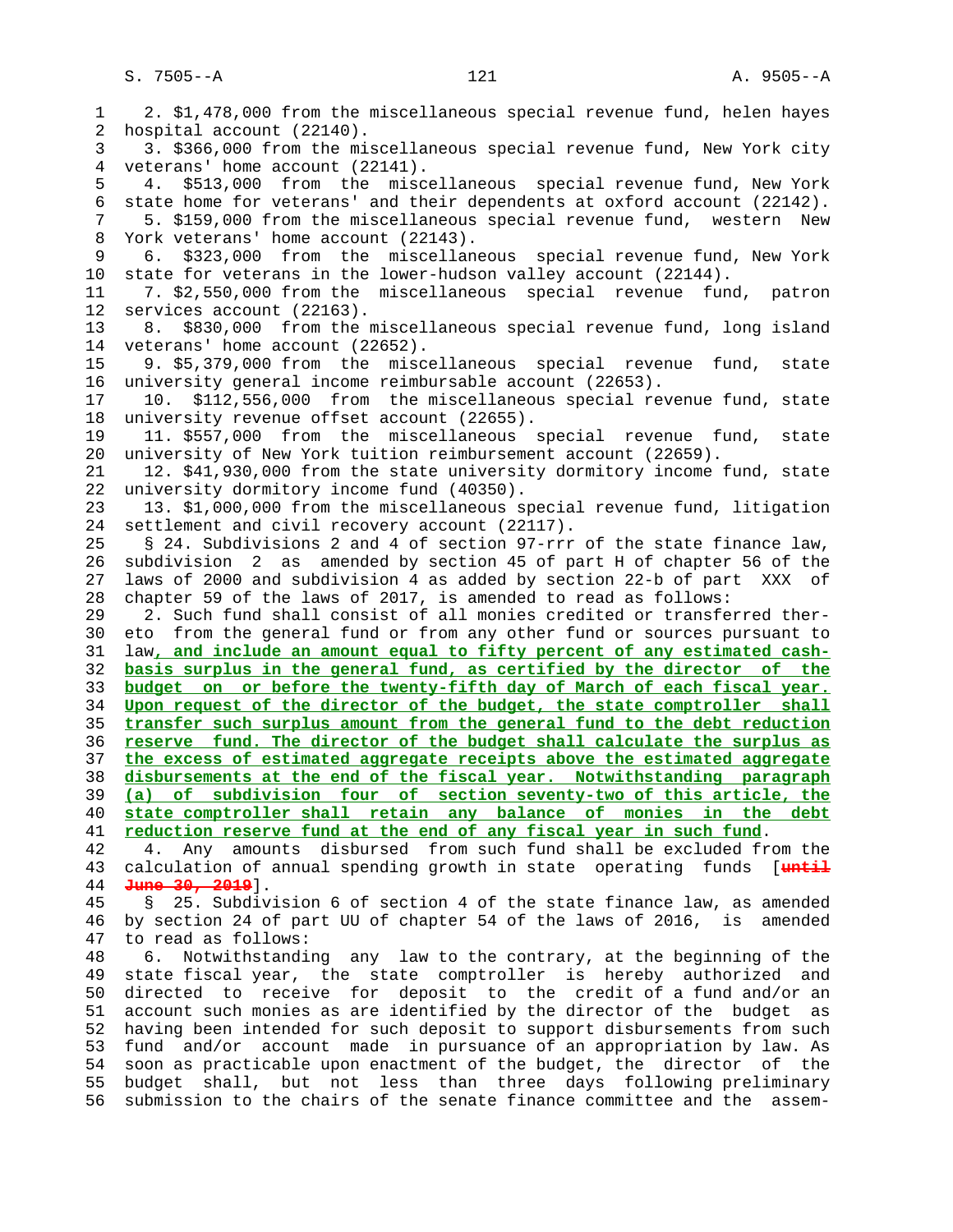1 bly ways and means committee, file with the state comptroller an iden- 2 tification of specific monies to be so deposited. Any subsequent change 3 regarding the monies to be so deposited shall be filed by the director 4 of the budget, as soon as practicable, but not less than three days 5 following preliminary submission to the chairs of the senate finance 6 committee and the assembly ways and means committee.

 7 All monies identified by the director of the budget to be deposited to 8 the credit of a fund and/or account shall be consistent with the intent<br>9 of the budget for the then current state fiscal year as enacted by the of the budget for the then current state fiscal year as enacted by the 10 legislature.

 11 [**The provisions of this subdivision shall expire on March thirty-** 12 **first, two thousand eighteen.**]

 13 § 26. Subdivision 4 of section 40 of the state finance law, as amended 14 by section 25 of part UU of chapter 54 of the laws of 2016, is amended 15 to read as follows:

 16 4. Every appropriation made from a fund or account to a department or 17 agency shall be available for the payment of prior years' liabilities in 18 such fund or account for fringe benefits, indirect costs, and telecommu- 19 nications expenses and expenses for other centralized services fund 20 programs without limit. Every appropriation shall also be available for 21 the payment of prior years' liabilities other than those indicated 22 above, but only to the extent of one-half of one percent of the total 23 amount appropriated to a department or agency in such fund or account.

24 [**The provisions of this subdivision shall expire March thirty-first,**

25 **two thousand eighteen.**]

 26 § 27. Notwithstanding any provision of law to the contrary, in the 27 event that federal legislation, federal regulatory actions, federal 28 executive actions or federal judicial actions reduce federal financial 29 participation in Medicaid funding to New York state or its subdivisions 30 by \$850 million or more in state fiscal years 2018-19 through 2019-20, 31 the director of the division of the budget shall notify the temporary 32 president of the senate and the speaker of the assembly in writing that 33 the federal actions will reduce expected funding to New York state. The 34 director of the division of the budget shall prepare a plan that shall 35 be submitted to the legislature, which shall (a) specify the total 36 amount of the reduction in federal financial participation in Medicaid, 37 (b) itemize the specific programs and activities that will be affected 38 by the reduction in federal financial participation in Medicaid, and (c) 39 identify the general fund and state special revenue fund appropriations 40 and related disbursements that shall be reduced, and in what program 41 areas, provided, however, that such reductions to appropriations and 42 disbursements shall be applied equally and proportionally to the 43 programs affected by the reduction in federal financial participation in 44 Medicaid. Upon such submission, the legislature shall have 90 days after 45 such submission to either prepare its own plan, which may be adopted by 46 concurrent resolution passed by both houses, or if after 90 days the 47 legislature fails to adopt their own plan, the reductions to the general 48 fund and state special revenue fund appropriations and related disburse- 49 ments identified in the division of the budget plan will go into effect 50 automatically.

 51 § 28. Notwithstanding any provision of law to the contrary, in the 52 event that federal legislation, federal regulatory actions, federal 53 executive actions or federal judicial actions reduce federal financial 54 participation or other federal aid in funding to New York state that 55 affects the state operating funds financial plan by \$850 million or more 56 in state fiscal years 2018-19 through 2019-20, exclusive of any cuts to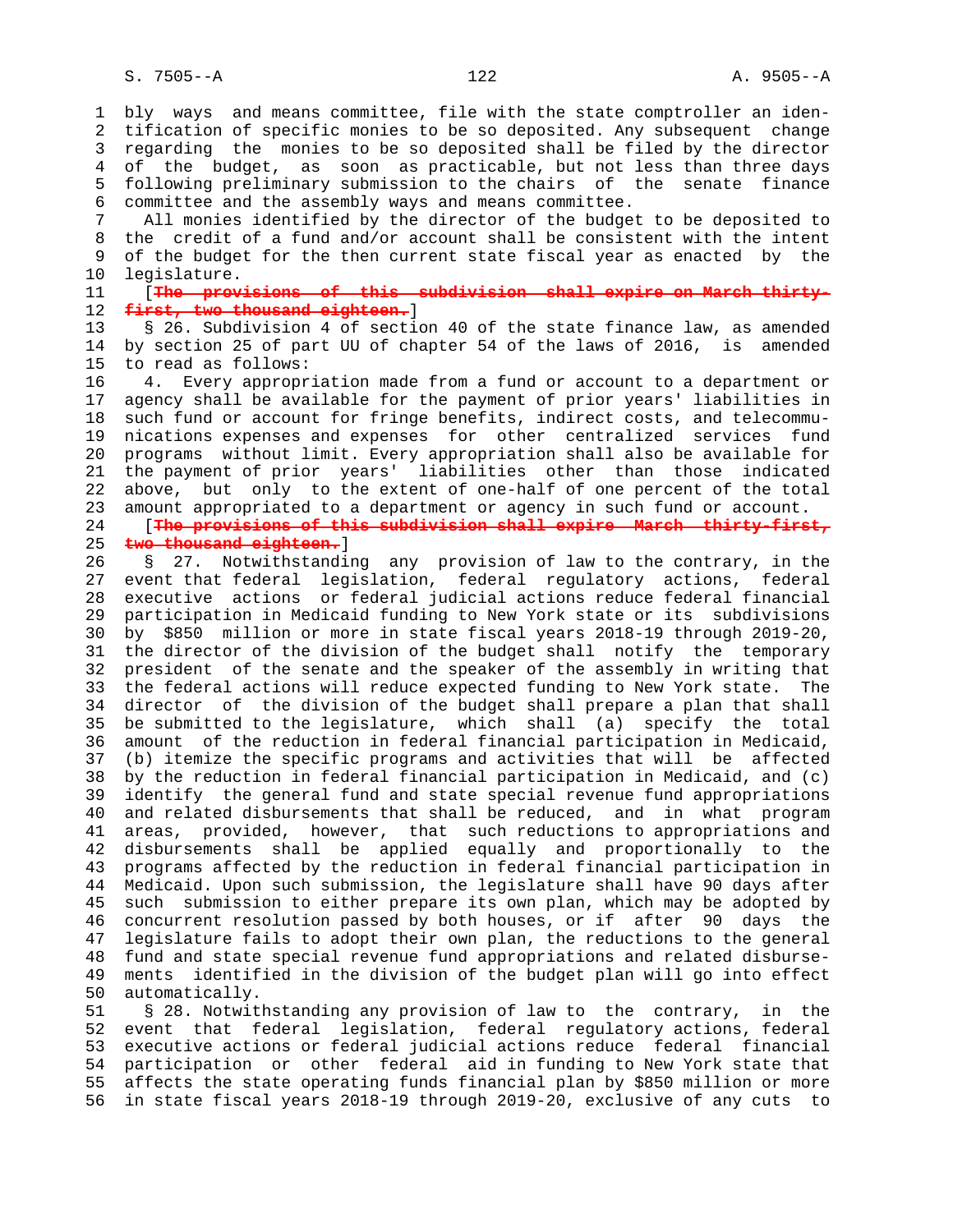1 Medicaid, the director of the division of the budget shall notify the 2 temporary president of the senate and the speaker of the assembly in 3 writing that the federal actions will reduce expected funding to New 4 York state. The director of the division of the budget shall prepare a 5 plan that shall be submitted to the legislature, which shall (a) specify 6 the total amount of the reduction in federal aid, (b) itemize the 7 specific programs and activities that will be affected by the federal 8 reductions, exclusive of Medicaid, and (c) identify the general fund and<br>9 state special revenue fund appropriations and related disbursements that state special revenue fund appropriations and related disbursements that 10 shall be reduced, and in what program areas, provided, however, that 11 such reductions to appropriations and disbursements shall be applied 12 equally and proportionally. Upon such submission, the legislature shall 13 have 90 days after such submission to either prepare its own plan, which 14 may be adopted by concurrent resolution passed by both houses, or if 15 after 90 days the legislature fails to adopt their own plan, the 16 reductions to the general fund and state special revenue fund appropri- 17 ations and related disbursements identified in the division of the budg- 18 et plan will go into effect automatically.

 19 § 28-a. The state finance law is amended by adding a new section 28 to 20 read as follows:

**§ 28. Reductions to enacted appropriations. 1. Notwithstanding any other provision of law to the contrary, to maintain a balanced budget in the event that the annual estimate for tax receipts for fiscal year two thousand eighteen-nineteen is reduced by five hundred million dollars or more compared to estimate in the fiscal year two thousand eighteen-nine- teen Executive Budget Financial Plan, the appropriations and related cash disbursements for all general fund and state special revenue fund aid to localities appropriations shall be uniformly reduced by the percentage set forth in a written allocation plan prepared by the direc- tor of the budget, provided, however, that the uniform percentage reduction shall not exceed three percent. The following types of appro- priations shall be exempt from uniform reduction: (a) public assistance payments for families and individuals and payments for eligible aged, blind and disabled persons related to supplemental social security; (b) any reductions that would violate federal law; (c) payments of debt service and related expenses for which the state is constitutionally obligated to pay debt service or is contractually obligated to pay debt service, subject to an appropriation, including where the state has a contingent contractual obligation; (d) payments the state is obligated to make pursuant to court orders or judgments; (e) payments for CUNY senior colleges; (f) school aid; (g) Medicaid; and (h) payments from the community projects fund.**

**2. Reductions under this section shall commence within ten days following the publication of a financial plan required under sections twenty-two or twenty-three of this article stating that the annual esti- mate for tax receipts for fiscal year two thousand eighteen-nineteen is reduced by five hundred million dollars or more compared to estimate in the fiscal year two thousand eighteen-nineteen Executive Budget Finan- cial Plan. Such reductions shall be uniformly reduced in accordance with a written allocation plan prepared by the director of the budget, which shall be filed with the state comptroller, the chairman of the senate finance committee and the chairman of the assembly ways and means committee. Such written allocation plan shall include a summary of the methodology for calculating the percentage reductions to the payments from non-exempt appropriations and cash disbursements and the reasons for any exemptions, and a detailed schedule of the reductions and**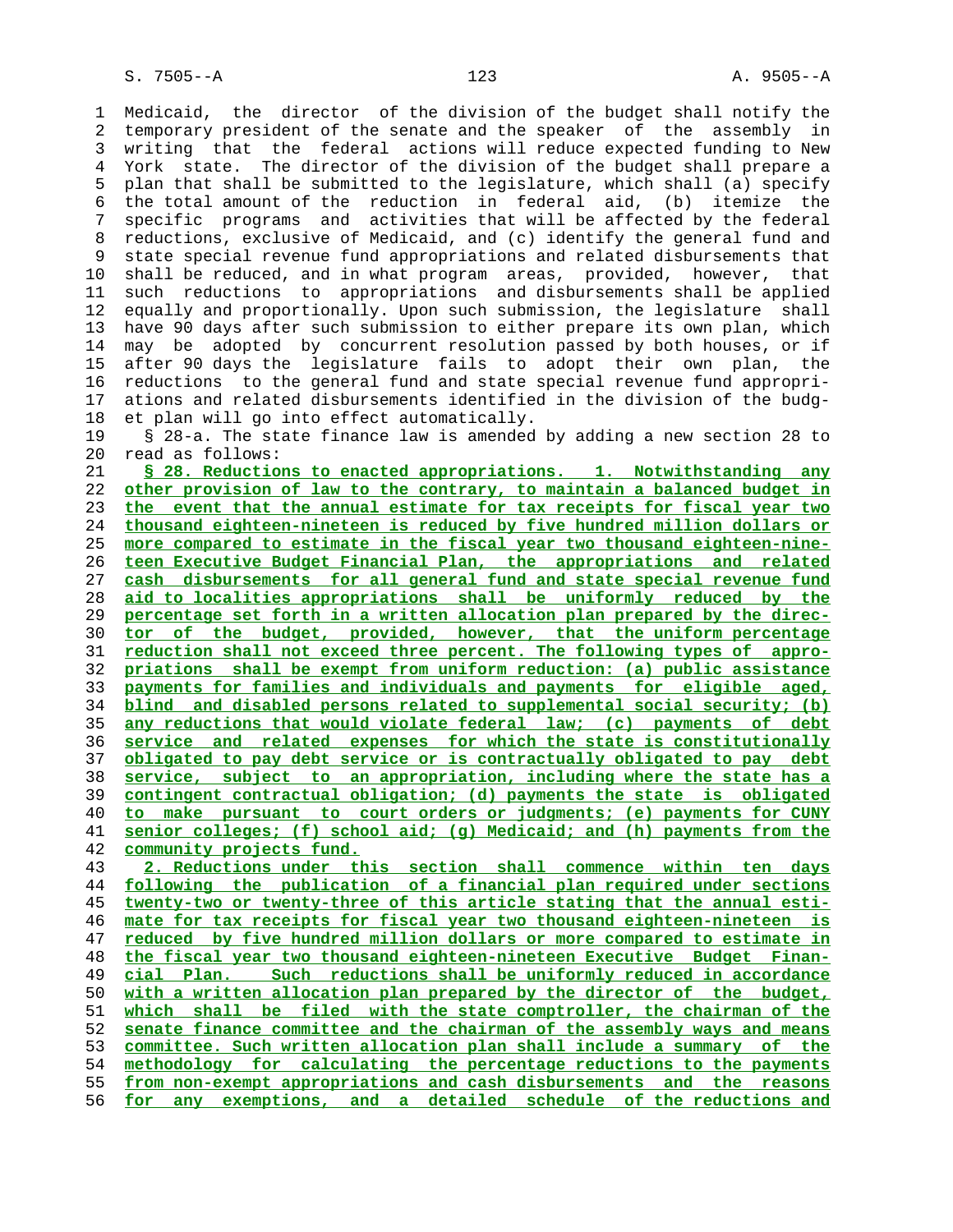S. 7505--A 124 A. 9505--A

 1 **exemptions. The director of the budget shall prepare appropriately** 2 **reduced certificates, which shall be filed with the state comptroller,** 3 **the chair of the senate finance committee and the chair of the assembly** 4 **ways and means committee.** 5 **3. On March thirty-first, two thousand nineteen, the director of the** 6 **budget shall calculate the difference, if any, between the annual esti-** 7 **mate in tax receipts contained in the fiscal year 2019 Executive Budget** 8 **Financial Plan and actual tax collections for fiscal year two thousand** 9 **eighteen-nineteen. If actual tax receipts for fiscal year two thousand** 10 **eighteen-nineteen were not less than five hundred million dollars below** 11 **the annual estimate in tax receipts contained in the Executive Budget** 12 **Financial Plan for fiscal year two thousand eighteen-nineteen, then the** 13 **amounts withheld under this section shall be payable as soon as practi-** 14 **cable thereafter in the fiscal year two thousand twenty-twenty-one.** 15 **4. Notwithstanding any inconsistent provision of law, rule or regu-** 16 **lation, the effectiveness of the provisions of sections twenty-eight** 17 **hundred seven and thirty-six hundred fourteen of the public health law,** 18 **section eighteen of chapter two of the laws of nineteen hundred eighty-** 19 **eight, and 18 NYCRR § 505.14(h), as they relate to time frames for** 20 **notice, approval or certification of rates of payment, are hereby** 21 **suspended and without force or effect for purposes of implementing the** 22 **provisions of this act.** 23 § 29. Section 8-b of the state finance law, as added by chapter 169 of 24 the laws of 1994, is amended to read as follows: 25 § 8-b. Additional duties of the comptroller. 1. The comptroller is 26 hereby authorized and directed to assess fringe benefit and central 27 service agency indirect costs on all non-general funds**, and on the** 28 **general fund upon request and at the sole discretion of the director of** 29 **the budget,** and to [**bill**] **charge** such assessments [**on**] **to** such funds. 30 Such fringe benefit and indirect costs [**billings**] **assessments** shall be 31 based on rates provided to the comptroller by the director of the budg- 32 et. Copies of such rates shall be provided to the legislative fiscal 33 committees. 34 2. Receipts derived from such indirect costs assessments, paid pursu- 35 ant to appropriations, shall be [**deposited to the indirect costs recov-** 36 **ery account**] **refunded to the originating general fund appropriations, or** 37 **as directed by the director of the budget, in consultation with the** 38 **comptroller**. Receipts derived from the fringe benefit assessments, paid 39 pursuant to appropriations, shall be [**deposited to the fringe benefit** 40 **escrow account. If any of the fringe benefit escrow accounts have avail-** 41 **able balances, such balances may be applied to other categories in the** 42 **general state charges schedule as determined by the director of the** 43 **budget**] **refunded to any originating general state charge appropriation,** 44 **pursuant to a schedule submitted by the director of the budget to the** 45 **comptroller**. 46 § 30. Notwithstanding any other law, rule, or regulation to the 47 contrary, the state comptroller is hereby authorized and directed to use 48 any balance remaining in the mental health services fund debt service 49 appropriation, after payment by the state comptroller of all obligations 50 required pursuant to any lease, sublease, or other financing arrangement 51 between the dormitory authority of the state of New York as successor to 52 the New York state medical care facilities finance agency, and the 53 facilities development corporation pursuant to chapter 83 of the laws of 54 1995 and the department of mental hygiene for the purpose of making 55 payments to the dormitory authority of the state of New York for the 56 amount of the earnings for the investment of monies deposited in the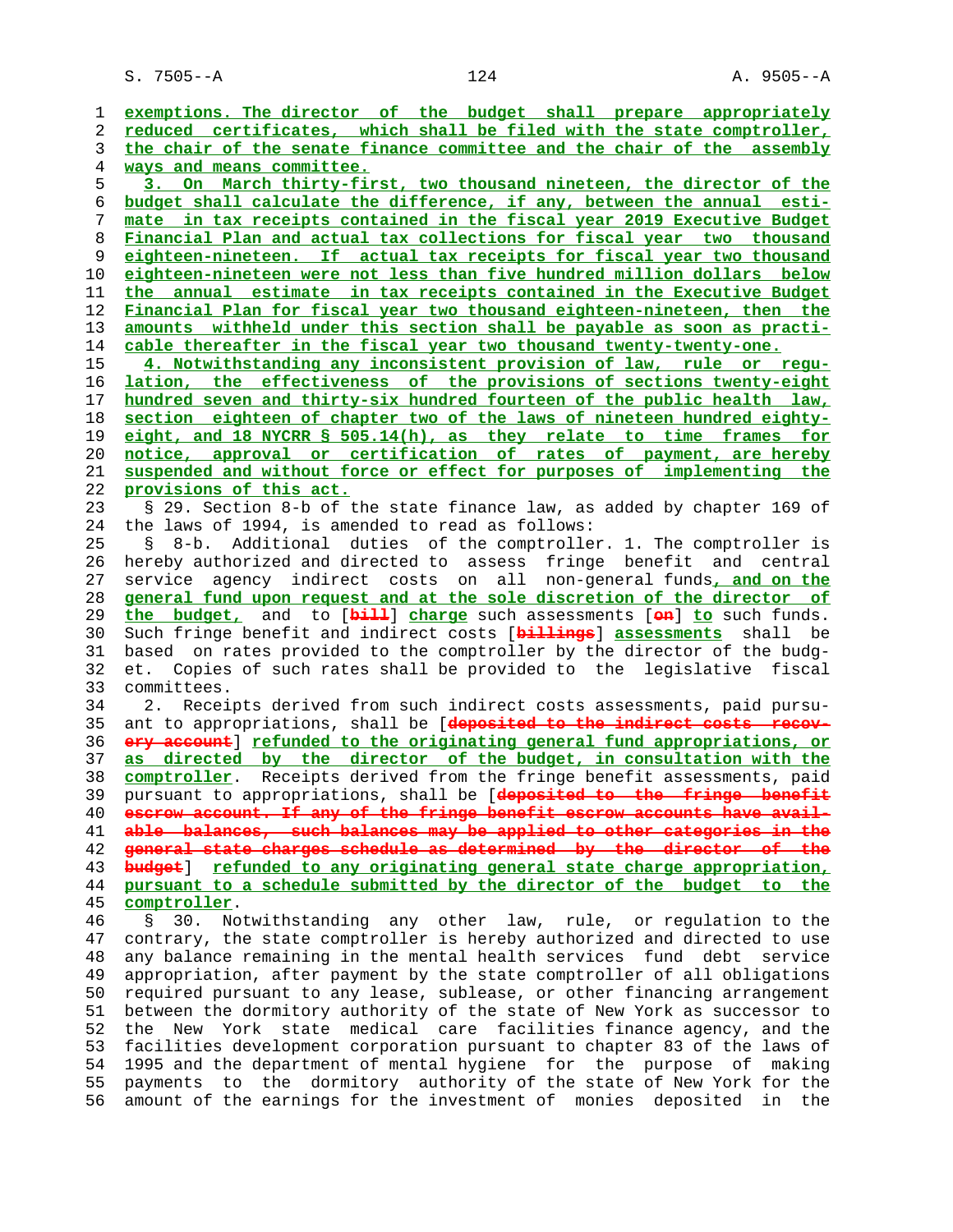1 mental health services fund that such agency determines will or may have 2 to be rebated to the federal government pursuant to the provisions of 3 the internal revenue code of 1986, as amended, in order to enable such 4 agency to maintain the exemption from federal income taxation on the 5 interest paid to the holders of such agency's mental services facilities 6 improvement revenue bonds. Annually on or before each June 30th, such 7 agency shall certify to the state comptroller its determination of the 8 amounts received in the mental health services fund as a result of the investment of monies deposited therein that will or may have to be 10 rebated to the federal government pursuant to the provisions of the 11 internal revenue code of 1986, as amended.

 12 § 31. Subdivision 1 of section 47 of section 1 of chapter 174 of the 13 laws of 1968, constituting the New York state urban development corpo- 14 ration act, as amended by section 24 of part XXX of chapter 59 of the 15 laws of 2017, is amended to read as follows:

 16 1. Notwithstanding the provisions of any other law to the contrary, 17 the dormitory authority and the corporation are hereby authorized to 18 issue bonds or notes in one or more series for the purpose of funding 19 project costs for the office of information technology services, depart- 20 ment of law, and other state costs associated with such capital 21 projects. The aggregate principal amount of bonds authorized to be 22 issued pursuant to this section shall not exceed [**four hundred fifty** 23 **million five hundred forty thousand dollars**] **five hundred forty million** 24 **nine hundred fifty-four thousand dollars**, excluding bonds issued to fund 25 one or more debt service reserve funds, to pay costs of issuance of such 26 bonds, and bonds or notes issued to refund or otherwise repay such bonds 27 or notes previously issued. Such bonds and notes of the dormitory 28 authority and the corporation shall not be a debt of the state, and the 29 state shall not be liable thereon, nor shall they be payable out of any 30 funds other than those appropriated by the state to the dormitory 31 authority and the corporation for principal, interest, and related 32 expenses pursuant to a service contract and such bonds and notes shall 33 contain on the face thereof a statement to such effect. Except for 34 purposes of complying with the internal revenue code, any interest 35 income earned on bond proceeds shall only be used to pay debt service on 36 such bonds.

 37 § 32. Subdivision 1 of section 16 of part D of chapter 389 of the laws 38 of 1997, relating to the financing of the correctional facilities 39 improvement fund and the youth facility improvement fund, as amended by 40 section 25 of part XXX of chapter 59 of the laws of 2017, is amended to 41 read as follows:

 42 1. Subject to the provisions of chapter 59 of the laws of 2000, but 43 notwithstanding the provisions of section 18 of section 1 of chapter 174 44 of the laws of 1968, the New York state urban development corporation is 45 hereby authorized to issue bonds, notes and other obligations in an 46 aggregate principal amount not to exceed [**seven**] **eight** billion [**seven** 47 **hundred forty-one**] **eighty-two** million [**one**] **eight** hundred ninety-nine 48 thousand dollars [**\$7,741,199,000**] **\$8,082,899,000**, and shall include all 49 bonds, notes and other obligations issued pursuant to chapter 56 of the 50 laws of 1983, as amended or supplemented. The proceeds of such bonds, 51 notes or other obligations shall be paid to the state, for deposit in 52 the correctional facilities capital improvement fund to pay for all or 53 any portion of the amount or amounts paid by the state from appropri- 54 ations or reappropriations made to the department of corrections and 55 community supervision from the correctional facilities capital improve- 56 ment fund for capital projects. The aggregate amount of bonds, notes or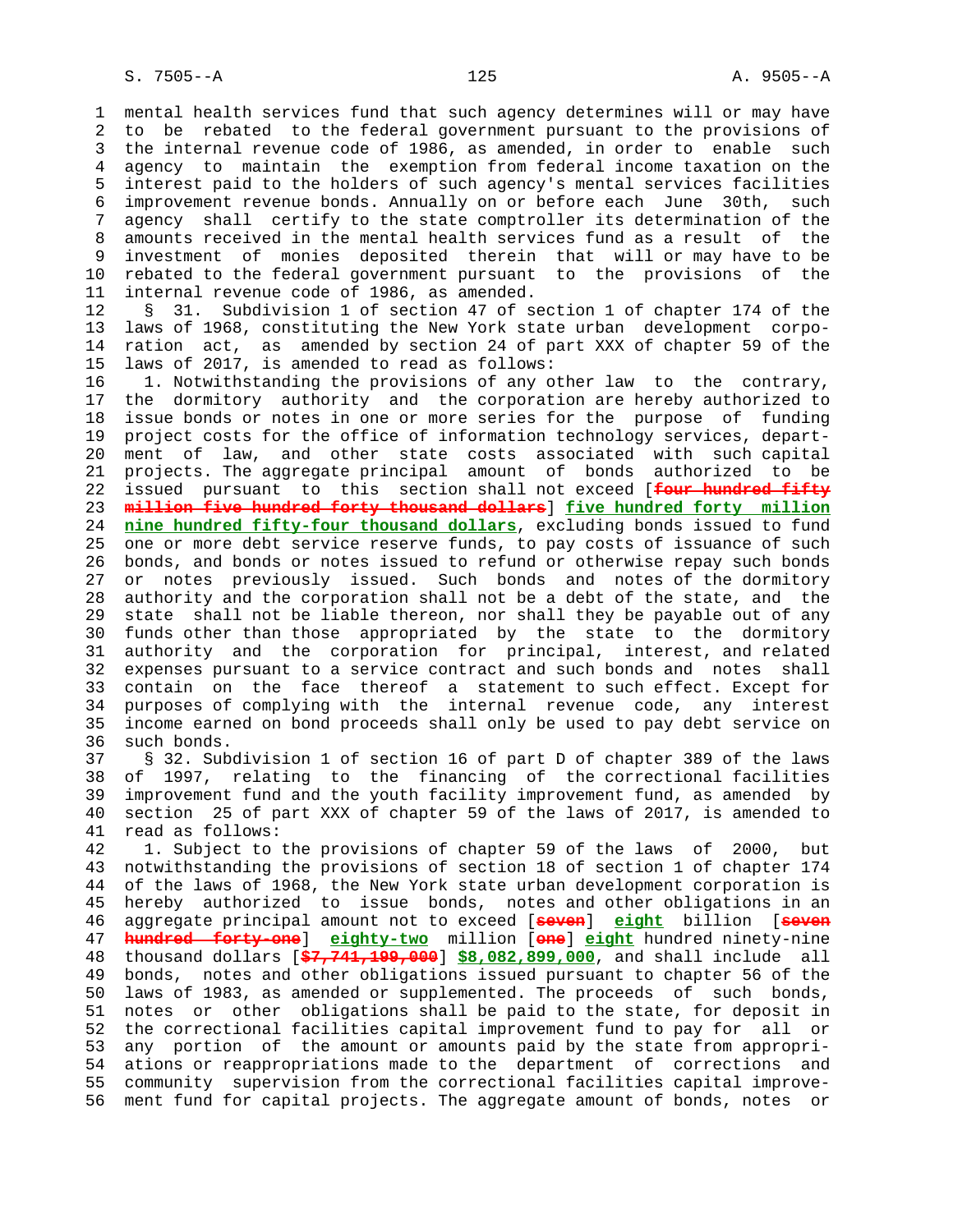1 other obligations authorized to be issued pursuant to this section shall 2 exclude bonds, notes or other obligations issued to refund or otherwise 3 repay bonds, notes or other obligations theretofore issued, the proceeds 4 of which were paid to the state for all or a portion of the amounts 5 expended by the state from appropriations or reappropriations made to 6 the department of corrections and community supervision; provided, 7 however, that upon any such refunding or repayment the total aggregate 8 principal amount of outstanding bonds, notes or other obligations may be<br>9 greater than [seven] eight billion [seven hundred forty-one] eighty-two 9 greater than [**seven**] **eight** billion [**seven hundred forty-one**] **eighty-two** 10 million [**one**] **eight** hundred ninety-nine thousand dollars 11 [**\$7,741,199,000**] **\$8,082,899,000**, only if the present value of the aggre- 12 gate debt service of the refunding or repayment bonds, notes or other 13 obligations to be issued shall not exceed the present value of the 14 aggregate debt service of the bonds, notes or other obligations so to be 15 refunded or repaid. For the purposes hereof, the present value of the 16 aggregate debt service of the refunding or repayment bonds, notes or 17 other obligations and of the aggregate debt service of the bonds, notes 18 or other obligations so refunded or repaid, shall be calculated by 19 utilizing the effective interest rate of the refunding or repayment 20 bonds, notes or other obligations, which shall be that rate arrived at 21 by doubling the semi-annual interest rate (compounded semi-annually) 22 necessary to discount the debt service payments on the refunding or 23 repayment bonds, notes or other obligations from the payment dates ther- 24 eof to the date of issue of the refunding or repayment bonds, notes or 25 other obligations and to the price bid including estimated accrued 26 interest or proceeds received by the corporation including estimated 27 accrued interest from the sale thereof. 28 § 33. Paragraph (a) of subdivision 2 of section 47-e of the private 29 housing finance law, as amended by section 26 of part XXX of chapter 59 30 of the laws of 2017, is amended to read as follows: 31 (a) Subject to the provisions of chapter fifty-nine of the laws of two 32 thousand, in order to enhance and encourage the promotion of housing 33 programs and thereby achieve the stated purposes and objectives of such 34 housing programs, the agency shall have the power and is hereby author- 35 ized from time to time to issue negotiable housing program bonds and 36 notes in such principal amount as shall be necessary to provide suffi- 37 cient funds for the repayment of amounts disbursed (and not previously 38 reimbursed) pursuant to law or any prior year making capital appropri- 39 ations or reappropriations for the purposes of the housing program; 40 provided, however, that the agency may issue such bonds and notes in an 41 aggregate principal amount not exceeding **\$5,691,399,000** five billion 42 [**three**] **six** hundred [**eighty-four**] **ninety-one** million [**one**] **three** hundred 43 ninety-nine thousand dollars, plus a principal amount of bonds issued to 44 fund the debt service reserve fund in accordance with the debt service 45 reserve fund requirement established by the agency and to fund any other 46 reserves that the agency reasonably deems necessary for the security or 47 marketability of such bonds and to provide for the payment of fees and 48 other charges and expenses, including underwriters' discount, trustee 49 and rating agency fees, bond insurance, credit enhancement and liquidity 50 enhancement related to the issuance of such bonds and notes. No reserve 51 fund securing the housing program bonds shall be entitled or eligible to 52 receive state funds apportioned or appropriated to maintain or restore 53 such reserve fund at or to a particular level, except to the extent of 54 any deficiency resulting directly or indirectly from a failure of the 55 state to appropriate or pay the agreed amount under any of the contracts 56 provided for in subdivision four of this section.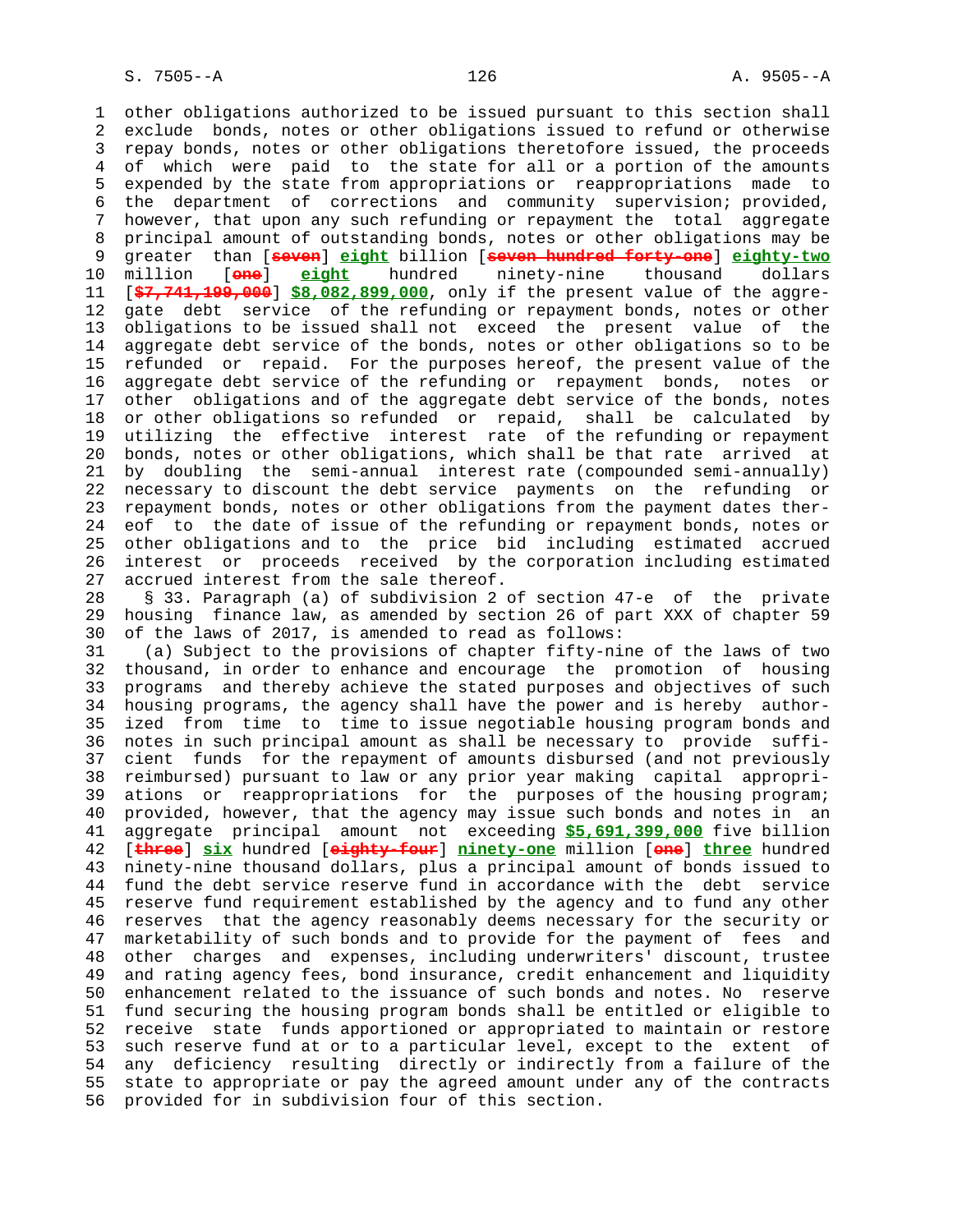1 § 34. Subdivision (b) of section 11 of chapter 329 of the laws of 2 1991, amending the state finance law and other laws relating to the 3 establishment of the dedicated highway and bridge trust fund, as amended 4 by section 27 of part XXX of chapter 59 of the laws of 2017, is amended 5 to read as follows: 6 (b) Any service contract or contracts for projects authorized pursuant 7 to sections 10-c, 10-f, 10-g and 80-b of the highway law and section 8 14-k of the transportation law, and entered into pursuant to subdivision 9 (a) of this section, shall provide for state commitments to provide 10 annually to the thruway authority a sum or sums, upon such terms and 11 conditions as shall be deemed appropriate by the director of the budget, 12 to fund, or fund the debt service requirements of any bonds or any obli- 13 gations of the thruway authority issued to fund or to reimburse the 14 state for funding such projects having a cost not in excess of 15 [**\$9,699,586,000**] **\$10,186,939,000** cumulatively by the end of fiscal year 16 [**2017-18**] **2018-19**. 17 § 35. Subdivision 1 of section 1689-i of the public authorities law, 18 as amended by section 28 of part XXX of chapter 59 of the laws of 2017, 19 is amended to read as follows: 20 1. The dormitory authority is authorized to issue bonds, at the 21 request of the commissioner of education, to finance eligible library 22 construction projects pursuant to section two hundred seventy-three-a of 23 the education law, in amounts certified by such commissioner not to 24 exceed a total principal amount of one hundred [**eighty-three**] **ninety-** 25 **seven** million dollars. 26 § 36. Subdivision (a) of section 27 of part Y of chapter 61 of the 27 laws of 2005, relating to providing for the administration of certain 28 funds and accounts related to the 2005-2006 budget, as amended by 29 section 29 of part XXX of chapter 59 of the laws of 2017, is amended to 30 read as follows: 31 (a) Subject to the provisions of chapter 59 of the laws of 2000, but 32 notwithstanding any provisions of law to the contrary, the urban devel- 33 opment corporation is hereby authorized to issue bonds or notes in one 34 or more series in an aggregate principal amount not to exceed 35 [**\$173,600,000**] **\$220,100,000 two hundred twenty million one hundred thou-** 36 **sand dollars**, excluding bonds issued to finance one or more debt service 37 reserve funds, to pay costs of issuance of such bonds, and bonds or 38 notes issued to refund or otherwise repay such bonds or notes previously 39 issued, for the purpose of financing capital projects including IT 40 initiatives for the division of state police, debt service and leases; 41 and to reimburse the state general fund for disbursements made therefor. 42 Such bonds and notes of such authorized issuer shall not be a debt of 43 the state, and the state shall not be liable thereon, nor shall they be 44 payable out of any funds other than those appropriated by the state to 45 such authorized issuer for debt service and related expenses pursuant to 46 any service contract executed pursuant to subdivision (b) of this 47 section and such bonds and notes shall contain on the face thereof a 48 statement to such effect. Except for purposes of complying with the 49 internal revenue code, any interest income earned on bond proceeds shall 50 only be used to pay debt service on such bonds. 51 § 37. Section 44 of section 1 of chapter 174 of the laws of 1968,

 52 constituting the New York state urban development corporation act, as 53 amended by section 30 of part XXX of chapter 59 of the laws of 2017, is 54 amended to read as follows:

 55 § 44. Issuance of certain bonds or notes. 1. Notwithstanding the 56 provisions of any other law to the contrary, the dormitory authority and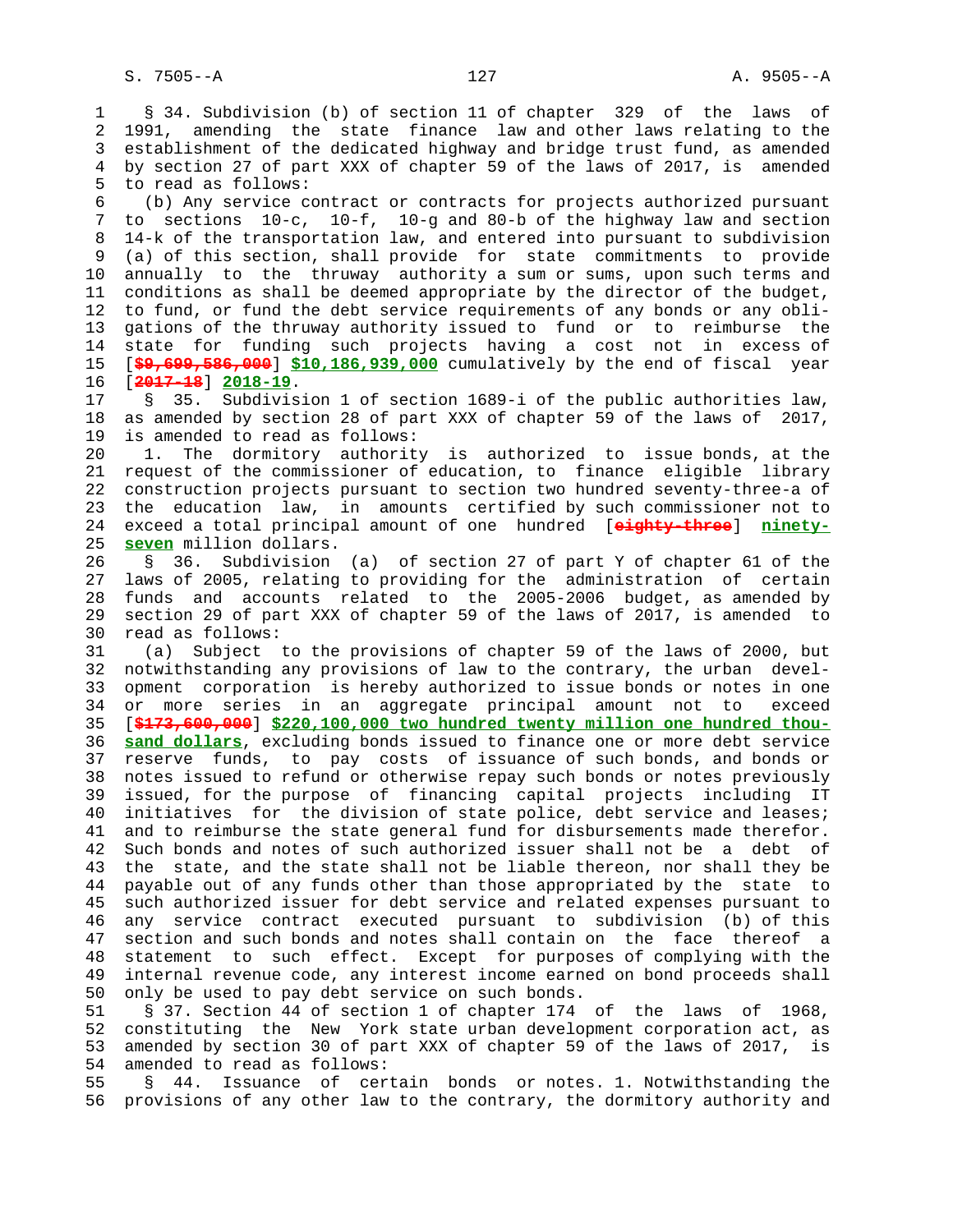1 the corporation are hereby authorized to issue bonds or notes in one or 2 more series for the purpose of funding project costs for the regional 3 economic development council initiative, the economic transformation 4 program, state university of New York college for nanoscale and science 5 engineering, projects within the city of Buffalo or surrounding envi- 6 rons, the New York works economic development fund, projects for the 7 retention of professional football in western New York, the empire state 8 economic development fund, the clarkson-trudeau partnership, the New<br>9 York genome center, the cornell university college of veterinary medi- 9 York genome center, the cornell university college of veterinary medi- 10 cine, the olympic regional development authority, projects at nano 11 Utica, onondaga county revitalization projects, Binghamton university 12 school of pharmacy, New York power electronics manufacturing consortium, 13 regional infrastructure projects, **high tech innovation and economic** 14 **development infrastructure program,** high technology manufacturing 15 projects in Chautauqua and Erie county, an industrial scale research and 16 development facility in Clinton county, upstate revitalization initi- 17 ative projects, **downstate revitalization initiative** market New York 18 projects, fairground buildings, equipment or facilities used to house 19 and promote agriculture, the state fair, the empire state trail, the 20 moynihan station development project, the Kingsbridge armory project, 21 strategic economic development projects, the cultural, arts and public 22 spaces fund, water infrastructure in the city of Auburn and town of 23 Owasco, a life sciences laboratory public health initiative, not-for- 24 profit pounds, shelters and humane societies, arts and cultural facili- 25 ties improvement program, restore New York's communities initiative, 26 heavy equipment, economic development and infrastructure projects, [**and**] 27 other state costs associated with such projects **and Roosevelt Island** 28 **operating corporation capital projects**. The aggregate principal amount 29 of bonds authorized to be issued pursuant to this section shall not 30 exceed [**six**] **eight** billion [**seven**] **one** hundred [**eight**] **fifty-eight** 31 million [**two**] **five** hundred [**fifty-seven**] **ninety** thousand dollars, 32 excluding bonds issued to fund one or more debt service reserve funds, 33 to pay costs of issuance of such bonds, and bonds or notes issued to 34 refund or otherwise repay such bonds or notes previously issued. Such 35 bonds and notes of the dormitory authority and the corporation shall not 36 be a debt of the state, and the state shall not be liable thereon, nor 37 shall they be payable out of any funds other than those appropriated by 38 the state to the dormitory authority and the corporation for principal, 39 interest, and related expenses pursuant to a service contract and such 40 bonds and notes shall contain on the face thereof a statement to such 41 effect. Except for purposes of complying with the internal revenue code, 42 any interest income earned on bond proceeds shall only be used to pay 43 debt service on such bonds.

 44 2. Notwithstanding any other provision of law to the contrary, in 45 order to assist the dormitory authority and the corporation in undertak- 46 ing the financing for project costs for the regional economic develop- 47 ment council initiative, the economic transformation program, state 48 university of New York college for nanoscale and science engineering, 49 projects within the city of Buffalo or surrounding environs, the New 50 York works economic development fund, projects for the retention of 51 professional football in western New York, the empire state economic 52 development fund, the clarkson-trudeau partnership, the New York genome 53 center, the cornell university college of veterinary medicine, the olym- 54 pic regional development authority, projects at nano Utica, onondaga 55 county revitalization projects, Binghamton university school of pharma- 56 cy, New York power electronics manufacturing consortium, regional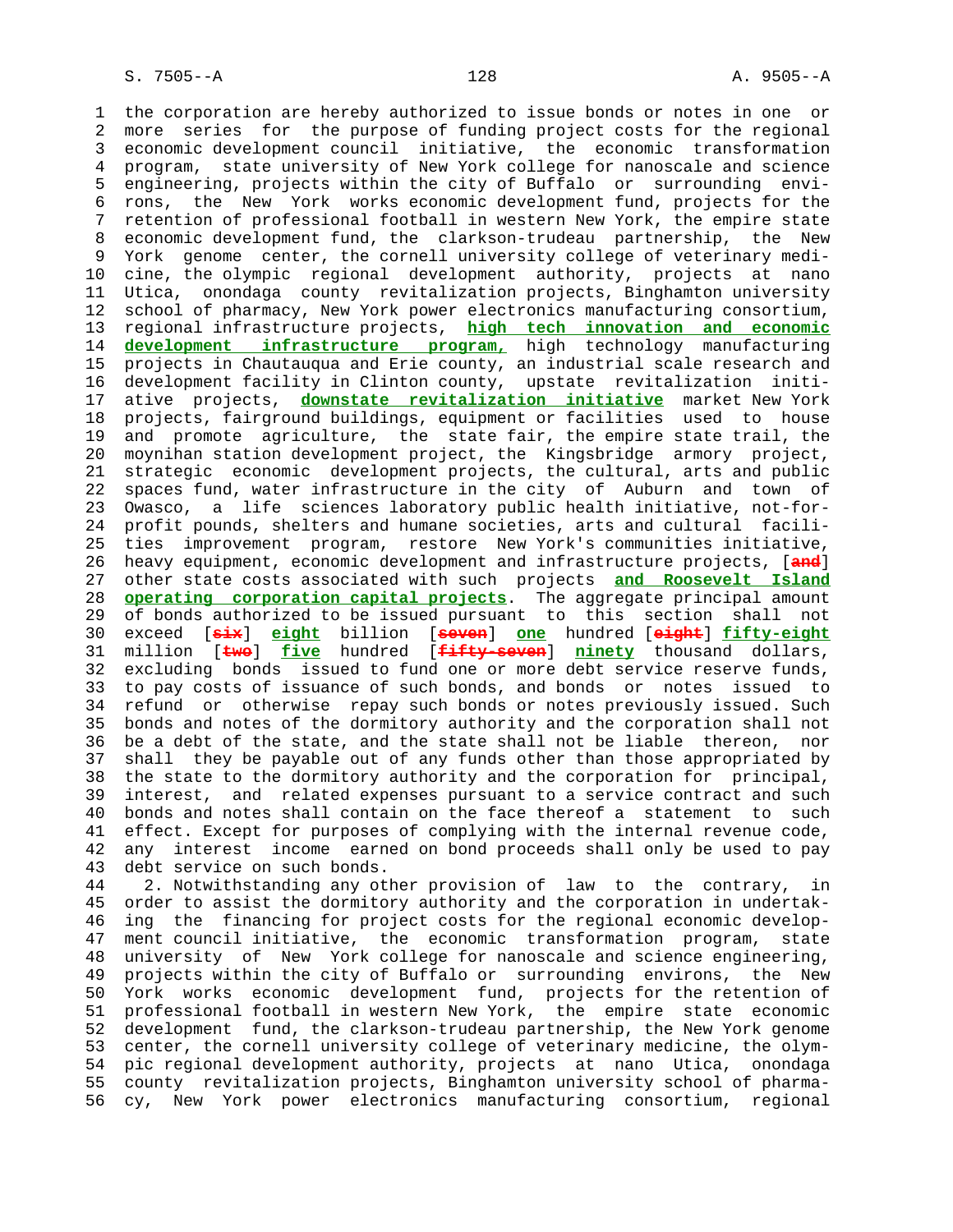1 infrastructure projects, high technology manufacturing projects in Chau- 2 tauqua and Erie county, an industrial scale research and development 3 facility in Clinton county, upstate revitalization initiative projects, 4 market New York projects, fairground buildings, equipment or facilities 5 used to house and promote agriculture, the state fair, the empire state 6 trail, the moynihan station development project, the Kingsbridge armory 7 project, strategic economic development projects, the cultural, arts and 8 public spaces fund, water infrastructure in the city of Auburn and town 9 of Owasco, a life sciences laboratory public health initiative, not-for- 10 profit pounds, shelters and humane societies, arts and cultural facili- 11 ties improvement program, restore New York's communities initiative, 12 heavy equipment, economic development and infrastructure projects, and 13 other state costs associated with such projects, the director of the 14 budget is hereby authorized to enter into one or more service contracts 15 with the dormitory authority and the corporation, none of which shall 16 exceed thirty years in duration, upon such terms and conditions as the 17 director of the budget and the dormitory authority and the corporation 18 agree, so as to annually provide to the dormitory authority and the 19 corporation, in the aggregate, a sum not to exceed the principal, inter- 20 est, and related expenses required for such bonds and notes. Any service 21 contract entered into pursuant to this section shall provide that the 22 obligation of the state to pay the amount therein provided shall not 23 constitute a debt of the state within the meaning of any constitutional 24 or statutory provision and shall be deemed executory only to the extent 25 of monies available and that no liability shall be incurred by the state 26 beyond the monies available for such purpose, subject to annual appro- 27 priation by the legislature. Any such contract or any payments made or 28 to be made thereunder may be assigned and pledged by the dormitory 29 authority and the corporation as security for its bonds and notes, as 30 authorized by this section.

 31 § 38. Subdivisions 1 and 3 of section 1285-p of the public authorities 32 law, as amended by section 31 of part XXX of chapter 59 of the laws of 33 2017, are amended to read as follows:

 34 1. Subject to chapter fifty-nine of the laws of two thousand, but 35 notwithstanding any other provisions of law to the contrary, in order to 36 assist the corporation in undertaking the administration and the financ- 37 ing of the design, acquisition, construction, improvement, installation, 38 and related work for all or any portion of any of the following environ- 39 mental infrastructure projects and for the provision of funds to the 40 state for any amounts disbursed therefor: (a) projects authorized under 41 the environmental protection fund, or for which appropriations are made 42 to the environmental protection fund including, but not limited to 43 municipal parks and historic preservation, stewardship, farmland 44 protection, non-point source, pollution control, Hudson River Park, land 45 acquisition, and waterfront revitalization; (b) department of environ- 46 mental conservation capital appropriations for Onondaga Lake for certain 47 water quality improvement projects in the same manner as set forth in 48 paragraph (d) of subdivision one of section 56-0303 of the environmental 49 conservation law; (c) for the purpose of the administration, management, 50 maintenance, and use of the real property at the western New York nucle- 51 ar service center; (d) department of environmental conservation capital 52 appropriations for the administration, design, acquisition, 53 construction, improvement, installation, and related work on department 54 of environmental conservation environmental infrastructure projects; (e) 55 office of parks, recreation and historic preservation appropriations or 56 reappropriations from the state parks infrastructure fund; (f) capital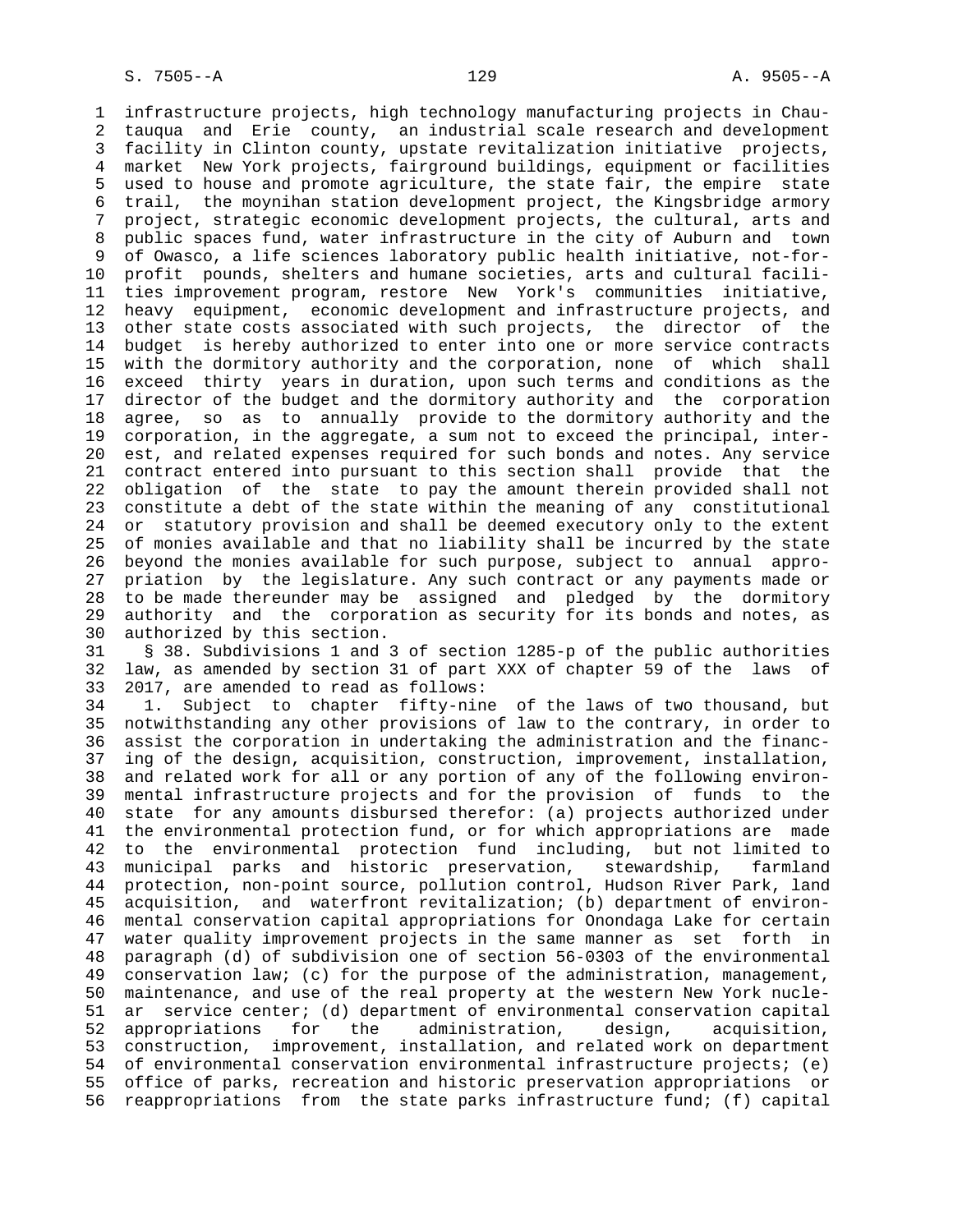1 grants for the cleaner, greener communities program; (g) capital costs 2 of water quality infrastructure projects and (h) capital costs of clean 3 water infrastructure projects the director of the division of budget and 4 the corporation are each authorized to enter into one or more service 5 contracts, none of which shall exceed twenty years in duration, upon 6 such terms and conditions as the director and the corporation may agree, 7 so as to annually provide to the corporation in the aggregate, a sum not 8 to exceed the annual debt service payments and related expenses required 9 for any bonds and notes authorized pursuant to section twelve hundred 10 ninety of this title. Any service contract entered into pursuant to this 11 section shall provide that the obligation of the state to fund or to pay 12 the amounts therein provided for shall not constitute a debt of the 13 state within the meaning of any constitutional or statutory provision 14 and shall be deemed executory only to the extent of moneys available for 15 such purposes, subject to annual appropriation by the legislature. Any 16 such service contract or any payments made or to be made thereunder may 17 be assigned and pledged by the corporation as security for its bonds and 18 notes, as authorized pursuant to section twelve hundred ninety of this 19 title.

 20 3. The maximum amount of bonds that may be issued for the purpose of 21 financing environmental infrastructure projects authorized by this 22 section shall be [**four**] **five** billion [**nine**] **two** hundred [**fifty-one**] 23 **ninety-six** million [**seven**] **one** hundred sixty thousand dollars, exclusive 24 of bonds issued to fund any debt service reserve funds, pay costs of 25 issuance of such bonds, and bonds or notes issued to refund or otherwise 26 repay bonds or notes previously issued. Such bonds and notes of the 27 corporation shall not be a debt of the state, and the state shall not be 28 liable thereon, nor shall they be payable out of any funds other than 29 those appropriated by the state to the corporation for debt service and 30 related expenses pursuant to any service contracts executed pursuant to 31 subdivision one of this section, and such bonds and notes shall contain 32 on the face thereof a statement to such effect.

 33 § 39. Subdivision 1 of section 45 of section 1 of chapter 174 of the 34 laws of 1968, constituting the New York state urban development corpo- 35 ration act, as amended by section 32 of part XXX of chapter 59 of the 36 laws of 2017, is amended to read as follows:

 37 1. Notwithstanding the provisions of any other law to the contrary, 38 the urban development corporation of the state of New York is hereby 39 authorized to issue bonds or notes in one or more series for the purpose 40 of funding project costs for the implementation of a NY-SUNY and NY-CUNY 41 2020 challenge grant program subject to the approval of a NY-SUNY and 42 NY-CUNY 2020 plan or plans by the governor and either the chancellor of 43 the state university of New York or the chancellor of the city universi- 44 ty of New York, as applicable. The aggregate principal amount of bonds 45 authorized to be issued pursuant to this section shall not exceed 46 \$660,000,000, excluding bonds issued to fund one or more debt service 47 reserve funds, to pay costs of issuance of such bonds, and bonds or 48 notes issued to refund or otherwise repay such bonds or notes previously 49 issued. Such bonds and notes of the corporation shall not be a debt of 50 the state, and the state shall not be liable thereon, nor shall they be 51 payable out of any funds other than those appropriated by the state to 52 the corporation for principal, interest, and related expenses pursuant 53 to a service contract and such bonds and notes shall contain on the face 54 thereof a statement to such effect. Except for purposes of complying 55 with the internal revenue code, any interest income earned on bond 56 proceeds shall only be used to pay debt service on such bonds.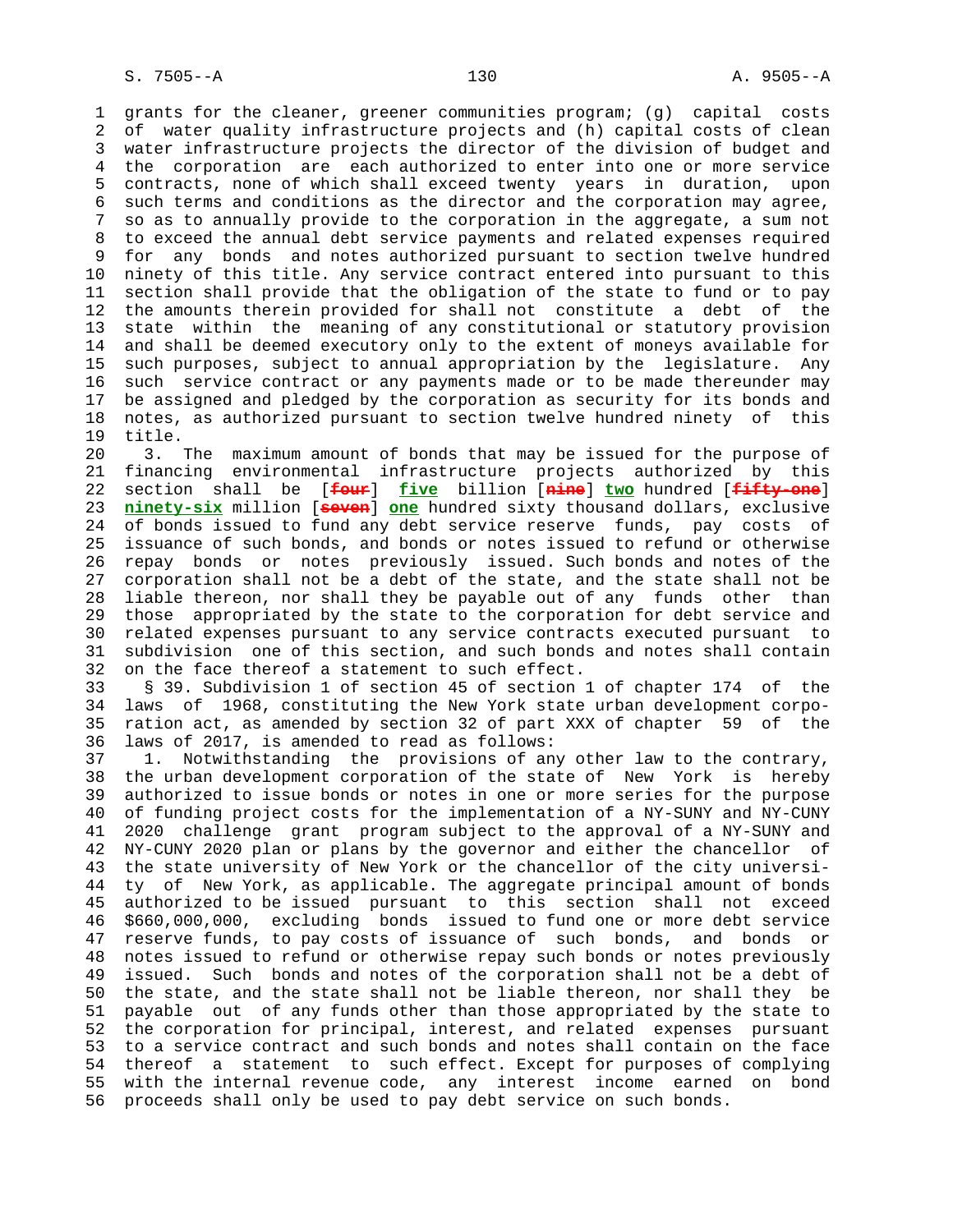1 § 40. Subdivision (a) of section 48 of part K of chapter 81 of the 2 laws of 2002, relating to providing for the administration of certain 3 funds and accounts related to the 2002-2003 budget, as amended by 4 section 33 of part XXX of chapter 59 of the laws of 2017, is amended to 5 read as follows:

 6 (a) Subject to the provisions of chapter 59 of the laws of 2000 but 7 notwithstanding the provisions of section 18 of the urban development 8 corporation act, the corporation is hereby authorized to issue bonds or 9 notes in one or more series in an aggregate principal amount not to 10 exceed [**\$250,000,000**] **\$253,000,000 two-hundred fifty-three million** 11 **dollars** excluding bonds issued to fund one or more debt service reserve 12 funds, to pay costs of issuance of such bonds, and bonds or notes issued 13 to refund or otherwise repay such bonds or notes previously issued, for 14 the purpose of financing capital costs related to homeland security and 15 training facilities for the division of state police, the division of 16 military and naval affairs, and any other state agency, including the 17 reimbursement of any disbursements made from the state capital projects 18 fund, and is hereby authorized to issue bonds or notes in one or more 19 series in an aggregate principal amount not to exceed [**\$654,800,000**] 20 **\$744,800,000, seven hundred forty-four million eight hundred thousand** 21 **dollars**, excluding bonds issued to fund one or more debt service reserve 22 funds, to pay costs of issuance of such bonds, and bonds or notes issued 23 to refund or otherwise repay such bonds or notes previously issued, for 24 the purpose of financing improvements to State office buildings and 25 other facilities located statewide, including the reimbursement of any 26 disbursements made from the state capital projects fund. Such bonds and 27 notes of the corporation shall not be a debt of the state, and the state 28 shall not be liable thereon, nor shall they be payable out of any funds 29 other than those appropriated by the state to the corporation for debt 30 service and related expenses pursuant to any service contracts executed 31 pursuant to subdivision (b) of this section, and such bonds and notes 32 shall contain on the face thereof a statement to such effect.

 33 § 41. Subdivision 1 of section 386-b of the public authorities law, as 34 amended by section 34 of part XXX of chapter 59 of the laws of 2017, is 35 amended to read as follows:

 36 1. Notwithstanding any other provision of law to the contrary, the 37 authority, the dormitory authority and the urban development corporation 38 are hereby authorized to issue bonds or notes in one or more series for 39 the purpose of financing peace bridge projects and capital costs of 40 state and local highways, parkways, bridges, the New York state thruway, 41 Indian reservation roads, and facilities, and transportation infrastruc- 42 ture projects including aviation projects, non-MTA mass transit 43 projects, and rail service preservation projects, including work appur- 44 tenant and ancillary thereto. The aggregate principal amount of bonds 45 authorized to be issued pursuant to this section shall not exceed four 46 billion [**three**] **four** hundred [**sixty-four**] **eighty** million dollars 47 [**\$4,364,000,000**] **\$4,480,000,000**, excluding bonds issued to fund one or 48 more debt service reserve funds, to pay costs of issuance of such bonds, 49 and to refund or otherwise repay such bonds or notes previously issued. 50 Such bonds and notes of the authority, the dormitory authority and the 51 urban development corporation shall not be a debt of the state, and the 52 state shall not be liable thereon, nor shall they be payable out of any 53 funds other than those appropriated by the state to the authority, the 54 dormitory authority and the urban development corporation for principal, 55 interest, and related expenses pursuant to a service contract and such 56 bonds and notes shall contain on the face thereof a statement to such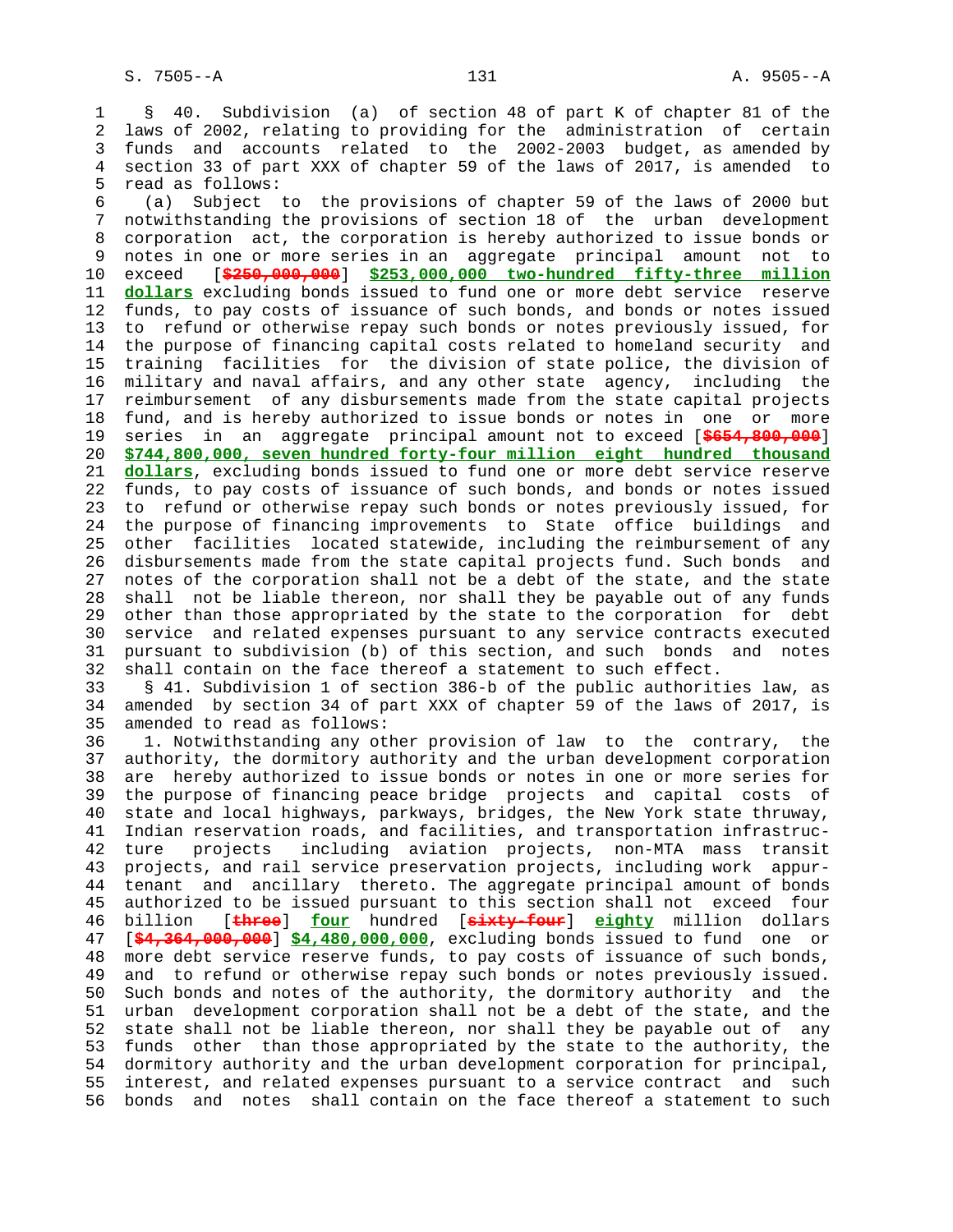1 effect. Except for purposes of complying with the internal revenue code, 2 any interest income earned on bond proceeds shall only be used to pay 3 debt service on such bonds.

 4 § 42. Paragraph (c) of subdivision 19 of section 1680 of the public 5 authorities law, as amended by section 35 of part XXX of chapter 59 of 6 the laws of 2017, is amended to read as follows:

 7 (c) Subject to the provisions of chapter fifty-nine of the laws of two 8 thousand, the dormitory authority shall not issue any bonds for state<br>9 university educational facilities purposes if the principal amount of university educational facilities purposes if the principal amount of 10 bonds to be issued when added to the aggregate principal amount of bonds 11 issued by the dormitory authority on and after July first, nineteen 12 hundred eighty-eight for state university educational facilities will 13 exceed twelve billion [**three**] **nine** hundred [**forty-three**] **forty-eight** 14 million **eight hundred sixty-four thousand** dollars **\$12,948,864,000**; 15 provided, however, that bonds issued or to be issued shall be excluded 16 from such limitation if: (1) such bonds are issued to refund state 17 university construction bonds and state university construction notes 18 previously issued by the housing finance agency; or (2) such bonds are 19 issued to refund bonds of the authority or other obligations issued for 20 state university educational facilities purposes and the present value 21 of the aggregate debt service on the refunding bonds does not exceed the 22 present value of the aggregate debt service on the bonds refunded there- 23 by; provided, further that upon certification by the director of the 24 budget that the issuance of refunding bonds or other obligations issued 25 between April first, nineteen hundred ninety-two and March thirty-first, 26 nineteen hundred ninety-three will generate long term economic benefits 27 to the state, as assessed on a present value basis, such issuance will 28 be deemed to have met the present value test noted above. For purposes 29 of this subdivision, the present value of the aggregate debt service of 30 the refunding bonds and the aggregate debt service of the bonds 31 refunded, shall be calculated by utilizing the true interest cost of the 32 refunding bonds, which shall be that rate arrived at by doubling the 33 semi-annual interest rate (compounded semi-annually) necessary to 34 discount the debt service payments on the refunding bonds from the 35 payment dates thereof to the date of issue of the refunding bonds to the 36 purchase price of the refunding bonds, including interest accrued there- 37 on prior to the issuance thereof. The maturity of such bonds, other than 38 bonds issued to refund outstanding bonds, shall not exceed the weighted 39 average economic life, as certified by the state university construction 40 fund, of the facilities in connection with which the bonds are issued, 41 and in any case not later than the earlier of thirty years or the expi- 42 ration of the term of any lease, sublease or other agreement relating 43 thereto; provided that no note, including renewals thereof, shall mature 44 later than five years after the date of issuance of such note. The 45 legislature reserves the right to amend or repeal such limit, and the 46 state of New York, the dormitory authority, the state university of New 47 York, and the state university construction fund are prohibited from 48 covenanting or making any other agreements with or for the benefit of 49 bondholders which might in any way affect such right.

 50 § 43. Paragraph (c) of subdivision 14 of section 1680 of the public 51 authorities law, as amended by section 36 of part XXX of chapter 59 of 52 the laws of 2017, is amended to read as follows:

 53 (c) Subject to the provisions of chapter fifty-nine of the laws of two 54 thousand, (i) the dormitory authority shall not deliver a series of 55 bonds for city university community college facilities, except to refund 56 or to be substituted for or in lieu of other bonds in relation to city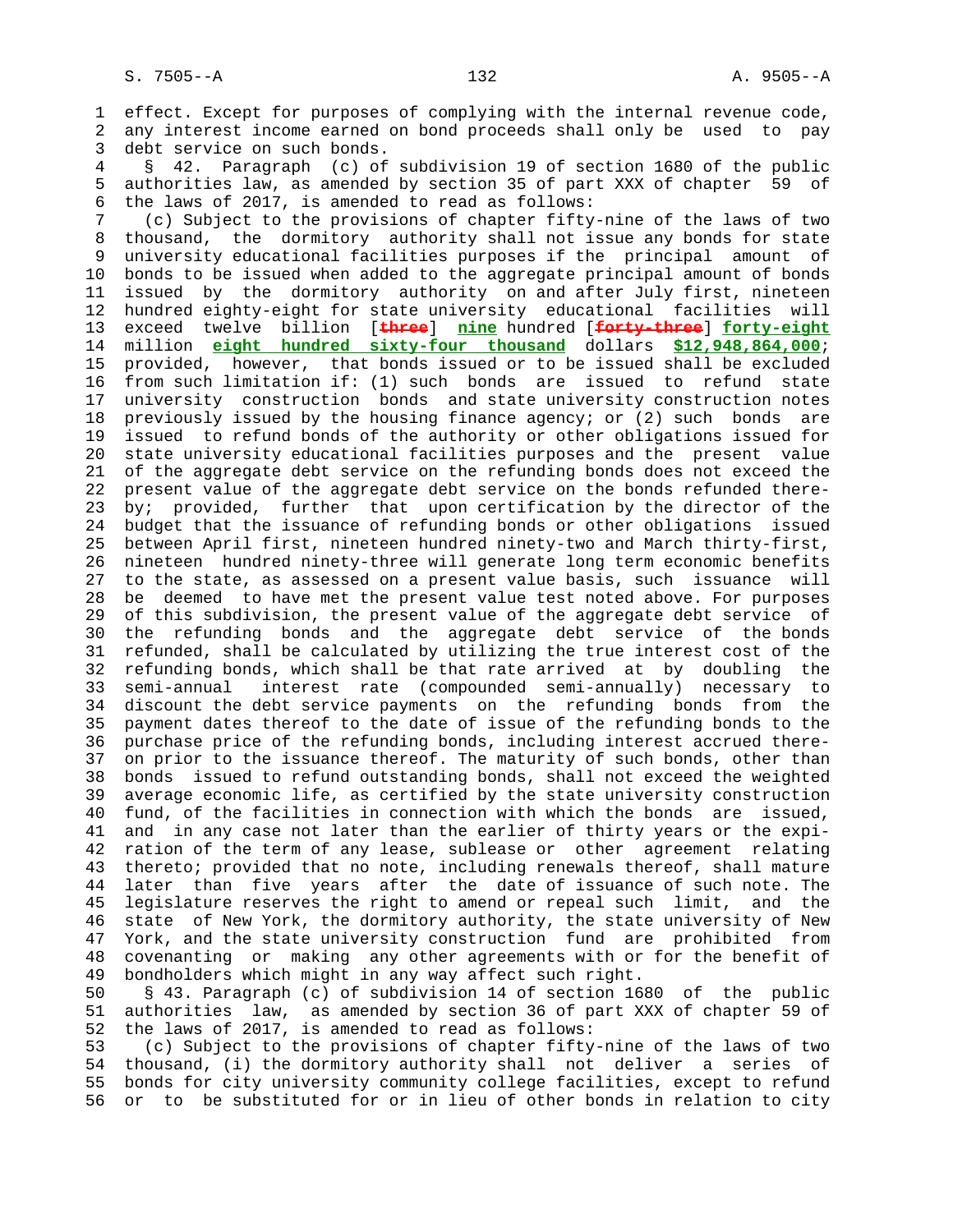1 university community college facilities pursuant to a resolution of the 2 dormitory authority adopted before July first, nineteen hundred eighty- 3 five or any resolution supplemental thereto, if the principal amount of 4 bonds so to be issued when added to all principal amounts of bonds 5 previously issued by the dormitory authority for city university commu- 6 nity college facilities, except to refund or to be substituted in lieu 7 of other bonds in relation to city university community college facili- 8 ties will exceed the sum of four hundred twenty-five million dollars and 9 (ii) the dormitory authority shall not deliver a series of bonds issued 10 for city university facilities, including community college facilities, 11 pursuant to a resolution of the dormitory authority adopted on or after 12 July first, nineteen hundred eighty-five, except to refund or to be 13 substituted for or in lieu of other bonds in relation to city university 14 facilities and except for bonds issued pursuant to a resolution supple- 15 mental to a resolution of the dormitory authority adopted prior to July 16 first, nineteen hundred eighty-five, if the principal amount of bonds so 17 to be issued when added to the principal amount of bonds previously 18 issued pursuant to any such resolution, except bonds issued to refund or 19 to be substituted for or in lieu of other bonds in relation to city 20 university facilities, will exceed [**seven**] **eight** billion [**nine**] **three** 21 hundred [**eighty-one**] **fourteen** million [**nine**] **six** hundred [**sixty-eight**] 22 **ninety-one** thousand dollars **\$8,314,691,000**. The legislature reserves 23 the right to amend or repeal such limit, and the state of New York, the 24 dormitory authority, the city university, and the fund are prohibited 25 from covenanting or making any other agreements with or for the benefit 26 of bondholders which might in any way affect such right. 27 § 44. Subdivision 10-a of section 1680 of the public authorities law,

 28 as amended by section 37 of part XXX of chapter 59 of the laws of 2017, 29 is amended to read as follows:

 30 10-a. Subject to the provisions of chapter fifty-nine of the laws of 31 two thousand, but notwithstanding any other provision of the law to the 32 contrary, the maximum amount of bonds and notes to be issued after March 33 thirty-first, two thousand two, on behalf of the state, in relation to 34 any locally sponsored community college, shall be nine hundred [**four-** 35 **teen**] **fifty-three** million [**five**] **two** hundred [**ninety**] **sixty-five** thou- 36 sand dollars **\$953,265,000**. Such amount shall be exclusive of bonds and 37 notes issued to fund any reserve fund or funds, costs of issuance and to 38 refund any outstanding bonds and notes, issued on behalf of the state, 39 relating to a locally sponsored community college.

 40 § 45. Subdivision 1 of section 17 of part D of chapter 389 of the laws 41 of 1997, relating to the financing of the correctional facilities 42 improvement fund and the youth facility improvement fund, as amended by 43 section 38 of part XXX of chapter 59 of the laws of 2017, is amended to 44 read as follows:

 45 1. Subject to the provisions of chapter 59 of the laws of 2000, but 46 notwithstanding the provisions of section 18 of section 1 of chapter 174 47 of the laws of 1968, the New York state urban development corporation is 48 hereby authorized to issue bonds, notes and other obligations in an 49 aggregate principal amount not to exceed [**six**] **seven** hundred [**eighty-** 50 **two**] **sixty-nine** million [**nine**] **six** hundred fifteen thousand dollars 51 [**(\$682,915,000)**] **(\$769,615,000)**, which authorization increases the 52 aggregate principal amount of bonds, notes and other obligations author- 53 ized by section 40 of chapter 309 of the laws of 1996, and shall include 54 all bonds, notes and other obligations issued pursuant to chapter 211 of 55 the laws of 1990, as amended or supplemented. The proceeds of such 56 bonds, notes or other obligations shall be paid to the state, for depos-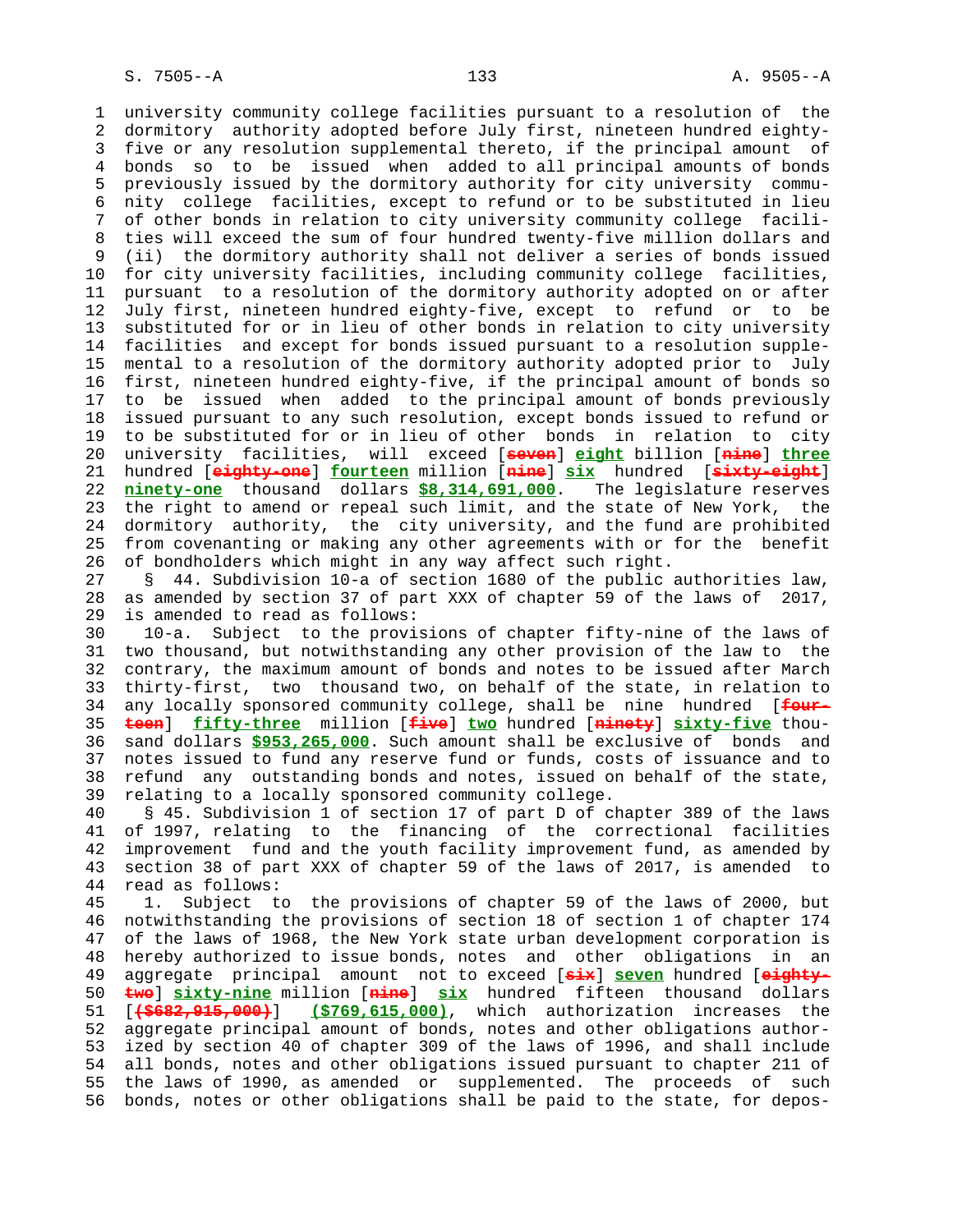1 it in the youth facilities improvement fund, to pay for all or any 2 portion of the amount or amounts paid by the state from appropriations 3 or reappropriations made to the office of children and family services 4 from the youth facilities improvement fund for capital projects. The 5 aggregate amount of bonds, notes and other obligations authorized to be 6 issued pursuant to this section shall exclude bonds, notes or other 7 obligations issued to refund or otherwise repay bonds, notes or other 8 obligations theretofore issued, the proceeds of which were paid to the<br>9 state for all or a portion of the amounts expended by the state from state for all or a portion of the amounts expended by the state from 10 appropriations or reappropriations made to the office of children and 11 family services; provided, however, that upon any such refunding or 12 repayment the total aggregate principal amount of outstanding bonds, 13 notes or other obligations may be greater than [**six**] **seven** hundred 14 [**eighty-two**] **sixty-nine** million [**nine**] **six** hundred fifteen thousand 15 dollars [**(\$682,915,000)**] **(\$769,615,000)**, only if the present value of 16 the aggregate debt service of the refunding or repayment bonds, notes or 17 other obligations to be issued shall not exceed the present value of the 18 aggregate debt service of the bonds, notes or other obligations so to be 19 refunded or repaid. For the purposes hereof, the present value of the 20 aggregate debt service of the refunding or repayment bonds, notes or 21 other obligations and of the aggregate debt service of the bonds, notes 22 or other obligations so refunded or repaid, shall be calculated by 23 utilizing the effective interest rate of the refunding or repayment 24 bonds, notes or other obligations, which shall be that rate arrived at 25 by doubling the semi-annual interest rate (compounded semi-annually) 26 necessary to discount the debt service payments on the refunding or 27 repayment bonds, notes or other obligations from the payment dates ther- 28 eof to the date of issue of the refunding or repayment bonds, notes or 29 other obligations and to the price bid including estimated accrued 30 interest or proceeds received by the corporation including estimated 31 accrued interest from the sale thereof. 32 § 46. Paragraph b of subdivision 2 of section 9-a of section 1 of 33 chapter 392 of the laws of 1973, constituting the New York state medical 34 care facilities finance agency act, as amended by section 39 of part XXX 35 of chapter 59 of the laws of 2017, is amended to read as follows: 36 b. The agency shall have power and is hereby authorized from time to 37 time to issue negotiable bonds and notes in conformity with applicable 38 provisions of the uniform commercial code in such principal amount as, 39 in the opinion of the agency, shall be necessary, after taking into 40 account other moneys which may be available for the purpose, to provide 41 sufficient funds to the facilities development corporation, or any 42 successor agency, for the financing or refinancing of or for the design, 43 construction, acquisition, reconstruction, rehabilitation or improvement 44 of mental health services facilities pursuant to paragraph a of this 45 subdivision, the payment of interest on mental health services improve- 46 ment bonds and mental health services improvement notes issued for such 47 purposes, the establishment of reserves to secure such bonds and notes, 48 the cost or premium of bond insurance or the costs of any financial 49 mechanisms which may be used to reduce the debt service that would be 50 payable by the agency on its mental health services facilities improve- 51 ment bonds and notes and all other expenditures of the agency incident 52 to and necessary or convenient to providing the facilities development 53 corporation, or any successor agency, with funds for the financing or 54 refinancing of or for any such design, construction, acquisition, recon-

 55 struction, rehabilitation or improvement and for the refunding of mental 56 hygiene improvement bonds issued pursuant to section 47-b of the private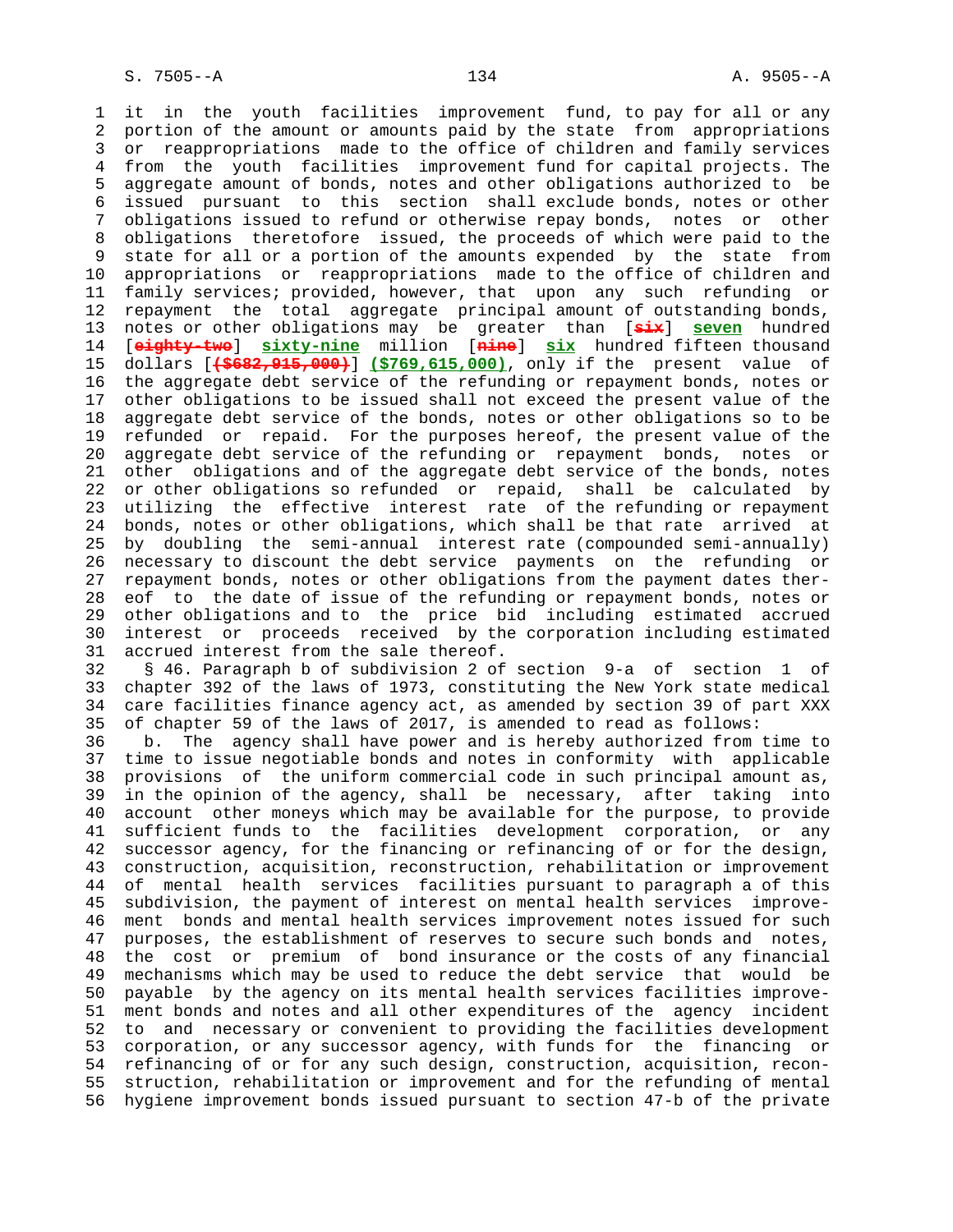1 housing finance law; provided, however, that the agency shall not issue 2 mental health services facilities improvement bonds and mental health 3 services facilities improvement notes in an aggregate principal amount 4 exceeding eight billion [**three**] **seven** hundred [**ninety-two**] **fifty-eight** 5 **million** [**eight**] **seven** hundred [**fifteen**] **eleven** thousand dollars, exclud- 6 ing mental health services facilities improvement bonds and mental 7 health services facilities improvement notes issued to refund outstand- 8 ing mental health services facilities improvement bonds and mental<br>9 health services facilities improvement notes; provided, however, that health services facilities improvement notes; provided, however, that 10 upon any such refunding or repayment of mental health services facili- 11 ties improvement bonds and/or mental health services facilities improve- 12 ment notes the total aggregate principal amount of outstanding mental 13 health services facilities improvement bonds and mental health facili- 14 ties improvement notes may be greater than eight billion [**three**] **seven** 15 hundred [**ninety-two**] **fifty-eight million** [**eight**] **seven** hundred [**fifteen**] 16 **eleven** thousand dollars **\$8,758,711,000** only if, except as hereinafter 17 provided with respect to mental health services facilities bonds and 18 mental health services facilities notes issued to refund mental hygiene 19 improvement bonds authorized to be issued pursuant to the provisions of 20 section 47-b of the private housing finance law, the present value of 21 the aggregate debt service of the refunding or repayment bonds to be 22 issued shall not exceed the present value of the aggregate debt service 23 of the bonds to be refunded or repaid. For purposes hereof, the present 24 values of the aggregate debt service of the refunding or repayment 25 bonds, notes or other obligations and of the aggregate debt service of 26 the bonds, notes or other obligations so refunded or repaid, shall be 27 calculated by utilizing the effective interest rate of the refunding or 28 repayment bonds, notes or other obligations, which shall be that rate 29 arrived at by doubling the semi-annual interest rate (compounded semi- 30 annually) necessary to discount the debt service payments on the refund- 31 ing or repayment bonds, notes or other obligations from the payment 32 dates thereof to the date of issue of the refunding or repayment bonds, 33 notes or other obligations and to the price bid including estimated 34 accrued interest or proceeds received by the authority including esti- 35 mated accrued interest from the sale thereof. Such bonds, other than 36 bonds issued to refund outstanding bonds, shall be scheduled to mature 37 over a term not to exceed the average useful life, as certified by the 38 facilities development corporation, of the projects for which the bonds 39 are issued, and in any case shall not exceed thirty years and the maxi- 40 mum maturity of notes or any renewals thereof shall not exceed five 41 years from the date of the original issue of such notes. Notwithstanding 42 the provisions of this section, the agency shall have the power and is 43 hereby authorized to issue mental health services facilities improvement 44 bonds and/or mental health services facilities improvement notes to 45 refund outstanding mental hygiene improvement bonds authorized to be 46 issued pursuant to the provisions of section 47-b of the private housing 47 finance law and the amount of bonds issued or outstanding for such 48 purposes shall not be included for purposes of determining the amount of 49 bonds issued pursuant to this section. The director of the budget shall 50 allocate the aggregate principal authorized to be issued by the agency 51 among the office of mental health, office for people with developmental 52 disabilities, and the office of alcoholism and substance abuse services, 53 in consultation with their respective commissioners to finance bondable 54 appropriations previously approved by the legislature.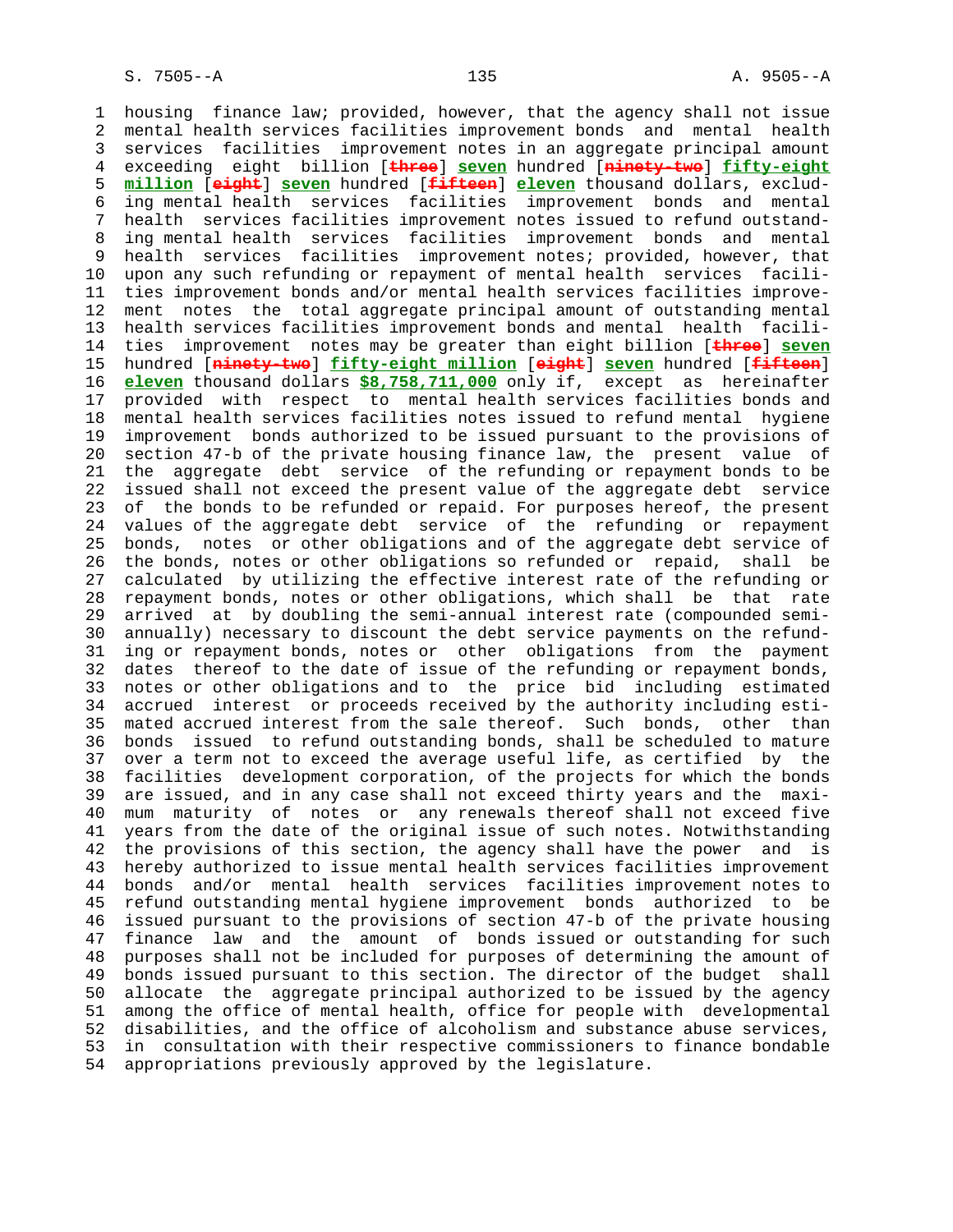1 § 47. Subdivision 1 of section 1680-r of the public authorities law, 2 as amended by section 41 of part XXX of chapter 59 of the laws of 2017, 3 is amended to read as follows:

 4 1. Notwithstanding the provisions of any other law to the contrary, 5 the dormitory authority and the urban development corporation are hereby 6 authorized to issue bonds or notes in one or more series for the purpose 7 of funding project costs for the capital restructuring financing program 8 for health care and related facilities licensed pursuant to the public 9 health law or the mental hygiene law and other state costs associated 10 with such capital projects, the health care facility transformation 11 programs, and the essential health care provider program. The aggregate 12 principal amount of bonds authorized to be issued pursuant to this 13 section shall not exceed [**two**] **three** billion [**seven hundred million**] 14 dollars, excluding bonds issued to fund one or more debt service reserve 15 funds, to pay costs of issuance of such bonds, and bonds or notes issued 16 to refund or otherwise repay such bonds or notes previously issued. Such 17 bonds and notes of the dormitory authority and the urban development 18 corporation shall not be a debt of the state, and the state shall not be 19 liable thereon, nor shall they be payable out of any funds other than 20 those appropriated by the state to the dormitory authority and the urban 21 development corporation for principal, interest, and related expenses 22 pursuant to a service contract and such bonds and notes shall contain on 23 the face thereof a statement to such effect. Except for purposes of 24 complying with the internal revenue code, any interest income earned on 25 bond proceeds shall only be used to pay debt service on such bonds.

 26 § 48. Section 50 of section 1 of chapter 174 of the laws of 1968 27 constituting the New York state urban development corporation act, as 28 added by section 42 of part XXX of chapter 59 of the laws of 2017, is 29 amended to read as follows:

 30 § 50. 1. Notwithstanding the provisions of any other law to the 31 contrary, the dormitory authority and the urban development corporation 32 are hereby authorized to issue bonds or notes in one or more series for 33 the purpose of funding project costs undertaken by or on behalf of 34 special act school districts, state-supported schools for the blind and 35 deaf, approved private special education schools, non-public schools, 36 community centers, day care facilities, and other state costs associated 37 with such capital projects. The aggregate principal amount of bonds 38 authorized to be issued pursuant to this section shall not exceed 39 fifty-five million dollars, excluding bonds issued to fund one or more 40 debt service reserve funds, to pay costs of issuance of such bonds, and 41 bonds or notes issued to refund or otherwise repay such bonds or notes 42 previously issued. Such bonds and notes of the dormitory authority and 43 the urban development corporation shall not be a debt of the state, and 44 the state shall not be liable thereon, nor shall they be payable out of 45 any funds other than those appropriated by the state to the dormitory 46 authority and the urban development corporation for principal, interest, 47 and related expenses pursuant to a service contract and such bonds and 48 notes shall contain on the face thereof a statement to such effect. 49 Except for purposes of complying with the internal revenue code, any 50 interest income earned on bond proceeds shall only be used to pay debt 51 service on such bonds.

 52 2. Notwithstanding any other provision of law to the contrary, in 53 order to assist the dormitory authority and the urban development corpo- 54 ration in undertaking the financing for project costs undertaken by or 55 on behalf of special act school districts, state-supported schools for 56 the blind and deaf and approved private special education schools, non-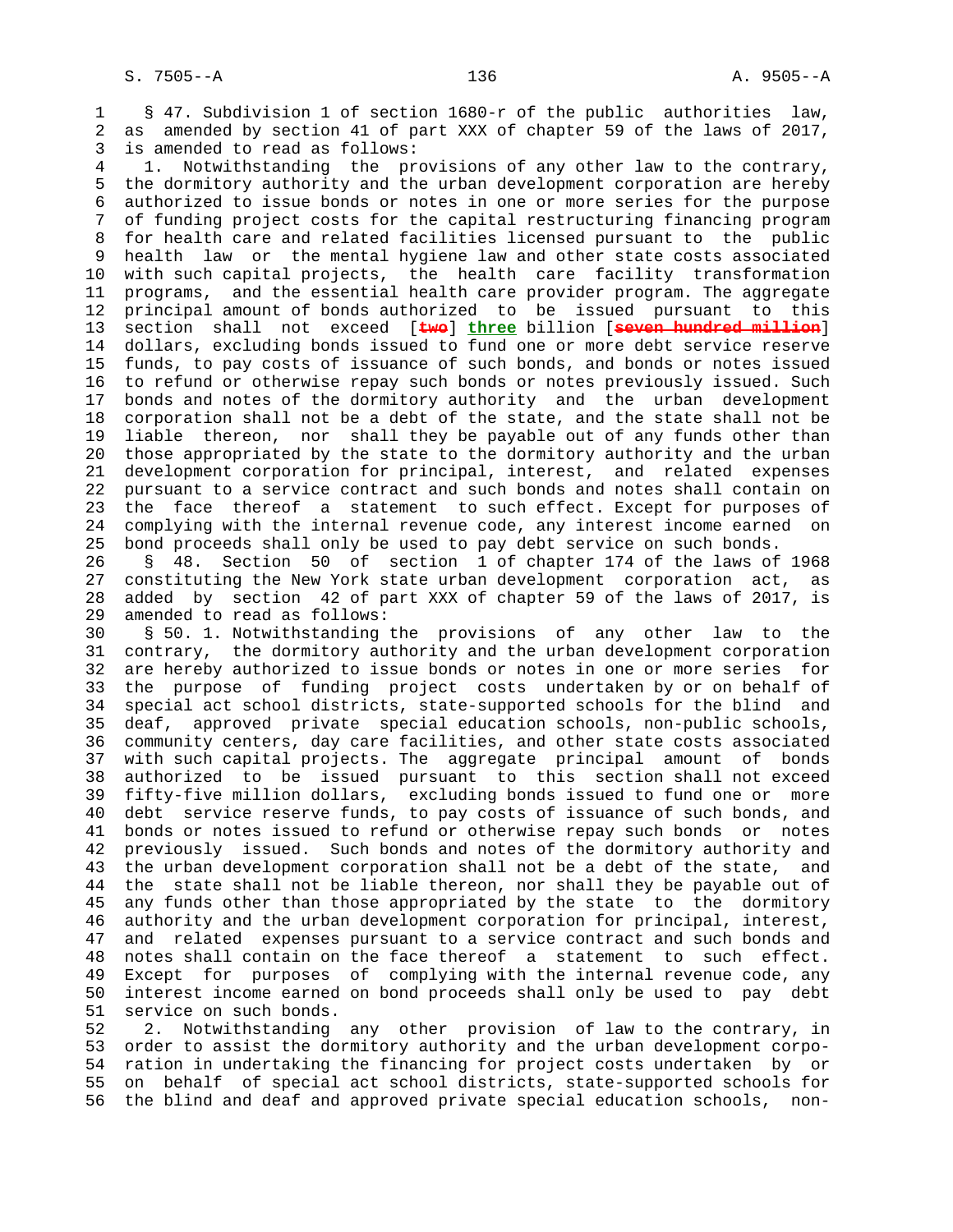1 public schools, community centers, day care facilities, and other state 2 costs associated with such capital projects, the director of the budget 3 is hereby authorized to enter into one or more service contracts with 4 the dormitory authority and the urban development corporation, none of 5 which shall exceed thirty years in duration, upon such terms and condi- 6 tions as the director of the budget and the dormitory authority and the 7 urban development corporation agree, so as to annually provide to the 8 dormitory authority and the urban development corporation, in the aggre-<br>9 gate, a sum not to exceed the principal, interest, and related expenses 9 gate, a sum not to exceed the principal, interest, and related expenses 10 required for such bonds and notes. Any service contract entered into 11 pursuant to this section shall provide that the obligation of the state 12 to pay the amount therein provided shall not constitute a debt of the 13 state within the meaning of any constitutional or statutory provision 14 and shall be deemed executory only to the extent of monies available and 15 that no liability shall be incurred by the state beyond the monies 16 available for such purpose, subject to annual appropriation by the 17 legislature. Any such contract or any payments made or to be made there- 18 under may be assigned and pledged by the dormitory authority and the 19 urban development corporation as security for its bonds and notes, as 20 authorized by this section.

 21 § 49. Subdivision (a) of section 28 of part Y of chapter 61 of the 22 laws of 2005, relating to providing for the administration of certain 23 funds and accounts related to the 2005-2006 budget, as amended by 24 section 42-a of part XXX of chapter 59 of the laws of 2017, is amended 25 to read as follows:

 26 (a) Subject to the provisions of chapter 59 of the laws of 2000, but 27 notwithstanding any provisions of law to the contrary, one or more 28 authorized issuers as defined by section 68-a of the state finance law 29 are hereby authorized to issue bonds or notes in one or more series in 30 an aggregate principal amount not to exceed [**\$47,000,000**] **\$67,000,000**, 31 **sixty-seven million dollars** excluding bonds issued to finance one or 32 more debt service reserve funds, to pay costs of issuance of such bonds, 33 and bonds or notes issued to refund or otherwise repay such bonds or 34 notes previously issued, for the purpose of financing capital projects 35 for public protection facilities in the Division of Military and Naval 36 Affairs, debt service and leases; and to reimburse the state general 37 fund for disbursements made therefor. Such bonds and notes of such 38 authorized issuer shall not be a debt of the state, and the state shall 39 not be liable thereon, nor shall they be payable out of any funds other 40 than those appropriated by the state to such authorized issuer for debt 41 service and related expenses pursuant to any service contract executed 42 pursuant to subdivision (b) of this section and such bonds and notes 43 shall contain on the face thereof a statement to such effect. Except for 44 purposes of complying with the internal revenue code, any interest 45 income earned on bond proceeds shall only be used to pay debt service on 46 such bonds.

 47 § 50. Subdivision 1 of section 49 of section 1 of chapter 174 of the 48 laws of 1968, constituting the New York state urban development corpo- 49 ration act, as amended by section 42-b of part XXX of chapter 59 of the 50 laws of 2017, is amended to read as follows:

 51 1. Notwithstanding the provisions of any other law to the contrary, 52 the dormitory authority and the corporation are hereby authorized to 53 issue bonds or notes in one or more series for the purpose of funding 54 project costs for the state and municipal facilities program and other 55 state costs associated with such capital projects. The aggregate princi- 56 pal amount of bonds authorized to be issued pursuant to this section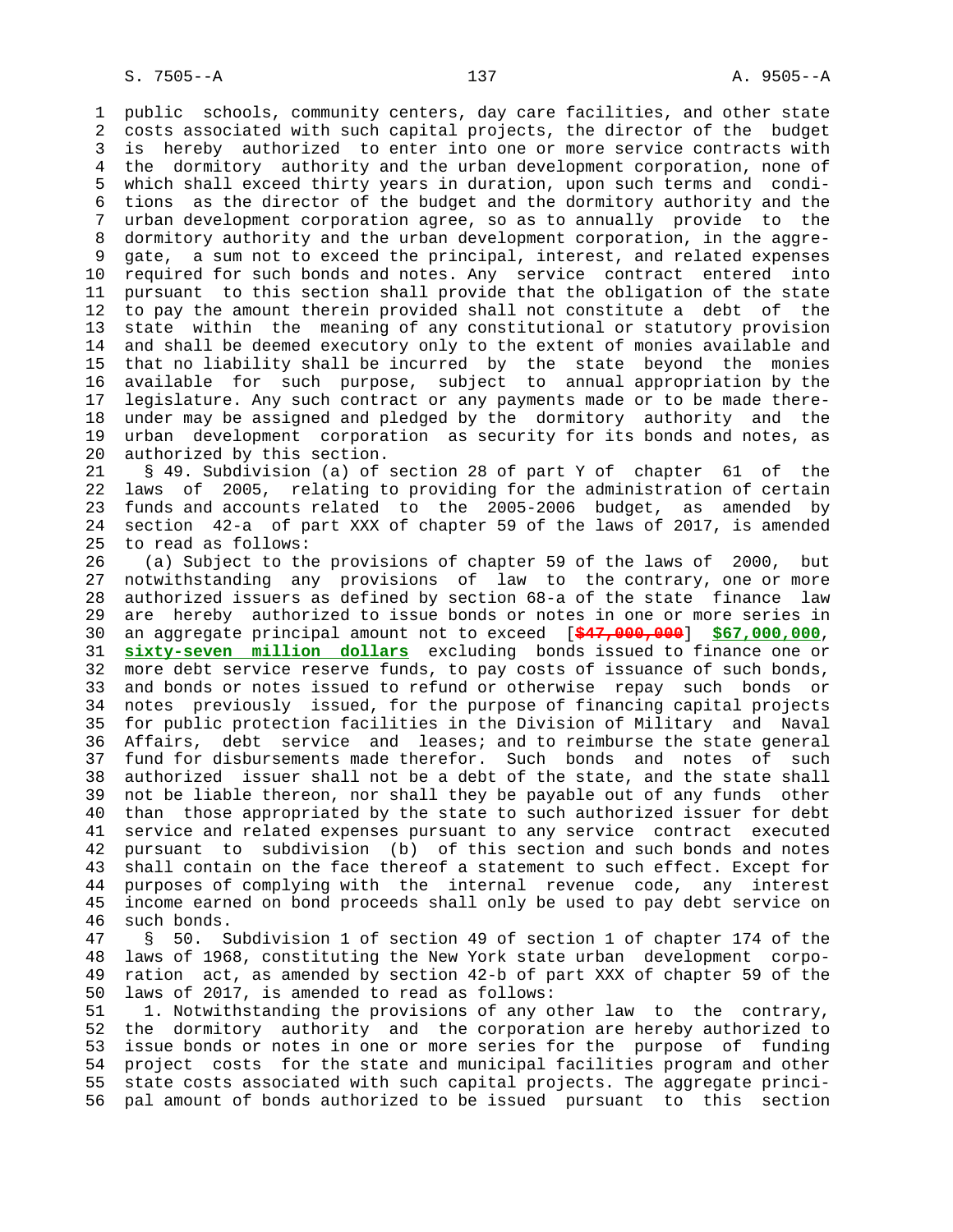1 shall not exceed one billion nine hundred [**twenty-five**] **thirty-eight** 2 million **five hundred thousand** dollars, excluding bonds issued to fund 3 one or more debt service reserve funds, to pay costs of issuance of such 4 bonds, and bonds or notes issued to refund or otherwise repay such bonds 5 or notes previously issued. Such bonds and notes of the dormitory 6 authority and the corporation shall not be a debt of the state, and the 7 state shall not be liable thereon, nor shall they be payable out of any 8 funds other than those appropriated by the state to the dormitory 9 authority and the corporation for principal, interest, and related 10 expenses pursuant to a service contract and such bonds and notes shall 11 contain on the face thereof a statement to such effect. Except for 12 purposes of complying with the internal revenue code, any interest 13 income earned on bond proceeds shall only be used to pay debt service on 14 such bonds.

 15 § 51. Subdivision 1 of section 51 of section 1 of chapter 174 of the 16 laws of 1968, constituting the New York state urban development corpo- 17 ration act, as amended by section 42-c of part XXX of chapter 59 of the 18 laws of 2017, is amended to read as follows:

 19 1. Notwithstanding the provisions of any other law to the contrary, 20 the dormitory authority and the urban development corporation are hereby 21 authorized to issue bonds or notes in one or more series for the purpose 22 of funding project costs for the nonprofit infrastructure capital 23 investment program and other state costs associated with such capital 24 projects. The aggregate principal amount of bonds authorized to be 25 issued pursuant to this section shall not exceed one hundred twenty 26 million dollars, excluding bonds issued to fund one or more debt service 27 reserve funds, to pay costs of issuance of such bonds, and bonds or 28 notes issued to refund or otherwise repay such bonds or notes previously 29 issued. Such bonds and notes of the dormitory authority and the urban 30 development corporation shall not be a debt of the state, and the state 31 shall not be liable thereon, nor shall they be payable out of any funds 32 other than those appropriated by the state to the dormitory authority 33 and the urban development corporation for principal, interest, and 34 related expenses pursuant to a service contract and such bonds and notes<br>35 shall contain on the face thereof a statement to such effect. Except for shall contain on the face thereof a statement to such effect. Except for 36 purposes of complying with the internal revenue code, any interest 37 income earned on bond proceeds shall only be used to pay debt service on 38 such bonds.

 39 § 52. Paragraph (b) of subdivision 4 of section 72 of the state 40 finance law, as amended by section 43 of part XXX of chapter 59 of the 41 laws of 2017, is amended to read as follows:

 42 (b) On or before the beginning of each quarter, the director of the 43 budget may certify to the state comptroller the estimated amount of 44 monies that shall be reserved in the general debt service fund for the 45 payment of debt service and related expenses payable by such fund during 46 each month of the state fiscal year, excluding payments due from the 47 revenue bond tax fund. Such certificate may be periodically updated, as 48 necessary. Notwithstanding any provision of law to the contrary, the 49 state comptroller shall reserve in the general debt service fund the 50 amount of monies identified on such certificate as necessary for the 51 payment of debt service and related expenses during the current or next 52 succeeding quarter of the state fiscal year. Such monies reserved shall 53 not be available for any other purpose. Such certificate shall be 54 reported to the chairpersons of the Senate Finance Committee and the 55 Assembly Ways and Means Committee. The provisions of this paragraph 56 shall expire June thirtieth, two thousand twenty.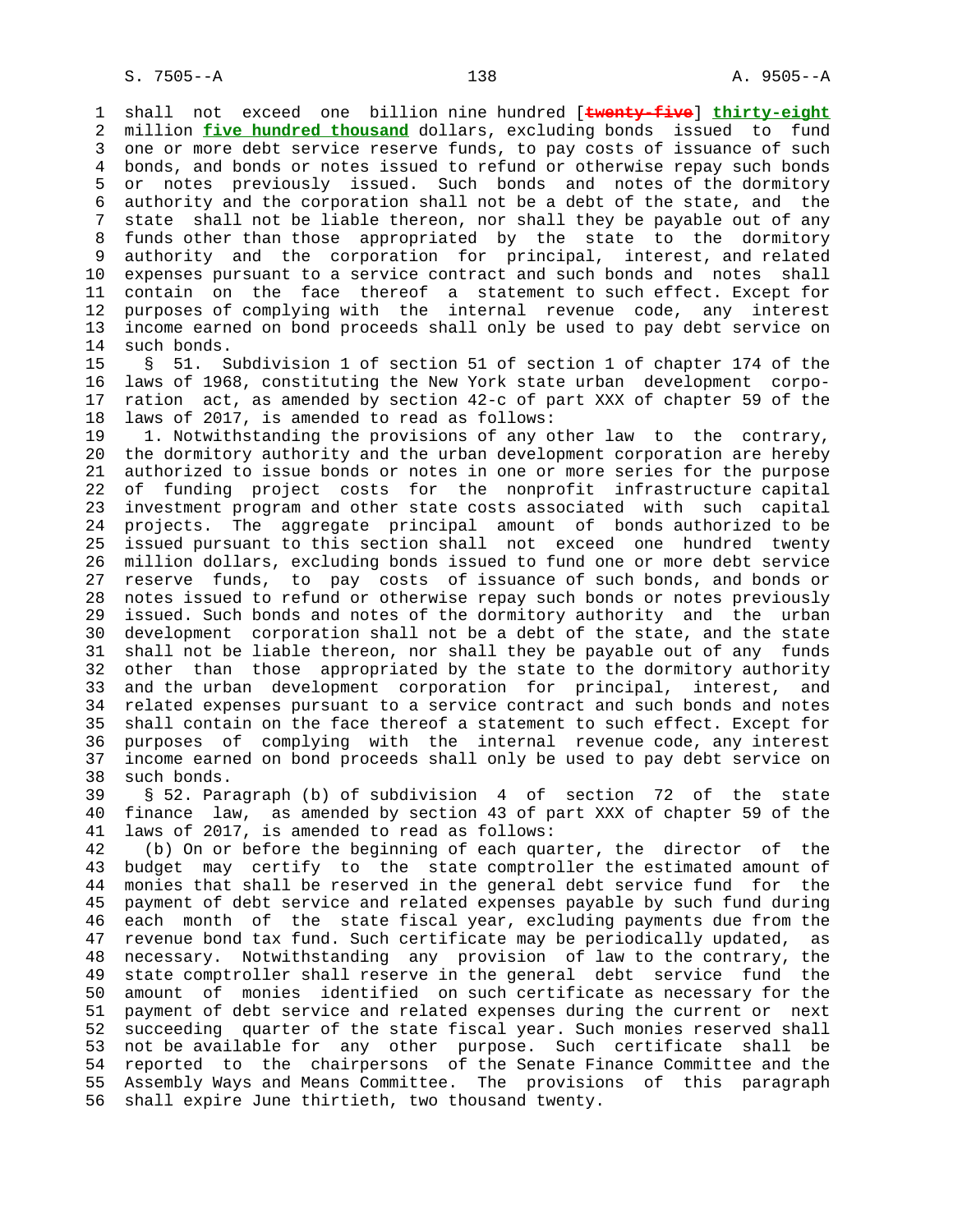1 § 53. The opening paragraph of paragraph (a) and paragraph (g) of 2 subdivision 2 of section 56 of the state finance law, as amended by 3 section 48 of part XXX of chapter 59 of the laws of 2017, are amended to 4 read as follows:

 5 Refunding bonds shall be issued only when the comptroller shall have 6 certified that, as a result of the refunding, there will be a debt 7 service savings to the state on a present value basis as a result of the 8 refunding transaction and that either (i) the refunding will benefit<br>9 state taxpayers over the life of the refunding bonds by achieving an state taxpayers over the life of the refunding bonds by achieving an 10 actual debt service savings each year or state fiscal year during the 11 term to maturity of the refunding bonds when debt service on the refund- 12 ing bonds is expected to be paid from legislative appropriations or (ii) 13 debt service on the refunding bonds shall be payable in annual install- 14 ments of principal and interest which result in substantially level or 15 declining debt service payments pursuant to paragraph (b) of subdivision 16 two of section fifty-seven of this article. Such certification by the 17 comptroller shall be conclusive as to matters contained therein after 18 the refunding bonds have been issued.

 19 (g) Any refunding bonds issued pursuant to this section shall be paid 20 in annual installments which shall, so long as any refunding bonds are 21 outstanding, be made in each year or state fiscal year in which install- 22 ments were due on the bonds to be refunded and shall be in an amount 23 which shall result in annual debt service payments which shall be less 24 in each year or state fiscal year than the annual debt service payments 25 on the bonds to be refunded unless debt service on the refunding bonds 26 is payable in annual installments of principal and interest which will 27 result in substantially level or declining debt service payments pursu- 28 ant to paragraph (b) of subdivision two of section fifty-seven of this 29 article.

 30 § 54. Subdivisions 1, 2 and 6 of section 57 of the state finance law, 31 as amended by section 49 of part XXX of chapter 59 of the laws of 2017, 32 are amended to read as follows:

 33 1. Whenever the legislature, after authorization of a bond issue by 34 the people at a general election, as provided by section eleven of arti- 35 cle seven of the state constitution, or as provided by section three of 36 article eighteen of the state constitution, shall have authorized, by 37 one or more laws, the creation of a state debt or debts, bonds of the 38 state, to the amount of the debt or debts so authorized, shall be issued 39 and sold by the state comptroller. Any appropriation from the proceeds 40 of the sale of bonds, pursuant to this section, shall be deemed to be an 41 authorization for the creation of a state debt or debts to the extent of 42 such appropriation. The state comptroller may issue and sell a single 43 series of bonds pursuant to one or more such authorizations and for one 44 or more duly authorized works or purposes. As part of the proceedings 45 for each such issuance and sale of bonds, the state comptroller shall 46 designate the works or purposes for which they are issued. It shall not 47 be necessary for him to designate the works or purposes for which the 48 bonds are issued on the face of the bonds. The proceeds from the sale of 49 bonds for more than one work or purpose shall be separately accounted 50 for according to the works or purposes designated for such sale by the 51 comptroller and the proceeds received for each work or purpose shall be 52 expended only for such work or purpose. The bonds shall bear interest at 53 such rate or rates as in the judgment of the state comptroller may be 54 sufficient or necessary to effect a sale of the bonds, and such interest 55 shall be payable at least semi-annually, in the case of bonds with a 56 fixed interest rate, and at least annually, in the case of bonds with an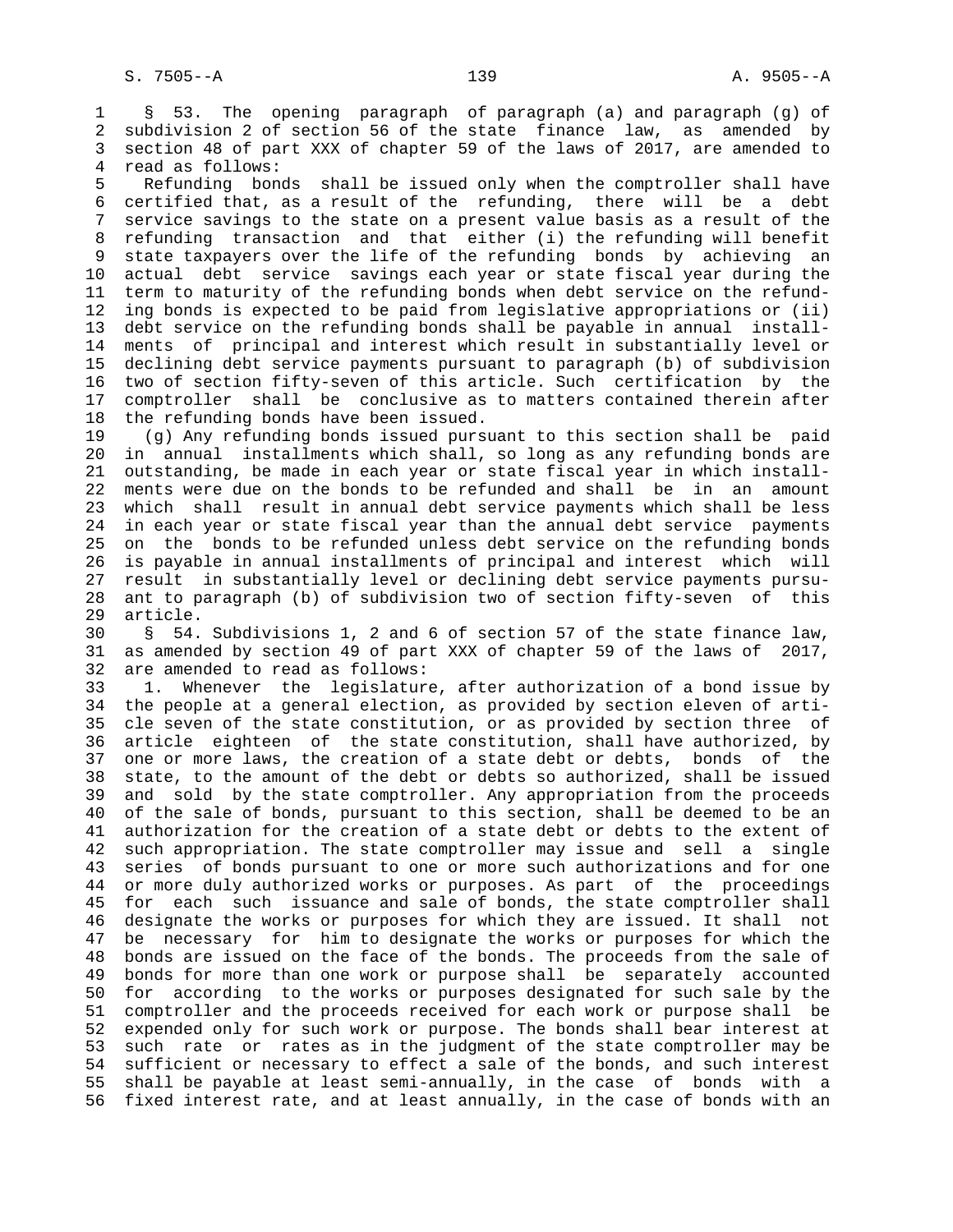1 interest rate that varies periodically, in the city of New York unless 2 annual payments of principal and interest result in substantially level 3 or declining debt service payments over the life of an issue of bonds 4 pursuant to paragraph (b) of subdivision two of this section or unless 5 accrued interest is contributed to a sinking fund in accordance with 6 subdivision three of section twelve of article seven of the state 7 constitution, in which case interest shall be paid at such times and at 8 such places as shall be determined by the state comptroller prior to<br>9 issuance of the bonds. issuance of the bonds.

 10 2. Such bonds, or the portion thereof at any time issued, shall be 11 made payable (a) in equal annual principal installments or (b) in annual 12 installments of principal and interest which result in substantially 13 level or declining debt service payments, over the life of the bonds, 14 the first of which annual installments shall be payable not more than 15 one year from the date of issue and the last of which shall be payable 16 at such time as the comptroller may determine but not more than forty 17 years or state fiscal years after the date of issue, not more than fifty 18 years after the date of issue in the case of housing bonds, and not more 19 than twenty-five years in the case of urban renewal bonds. Where bonds 20 are payable pursuant to paragraph (b) of this subdivision, except for 21 the year or state fiscal year of initial issuance if less than a full 22 year of debt service is to become due in that year or state fiscal year, 23 either (i) the greatest aggregate amount of debt service payable in any 24 year or state fiscal year shall not differ from the lowest aggregate 25 amount of debt service payable in any other year or state fiscal year by 26 more than five percent or (ii) the aggregate amount of debt service in 27 each year or state fiscal year shall be less than the aggregate amount 28 of debt service in the immediately preceding year or state fiscal year. 29 For purposes of this subdivision, debt service shall include all princi- 30 pal, redemption price, sinking fund installments or contributions, and 31 interest scheduled to become due. For purposes of determining whether 32 debt service is level or declining on bonds issued with a variable rate 33 of interest pursuant to paragraph b of subdivision four of this section, 34 the comptroller shall assume a market rate of interest as of the date of 35 issuance. Where the comptroller determines that interest on any bonds 36 shall be compounded and payable at maturity, such bonds shall be payable 37 only in accordance with paragraph (b) of this subdivision unless accrued 38 interest is contributed to a sinking fund in accordance with subdivision 39 three of section twelve of article seven of the state constitution. In 40 no case shall any bonds or portion thereof be issued for a period longer 41 than the probable life of the work or purpose, or part thereof, to which 42 the proceeds of the bonds are to be applied, or in the alternative, the 43 weighted average period of the probable life of the works or purposes to 44 which the proceeds of the bonds are to be applied taking into consider- 45 ation the respective amounts of bonds issued for each work or purpose, 46 as may be determined under section sixty-one of this article and in 47 accordance with the certificate of the commissioner of general services, 48 and/or the commissioner of transportation, state architect, state 49 commissioner of housing and urban renewal, or other authority, as the 50 case may be, having charge by law of the acquisition, construction, work 51 or improvement for which the debt was authorized. Such certificate shall 52 be filed in the office of the state comptroller and shall state the 53 group, or, where the probable lives of two or more separable parts of 54 the work or purposes are different, the groups, specified in such 55 section, for which the amount or amounts, shall be provided by the issu- 56 ance and sale of bonds. Weighted average period of probable life shall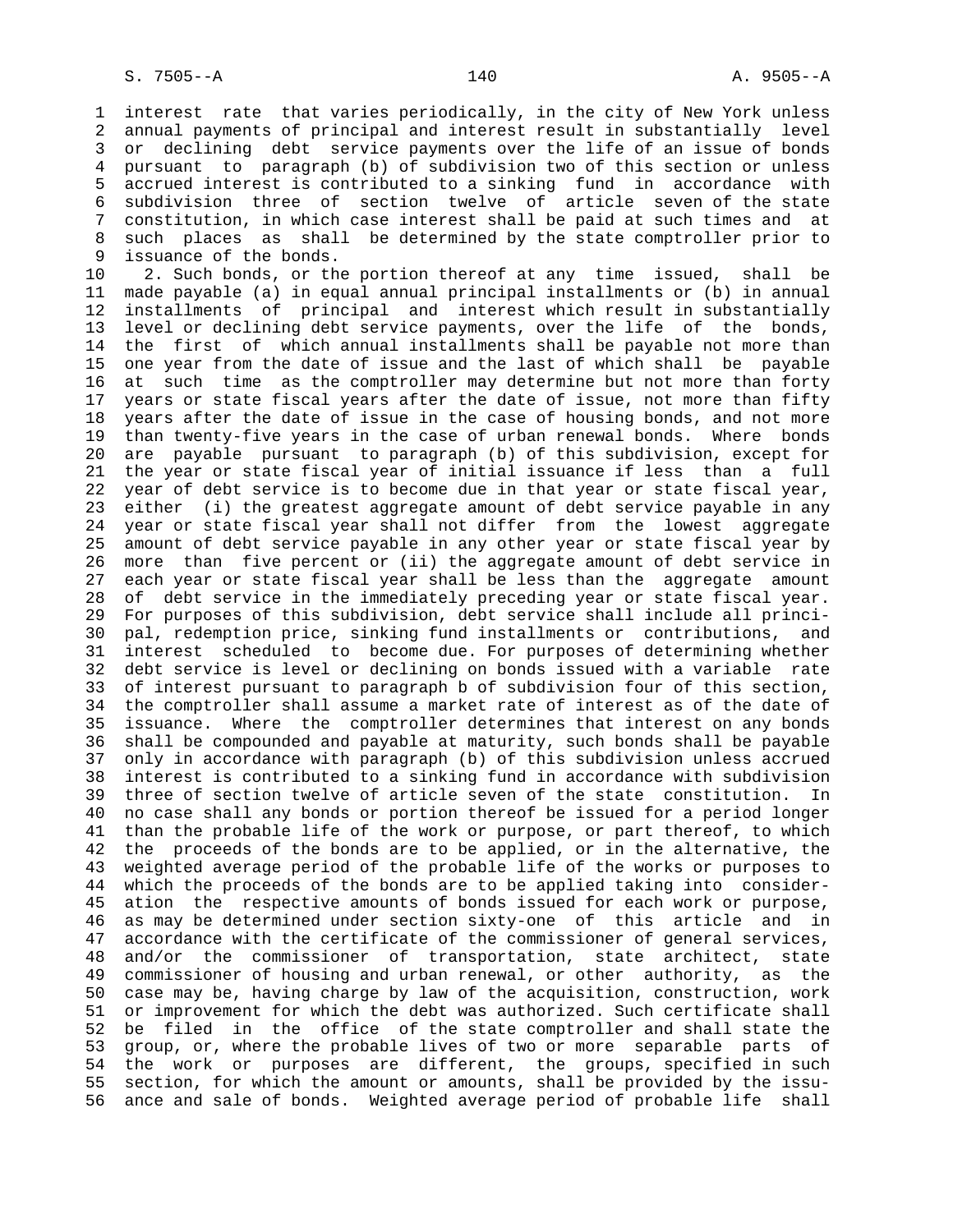1 be determined by computing the sum of the products derived from multi- 2 plying the dollar value of the portion of the debt contracted for each 3 work or purpose (or class of works or purposes) by the probable life of 4 such work or purpose (or class of works or purposes) and dividing the 5 resulting sum by the dollar value of the entire debt after taking into 6 consideration any original issue discount. Any costs of issuance 7 financed with bond proceeds shall be prorated among the various works or 8 purposes. Such bonds, or the portion thereof at any time sold, shall be<br>9 of such denominations, subject to the foregoing provisions, as the state of such denominations, subject to the foregoing provisions, as the state 10 comptroller may determine. Notwithstanding the foregoing provisions of 11 this subdivision, the comptroller may issue all or a portion of such 12 bonds as serial debt, term debt or a combination thereof, maturing as 13 required by this subdivision, provided that the comptroller shall have 14 provided for the retirement each year or state fiscal year, or otherwise 15 have provided for the payment of, through sinking fund installment 16 payments or otherwise, a portion of such term bonds in an amount meeting 17 the requirements of paragraph (a) or (b) of this subdivision or shall 18 have established a sinking fund and provided for contributions thereto 19 as provided in subdivision eight of this section and section twelve of 20 article seven of the state constitution.

 21 6. Except with respect to bonds issued in the manner provided in para- 22 graph (c) of subdivision seven of this section, all bonds of the state 23 of New York which the comptroller of the state of New York is authorized 24 to issue and sell, shall be executed in the name of the state of New 25 York by the manual or facsimile signature of the state comptroller and 26 his seal (or a facsimile thereof) shall be thereunto affixed, imprinted, 27 engraved or otherwise reproduced. In case the state comptroller who 28 shall have signed and sealed any of the bonds shall cease to hold the 29 office of state comptroller before the bonds so signed and sealed shall 30 have been actually countersigned and delivered by the fiscal agent or 31 trustee, such bonds may, nevertheless, be countersigned and delivered as 32 herein provided, and may be issued as if the state comptroller who 33 signed and sealed such bonds had not ceased to hold such office. Any 34 bond of a series may be signed and sealed on behalf of the state of New 35 York by such person as at the actual time of the execution of such bond 36 shall hold the office of comptroller of the state of New York, although 37 at the date of the bonds of such series such person may not have held 38 such office. The coupons to be attached to the coupon bonds of each 39 series shall be signed by the facsimile signature of the state comp- 40 troller of the state of New York or by any person who shall have held 41 the office of state comptroller of the state of New York on or after the 42 date of the bonds of such series, notwithstanding that such person may 43 not have been such state comptroller at the date of any such bond or may 44 have ceased to be such state comptroller at the date when any such bond 45 shall be actually countersigned and delivered. The bonds of each series 46 shall be countersigned with the manual signature of an authorized 47 employee of the fiscal agent or trustee of the state of New York. No 48 bond and no coupon thereunto appertaining shall be valid or obligatory 49 for any purpose until such manual countersignature of an authorized 50 employee of the fiscal agent or trustee of the state of New York shall 51 have been duly affixed to such bond.

 52 § 55. Section 62 of the state finance law, as amended by section 51 of 53 part XXX of chapter 59 of the laws of 2017, is amended to read as 54 follows:

 55 § 62. Replacement of lost certificates. The comptroller, who may act 56 through his duly authorized fiscal agent or trustee appointed pursuant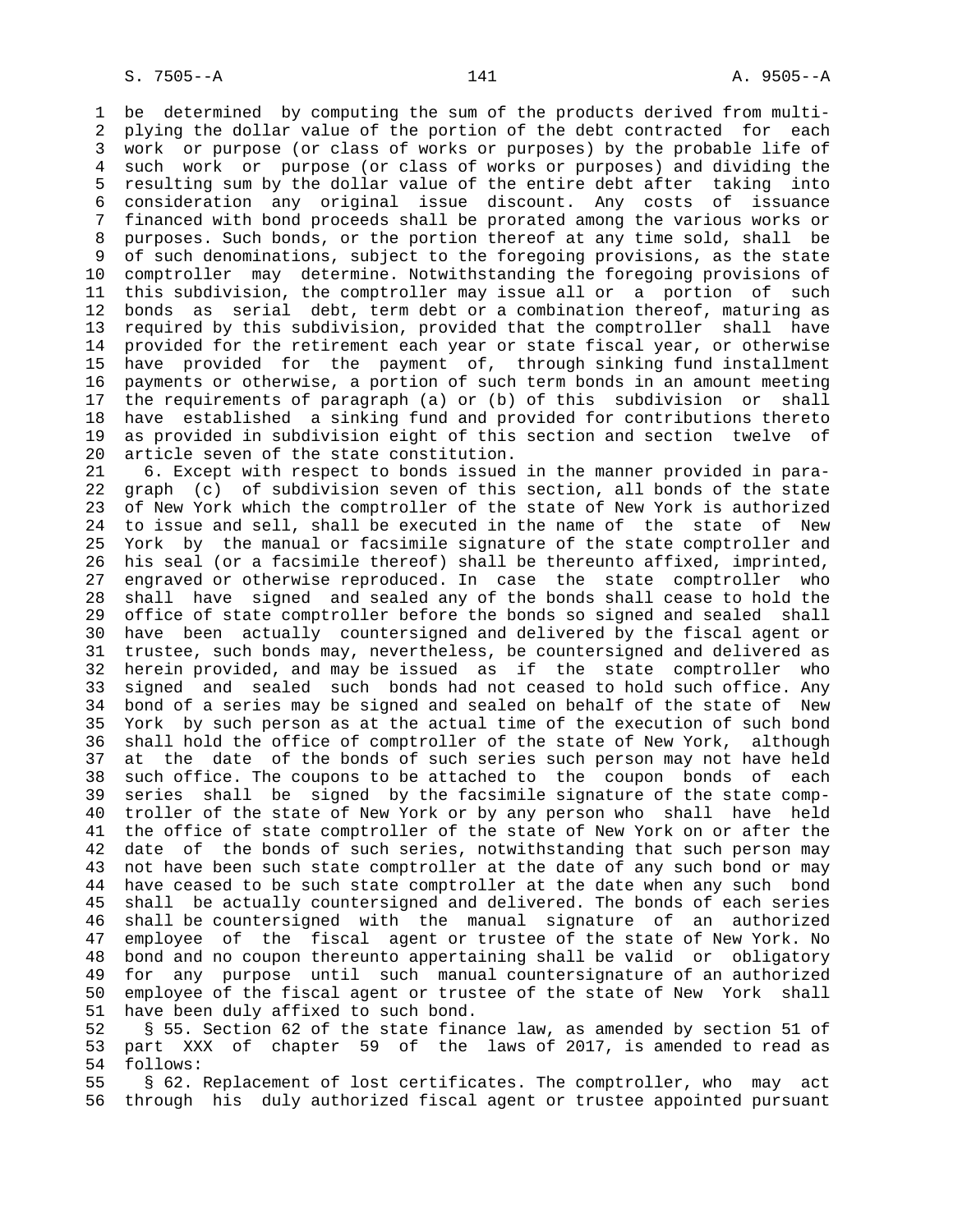1 to section sixty-five of this article, may issue to the lawful owner of 2 any certificate or bond issued by him in behalf of this state, which he 3 or such duly authorized fiscal agent or trustee is satisfied, by due 4 proof filed in his office or with such duly authorized fiscal agent or 5 trustee, has been lost or casually destroyed, a new certificate or bond, 6 corresponding in date, number and amount with the certificate or bond so 7 lost or destroyed, and expressing on its face that it is a renewed 8 certificate or bond. No such renewed certificate or bond shall be issued unless sufficient security is given to satisfy the lawful claim of any 10 person to the original certificate or bond, or to any interest therein. 11 The comptroller shall report annually to the legislature the number and 12 amount of all renewed certificates or bonds so issued. If the renewed 13 certificate is issued by the state's duly authorized fiscal agent or 14 trustee and such agent or trustee agrees to be responsible for any loss 15 suffered as a result of unauthorized payment, the security shall be 16 provided to and approved by the fiscal agent or trustee and no addi- 17 tional approval by the comptroller or the attorney general shall be 18 required.

 19 § 56. Section 65 of the state finance law, as amended by section 52 of 20 part XXX of chapter 59 of the laws of 2017, is amended to read as 21 follows:

 22 § 65. Appointment of fiscal agent or trustee; powers and duties. 1. 23 Notwithstanding any other provisions of this chapter, the comptroller, 24 on behalf of the state, may contract from time to time for a period or 25 periods not exceeding ten years each, except in the case of a bank or 26 trust company agreeing to act as issuing, paying and/or tender agent 27 with respect to a particular issue of variable interest rate bonds in 28 which case the comptroller, on behalf of the state, may contract for a 29 period not to exceed the term of such particular issue of bonds, with 30 one or more banks or trust companies located in the city of New York, to 31 act as fiscal agent, trustee, or agents of the state, and for the main- 32 tenance of an office for the registration, conversion, reconversion and 33 transfer of the bonds and notes of the state, including the preparation 34 and substitution of new bonds and notes, for the payment of the princi- 35 pal thereof and interest thereon, for related services, and to otherwise 36 effectuate the powers and duties of a fiscal agent or trustee on behalf 37 of the state in all such respects as may be determined by the comp- 38 troller for such bonds and notes, and for the payment by the state of 39 such compensation therefor as the comptroller may determine. Any such 40 fiscal agent or trustee may, where authorized pursuant to the terms of 41 its contract, accept delivery of obligations purchased by the state and 42 of securities deposited with the state pursuant to sections one hundred 43 five and one hundred six of this chapter and hold the same in safekeep- 44 ing, make delivery to purchasers of obligations sold by the state, and 45 accept deposit of such proceeds of sale without securing the same. Any 46 such contract may also provide that such fiscal agent or trustee may, 47 upon the written instruction of the comptroller, deposit any obligations 48 or securities which it receives pursuant to such contract, in an account 49 with a federal reserve bank, to be held in such account in the form of 50 entries on the books of the federal reserve bank, and to be transferred 51 in the event of any assignment, sale, redemption, maturity or other 52 disposition of such obligations or securities, by entries on the books 53 of the federal reserve bank. Any such bank or trust company shall be 54 responsible to the people of this state for the faithful and safe 55 conduct of the business of said office, for the fidelity and integrity 56 of its officers and agents employed in such office, and for all loss or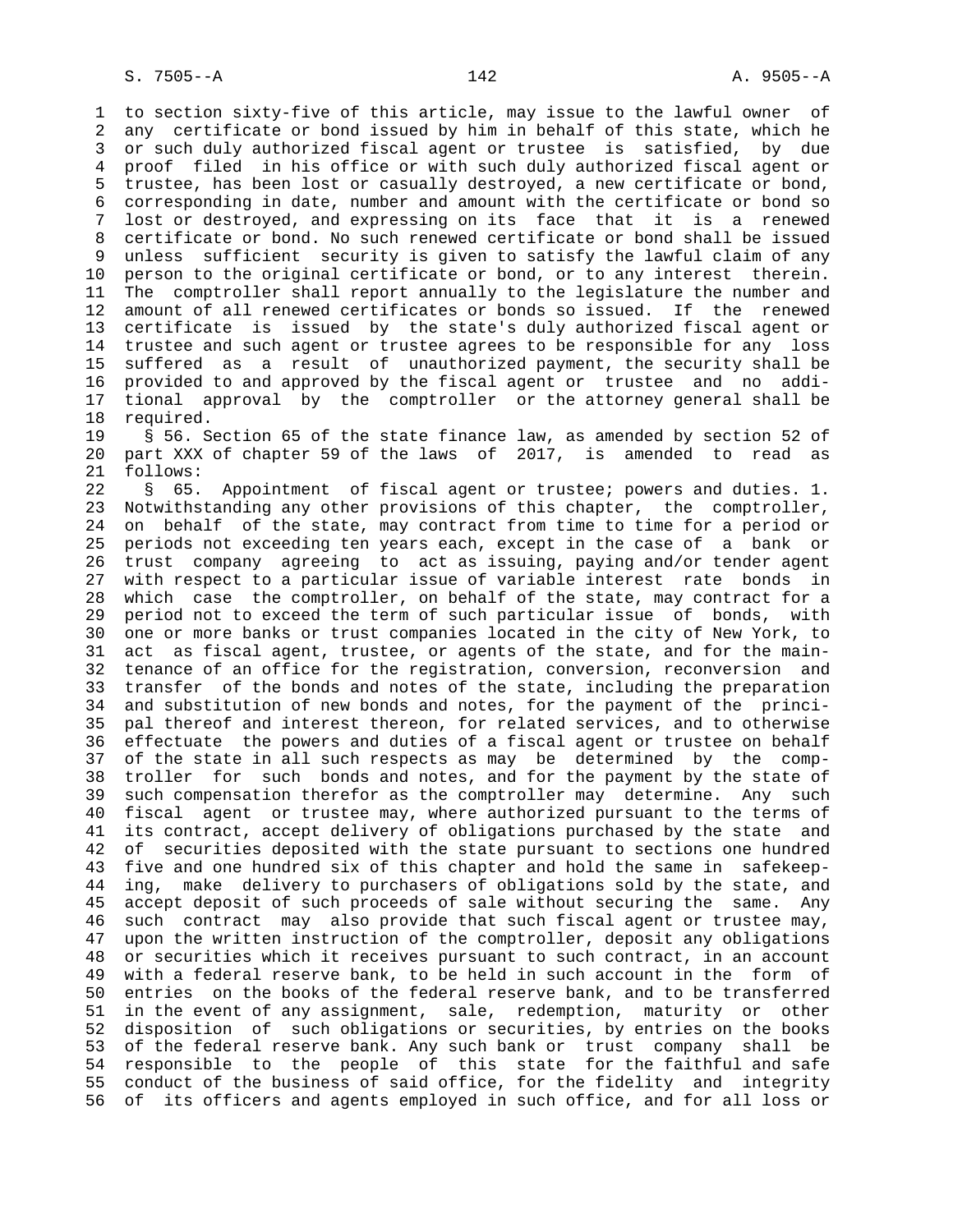1 damage which may result from any failure to discharge their duties, and 2 for any improper and incorrect discharge of those duties, and shall save 3 the state free and harmless from any and all loss or damage occasioned 4 by or incurred in the performance of such services. Any such contract 5 may be terminated by the comptroller at any time. In the event of any 6 change in any office maintained pursuant to any such contract, the comp- 7 troller shall give public notice thereof in such form as he may deter- 8 mine appropriate.<br>9 2. The comptrol

 9 2. The comptroller shall prescribe rules and regulations for the 10 registration, conversion, reconversion and transfer of the bonds and 11 notes of the state, including the preparation and substitution of new 12 bonds, for the payment of the principal thereof and interest thereon, 13 and for other authorized services to be performed by such fiscal agent 14 or trustee. Such rules and regulations, and all amendments thereof, 15 shall be prepared in duplicate, one copy of which shall be filed in the 16 office of the department of audit and control and the other in the 17 office of the department of state. A copy thereof may be filed as a 18 public record in such other offices as the comptroller may determine. 19 Such rules and regulations shall be obligatory on all persons having any 20 interests in bonds and notes of the state heretofore or hereafter 21 issued.

 22 § 57. Subdivision 2 of section 365 of the public authorities law, as 23 amended by section 54 of part XXX of chapter 59 of the laws of 2017, is 24 amended to read as follows:

 25 2. The notes and bonds shall be authorized by resolution of the board, 26 shall bear such date or dates and mature at such time or times, in the 27 case of notes and any renewals thereof within five years after their 28 respective dates and in the case of bonds not exceeding forty years from 29 their respective dates, as such resolution or resolutions may provide. 30 The notes and bonds shall bear interest at such rate or rates, be in 31 such denominations, be in such form, either coupon or registered, carry 32 such registration privileges, be executed in such manner, be payable in 33 such medium of payment, at such place or places, and be subject to such 34 terms of redemption as such resolution or resolutions may provide. Bonds 35 and notes shall be sold by the authority, at public or private sale, at 36 such price or prices as the authority may determine. Bonds and notes of 37 the authority shall not be sold by the authority at private sale unless 38 such sale and the terms thereof have been approved in writing by the 39 comptroller, where such sale is not to the comptroller, or by the direc- 40 tor of the budget, where such sale is to the comptroller.

 41 § 58. Section 55 of chapter 59 of the laws of 2017 relating to provid- 42 ing for the administration of certain funds and accounts related to the 43 2017-18 budget and authorizing certain payments and transfers, is 44 amended to read as follows:

 45 § 55. This act shall take effect immediately and shall be deemed to 46 have been in full force and effect on and after April 1, 2017; provided, 47 however, that the provisions of sections one, two, three, four, five, 48 six, seven, eight, thirteen, fourteen, fifteen, sixteen, seventeen, 49 eighteen, nineteen, twenty, [**twenty-one,**] twenty-two, twenty-two-e and 50 twenty-two-f of this act shall expire March 31, 2018 when upon such date 51 the provisions of such sections shall be deemed repealed; and provided, 52 further, that section twenty-two-c of this act shall expire March 31, 53 2021.

 54 § 59. Paragraph (b) of subdivision 3 and clause (B) of subparagraph 55 (iii) of paragraph (j) of subdivision 4 of section 1 of part D of chap- 56 ter 63 of the laws of 2005, relating to the composition and responsibil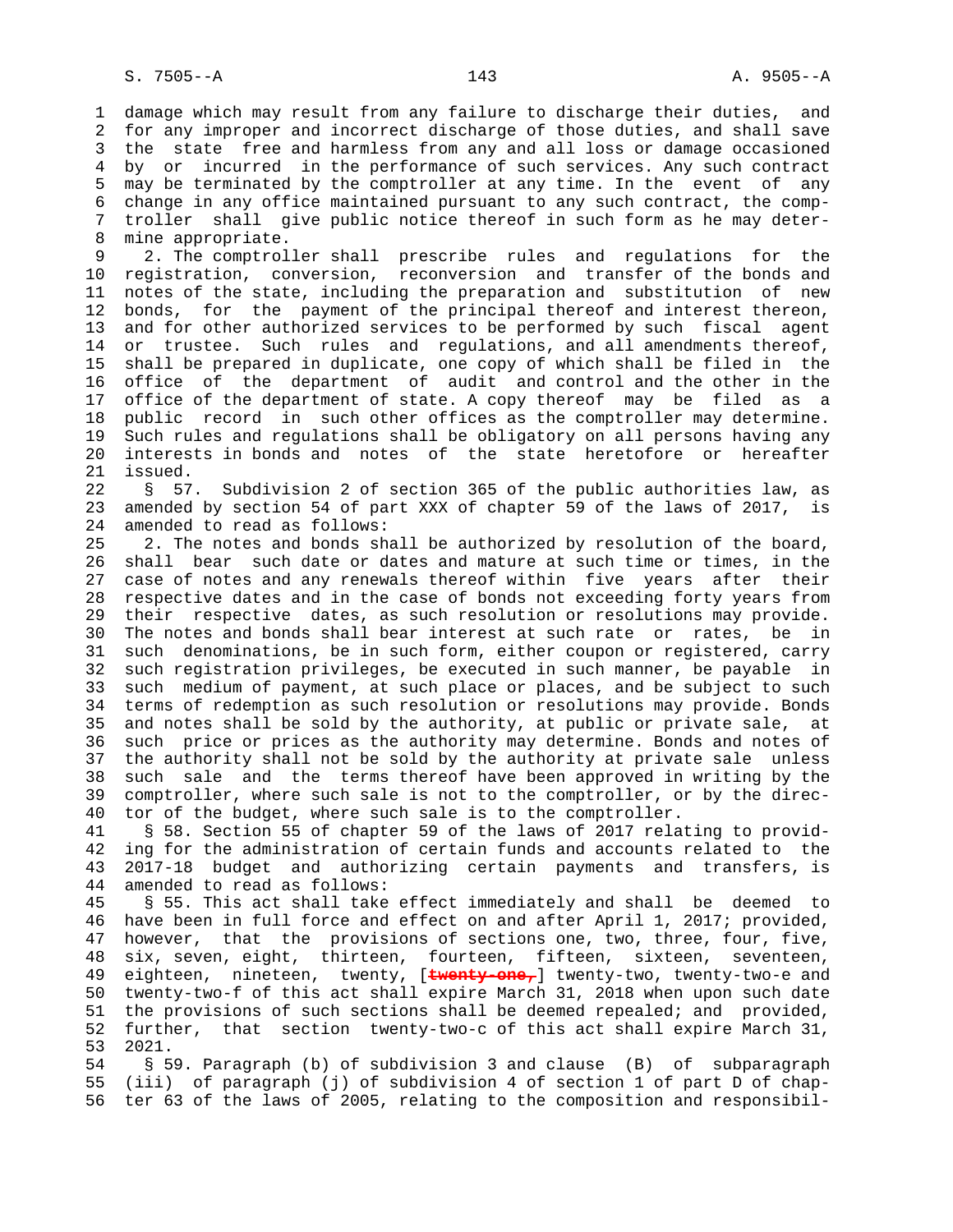1 ities of the New York state higher education capital matching grant 2 board, as amended by section 45 of part UU of chapter 54 of the laws of 3 2016, are amended to read as follows:

(b) Within amounts appropriated therefor, the board is hereby author- 5 ized and directed to award matching capital grants totaling [**240**] **two** 6 **hundred seventy** million dollars. Each college shall be eligible for a 7 grant award amount as determined by the calculations pursuant to subdi- 8 vision five of this section. In addition, such colleges shall be eligi ble to compete for additional funds pursuant to paragraph (h) of subdi-10 vision four of this section.

 11 (B) The dormitory authority shall not issue any bonds or notes in an 12 amount in excess of [**240**] **two hundred seventy** million dollars for the 13 purposes of this section; excluding bonds or notes issued to fund one or 14 more debt service reserve funds, to pay costs of issuance of such bonds, 15 and bonds or notes issued to refund or otherwise repay such bonds or 16 notes previously issued. Except for purposes of complying with the 17 internal revenue code, any interest on bond proceeds shall only be used 18 to pay debt service on such bonds.

 19 § 60. Subdivision 1 of section 1680-n of the public authorities law, 20 as added by section 46 of part T of chapter 57 of the laws of 2007, is 21 amended to read as follows:

 22 1. Notwithstanding the provisions of any other law to the contrary, 23 the authority and the urban development corporation are hereby author- 24 ized to issue bonds or notes in one or more series for the purpose of 25 funding project costs for the acquisition of state buildings and other 26 facilities. The aggregate principal amount of bonds authorized to be 27 issued pursuant to this section shall not exceed one hundred [**forty**] 28 **sixty-five** million dollars, excluding bonds issued to fund one or more 29 debt service reserve funds, to pay costs of issuance of such bonds, and 30 bonds or notes issued to refund or otherwise repay such bonds or notes 31 previously issued. Such bonds and notes of the authority and the urban 32 development corporation shall not be a debt of the state, and the state 33 shall not be liable thereon, nor shall they be payable out of any funds 34 other than those appropriated by the state to the authority and the 35 urban development corporation for principal, interest, and related 36 expenses pursuant to a service contract and such bonds and notes shall 37 contain on the face thereof a statement to such effect. Except for 38 purposes of complying with the internal revenue code, any interest 39 income earned on bond proceeds shall only be used to pay debt service on 40 such bonds.

 41 § 61. Subdivision 1 of section 386-a of the public authorities law, as 42 amended by section 46 of part I of chapter 60 of the laws of 2015, is 43 amended to read as follows:

 44 1. Notwithstanding any other provision of law to the contrary, the 45 authority, the dormitory authority and the urban development corporation 46 are hereby authorized to issue bonds or notes in one or more series for 47 the purpose of assisting the metropolitan transportation authority in 48 the financing of transportation facilities as defined in subdivision 49 seventeen of section twelve hundred sixty-one of this chapter. The 50 aggregate principal amount of bonds authorized to be issued pursuant to 51 this section shall not exceed one billion [**five**] **six** hundred [**twenty**] 52 **ninety-four** million dollars [**(\$1,520,000,000)**] **\$1,694,000,000**, excluding 53 bonds issued to fund one or more debt service reserve funds, to pay 54 costs of issuance of such bonds, and to refund or otherwise repay such 55 bonds or notes previously issued. Such bonds and notes of the authority, 56 the dormitory authority and the urban development corporation shall not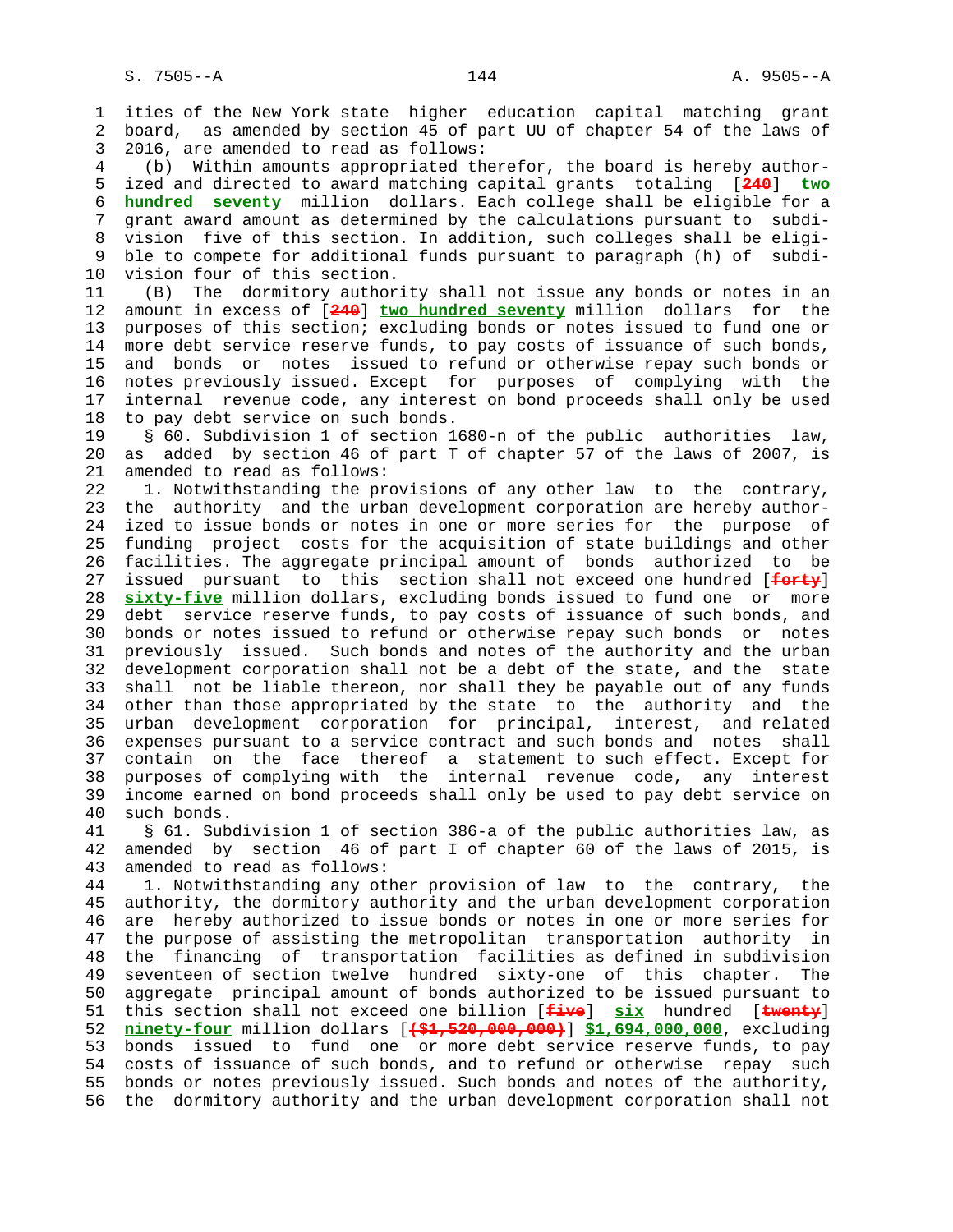1 be a debt of the state, and the state shall not be liable thereon, nor 2 shall they be payable out of any funds other than those appropriated by 3 the state to the authority, the dormitory authority and the urban devel- 4 opment corporation for principal, interest, and related expenses pursu- 5 ant to a service contract and such bonds and notes shall contain on the 6 face thereof a statement to such effect. Except for purposes of comply- 7 ing with the internal revenue code, any interest income earned on bond 8 proceeds shall only be used to pay debt service on such bonds.<br>9 8 62. Subdivision 1 of section 1680-k of the public author

 9 § 62. Subdivision 1 of section 1680-k of the public authorities law, 10 as added by section 5 of part J-1 of chapter 109 of the laws of 2006, is 11 amended to read as follows:

 12 1. Subject to the provisions of chapter fifty-nine of the laws of two 13 thousand, but notwithstanding any provisions of law to the contrary, the 14 dormitory authority is hereby authorized to issue bonds or notes in one 15 or more series in an aggregate principal amount not to exceed forty 16 million **seven hundred fifteen thousand** dollars excluding bonds issued to 17 finance one or more debt service reserve funds, to pay costs of issuance 18 of such bonds, and bonds or notes issued to refund or otherwise repay 19 such bonds or notes previously issued, for the purpose of financing the 20 construction of the New York state agriculture and markets food labora- 21 tory. Eligible project costs may include, but not be limited to the cost 22 of design, financing, site investigations, site acquisition and prepara- 23 tion, demolition, construction, rehabilitation, acquisition of machinery 24 and equipment, and infrastructure improvements. Such bonds and notes of 25 such authorized issuers shall not be a debt of the state, and the state 26 shall not be liable thereon, nor shall they be payable out of any funds 27 other than those appropriated by the state to such authorized issuers 28 for debt service and related expenses pursuant to any service contract 29 executed pursuant to subdivision two of this section and such bonds and 30 notes shall contain on the face thereof a statement to such effect. 31 Except for purposes of complying with the internal revenue code, any 32 interest income earned on bond proceeds shall only be used to pay debt 33 service on such bonds.

 34 § 63. Subdivisions 13-d and 13-e of section 5 of section 1 of chapter 35 359 of the laws of 1968, constituting the facilities development corpo- 36 ration act, subdivision 13-d as amended by chapter 166 of the laws of 37 1991 and subdivision 13-e as amended by chapter 90 of the laws of 1989, 38 is amended to read as follows:

 39 13-d. **1.** Subject to the terms and conditions of any lease, sublease, 40 loan or other financing agreement with the medical care facilities 41 finance agency in accordance with subdivision 13-c of this section, to 42 make loans to voluntary agencies for the purpose of financing or refi- 43 nancing the design, construction, acquisition, reconstruction, rehabili- 44 tation and improvement of mental hygiene facilities owned or leased by 45 such voluntary agencies provided, however, that with respect to such 46 facilities which are leased by a voluntary agency, the term of repayment 47 of such loan shall not exceed the term of such lease including any 48 option to renew such lease. Notwithstanding any other provisions of law, 49 such loans may be made jointly to one or more voluntary agencies which 50 own and one or more voluntary agencies which will operate any such 51 mental hygiene facility.

**2. Subject to the terms and conditions of any lease, sublease, loan or other financing agreement with the medical care facilities finance agen- cy, to make grants to voluntary agencies or provide proceeds of mental health services facilities bonds or notes to the department to make grants to voluntary agencies or to reimburse disbursements made there-**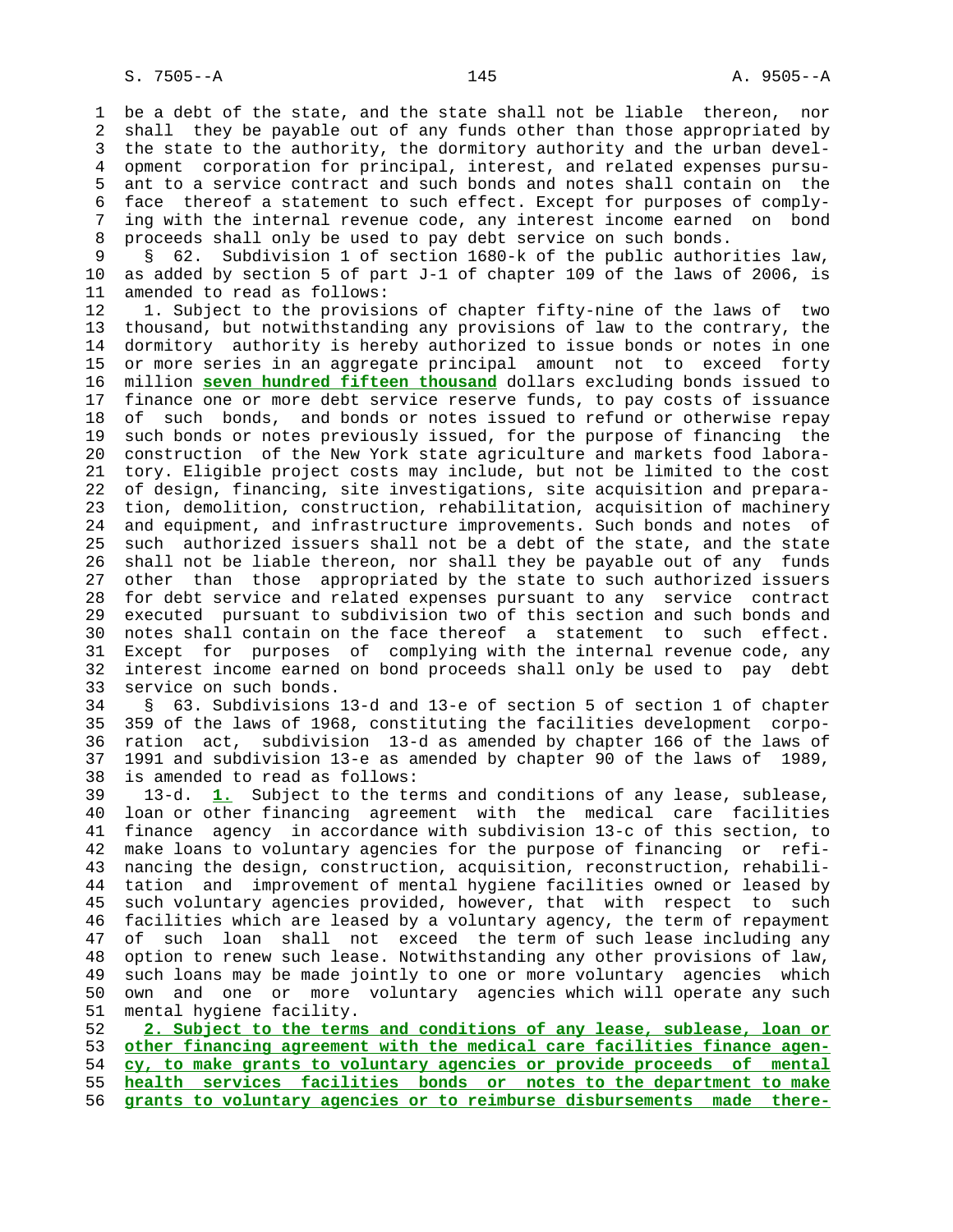1 **for, in each case, for the purpose of financing or refinancing the** 2 **design, construction, acquisition, reconstruction, rehabilitation and** 3 **improvement of mental hygiene facilities owned or leased by such volun-** 4 **tary agencies.** 5 13-e. To receive from the comptroller state aid payments pledged or 6 agreed to be paid by any voluntary agency in accordance with any lease, 7 sublease, loan**,** or other financing agreement **or grant agreement** entered 8 into with such voluntary agency **by the corporation or, in the case of** 9 **grants made to voluntary agencies by the department pursuant to subdivi-** 10 **sion 13-d, by the department**. Such pledges may be made from sources of 11 state aid including but not limited to payments made pursuant to: arti- 12 cles nineteen, twenty-five and forty-one of the mental hygiene law. 13 § 64. Paragraph a of subdivision 4 of section 9 of section 1 of chap- 14 ter 359 of the laws of 1968, constituting the facilities development 15 corporation act, as amended by chapter 90 of the laws of 1989, is 16 amended to read as follows: 17 4. Agreements. a. Upon certification by the director of the budget of 18 the availability of required appropriation authority, the corporation, 19 or any successor agency, is hereby authorized and empowered to enter 20 into leases, subleases, loans and other financing agreements with the 21 state housing finance agency and/or the state medical care facilities 22 finance agency, and to enter into such amendments thereof as the direc- 23 tors of the corporation, or any successor agency, may deem necessary or 24 desirable, which shall provide for (i) the financing or refinancing of 25 or the design, construction, acquisition, reconstruction, rehabilitation 26 or improvement of one or more mental hygiene facilities or for the refi- 27 nancing of any such facilities for which bonds have previously been 28 issued and are outstanding, and the purchase or acquisition of the 29 original furnishings, equipment, machinery and apparatus to be used in 30 such facilities upon the completion of work, (ii) the leasing to the 31 state housing finance agency or the state medical care facilities 32 finance agency of all or any portion of one or more existing mental 33 hygiene facilities and one or more mental hygiene facilities to be 34 designed, constructed, acquired, reconstructed, rehabilitated or 35 improved, or of real property related to the work to be done, including 36 real property originally acquired by the appropriate commissioner or 37 director of the department in the name of the state pursuant to article 38 seventy-one of the mental hygiene law, (iii) the subleasing of such 39 facilities and property by the corporation upon completion of design, 40 construction, acquisition, reconstruction, rehabilitation or improve- 41 ment, such leases, subleases, loans or other financing agreements to be 42 upon such other terms and conditions as may be agreed upon, including 43 terms and conditions relating to length of term, maintenance and repair 44 of mental hygiene facilities during any such term, and the annual 45 rentals to be paid for the use of such facilities, property, 46 furnishings, equipment, machinery and apparatus, and (iv) the receipt 47 and disposition, including loans **or grants** to voluntary agencies, of 48 proceeds of mental health service facilities bonds or notes issued 49 pursuant to section nine-a of the New York state medical care facilities 50 finance agency act. For purposes of the design, construction, acquisi- 51 tion, reconstruction, rehabilitation or improvement work required by the 52 terms of any such lease, sublease or agreement, the corporation shall 53 act as agent for the state housing finance agency or the state medical 54 care facilities finance agency. In the event that the corporation enters 55 into an agreement for the financing of any of the aforementioned facili- 56 ties with the state housing finance agency or the state medical care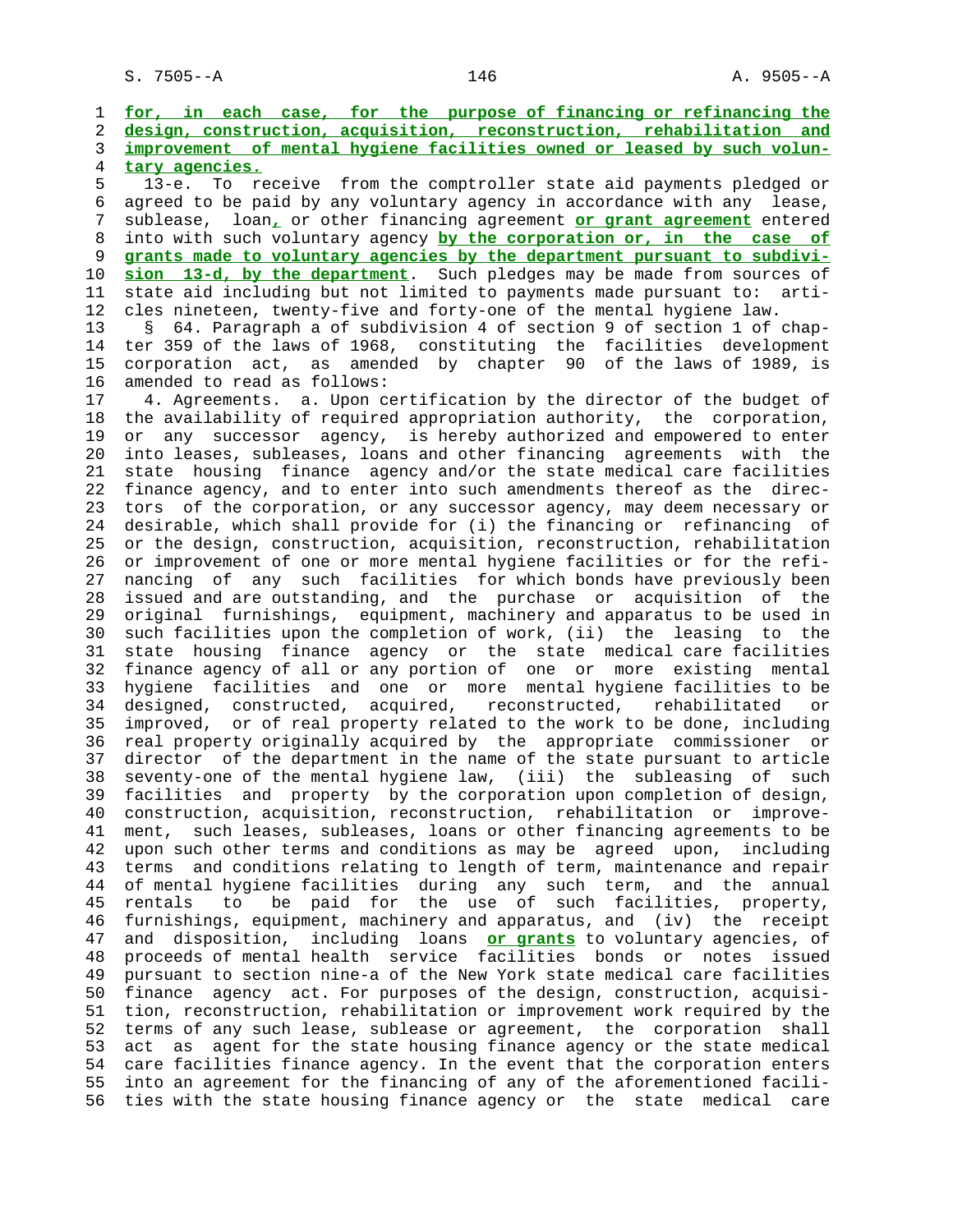1 facilities finance agency, or in the event that the corporation enters 2 into an agreement for the financing or refinancing of any of the afore- 3 mentioned facilities with one or more voluntary agencies, it shall act 4 on its own behalf and not as agent. The appropriate commissioner or 5 director of the department on behalf of the department shall approve any 6 such lease, sublease, loan or other financing agreement and shall be a 7 party thereto. All such leases, subleases, loans or other financing 8 agreements shall be approved prior to execution by no less than three<br>9 directors of the corporation. directors of the corporation.

 10 § 65. This act shall take effect immediately and shall be deemed to 11 have been in full force and effect on and after April 1, 2018; provided, 12 however, that the provisions of sections one, two, three, four, five, 13 six, seven, eight, twelve, thirteen, fourteen, sixteen, seventeen, eigh- 14 teen, nineteen, twenty, twenty-one, twenty-two, twenty-three, twenty- 15 seven, twenty-eight, and twenty-eight-a of this act shall expire March 16 31, 2019 when upon such date the provisions of such sections shall be 17 deemed repealed.

# 18 PART HH

 19 Section 1. Paragraph (a) of subdivision 1 of section 125.25 of the 20 penal law, as amended by chapter 791 of the laws of 1967, is amended to 21 read as follows:

 22 (a) The defendant acted under the influence of extreme emotional 23 disturbance for which there was a reasonable explanation or excuse, the 24 reasonableness of which is to be determined from the viewpoint of a 25 person in the defendant's situation under the circumstances as the 26 defendant believed them to be. **For purposes of determining whether the** 27 **defendant acted under the influence of extreme emotional disturbance,** 28 **the explanation or excuse for such extreme emotional disturbance is not** 29 **reasonable if it resulted from the discovery of, knowledge about, or** 30 **potential disclosure of the victim's actual or perceived gender, gender** 31 **identity, gender expression, or sexual orientation. Nothing in this** 32 **paragraph shall preclude the jury from considering all relevant facts to** 33 **determine the defendant's actual belief.** Nothing contained in this para- 34 graph shall constitute a defense to a prosecution for, or preclude a 35 conviction of, manslaughter in the first degree or any other crime; or 36 § 2. This act shall take effect immediately.

### 37 PART II

 38 Section 1. The social services law is amended by adding a new section 39 131-y to read as follows:

**§ 131-y. Placement of sex offenders. Notwithstanding any inconsistent provision of law, neither the office of temporary and disability assist- ance, nor a social services official acting on his or her own or as an agent pursuant to this title, shall permit or cause the placement of any sex offender who has been assigned a level-two or level-three desig- nation pursuant to article six-C of the correction law into any tempo- rary emergency housing or homeless shelters used to house families with children.** 48 § 2. Subdivision 14 of section 259-c of the executive law, as amended

 49 by section 38-b of subpart A of part C of chapter 62 of the laws of 50 2011, is amended to read as follows:

 51 14. [**notwithstanding**] **Notwithstanding** any other provision of law to 52 the contrary, where a person serving a sentence for an offense defined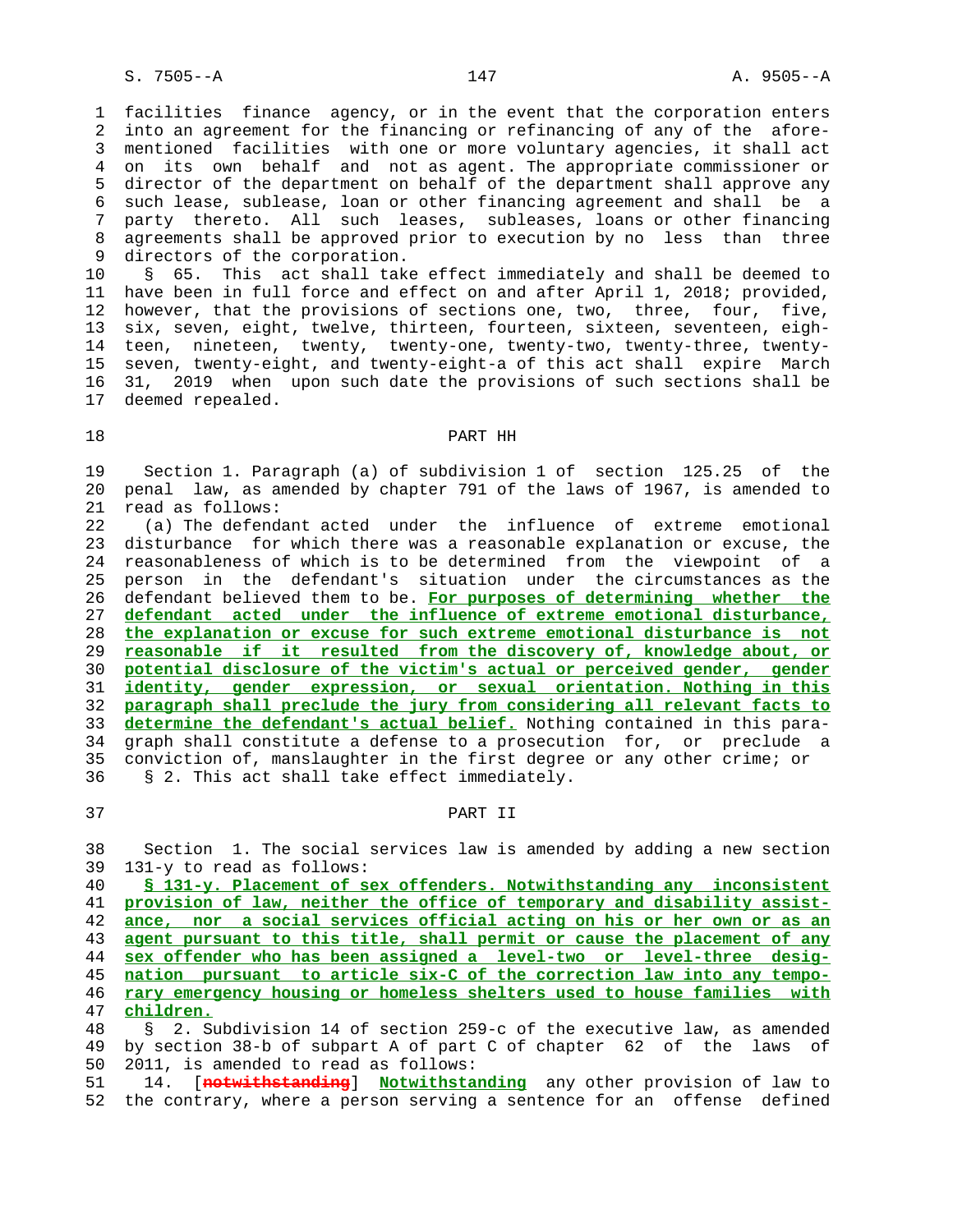1 in article one hundred thirty, one hundred thirty-five or two hundred 2 sixty-three of the penal law or section 255.25, 255.26 or 255.27 of the 3 penal law and the victim of such offense was under the age of eighteen 4 at the time of such offense or such person has been designated a level 5 three sex offender pursuant to subdivision six of section one hundred 6 sixty-eight-l of the correction law, is released on parole or condi- 7 tionally released pursuant to subdivision one or two of this section, 8 the board shall require, as a mandatory condition of such release, that such sentenced offender shall refrain from knowingly entering into or 10 upon any school grounds, as that term is defined in subdivision fourteen 11 of section 220.00 of the penal law, or any other facility or institution 12 primarily used for the care or treatment of persons under the age of 13 eighteen while one or more of such persons under the age of eighteen are 14 present[**, provided however, that**]**. Moreover, where a person serving a** 15 **sentence for an offense defined in article one hundred thirty, one** 16 **hundred thirty-five or two hundred sixty-three of the penal law or** 17 **section 255.25, 255.26 or 255.27 of the penal law and the victim of such** 18 **offense was under the age of thirteen at the time of such offense, is** 19 **released on parole or conditionally released pursuant to subdivision one** 20 **or two of this section, the board shall further require, as a mandatory** 21 **condition of such release, that such sentenced offender shall refrain** 22 **from knowingly entering within one thousand feet of any facility or** 23 **institution where pre-kindergarten or kindergarten instruction is** 24 **provided. However,** when such sentenced offender is a registered student 25 or participant or an employee of such facility or institution or entity 26 contracting therewith or has a family member enrolled in such facility 27 or institution, such sentenced offender may, with the written authori- 28 zation of his or her parole officer and the superintendent or chief 29 administrator of such facility, institution or grounds, enter such 30 facility, institution or upon such grounds for the limited purposes 31 authorized by the parole officer and superintendent or chief officer. 32 Nothing in this subdivision shall be construed as restricting any lawful 33 condition of supervision that may be imposed on such sentenced offender. 34 § 3. Paragraph (a) of subdivision 4-a of section 65.10 of the penal 35 law, as amended by chapter 67 of the laws of 2008, is amended to read as 36 follows:

 37 (a) When imposing a sentence of probation or conditional discharge 38 upon a person convicted of an offense defined in article one hundred 39 thirty, two hundred thirty-five or two hundred sixty-three of this chap- 40 ter, or section 255.25, 255.26 or 255.27 of this chapter, and the victim 41 of such offense was under the age of eighteen at the time of such 42 offense or such person has been designated a level three sex offender 43 pursuant to subdivision six of section [**168-l**] **one hundred sixty-eight-l** 44 of the correction law, the court shall require, as a mandatory condition 45 of such sentence, that such sentenced offender shall refrain from know- 46 ingly entering into or upon any school grounds, as that term is defined 47 in subdivision fourteen of section 220.00 of this chapter, or any other 48 facility or institution primarily used for the care or treatment of 49 persons under the age of eighteen while one or more of such persons 50 under the age of eighteen are present[**, provided however, that**]**. More-** 51 **over, where a person serving a sentence for an offense defined in arti-** 52 **cle one hundred thirty, one hundred thirty-five or two hundred sixty-** 53 **three of this chapter or section 255.25, 255.26 or 255.27 of this** 54 **chapter and the victim of such offense was under the age of thirteen at** 55 **the time of such offense, is released on parole or conditionally** 56 **released pursuant to subdivision one or two of this section, the state**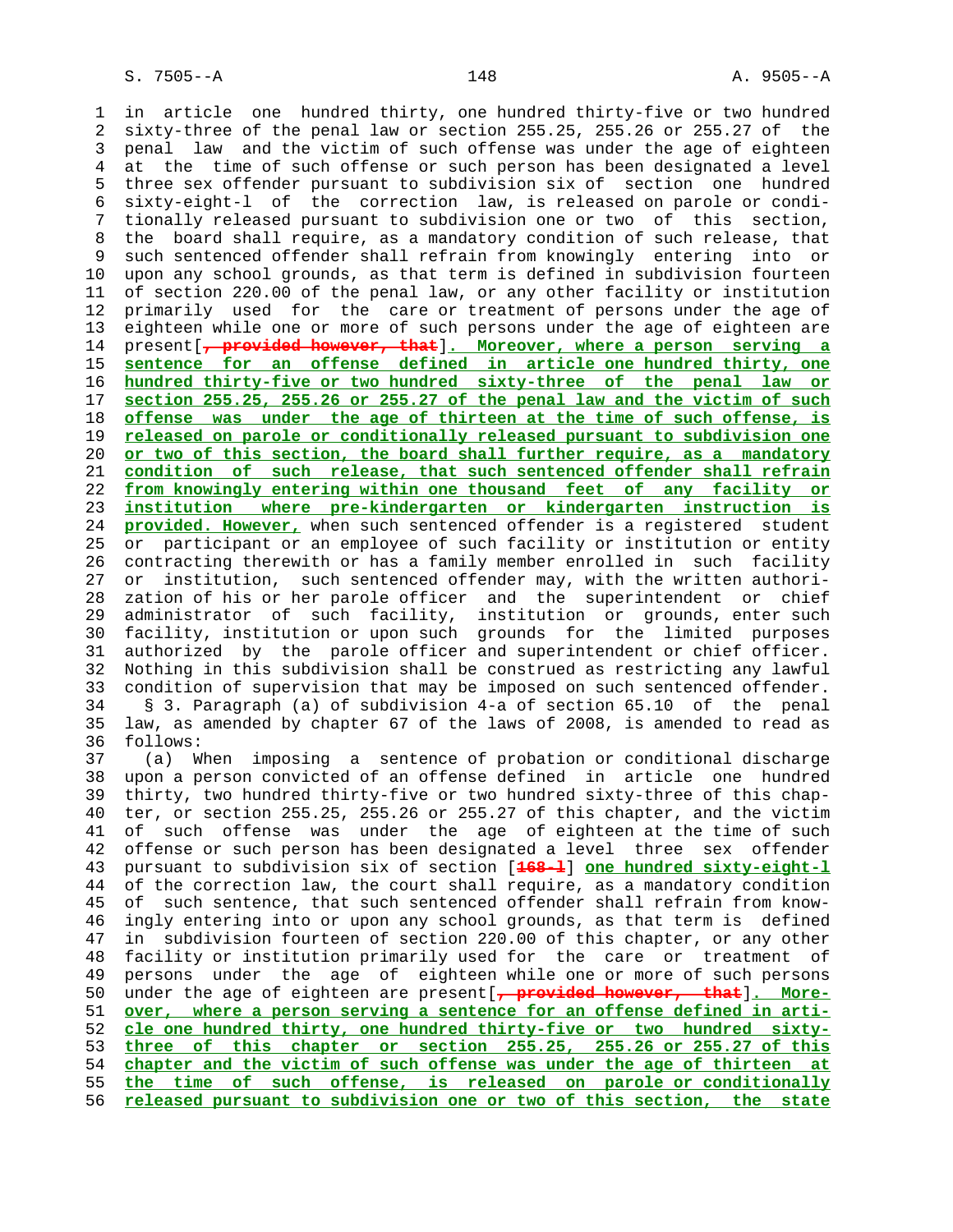S. 7505--A 149 A. 9505--A

 1 **board of parole shall further require, as a mandatory condition of such** 2 **release, that such sentenced offender shall refrain from knowingly** 3 **entering within one thousand feet of any facility or institution where** 4 **pre-kindergarten or kindergarten instruction is provided. However,** when 5 such sentenced offender is a registered student or participant or an 6 employee of such facility or institution or entity contracting therewith 7 or has a family member enrolled in such facility or institution, such 8 sentenced offender may, with the written authorization of his or her 9 probation officer or the court and the superintendent or chief adminis- 10 trator of such facility, institution or grounds, enter such facility, 11 institution or upon such grounds for the limited purposes authorized by 12 the probation officer or the court and superintendent or chief officer. 13 Nothing in this subdivision shall be construed as restricting any lawful 14 condition of supervision that may be imposed on such sentenced offender. 15 § 4. The executive law is amended by adding a new section 259-f to 16 read as follows:

**§ 259-f. Quarterly reports of schools. 1. On a quarterly basis, the commissioner of education shall provide to the commissioner an updated list of every elementary school and secondary school in the state and of every other facility or institution where pre-kindergarten or kindergar- ten instruction is provided.**

 22 **2. The commissioner shall distribute the information received pursuant** 23 **to subdivision one of this section to the board and to the director of** 24 **probation and correctional alternatives.**

**3. On or before February first each year, the commissioner shall noti- fy the governor, the temporary president of the senate, the speaker of the assembly, the minority leader of the senate, and the minority leader of the assembly on the compliance with this section.**

 29 § 5. This act shall take effect on the first of July next succeeding 30 the date on which it shall have become a law.

## 31 PART JJ

 32 Section 1. Paragraph (i) of subdivision 3 of section 130.05 of the penal law, as added by section 2 of part G of chapter 501 of the laws of 34 2012, is amended and a new paragraph (j) is added to read as follows:

 35 (i) a resident or inpatient of a residential facility operated, 36 licensed or certified by (i) the office of mental health; (ii) the 37 office for people with developmental disabilities; or (iii) the office 38 of alcoholism and substance abuse services, and the actor is an employee 39 of the facility not married to such resident or inpatient. For purposes 40 of this paragraph, "employee" means either: an employee of the agency 41 operating the residential facility, who knows or reasonably should know 42 that such person is a resident or inpatient of such facility and who 43 provides direct care services, case management services, medical or 44 other clinical services, habilitative services or direct supervision of 45 the residents in the facility in which the resident resides; or an offi- 46 cer or other employee, consultant, contractor or volunteer of the resi- 47 dential facility, who knows or reasonably should know that the person is 48 a resident of such facility and who is in direct contact with residents 49 or inpatients; provided, however, that the provisions of this paragraph 50 shall only apply to a consultant, contractor or volunteer providing 51 services pursuant to a contractual arrangement with the agency operating 52 the residential facility or, in the case of a volunteer, a written 53 agreement with such facility, provided that the person received written 54 notice concerning the provisions of this paragraph; provided further,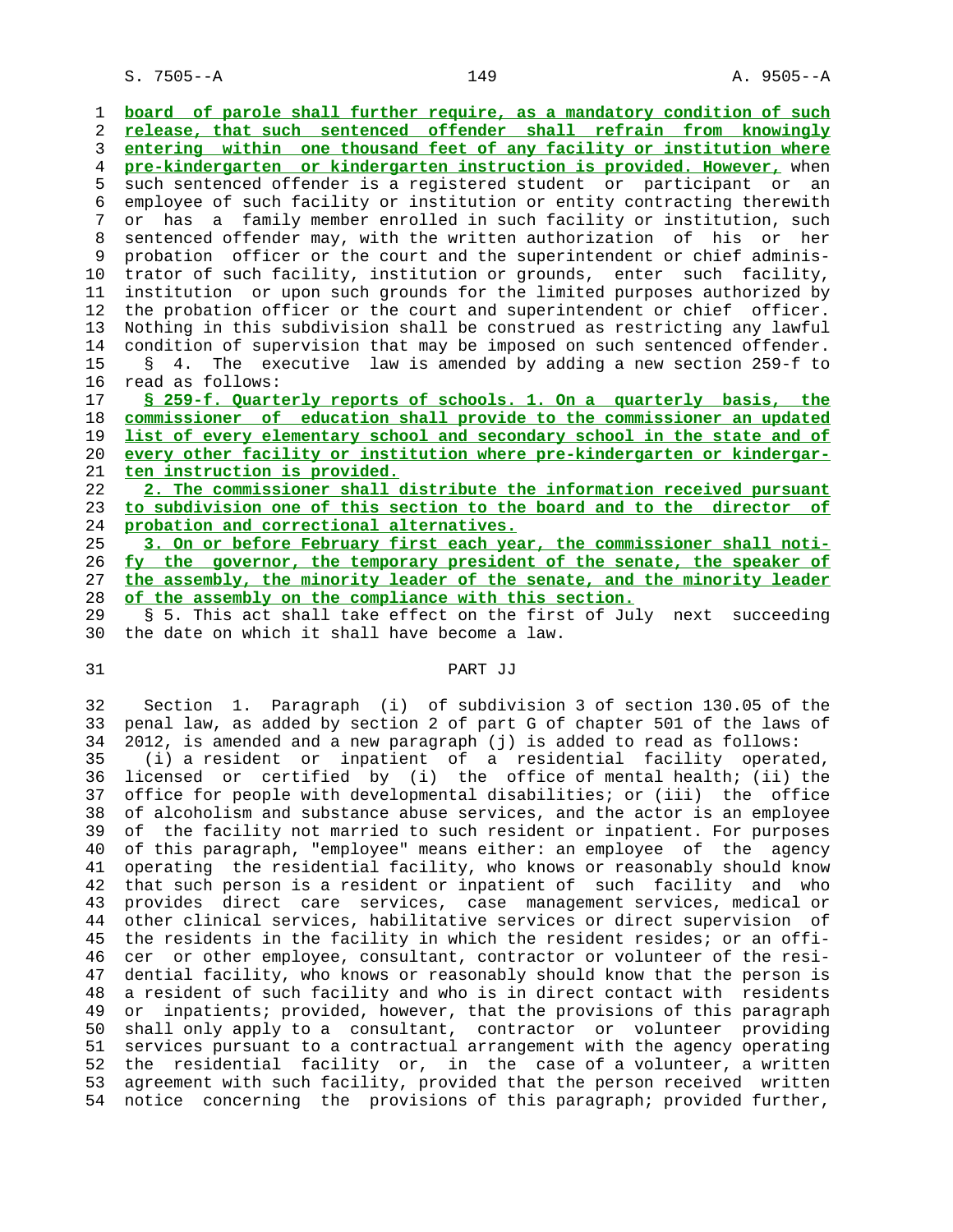1 however, "employee" shall not include a person with a developmental 2 disability who is or was receiving services and is also an employee of a 3 service provider and who has sexual contact with another service recipi- 4 ent who is a consenting adult who has consented to such contact[**.**]**; or** 5 **(j) detained or otherwise in the custody of a police officer, peace** 6 **officer, or other law enforcement official and the actor is a police** 7 **officer, peace officer or other law enforcement official who either: (i)** 8 **is detaining or maintaining custody of such person; or (ii) knows, or** 9 **reasonably should know, that at the time of the offense, such person was** 10 **detained or in custody.** 11 § 2. Subdivision 4 of section 130.10 of the penal law, as amended by 12 chapter 205 of the laws of 2011, is amended to read as follows: 13 4. In any prosecution under this article in which the victim's lack of 14 consent is based solely on his or her incapacity to consent because he 15 or she was less than seventeen years old, mentally disabled, a client or 16 patient and the actor is a health care provider**, detained or otherwise** 17 **in custody of law enforcement under the circumstances described in para-** 18 **graph (j) of subdivision three of section 130.05 of this article**, or 19 committed to the care and custody or supervision of the state department 20 of corrections and community supervision or a hospital and the actor is 21 an employee, it shall be a defense that the defendant was married to the 22 victim as defined in subdivision four of section 130.00 of this article. 23 § 3. This act shall take effect on the thirtieth day after it shall 24 have become a law. 25 PART KK 26 Section 1. Subdivision 4 of section 7 of the correction law is 27 REPEALED. 28 § 2. Subdivisions 1 and 6 of section 8 of the correction law, as 29 amended by section 6 of subpart A of part C of chapter 62 of the laws of 30 2011, are amended to read as follows: 31 1. Any applicant for employment with the department as a correction 32 officer [**at a facility of the department**], **institution safety officer,** 33 **parole officer, or warrant and transfer officer** shall be tested in 34 accordance with the requirements of this section. 35 6. Notwithstanding any other provision of law, the results of the 36 tests administered pursuant to this section shall be used solely for the 37 qualification of a candidate for correction officer, **institution safety** 38 **officer, parole officer, or warrant and transfer officer** and the vali- 39 dation of the psychological instruments utilized. For all other 40 purposes, the results of the examination shall be confidential and the 41 records sealed by the department of corrections and community super- 42 vision, and not be available to any other agency or person except by 43 authorization of the applicant or, upon written notice by order of a 44 court of this state or the United States. 45 § 3. Subdivisions 2 and 3 of section 10 of the correction law are 46 REPEALED and subdivision 4 is renumbered subdivision 2. 47 § 4. Section 22-a of the correction law, as added by chapter 134 of 48 the laws of 1984, is amended to read as follows: 49 § 22-a. Qualification for employment as a correction officer**, institu-** 50 **tion safety officer, parole officer, or warrant and transfer officer**. 51 **1. The commissioner shall not appoint any person as a correction offi-** 52 **cer, institution safety officer, parole officer or warrant and transfer** 53 **officer, unless such person has attained his or her twenty-first birth-** 54 **day.**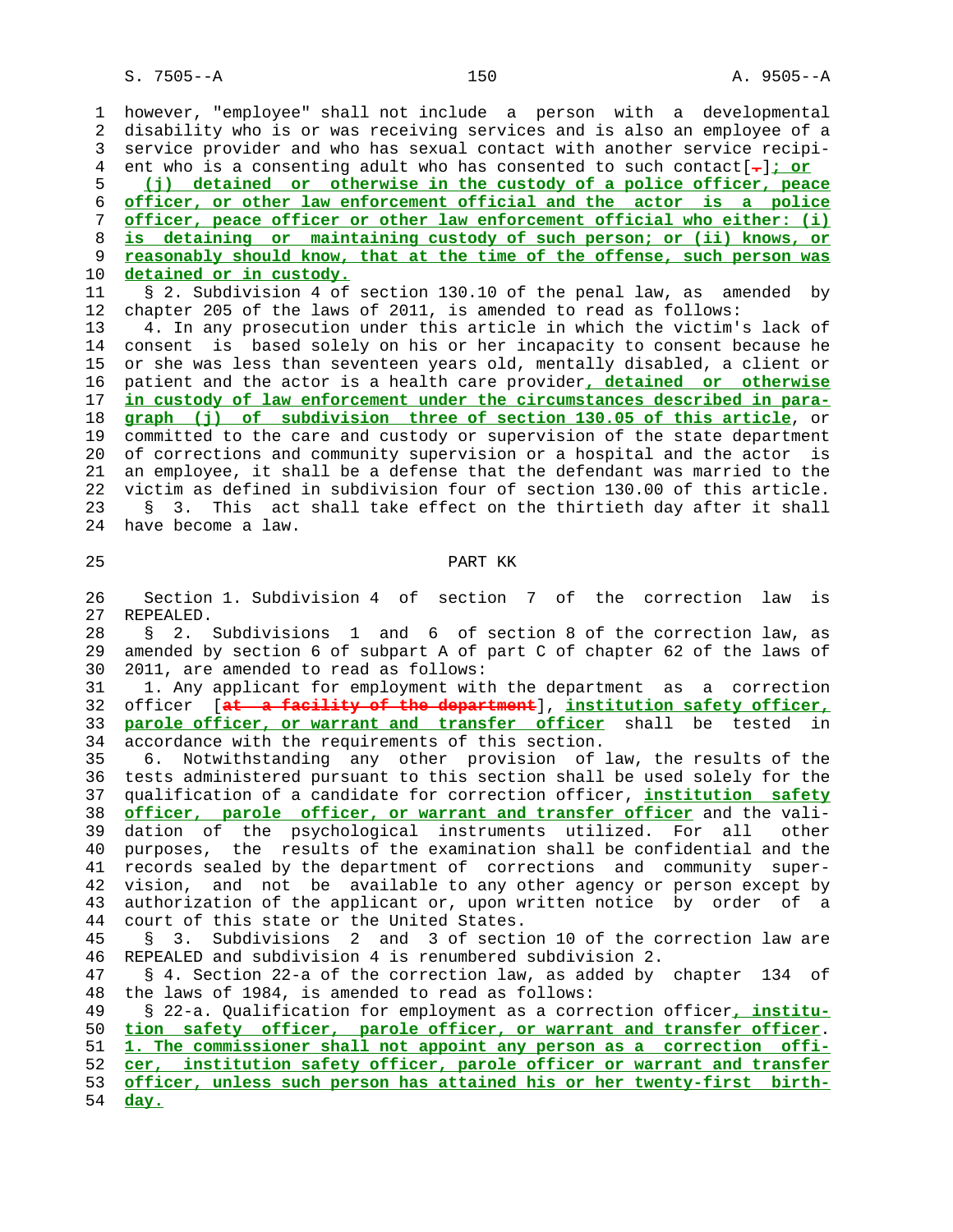**2. The commissioner shall not appoint any person as a correction offi- cer or warrant and transfer officer, unless such person is a high school graduate or a holder of a high school equivalency diploma issued by an education department of any of the states of the United States or a holder of a comparable diploma issued by any commonwealth, territory or possession of the United States or by the canal zone or a holder of a report from the United States armed forces certifying his or her successful completion of the tests of general educational development, high school level. In addition, the diploma issued to the high school graduate must be from an accredited public or private school recognized by the education department. Diplomas issued through a home study course and not by an appropriate educational authority will not be accepted. 3. The commissioner shall not appoint any person as a parole officer, unless such person possesses a baccalaureate degree conferred by a post- secondary institution accredited by an accrediting agency recognized by the Unites States department of education. Parole officer selection shall be based on definite qualifications as to character, ability and training with an emphasis on capacity and ability to provide a balanced approach to influencing human behavior and to use judgement in the enforcement of the rules and regulations of community supervision. Parole officers shall be persons likely to exercise a strong and helpful influence upon persons placed under their supervision while retaining the goal of protecting society. 4. There are no specific education requirements for the position of institution safety officer. 5.** No person, on or after the effective date of this section, may be 27 appointed to the position of a correction officer [**in any**]**,** institution **safety officer, parole officer, or warrant and transfer officer** in the 29 department who has been convicted of a felony or of any offense in any 30 other jurisdiction which if committed in this state would constitute a 31 felony. The commissioner may in his discretion, bar the appointment of a 32 person, on or after the effective date of this section, to the position 33 of correction officer [**in any**]**,** institution **safety officer, parole offi- cer, or warrant and transfer officer,** in the department, who has been 35 convicted of a misdemeanor or of any offense in any other jurisdiction 36 which if committed in this state would constitute a misdemeanor where he 37 has determined that the employment of such person is not in the best 38 interest of the department**, who is not fit physically, or who, after a thorough investigation, is determined to not be of good moral character**. 40 Notwithstanding the foregoing provisions of this section, no person 41 shall be disqualified pursuant to this section unless he shall have 42 first been furnished a written statement of the reasons for such 43 disqualification and afforded an opportunity by the commissioner, or his 44 designee, to make an explanation and to submit facts in opposition ther- 45 eto. **6. Notwithstanding any other provision of law, the commissioner, in his or her discretion may terminate the employment of any employee who is convicted of a crime whenever the commissioner determines that the continued employment of such person would not be in the best interest of the department. Notwithstanding the foregoing, no employee shall be terminated pursuant to this section unless he or she shall first have been furnished with a written statement of the reasons for such determi- nation and afforded an opportunity by the commissioner, or his or her designee, to make an explanation and to submit facts in opposition ther- eto.**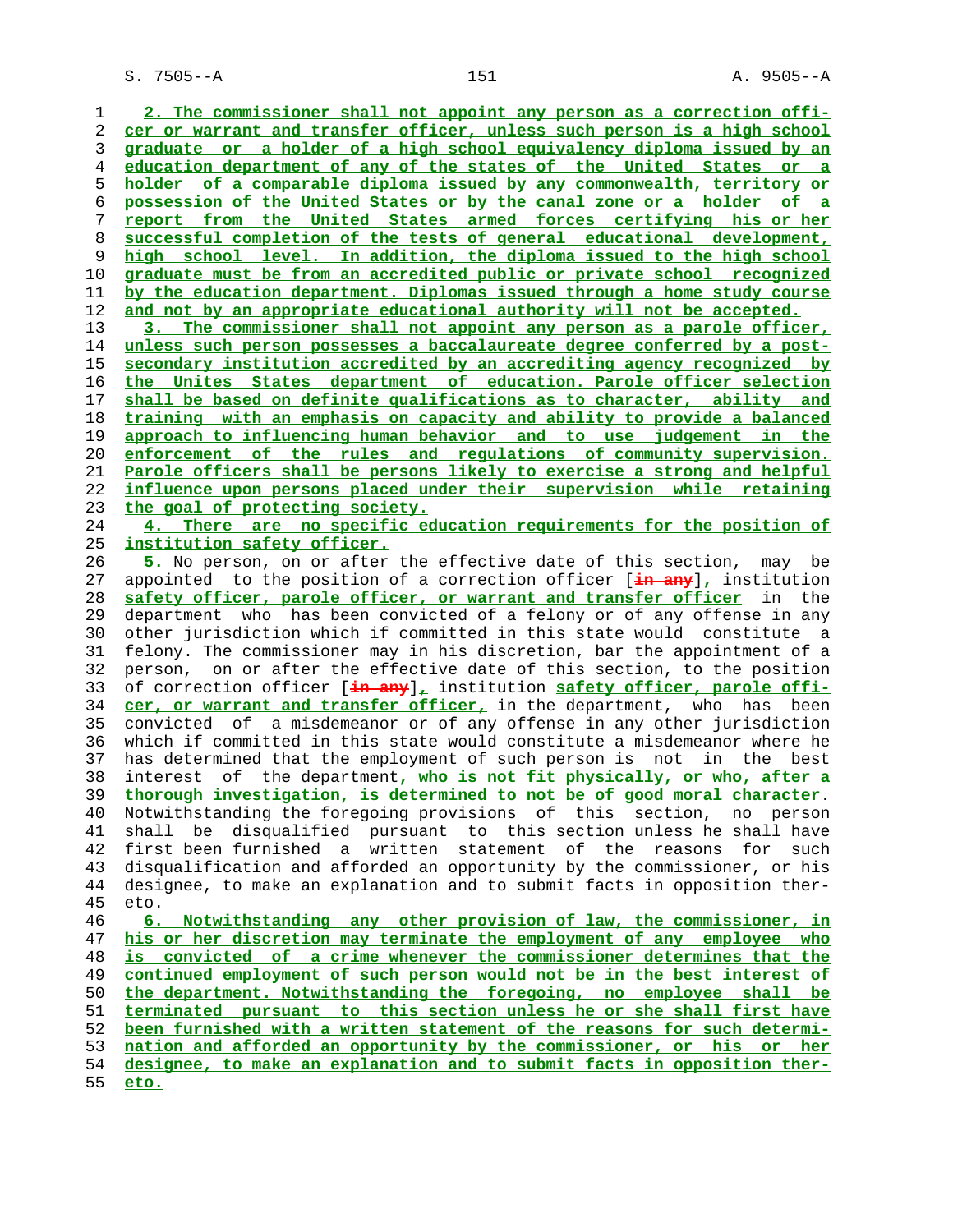1 § 5. The correction law is amended by adding a new section 12 to read 2 as follows: **§ 12. Commissioner's authority to discipline certain serious miscon- duct. 1. Acts of misconduct. Notwithstanding any other provision of law, when an employee is alleged to have committed an act of serious miscon- duct consisting of any of the following: an act of excessive use of force; an act of false reporting regarding one or more acts of excessive use of force; an intentional failure to report an excessive use of force act; the use or possession of a controlled substance or marihuana as defined in articles two hundred twenty and two hundred twenty-one of the penal law or synthetic cannabinoids as defined in section eight hundred twelve of title twenty-one of the United States code; the introduction of a controlled substance, marihuana or other significantly incapacitat- ing substance to a department facility; or an inappropriate sexual relationship or contact with an inmate or parolee; then the disciplinary process that may be applied to such employee shall not be governed by any collective bargaining agreement or by section seventy-five of the civil service law, but shall be governed by the provisions of this section. 2. Disciplinary action. A person described in paragraph (a), (b) or (c) of this subdivision shall not be removed or otherwise subjected to any disciplinary penalty provided in this section except for serious misconduct, as set forth in subdivision one of this section, after a hearing upon stated charges pursuant to this section. (a) a person holding a position by permanent appointment in the competitive class of the classified civil service; or (b) a person holding a position by permanent appointment or employment in the classified service of the state, who was honorably discharged or released under honorable circumstances from the armed forces of the United States having served therein as such member in time of war as defined in section eighty-five of the civil service law, or who is an exempt volunteer firefighter as defined in the general municipal law, except when a person described in this paragraph holds the position of private secretary, cashier or deputy of any official or department; or (c) an employee holding a position in the non-competitive class other than a position designated in the rules of the state civil service commission as confidential or requiring the performance of functions influencing policy, who since his or her last entry into service has completed at least five years of continuous service in the non-competi- tive class in a position or positions not so designated in the rules as confidential or requiring the performance of functions influencing poli- cy. 3. Procedure. An employee as described in subdivision two of this section who at the time of questioning appears to be a potential subject of disciplinary action for an act of serious misconduct shall have a right to representation by his or her certified or recognized employee organization under article fourteen of the civil service law and shall be notified in advance, in writing, of such right. An employee as described in subdivision two of this section who is designated manageri- al or confidential under article fourteen of the civil service law, shall have, at the time of questioning, where it appears that such employee is a potential subject of disciplinary action for an act of serious misconduct, a right to representation and shall be notified in advance, in writing, of such right. If representation is requested, a reasonable period of time shall be afforded to obtain such represen- tation. If the employee is unable to obtain representation within a**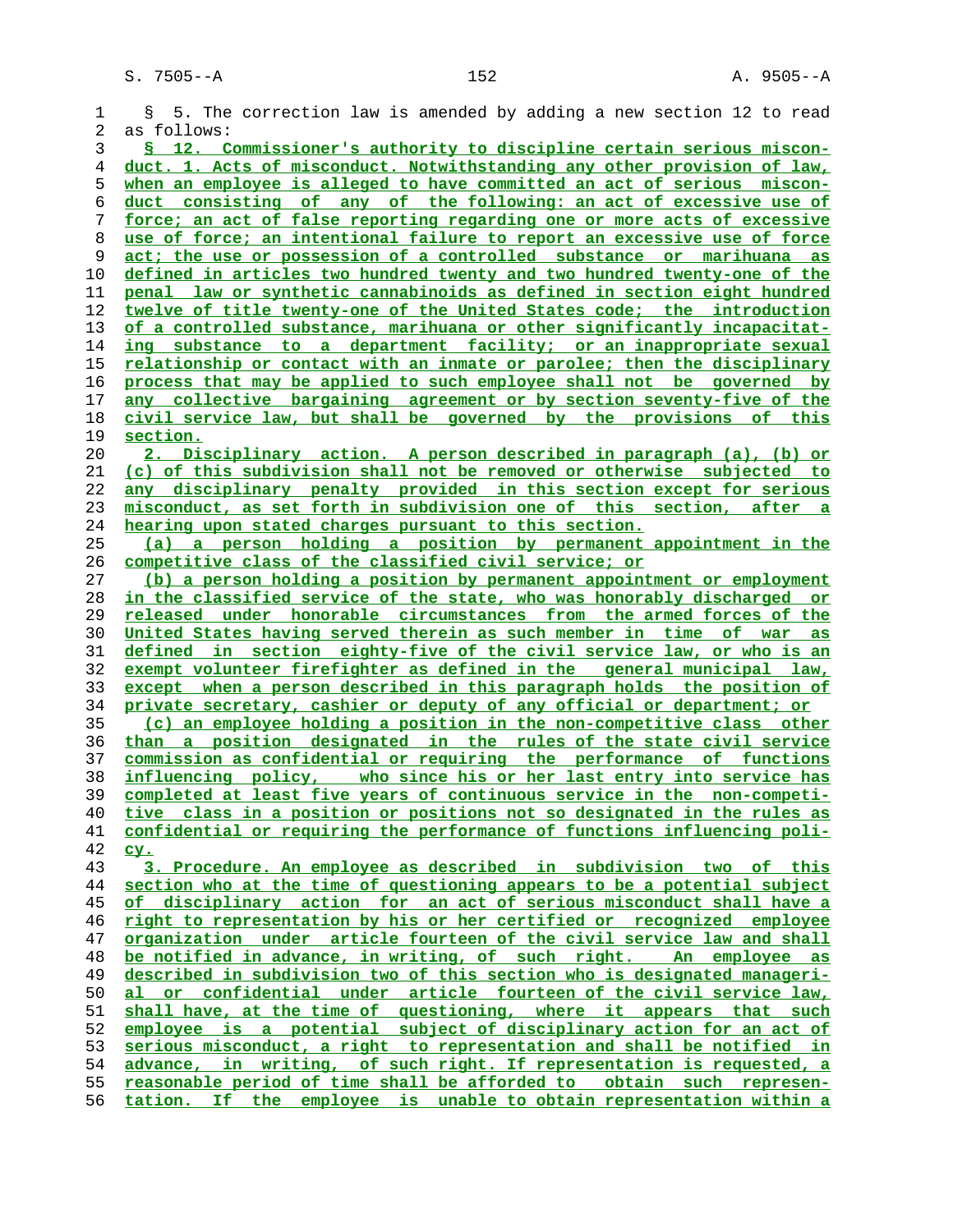S. 7505--A 153 A. 9505--A

**reasonable period of time, then the department may proceed with ques- tioning the employee. A hearing officer appointed under this section shall determine if a reasonable period of time was or was not afforded. In the event the hearing officer finds that a reasonable period of time was not afforded then any and all statements obtained from said ques- tioning, as well as any evidence or information obtained as a result of said questioning shall be excluded. A person against whom removal or other disciplinary action is proposed shall be provided written notice and shall be furnished a copy of the charges preferred against him or her and shall be allowed at least eight days for answering the same in writing. The hearing upon such charges shall be held by a hearing offi- cer, selected by the commissioner or his or her designee. The hearing officer shall be vested with all the powers of the commissioner and shall make a record of such hearing, which shall, along with his or her recommendation, be referred to the commissioner for review and final determination. The person holding such hearing shall, upon the request of the employee against whom charges are preferred, permit him or her to be represented by counsel, or by a representative of a recognized or certified employee organization, and shall allow him or her to summon witnesses on his or her behalf. The burden of proving serious misconduct shall be upon the department. Compliance with technical rules of evidence shall not be required. 4. Suspension pending determination of charges; penalties. Pending the hearing and determination of charges of serious misconduct, the employee against whom such charges have been preferred may be suspended without pay. If the employee is found guilty of the charges, the recommended penalty or punishment may consist of any combination of the following: (a) a letter of reprimand; (b) removal from work location and transfer; (c) a fine to be deducted from the salary or wages of such employee; (d) probation for a specified period, provided any further violation can lead to termination; (e) suspension without pay; (f) demotion in grade and title; or (g) dismissal from the service and loss of accumulated leave credits. Provided, however, that the time during the pendency of the hearing, in which an employee is suspended without pay, may be considered as part of the penalty. The final determination of the commissioner on the recommendation from the hearing officer shall be made within ten business days of receipt of such recommendation. If the employee is acquitted of all charges, he or she shall be restored to his or her position with full pay for the peri- od of suspension less the amount of any unemployment insurance benefits that may have been received. If such employee is found guilty of one or more of the charges, a copy of the charges, his or her written answer, a transcript of the hearing, and the final determination of the commissioner shall be filed in the bureau of labor relations and the employee's personnel file. A copy of the transcript of the hearing shall, upon request of the affected employee, be furnished to him or her without charge. 5. Appeal. When an employee believes he or she is aggrieved by a penalty of fine, probation, suspension, demotion or dismissal from service imposed pursuant to this section, he or she may make an applica- tion to the appropriate court in accordance with the provision of arti-**

**cle seventy-eight of the civil practice law and rules.**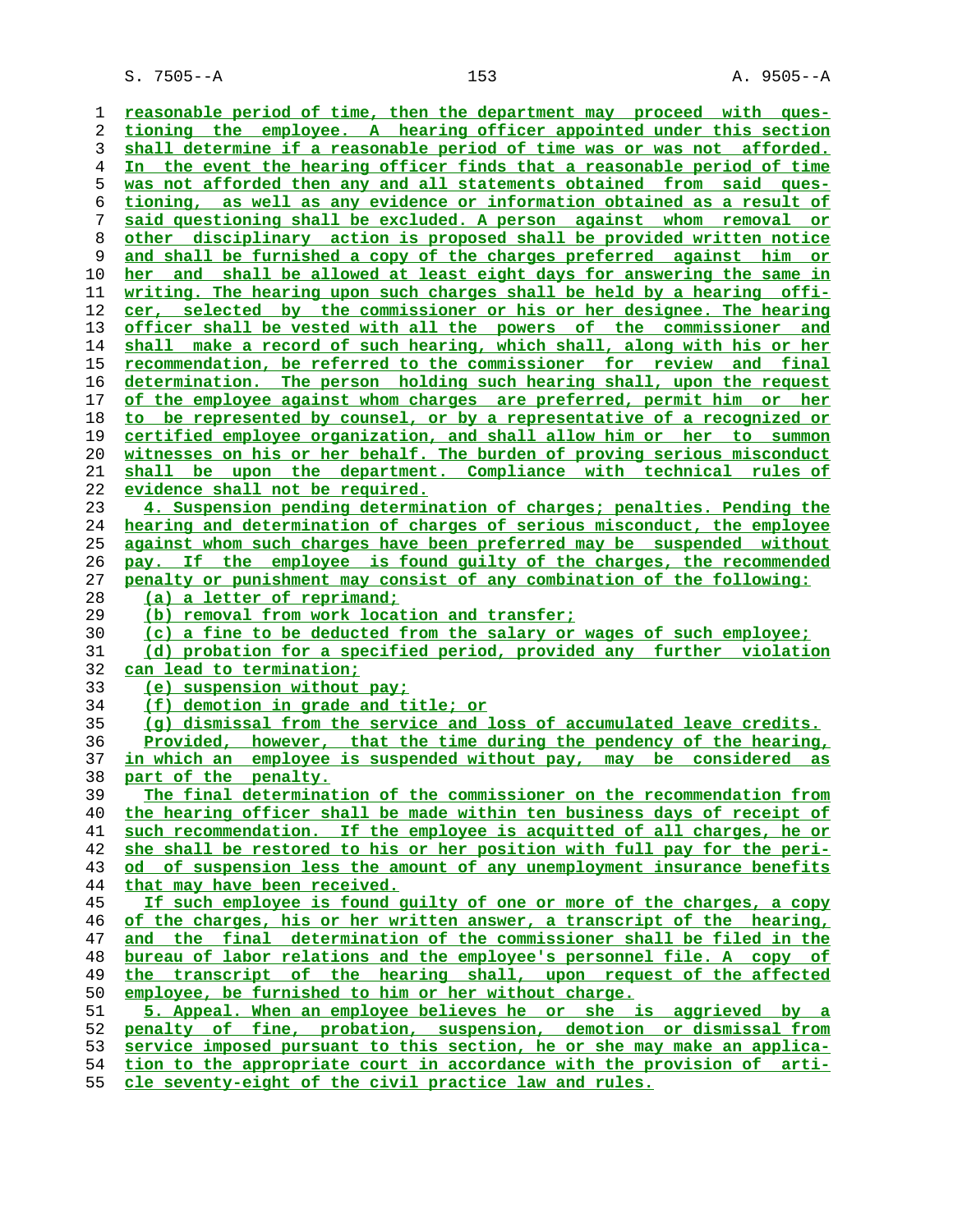1 § 6. Paragraph (h) of subdivision 4 of section 50 of the civil service 2 law, as added by chapter 790 of the laws of 1958, is amended and a new 3 paragraph (i) is added to read as follows: 4 (h) who has been dismissed from private employments because of habitu- 5 ally poor performance[**.**]**; or** 6 **(i) who has been disciplined for an act of serious misconduct as set** 7 **forth in subdivision one of section twelve of the correction law.** 8 § 7. Subdivision 1 of section 61 of the civil service law, as added by<br>9 chapter 790 of the laws of 1958, is amended to read as follows: chapter 790 of the laws of 1958, is amended to read as follows: 10 1. Appointment or promotion from eligible lists. Appointment or 11 promotion from an eligible list to a position in the competitive class 12 shall be made by the selection of one of the three persons certified by 13 the appropriate civil service commission as standing highest on such 14 eligible list who are willing to accept such appointment or promotion; 15 provided, however, that the state or a municipal commission may provide, 16 by rule, that where it is necessary to break ties among eligibles having 17 the same final examination ratings in order to determine their respec- 18 tive standings on the eligible list, appointment or promotion may be 19 made by the selection of any eligible whose final examination rating is 20 equal to or higher than the final examination rating of the third high- 21 est standing eligible willing to accept such appointment or promotion**;** 22 **provided, further, that an individual's name shall be suspended from the** 23 **eligible list pending the outcome of the review of the applicant's qual-** 24 **ifications pursuant to subdivision four of section fifty of this** 25 **article**. Appointments and promotions shall be made from the eligible 26 list most nearly appropriate for the position to be filled. 27 § 8. Subdivision 1 of section 112 of the correction law, as amended by 28 section 19 of subpart A of part C of chapter 62 of the laws of 2011, is 29 amended to read as follows: 30 1. The commissioner [**of corrections and community supervision**] shall 31 have the superintendence, management and control of the correctional 32 facilities in the department and of the inmates confined therein, and of 33 all matters relating to the government, discipline, policing, contracts 34 and fiscal concerns thereof. He or she shall have the power and it shall 35 be his or her duty to inquire into all matters connected with said 36 correctional facilities. He or she shall make such rules and regu- 37 lations, not in conflict with the statutes of this state, for the 38 government of the officers and other employees of the department 39 assigned to said facilities, and in regard to the duties to be performed 40 by them, and for the government and discipline of each correctional 41 facility, as he or she may deem proper, and shall cause such rules and 42 regulations to be recorded by the superintendent of the facility, and a 43 copy thereof to be furnished to each employee assigned to the facility. 44 **With due consideration for overall safety and security, he or she shall** 45 **also have the power to place reasonable limits or restrictions on the** 46 **size of any container or bag an employee may wish to bring into a** 47 **correctional facility or community supervision office when reporting for** 48 **duty, including but not limited to reasonable limits or restrictions on** 49 **the size or type of lunch container or bag, as well as reasonable limits** 50 **or restrictions on items that can pose a threat or be used as a weapon.** 51 He or she shall also prescribe a system of accounts and records to be 52 kept at each correctional facility, which system shall be uniform at all 53 of said facilities, and he or she shall also make rules and regulations 54 for a record of photographs and other means of identifying each inmate 55 received into said facilities. He or she shall appoint and remove, 56 subject to the civil service law and rules, subordinate officers and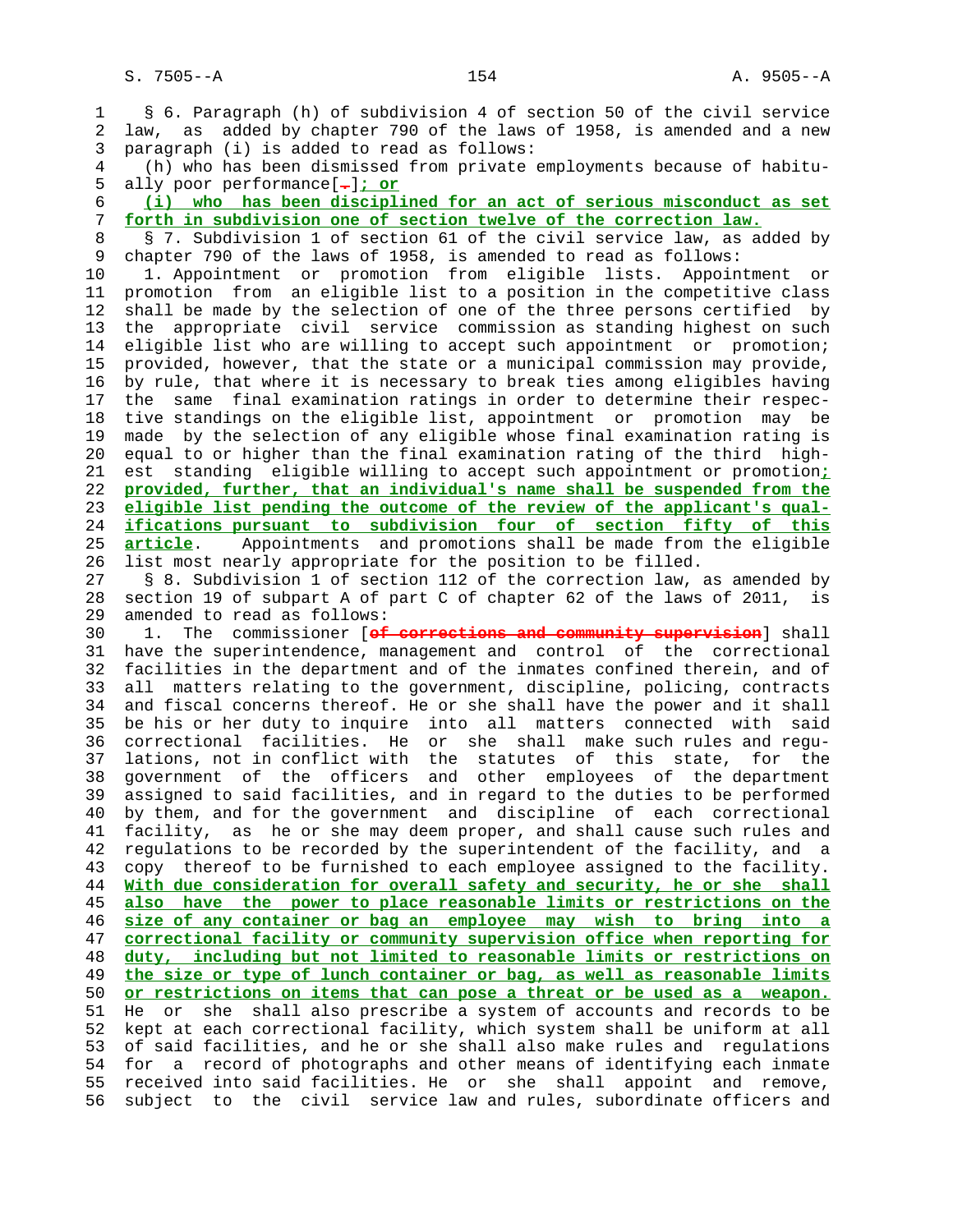1 other employees of the department who are assigned to correctional 2 facilities.

 3 § 9. This act shall take effect on the thirtieth day after it shall 4 have become a law; provided, however, that the amendments to subdivi- 5 sions 1 and 6 of section 8 of the correction law made by section two of 6 this act shall not affect the expiration of such section and shall be 7 deemed to expire therewith; provided, further, that sections four and 8 five of this act shall take effect upon the expiration of the current<br>9 collective bargaining agreement that governs impacted emplovees of the 9 collective bargaining agreement that governs impacted employees of the 10 department of corrections and community supervision, provided that the 11 commissioner of corrections and community supervision shall notify the 12 legislative bill drafting commission upon the expiration of the current 13 collective bargaining agreement that governs impacted employees of the 14 department of corrections and community supervision in order that the 15 commission may maintain an accurate and timely effective data base of 16 the official text of the laws of the state of New York in furtherance of 17 effectuating the provisions of section 44 of the legislative law and 18 section 70-b of the public officers law. Provided further, that 19 notwithstanding any other provision of law to the contrary, once these 20 provisions take effect they cannot be abrogated, amended, enhanced or 21 modified in any way by future collective bargain.

### 22 PART LL

 23 Section 1. Paragraph (b) of subdivision 2 of section 1676 of the 24 public authorities law is amended by adding a new undesignated paragraph 25 to read as follows:

**An authorized agency as defined by subdivision ten of section three hundred seventy-one of the social services law, or a local probation department as defined by sections two hundred fifty-five and two hundred fifty-six of the executive law for the provision of detention facilities certified by the office of children and family services or by such office in conjunction with the state commission of correction or for the provision of residential facilities licensed by the office of children and family services including all necessary and usual attendant and related facilities and equipment.** 35 § 2. Subdivision 1 of section 1680 of the public authorities law is 36 amended by adding a new undesignated paragraph to read as follows: **An authorized agency as defined by subdivision ten of section three hundred seventy-one of the social services law, or a local probation department as defined by sections two hundred fifty-five and two hundred fifty-six of the executive law for the provision of detention facilities certified by the office of children and family services or by such**

**office in conjunction with the state commission of correction or for the provision of residential facilities licensed by the office of children and family services including all necessary and usual attendant and related facilities and equipment.**

46 § 3. Subdivision 2 of section 1680 of the public authorities law is<br>47 amended by adding a new paragraph k to read as follows: amended by adding a new paragraph k to read as follows:

**k. (1) For purposes of this section, the following provisions shall apply to the powers in connection with the provision of detention facil- ities certified by the office of children and family services or by such office in conjunction with the state commission of correction or for the provision of residential facilities licensed by the office of children and family services including all necessary and usual attendant and related facilities and equipment.**